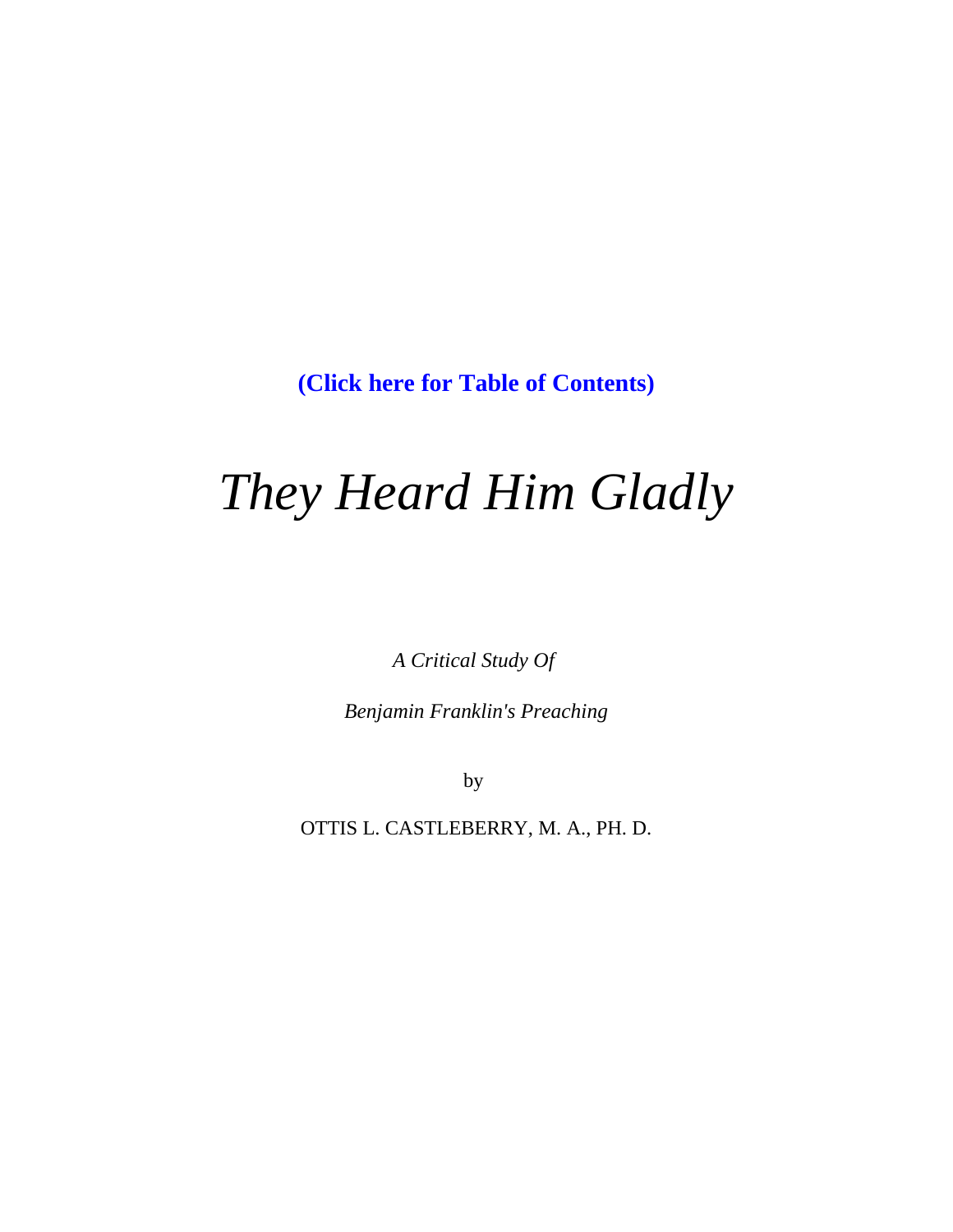© Copyright 1963

Old Paths Publishing Company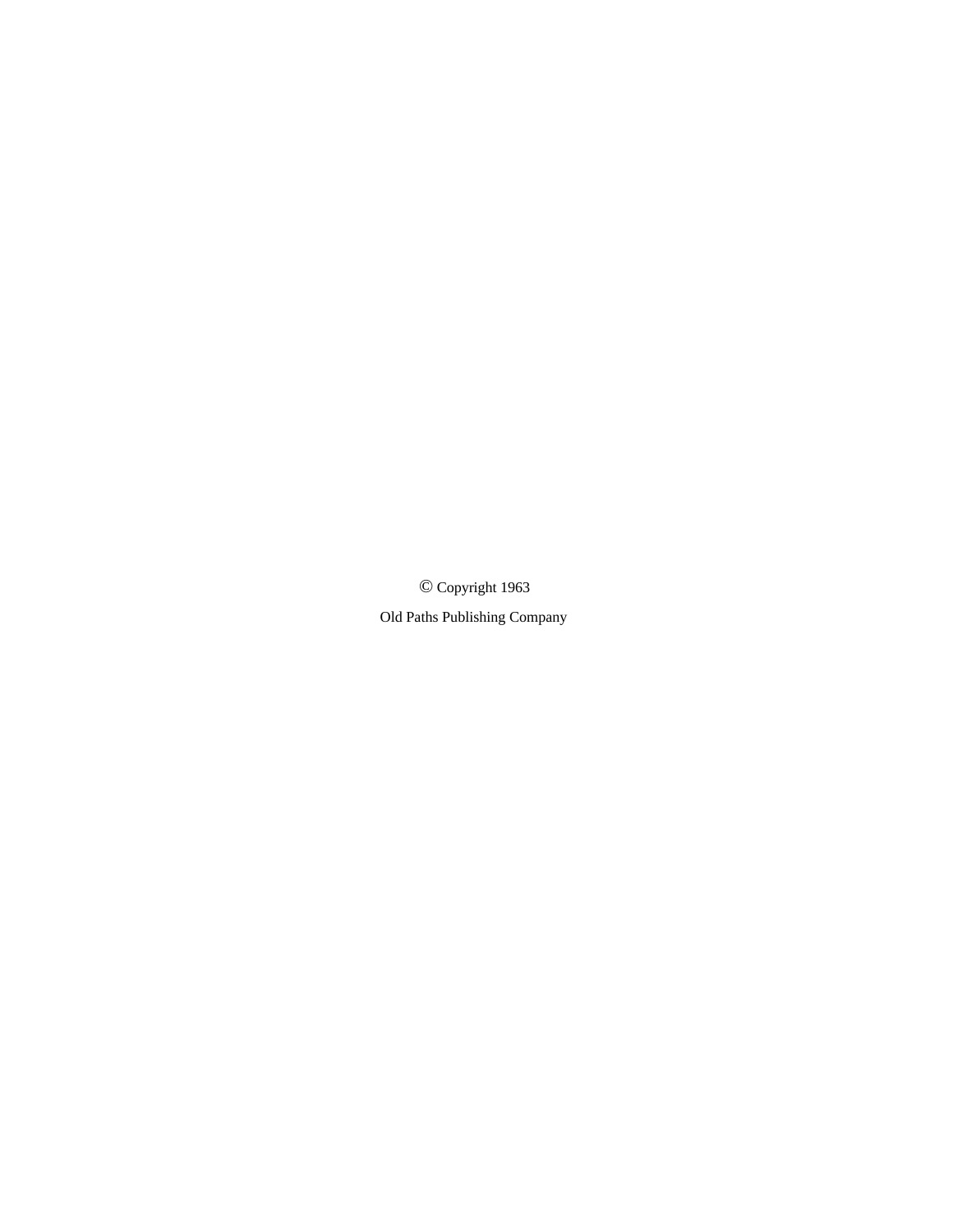#### PREFACE

The writer has had an intense interest in the church of Christ in particular, and in the Restoration Movement and its preachers in general, since he was a teen-age boy. This interest has grown out of a three generation family membership in the church and has culminated in the writer's assuming the responsibilities of a minister in the church of Christ for a number of years.

The author's first impression of Benjamin Franklin dates back twenty years to a portrait of a distinguished, bearded gentleman who gazed from a college chapel wall with a kind of Lincolnesque gravity. No doubt, his picture still hangs there flanked by such notable Restoration leaders as Alexander Campbell and Barton W. Stone. Probably students still wonder, as the writer did then, about this man who bore such a historic name. It was a rare privilege to learn to know Benjamin Franklin through a study of his life and the influence he wielded in the cause of New Testament Christianity. The enthusiasm and respect the author gained for Franklin during those early years has never abated. Developing from this interest in Restoration preachers and preaching was an equally steadily growing interest in speech criticism.

These dual interests led in 1956, to the completion of a doctrinal dissertation in the Department of Speech at Pennsylvania State University entitled: "A Study of the Nature and Sources of the Effectiveness of the Preaching of Benjamin Franklin in the Restoration Movement in America 1840-1878." Although this book does not duplicate the dissertation, much of the material was drawn from the research expended on the original work. Those readers who desire a more technical and broader study of Franklin's background, the social and intellectual currents of the period, and a detailed and critical evaluation of his speaking ability will find this thesis available at the University and also at the Disciples of Christ Historical Society at Nashville, Tennessee.

Alexander Campbell, the first generation Restoration leader, about whom most is known and the man whose manuscripts are still extant, has been a subject for rhetorical study many times. However it was discovered that Benjamin Franklin, one of the most out-

[iii]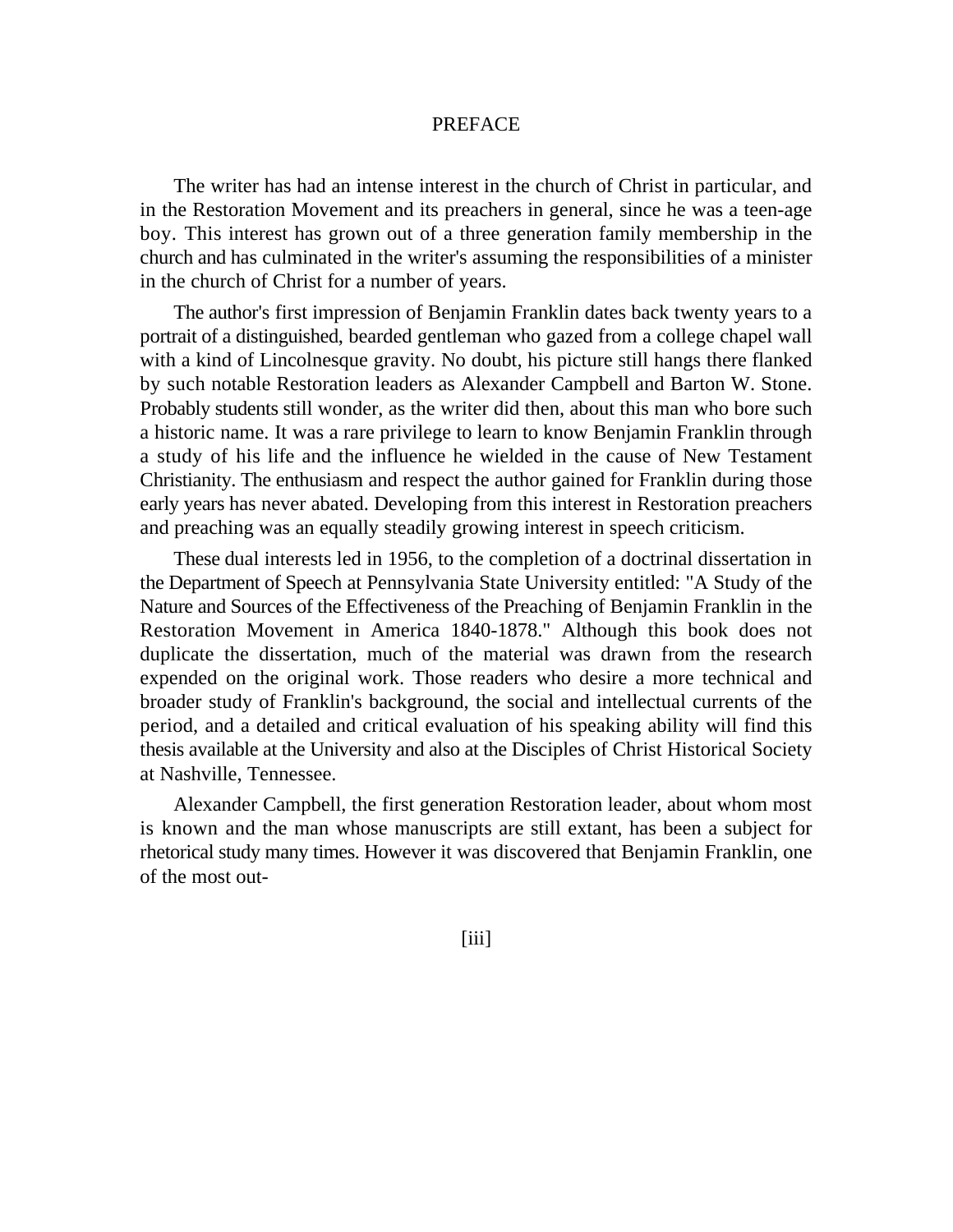standing leaders among the second generation restorationists, had never been the subject for rhetorical study in any speech department in the land. This is rather astonishing when it is considered that he was ranked by his contemporaries, and is ranked today by many church historians, as a successor to Alexander Campbell.

This book is presented with the sincere hope that some aspect of Franklin's character and ability that have not been set forth prior to this volume may be glimpsed here, It is further hoped that his unselfish devotion to the cause that he represented will be an inspiration to all who think of themselves as ministers of the gospel and that some will listen to the eternal truths that he expounds in his advice on preachers and preaching. It is also hoped that outlines of the old sermons and publication of the heretofore unavailable addresses may accomplish some of the good that they were originally designed to accomplish.

Today the church faces, at least in principle, many of the same problems that beset and divided it in Franklin's day. It is wise to ponder the things that lead to division and to study men such as Franklin who dedicated their lives to its purity and preservation. There is no place in the church of our Lord for petty selfishness and human arrogance. Franklin, although highly honored, demonstrated in a rather singular way a lack of either. He was a man of a humble heart and was the type Kipling had in mind when he said:

> The tumult and the shouting dies; The captains and the kings depart: Still stands Thine ancient sacrifice, An humble and contrite heart.

The writer wishes to express deepest appreciation for the special guidance and assistance of those whose unselfishness made this work possible. The staff members of the Library of the School of Religion at Butler University, and the Library of Union Theological Seminary were especially helpful. Two persons contributed heavily toward the procurement of primary materials. They are Mr. Claude Spencer, curator, Disciples of Christ Historical Society, Nashville, Tennessee, and Mrs. A. W. Harvey, granddaughter of Benjamin Franklin.

To the teachers at Freed-Hardeman College, whose influence and inspiration added to my appreciation of the Restoration Movement, I owe a special debt of gratitude. The members of the committee at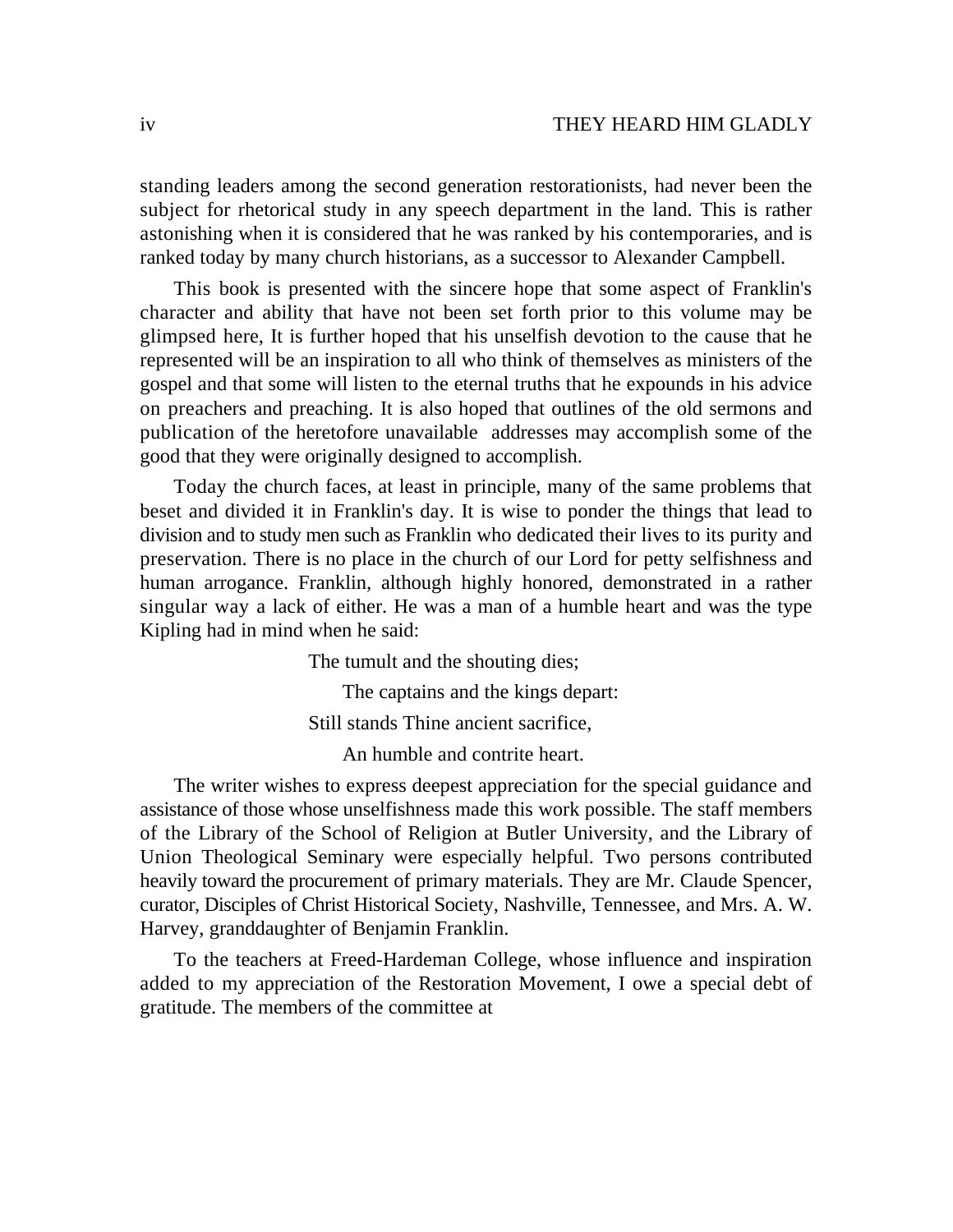#### PREFACE v

Pennsylvania State University who were instrumental in helping the writer to decide the direction of the original study of Benjamin Franklin as a speaker include Professor Joseph O'Brien, Chairman, Dr. Ilene Fife, Dr. Robert Oliver, and Professor Clayton Shug. Two people richly deserve special expressions of gratitude. The late Professor Joseph O'Brien, long time friend and mentor, contributed far beyond the mere call of duty as chairman, giving unstintingly of his critical judgment, unfatiguing labor and enduring patience and optimism. Also the writer's wife, June, often exceeded even the rightful demands of a husband engaged in a work of this kind. Her loyalty, wisdom and determination were constantly and cheerfully available. Without the help of those two especially this work could not have been completed. Humble appreciation is here expressed in the hope that it may make known, at least in part, the depth of the author's gratitude for their efforts.

Finally, the author is especially indebted to the late John Allen Hudson, whose devotion to the old paths of the restoration made the publication of this volume possible.

Ottis L. Castleberry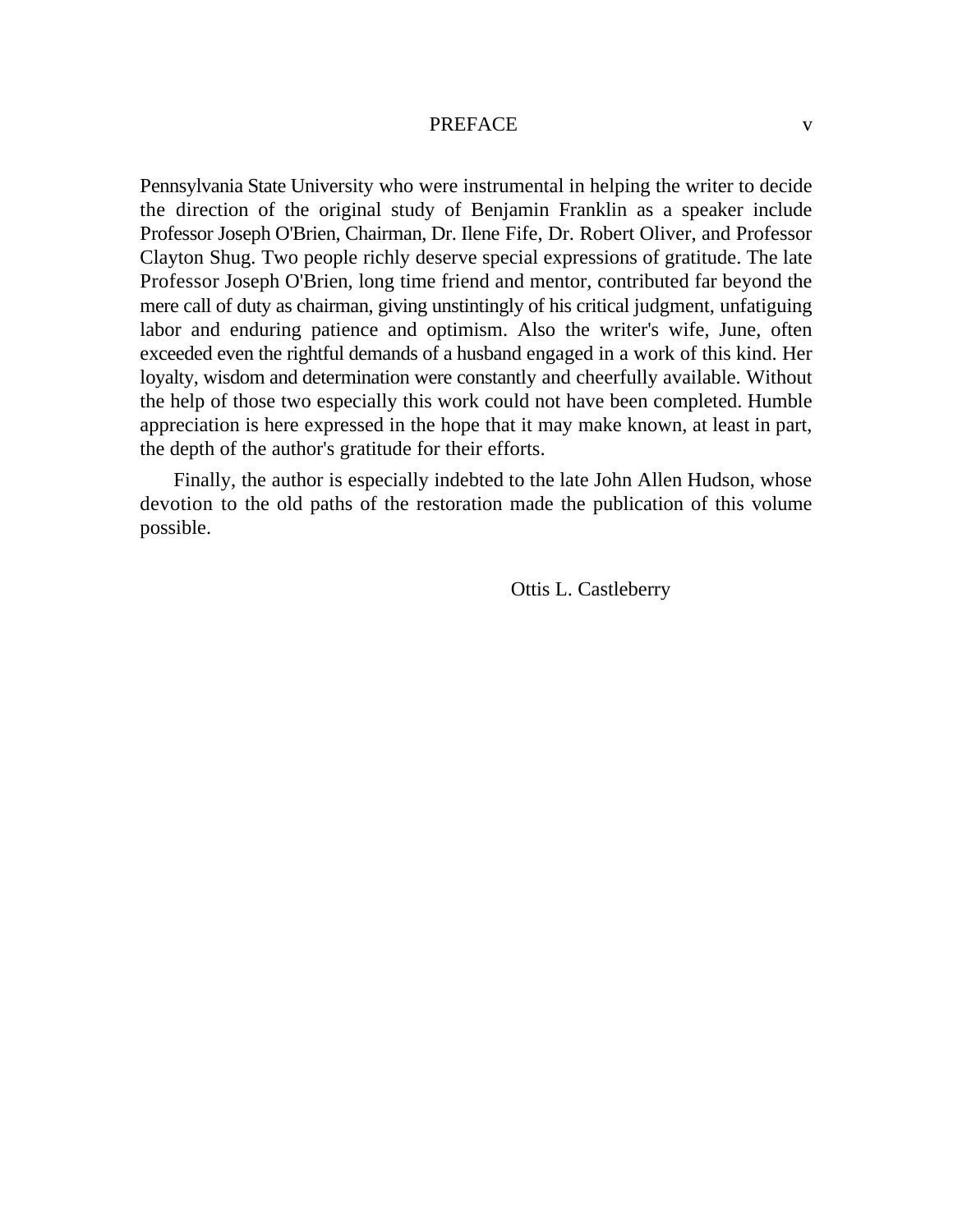#### **CONTENTS**

#### (Click on Chapter title for chapter)

#### PART I

#### BRIEF BIOGRAPHY OF FRANKLIN

#### CHAPTER 1

#### *The Frontier Evangelist*

PAGE

<span id="page-5-0"></span>His place in the Restoration Movement—His influence as a preacher and writer—The [background of Franklin—His conversion—The novice preacher—The men who influenced](#page-9-0) him most—Franklin, the debater—The sorrowing Franklin — His unending zeal for the cause of Christ—His death ................................................... 3

#### CHAPTER 2

#### *The Militant Conservative*

The religious atmosphere of 19th Century America—The Disciples and the denominations—Franklin's attitude toward the Universalists and Atheists— Franklin and education — His political views — The Civil War — The march of the Digressives — [Franklin, a spokesman for the conservatives — Instrumental music—Missionary](#page-22-0) Societies—Franklin's contributing to the Lord's work—Money problems—Prayer .... 17

#### PART II

### FRANKLIN VIEWS ON SOURCES OF EFFECTIVENESS OF A GOSPEL PREACHER AND HIS PREACHING

#### CHAPTER 3

#### *The Gospel Preacher*

Introduction - QUALIFICATIONS FOR PREACHING: Character —Sincerity—Love—Humility—Experience—Education--CHARACTERISTICS: Not easily discouraged-Willing to evangelize--THE YOUNG PREACHER: Should be encouraged by the Church—Has a great work before him—Knowledge and experience—Personal qualities—THE UNSOUND PREACHER: The undecided--The departer--The devisive--The Destroyer--NEGATIVE QUALITIES: Pride--"For Sale"—Titles and pretentious—piety—Bad personal habits—The power mad—The [indolent ...........................................................](#page-36-0) 33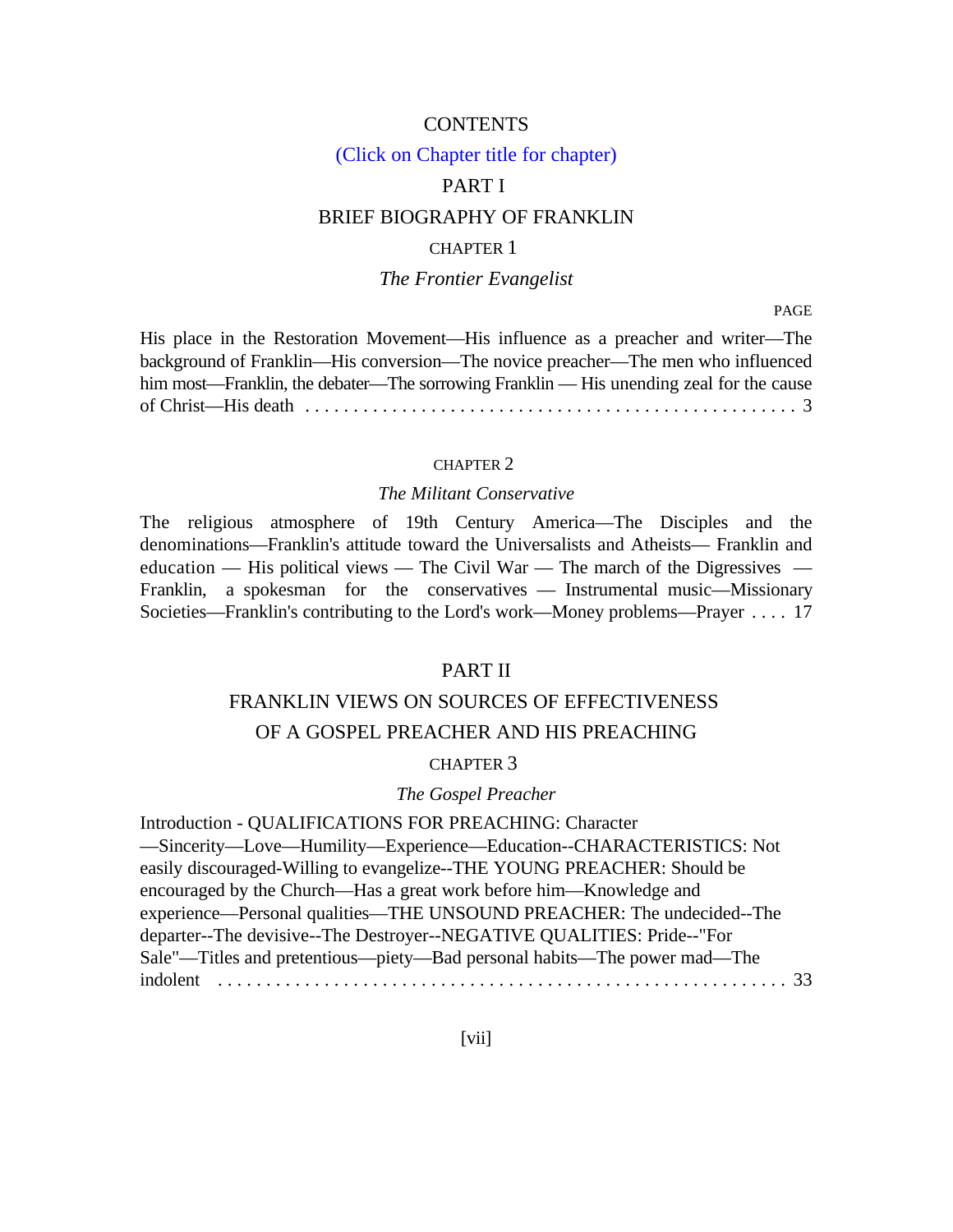#### CHAPTER 4

#### *Preaching the Word*

|  |  | Effective preaching—Affirmative and negative preaching-Theoretical preaching—Dull |  |
|--|--|-----------------------------------------------------------------------------------|--|
|  |  |                                                                                   |  |

#### PART III

### [ANALYTICAL OUTLINES OF SOME OF HIS SERMONS](#page-85-0) CHAPTER 5

|--|--|--|

#### CHAPTER 6

#### CHAPTER 7

|--|--|

#### CHAPTER 8

#### CHAPTER 9

|--|--|--|

#### CHAPTER 10

*"How Are Persons Made Believers?"* [.....................................](#page-114-0) 115

#### CHAPTER 11

|--|--|--|

#### CHAPTER 12

|--|--|--|

#### CHAPTER 13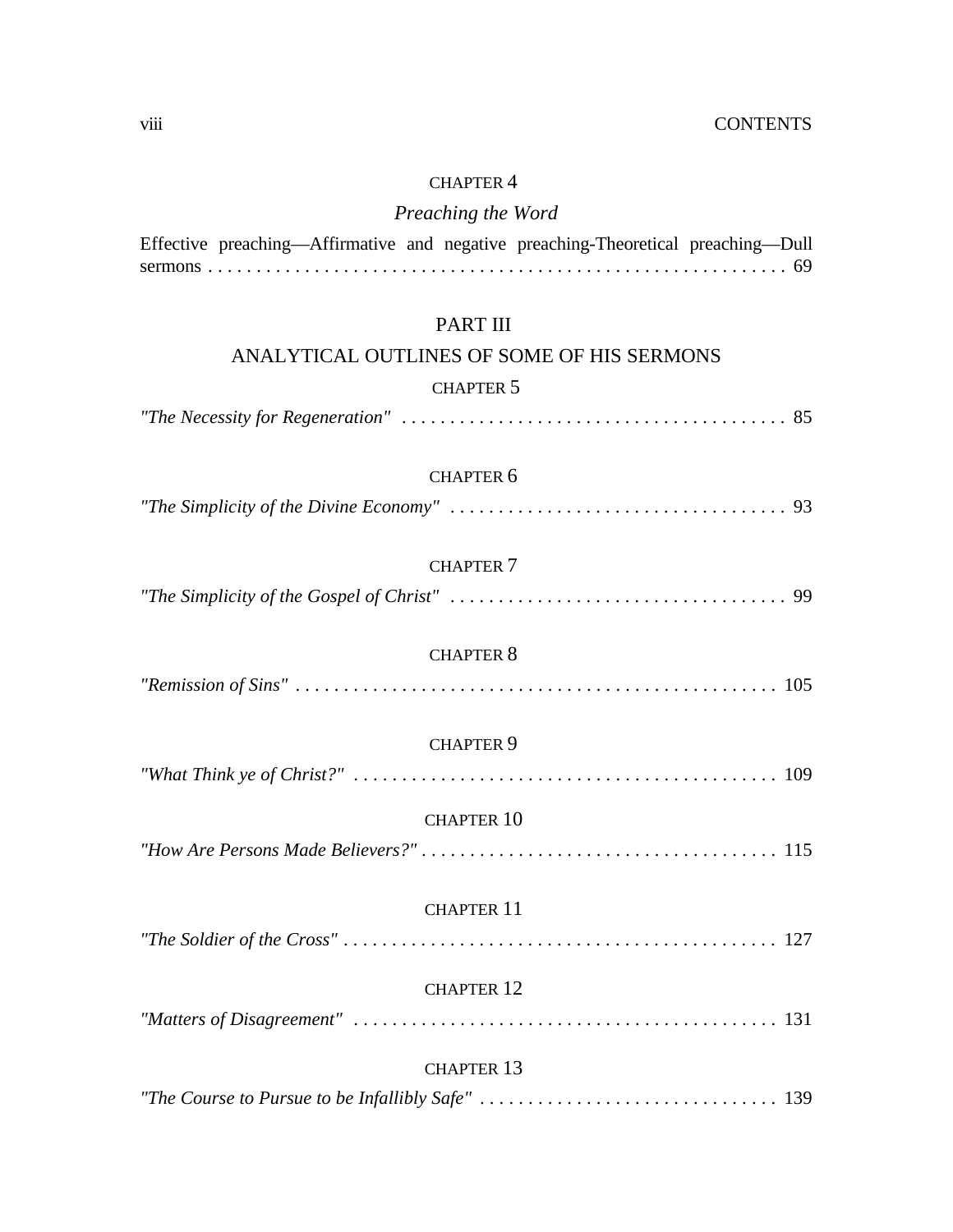#### **PART IV**

# **COMPLETE MANUSCRIPTS OF SOME OF FRANKLIN'S SERMONS WHICH HAVE NOT BEEN GENERALLY AVAILABLE FOR ONE HUNDRED YEARS**

#### CHAPTER 14

| <b>CHAPTER 15</b> |  |
|-------------------|--|
|                   |  |
| <b>CHAPTER 16</b> |  |
|                   |  |
| <b>CHAPTER 17</b> |  |
|                   |  |
| <b>CHAPTER 18</b> |  |
|                   |  |
| <b>CHAPTER 19</b> |  |
|                   |  |
| <b>CHAPTER 20</b> |  |
|                   |  |
| <b>CHAPTER 21</b> |  |
|                   |  |
| <b>CHAPTER 22</b> |  |
|                   |  |
| <b>CHAPTER 23</b> |  |
|                   |  |
| <b>CHAPTER 24</b> |  |
|                   |  |
|                   |  |
|                   |  |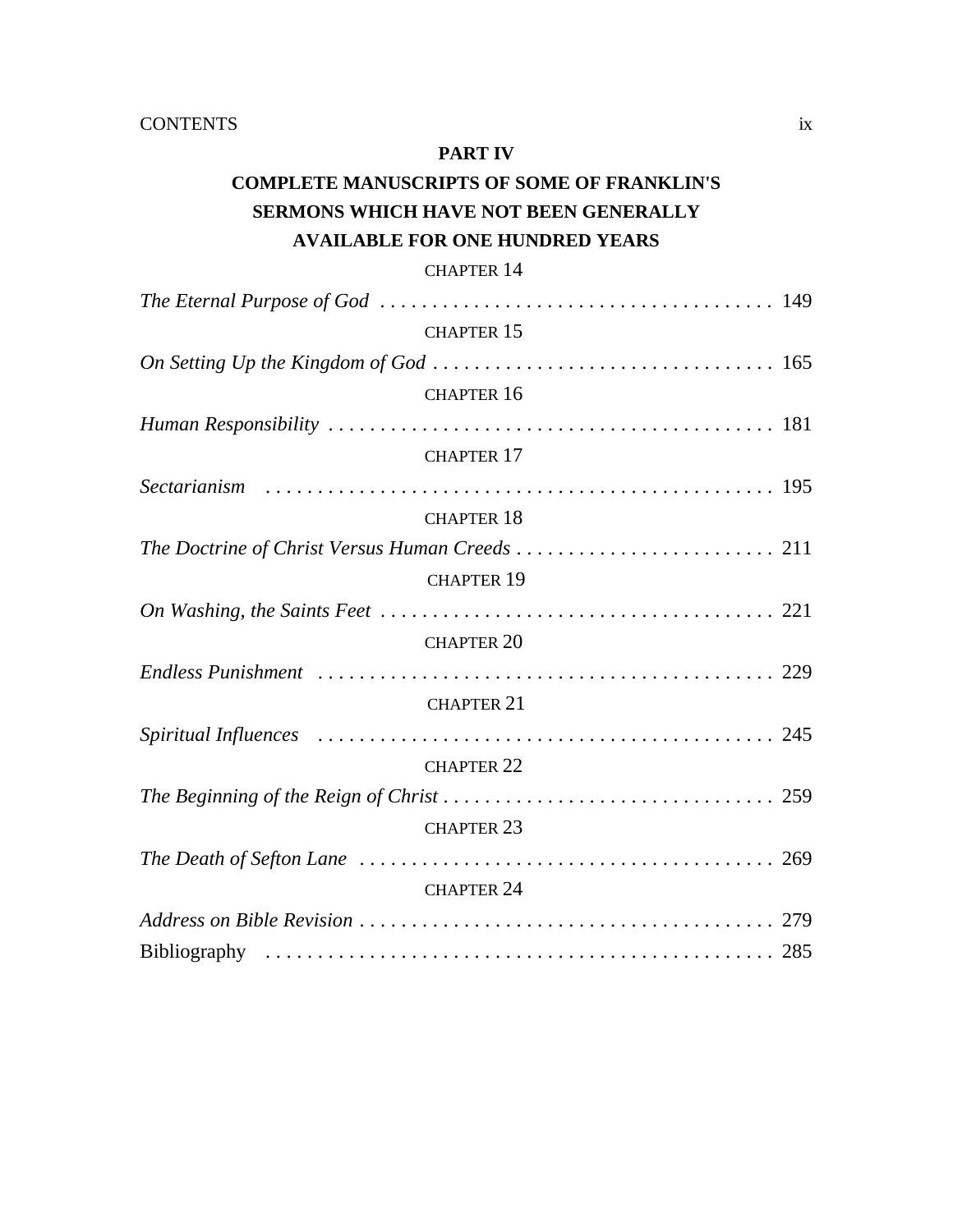# **PART I**

# **BRIEF BIOGRAPHY OF FRANKLIN**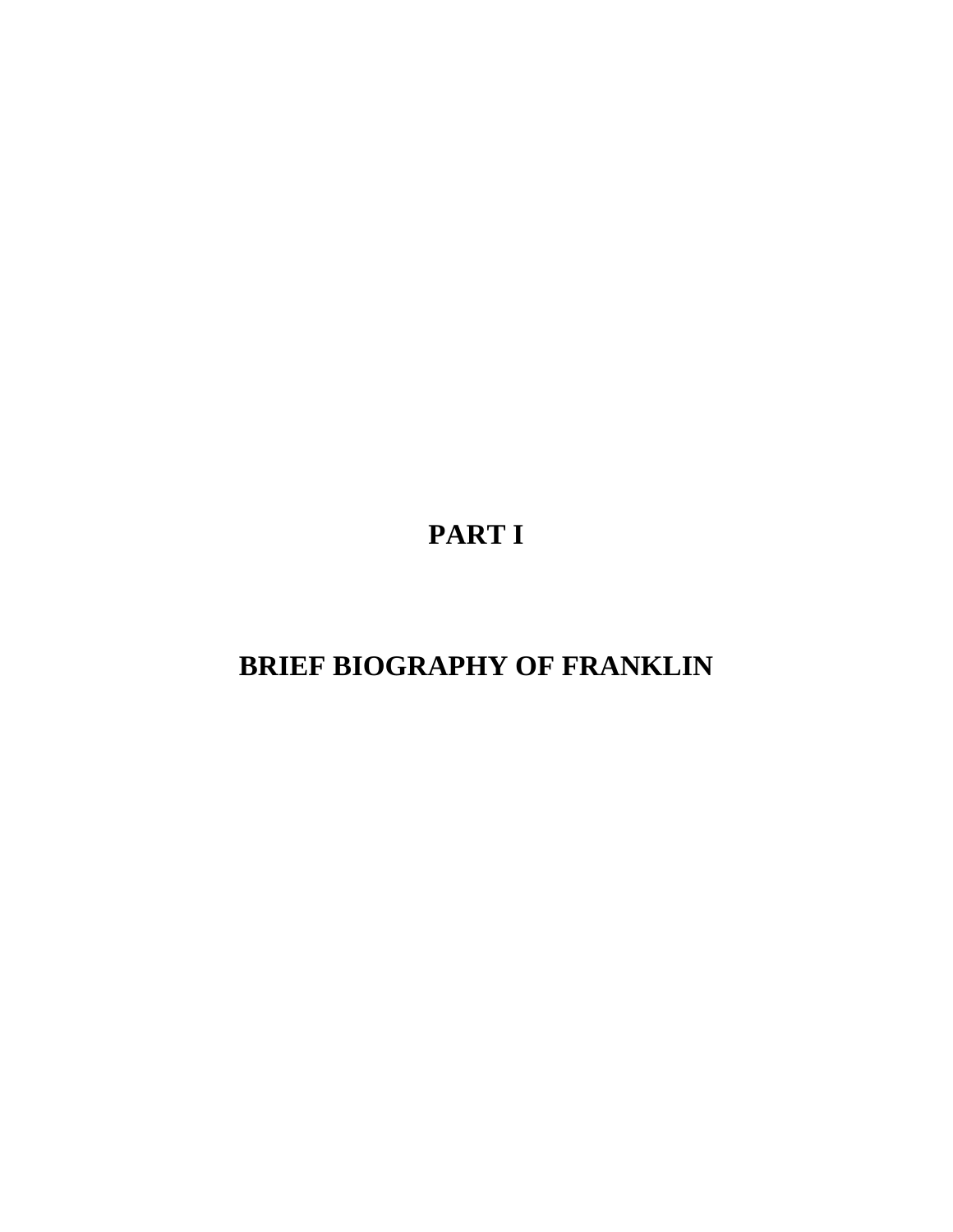#### CHAPTER I

### *The Frontier Evangelist*

#### <span id="page-9-0"></span>*He served a rigid Christ and served him well.* VACHEL LINDSAY

It was an autumn afternoon in October of 1878, and Benjamin Franklin sat dying in his easy chair. It was somehow fitting that a man of his caliber, impatient as he was with idleness, should breathe his last breath in the same chair that had held his huge frame during many of his waking hours at home. Here he had sat for hours, hunched over his books in an effort to improve his ability to preach the gospel through study, or poured out his heart in writing for the admonition or edification of his brethren. Whatever spare time his work or strength would allow he spent in writing and study, and on this particular day of October twenty-second, after a long walk about his farm, he sat down to pen his last words for the *Review.*

His death came as a profound shock to his family and friends. Although his health had been declining for a number of years no one suspected the gravity of his last illness. As a matter of fact, his health had shown some improvement, and he had spent the previous months in his usual rounds of protracted meetings and preaching engagements. He had made a few concessions to his physical condition. The preceding winter had found him in semi-retirement, and as the spring and summer appointments materialized, he thought it best to take along a traveling companion, but it was inconceivable that he should die when he was so sorely needed.

He was not an exciting man in the sense that adventurers, or soldiers, or even politicians are exciting. To many he will be stodgy or perhaps even dull. Only to those who are able to see true grandeur in a common man willing to sacrifice his life for a great cause will he be interesting. Those who are in sympathy with that

[3]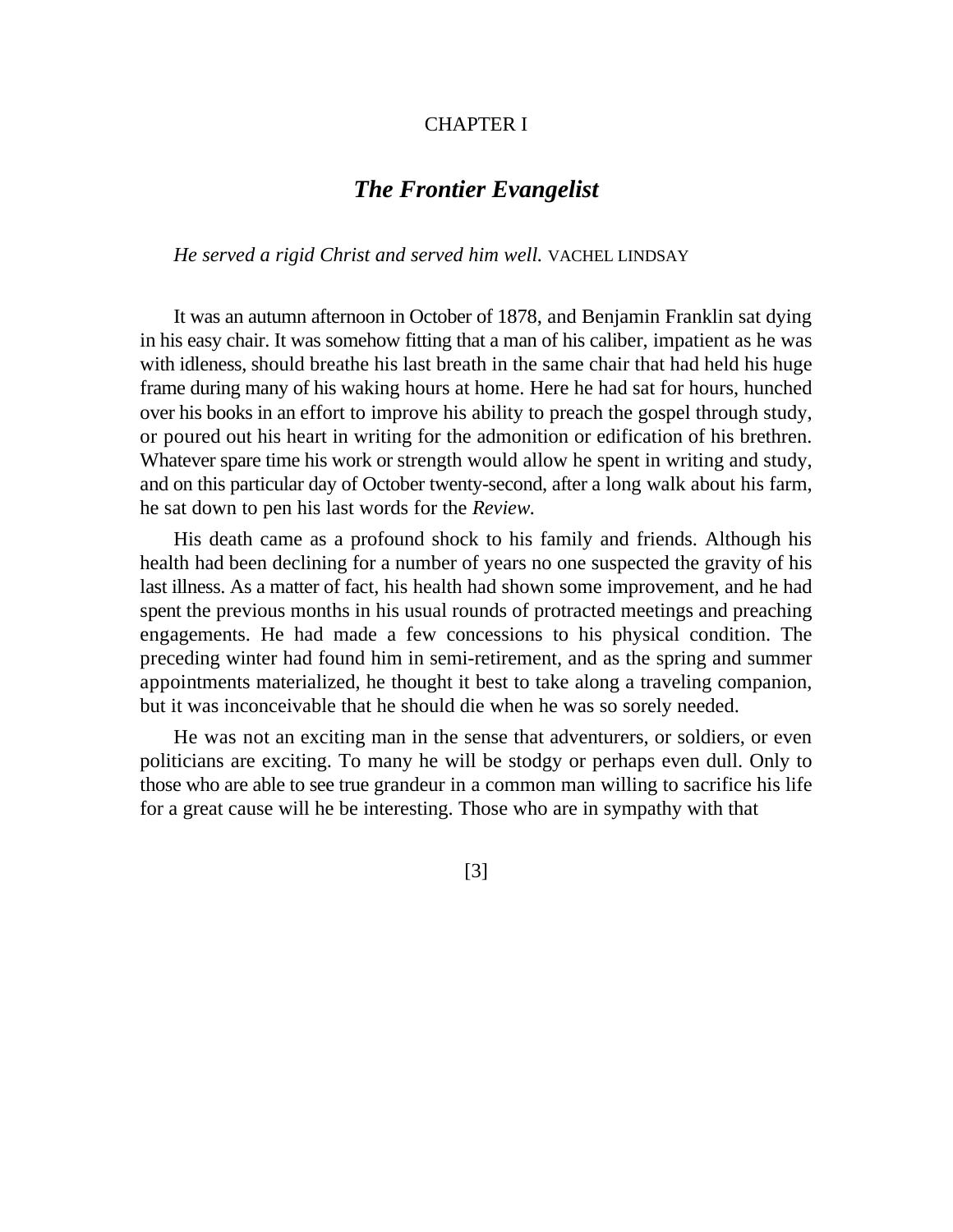cause will find him doubly so. Although many may disagree with his position on some matters, few will deny that he was an outstanding man among faithful gospel preachers. Many of his contemporaries as well as present day church historians have attested to the fact that he left an indelible mark on the history of conservative New Testament Christianity.

He was ranked by some as the second generation leader of the Restoration Movement. In reporting his death David Lipscomb grieved: "The cause loses its most able and indefatigable defender since the days of Alexander Campbell, and his loss is simply irreparable." The venerable Samuel Rogers who baptized Franklin felt that his part in the conversion of this dedicated man of God was adequate payment for a lifetime spent in preaching the gospel. Rogers may have been thinking of Andrew and Peter when he wrote: "If I had done no more for my master than to have been instrumental in giving to the world Benjamin Franklin, I would have no reason to be ashamed; but would feel that I had by no means lived and died in vain."

One of the most touching tributes of all came from the pen of Jacob Creath Jr. Upon hearing of the death of Franklin, the "Iron Duke" wrote reverently: "If our brethren believed in canonizing men he could soon be placed in the front ranks on the roll of canonization among our great men. He has left no one who can fill his place, and we shall not see his like soon again." These words are particularly noteworthy, since a contention over the Missionary Society had found them in sharp disagreement for many years. Franklin had long since come to agree with Creath and apparently no bitterness remained to mar their respect for each other.

Many present day church historians, both conservative and liberal, recognize Franklin's ability and influence. Earl West has written: "It is not exaggerating in the least to say that after the death of Alexander Campbell in 1866 the most prominent man in the brotherhood was Benjamin Franklin." West acknowledged Franklin to be "one of the greatest champions of truth since apostolic days." Harris Elwood Starr, writing for the *Dictionary of American Biography,* said of Franklin, "After 1840 as preacher, controversialist, and editor, he devoted himself wholly to the interests of religion, becoming one of the most prominent Disciples of the West.... Although he was pastor of a number of churches, he was preeminently an evangelist."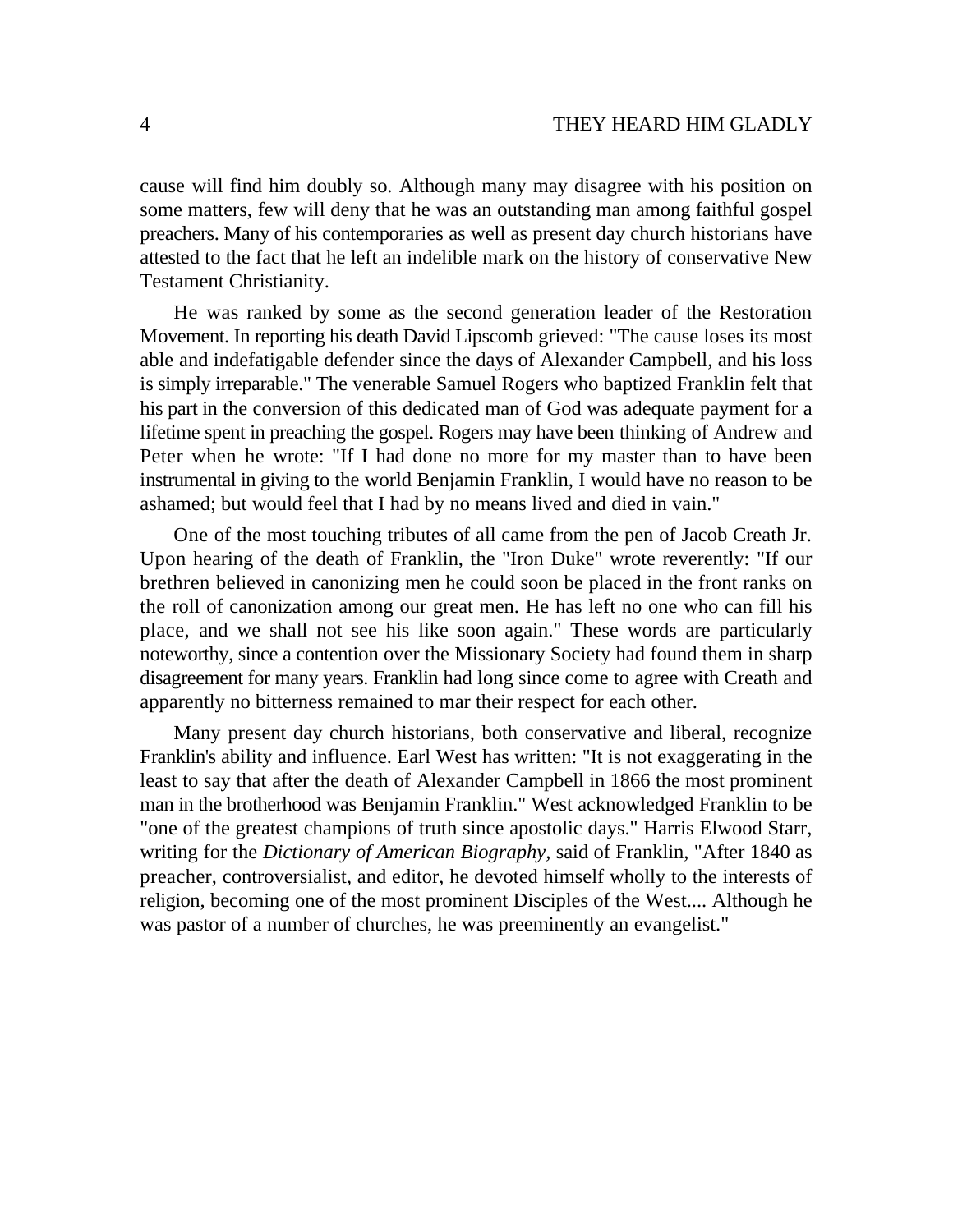#### THE FRONTIER EVANGELIST 5

Franklin was not only highly effective as an evangelist, but he was also outstanding as a religious debater. He is reported to have conducted more than thirty oral debates, as well as a number of written discussions with denominational preachers. Six of his debates have been published and have received wide circulation. Starr, in the *Dictionary of American Biography,* mentions that he became well known as a religious debater. His biographers rank him next to Alexander Campbell in his ability to defend the truth; while the historian W. T. Moore, is content to say, "He was a strong force to deal with when he was in opposition."

No attempt to establish clearly the impact of Franklin's influence would be complete, however, unless it indicated the tremendous power and popularity of his publications. From 1845 until his death in 1878, he was active in publishing five successive papers. His first was the *Reformer,* started in 1845 and followed by the *Western Reformer, The Gospel Proclamation, Proclamation and Reformer,* and finally in 1856, his most successful paper, *The American Christian Review,* which he published in Cincinnati until his death.

In addition to his periodicals, he was the author and publisher of a number of books and pamphlets that were widely circulated and apparently extremely influential. In 1856 he wrote his most famous tract, "Sincerity Seeking the Way to Heaven," and by 1879 this pamphlet was said to have been circulated more than any similar publication by the Disciples. In addition to his tracts, Franklin compiled and published *The Gospel Preacher,* two volumes of his most effective sermons. Volume I appeared in its thirty-third edition in 1947 and Volume II was reprinted for at least the twentieth time in 1954.

To better understand how one man could be so eminently respected, could accomplish so much for the cause of Christ, and could be so successful in reaching people with his message that he is said to have baptized as many as ten thousand individuals, it would seem worthwhile to turn to some of the details of his life and work.

In the best American tradition he was born in a log cabin. A cold February first, in the historic year of 1812, marked his entrance into the world. He was born in Belmont County, Ohio, across the Ohio River from what is now Wheeling, West Virginia, and a few miles southwest of Bethany, where Alexander Campbell was to build his famous college some years later. He was directly de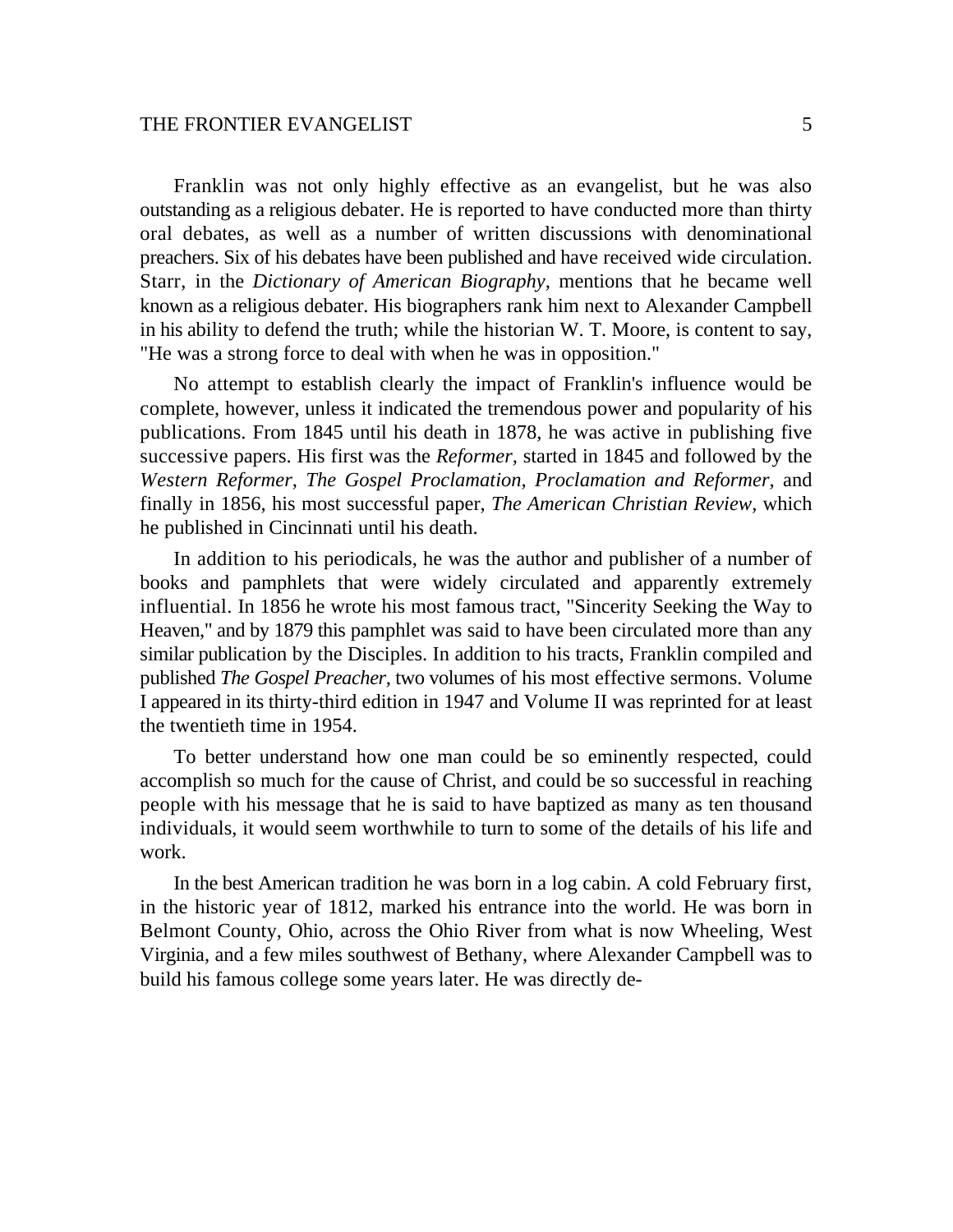scended from Josiah Franklin, an English Non-Conformist, who numbered among his seventeen children Benjamin Franklin, the inventor, diplomat, and signer of the Declaration of Independence. Benjamin Franklin, the preacher, may have been named for his illustrious great uncle, but he was a direct descendent of the inventor's brother, John.

The frequent use of the name "Benjamin" in the Franklin family has caused historians considerable confusion. Although we do not think of Benjamin Franklin, *the statesman,* as a religious man, his family had strong religious convictions. In his *Autobiography* he related that his family was active in the Reformation and was very much opposed to Catholicism. It was a desire for religious freedom that brought Josiah Franklin and his young family to the shores of America near the close of the seventeenth century. The famous Benjamin Franklin explained further in this work how his father entered him in grammar school, hoping to devote him, the "tithe" of his sons, to the ministry, and how his uncle, (whose name was also Benjamin Franklin much to the scholarly displeasure of historians) a minister, had volumes of sermon notes which he offered to his nephew if the latter would use them. Three generations later Joseph Franklin became the father of the Benjamin Franklin to whom this book is devoted.

A short time after the birth of Benjamin, Joseph Franklin and his wife decided to move westward in Ohio, where they settled in Noble County. Here seven more children were born, and to support his growing family he engaged simultaneously in several occupations. He built a small grist mill to grind his own and his neighbors' corn and wheat, he cleared land and planted fields, tanned leather and made shoes, and, in his spare time, turned to carpentry. He made tables, chairs, and beds to furnish the rude frontier cabins. He split clapboards and scored logs to build houses and barns. Often an added and painful chore was the construction of coffins for his neighbors.

As youths Benjamin Franklin and his brothers assisted their father and in time became reasonably proficient in these practical pursuits. In addition to the rigors of typical farm life Benjamin seemed to enjoy such diversions as "log-rolling," racing, and hunting. He would walk several miles to some gathering that the young people of his time had planned after having worked hard all day long. As a result of his rugged early life he developed physical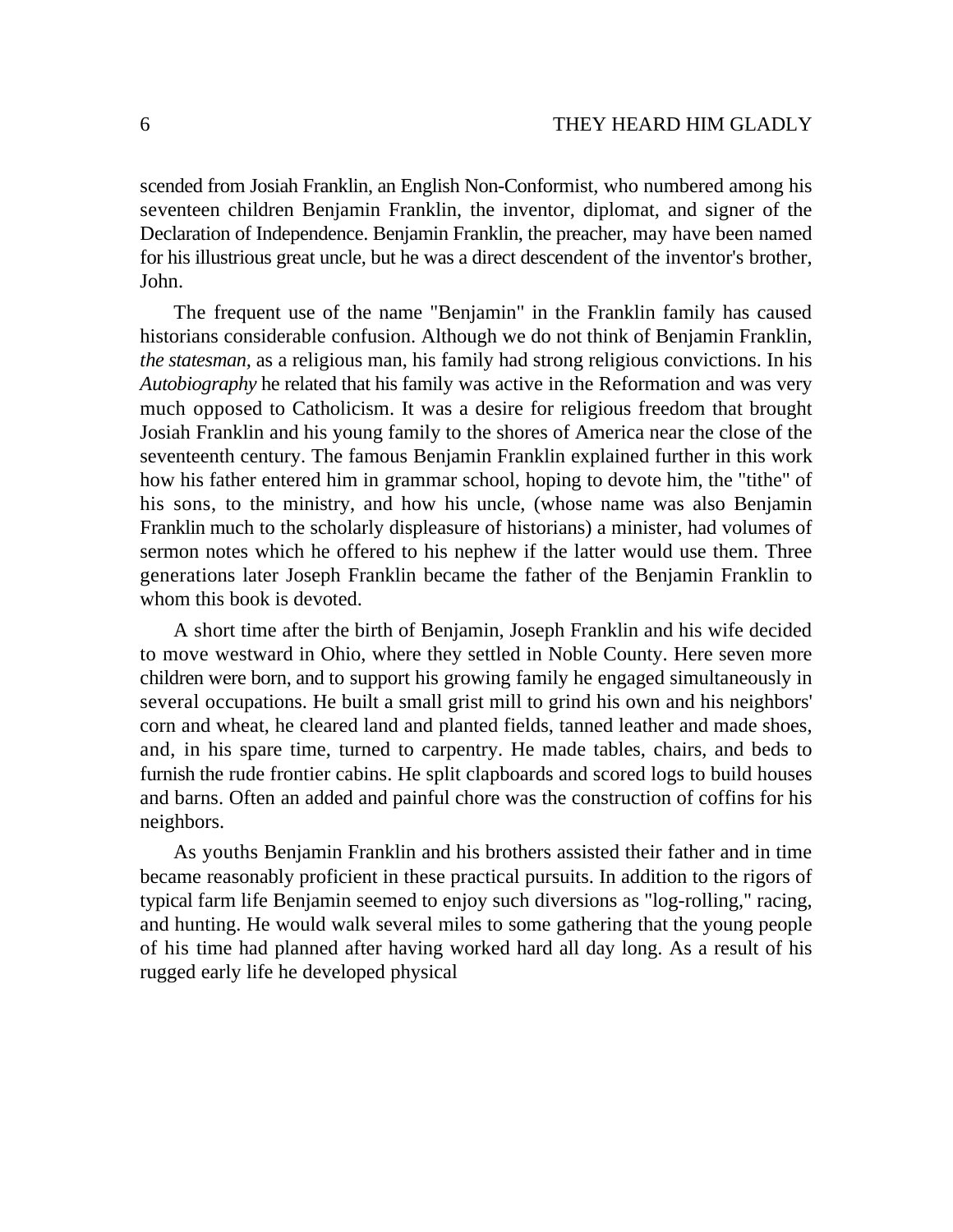In 1834, Joseph Franklin moved to Henry County, Indiana, where he still followed the trades of carpenter and farmer. Benjamin had gone to Indiana the previous year with an uncle. Here he earned a fine new axe for his labor on the turnpike that was being built from Richmond to Terre Haute. Apparently pleased with his wages, he returned to Henry County and used his axe to clear eighty acres of land. In this clearing he built a log house that stood for more than half a century. It was to be a home for Mary Personnet, whom he married December 15, 1833. He made a wise choice in a wife—she was patient, hard working, hopeful, courageous, caring tenderly for the eleven children that were born to them.

Through the years the Franklin family had been very much opposed to a vague religious teaching that they had heard derided from denominational pulpits and in private conversation as "Campbellism." However in 1834, Samuel Rogers, a gospel preacher, became a close neighbor of the Franklins. Rogers unwittingly aroused the general sympathy of the community when, because of some personal animosity, he was excluded from a meeting place on one occasion. He was not easily discouraged and found groves, barns and private dwellings opened to him where he preached to ever increasing audiences. One evening, as a gesture of neighborly support, Joseph Franklin, Benjamin, and a neighbor attended one of Roger's meetings, and the animated conversation between Joseph and the neighbor following the sermon aroused Benjamin's interest. In spite of the convictions of his parents, Benjamin, who had been reared in a religious atmosphere, was skeptical of the doctrinal teachings of the churches as he knew them. The irreligious atmosphere that pervaded the frontier had made some impression, although Benjamin was not addicted to any serious vice except cursing. In an age and locality where the use of neither alcohol nor tobacco was often called into question, Joseph Franklin had succeeded in impressing his sons that both habits were wrong. He also taught them to have sincere respect for the teachings of God. Consequently, Benjamin Franklin was impressed by what he considered a logical discussion of Bible teaching.

For some time Alexander Campbell had been attracting wide-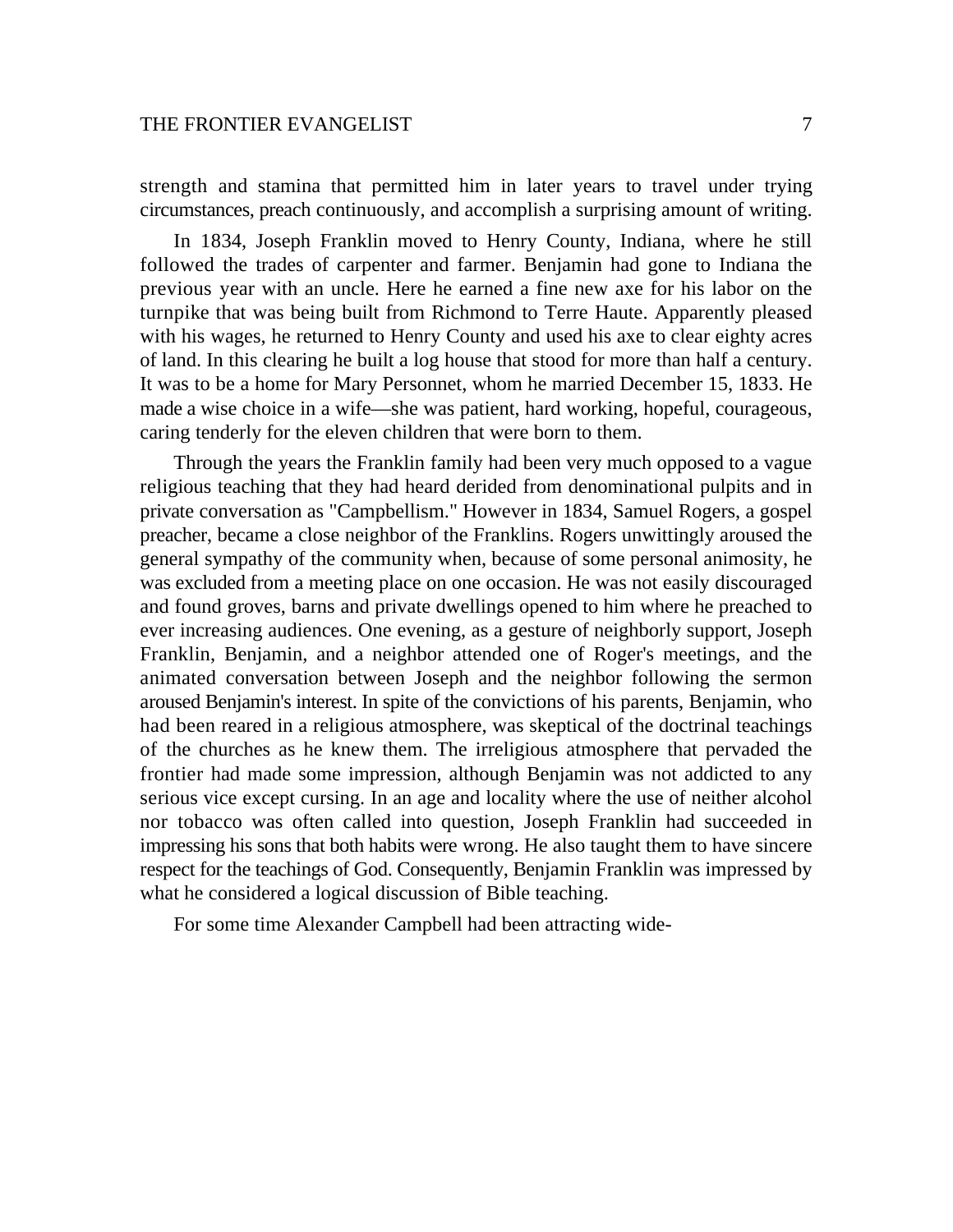spread attention with his emphasis on the authority of the Bible in all matters. Franklin became interested in the work of such "reformers," and after a great deal of deliberation he "came forward" in a meeting conducted jointly by Samuel Rogers and Elijah Martin-dale. A crowd of faithful Disciples and curious onlookers followed preacher and convert to the creek after the services. There by the light of lanterns on a cold December evening in 1834, Benjamin Franklin was baptized and arose truly to "walk a new life." Elijah Martindale had chosen to speak on "The Power of the Word of God" that fateful evening. It was the turning point in Franklin's life. The title was prophetic. His wife, his father and mother, and his three brothers soon followed in his footsteps. The brothers became ministers, but none contributed as much to the Restoration Movement as did Benjamin Franklin.

Almost from the day he became a Christian he began to seek for opportunities to teach the lost. He had some knowledge of the Bible, gleaned from his early training, and he studied his New Testament diligently. His early education had consisted of only the most rudimentary learning. He had no formal speech training and his early attempts at exhortation were characterized by glaring errors in grammar and sentence structure. His boundless energy, his implicit faith in the gospel, and his overpowering desire to save the lost kept him from becoming discouraged. Once when he repeated the phrase "my dear friends and brethering" a hundred and fifty times in a single sermon, an older preacher gave him some firm but kindly advice which he greatly appreciated and used to good advantage. He dauntlessly overcame his shortcomings and whenever he could find a gathering of interested people he was willing to speak. He preached in schoolhouses, court houses, barns, groves, shops, town halls, private dwellings, and in any type of meeting house that was available to him.

Franklin was described as being nearly six feet tall, a rugged and handsome individual. He was erect and dignified with expressive dark gray eyes. His thick dark hair and beard turned gray prematurely. The quality and tailoring of his clothing bothered him very little, and he spent a minimum of time on his personal appearance. He was too concerned with the salvation of lost souls to spend much time on himself.

Ministers of this period enjoyed a unique authority, and he was fortunate to live in a time and locality where the Bible was gen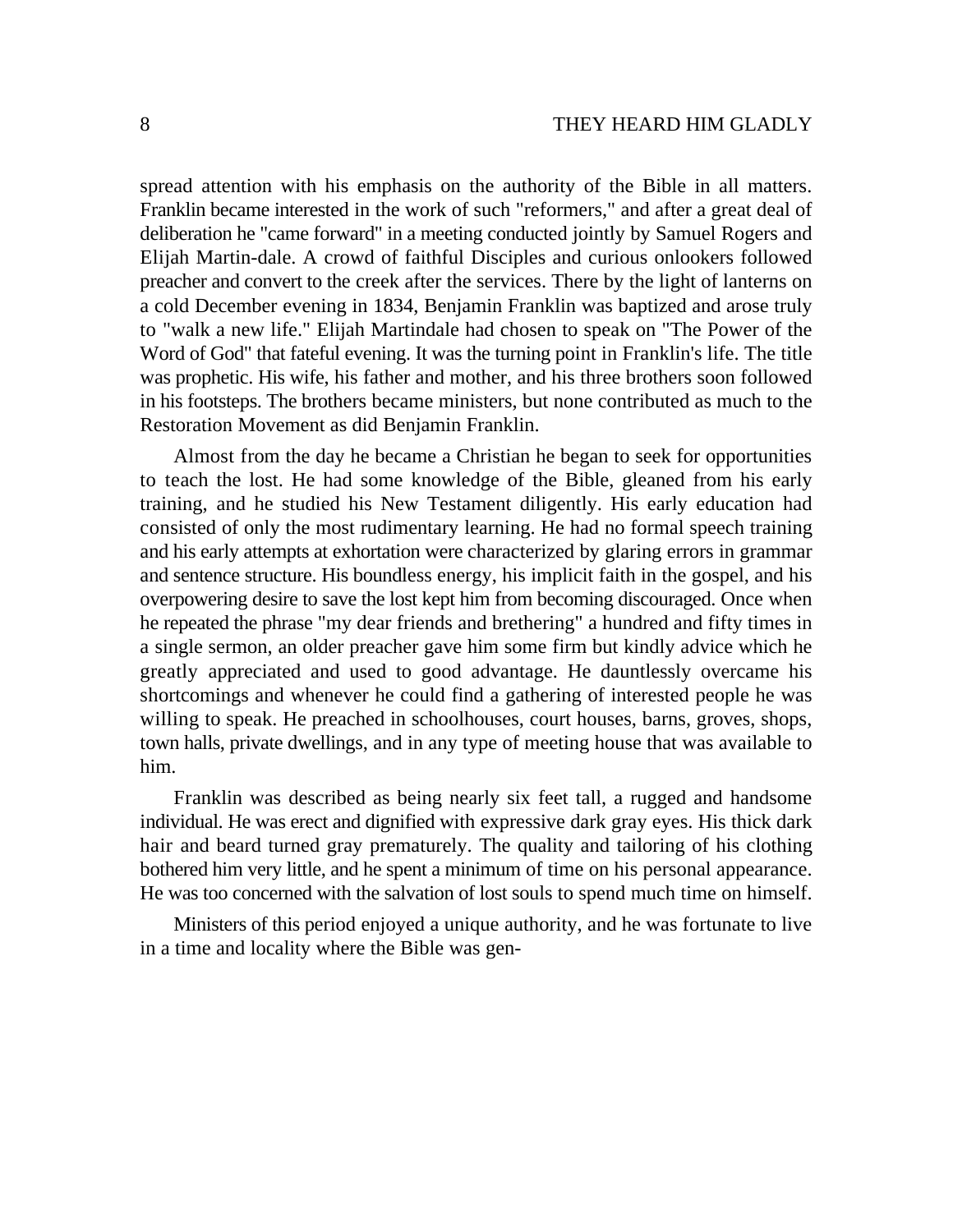erally accepted by the common man as an unquestioned revelation from God. The rural inhabitants had few books to read except the Bible, and many a saintly soul had practically memorized its contents. It is not surprising that a sermon or two, no matter how crudely delivered, outlining the principles of the Restoration, were sufficient to teach many individuals the plan of salvation or the identity of the New Testament Church.

In the daytime or at "early candle lighting," as the night meetings were announced, the humble frontier families gathered from log cabins to hear the earnest and fervid young Franklin. They gave him patient and respectful attention, often ignoring his ungrammatical language and uncouth gestures. As he stood in the dismal light of the flickering candles and sent his message into the darkness beyond, the deficiencies in his spiritual light were lost in the glowing fire of his faith and enthusiasm. The very fact that he was not polished in manner and language gave him some common ground with many in his audiences, and no doubt caused him to be heard when another man might have received a less favorable welcome.

Unlike many frontier preachers of his day, Benjamin Franklin never felt inclined to boast of his lack of education, in fact, he had only censure for those who "thanked God that they had never been to college." He industriously applied himself to the study of books and men and came out with a practical knowledge of many subjects. At the age of twenty-seven, when most individuals had either completed their education or abandoned hope of securing any, he was busily at work absorbing the contents of such books as *Kirkham's Grammar, Olney's Geography,* and *Talbot's Arithmetic.*

Although younger in years and belonging to the second generation leaders of the recent Restoration Movement, Benjamin Franklin was born early enough to have personally known and been influenced by such men as Alexander Campbell, Walter Scott and others. Campbell was a brilliant and educated man who, while he did not always adapt his language to his audience; in logical proof, based on the Bible, was unsurpassed. Although Franklin was inclined to be like Campbell in his logical reasoning and in some of his speaking and writing techniques, he had more appeal to the masses than Campbell for he was less abstruse and more animated as a speaker.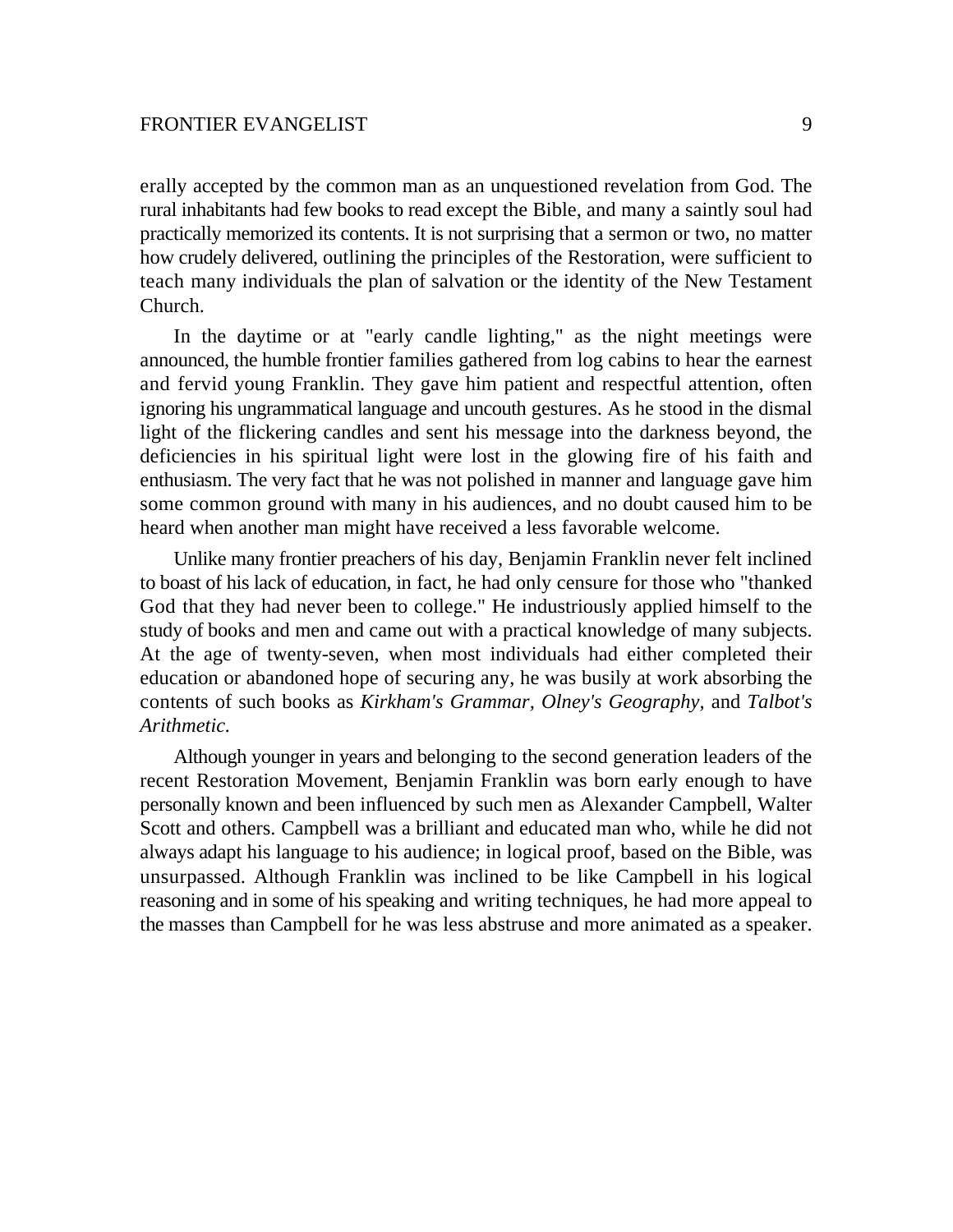Another Restoration leader who influenced Franklin was Walter Scott. Belonging to the same family as Sir Walter Scott, the Scottish author, he was born in Moffatt, Scotland, and was educated at the University of Edinburgh. Walter Scott was unquestionably the most eloquent man in the Restoration Movement. Although he was able to move great audiences by his stirring sermons, he tended to be erratic in his delivery, and both Campbell and Franklin are said to have preached better than Scott on many occasions. Franklin never aspired to follow the affected speaking styles that were in vogue during his lifetime. He was earnest, clear, and simple in his writing and speaking methods. He showed his regard for both Campbell and Scott by naming two of his children after them. His family records show Alexander Campbell Franklin born May 11, 1852, at Cincinnati, and Walter Scott Franklin, born January 24, 1854, at the same place.

The plea of the Restoration Movement was for the re-establishment of the New Testament Church based upon the Bible as the only source of authority. It was not a movement to reform existing denominations; rather its aim was to go back to the very foundation of the church, to reconstruct that church's simple worship and apply the teaching of the Bible to the conduct of the individual. It was the desire of the "restorers" that everything mentioned in the New Testament relative to the conversion and conduct of the Christian to retained, and every practice not commanded in the Bible be excluded. Thomas Campbell had earlier summed up these concepts by saying "Where the Scriptures speak, we speak, where the Scriptures are silent, we are silent."

Many leaders in the Restoration Movement believed that this acceptance of the Bible as the only rule of faith and practice would mean the ultimate unity of the Christian world. The divisions existing among the protestant denominations were a serious threat to their prestige and power. To many Americans protestant preachers in urging their exclusive brands of Christianity seemed like barkers for rival attractions at a county fair. The alarming consequences of this division were of grave concern to the leaders of the Restoration. Benjamin Franklin planted his feet firmly where the early leaders of the Restoration Movement had stood. He accepted the Bible without question as the sole authority in religion. "As a people, we must make all men know that we are simply for the Bible," he urged. "We can unite on the things required in the Scriptures—the things commanded."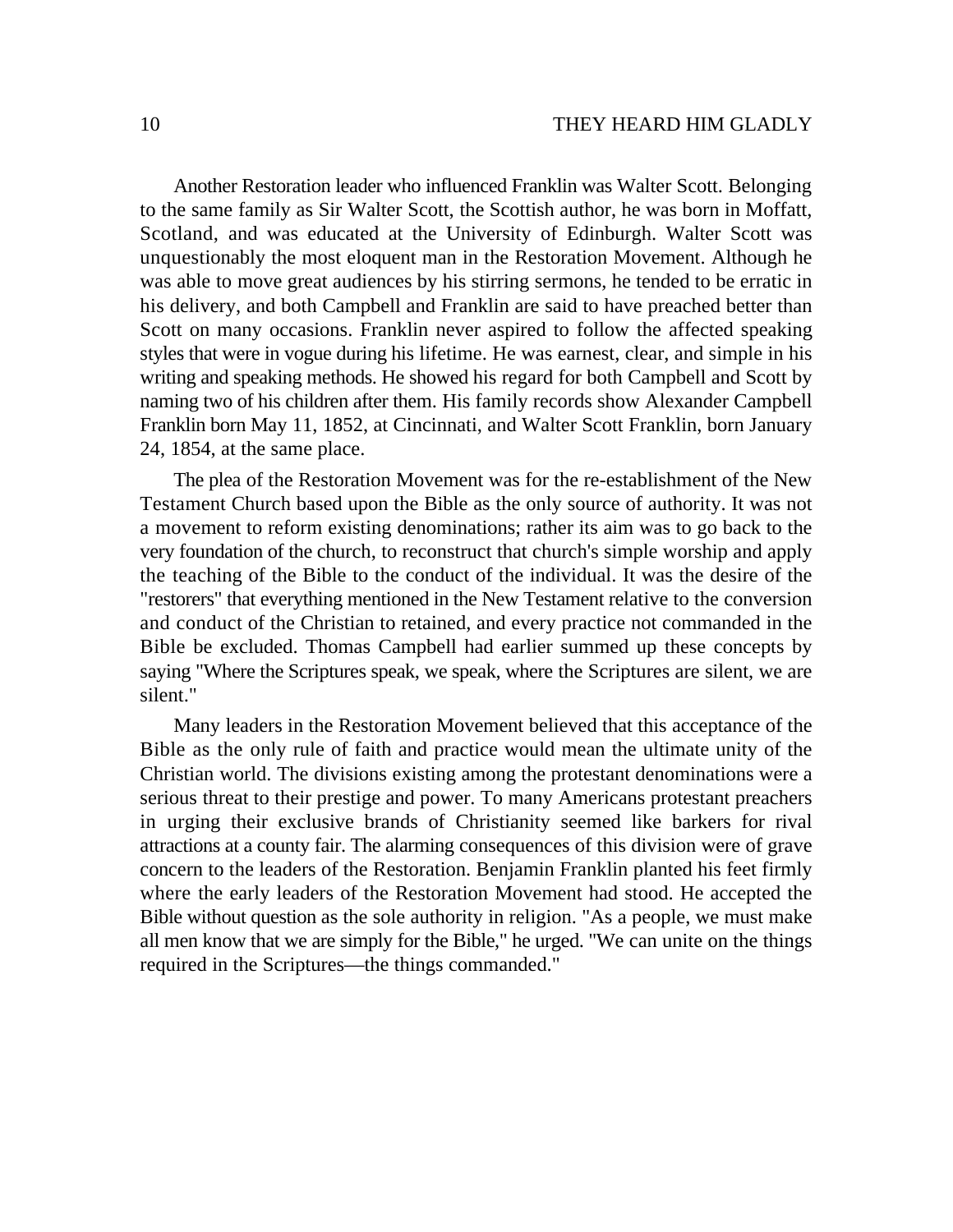#### THE FRONTIER EVANGELIST 11

Until the early 1840's he attempted to preach while he supported his ever increasing family by farming and owning a mill. As preaching the gospel began to consume more and more of his time, the end of a hard day's work would find him, Bible in hand, trudging four or five miles to preach in a neighboring settlement. Besieged by poverty in his early years, he and his family subsisted on the bare necessities of life which he provided through occasional employment and by small donations received for preaching. The donations came in many forms; they were frequently seasonal with too much at one time and not enough at another, but Franklin's determination to preach the gospel never seemed to falter.

In the summer of 1841 a large audience gathered in a grove near Franklin's home to listen to his first public debate. His opponent was Eaton Davis, an able minister in the United Brethren Church. In preparation for this event Franklin had prepared his arguments by asking John I. Rogers, a fellow preacher, to act as his adversary. In this way he gained some much needed experience that enabled him to make a credible showing when the debate actually took place.

In the spring of 1842, he gathered his family and his meager belongings together and moved to New Lisbon, Ohio, where he did evangelistic work and preached for the local congregation for two years. This was the beginning of a full time preaching career for Franklin. In New Lisbon, he conducted his second recorded debate, this time with George W. McCune, a Universalist preacher. Following his work at New Lisbon, he moved to Bethel, Indiana, where he did evangelistic work in Indiana and western Ohio. In 1844, he moved his family to Centerville, Indiana, where he began his editorial career in January of 1845, with the publication of the first issue of the *Reformer.*

As much as he traveled as an evangelist and as ardently as he preached, he was dissatisfied with his ability to do all that he felt needed to be done. He therefore decided that the publication of a monthly paper would extend the borders of his influence for good. He had been in the Reformatory Movement long enough to realize that many grave problems confronted the church from without and within. He despaired that the cause had, as he expressed it, "almost come to a dead halt." He believed some of the contributing causes were the "Second Advent Mania," the fact that many Disciples had never learned to "walk by faith," that many able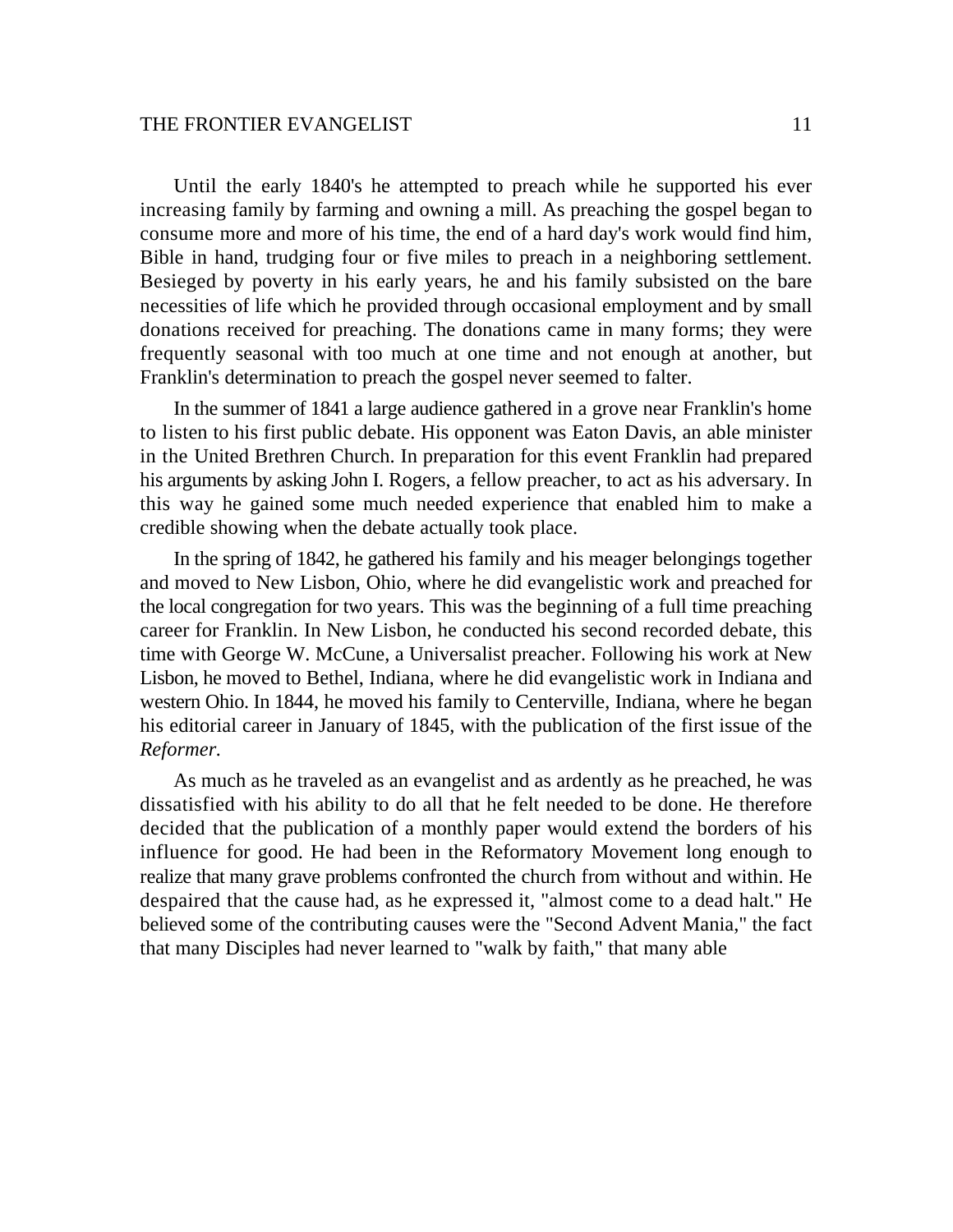preachers had abandoned the field, and the fact that the preaching that was being done was not characterized by the same zeal, Scripture knowledge, and argument that had been evident earlier in the Movement. Fearful for the future of the Movement he appealed *<* to the church: "Let us then, brethren, make one mighty effort to *'* save the Church from corruption, lukewarmness, speculation, and sin of every kind, that it may be finally presented to the Lord, 'a glorious Church, without spot or wrinkle, or any such thing, ' and ascribe all the glory and honor to God and the Lamb for ever and ever."

1845 marked one of the saddest years in Benjamin Franklin's personal life. He had recovered from a serious illness when he received word of his father's death, and on November 18, 1845, his brother Joseph died while visiting in Benjamin's home. Joseph Franklin, Jr. was a medical doctor and had been *a.* minister in the Church of Christ for some four or five years, although he was only twenty-six years of age at the time of his death. Three years earlier Benjamin Franklin's infant daughter, Sophia, had died suddenly while he was away preaching, and several years later his infant son Walter Scott succumbed to smallpox. Although Franklin became saddened and subdued by these losses he expressed no bitterness and looked forward with increased hope to a Resurrection.

As the years passed he wrote more, debated more, but never slackened in his zeal for personally preaching the Gospel. He felt that he could accomplish more as an evangelist, and this essentially was what he was. Even when he did agree to do located work he was continually begging off to go elsewhere to hold protracted meetings. As early as May 1848, some impression of the vast amount of evangelist work that he was doing may be gained from a running account of his travels as he reported them in the *West-em Reformer:* "Thus in two weeks we delivered some eighteen discourses, made ten speeches in the debate (with Samuel Williams, an Anti-Means Baptist of Lebanon, Ohio) traveled more than two hundred miles, and by the blessing of the Lord, we commence a protracted meeting at Bentonville today."

In his youth he came to the churches afoot through the snow of winter and the heat of summer; longer distances he covered on horseback or by means of horsedrawn vehicles. In the *Western Reformer* he tells how he rode through mud and rain in a wagon piled high with passengers and luggage while he hoped fervently for bet-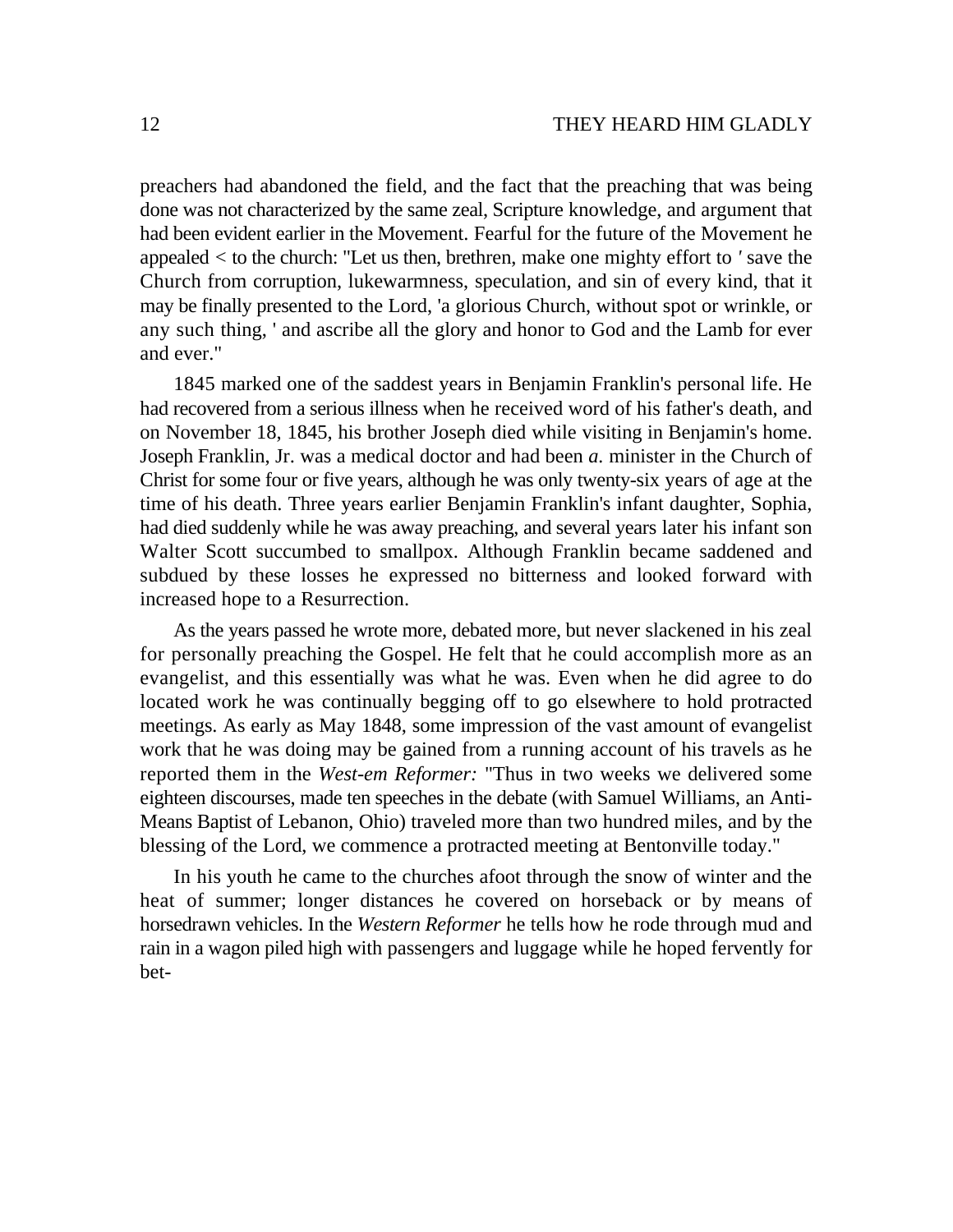ter transportation ahead. Sometimes half sick with a cold or fever he would find himself unprotected in a driving rain, and the ensuing illness would cause him to be laid up at the home of some good brother while he recuperated. He endured the stench and cursing of the canal boat passengers, which was almost more than he could tolerate. At times he would, on his return home, find the canal washed out by a heavy downpour. This setback usually involved a ride back on a borrowed horse through the rain, or worse still, a long walk through the mud. Fortunately he lived long enough to be able to make many of his later and longer trips by railroad. Overcome by awe and thanskgiving that he was able to travel in such comfort and at such rate of speed, he wrote on one of his train trips: "Truly this is a mighty and wonderful achievement for Mortals—poor weak and dying mortals. It is overwhelming that men should have ever projected, prosecuted, and completed such a conveyance as this, such a vast distance through this expanded and rugged region of country."

That Benjamin Franklin was successful as an evangelist seems evident from a consideration of the size of his audiences, and his success in winning converts. His long preaching career spanned more than forty years, and during this time he preached an average of nearly two sermons each clay of every week. Conservatively estimated this would mean that he preached nearly twenty thousand sermons during his lifetime.

While there is little consistency in the size of his audience due to his practice of preaching in rural and sparsely populated areas as well as large cities, he spoke frequently to large and overflowing assemblies. Many people traveled long distances to hear him and for the last twenty years of his life the request for his services more than doubled his available time. That he was effective in influencing these people is borne out by the number of converts that he made, variously estimated to have been from seven to ten thousand. In five protracted meetings at North Middleton, Kentucky, he was responsible for a total of two hundred and thirty additions to the congregation.

Benjamin Franklin was a temperate man in everything except labor for the principles which he believed to be so vital to the welfare of mankind. He spent three fourths of his time away from home preaching the gospel, and few days went by that he did not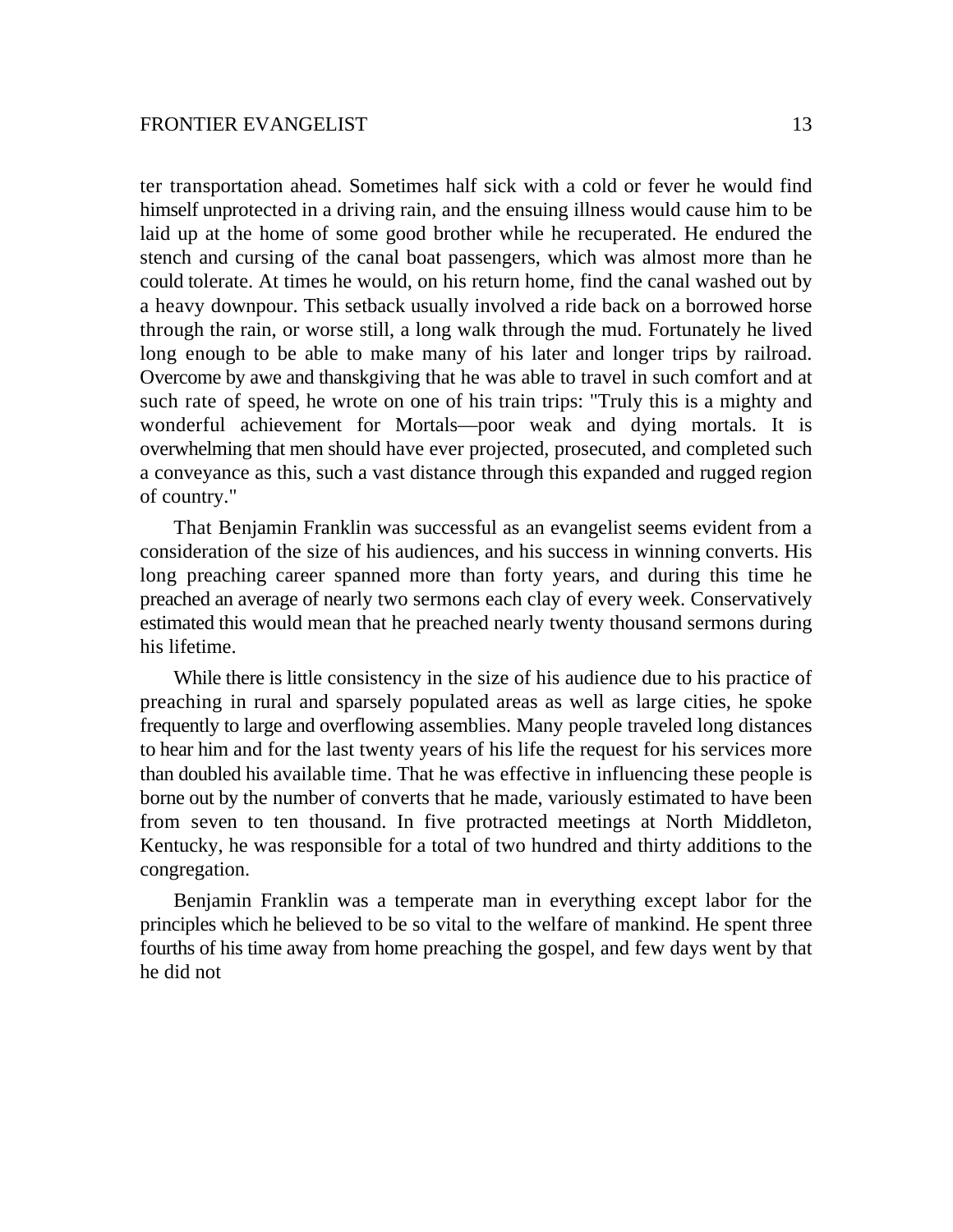spend several hours in writing something for the advancement of the cause of Christ.

After spending a few years in Hygia and Cincinnati, Ohio, he purchased a home in Anderson, Indiana, in the spring of 1864, At this time Anderson was a prosperous small town with about two thousand inhabitants. In describing it in a series of articles in the Anderson Bulletin, Fred Barr said: "The courthouse, a small red brick building was the center of business activity. The streets around it were dusty in summer, slushy in winter, ankle-deep in mud during the rainy seasons. In summer every merchant employed the services of a sprinkling wagon to keep the dust down. Meridian Street was the main street. Mr. Burton's blacksmith shop did a fine business. Just north of it was the livery stable, a notions store, a planing mill, chair factory across the street; a marble shop dealing in monuments and tombstones, bank and grocery store. Almost all the buildings were of frame construction with the exception of the courthouse and fire was an almost inevitable disaster." Franklin spent the rest of his life in or near Anderson; never quite content to be confined to the city, he sold his home and moved to a farm outside the town. Ninety acres of this land was the only property that he owned at his death.

He lived long enough to sorrow over the departure of Bethany College, where at one meeting a few years earlier he had baptized thirty-two converts; and to lament the loss of Kentucky University to the brotherhood. As he saw the waves of digression threatening the Church he grew alarmed. Sometimes he would write hopefully that the storm had abated, and then new reports of liberal triumphs would come to him and he would despair. His great care for the church doubtless hastened his death, for he attempted to write and preach when he was physically unable to do so, thus adding to the stress that weighed upon his mind. It is little wonder that his once strong constitution crumbled beneath the load.

His spirit never failed him. It was an aged Franklin, stooped and gray, who delivered a stirring sermon at the Anderson Church of Christ two days before his death. He had already made plans to visit some of his children and to fulfill some speaking engagements the following week.

When he died of a heart attack on October 22, 1878, the movement for conservative New Testament Christianity lost a noble champion. Although hampered by ill health during the last ten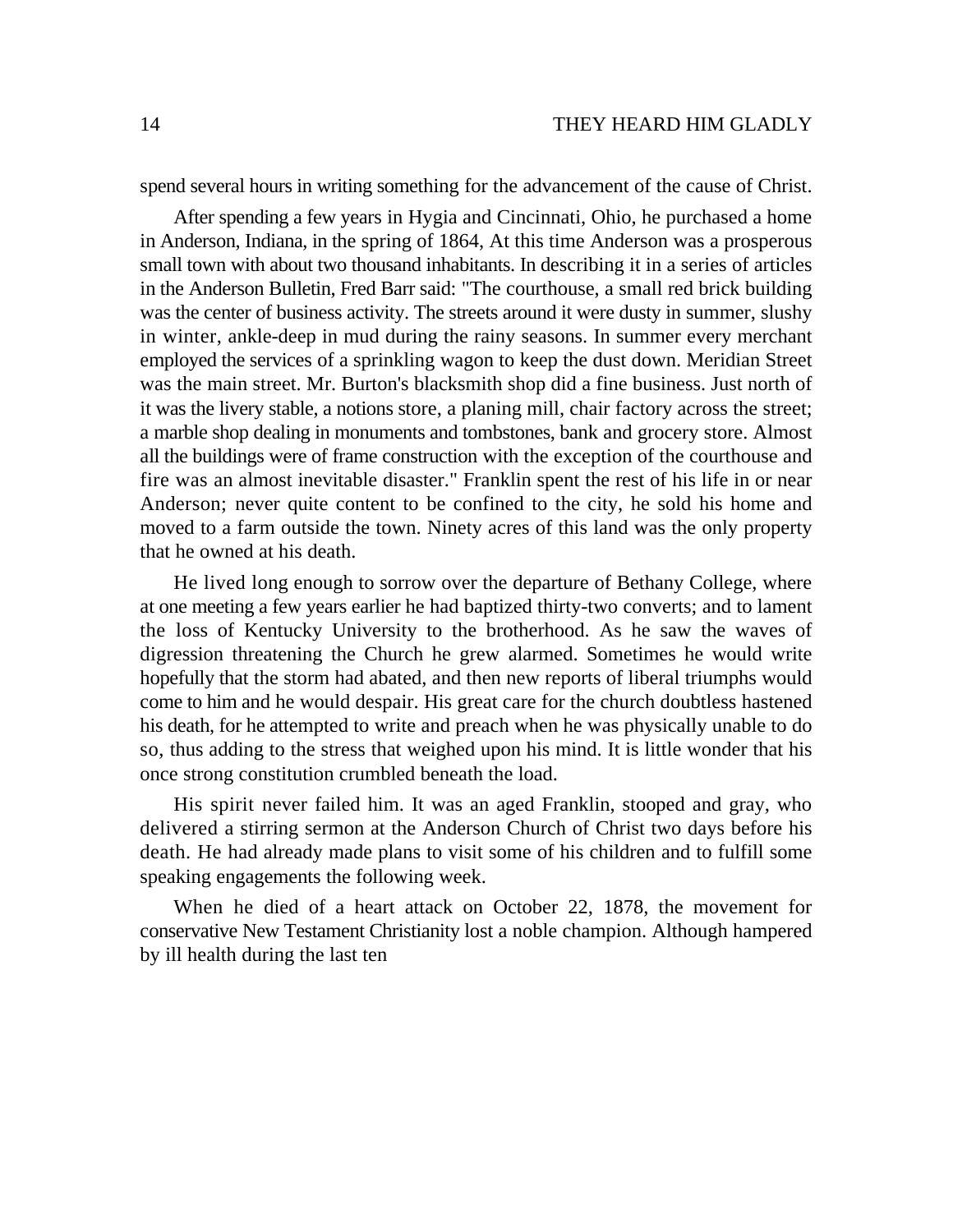years of his life, he was still active as a minister on a more limited scale, and he edited the *American Christian Review* until the day he died. When his death was announced, sorrowing friends draped the sign over the *Review* office in mourning and hung crape on the meeting house door.

On October twenty-fourth a sad assembly gathered at the home of his son-in-law to pay their last respects to the memory of Benjamin Franklin. M. T. Hough and W. W. Witmer conducted the funeral. "Asleep in Jesus" was sung at the beginning of the service, after which a prayer was offered. The fifteenth chapter of First Corinthians and a part of the fourth chapter of Second Timothy were read, after which W. W. Witmer spoke at length on the preceding texts. "At the conclusion of the service we followed the coffin," Witmer was to write later, "as it was taken to the cemetery near Anderson, and there, amidst the awful silence, and in the presence of the largest concourse of people that ever assembled in that cemetery, we laid Benjamin Franklin to rest until the resurrection of the Just."

The writer visited the cemetery in company with an aged sister—a woman who knew Franklin's two missionary daughters well. She kindly led me through the old part of the cemetery to the headstone, a large marble pulpit upon which an open Bible rests. Words which aptly described the sleeping Franklin are engraved thereon: "He was determined to know nothing save Jesus Christ, and Him crucified," I Cor, 2:  $2<sub>1</sub>$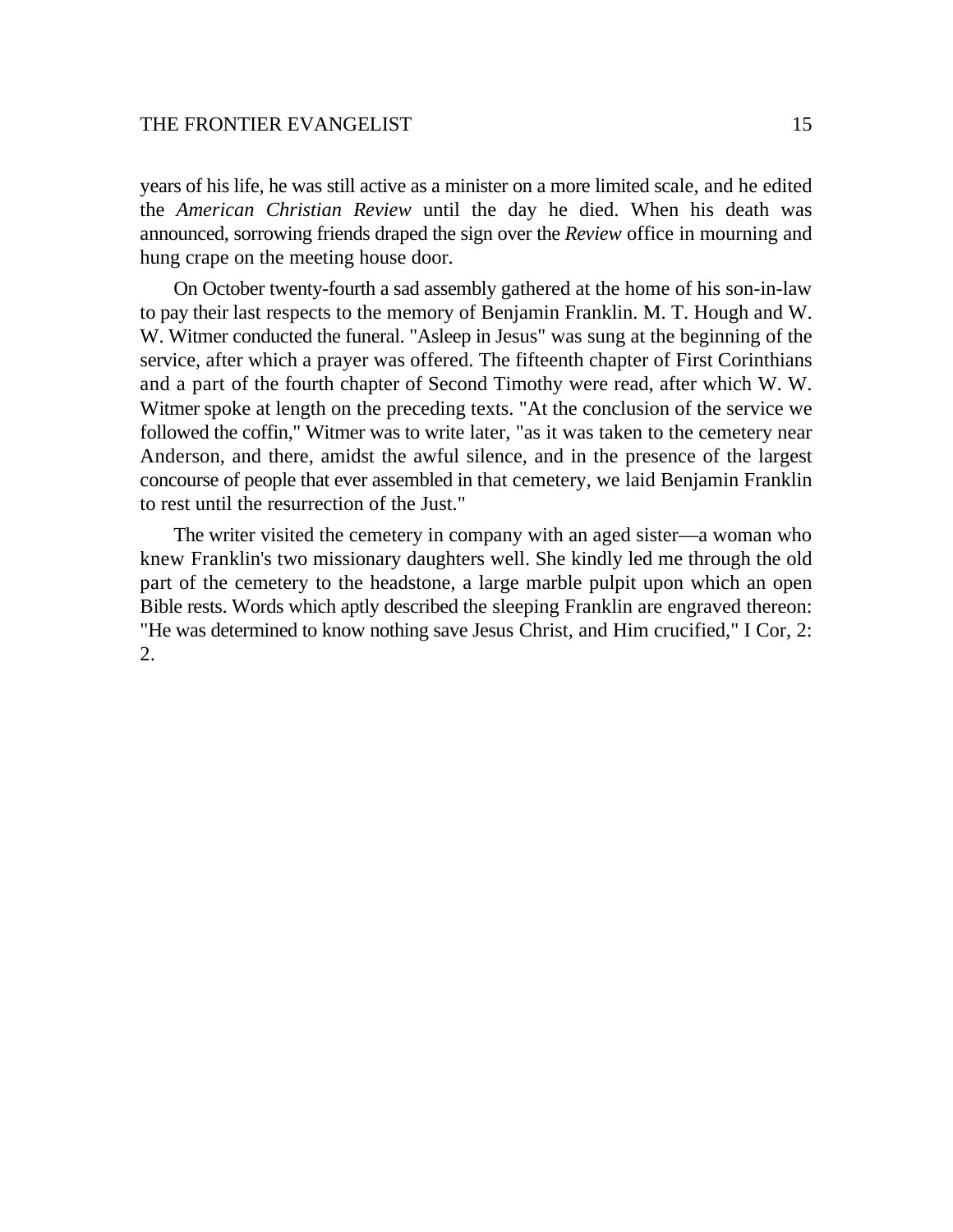### **CHAPTER II**

## *The Militant Conservative*

<span id="page-22-0"></span>*"Rocks have been shaken from their solid base, but what shall move a firm and dauntless mind?"* BAILLIE

The beginning of the Nineteenth Century in America was characterized by political and religious turmoil, but this wave of skepticism and infidelity soon began to shift. At the turn of the century at Yale University, once a Calvinist stronghold, only four or five undergraduates professed religion while only one member of the graduating class was a nominal church member. Within forty years fifteen separate revivals at Yale caused a religious awakening, which was somewhat typical of the nation as a whole.

However, another problem began to rise that was almost as destructive to orthodox Christianity as skepticism had been. This came in the form of Unitarianism, which grasped the minds of many among the educated, and the Universalist doctrine, which appealed to poorer classes. In addition to Unitarianism, Spiritualism, Shakerism, and Mormonism, as well as various cults and communal projects, captured the minds of others.

In the meantime, the godlessness of the frontiersmen began to be of deep concern to the established churches, and the more evangelical groups sent missionaries and circuit riders into the wilderness.

The Methodist religion took firm root and grew rapidly on the American frontier. Beginning in New England where it had some adherents among the poorer classes, it spread to the South and Southwest. From Kentucky and Tennessee it was soon able to send missionaries into Ohio, Indiana, Illinois and Missouri. Its doctrine of free grace and emotionalism appealed to the hearts of the backwoodsmen, thus the circuit rider was a welcome visitor

[17]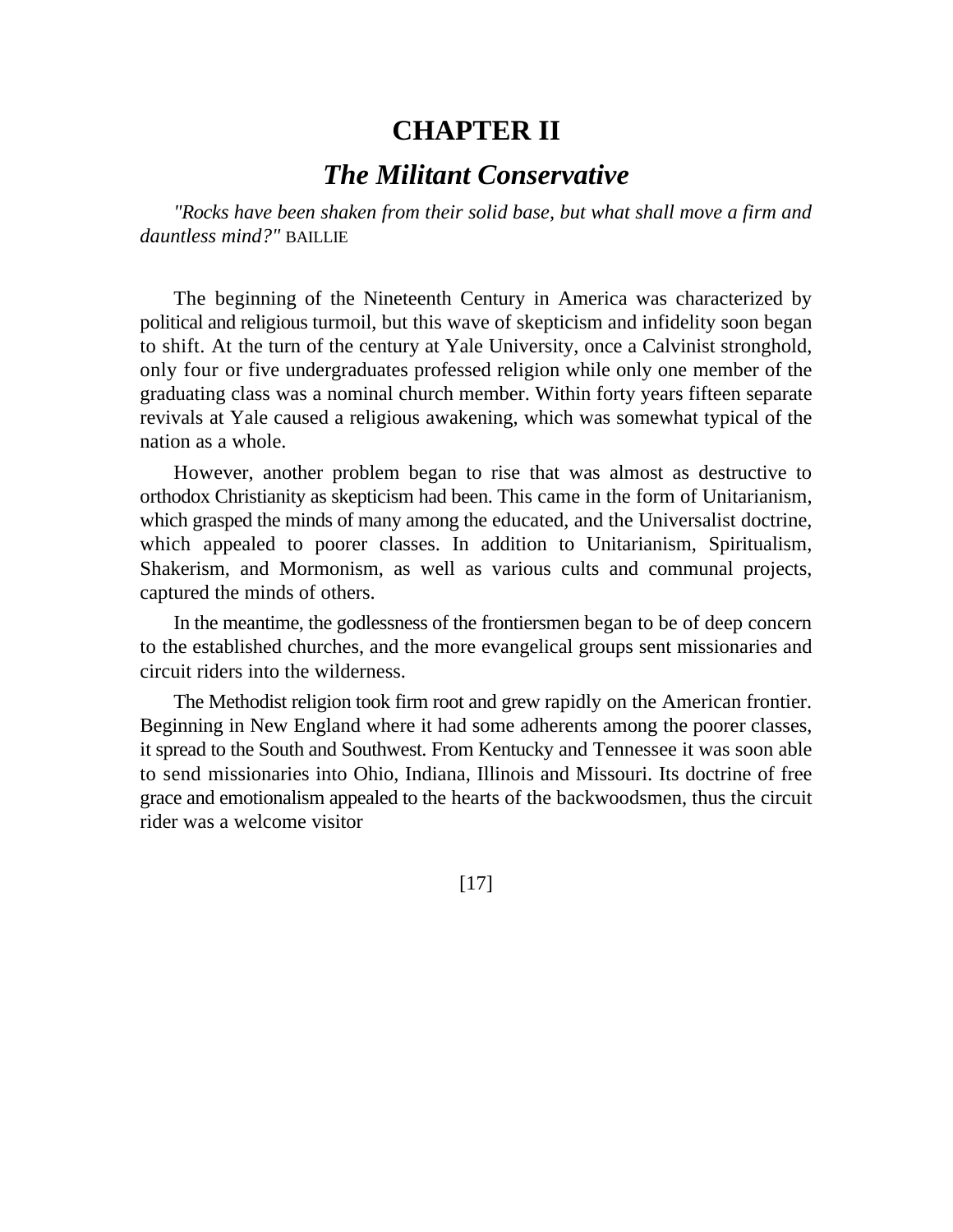to many homes and communities. Life was difficult for the common man in frontier America. Sorrow came often to their humble homes as young wives by the score fell victims to tuberculosis or died as a result of childbearing; while diptheria, cholera infantum, and malnutrition dotted the cemeteries with the graves of children. Smallpox and fever were an ever present threat, and the man who brought a promise of a better world was welcomed especially by the common people. Frequently funerals in the wilderness were conducted long after the burial of the individual. As he went his rounds it was often the sad duty of the preacher to say a few words over the grave of a departed frontiersman or some member of his family. The Methodist circuit rider and his brother evangelists enjoyed the love and respect of the poorer class of farming people and were able to exert a great deal of influence among them.

While the Methodists were busy converting thousands on the frontier the Baptists were not far behind. Education was not an early pre-requisite for a Methodist or Baptist preacher, in fact, many of the early Baptist ministers were farmers who worked six days a week on their farms and preached on Sundays and, on occasion, at night. At intervals they were called from the plow long enough to perform a marriage ceremony or conduct a funeral.

The Presbyterian faith had more adherents among the upper middle classes particularly in the New England and middle colonies where it was strongest. It was weakest among the democratic spirited frontiersman where its ecclesiastical structure and firm dogmas made it less acceptable. The Congregationalist church was made up primarily of urban people, and its members were found among the more liberal and educated classes. The Lutherans grew largely from immigration as did the Catholics. Many Lutheran services were conducted in German, a practice which naturally limited the scope of their influence. In addition, this group was not particularity evangelical. The Catholic church met with a great deal of opposition both religious and political. Franklin bitterly opposed the doctrines of the Catholic church and criticised its intervention in the school system.

It was the Disciples, along with the Methodists and Baptists, who shared in the domination of the religious life of the frontier. To historian Henry Clyde Hubbart the Church of Christ constituted a "better type of Protestant democratic orthodoxy." To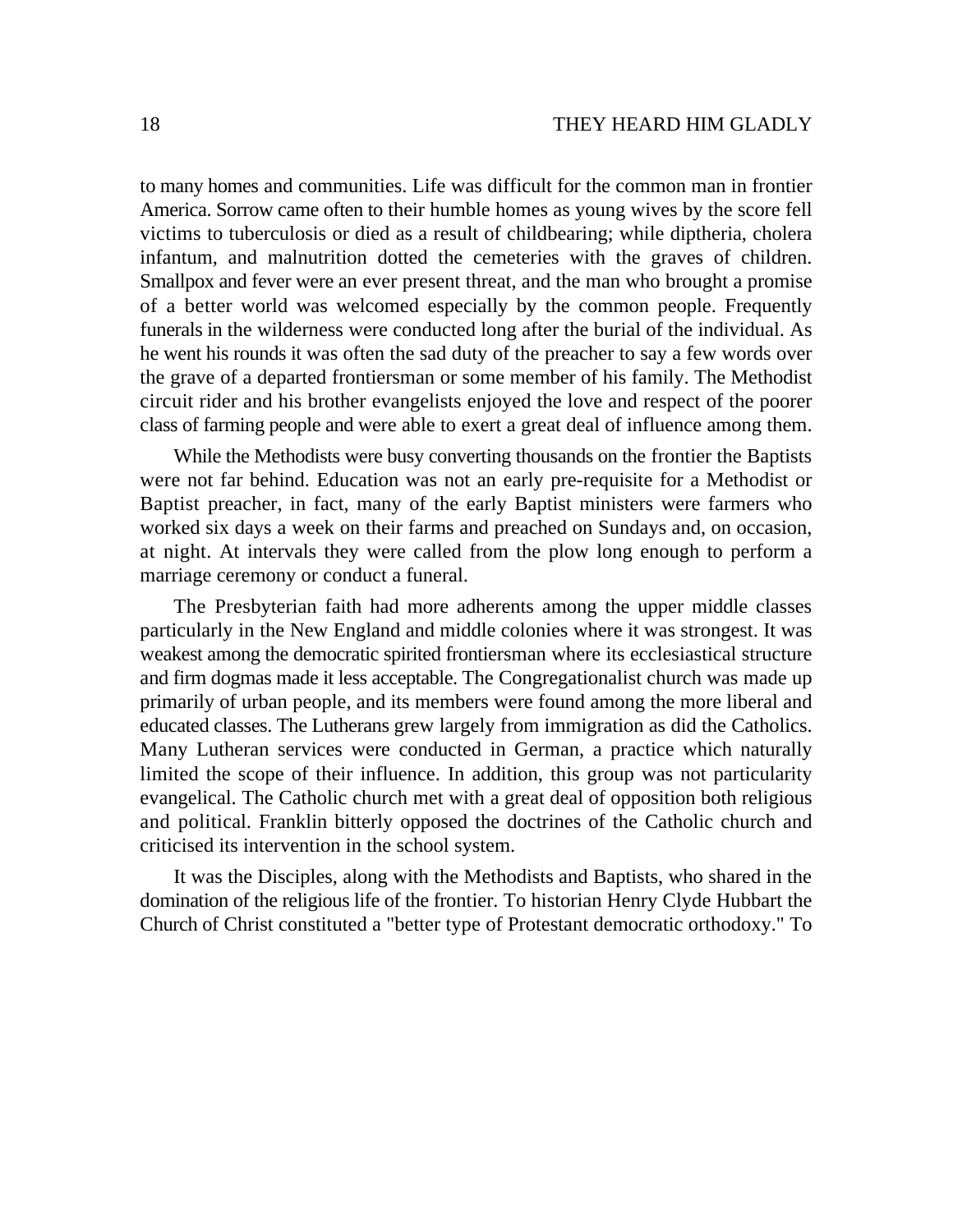Benjamin Franklin and others like him it was infinitely more. H. Richard Niebuhr recognized the success of the Disciples by saying: "The third great church of the West which took the leadership of the religious life of the nation away from the Eastern Denominations was the native-born church of the Disciples of Christ." Its converts were largely among the more stable and intelligent class of farming people. Strongly evangelical, led by capable and dedicated men, the church grew rapidly in Ohio, Indiana, Kentucky, and other southern and western states.

The hardy Scotch-Irish settlers accounted for a large proportion of the population of this part of the country. Almost all of these people were engaged in farming. During the lifetime of Benjamin Franklin the population of the nation was centered in the rural and farming areas. In 1840 only ten per cent of the people lived in cities of over thirty thousand; however by 1880 the urban population had increased to twenty-five per cent. In saying that a church or doctrine appealed to a farming class of people one must realize that during the 19th century the majority of the nation's population was engaged in some form of agriculture. As late as 1900, twenty-two years after the death of Franklin, eighty-eight per cent of all Baptists, eighty-six per cent of all Methodists, and eighty-nine per cent of all Disciples were classified in this category.

Although the Methodists and Baptists and Disciples were dominant in the Midwest during the 1840 to 1880 period of our history, they were by no means working in unison. They delighted not only in converting the non-Christian, but in gaining members from each other. Peter Cart wight, the famous Methodist evangelist, joyously related the "conversion of thirteen Campbellite" in his autobiography: "She sprang to her feet, and shouted over the house like a top and she fell directly to pulling and hauling her Campbellite friends to the Methodist altar, exhorting them to come and get religion, and not for a moment to depend on water for salvation, but to come and try the Methodist fire, or the fire of the Holy Ghost, and the way she piled up the Campbellite friends at the altar was sublimely awful... and to the best of my recollection thirteen of them were Campbellite."

The Disciples fared no better at the hands of the Baptists. In his *Hoosier Schoolmaster,* Edward Eggleston gave an excerpt from a Baptist preacher's sermon, which he stated was heard near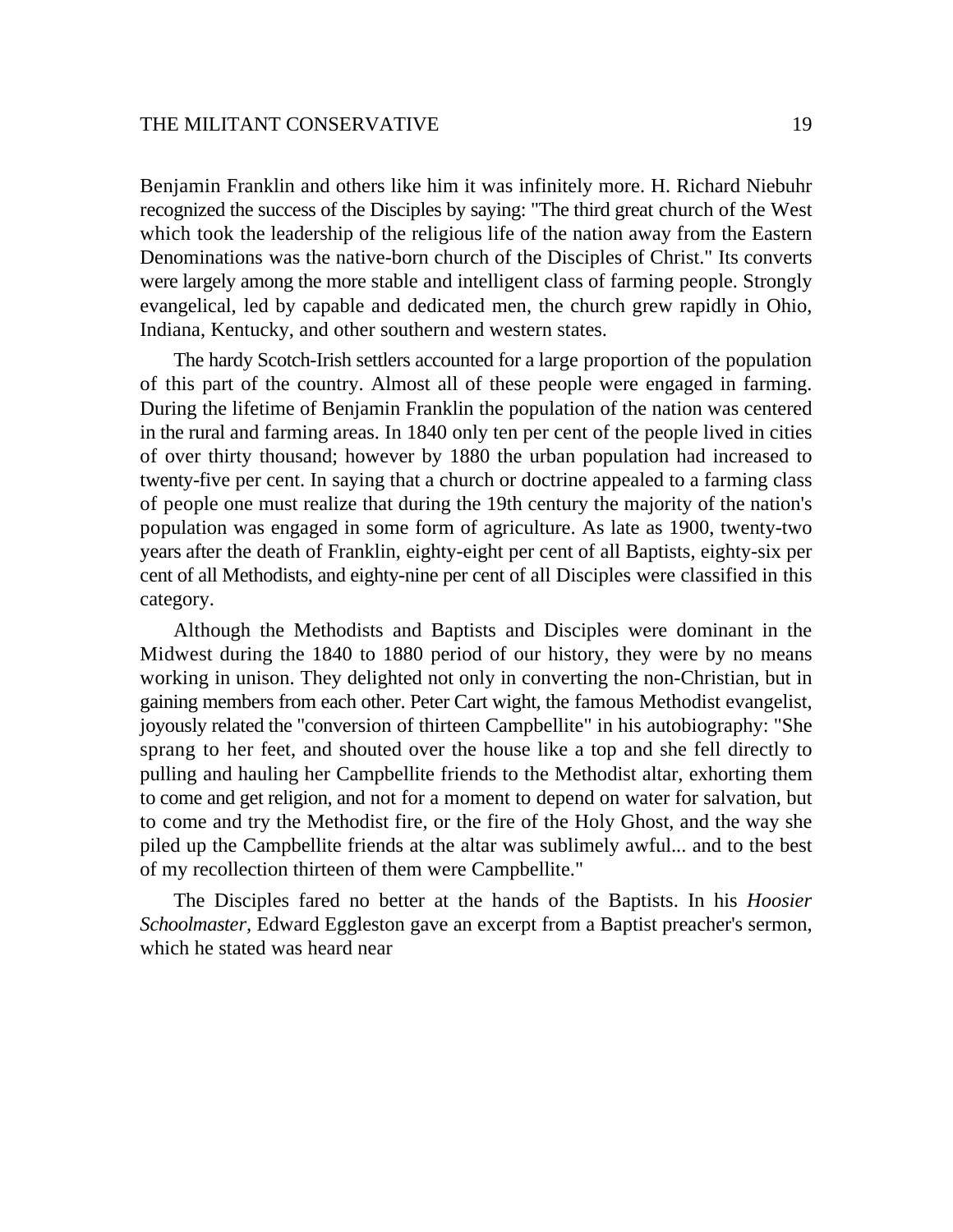Cairo, Illinois, shortly before the Civil War. He pointed out that many of the Baptist preachers were ignorant farmers, but the most contemporary item of interest was the speaker's opinion of the "Campbellite." Something of the bitterness that existed between the churches is seen in his attack on the Disciples as: "These people that follow Campbell-all, and thinks-all that obijince-ah saves 'em-ah and that belongs-ah to temp'rince societies-ah and Sunday schools-ah, thats not otherized in the Bible-ah, but comes from the devil-ah, and takes folks as belong to them to hell-ah." Denunciations from the pulpit were common among the churches, and frequently debates were held between conflicting religious groups. Most of the churches were represented in the fray and the great political debates of the period were often overshadowed by the religious discussions that frequently continued for several days.

However, the Methodists, Baptist and Disciples shared a common religious adversary, the Universalist. The Universalist doctrine opposed many of the basic tenets of the more conservative churches and was popular with certain elements on the frontier. Franklin summed the doctrine of Universalism up by saying: "Universalism had one affirmation that the 'whole human family will be made holy and happy' and three negations; 'there is no hell, no devil and no future punishment. '" In speaking of the drunkenness, gambling, and immorality prevalent in the Midwest during this period, Henry Clyde Hubbart wrote: "The free doctrines of salvation held by the Universalist denomination did not check, and perhaps did much to encourage these tendencies." In 1847 Franklin conducted a debate with Erasmus Manford on "The Doctrine of Universalism and Eternal Punishment." Cart-wright and Franklin both made frequent attacks on Universalism, and the pages of Franklin's papers bear testimony of his concern for the people led astray by its teaching.

The negative doctrine of the infidel Franklin considered the most senseless of all false teaching. He was aware of the wave of skepticism and infidelity that was sweeping the land, and he was troubled greatly by it. To him infidelity did not have a bright page in the history of mankind. It was not the source of anything ennobling or enlightening. "It affirms nothing," he wrote with a trace of bitterness, "believes nothing, is nothing, and promises nothing..." He went on to say, "It is no fact, no truth—but merely the negation of all facts and all truths." He considered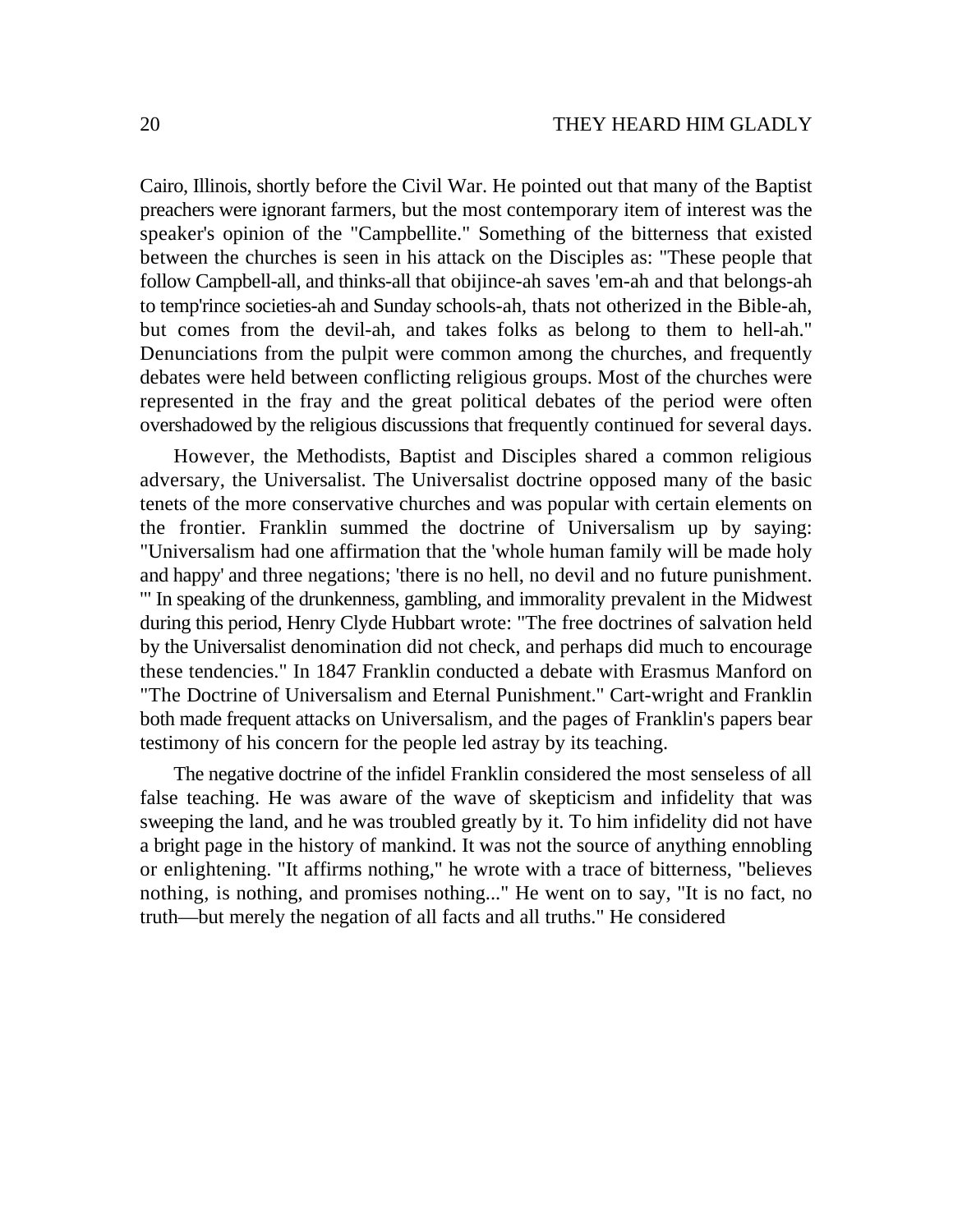#### THE MILITANT CONSERVATIVE 21

Thomas Paine a particular threat to religious faith and asked: "How long was Paine employed in writing his infidel book, falsely styled *The Age of Reason?* But where will be the end results of that book? None but Omniscience can see." The theory of evolution advocated by Charles Darwin's *Origin of Species* came too late to seriously concern Franklin. It was such men as Hume, Voltaire, Gibbon and Paine that he had in mind when he sorrowed over the teaching of the skeptic and the infidel.

Materialism had had its effect upon the piety of the times, but it was the destiny of the years shortly following the death of Franklin to usher in the serious threats of evolution, higher criticism of the Bible, and the social gospel which were to make serious inroads on the cause of fundamentalist Christianity.

Perhaps the most tangible social gain in America during the lifetime of Benjamin Franklin was popular education. Ignorance and apathy on the part of many in the poorer classes and selfishness blended with snobbery among the wealthier people had served to hamper the spread of free schools. The Disciples in general favored learning; it was in harmony with their belief that it was possible to understand the Bible through personal study. Franklin, who expressed his confidence in the intelligence and judgment of the individual, encouraged and assisted the cause of education. One of the goals of the *American Christian Review* was to "encourage educational institutions, literature, and learning in general." (Introduction to the second volume in 1857). One has only to scan the pages of the *Review* to find advertisements for Bethany College, Jefferson College, Franklin College, Platte City Female Seminary, Dover High School and a score of other educational institutions.

In spite of the drawbacks that the school system encountered, education made distinct headway. The government supported free schools and made land grants to colleges. Religious groups founded academies and colleges, and such men as Robert Dale Owen in Indiana worked for the establishment of free schools.

Benjamin Franklin assisted greatly in founding and sustaining Fairview Academy in Indianapolis, and its successor, Northwestern Christian University (now Butler University). He supported Kentucky University and persuaded the Disciples to give it both financial and moral support. He not only favored schools in every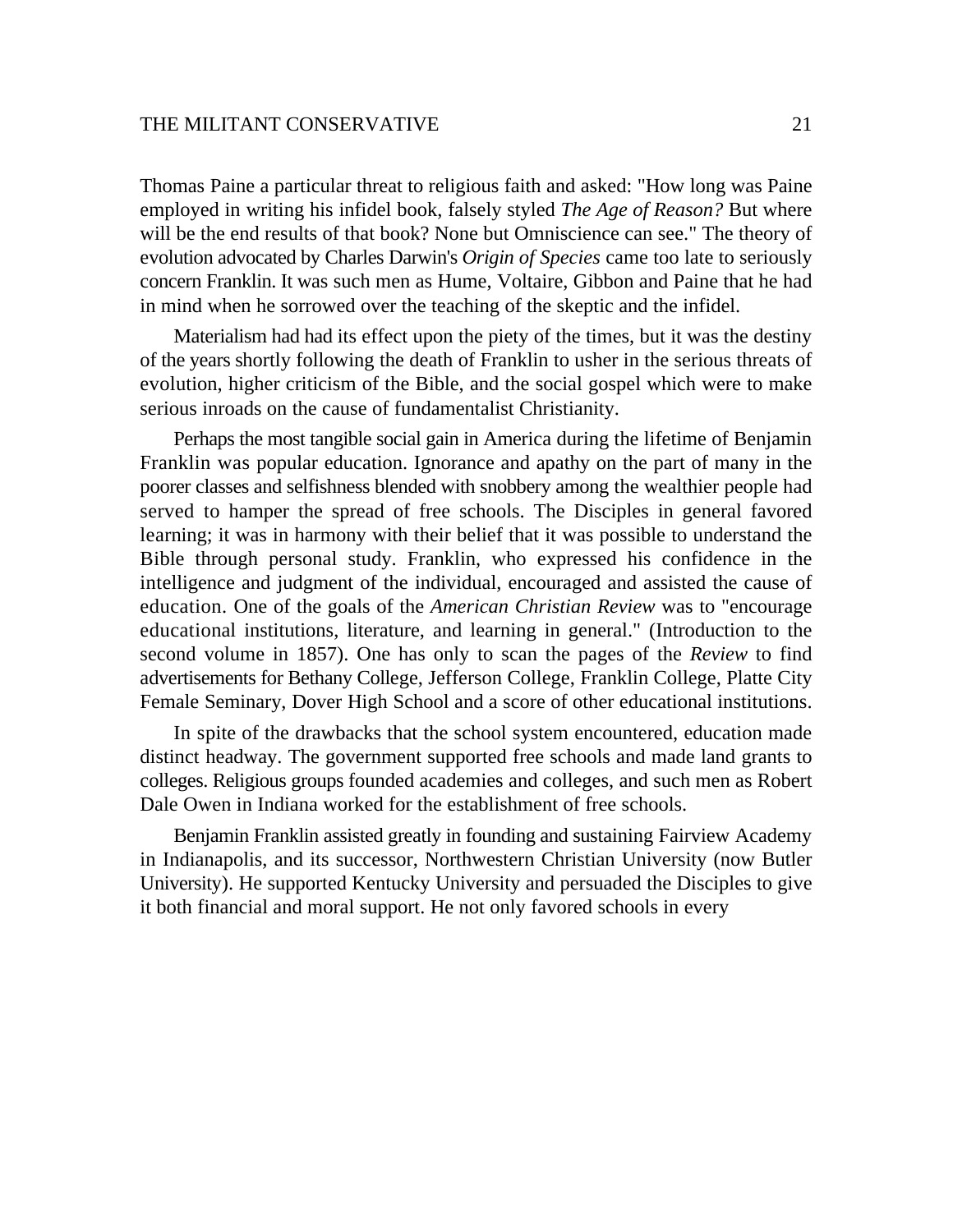possible way but saw that his children had the educational opportunities that he had been denied.

As interest in popular education trickled down to the masses a phenomenal interest in reading began to take place. Newspapers and periodicals enjoyed tremendous popularity, almost every new or old political or religious theory brought forth one or more publications. Benjamin Franklin's various papers were devoted largely to religious themes. He wrote, or published articles by-capable preachers who discussed the leading and distinctive principles of the Restoration Movement. In addition to purely doctrinal matters he covered such subjects as Innocent Amusements, Temperance, Co-operation of Churches, the Relationship of *a* Christian to Human Government, and Support of Preachers, to list only a few. The central theme throughout his writings was the relative insignificance of temporal matters and the all important hope of eternity.

Politics as such did not appear to interest Franklin to any degree although this lack of interest was certainly not typical of the American citizen of his day. The policies of the government were of keen interest to its citizens and almost every political or social issue spawned a new political party. The residents of Ohio were largely Republicans, intermingled with Free Soilers, Abolitionists, Populists, Greenbacks and Mugwumps. The political fever of the period often overshadowed the cause of Christ, but, to Franklin, civil government was in the final analysis of little consequence. He saw through the deceptive schemes of politicians and urged that the church not be used as a voice for political campaigns.

"What course shall we take, then during the coming campaign? (he wrote) Shall preachers of the gospel of Christ enter the pulpit, with exciting news in their heads and hearts and make Kansas—Nebraska and anti-Kansas—Nebraska, Slavery and anti-Slavery speeches? Shall their themes be the Constitution, Liberty, Popular Sovereignty, North, South, Fillmore, Buchanan, Fremont, American, Democratic and Republican? Shall these be the themes that consecrate the house of God during the coming months, while thousands are perishing for the word of God and dying in their sins? We say, and would if we had a voice louder than the seven thunders of the Apocalypse, and more immutable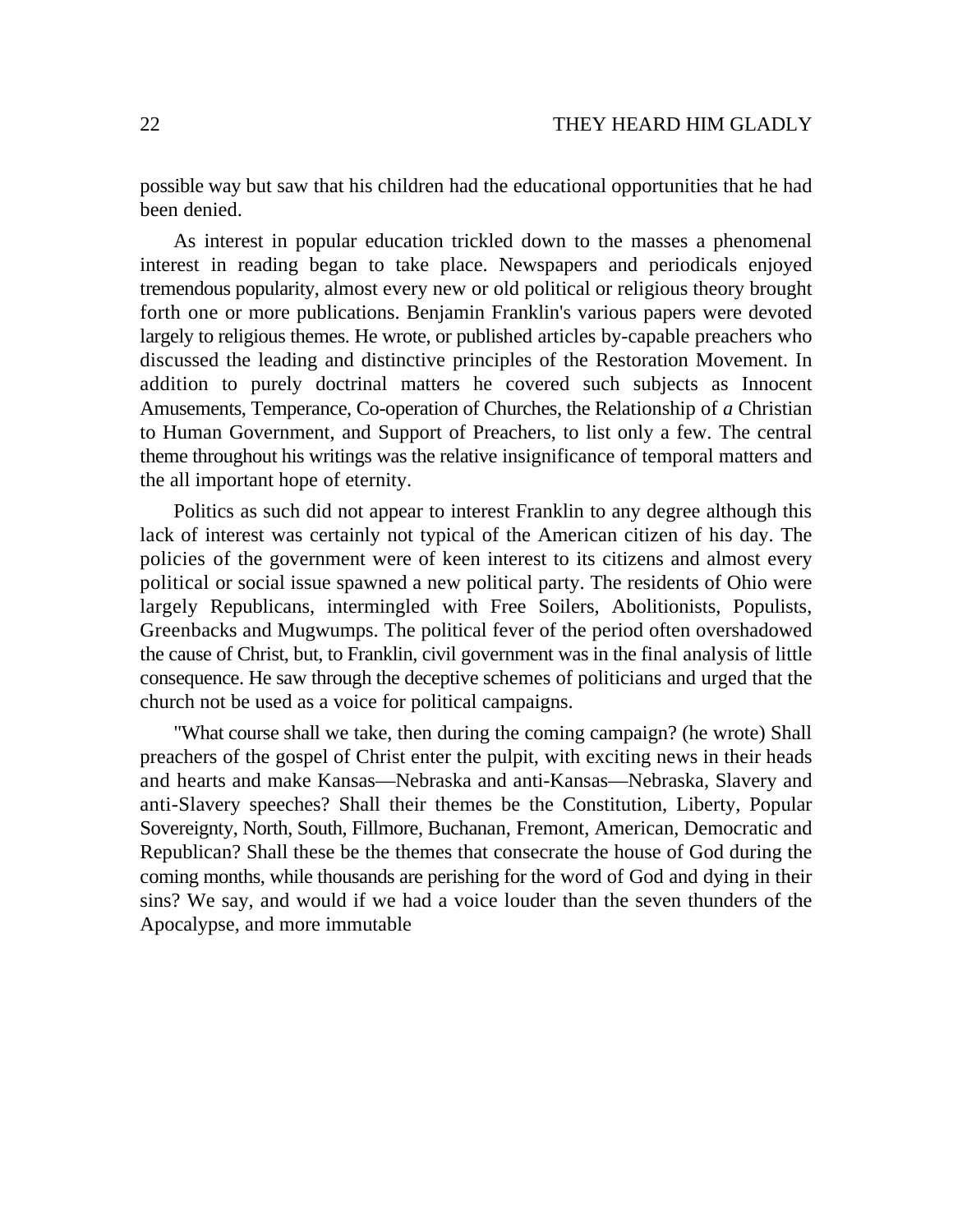than the oath of the Angel of God, standing with one foot upon the sand and the other upon the sea say no, by NO MEANS."

During the terrible conflict between the North and South, when brethren were in dissension over the issues of the war, the *Review* became the "Great Balance Wheel" of the brotherhood. While other large churches, such as the Methodist and Baptist were radically divided over the war, the Disciples brotherhood remained intact. No small part of this solidarity may be credited to Franklin, who refused to recognize in the enmities of sectional strife a cause for division in the ranks of a great Christian brotherhood. Something of the depths of his conviction shines in the following lines from the *Review.*

"We can realize, brethren that our fellowship is not in name merely; that it is not an empty bubble; but there is power in it, so long as it holds us firmly in a united band in one body, not withstanding the force of political strife to tear men asunder. While the eyes of the men of the world are red with political strife and rage, and while their feet are swift to shed blood—while rapine and violence are stalking abroad in open day and threatening to destroy the peace and safety of the country, the children of God are assembling to hear the gospel of peace and to worship the God of their fathers. While sectarian preachers are haranguing their audiences on the questions of political strife, and thus adding fuel to the flame, the preachers of the cross are preaching peace by Jesus Christ; He is Lord of all. Thanks to Heaven, scarcely a preacher among the brotherhood, to our knowledge, has introduced politics into the church this year. But on the other hand, a greater effort has been made this year, than ever before, to make known nothing but Christ and him crucified, to glory in the cross of Christ, to see how perfectly they could preach Christ, and how clearly they could set forth the gospel, and how fully they could bring it to bear upon the hearts and souls of men. The result has been glorious. Prosperity and success have attended our labors, union and harmony have followed, and the blessing of Heaven has rested upon us."

Franklin was well aware that his position of neutrality would not make him popular either in the North or the South. His impartial approach to the matter was not one of policy but sprang from deep conviction. He disliked slavery and let it be known, but he felt that the abolition of slavery was outside the realm of the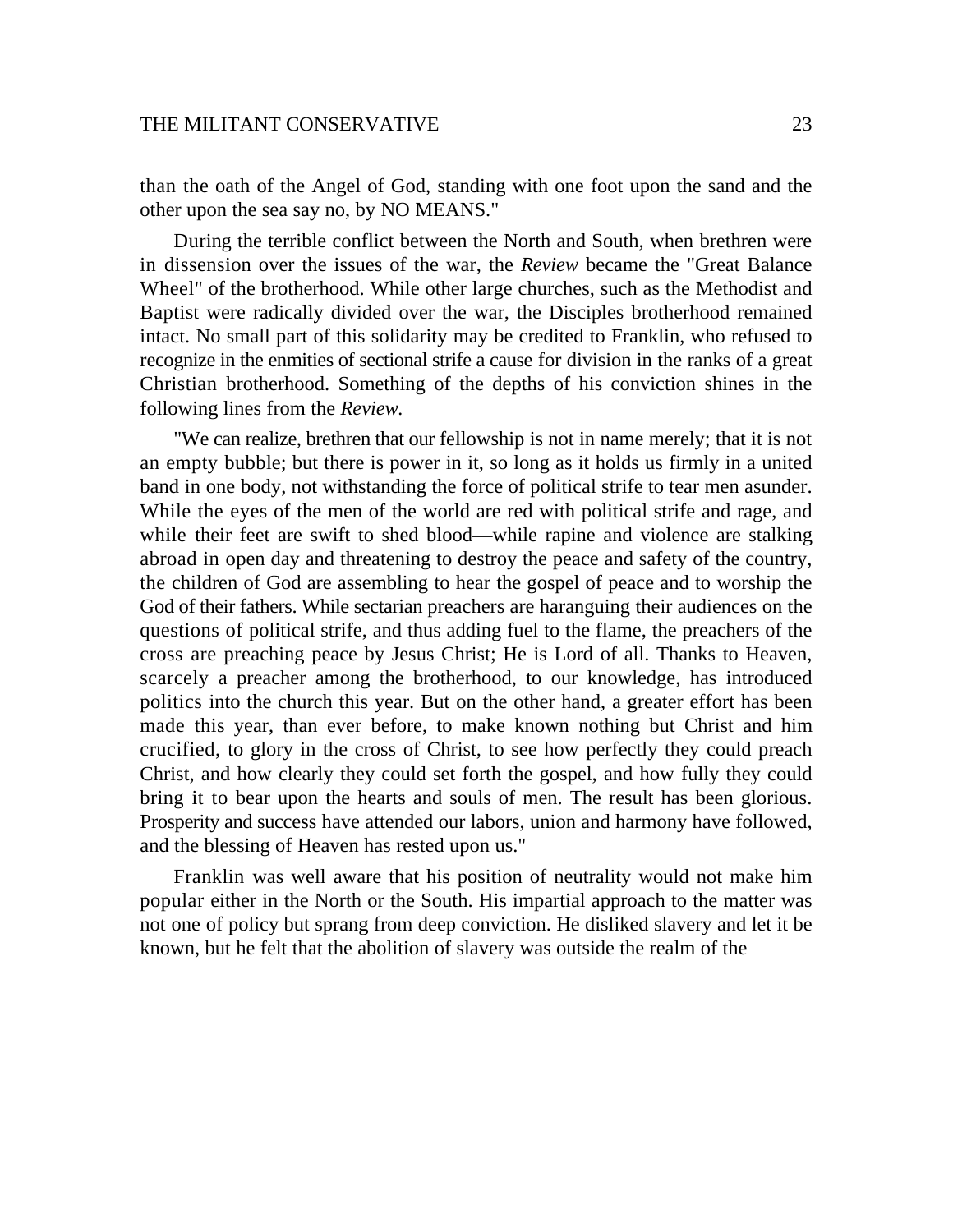church. The *Review,* partly because of his stand on carnal warfare, and partly due to the havoc of war, fell to half its normal circulation.

In the end his position of neutrality proved to be wise; he was able to maintain the confidence of both sides, and when the war was over, he was still publishing his paper while more partisan publications had fallen by the wayside. As a result, he was able to contribute something to the healing of the wounds of the war after 1865.

Looking about them, the Disciples saw the chaos that had resulted in many of the leading denominations because of the conflict. Some faithful men cherished the belief that since the church had survived the crisis of the Civil War intact, it would not ever dare to divide over a more trivial matter. But division was not far off.

Paradoxically, as the church increased in members and popularity, factions were formed and strife developed. *The Christian Standard* was established in 1865 as an organ for the liberal movement within the church. It was founded by a few wealthy men and endowed with a capital investment of twenty-thousand dollars—a rather formidable sum for the period. Isaac Errett, a man of no mean executive ability and an able writer, became editor. Errett was the avowed leader of the progressive movement. He was bitterly opposed by Benjamin Franklin, who worked tirelessly to stay the liberal tendencies that were becoming more and more evident in the brotherhood.

Franklin was not a man who simply opposed everything just to be in opposition. Sunday schools as a part of the teaching program he heartily endorsed. He believed that they were especially important in the training of young children. Although he was personally inclined to be an evangelist and encouraged evangelism, he was not against located preachers as such. He did not believe that a minister should assume a "pastorate" and wrest authority from the eldership, or that a young man fresh out of college without other preaching experiences was capable of doing located work. A movement to build finer and more pretentious meetinghouses for the church was rapidly gaining headway and Franklin cried out against the extravagance of some wealthy congregations that spent large sums of money on the construction of church buildings. "Old Reliable" as the *American Christian* Review was called by its friends became the spokesman for the conservative element within the church.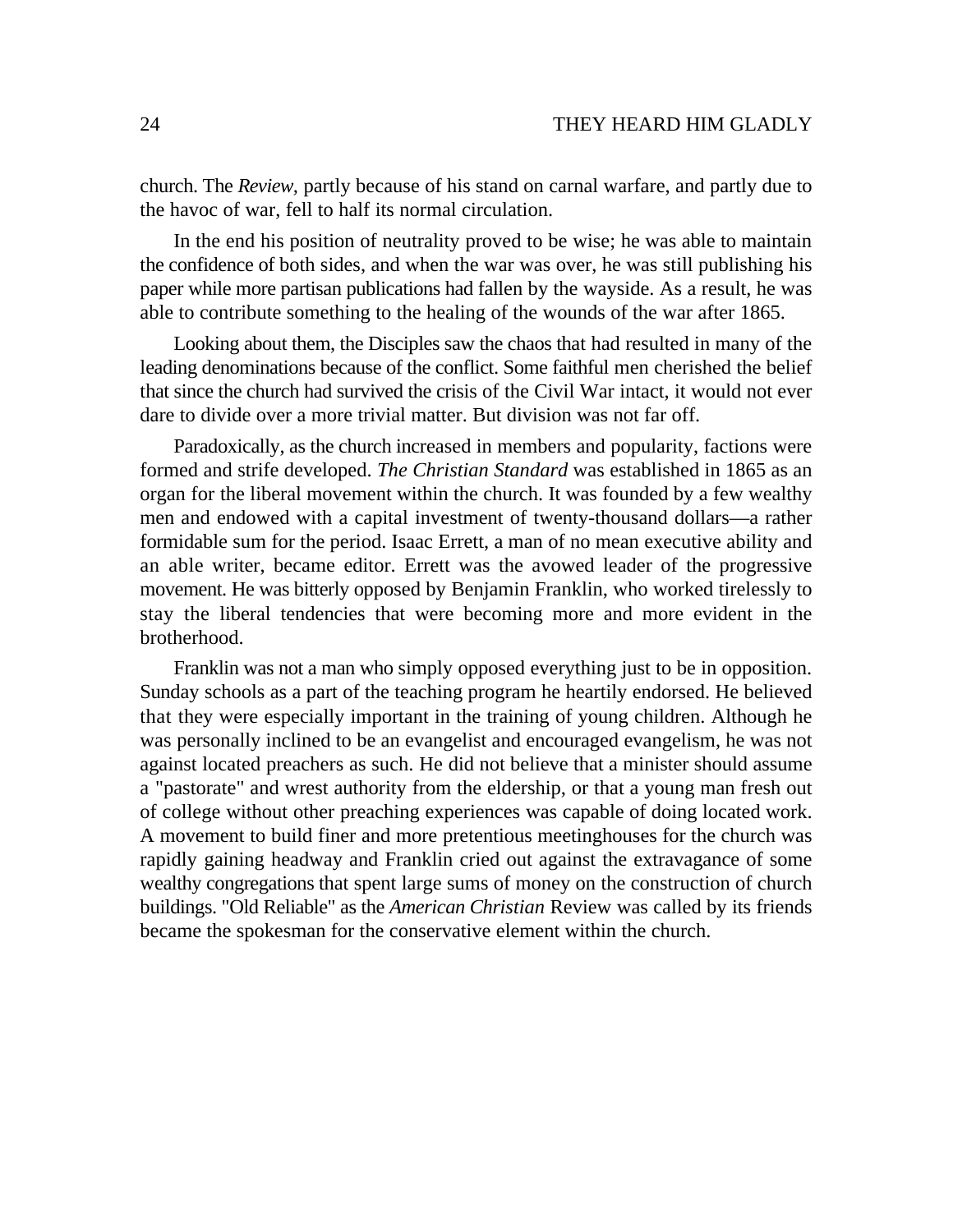#### THE MILITANT CONSERVATIVE 25

The innovation of instrumental music in the church became a serious problem during the lifetime of Benjamin Franklin. His musical ability had never matched his abilities in other religious fields, but he was mindful of the Biblical command to sing, and he encouraged Christians to learn to sing well and to secure good hymn books. Hampered by a lack of good song leaders, little knowledge of music, and a lack of adequate hymnals, the efforts on the part of many congregations to sing was almost intolerable to a sensitive ear. As inexpensive organs began to be manufactured and better educated young people with musical ability became influential in the churches, they urged the adoption of the musical instrument as an aid to worship.

The mere fact that instrumental music is not condemned as such in the New Testament meant nothing to Franklin. He found no musical instruments in the church of the New Testament, and this he took as sufficient grounds for condemnation. Speaking of the use of instrumental music in the worship service he wrote: "If a church only intends being a fashionable society, a mere place of amusement and secular entertainment, and abandoning all idea of religion and worship, instrumental music would be a very pleasant and agreeable part of such entertainment." He believed that instrumental music in the worship of the church was not only an evil within itself, but would open the floodgates for many other types of innovations.

Considering his attitudes toward instrumental music it is rather strange that he took a far different position on the Missionary Society for many years. He was one of its strongest advocates in the beginning. He supported it personally and financially for many years and wrote numerous articles in its behalf. Unquestionably his desire to have the gospel preached to the lost was so great that he was unable to see danger in this organization for some time.

"A great and glorious body like ours (he wrote in 1850) must have arrangements made or mediums devised through which to operate, and then we may expect its influence to be felt on the world. Thousands among us have desired something of this kind for years, and are now rejoiced in its accomplishment." Jacob Creath notably, and others perhaps less well known, opposed the Missionary Society from its inception. At the height of his enthusiasm for the Society, Franklin considered those in opposition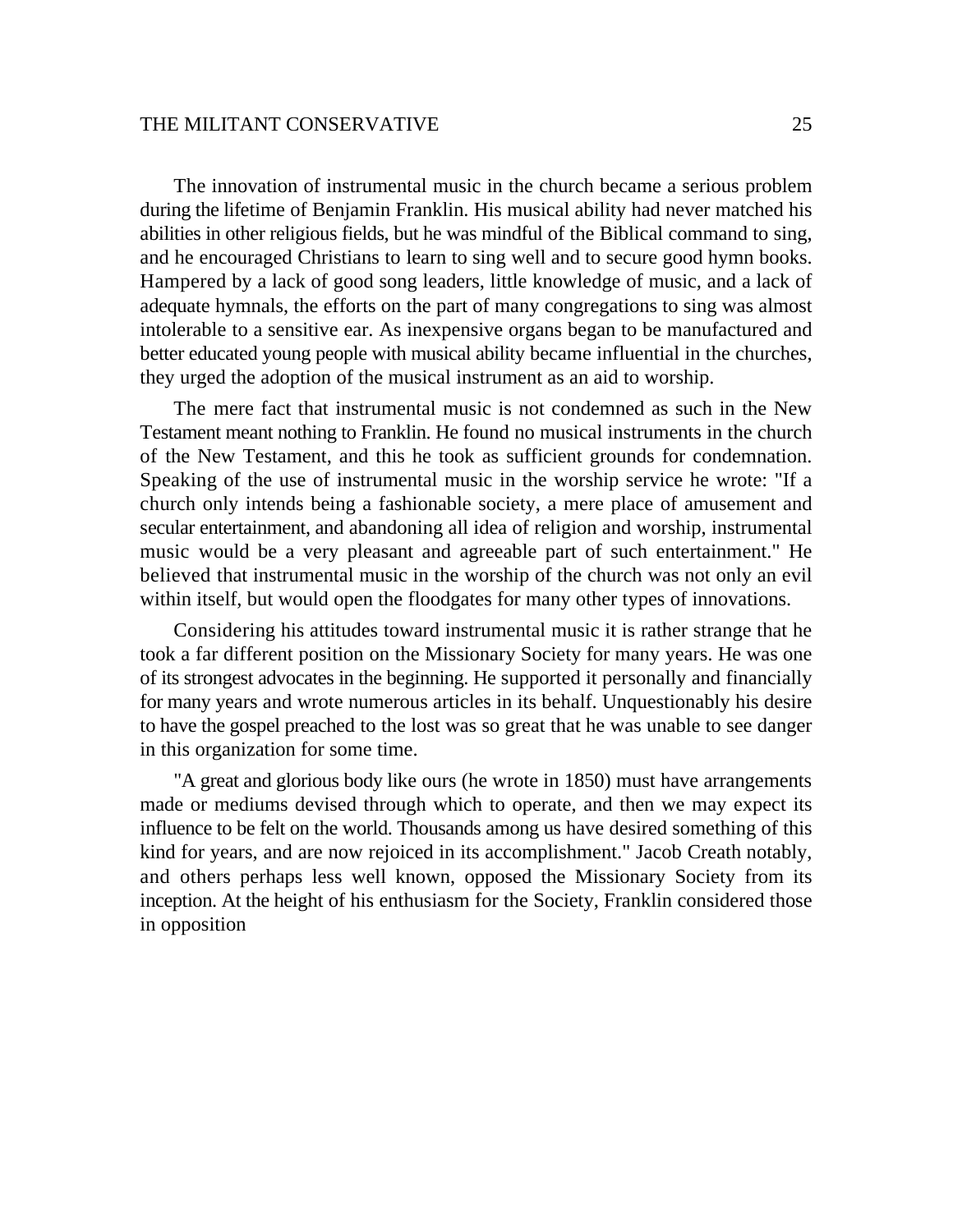scarcely worthy of notice. His early disregard for their convictions is voiced in the following: "We think they need no formal answer. We may give them passing notice, but we do not promise this. We are in the Missionary work, not in word and tongue only, but in deed and in truth—not for a month, nor for a year, but for life; and we have no notion of stopping. We are in the field working, and have no time for arguments that have nothing in them... But we do not intend our antimissionary brethren to be croaking among the brethren and complaining that we would not let their arguments be heard."

Benjamin Franklin struggled with the problem of Missionary Societies for more than thirty years. He was close to their operation, being Corresponding Secretary of the American Christian Missionary Society at one time. What he thought and said was not done lightly. He was conscientious in doing the Lord's work as he had faith to believe that it should be done. Instrumental music he condemned from the beginning as unscriptural. Heartbreaking as it must have been, he had the courage to do the same with the Missionary Society when he found that he could no longer endorse its practices. How sad and how humble he must have felt in 1867 when he came to the full realization that the Missionary Society had not fulfilled its intended purpose. He found that the Societies when tested through actual use could not do the thing they were designed to do. The Society had assumed authority over the churches he wrote despondently: "by announcing the churches 'auxiliaries' to them, passing resolutions, instructing the churches, grasping the hymn book, etc., they have demonstrated that they have no intention of remaining servants of the churches but intend to be their masters.

"They have not only claimed the control of the money and preachers among weak churches and in new fields, but have assumed authority over the old churches, whenever they have been permitted to do it, to organize them into district associations and control them, arrange preaching for them; claiming the money paid by them, the preaching done and additions gained as the work of missionary societies."

In an attempt to teach and edify the saints, Franklin devoted a great deal of time and space to such matters as worldly pressures, reverence in worship, behavior of children and giving. Many Christians had not learned to "walk by faith." Converted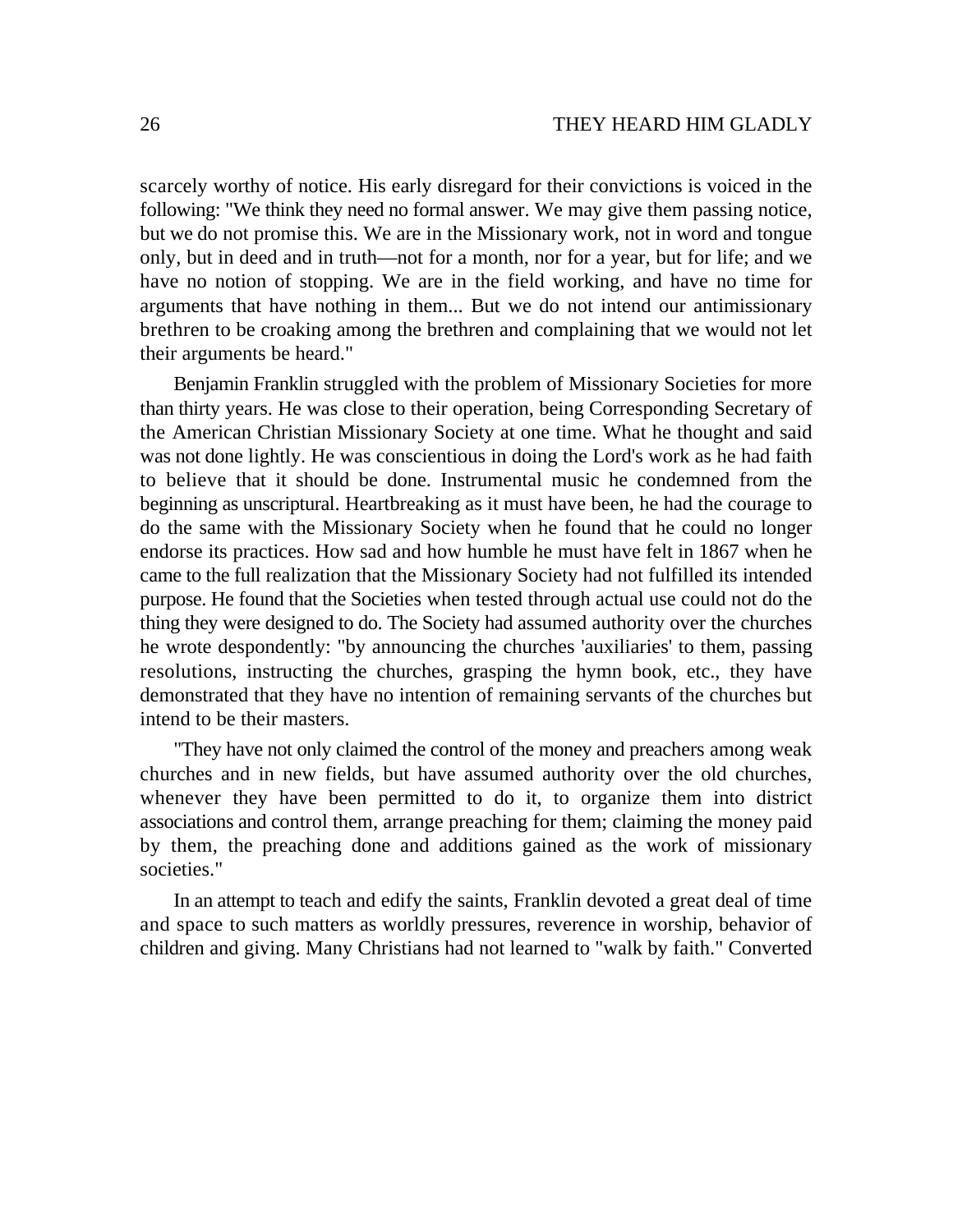#### THE MILITANT CONSERVATIVE 27

in protracted meetings, many of them had very little teaching beyond the first principles of the gospel. Franklin was to grieve later that it had been a mistake to pass so quickly over a field without first establishing the churches in the Christian graces. The fact that many Christians failed to contribute liberally to the Church, Franklin believed to be, to some extent at least, the fault of the preachers who had proposed to instruct them.

In illustrating his point on giving, he wrote in the *American Christian Review:* "We have traveled somewhat at large, and we find that these matters depend much upon the preachers they have had. Some preaching brethren are very tender when it comes to feeling about the pocket, and they are so afraid of hurting feelings that they never touch the pocket. The result is the purse is scarcely ever opened; and when it is opened, it is done with great care and the smallest piece that can be found picked out, and reluctantly contributed. We have many times noticed this class of men. They hold on to the old fashioned buckskin purse, about fifteen inches long and tied with a leather string about the mouth, which surrounds it not less than six to ten times, and tied in a hard knot every time. They never notice that the hat or basket, as the case may be, is coming till it is before their face, they are so absorbed in their devotions. They then startle up, under considerable alarm and excitement, and run the hand into a half dozen pockets before they hit the right one. The poor deacon stands waiting till half the audience is attracted to know what he is stopping so long for. At length the purse is untied, and after much fumbling and mumbling, a five cent piece is fished out, deposited in the hat, and the deacon relieved."

As a result of this penuriousness on the part of brethren, gospel preachers frequently fared very poorly at home. On a typical preaching tour, however, they were usually adequately housed and fed. But too often they left their own family, many times a large one, in some lonely cabin destitute of any luxuries and often in need of the bare necessities of life. Benjamin Franklin was no exception. For many years his wife by her industry and thrift was able to stretch their scanty supply of food and clothing so that the family was able to get by.

Not only was Franklin poorly supported as an evangelist for many years, but he had to remind subscribers constantly to pay for their papers. By printing issues as cheaply as possible he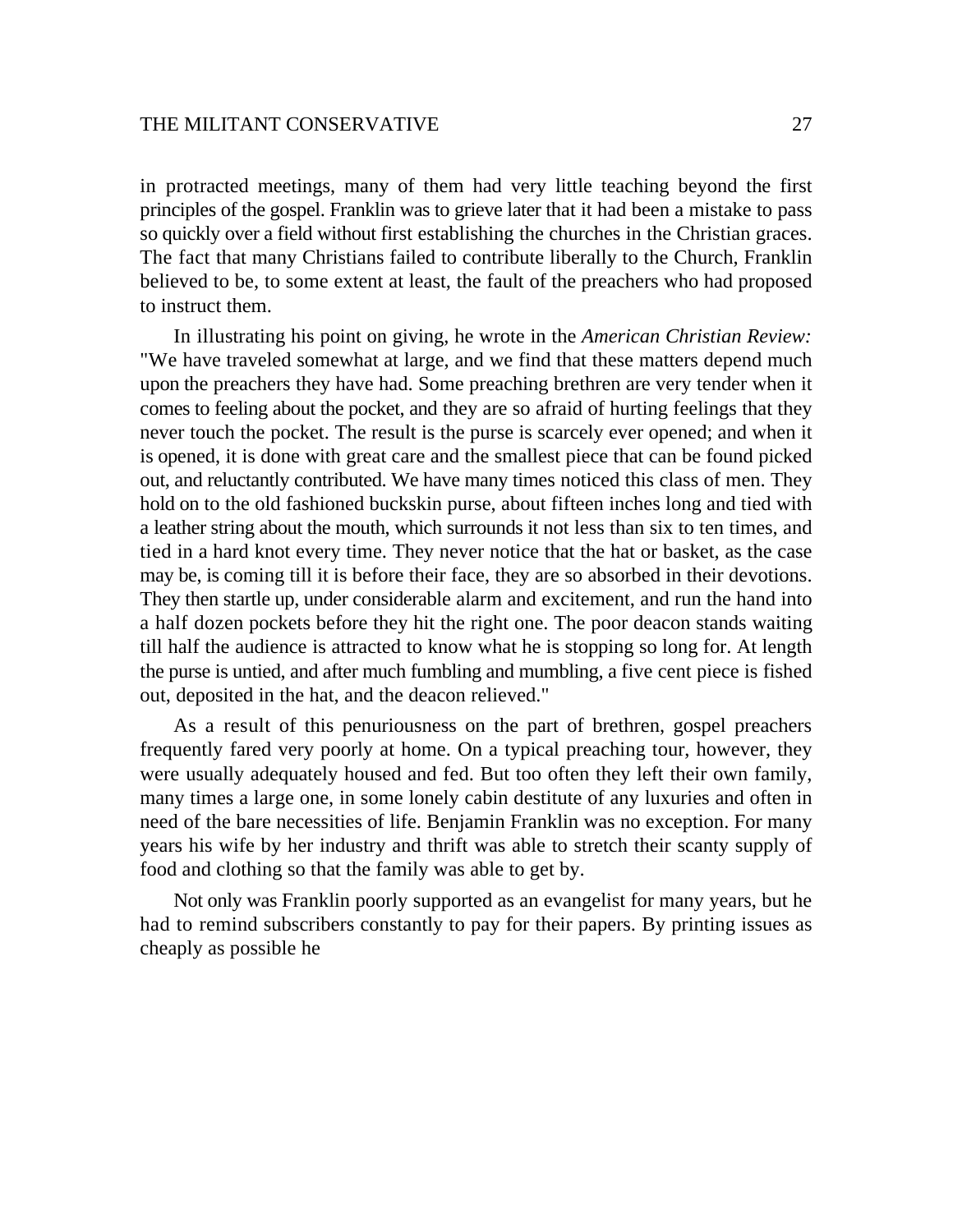was able to supply them free to widows, orphans, and to those denominational and gospel preachers who would accept them. Some individuals were able to pay the small subscription price but nevertheless were frequently delinquent. Franklin threatened such individuals by promising to stop their paper on the grounds that it was his desire that those who read the paper read it "with the satisfaction of knowing that it is *paid for,* or that they are reading *their own* Magazine, and not the *editor's."*

In addition, Franklin faced financial problems. He was often paid in money which, due to the economic state of the nation, varied considerably in value. The still primitive (on the frontier) postal system left much to be desired. Franklin took note of this problem and wrote with some consternation in the *Review:* "A letter containing \$5. 00, mailed at Middleton, and only having to pass through the hands of seven Post Masters, was lost. Another mailed at Wilmington, O., contained \$6. 00 was lost. Many others have shared a similar fate. Many persons through fear that their money will be stolen, render it more liable by their precautions. Our readers are requested to be governed by the following rules: If you let a Post Master know that you send money at all, get him to send it and take his receipt, but if you send it yourself, which is preferable, write upon thick or colored paper, and only half a sheet,—fold it in a small letter, so that the money cannot be seen through it and only put one seal upon it—pay the postage upon it, without saying anything about its having money in it and if it does not come to hand it is our loss." For many years Franklin did well to break even on his publications, and only during the latter part of his life was he able to realize any profit at all.

Making money had certainly never been uppermost in his mind. His writings and sermons were characterized by a passing interest in temporal matters and a consuming preoccupation with spiritual things. When an epidemic of dreaded cholera threatened the land he wrote: "We need not commence now to inform our readers of the rapid spread of cholera, for the alarm has reached every hamlet on the continent. No matter how heedless men are at other times and relative to other subjects; when the alarm is proclaimed, and the arrows of death are flying thickly in their midst, and cutting down many victims, the thundering tones of the proclamation arouses the most slumbering and stupid soul. Why be so alarmed? Did we not know that we must die? And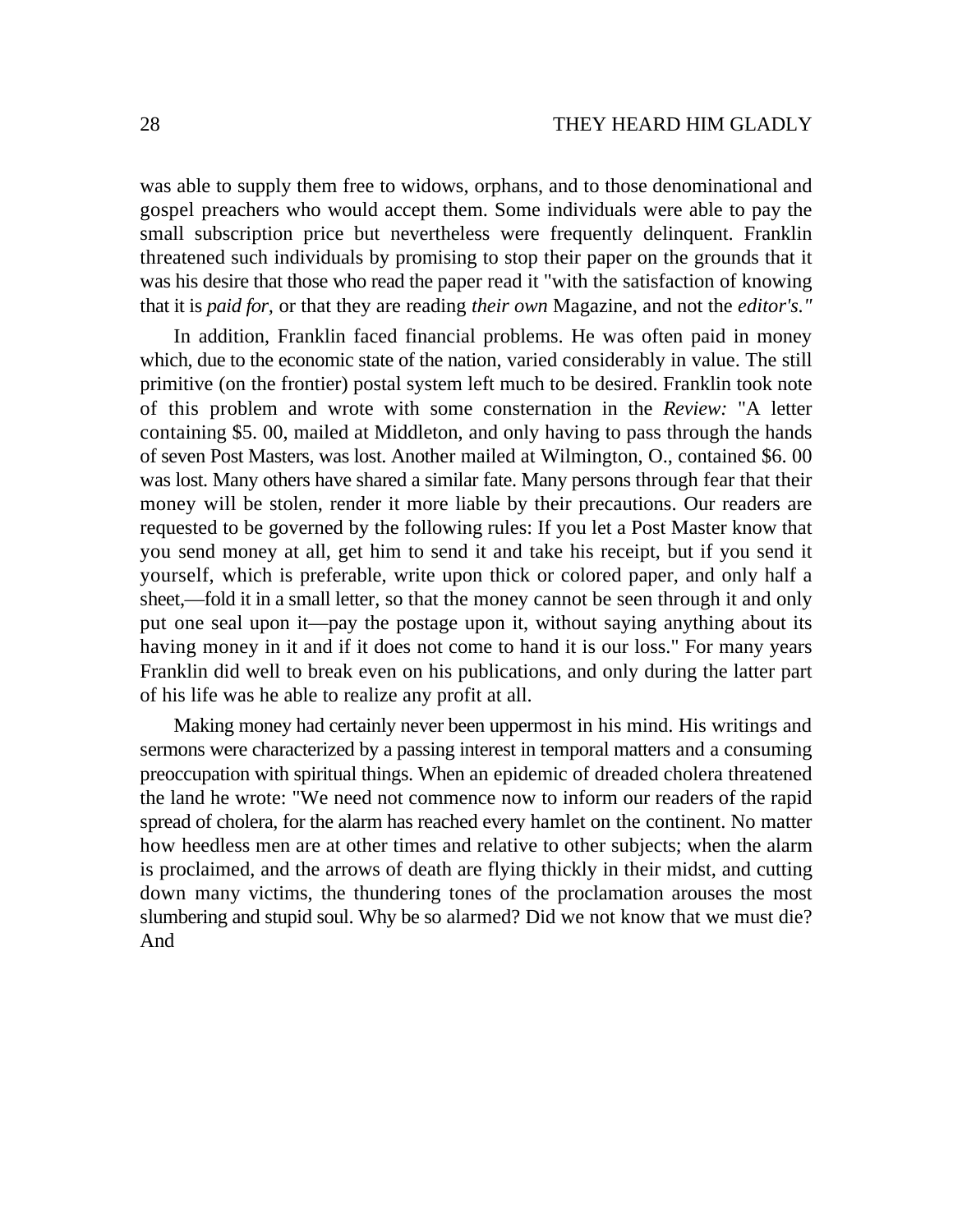had we any certainty at any time that we should not die in a single hour? Not in the least."

"We perceive the President of the United States has designated a day for prayers to be offered to Almighty God, to avert this threatening calamity. This may be well for those who are not in the habit of praying; but the Christian's King and Lord has set His time for him to pray, and if he attends to it he will be sure of the President's day, for the Christian code says, 'men ought always to pray. '" This was characteristic of Franklin's approach to all aspects of life. Well aware of the important religious, political and moral questions of his time, he approached them all in a simple and direct manner that endeared him to the people who shared his consuming interest in the kingdom of God.

It has been the purpose of the foregoing chapters to outline in some measure the personal and intellectual qualities of a man who accomplished immeasurable good for the cause of Christ. The remaining chapters will outline in detail some of Benjamin Franklin's personal judgments of preachers and preaching; and will present some detailed analyses of his own sermons in an attempt to ascertain why it as been said, "The people heard him gladly."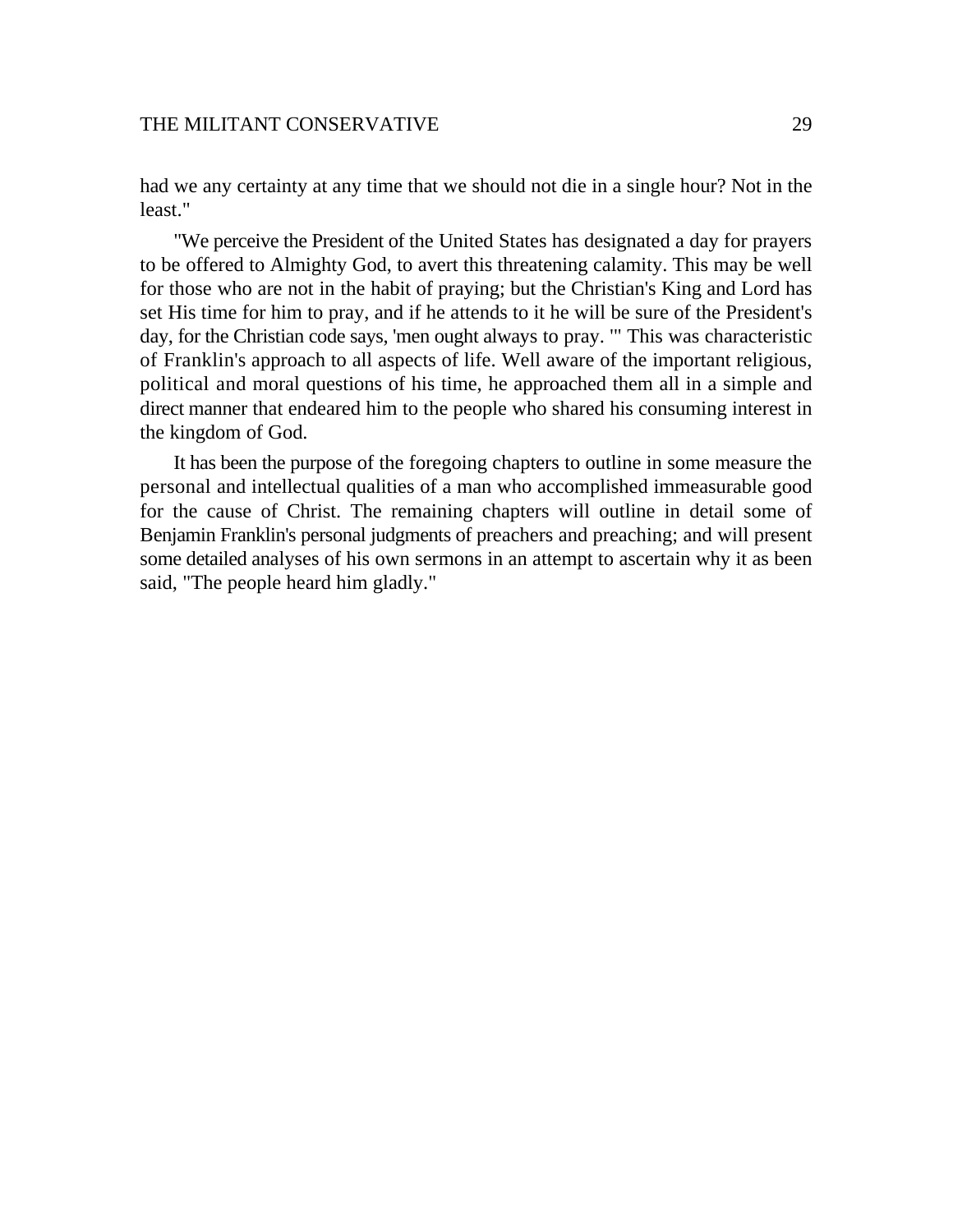# **PART II**

# **FRANKLIN'S VIEWS ON SOURCES OF EFFECTIVENESS OF A GOSPEL PREACHER AND HIS PREACHING**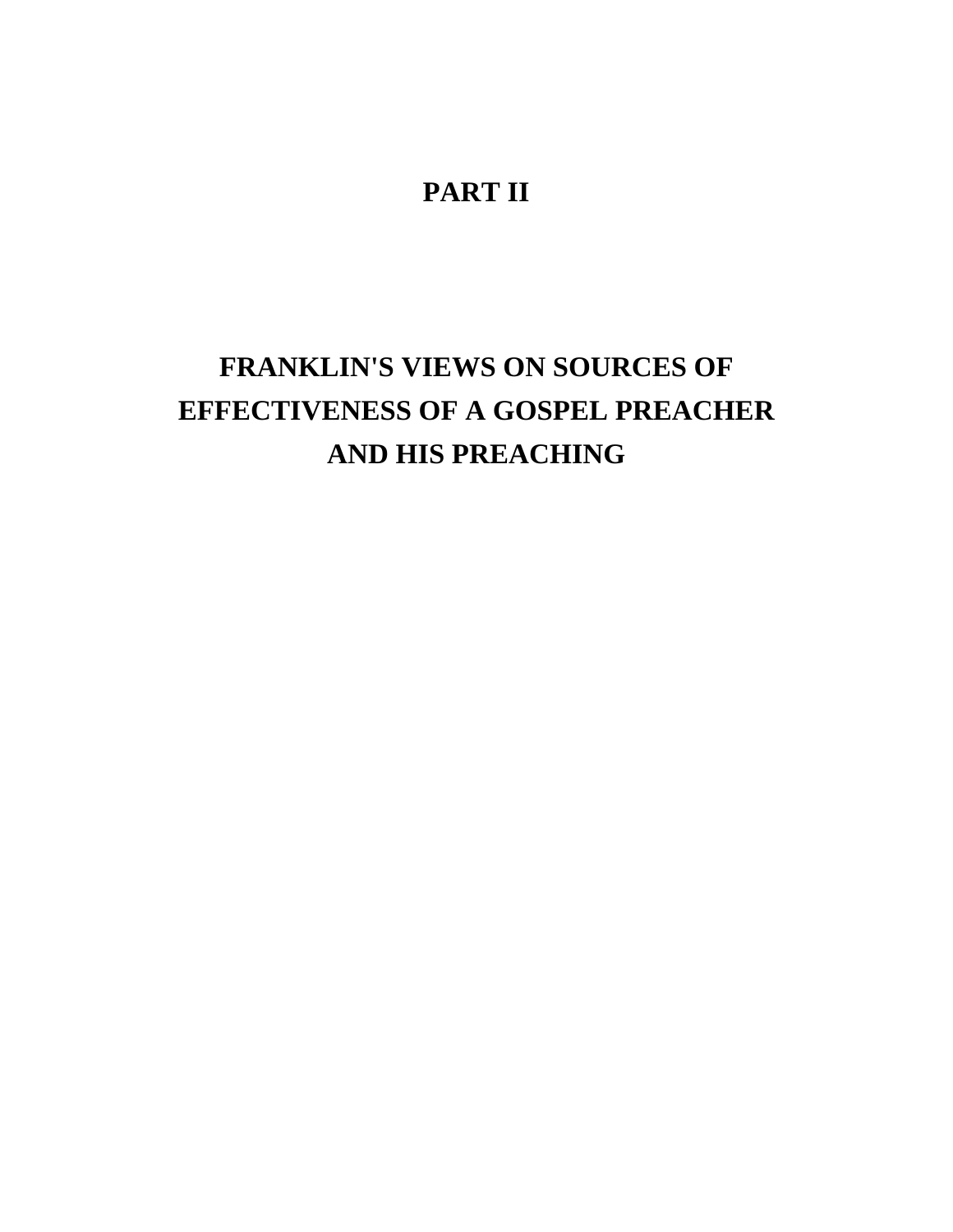# **CHAPTER III**

# *The Preacher*

*"With Clean Hands and a Pure Heart"*

It was more than good use of common ground, more than appearance, and even more than ability that drew people to Benjamin Franklin. Why was it that at the age of sixty-five, when his health had been steadily declining for ten years, his bodily processes virtually worn out from overwork, his voice sometimes so weak that it could scarcely be heard, that vast audiences still assembled if only to "see" the great man? Perhaps the answer lay in the fact that, even though time had taken its toll, it had also established Franklin as a notable preacher, a well known writer and editor, and a debater of some stature. Add to these accomplishments the respect that was manifested for the character and devotion of this man who stood on the ground once occupied by the departed Campbell, and one will find a possible explanation for his tremendous popularity.

Since character is of great importance to the persuasive power of any speaker, and especially so to the man who designates himself as a minister, it may be safely said that Franklin's great power lay first of all in his character.

Benjamin Franklin was a man of unfaltering and uncompromising convictions, yet he was able to impress his listeners that he was interested in them and in their eternal welfare. The "Great Commoner" or "Old Ben" as he was affectionately called by those who knew him well, lived the gospel as he preached it, preached it with zeal and enthusiasm, traveled continually, and went willingly whether he was supported or not. His advice to others would carry less weight if were not evident that he carried out these precepts in his own life.

One of his contemporaries wrote: "The Christian character of

[33]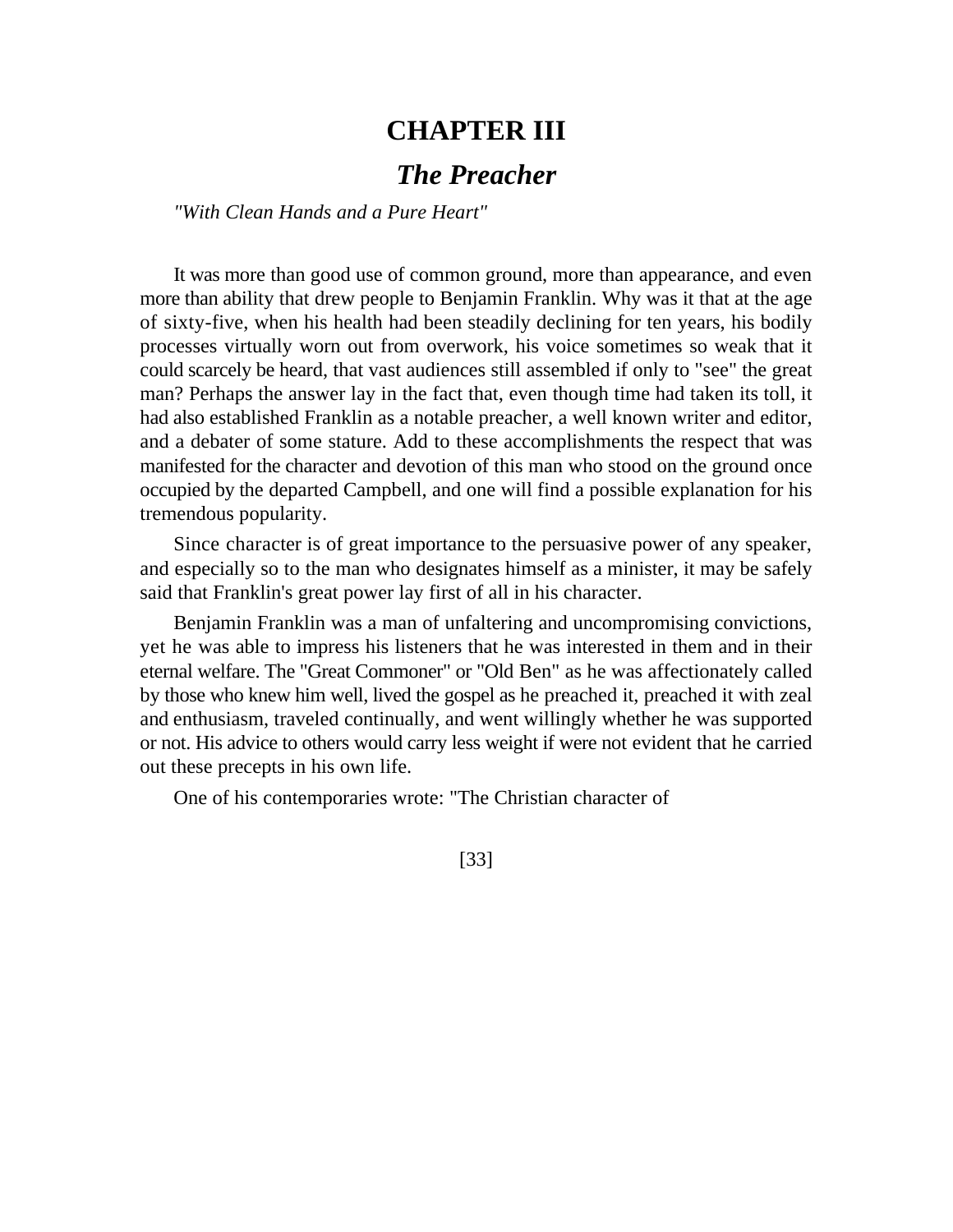Benjamin Franklin was without blemish and was unimpeachable. No one of his opposers ever assailed his good name. They did often object to his principles but never argued that he should not be heard because he was a bad man. His faith was an inspiration wherever he was known, and his name was a synonym for fidelity and truthfulness. The people heard with profound interest because they believed him to be an honest man."

Benjamin Franklin believed, and exemplified the belief, that outside of the message itself, nothing was so important as the man who filled the pulpit. The effectiveness of the gospel was in a large measure dependent upon the sincerity, character, ability and personality of the minister. He was firm in the conviction that a man who attempted to lead others to a higher plane of life must first dwell upon that plane himself.

"Nothing short of the highest morality and the most perfect subordination can ever secure complete success. Most indispensable is high reputation in all its public functionaries. A religious body whose public ministers do not sustain purity of morals, chastity of address, and dignity of character, with most elevated natural and acquired attainments, can never do much towards the purification and elevation of the debased and degraded children of men."

No worldly attainments can make up for the lack of a Christian character in a minister of the gospel. Franklin stressed the fact that in order to draw men to Christ the preacher must exert a Christlike influence:

"Our Lord's own life is the model of all perfection in human character, both public and private. No community need look for any permanent good from any preacher who does not imitate the character of his Lord and Master. He may be much of a gentleman, very fine, pleasant and interesting to worldly-minded persons, and not do any thing or say any thing that would remind any one of the Savior of the world. But to come under the name of a preacher of Christ, a disciple of Christ, and not be like him, not make men think of him, love him, and desire to come to him, is a deception upon the church and the world, "

Franklin firmly believed that a man sound in doctrine and life would be acceptable to the people: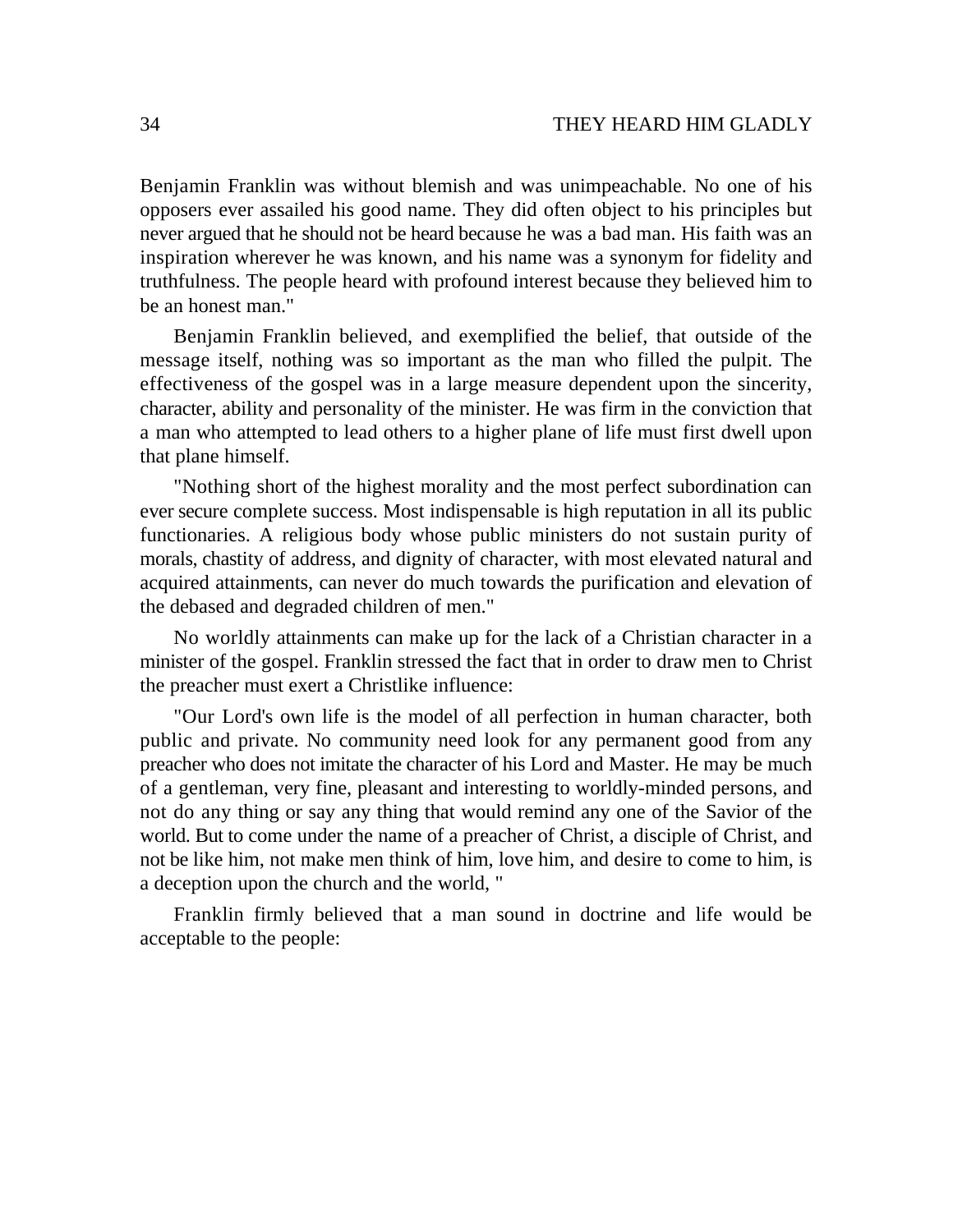"All we have to do to stand right before the people, is to be sound in heart, in the faith, in the life; true to the gospel of our Lord Jesus Christ; honest and faithful in the whole matter; maintaining, defending, advocating, it as the only divine and gracious system for the salvation of a lost world; enforcing it on men for its own sake, and for the sake of humanity."

"May we all maintain soundness in the faith, in the gospel, integrity to it, faithfulness to it in all things, soundness in character, purity and holiness. May we strive to live nearer and still nearer to God."

In a large measure a man's lack of influence as a preacher is not the fault of unfair judgment on the part of the brotherhood but the lack of stability and integrity on the part of the minister, suggested Franklin:

"Our safety is not in a tribunal of learned men, who are censors for us, but in the judgment of an intelligent and enlightened brotherhood. They render no hasty judgment and make no uncertain decisions. They do not anathematize nor hate any man. They do not pronounce on a man for a single utterance or an inadvertence. But when a man becomes perverse, his general course and bearing evincing alienation, and a disposition to be in the wrong—an aversion to the good, the true and the faithful—they begin to lose their interest in him. Every step he takes in the wrong direction lessens the affection for him in the hearts of the people of God, till, he finds himself cut off, if not literally by the action of a church, and that which is equally as fatal, the general turning away from him, and utter failure in any sense to support him."

Although Franklin placed the greatest responsibility for being a worthy example and acceptable to the congregation upon the shoulders of the minister. However, he felt that occasionally the lack of harmony between the two was more the fault of the particular congregation:

"We visited a church some years since, and there was quite a general impression among the members that their preacher did not suit them—that he was not 'the right man in the right place, ' etc. Many fine things were said, as to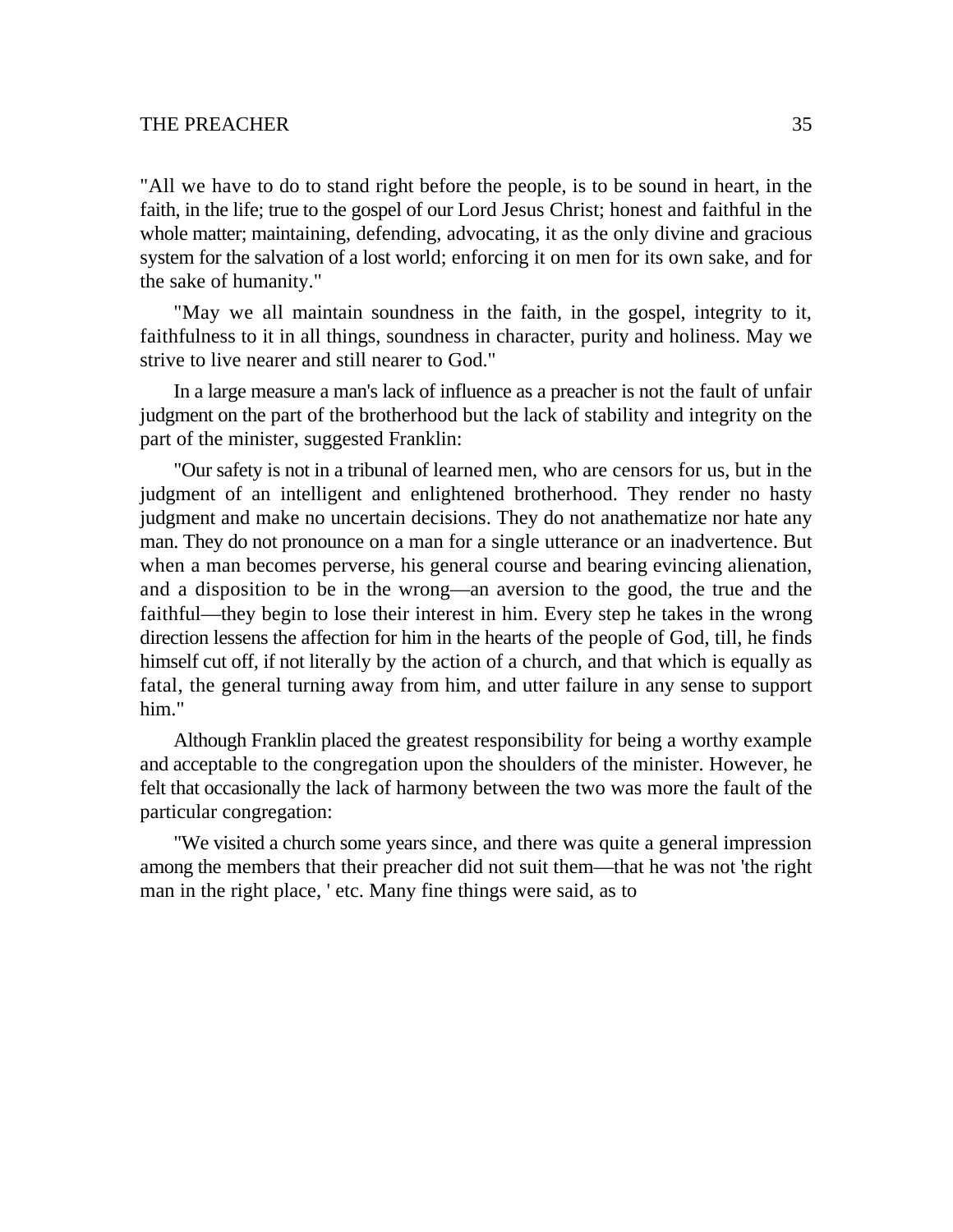the kind of man they needed, etc., and the idea prevailed that they had better turn their preacher off and get another. We suggested to them in a circle one day that possibly they had not at all discovered the real malady; that possibly the main difficulty was not at ail in reference to the kind of preacher they needed, but to the kind of a church they needed; that possibly the change they needed could be effected by turning off the church and getting another and a better one."

The preacher of the gospel must be an earnest man. The responsibility that rest upon him is too serious to be approached lightly:

"He must be earnest. Men who preach the gospel of Christ must be earnest. They must not trifle with the gospel and the souls of men. The theme is too vast, the responsibility too great and the issues too momentous to be treated in a careless, indifferent and prosing manner. The idea of a man speaking of questions of life and death, eternal happiness and eternal misery, the glories to be revealed at the appearing and coming of our Lord Jesus Christ, and the terrible destruction that shall be the destiny to all who obey not the gospel, in a cold, dull and unfeeling manner, is preposterous. These are the most awful, momentous and sublime themes that ever dwelt upon the lips of men; and let him who speaks of them, remember that he is pleading in a case of life and death. Let him speak with earnestness, spirit and power."

The man who desires to preach the gospel must love Christ. His love for the Master will be shown by his speech and his activities. Whether a man loves Christ or not is obvious in Franklin's opinion:

"We may be told that we may be mistaken, that they do love Christ. We cannot be mistaken in this, for the Lord says, 'From the abundance of the heart, the mouth speaks. ' A man full of the love of Christ, will speak of Christ. The theme of his heart will dwell upon his tongue. Where Christ has promised to be, they will be with him. 'Where two or three are met together in my name, there, ' says the Lord, 'I will be. ' How many go to these places where Jesus has promised to be? How many go to the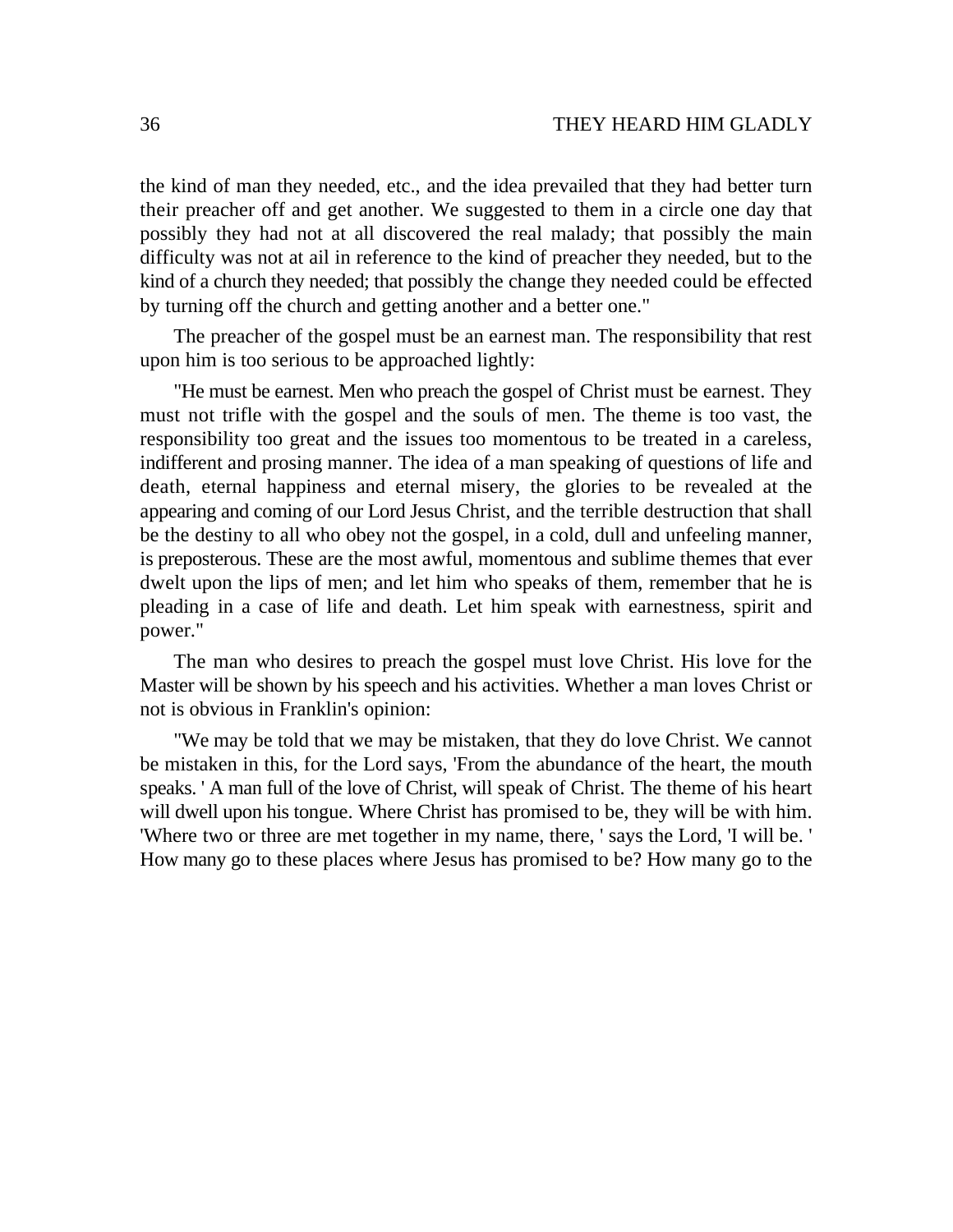Lord's table, to remember his dying love? How many preachers will sit down together, as loving disciples and meditate upon his dying love, his great suffering, as he bore our sins on the accursed tree?

Franklin again emphasized the need for a deep love for Christ on the part of the preacher:

"The preachers who love Christ better than partyism, will preach Christ, will call the people to Christ, and induce them to love him, and love all that do love him. They will inquire his will, and do it. They will exchange the love of party for the love of Christ, and find it so much higher, holier, purer and happier, that they will ignore all party feuds, wrangling and strifes, and maintain simply 'the faith once delivered to the saints. ' No doctrinal corrections, or corrections in ordinances, or in the organization and government, will ever amount to anything, or save a people, who have not the love of Christ."

Finally, Franklin taught that the power lay not so much within the preacher as within the teachings of Christ. He believed that the minister must be convinced of this: "We are weak and can do but little. Let us not rely on our own position, but the one the Lord has appointed; our own views or theories, but the clear teachings of our Lord and his apostles. Here is the strength, and those who stand here will find the Lord of hosts with them. We must plead for the Lord, the gospel, the teachings of Christ and the apostles, the ground on which they stood, maintain that and nothing else. Here is the power, and it is nowhere else."

Franklin uses the apostle Paul as an example of humility:

"The holy apostle says. 'I came not to you with excellency of speech or wisdom, declaring unto you the testimony of God. ' What reason does he assign for this? His reason follows: 'For I determined to know nothing among you save Jesus Christ, and him crucified. ' He did riot come among the Corinthians with a flourish of excellency of speech or wisdom, that might dazzle the eyes, elate the mind, and prevent the cross of Christ from appearing, but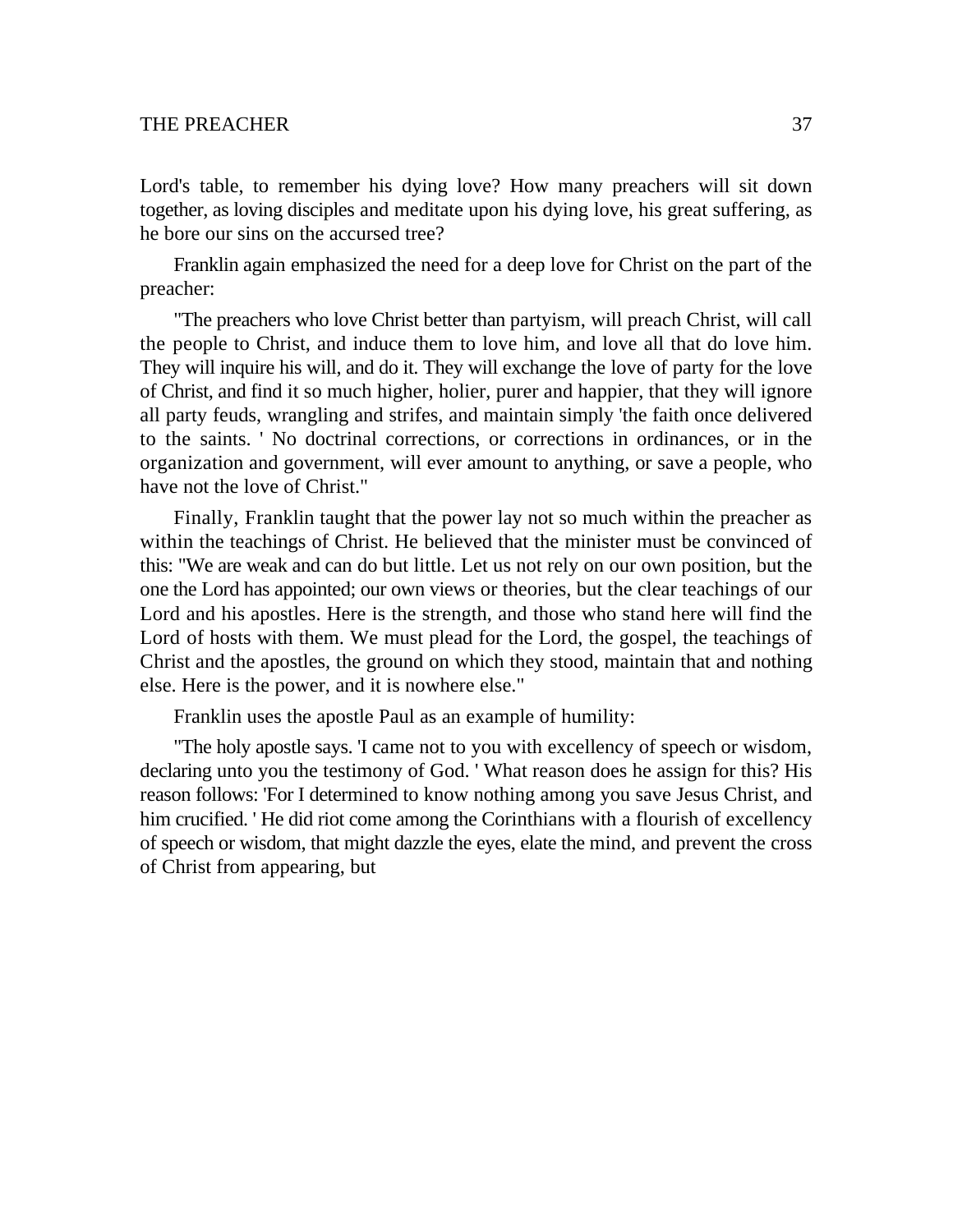he determined to make known nothing but Jesus Christ, and him crucified. His own soul was under the power of the cross of Christ; his redeemer was uppermost in his mind, was his all, and he counted all things but dross that he might win Christ. He believed that the power to attract, convert and save men was in the cross, or in HIM who hung upon the cross, and not in the excellency of his speech, or the wisdom of men's words, and he desired all men to know that the work was of God and not of man."

When suggesting the attitude the talented preacher should take toward his special gifts, Franklin said:

"The more gifted the man, the more learned and powerful, the better, if all his powers are engaged in setting forth and honoring the Lord, sanctifying Him in the eyes of the people. At the same time, he should rely upon not learning only, or talent, or power that he possesses, but upon the Lord, upon his gospel—the power of God unto salvation, to every one who believes. He must look to heaven for the means to move men to repent; he must appeal to God, keep God and his works before his audience, and in this way show that his confidence is in Christianity itself, and the author of it, and not in himself, not in man. Whether men have what the world' calls learning or not, they must know God, and have the love of God in their hearts, if they would induce others to love him and turn to him."

There is a tendency on the part of the brotherhood to overlook humble but good men who are preaching in difficult fields with little support and even less encouragement:

"We have lately been reflecting upon an opportunity for doing great good perfectly within our reach, to which many are paying but little attention. Who among our brethren are thinking how many humble, unassuming and comparatively obscure men we have, who are actually doing it at their own charges, but doing it without thanks or even credit from their brethren? While we are paying much attention to a few men of popularity, influence and fame, we are overlooking a large number of the best, truest, most self-sacrificing men the Lord has given us. These,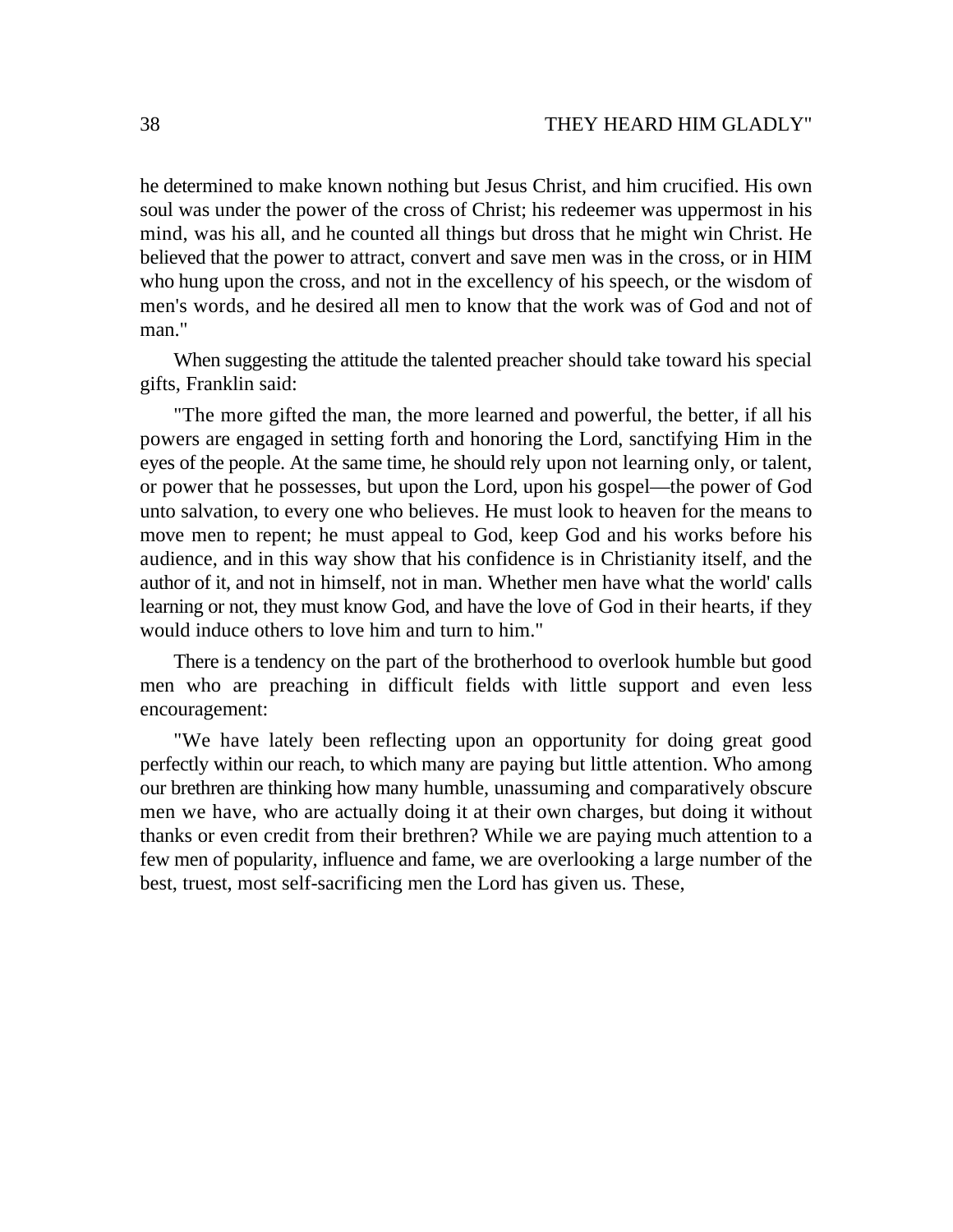too, are the men who are going the main body of the work, and they are the main supports of the cause. They are men of good sense, piety and devotion; men of excellent character, an honor to the cause and a credit to the brotherhood, who are penetrating the private neighborhoods, preaching in private houses, school houses, barns, shops, and open groves, and bringing thousands to the fold every year; and in the place of the brethren making any arrangement to support the, or even saying anything to encourage them, they are saying discouraging things of them, such as that 'they can't preach—they are little preachers," etc., etc., "

This problem weighed upon his mind. At another time he wrote:

"We live in a time when humble men and good men are overlooked; when working men are forgotten and neglected; and we desire to make a plea in behalf of these. They are the men who are willing to go into all the highways and by pi aces—to preach in the private house, the school house, the barn, the shop or the grove. A large proportion of all the work that has been done is the result of the sacrifices, labors and toils of this class of men."

There are humble men who are accomplishing a great work while men of more capabilities are a detriment to the church in some cases:

"It is not inventive genius we need in the Church, nor explorers to invent something new, or to make discoveries; but we need humble and honest men, who know and love the truth and will press it on the world. We know humble men, of but limited talent and information, who are building up churches, reforming men and women, and bringing them to God. We know also men of considerable learning and talent, who do not turn a bare dozen to the Lord in a year, and who build up no churches nor anything else, but who are starting subtleties, speculations and questions to no profit, but only tend to subvert the hearer."

Not only must the preacher become acquainted with the people whom he hopes to influence but they must come to know him by his association with them and his work among them: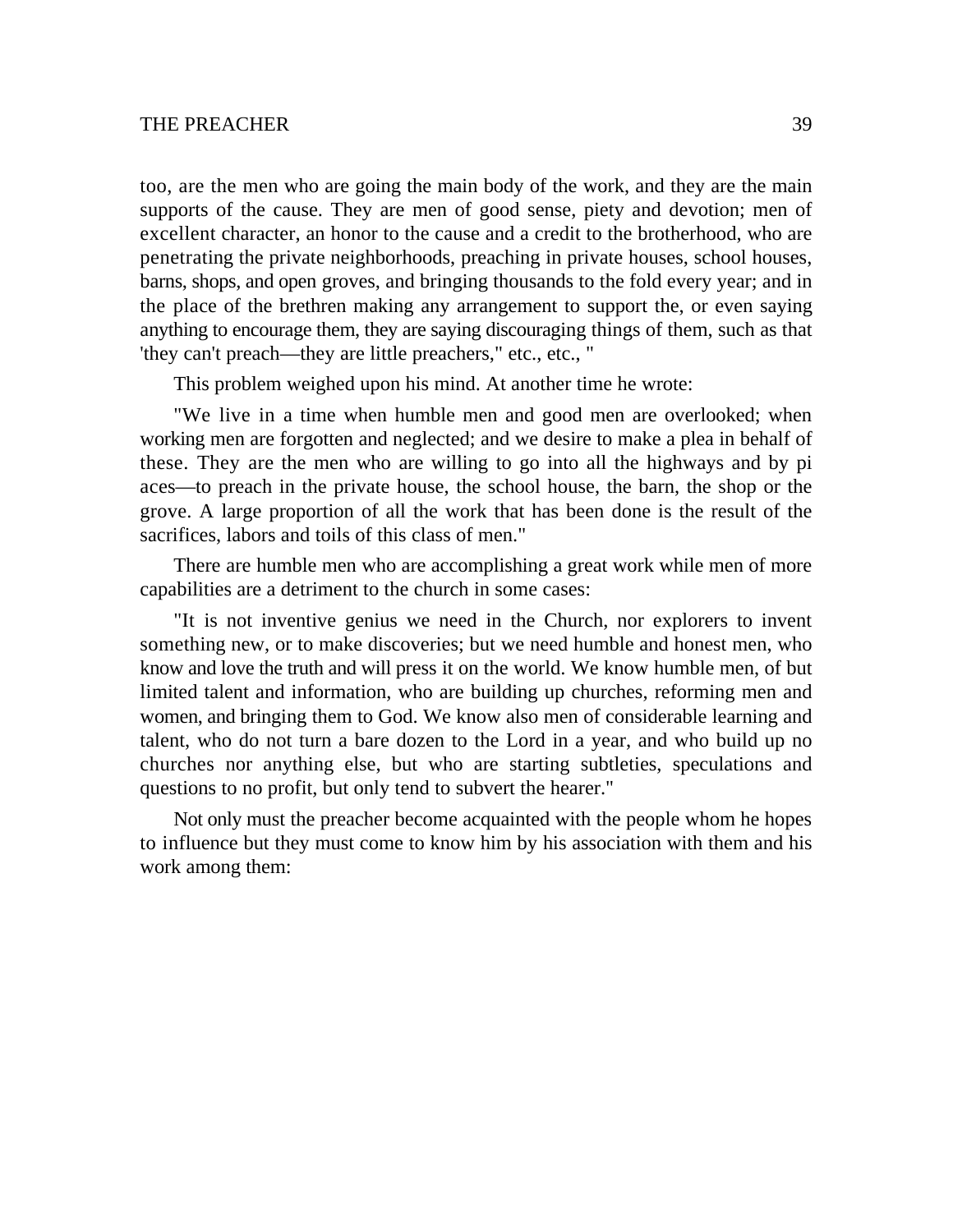"Not only so, but the people must know the preacher-see him, hear him, and have personal interviews with him. His work can not be done by proxy. He must go himself and put his own hands to the work. He must be with them a personal example of deportment and religious conversation, read the Bible to them, pray with them in their families, give thanks at their tables, go with them to the place of worship, preach to them and persuade sinners to repent. A man who does not do this, is really no preacher of Christ, and will accomplish nothing for his name."

The man who enjoys the greatest advantages frequently accomplishes very little. Franklin believed that the pampered man would not be constituted for the great work that remained ahead.

"Where are we to obtain this class of men? Can we never learn anything from the history of the past, from all experience? Where did the men come from, who have done pretty much of all this kind of work that has ever been done? Is a miracle to be expected? Will men for this work, come from a source whence such men never came? No! never while man is man, and human nature is human nature. Men brought up in school houses, fed and clothed from their father's pockets, without ever knowing what it is to earn a dollar, or a coat for their backs, without knowing anything about the hardships and buffetings of the world, no matter if they become scholars and learn how to say a few fine things, never will and never can do •the work we are speaking of. They have not the constitution, the physical energies to do it. They have not the knowledge of the world, the ways and manners of the people to do it. They know nothing of the toils, hardships, and burdens, of the masses of mankind; are incompetent to sympathize with them, mingle with them, become a fellow creature with them, and preach the Gospel of Salvation to them, in an acceptable and successful manner and save them. They not only are wholly incompetent, incapable, and could not, if they would; but it is not their atmosphere, not their congenial sphere, and they never will do the work in the Lord's great Evangelical field. They never have done the work, and never will."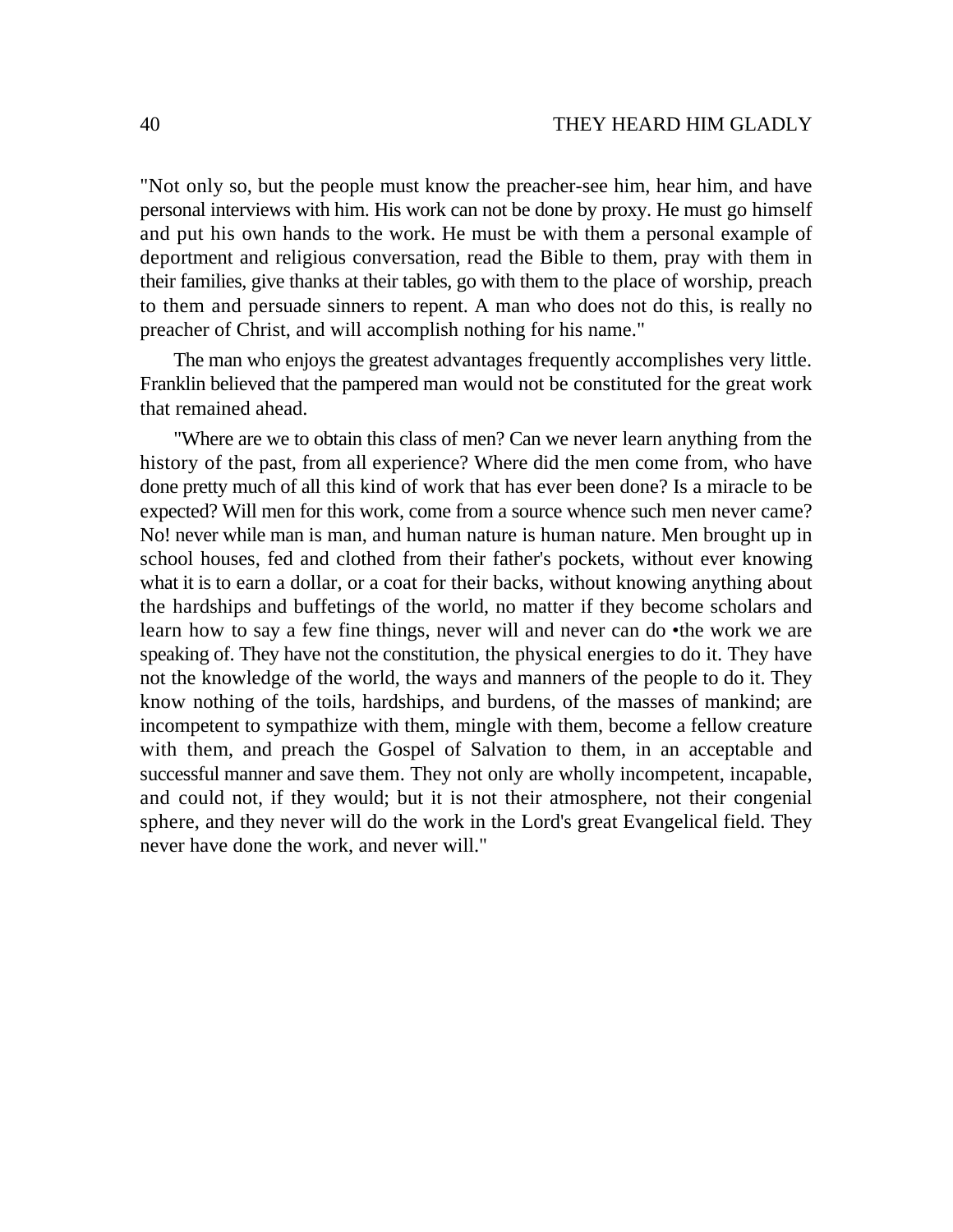Again he emphasized that education must be combined with other attributes to make a successful minister:

"If a man's learning is combined with piety, devotion, and consecrated to Jesus Christ, and he is possessed with humility and meekness inculcated in Christianity, and his learning enables him to unfold the unsearchable riches of Christ, with the sincerity and devotion necessary to commend it to the hearts and consciences of men, it is of great value. If the Lord dwells in a man, if the great matters of the kingdom of God fill his soul, and if his learning is used in presenting the simple gospel of Christ in meekness, it may be of great service to him; but it requires much care to keep the Lord in front of it, so that the hearers will see nothing but him."

The Reformation was advanced in many cases by men with little formal education, Franklin pointed out:

"Nine tenths of all the churches built up, owe their existence to uneducated preachers—that is in the popular sense. It is true, if these men had all been finely educated, they might have done much more good. We are in favor of educating men as fast as possible; but we have no sympathy for discouraging the humble efforts of good men, though illiterate or uneducated."

Perhaps the most valuable experience that a younger preacher can gain is from the older and more experienced man, wrote Franklin:

"The proper place to make a preacher is by the side of an old, a well-tried man, who is a preacher, in the field, where the work is to be done. Men who merely read theories upon preaching, and theorize upon it themselves, know but little about it."

From his broad experience Franklin came to the conclusion that higher education did not necessarily make a successful minister of the gospel. He believed that in many cases learning had become a detriment to the ministry:

"1. That while it is necessary to teach the languages, the higher mathematics and the sciences, and diffuse learning in general, in every possible way, and make education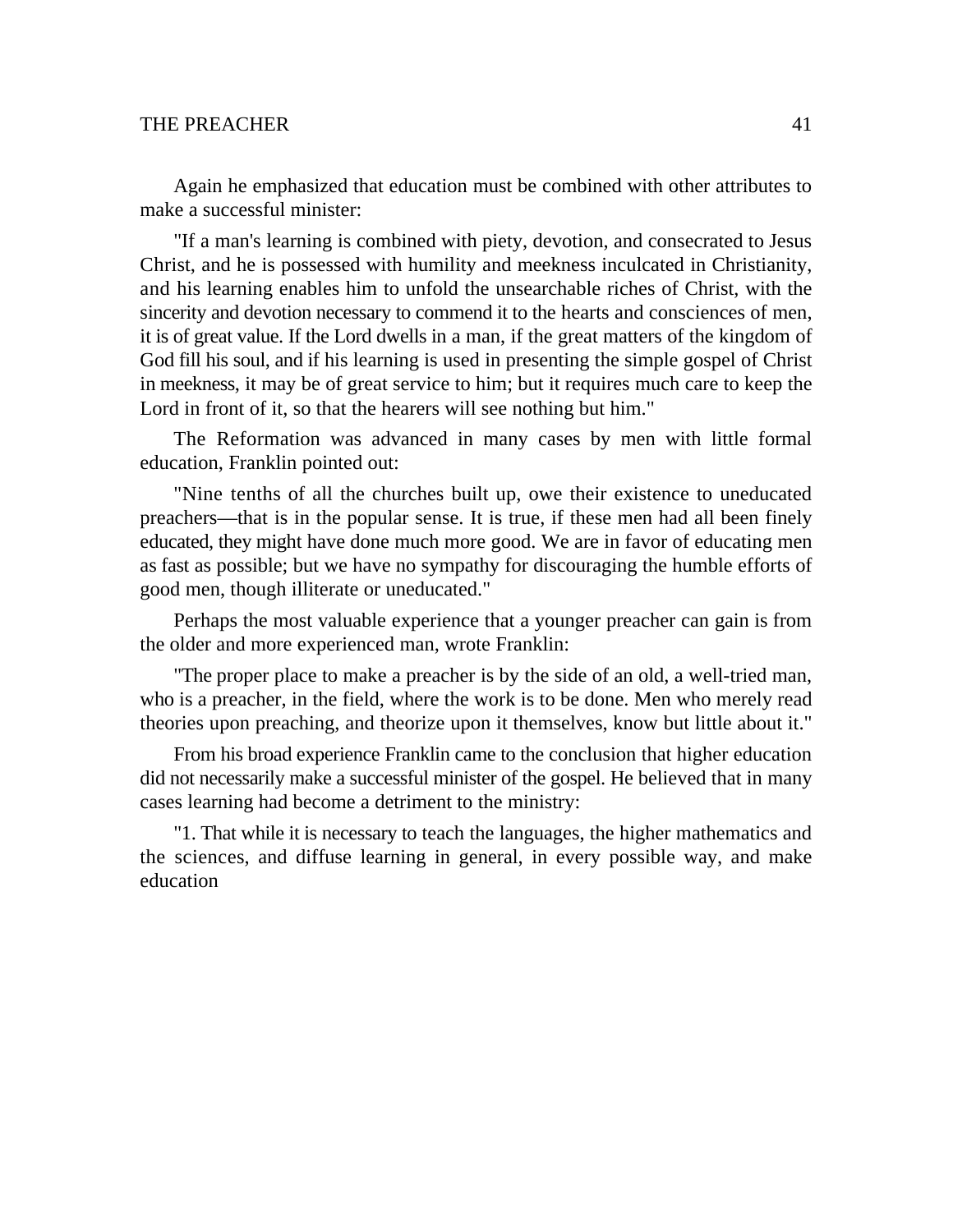### 42 THEY HEARD HIM GLADLY

accessible to all, we have found that *simply learning, does not make a preacher—*that many men of profound learning are not preachers and *can not be preachers to profit,* and men who are preachers, good and useful preachers, *can not be learned men.*

2. That only a very few men can ever become truly learned at all—vastly too few to do the work of the minis-try,

3. That colleges really can not make preachers at all, but can educate all capable of education, no matter whether destined to be preachers or what.

4. That, as Bro. H. T. Anderson says, 'It is God that makes the preacher; ' beginning in the family, generally with a pious mother, and then being brought forward to participate in the public exercises of the church, by the overseers.

5. That the cause of Christ can not wait for preachers to be made by the slow process of training men five or six years in college, as must be the case in every instance, if every preacher must be a scholar. The cause would certainly die, if we were to wait for this."

On the other hand, he did not want men to be illiterate or uneducated in the things that would add to the power and effectiveness of the minister. If a man mastered the following prerequisites that Franklin laid down for a preacher he would by no means be ignorant:

"But to be anything like effective and powerful men, the preachers should have the following:

1. A good understanding and use of the English language.

2. A thorough understanding and use of the Scriptures.

3. A thorough knowledge of history—ancient and modern.

4. A clear understanding of the reformatory movements of Luther, Calvin, Wesley and Roger Williams.

5. A clear understanding of the reformatory movement of the nineteenth century, its principles, aims, and objects.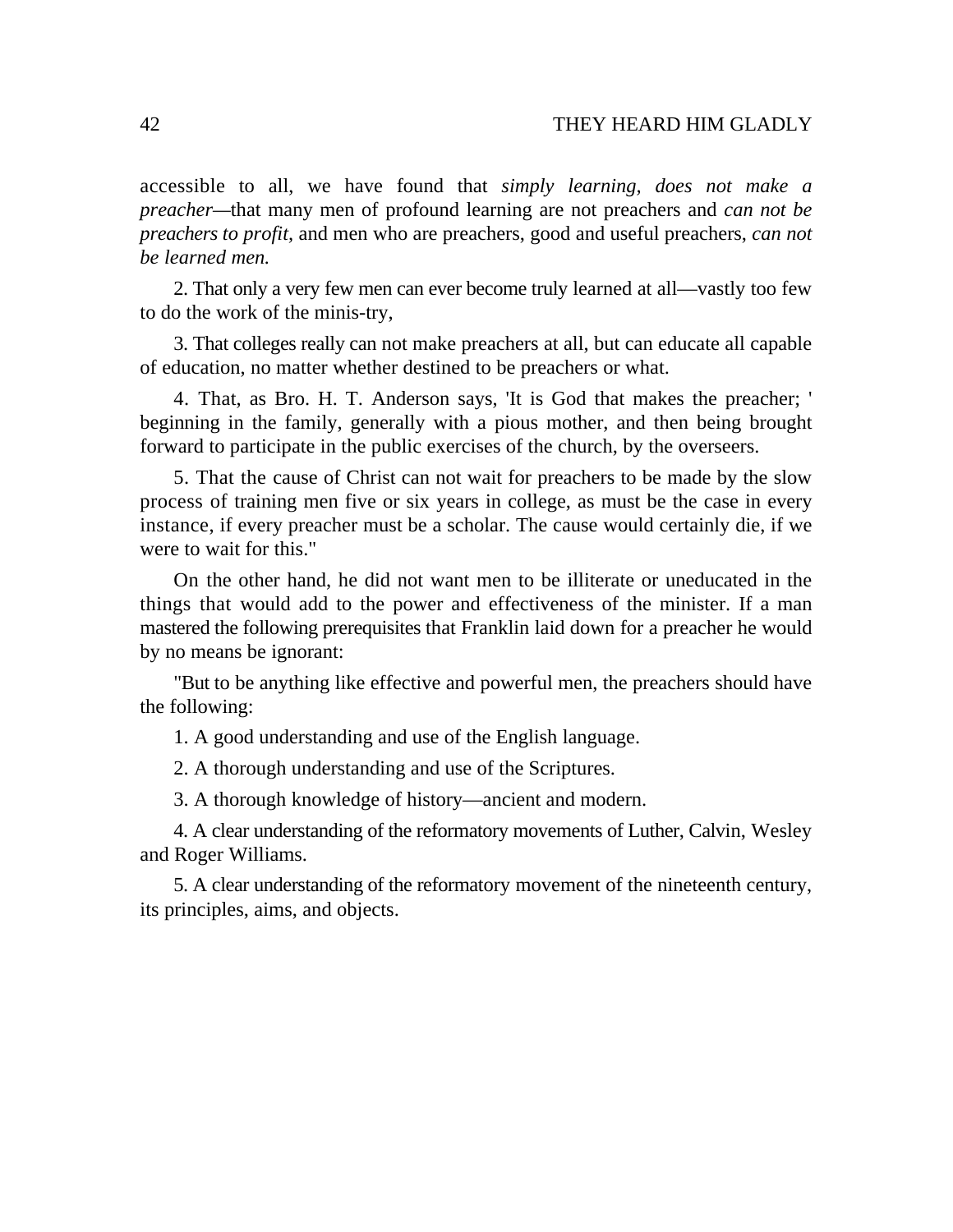6. Indomitable energy and perseverance; untiring and determined persistence in the work."

Franklin believed too, that it was possible for many to become educated without becoming conceited or losing interest in the work of the church:

"Many of them are truly young men of learning, and know what learning is for, They are an honor and a credit to the institutions where they have received their education; they are not inflated with vain conceit, arrogance and unloveliness. We have been impressed with their general sense of propriety, meekness of deportment and humility."

During his lifetime as a frontier preacher, Franklin faced many hardships. If he ever seriously considered turning back he never openly admitted it. In his writing he constantly urged the preacher not to become discouraged easily. Speaking of this, he wrote of the preacher:

"He must be a man of perseverance. A man who can not preach a week without any success, and not become discouraged, had better go home. He is not the man. It is nothing strange to preach a dozen or fifteen discourses without success. Let him preach again. If he still has no success, let him humble himself before the Lord, in most fervent prayer, and make another effort. If he shall still fail in one place, go to another, and try again. Remember Noah, who preached one hundred and twenty years, without an addition, and preach on and pray on. Trust in the Lord, and work on.

He must be a man that can not be discouraged. He must be determined that he will listen to no discouraging tales. When met by some faint-hearted, sickly, and halfbelieving brother, who doles out his story about the troubles among the brethren, the opposition to be encountered, and how 'hard a place it is, where he is operating, he must pay no attention to it but rise above it, and bear it in mind that there are good and honest-hearted souls in every community, who will receive and obey the gospel, if it is faithfully presented. Keep these in your mind, preaching brother, and try to save them, and you will succeed in a vast majority of cases."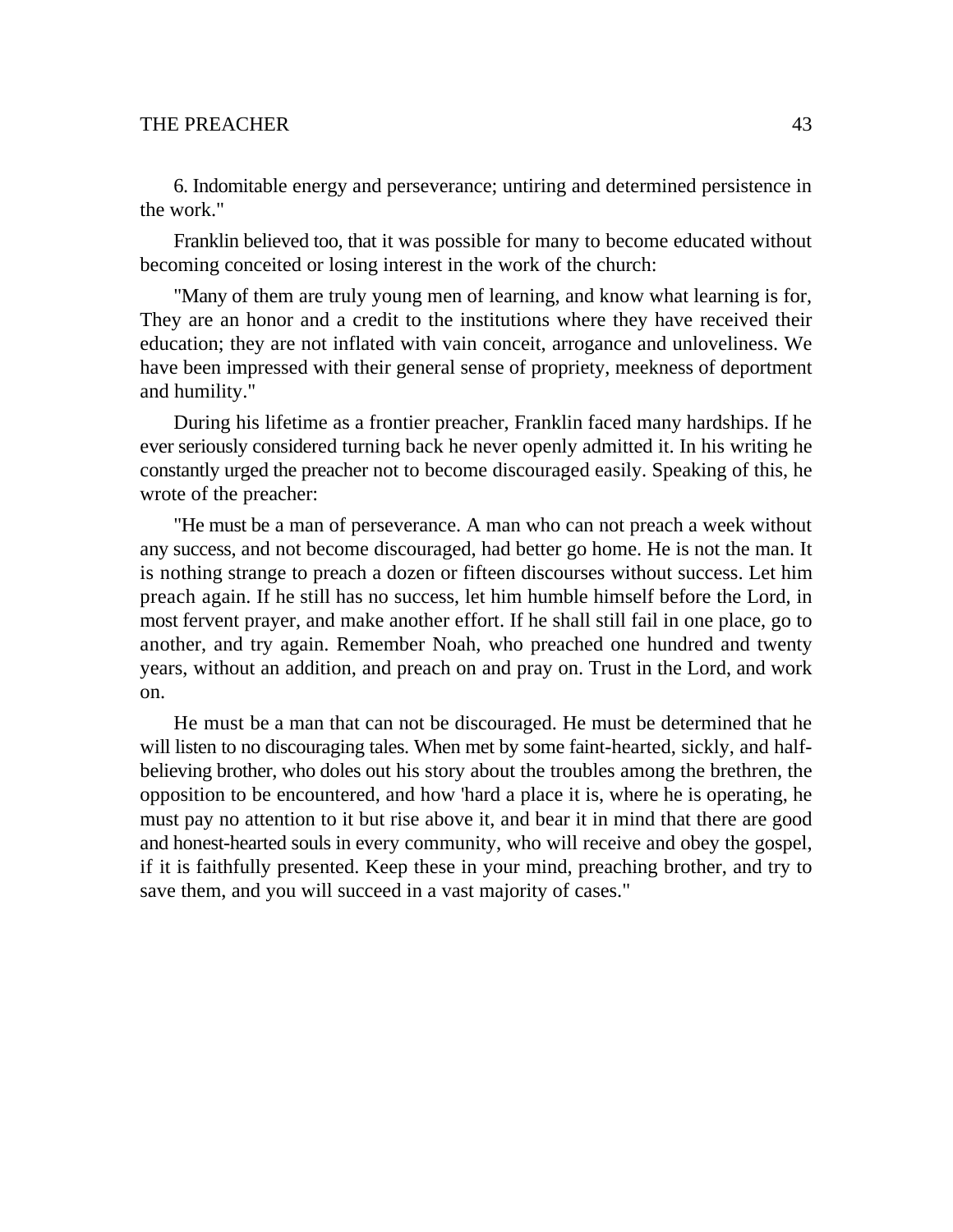Franklin encouraged gospel preachers to stand together and present a united front. Do not be discouraged by the few who falter but strengthen one another:

"Every true man is going on, and is intending to stand with every other true man and fight the good fight of faith. We stop not to see how many or how few are going ahead, nor how many are turning back. We would rather have been saved with the few in the ark than lost with the many who were drowned in the flood; to have been with the few who crossed Jordan than with the many who fell in the wilderness, and would rather be with the few that shall find the narrow way and pass the straight gate to the enjoyment of life, than to be with the many who tread the broad way that leads to destruction. We are now making the record on which these great matters will turn. Let us enter the field this year in the faith, with more determination than ever, and push the cause at every point; stand up all along the lines of the King's army, every man in his place, presenting an unbroken front to the enemy, and unitedly move forward on the opposing ranks before us with a persistence, decision and determination that will command respect. Encourage the true and valiant, strengthen the weak and feeble-minded, stand by the fainthearted and comfort them. Let there be no sympathizers with the enemy, none scheming mutiny, none demoralizing the forces, no deserters and no cowards."

He cannot become disheartened if others turn back:

"Let no man become disheartened if a few fainthearted do turn back and hanker after the flesh-pots of Egypt. In all great movements some of these have been found. They were in the camps of Moses and among the first followers of Jesus. They have been the timid, faithless time-servers, afraid of the people and lovers of the world. But these are only spots in the feast, mere blemishes, and no more to the great body than the spots in the sun compared with that wonderful body."

The minister cannot be discouraged if he is poorly supported:

"It matters not from what cause we suffer, whether inability on the part of brethren, or parsimoniousness, we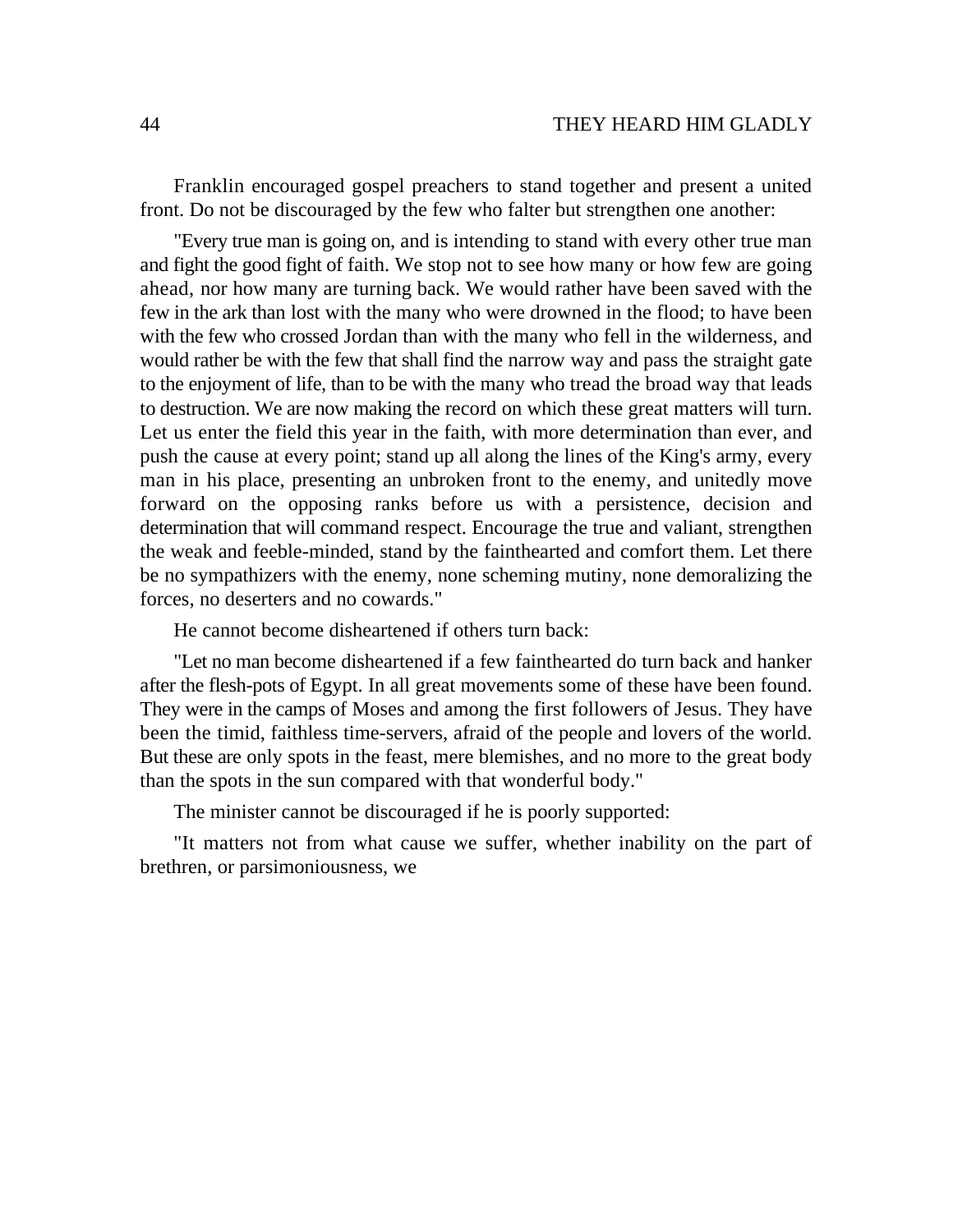must bear hardness as good soldiers of Jesus Christ, suffer and toil on, for we shall reap if we faint not. We must not raise up a money-loving and worldly people; and in order to this end we must not be money-loving preachers, nor worldly men ourselves. This is our security against the evil of covetousness."

Again he admonished:

"We never can falter. We have no ground to doubt or fear; but if we shrink or hesitate, it must be manifest indifference. While we hope, then, for the blessing of God upon us, and call upon God for his mercy, let us remember our fealty to him, and maintain our integrity to the day of his coming."

To illustrate his point he wrote:

"When the British general found General Marion living on roots, and his men fighting without pay, he admitted that the prospect of overcoming such men was gloomy. So, when our opposers see the glorious army of which we speak, of faithful young men struggling with only a half support, and, in some instances, not that, and behold the love for the gospel, the Lord Jesus and their fellow-men that impels them on; and when they witness their determination, zeal, and energy; that they cannot be discouraged, disheartened and turned back they give up all ideas of ever conquering them or withstanding them."

Benjamin Franklin was preeminently an evangelist. He saw the harvest ripe 'and the need for workers great. As he looked about him he saw a declining interest in the evangelism that had been so successful in the early part of the Restoration Movement and a growing tendency on the part of many preachers to seek out an established congregation and settle down. Franklin had no patience with the indolent, the parttime preacher, or the time serving "pastor." Go he begged and wrote on one occasion with a trace of bitterness:

"Not that we are left without material to make efficient evangelists—for we have got with us Rickets, Rice, Gano, Williams, Pinkerton, Rogers, and a host of others, who might take the field with as much hope of success as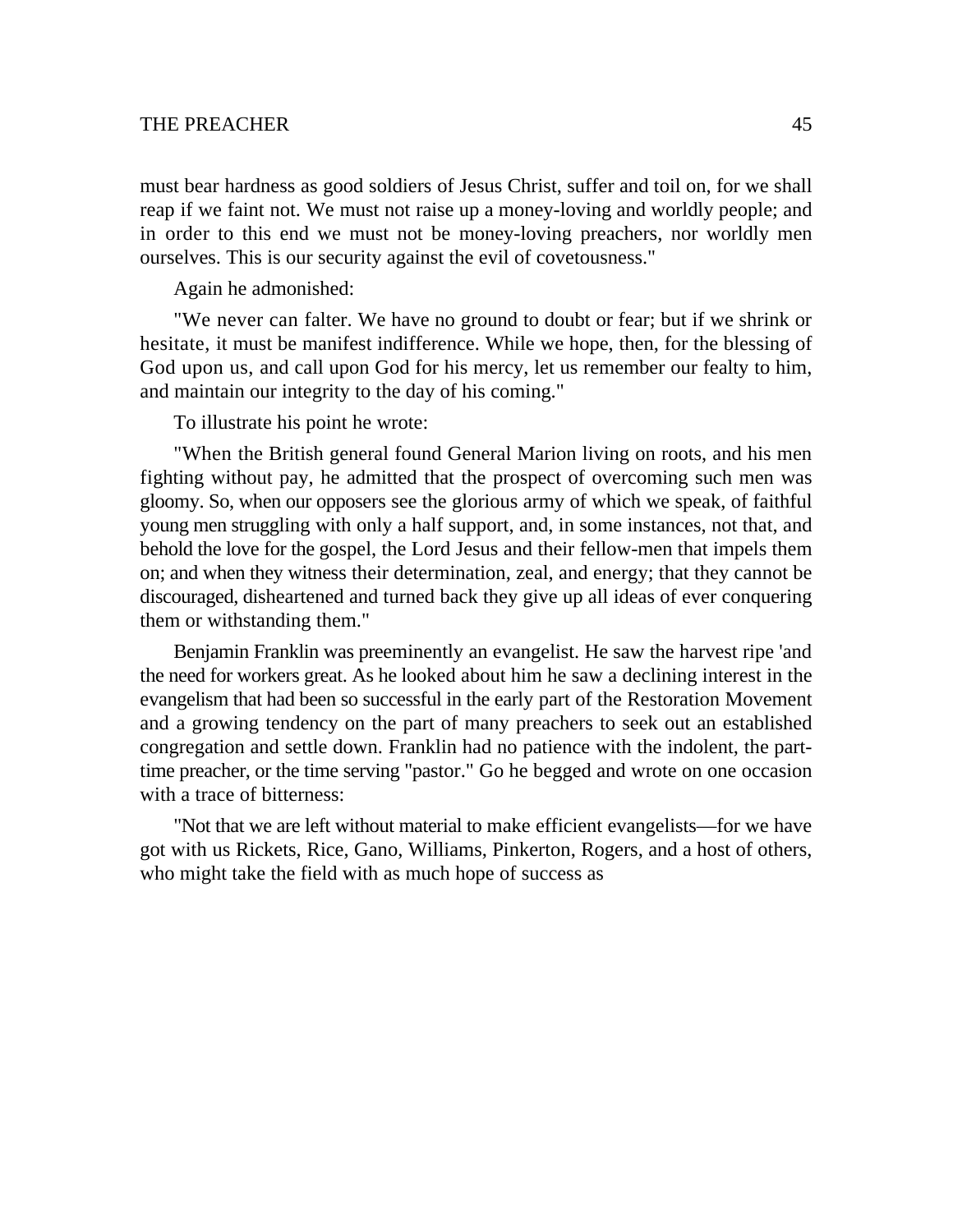crowned the pioneer efforts of our early fathers. But where are these? They have suffered themselves to be counted among the non-descript class of co-operants in the kingdom of Messiah, *unfortunately known* as—monthly preachers—a class so universally known, too, that we shall give their character an official identity only in a single brief sentence. Authentically considered, they are one-fourth pastor, without pastoral authority; one-fourth evangelist, without evangelistic efficiency; and twofourths nothing—a fungous growth—unknown to scriptural precept or scriptural example, and which we pray God may not be longer known to us—supperinduced by evils and errors on the part of both preachers and people as we most humbly submit."

Benjamin Franklin believed that a fearful responsibility rested upon the man who had the ability to preach the gospel to the lost and refused for selfish reasons to do so: "Can men who have the ability to preach Christ, who have tried it and know they can succeed, and whom the Lord has blessed in their efforts, turn from this great work to the pursuits of the world, at will, with impunity? We do not believe you can. It is a fearful thing for them to do so. We know men of great ability—men who can shake up society from its center to its circumference, if they will try, whose talents are measurably buried, or what is. the same thing, devoted to the world. These will certainly give a most strict account."

Again he urged men to see the need for evangelists and appealed to them:

"We hope the\* preachers generally will see what is being done by those in the work, go out and participate in the heavenly work, that they, too, when the Chief Shepherd shall appear, may have a crown of glory that fades not away. How can men with love of God in them see their fellow-creatures perishing, and not be inspired with a zeal to go forth and gather them into the kingdom of God? Look at the tremendous cloud of darkness over the minds of the people, and then inquire can a man who has the light be excusable unless he uses the means the Lord has put in his power for the enlightenment of the world. No,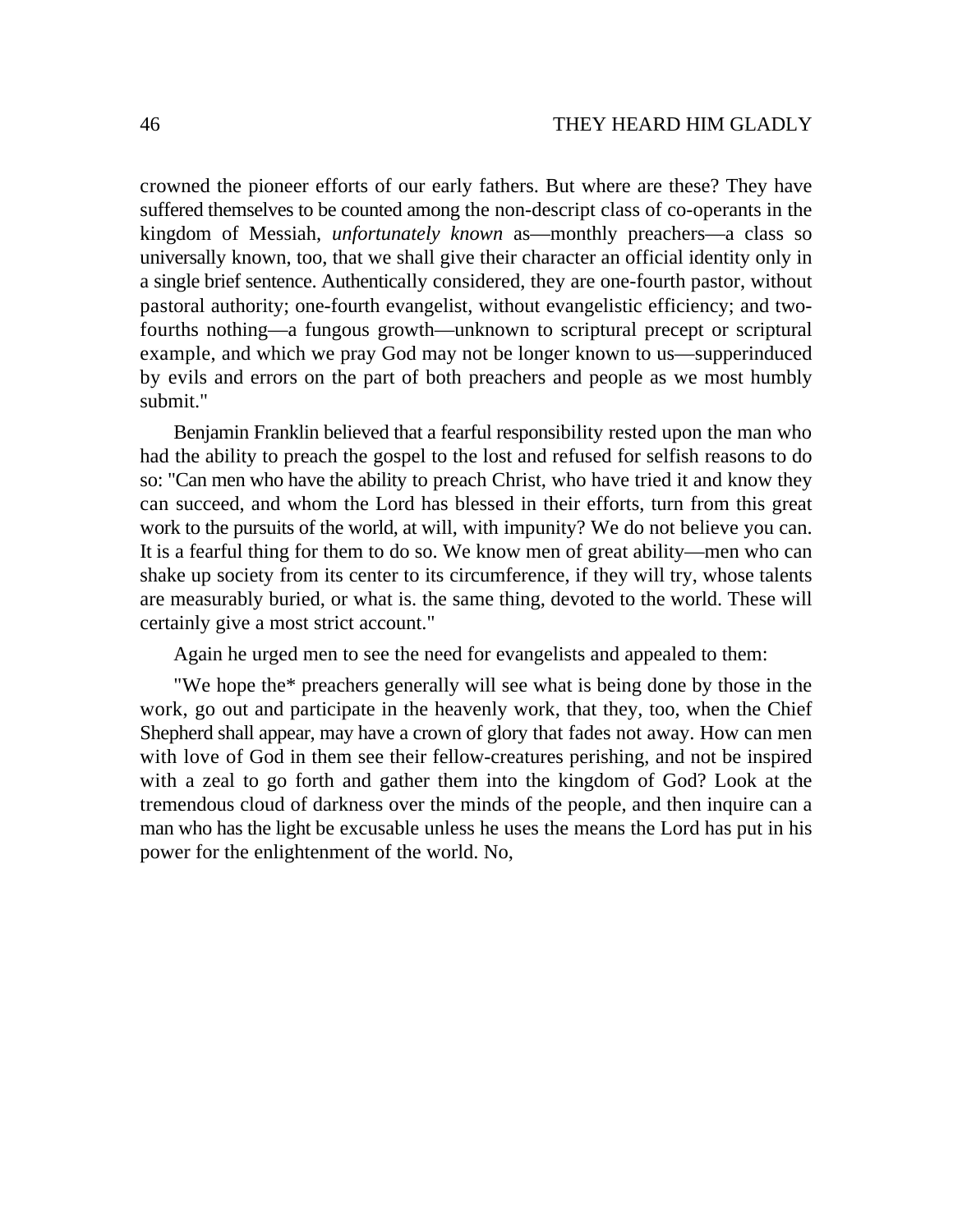we can not be excusable; the love of Christ constrains us; the value of the souls of men urges, and the example of all the ancient worthies impels us to go into the great harvest an help to reap it down."

The need for evangelists was so great and the excuses that men offered for not becoming evangelists were so flimsy, he wrote sadly:

"We have never seen such an opening for good since we first commenced exhorting men to repent. All the parties around us, are becoming anxious to know what we do believe, and are desirous for hearing for themselves. But where are the preachers? Who is able for these things? We have plenty of talented men—able men, of excellent character; but where are they? Why then, are they not engaged in this the greatest and noblest of all the works of earth? In all other great enterprises there are plenty of men; but where are the men for this grand and godlike calling? And again we exclaim, where are they? The case is, as of old, one is gone to his farm, another to his merchandise and a third has married a wife, and therefore *cannot go*."

Franklin believed that the evangelist had a great work before him. It consisted of more than simply preaching the fundamentals of Christianity to the lost. To successfully carry out the work of evangelism Franklin believed that the church must first be made righteous. This was among the rules for the evangelist that he outlined:

"1. The evangelist should keep himself free from, and untrammelled by, preengagements. He should be prepared to seize any opportunity, favorable to a successful prosecution of his work.

2. He should be located in the field of his operation, so that he may be able to familiarize himself with the necessities of the community around him.

3. He should visit a point, to labor one week or six months, as the occasion required.

4. On preparing for the conversion of souls (and no effort should be made for this purpose until the church is all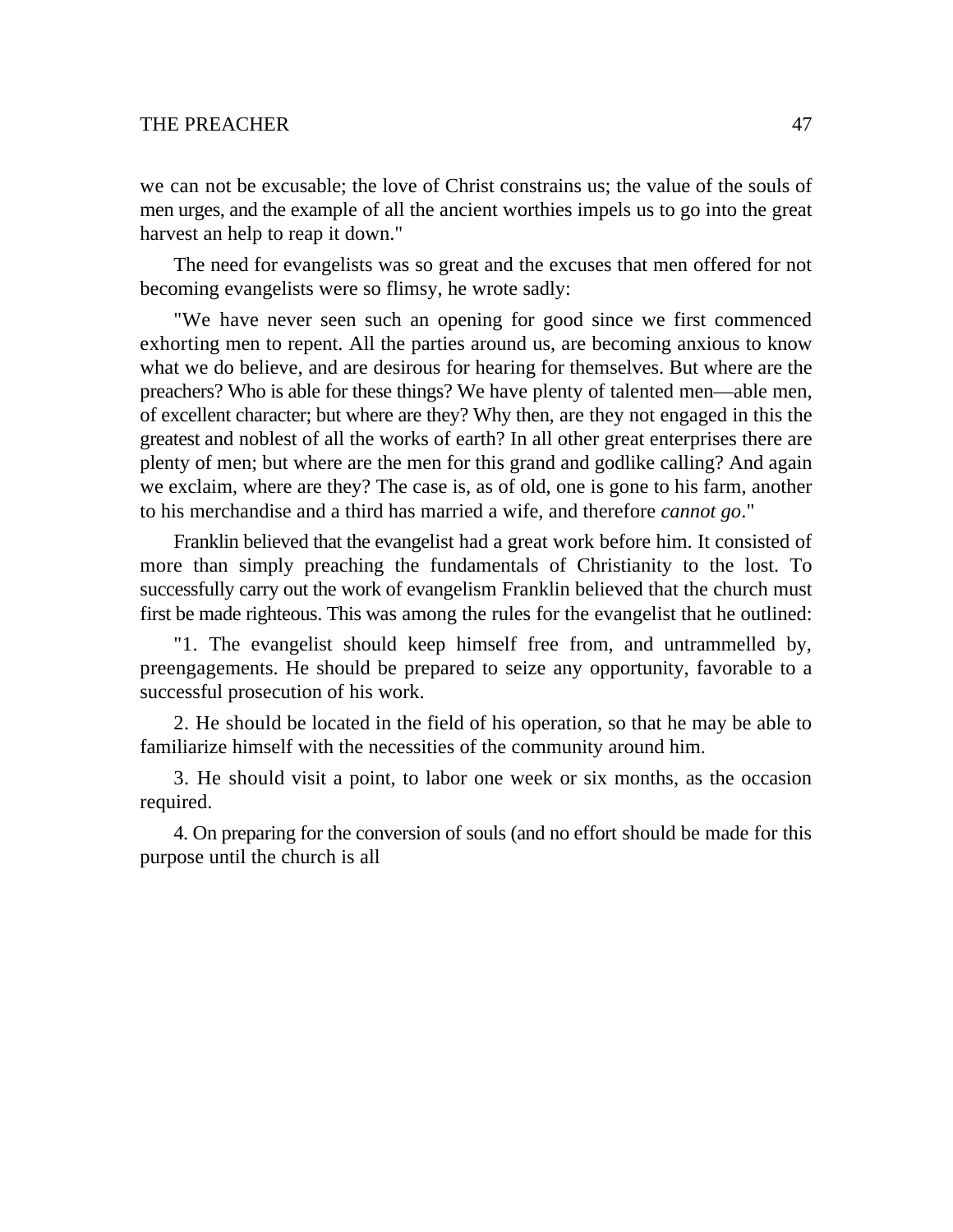right) and throughout the progress of the meeting, the preacher should have an eye to the qualifying of the elder for taking charge of the congregation, when he delivers them over to him.

5. The evangelist must go from house to house. He must teach the members their individual duties.

6. The evangelist should introduce and impress the necessity of weekly prayer meetings,

7. The evangelist should be rewarded."

Franklin urged that preachers obey Christ's command to go preach the gospel:

We must preach the word of God from the rivers to the ends of the earth, and make all men see what is the fellowship of the mystery, which, from the beginning of the world, hath been hid in God, who created all things by Jesus Christ. 'Go, brethren, ' the Lord says, 'Go into all the world, and preach the Gospel to every creature; ' 'Go, ' says he, 'therefore, and teach all nations. ' Let every man go, who can call a few people together, and preach the word of the Lord to them. Yes, go if you can preach at all, turn sinners to God and save them;—go and preach. Go under a sense of the mighty work, remembering the languages of that great preacher and apostle to the Gentiles. 'Woe is me if I preach not the Gospel. ' God requires those who have the gospel and the ability, to preach it now, and this same woe will rest upon them if they do not do it. ' And again he stressed the need for evangelists:

"We need, and *must* have if we ever progress, Evangelists, or missionaries, who will travel throughout the length and breadth of the country, visit the churches, 'see how they do, ' 'set in order the things that are wanting, ' recruit their numbers, and maintain the faith once delivered to the Saints. We need, and must have, men who will visit weak churches, enter new communities, where there are no churches—bold adventures, pioneers—to open the immense forests, and make the rude desert blossom like the rose."

A minister cannot hope to accomplish much by standing in one pulpit and waiting for people to flock to hear him: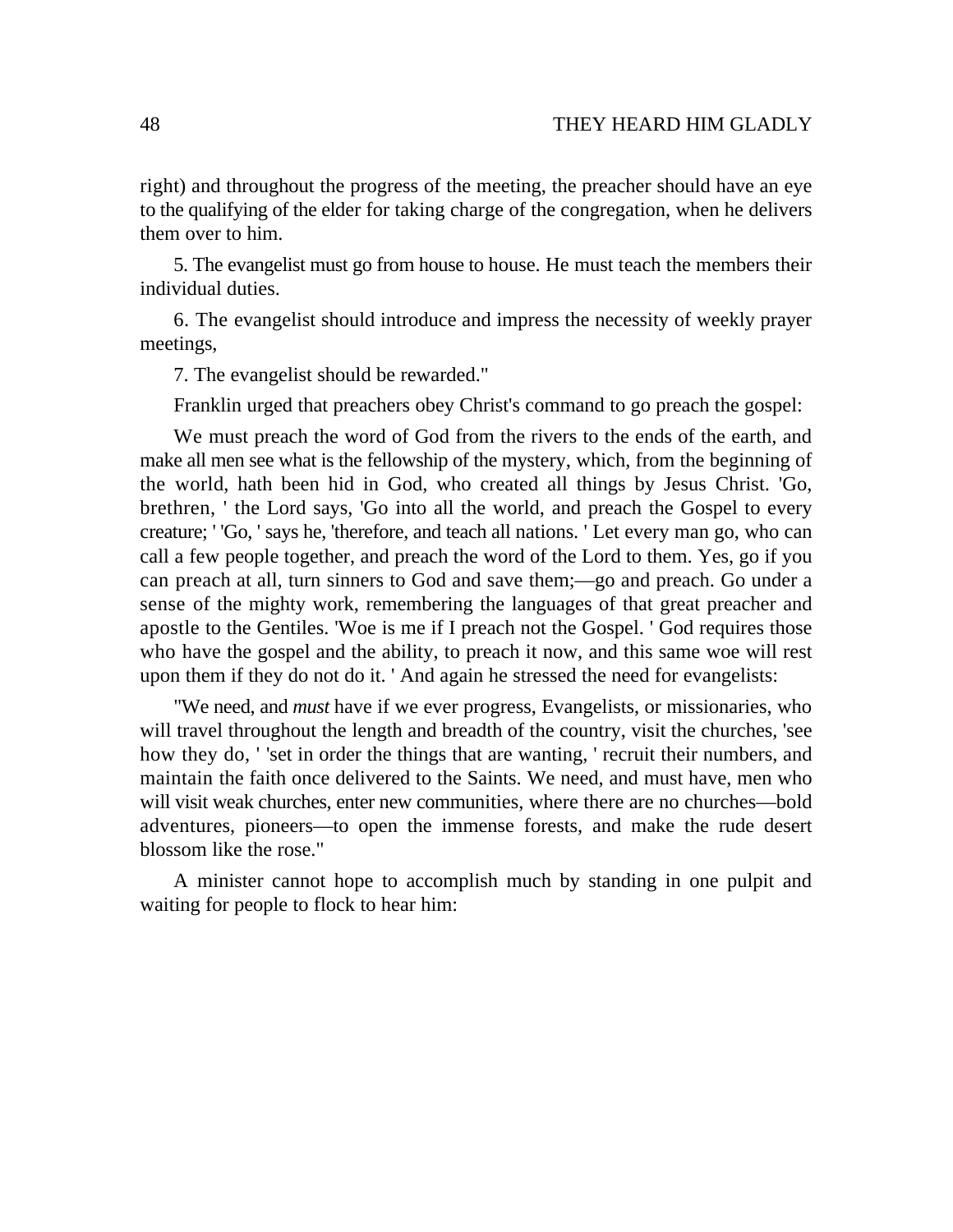"It is useless to stand and preach in one pulpit and wait for the people to come there, thus depending upon that wholly for saving men. We must go beyond that, find every nook and corner where a few people can be collected and preach the word to them, exhort them, persuade them and plead with them to turn to the Lord. The preacher must make it an every day work to preach. We must get in the way of preaching from house to house and from place to place, thus filling the whole land with the doctrine of the cross. We must be men of activity, perseverance and zeal, not waiting for "calls," but penetrating the land from its center to its circumference."

The preacher's work will not be brought to him, Franklin wrote:

"A little preaching on Lord's day will not do the work. The Word should be preached every day and every night, as far as possible. We cannot confine our labors to cities, towns, and villages, expecting preaching to be brought to us, as work to a tailor, hatter or shoemaker, but we must *go out* into the country."

Franklin was fearful that stay-at-home preachers were being cultivated by the educational institutions of the period:

"We have had announcements again an again of courses of *free lectures* for young preachers. One entire course was delivered a year ago, or about that time. Other courses are in progress. Can not some plan be devised by which we can all stay home, scheming colleges to languish and die, papers to break up their proprietors, write books that will never sell or be read, get positions as presidents and professors in colleges, and send somebody else out to preach the gospel? We might make a little show of a *missionary spirit,* and ease our conscience by attending a missionary meeting and making a speech, or giving a hundred dollars now and then. We may flatter ourselves that we are making preachers, and thus doing more good than if we were in the field; but then, will not these preachers we are making, be like ourselves the stay-at-home kind? They, too, we fear will be like their preceptors. They will not say, 'Here am I; send me, ' but 'Send somebody else. '"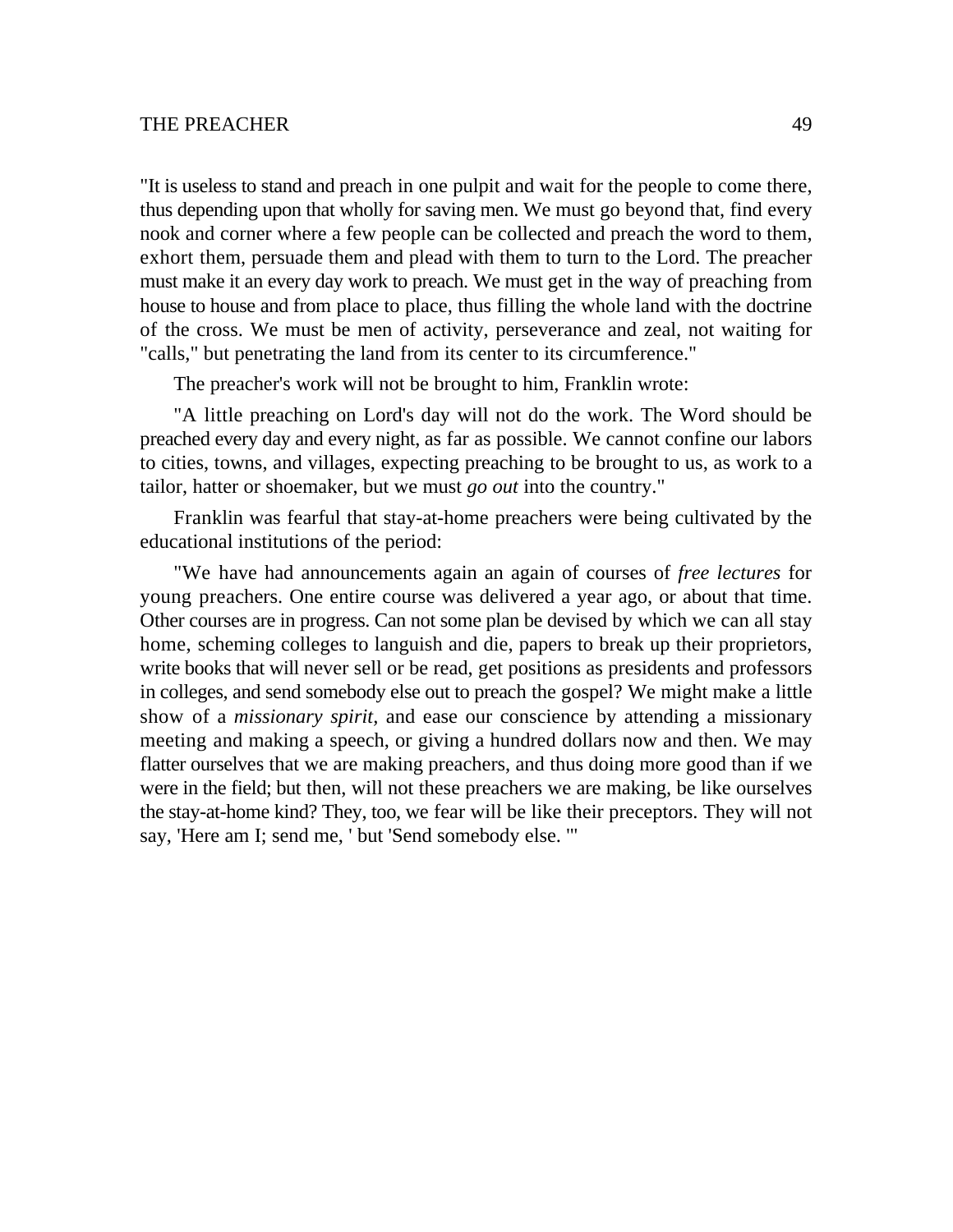The evangelist cannot open an office and expect the world to come to him for conversion, rather he must go out in search of lost souls:

"If we intend to save the cause we as evangelists of Christ, have something more to do than to seek good places, ease and worldly comfort. The Lord did not intend evangelists to open an office, and sit down in it and wait for sinners to come to them to be converted. But he intended the living preacher to go to sinners, with the living voice and preach the living word of the living God. The command is to go, *go* and *keep going,* while God shall give us life; *go,* believing in God with strong faith—trusting in the Lord for a support now, and eternal glory in the world to come."

Benjamin Franklin never lost his personal zeal for evangelism. When time and overwork took its toll friends advised him to stop traveling and devote himself to writing in an effort to conserve his strength. Franklin saw some wisdom in this advice but he felt that the objections that others might raise to his refusal to go preach while advising others to do so would outweigh any physical advantage that he might gain.

"We are not inattentive to the suggestions that we are wearing ourselves out in holding protracted meetings, and that we should devote ourself wholly to the management of the Review. We have thought of this matter much, both before and since we saw the suggestion, and find it not so easy to determine what ought to be done. The tendency is to find pleasant positions, occupy them, and go on easily and smoothly; to settle down and preach for churches, get professorships in colleges or high-schools, edit papers, and evangelize the world by proxy. In other words, the popular idea is not to go but to send some one to preach the gospel. If we were to sit down in our editorial chair, at home, and write the most stirring articles about the great work of evangelizing the world and urge men to do, we fear they would inquire 'Why do you not go?' We aim to be an example—to go ourself, as we urge others to do. We see no other way to give force to the appeal to others to go-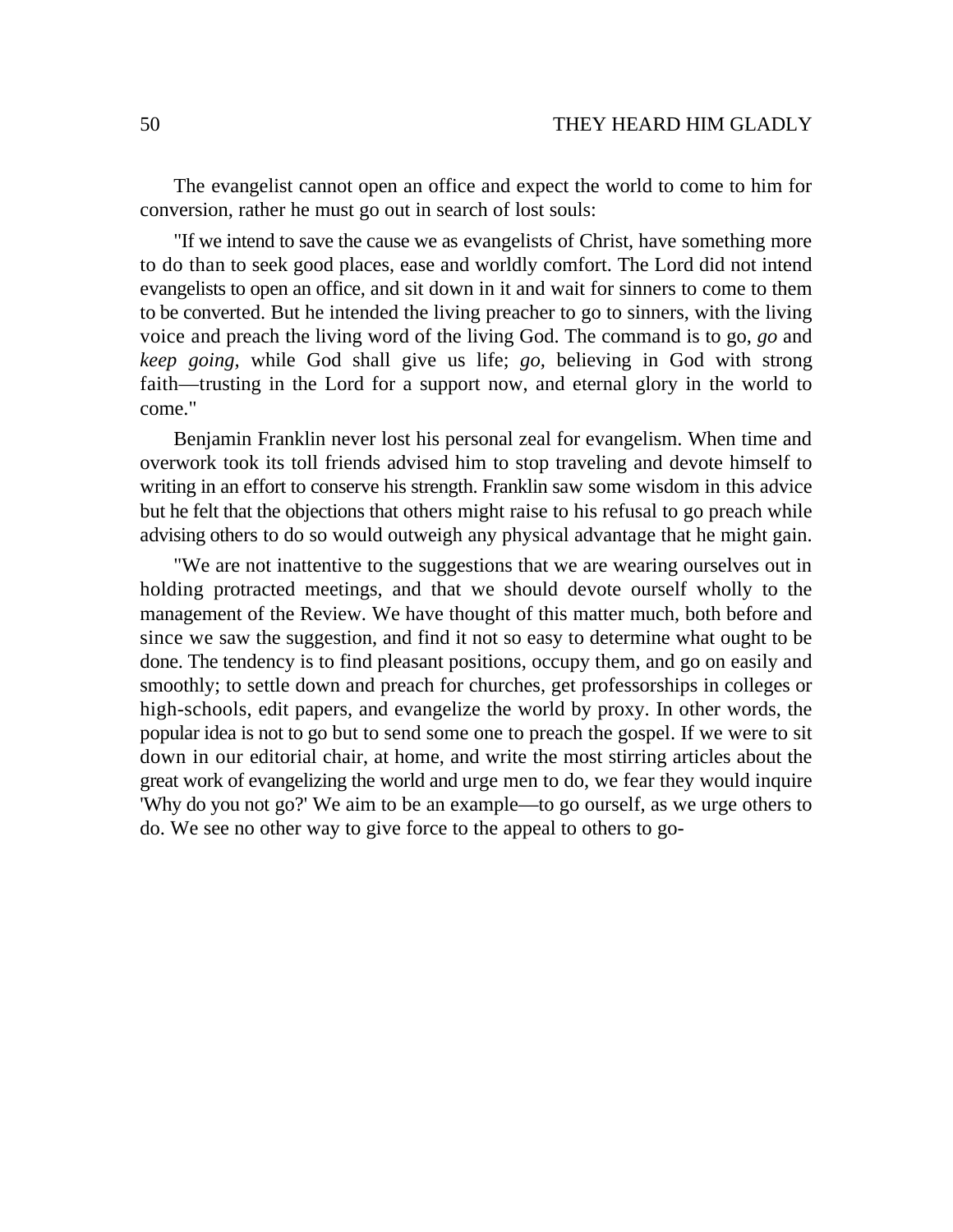The demand for preaching is such that we can see no possible way to excuse any man that can go. We have, therefore, rather concluded to go while we can.

When we shall go hence, we desire that any who may refer to us may see that while we said go we also went.

We are perfectly aware that we could, in some respects, make the paper better to devote our entire attention to it; but, that we could, in every sense, give it the spirit and power that we can when we are in the field and among the people continually, we still hold in doubt. We desire to do all we possibly can for the cause, while it is to-day."

Franklin rejoiced that there were still many evangelists willing to sacrifice for the cause of Christ: '

"They know their Bible and they are devoted to it. There is a grand army of these, we believe, as true as the needle to the pole. We cannot say that there are seven thousand in the field, public preachers, but we are astonished wherever we go to find such numbers of them, and to find their firmness and determination in the faith; and to learn, too, of the sacrifices they are making and the additional sacrifices they are determined and willing to make. They are many of them living almost as economically as we did thirty years ago, in our incipient work of opening the way."

Franklin expressed a great deal of concern for the destiny of the young preacher. The digressive tendencies within the church were becoming apparent and he realized that the future of the restoration movement rested upon the younger men. He advised, admonished and offered constructive criticism to these fledgling ministers and to the men who were responsible for the development of their talents. Franklin believed that it was the responsibility of the individual congregations to see that the young men were encouraged to participate in the worship to the extent of their abilities:

"We must make an effort to bring out our young people. If they are brought into the church, and not employed any way, not induced to do anything, nor in any way made useful, one half of them will be led off into the world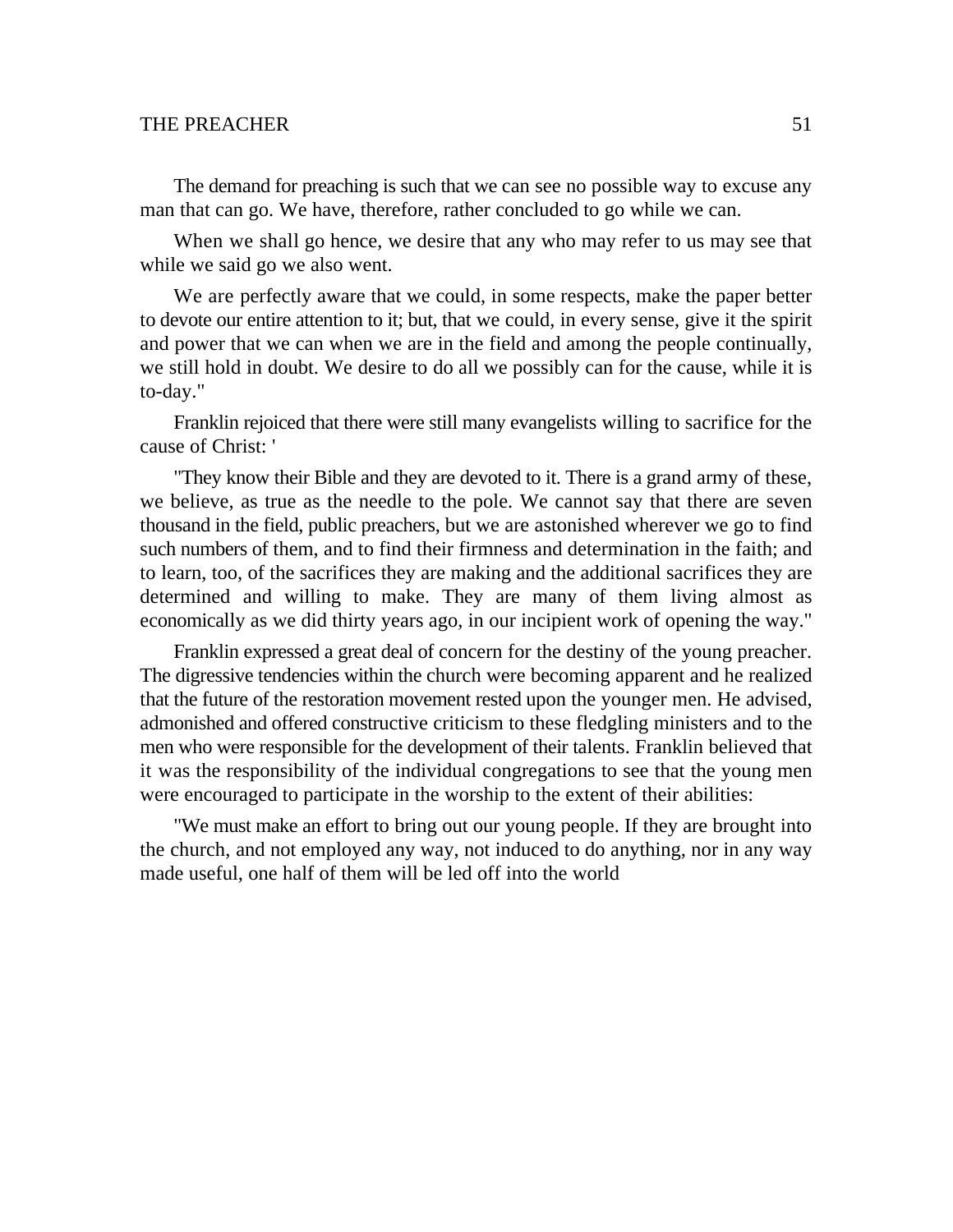again. A bishop who understands this matter, will engage not simply the attention of the young, but their ability, whatever it may be, and bring it out. We fell in company with a bishop of this kind a few evenings since, on the cars, who informed us, if our memory is not at fault, that out of about forty male members in his congregation, in Illinois, all but some three took some part in the public worship, but way of reading, prayer, or exhortation. We have recently heard of several churches of this wort. These can worship without a preacher, can 'draw out an audience, ' and will, in a short time, send out preachers. Bishops who thus bring forward their young men, are bishops indeed. They do not imagine that their work is to sing, pray, preach, break the loaf, rule, and do everything, and that the duty of the audience is simply to obey them. It is the work of a Christian bishop to develop and bring out the talent in the congregation, and apply it to the work of the Lord. Here is where our preachers are to come from."

Again he encouraged the church to search out and train men from its own ranks to preach the gospel:

"We must turn our eye in another direction. We must look to men who have come up in our midst, among the people, who are of the people, in active life, habits of industry, who have known what it was to earn a living—men who have found out what a dollar is worth by earning it; learned the people by mingling with them; developed their physical man by active and industrious life; know the ways of the world by being in it. We must look to men of this description whose hearts have been overcome by the love of Christ whose energies have been enlisted in the churches, and who are brought forth by the churches, and should be reared up and encouraged by the churches. Here is where we must look for Evangelists. The church must open the way for her young men, set them forth, and bring out all the talent she has within; and every man that has the natural endowment, the energy, the love for man, the anxiety for man's salvation, necessary for one who would go into the world to save men, will make his way into the Evangelical field, and make his mark in the world. If he lacks learning or information, and has the proper zeal, desire for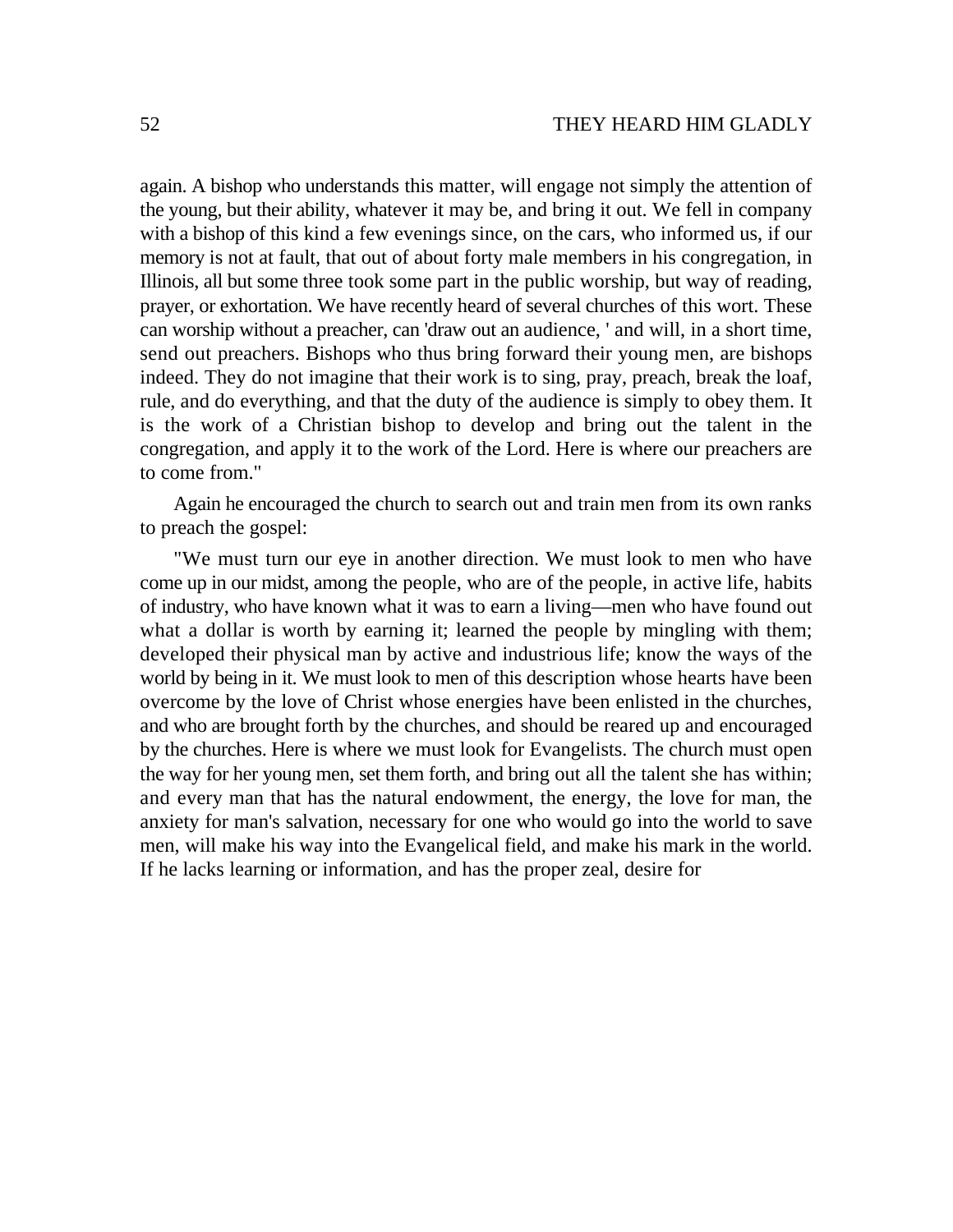his work, and natural endowment, he will acquire the learning and knowledge. We must open the way for such, in all the churches; show our young men that we are looking for them to come forth and enter upon this great work. We must give them opportunities and encourage them to speak, to read the Scriptures and pray in public, and we shall soon find that the Lord has plenty of material of the first quality, for this great work."

The young preacher has a great task before him. Franklin emphasizes this in the following:

"But what has this great army of young preachers to do? Where is their work? There is work enough for them to do. The only fear we have is, that when they look and see the vastness of the work, they will think, like one of old, 'There be more against us than for us. ' We have a vast amount of worldliness and carnality to drive out of the Church; conformity to the world; love of pleasure more than love of God; the love of Christ to restore; the gospel and the true worship. Where the cause has gone back, it must be recovered; where the gospel has been lost and superseded by something else, it must be restored, and where the worship has been corrupted, it must be purified, and the right way of the Lord established. Men who do not love the gospel, the worship and the things of God, will slough off when everything is driven out that did not come from God; when the only things they loved are taken away."

Franklin urged the young preacher not to depend upon theory alone or make him a successful evangelist. While he studies Franklin suggests that the minister also gain practical knowledge by actually working among the people.

"The young man who would become a preacher, while he is receiving knowledge, or obtaining the theory, must ply himself to the work, making a practical use of what he learns. A man may study for years and acquire an immense amount of knowledge, but having no practical use of it, he is as helpless as an infant. In precisely this predicament are thousands who have gone through the manufacturing process of making preachers, without any practical use of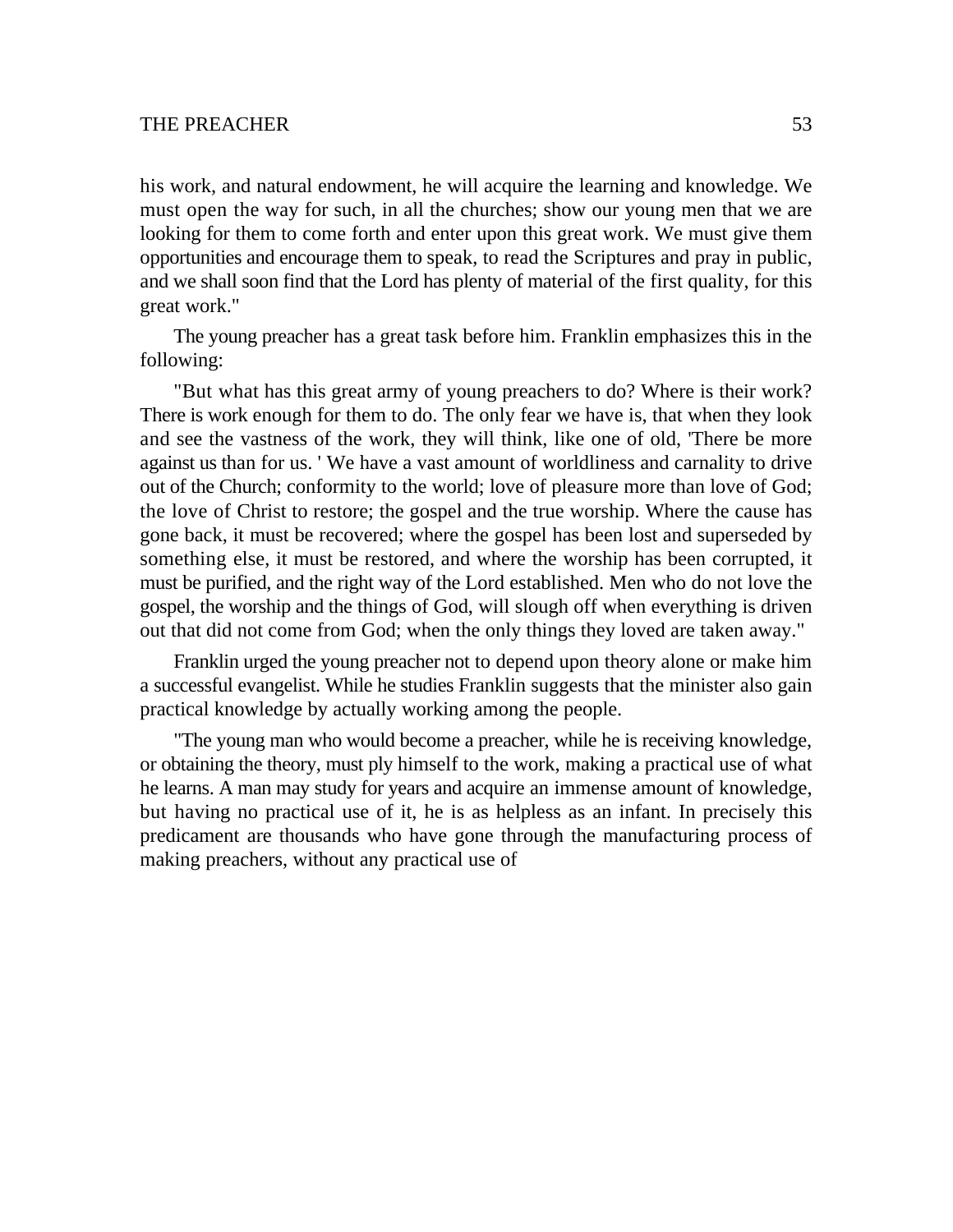what they have learned. Indeed, many of them have learned nothing of consequence, of one of the most important chapters in a real preacher's learning, viz: 'The ways of the world. ' The knowledge of the Bible—general 'book-learning, ' is all right. It is indispensable. But to know man. is equally important. Man must be studied to be known. We must converse with him face to face. We must know the world by actual contact with it. We must know the church by actual observation. We must know the obstructions in the way of truth and righteousness by actual contact with them, with actual and personal efforts to remove them, "

After gaining knowledge the young minister must have experience. Franklin advised that no amount of knowledge or display of learning would influence the sinner to turn to God.

"There are two things we should like to impress on the minds of young brethren desiring to preach.

1. They must, by the assistance of the Lord, after all the aids good men can afford them, in furnishing them with means to attend college, instructing in the regular course, or lecturing, *learn to preach themselves and make preachers of themselves.* To do this they must give themselves to reading, to meditation, and to the real practice of preaching the word.

2. They must know that displays of learning, knowledge, philosophy, and so on, have not one particle of power to turn the world to God and save in—that nothing but the preaching of the gospel has any power to save man—that all knowledge, except how to preach the gospel of Christ to the salvation of man, and teach the saints, so far as this great work is concerned, *is nothing.*

If education were placed in the proper perspective it could be of great benefit, Franklin said:

"Education, extended information and natural ability are of immense value, when consecrated to God through Jesus Christ our Lord but for a man to assume that he is educated, and that, because he is educated, he is worthy of great consideration, while the uneducated should be frowned from his presence, when he has never succeeded in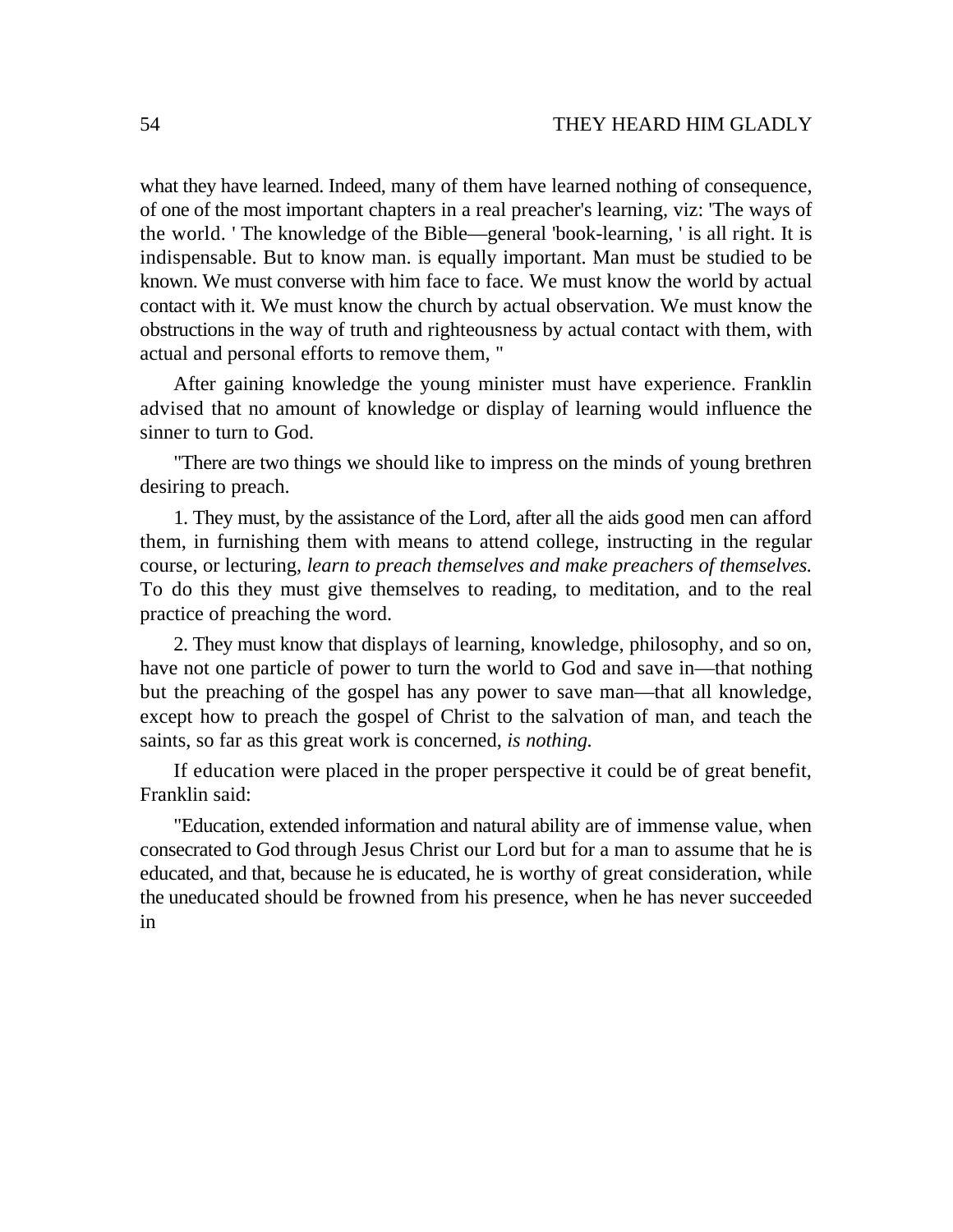any great undertaking, nor achieved anything valuable, is an utter absurdity. What does education amount to, if it does not adapt a man to the world in which he is placed and show itself in the accomplishment of anything great and good?'

In order to accomplish a great work in the Master's cause Franklin urged devotion and self -sacrifice on the part of the younger preachers.

"The pioneer men in this country felled the trees, cleared away the forests, built their houses and barns, and made a living. Many of their sons can not make a living with the farm and all the balance fitted to their hand. In the same ways, the first preachers went out at their own expense, turned the people to God and built up churches, and now the preachers, with their fine salaries, houses in which to meet and everything prepared to hand, are not accomplishing as much, in proportion to their number and ability. Why is this? Is it because they can not? Not at all. It is because they are not as devoted. They are not as enterprising. They are not as industrious. They are not as self-sacrificing."

Franklin assured the younger preacher that God would supply his needs.

"We have not written this for any preacher older than ourself, but for the sake of young men, who, we desire to see useful, influential, and well sustained ministers of the Word of God. All such who entreat, to study and labor to do the Lord's work, and he will supply their wants out of his inexhaustible storehouse."

If a man could become educated and use his learning for the spread of the gospel Franklin believed this to be the ideal situation. It is the love of God and the knowledge of his dependence upon him that makes the preacher successful, Franklin wrote:

"The more gifted the man, the more learned and powerful, the better, if all his powers are engaged in setting forth and honoring the Lord-sanctifying *Him* in the eyes of the people. At the same time, he should rely upon no learning, no talent, or power that he possess, but upon the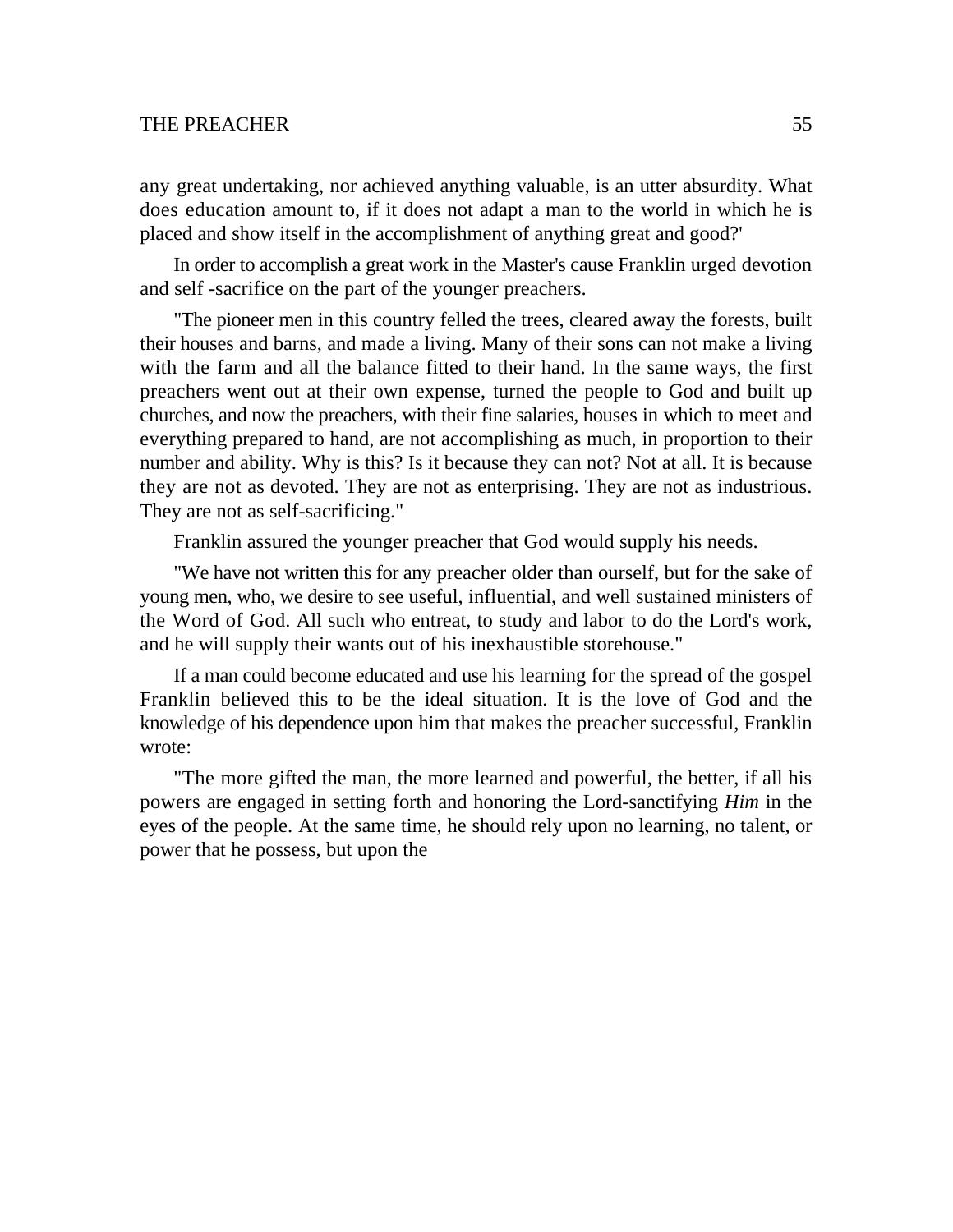Lord, upon his gospel the power of God unto salvation to everyone who believes. He must appeal to God, and keep God and his works before his audience, and in this way show that his confidence is in Christianity itself and the Author of it, and not in himself not in man. Whether men have what the world calls learning or not, they must know God and have the love of God in their hearts, if they would induce others to love him and turn to him."

He believed that the colleges should turn out working ministers:

"We need sound institutions of learning, to impart to our young men a plain, substantial education, that shall tend to the good of the world. We want young men educated to work—with the intention of working—in schools, academies and colleges, but especially in the *Christian ministry*."

There is a need for mutual forbearance between the old preacher and young suggested Franklin:

"We regret to see anything like collision or rivalry between old and young preachers, Young men get a little fast sometimes, and old men become a little cross; but these matters will all work their way out. As a humorous writer said some years ago, after writing a long piece about nothing, as a burlesque on certain persons, 'We are all poor critters. ' We need a great deal of mercy and grace.

It is a little trying for old men, after toiling a lifetime in the cause, and when they are struggling under the infirmities of age, to be shoved aside, as we know some of them are and treated with contempt by the young men who ought to be a comfort and consolation to them. The cause is the Lord's, and we are his, and we shall all give account to him. Let us keep pure ourselves, and keep the church pure; let us make a record of which we shall not be ashamed when the Lord shall come. We must study to bear our burdens and to do so without murmuring. What we can not cure, we must endure."

Although Franklin had a great deal of exhortation, reproof and rebuke for the younger preacher, he also believed that majority of them were faithful and dedicated men: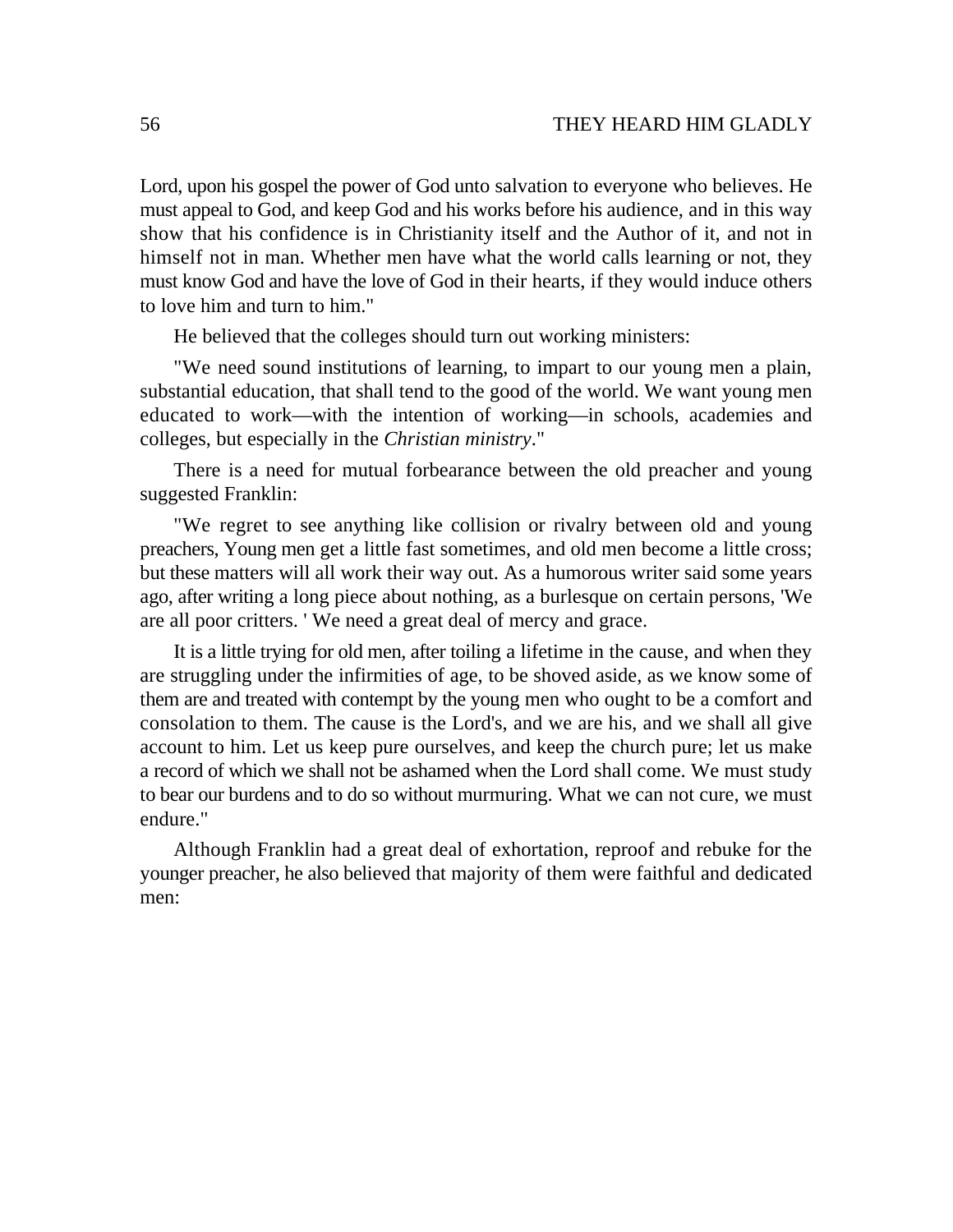"The main body of our young men are true and noble in the highest sense, as humble and faithful as can be found anywhere. They are studying to know and do the will of God. We are not sure that, as a class, they are not generally sounder than their instructors in the gospel."

Franklin regretted the fact that there are unsound men who propose to preach the gospel. However, he did not believe that ignoring the fact that there were unsound preachers would alter the situation:

"Why do men regret to hear us say of a man, 'He is a gospel man; ' 'He is a sound man; ' 'He is a New Testament man. ' It implies that there are some that are not 'gospel men, ' not 'sound', and not 'New Testament men. ' What if it does? Why need any man be troubled about that? Certain men will be suspected of being unsound! Indeed! Must we shut our eyes and think contrary to what we know to be matter of fact, that all are sound? But, you imply that some are not sound! Certainly, and you imply that some are not honest, when you put a lock on your stable, crib or smoke-house, lock and bolt your doors at night, and when you will not trust all men alike. When you say, 'I trust him. his word is as good as his note, ' you imply that some other man is not good—that his word is not as good as his note."

Franklin had no use for the man who would not define his position on any matter. He believed such a man to be unstable and not to be depended upon.

"Let every man be for the Bible, or against it; on the Lord's side, or against him; for Christianity, or nothing; for heaven, or hell. We want no man who stands in doubt. If a man can not define his position, so that all can tell which side he is on, we have no use for him. We count no man whose position is doubtful. All men whose position is doubtful, are really on the enemy's side, and would surrender any post we have, if the opportunity would offer. We are not to be gulled by these, nor induced to depend on them. We would greatly prefer that they stand where they belong so that all would know where to find them."

Departures on the part of many preachers are slow and subtle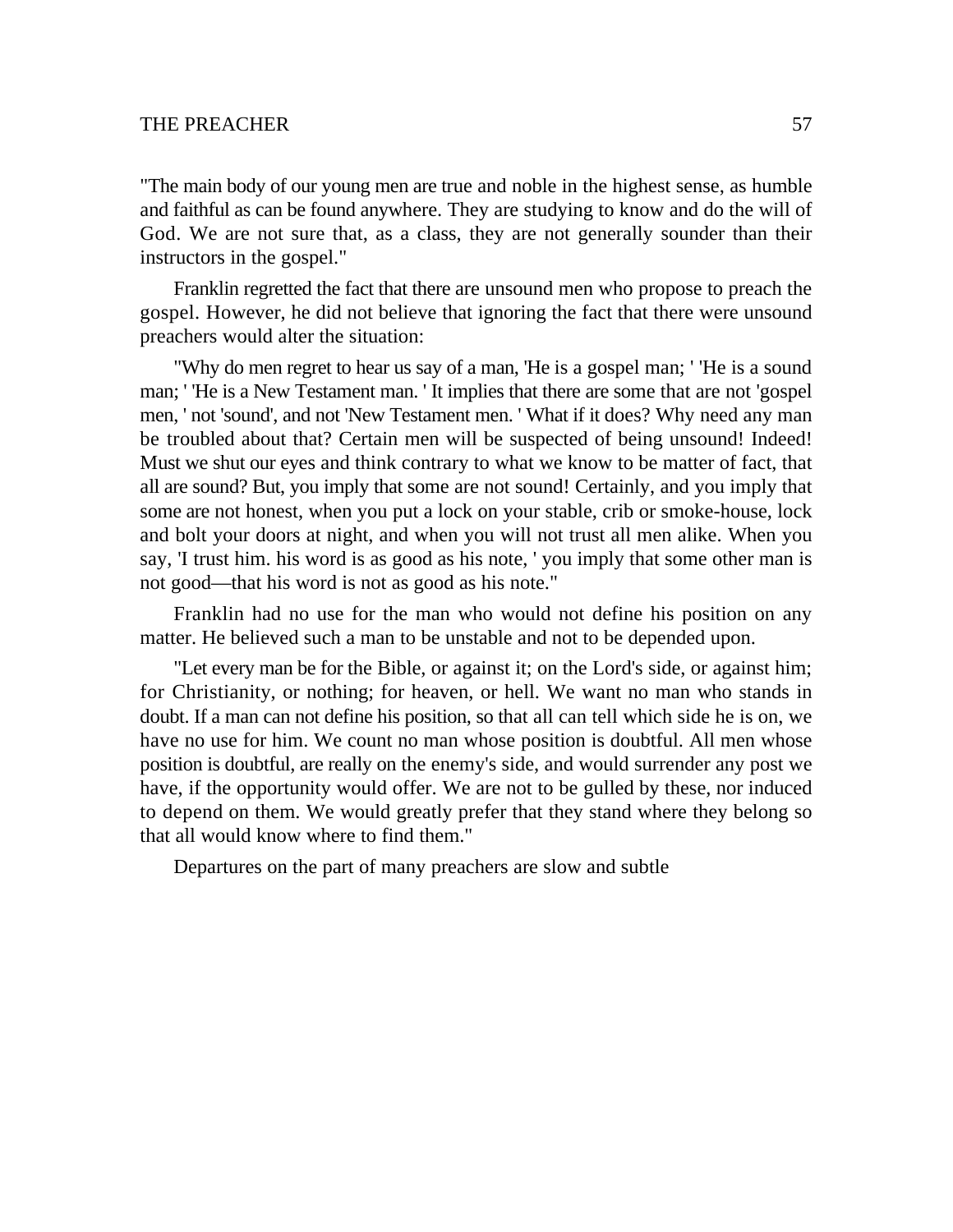things that must be caught if the church is not to suffer. The church must be on the lookout for men of doubtful character and doctrine who, although their course may be short, will wreck havoc to the extent of their influence.

"The race of some men is short, and the mischief they do is certain. The ruin they bring to the churches is inevitable. Nothing is more important than that the churches should guard against false teachers. In the place of being flattered that all is well, and that they mean all right, we should be on the lookout; watch all unscriptural words and phrases; every false move and pretence; every doubtful man and measure, and encourage that which is safe, sound and good. Make every public man sensible that it is of importance to him, and to the cause, to be shown to be sound in teaching to hold fast the form of sound speech that can not be condemned; to be entirely safe and reliable; to have a good record during his past history as a preacher."

The preacher who has nothing to offer but adverse and divisive preaching drew sharp and certain rebuke from Franklin:

"We have no confidence in men and theories that have no power except to scatter, tear down and destroy. The time has come when the brethren should put their mark upon all this description of men we care not what their idol may be, who are simply prating, whining, complaining, and murmuring among loving disciples gathered by the labors and sacrifices of other men, but who never built up a church, healed a difficulty, or promoted peace any place in their lives. Nothing is so ridiculous as for such men to go grumbling round the country, finding fault with everything, pulling down other men's labor, and building up nothing, all the while prating about progression and reformation. Tremendous progress, that miserable prating, whining, and grumbling that never builds up anything but always pulls down, catches the sheep and scatters them! Mighty reformers they, who built up a church or gave any prosperity to the cause, any place or did anything more than scatter and devastate! Atheism has done this much, and will do it again. If men have found any new light worth anything, and are themselves men of any force, im-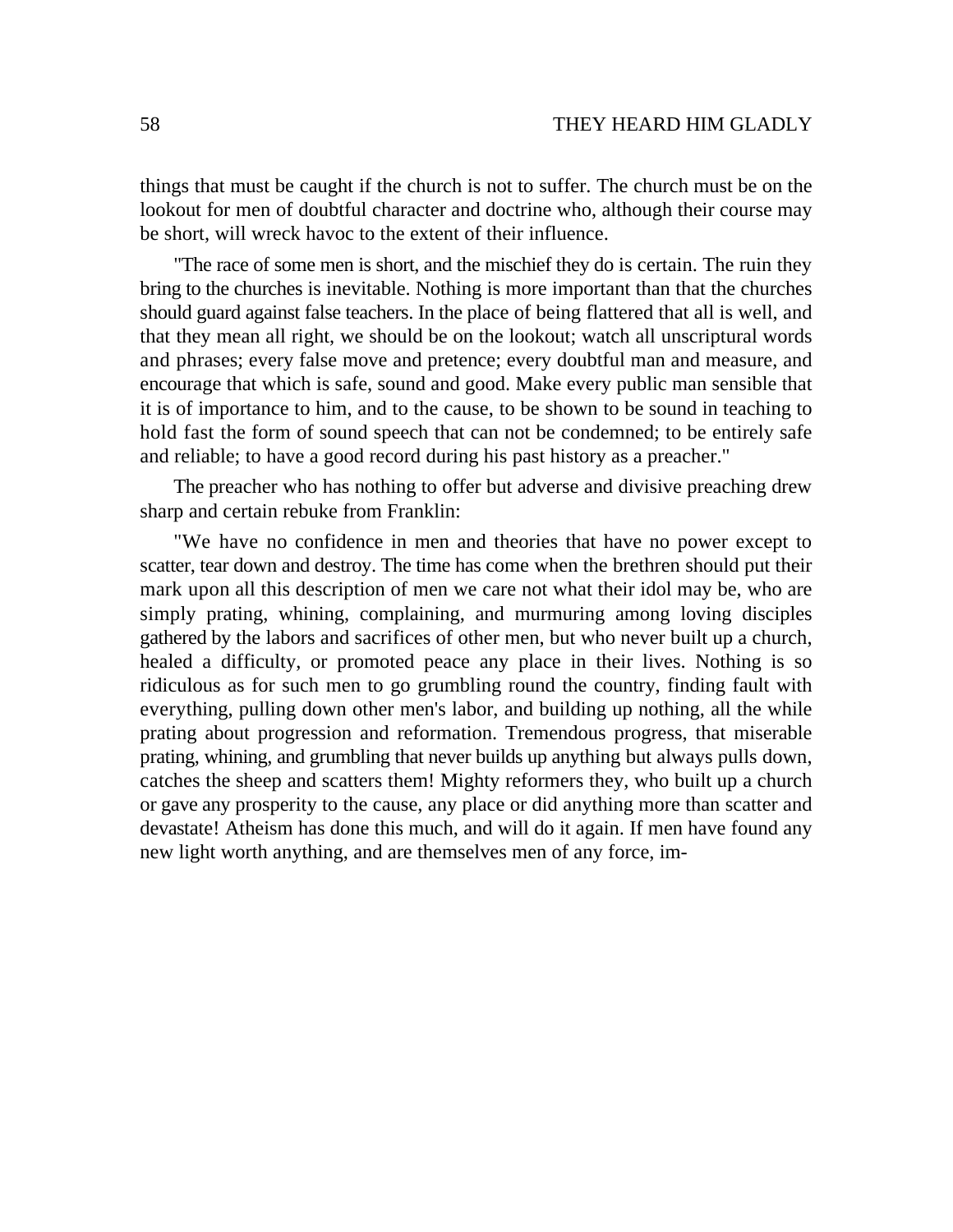provement will appear; fruits will follow their labors. But nothing can be more manifest than that God did not send those men who only spread desolation, who only pull down, scatter, and kill, we care not what fine theories they propagate, nor how prettily they may talk. We want men who will preach the Lord Jesus Christ, who will regard him, adore him, and obey him, and not a set of self-willed men, who idolize their own notions, and are determined to have them and propagate them, if the Lord's name is forgotten, and the fold scattered asunder. Mercy and peace upon the Israel of God. Mark them who cause divisions and contentions."

Franklin believed that it was possible for a preacher to become so enamored with one good or bad idea to the point that it became a hobby. He defines what he calls "one-ideaism" as:

"It is to be carried away with one idea. The idea may be a good one, or it may not; but one-ideaism, is giving an idea undue importance, A man addicted to oneideaism. can no more cover it than a leopard can change his spots. If he attempts to pray, he will commence with something else as a stepping stone, regularly paving the way and unmistakably making his way to his favorite idea. When it is put forth and he is delivered of it he is relieved for the time being, especially if he finds that it annoys some one. If you call on him for an exhortation, a sermon, or if he writes, he may wind round and round, trace back and forward but it will, in spite of himself, in all his efforts to conceal it, be manifest to all, that he takes no interest in all he is saying only as it subserves his purpose in paving the way to the one idea, the center around which the whole man revolves, and to which his entire existence is subservient. If that one idea is not dragged in, the man is not relieved, his burden is still upon his soul and he is in travail waiting to be relieved."

Only God himself can compute the harm done to the cause of Christ when a preacher of ability and influence turns back to the world. Especially does he do untold harm when he turns bitterly against the church and attempts to destroy what he once sought to build up.

"Let a man of talent, influence and energy, fall from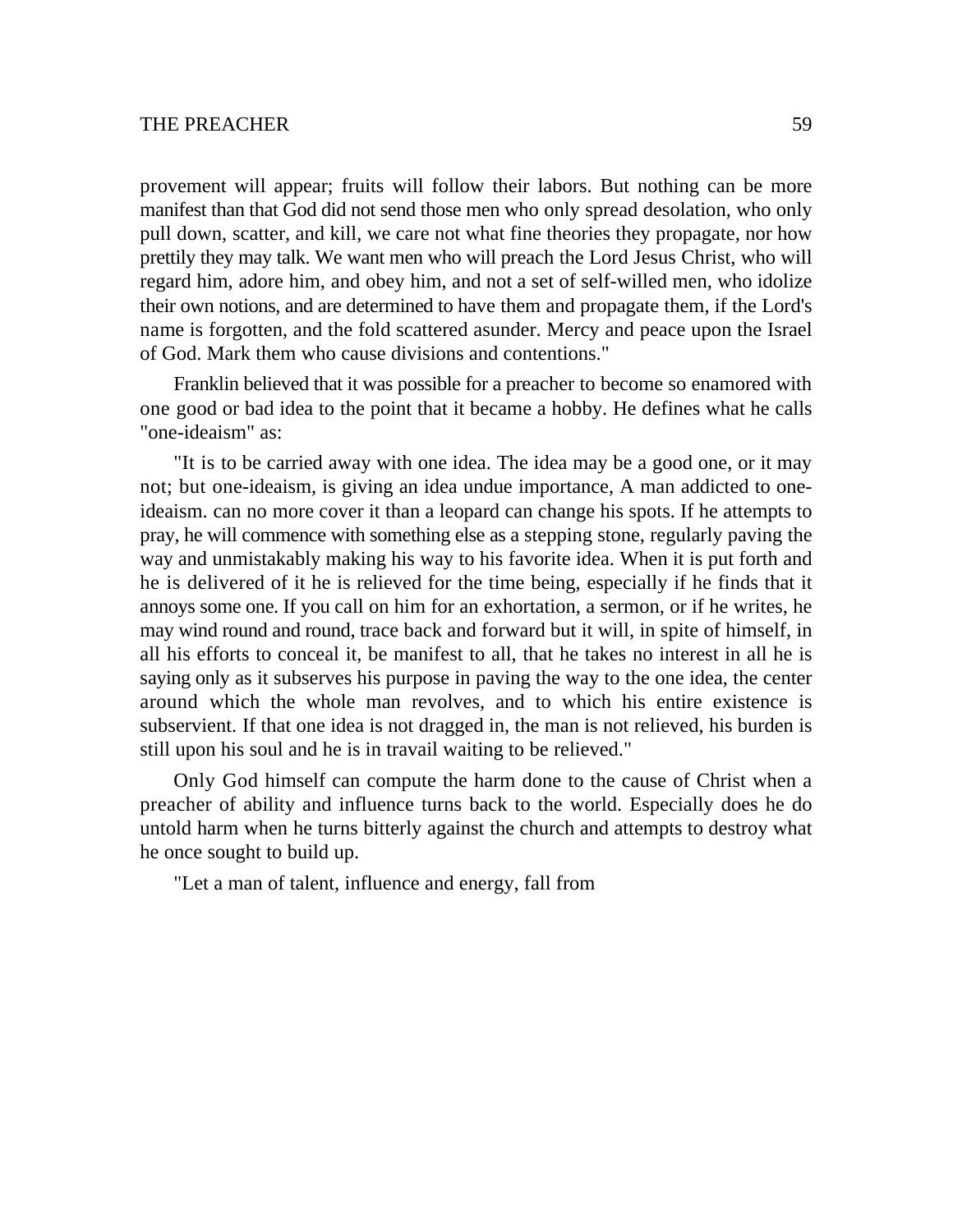this station, and become an apostate and enemy, let the cause be made to bleed and suffer from his want of reputation, while he hurls back his javelins with all the malice and fury of the Prince of the bottomless pit; and then compute the change made in the condition of the church and the world? No one, short of the Infinite Being Himself, can compute the vast number that will be seriously injured, in one century, by such a miserable being. Who, then, can tell the difference his conduct can make in the condition of the world; at the adjudication of all things? Let preachers, then, remember that they are laborers together, and that no one can be lost without an injury to all."

He goes on to say that men who divide and destroy churches lose standing in the brotherhood and become "wandering pilgrims. '

"We know of two or three wandering pilgrims that are now old men, of good enough talent to have made a permanent record long ago, and yet received in doubt wherever they go, held in distrust, and, to say the least, they have nothing that could be called a standing. To be safe, all the overseers in the church need do is simply to receive no man till he produces clear evidence of good standing. Look back over the record and see where the men have gone to who have tried the gospel of soul sleeping. Where are Elias Shortridge, Wm. P. Shockey, Wm. S. Speer, J. K. Speer, Snooks, and others of the same ilk and where are their works? A streak of desolation has followed in their train all the way. They have divided churches, set the people of God at variance, and sown the seeds of discord. This is the kind of fruit that has been gathered from their work. Look back over the ground and see what has followed every man that has stranded among us. Nothing but ruin has followed. Men that stood fair, had fine talent and valuable attainments, by some kind of departure or other, have gone, little by little, blaming those that loved them, and would, had it been in their power, have done anything to make them happy, till all is lost and they feel averse to almost everything. This is what it brings to get restless and dissatisfied with the plain truth of the Scriptures."

To Benjamin Franklin the preacher who wore expensive clothing and fine accessories; who clothed his thoughts in empty and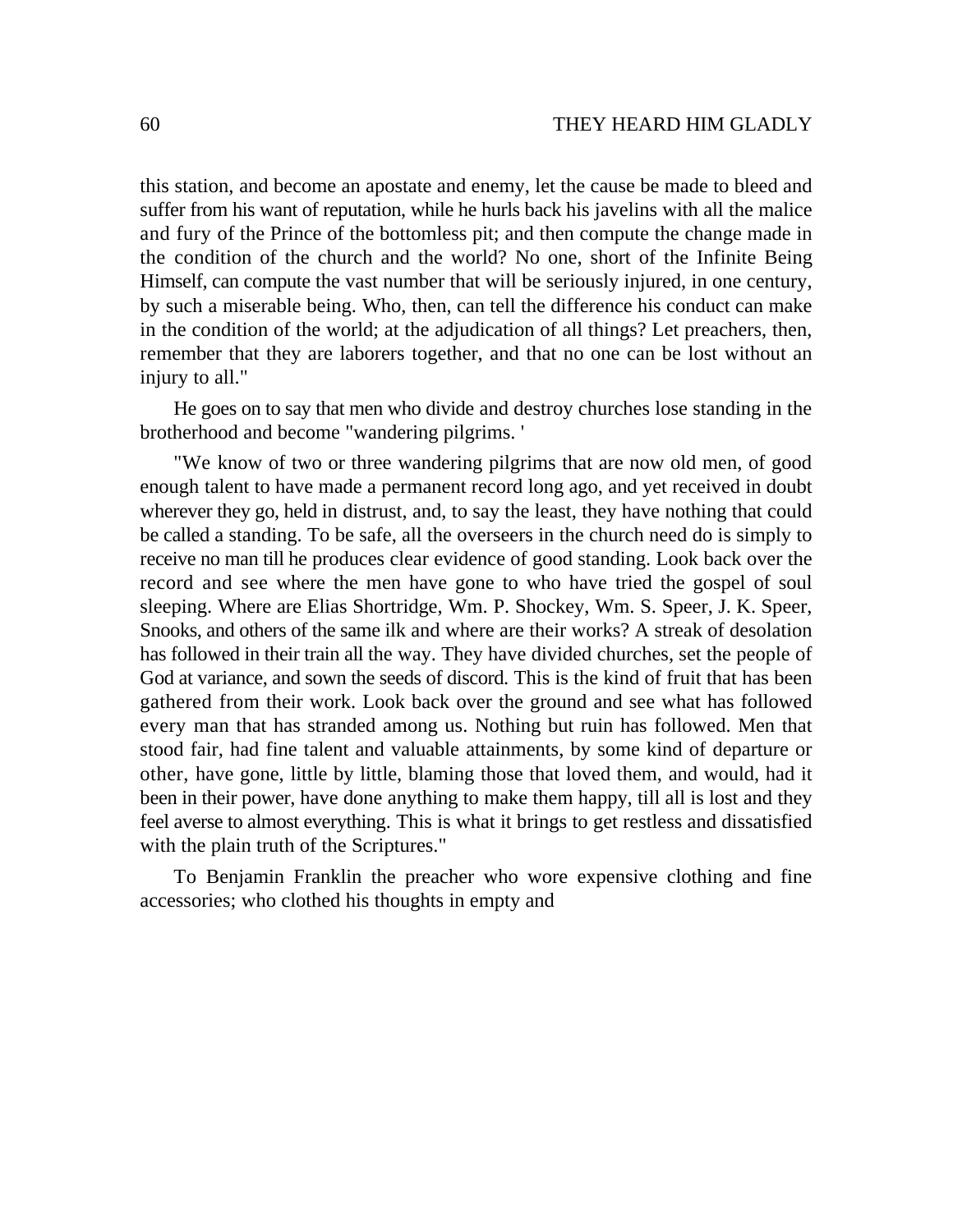flowery verbage only to be heard, was out of harmony with the cause which he represented. In the following Franklin likened the outward appearance and preaching of the minister to a pamphlet which he was publishing:

"We have a standing arrangement for paper this year, of which the present pamphlet is a sample, and we shall do our outmost to have the whole volume printed in a neat and legible manner. As to fine paper, covers, etc., they are like fine clothes only necessary to encase the bodies and souls which will not pass without them. You have, no doubt, seen the preacher wrapped in the finest broadcloth, and a golden chain for a watch-guard, who, after a labored effort for an hour would only prove that he was a human frame, finely clad, but no preacher. In clothing our thoughts in pamphlets, as in clothing our persons, the proper rule should be, to have the apparel just such as not to be noticed at all, and then the thoughts in the pamphlet or the man himself may be seen. Let the attire be neat enough not to be observed for its shabbiness, and plain enough not to be noticed for its fineness, that the person in the attire may be seen."

The gospel minister has no time to waste in giving undue attention to his physical appearance according to Franklin:

"The preacher's life should be one of activity and industry, one of enterprise and diligence. The preacher can not be a gentleman of leisure. This is not his profession. He can not afford an hour or two every morning in primping, turning himself first this way and then that before a glass, smoothing down his hair, stroking his mustache and fitting on his attire."

He must have no unpleasant personal habits that will cause his devotion to Christ to be questioned:

"He can not afford another half-hour sucking an enormous cigar and filling a filthy spittoon, a thing that ought to be tolerated in no parlor, or genteel society. He should be a man of no idle habits, such as lounging upon cushions, loafing on the streets at the corners, in shops, stores or places of business, or idleness."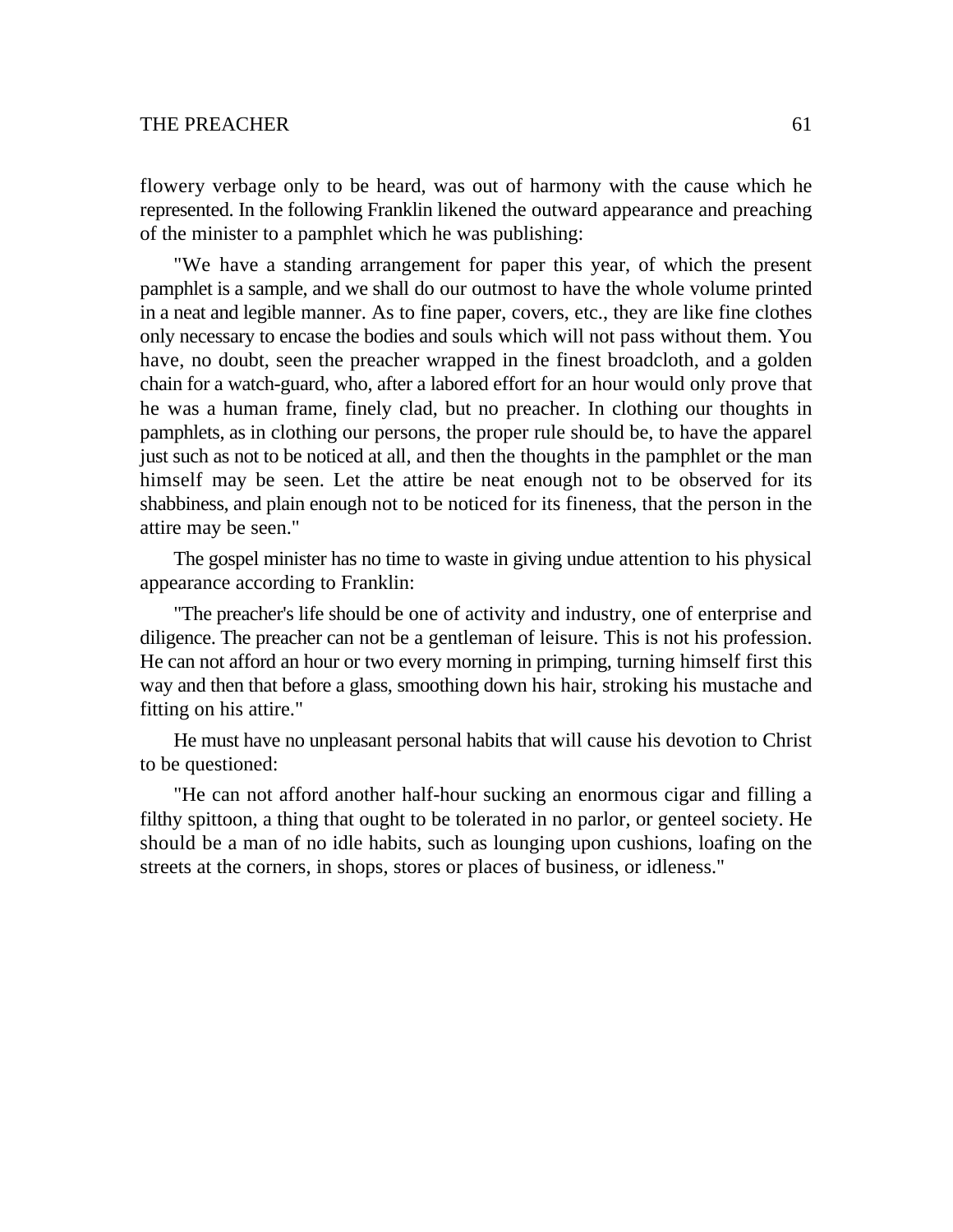Franklin pointed out that a man will hurt his influence in the judgment of prudent men when he lauds himself in search of approval:

"To see the mere worlding, whether the politician, the lawyer, physician, or whatsoever, an egotist—full of self-laudation—giving himself the glory for everything good, and acquitting himself from everything evil, is contemptible enough in all conscience. Nothing can sink a man faster in the estimation of sensible men. But in the kingdom of Christ, where all is purely of the grace of God-where none has anything that he did not receive, and where all are held responsible in proportion to the ability that God gives, and where each one has to get down upon his knees, before his holy and perfect Master, and confess his weakness, imperfection, shortcomings, and nothingness in the sight of God, how transcendently ridiculous to see egotism, self-laudation, and an effort to glorify the creature in the place of the Creator! And how perfectly incompatible, too, such spirit with the meek and humble Jesus!"

Franklin condemns men who profess to be ministers of the gospel and yet are willing to sell themselves to the highest bidder. They are deluded for they are not called of God:

"They are the men who think the largest offer in money is the loudest call from God, and the call which they obey most implicitly. They can be bought and sold like sheep and oxen. God never calls such men as these. They are a burlesque on the religion of Jesus Christ; the plainness, simplicity and humility of our Lord. The idea has never entered into their heads to be servants of Jesus Christ. Their idea is to be masters. They are not thinking of obeying, unless to obey the men with the largest purses; but their idea is to be obeyed. They are not thinking of adoring, but of being adored. The third epistle of Peter is the one in which they find their likeness, and they *are* following the directions in that epistle. Some of these may be reformed, and others will go to their own place. They are not the men that run the world; the world runs them."

While Franklin has high praise for the man who is devoted to his calling he condemns the preacher who is swayed by pride and worldly gain.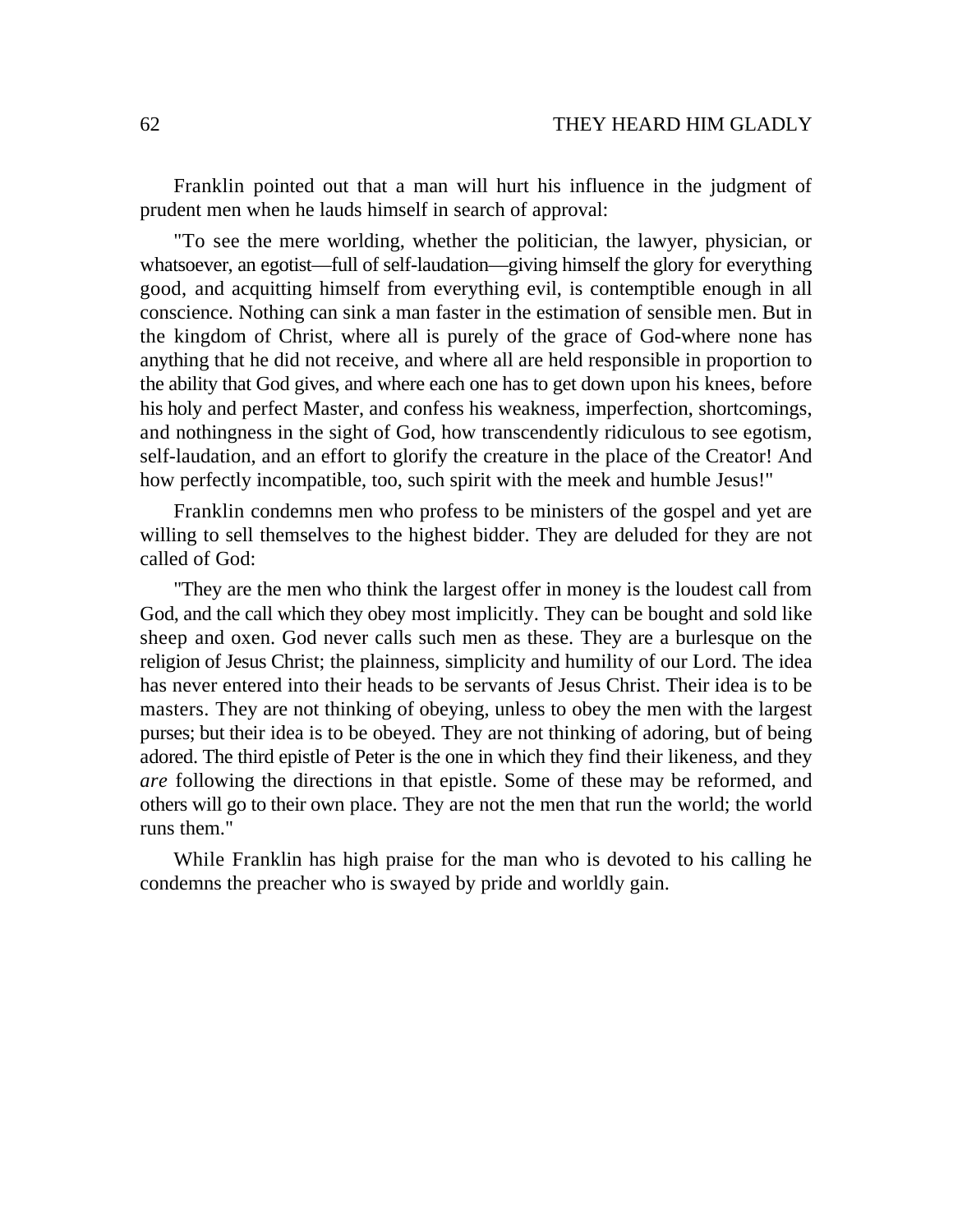"But there is another class, that do not worship at the same altar with these, nor are they of the same stripe. They do not draw their divinity from clerical titles or clerical attire, nor from public private prayers, from imitating Jewish rabbis, or sectarian rabbis, from imitating ancient or modern Pharisees or Sadducees, but from the living oracles of the living God. They are not under the thumbs of rich men, nor under the influence of high salaries; nor ancient nor modern priests. They cannot be bought and sold. They are the Lords' free men. They have cut loose from the bondage of the world of sin, of sectarianism and the clergy. They belong to Christ. They get their gospel from him. They are his servants. They adore and worship him. They are men of faith and of prayer too, but when they pray in secret, it is in secret, where none but Him who sees in secret sees them."

Men who desire to be set apart by titles and known for their display of piety Franklin derides as:

"These poor little souls that desire to be like the clergy, or to be actual clergymen themselves; that want titles, and the people to call them Dr., Rev.; that get on the white cravat, the priestly coat buttoned up to the chin; that drop on their knees and make a public private prayer, as they enter the "Sacred Desk," and that teach the disciples to drop the head and offer a secret private public prayer before an assembly, are not the men whom God sends."

The Restoration Movement was strongly opposed to the use of clerical titles, Franklin "pointed out:

"It (the Reformation of the Nineteenth Century) ignores all clerical assumptions, haughty and pompous titles, and acknowledges no man master. It looks upon all that distinguished class of men called 'the clergy', as mere men—two-legged mortals, as other men, and sets at naught all their authority to teach and enforce anything save the pure and holy doctrine of the Lord Jesus, as unfolded upon the pages of Scripture—the only gospel of the grace of God."

He deplored the gaining of power by men, of little moral worth:

"But we look once more, and behold a bishop, with authority over all his Churches in a sixth part of the United States, with all the presiding-elders, circuitpreachers, and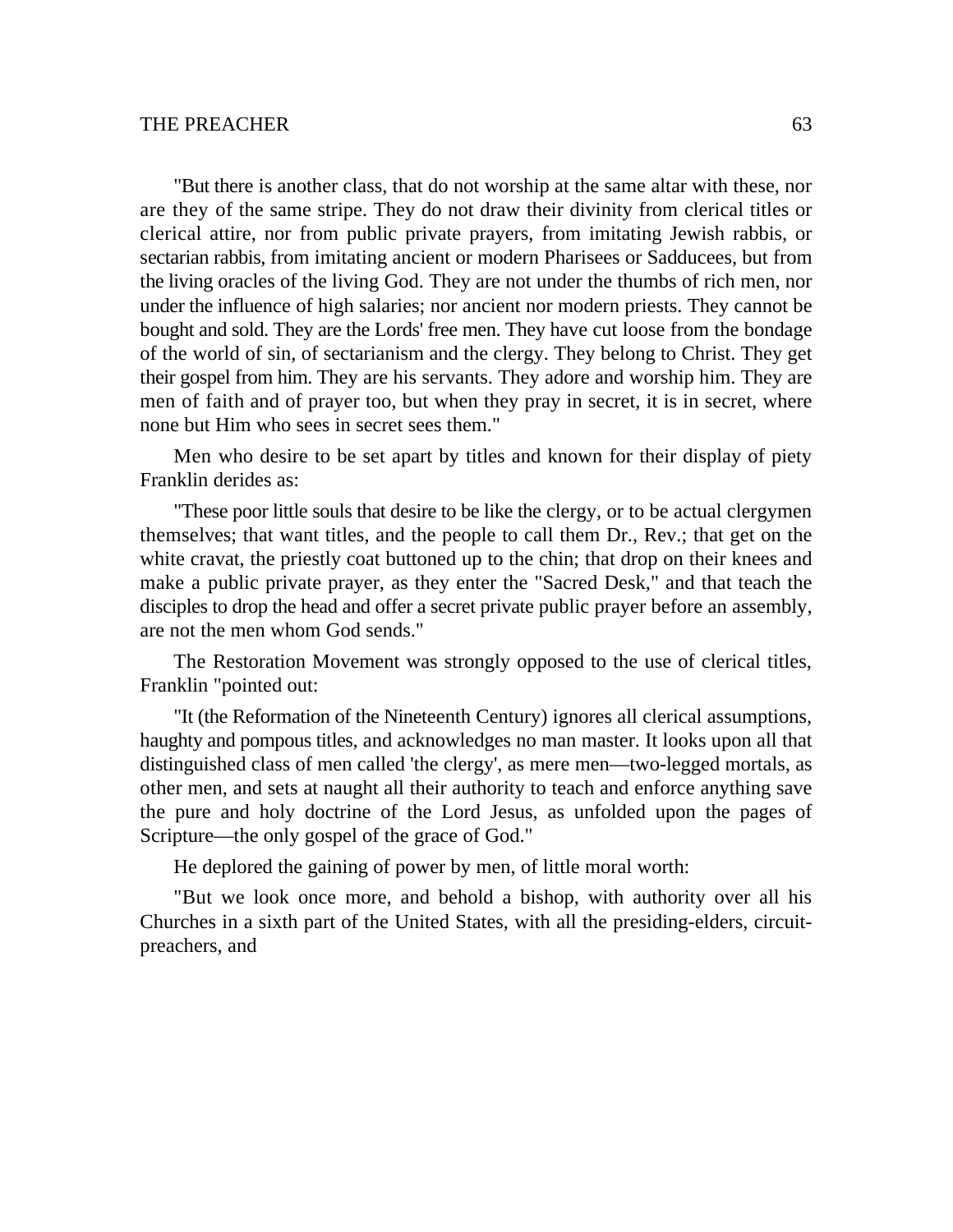class-leaders, subordinate officers and private members dwindle into insignificance, eclipsed by the glory that excelleth. This station of authority, it is perceived, is obtained with very little preparation, or moral worth."

Franklin believed that a preacher must labor before he should expect to be rewarded. In Franklin's estimation an indolent man should not expect to be supported.

"The Lord has men yet in this world, good and true, who will reward labors of the faithful and persevering preacher of the gospel and support him. Indeed, there is a kind of fixed principle among men, as well as in the Divine administration, that industry shall be rewarded and indolence *punished,* and it is not more certainly a settled principle in reference to any class of men than preachers. We can not expect to be wrapped in clothes, silks, and satins, with fine salaries, for preaching one or two short discourses on Lord's day, and then lying in the shade all the week; much less can we expect Christianity to prosper, or the approbation of heaven rest upon us, in such an order of things. We must penetrate the whole land in every nook and corner, and preach the Word of the Living God to every creature."

The minister who refused to be industrious and yet complained that he was not adequately taken care of by the brethren would receive little sympathy.

"It is utterly useless for a man of idle habits, addicted to loafing, wasting his precious time in useless gossip to speak of his wants, his lack of support, or to try to induce persons of industrious habits to feel that he is in need. They will throw the whole matter off by saying, 'Let him make an effort and apply his energies, as I have to do, and he will have plenty. ' But let a preacher apply himself to his calling; persevere in it, making every effort in his power; thus showing to all who know him, that his labors are actually arduous and incessant, and he will receive full credit from not only his brethren, but the community generally, for his industry and faithfulness, and his temporal wants will as certainly receive attention, as that his work is of God."

Franklin emphasized that the minister should not expect to be supported without work.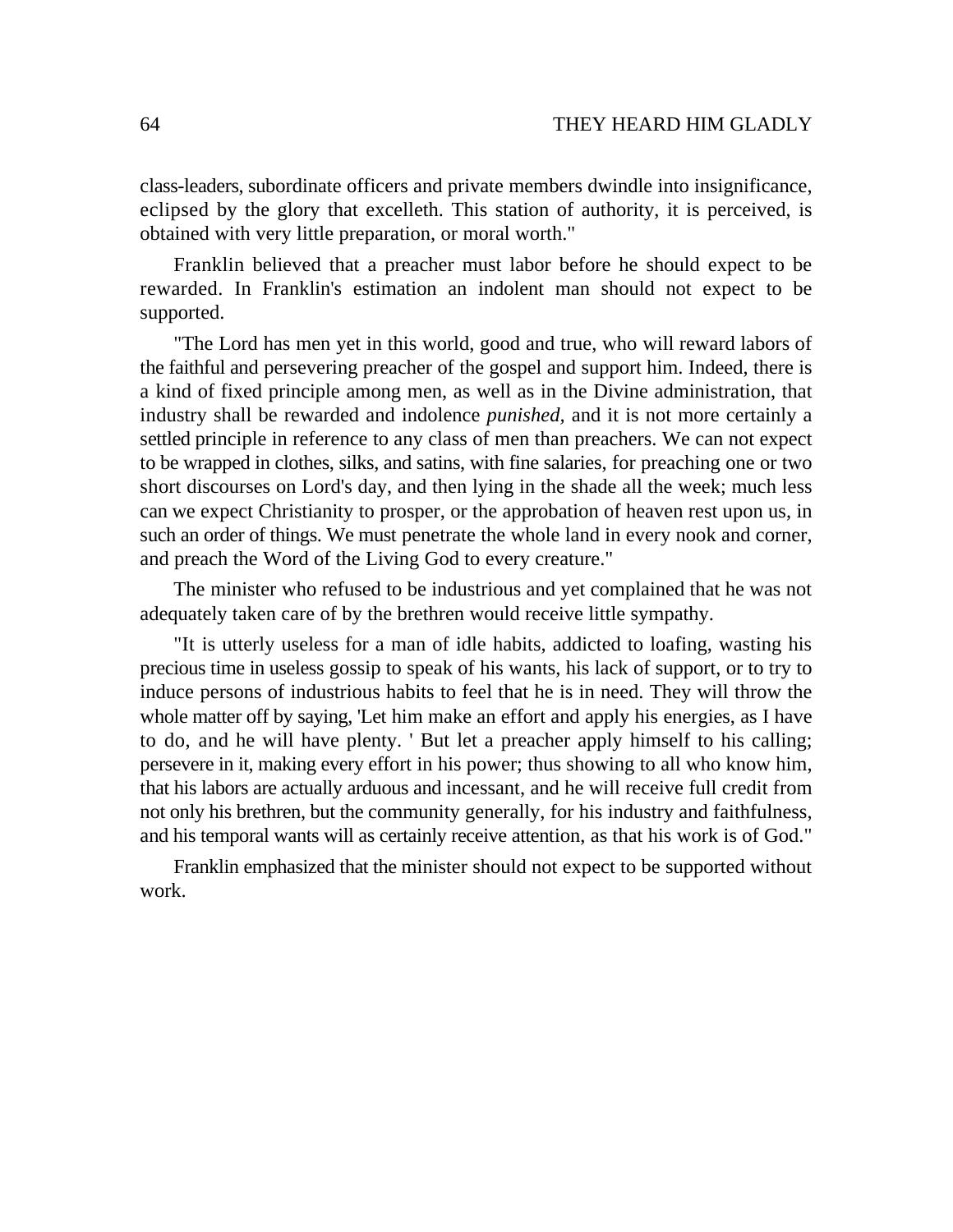"Men do not get support, or do much good, in any calling, without work, and there is no calling on earth where the distinction is wider, between the industrious and indolent, than in the Christian ministry. We can not be supported in the ministry without work, and it is not right that we should be. The Lord puts us upon the same footing as other men."

The preacher does not own the church. Rather he is a servant of the church and an instrument of God says Franklin:

"The Church of Christ was not made for the preachers, but the preachers of Christ were made for the world and the church. The Church of Christ does not belong to the preachers of Christ—it is not their property—but belong to the church—are its property. The church is not the servant of the preachers, but preachers of Christ are servants of the churches. The Church of Christ is not called and sent by preachers, but preachers are called and sent by the church. Preachers in the kingdom of Christ are not more dignitaries, kings, and priests, than any other members. They are the Lord's instruments, put forth through the church to do his work, and mighty instruments too, while the Lord is with them, but the poorest, most useless and miserable creatures on this earth when forsaken of God. Or, in other words, when they are doing the Lord's work, with an eye single to his glory, there are no such instruments."

However, he asserts the church will not become subservient to the clergy and men who are seeking power will eventually leave the Lord's work:

"We have fallen on the track of a few young men, and some ones, of this stripe, but their race is short. The brethren, whatever else is true of them, are not prepared for clerical assumptions. They will not have the manacles put on them. Such men will not trouble us long. Some of them will go over to sectarianism at once, thinking that the shortest road to a "Pastorate." Others will go to law, medicine, or to nothing."

The feeling on the part of young preachers that they needed an undue amount of recreation was a source of irritation to Franklin who had only time for the work of God.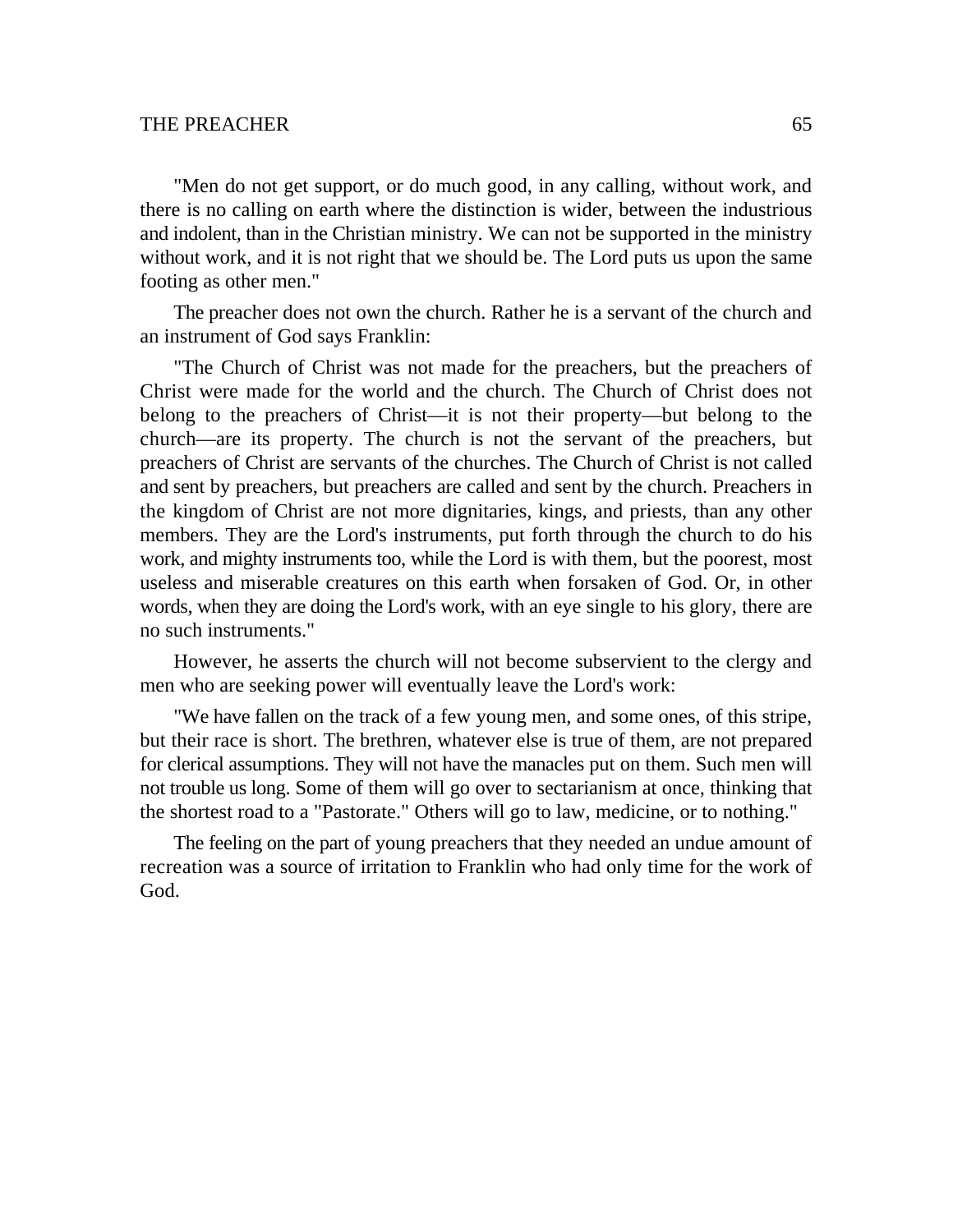"Those old preachers needed no 'innocent amusements,' 'Innocent games,' 'healthful exercises, ' 'pastime,' 'social dance,' croquet,' etc., etc. They knew nothing of torpid liver, indigestion, nervous prostration, etc., etc. Those afflictions were left for a later class. They obtained plenty of healthful exercise in clearing off, breaking and cultivating their land, in their long rides on horseback, or trips on foot, and faithfully preaching, and the Lord blessed them."

## **SUMMARY**

Benjamin Franklin once wrote that attempting to teach or preach solely from the affirmative viewpoint was like trying to row a boat with one oar. As he drew from the wealth of his experience and observation as a minister of the gospel he did not make the mistake of using just one oar to row his boat, rather he approached the subject of the preacher from both the negative and affirmative standpoints.

It may be said, and with some justification, that Franklin lived in a less complicated age when people with limited education and simple tastes demanded less of the men who were to grace their pulpits. However, the basic qualities that he urged preachers to possess are as important today as they were then, and the destruction that follows the path of the unsound preacher is much the same.

Preaching that is to be effective must come from the lips of a dedicated and able man. It is safe to say that Franklin placed character as the first prerequisite for successful preaching. He believed that a man must be sincere in his work, must love Christ and his fellow men, must be humble and dedicated to His Work. Experience he placed ahead of formal education. Education he favored only when it enabled the minister to be more effective in the pulpit. Although the great leaders of the Restoration Movements were, in the main, well educated men, Franklin saw the cause going forward, led by men like himself; rich in experience but lacking advanced schooling. He saw, too, that many of the younger preachers who had been to college were doing less effective work; not because they were educated but because they were less dedicated and less anxious to make the necessary sacrifices that the preaching of the gospel involved.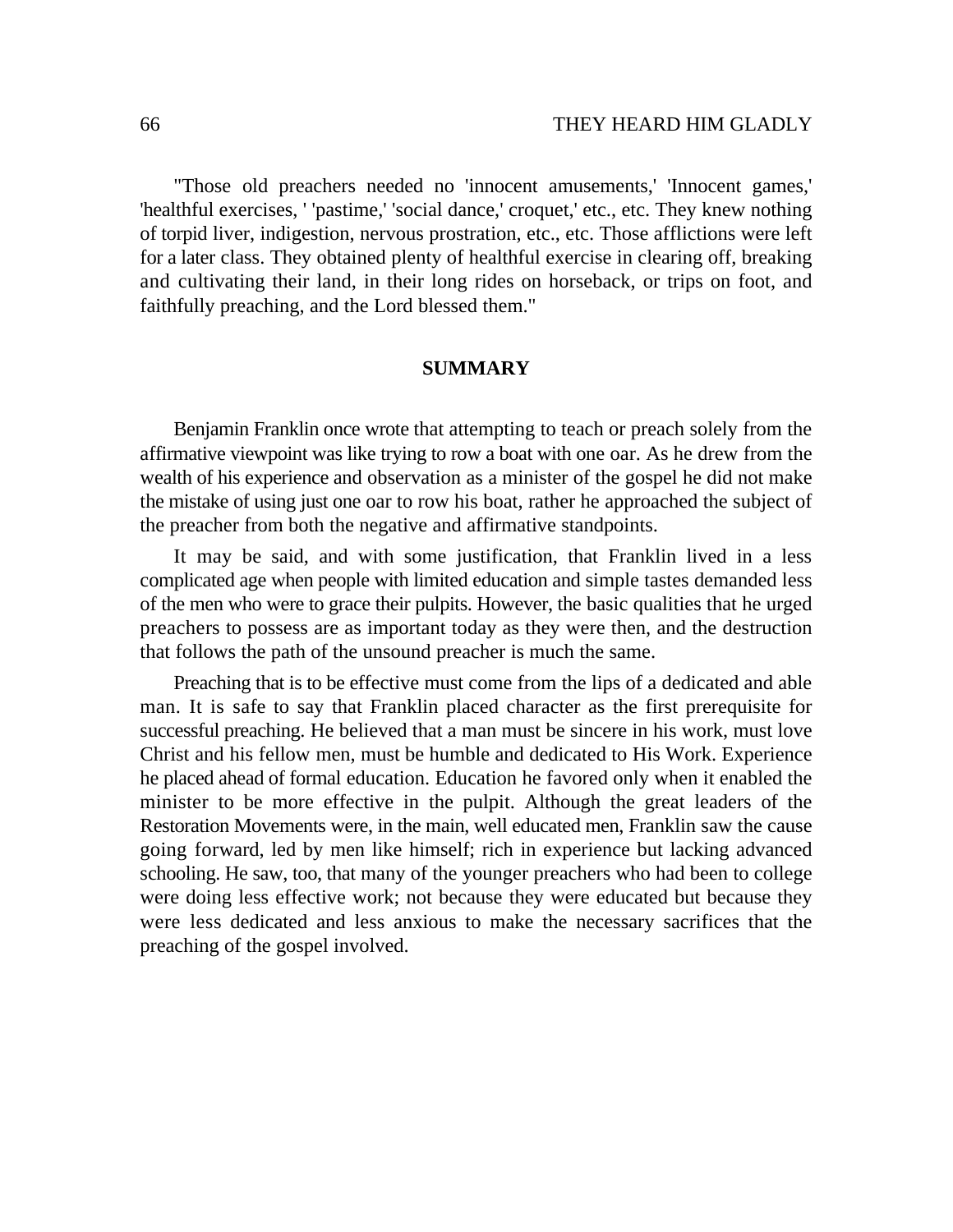He urged young and old preachers not to become discouraged but to carry out their work in the face of disappointment and lack of support. First and foremost an evangelist, he pleaded with men to go preach the gospel. He saw the world hungering for the bread of life and the men feeding it too few; the fields white unto the harvest and too many reapers resting in the shade.

The unsound preacher and the man with unpleasant qualities he saw as great detriments to the cause of Christ. He condemned the divisive preacher and rebuked the man with unlovely qualities who presumed to preach the gospel. The Church was uppermost in Franklin's mind and he endeavored to see that capable men were zealously carrying out its work while the unethical were either re-dedicated or barred from the Cause.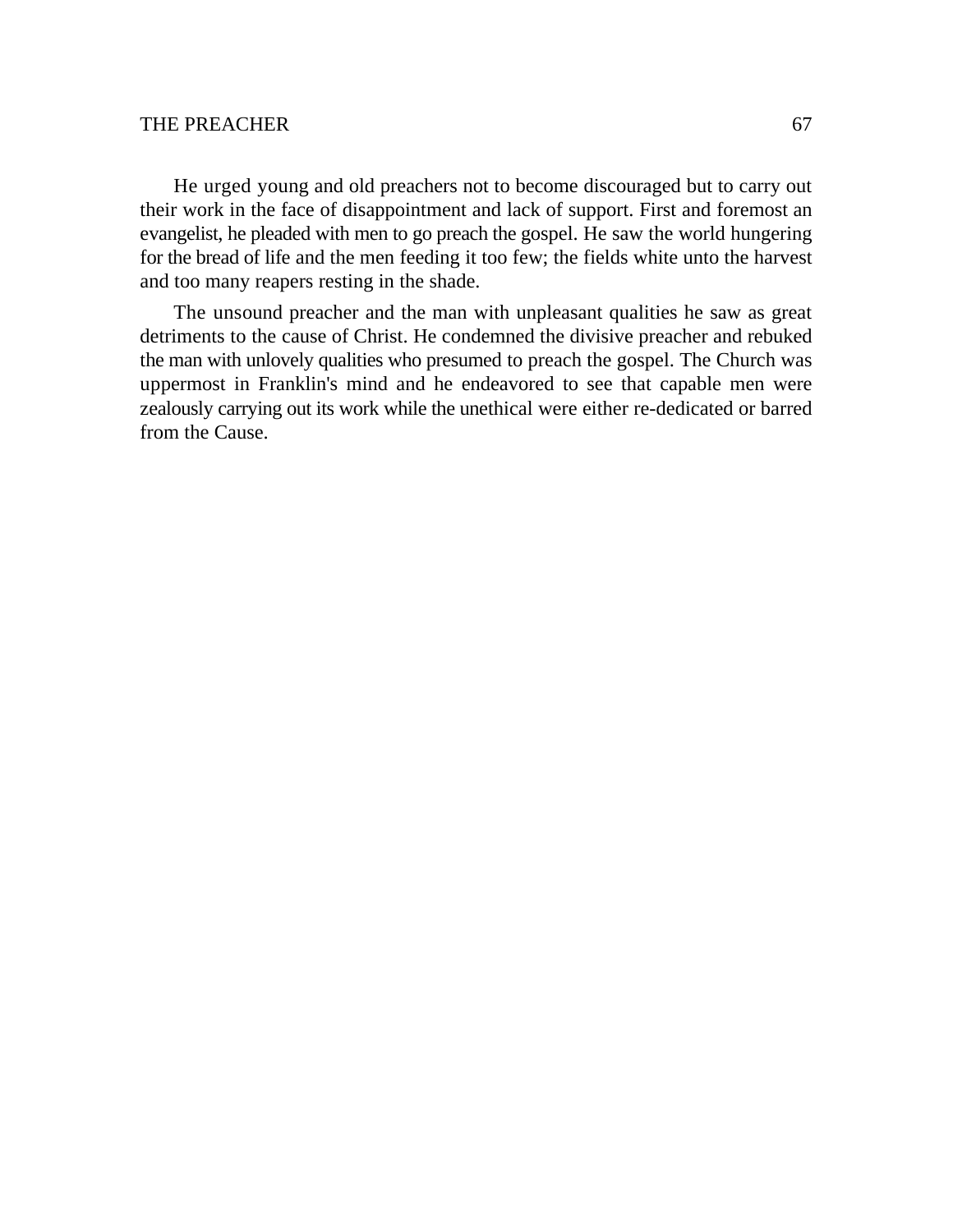# **CHAPTER IV** *Preaching the Word*

*"God forbid that I should glory, save in the cross of Christ."* PAUL

"His preaching had the effect of creating a thirst for truth and righteousness," wrote a contemporary preacher after having heard Franklin and observing the effects of his preaching for many years. No greater tribute could have been given to the sincere gospel-preacher whose every sermon was directed toward the salvation of his fellow men. To Benjamin Franklin audience response to a speech was of more than passing importance, it involved eternity. He was not an orator in the stereotyped sense. His voice is described as being clear and full but not particularly musical by those who heard him. He spoke generally in a conversational tone, which he varied from time to time. His great force appeared to be in the authority and sincerity with which he spoke. His demeanor was pleasant, characterized by gravity, sincerity and interest in his audience.

As he spoke he moved about "with natural grace and ease from one side of the rostrum to the other, speaking in the meantime in a manner to be perfectly understood." He did not use many gestures but he had one favorite: clenching his right fist with his forefinger extended, he would bring his arm down in an arc as he drove a point home.

His speaking was characterized, said David Lipscomb, "by earnestness, clearness and simplicity," and John I, Rogers describes him as "speaking with great force." His biographers say that his manner of speaking was, "natural, pleasant and agreeable." He was able to communicate with his audience; individuals listened "as if he or she were personally addressed by the preacher." He was animated to the point that the "defects of his diction were lost in

[69]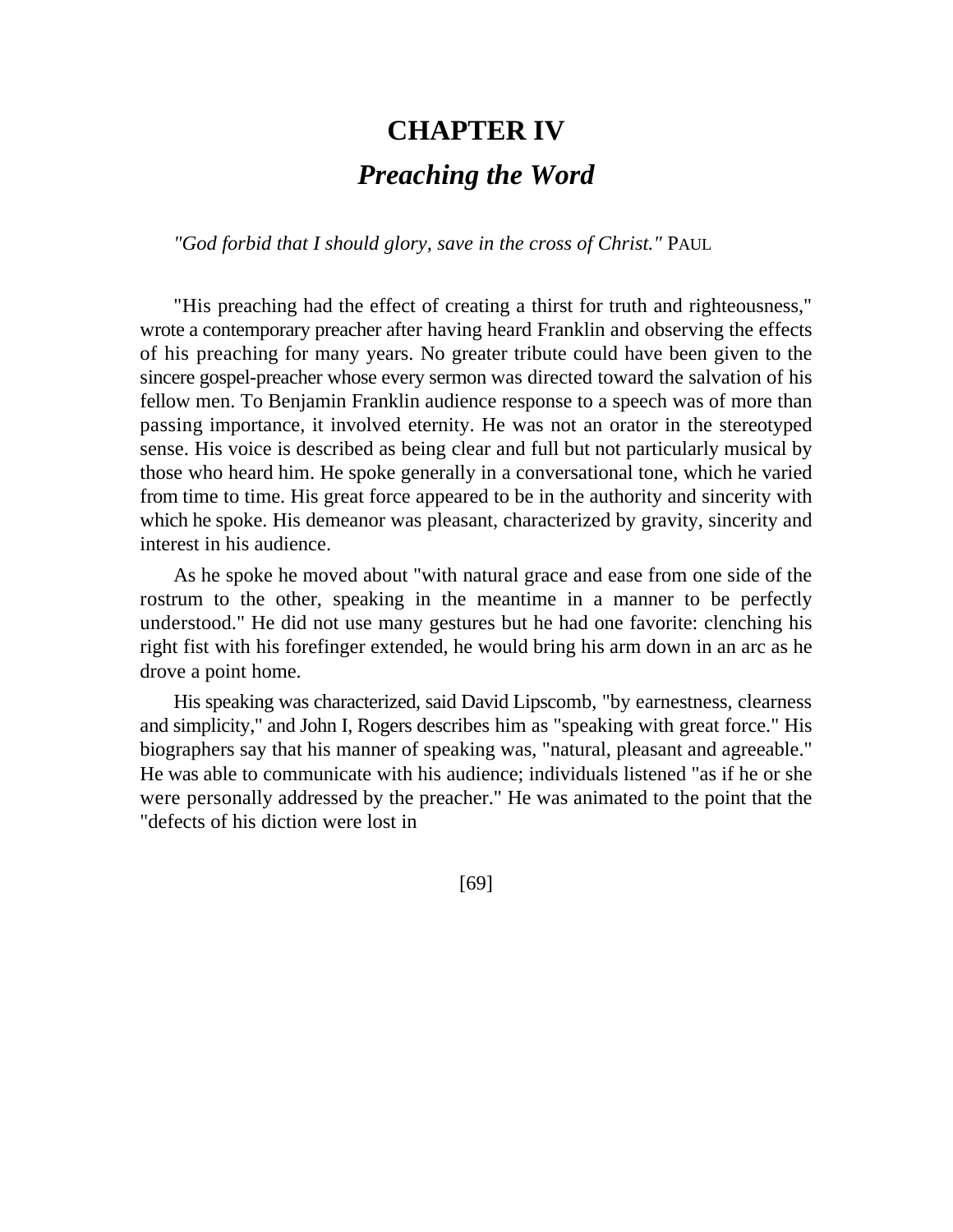the glowing fire of his theme." He was not artificial, for his listeners are said to have been captivated by his naturalness.

He used his sermon topics again and again but no two sermons were ever exactly alike. He varied his sermon in length and content to suit the occasion. He arranged his material in a logical manner and adhered closely to his theme. "He confronted himself strictly to the subject at hand. His sermons were not made up of a continuous thread drawn out indefinitely—but were made up of distinct and separate parts fitly joined together." From the beginning of his preaching career he spoke extemporaneously; he never used a manuscript, never resorted to notes, and quoted most of his Scripture references verbatim without opening his Bible. His illustrations were drawn from his personal experiences and he did not try to move his audience by relating death bed stories. In preaching on false doctrine he would sometimes assume the character of a denominational preacher, present his case and then refute his own argument.

Franklin's interest in his audience was always evident. He was seldom sarcastic, seldom humorous; grave, with strong convictions he exposed false doctrine, false teaching and wrong doing. Alfred El-more, a fellow minister, wrote of him, "And now after having listened to men of varied abilities, I am firm in the conviction that Benjamin Franklin was the greatest gospel preacher I have ever heard."

Filled with concern for the faith and an undying passion to have the gospel preached to the lost; Benjamin Franklin urged good men to become effective ministers. In addition to the personal qualities, he was interested in the attitudes and abilities of the man who desired to be a gospel preacher.

Judging from his writings, his rules for successful preaching were relatively few and simple. He placed humility high on the list as an attribute for a minister. Franklin believed that to show forth Christ rather than himself, should be the goal of the man who would extend the cause. As an example of humility, he points to the apostle Paul: Paul says, "God forbid that I should glory, save in the cross of Christ." Again, he says, "I determined to make known nothing among you, but Christ and him crucified." I come not to you with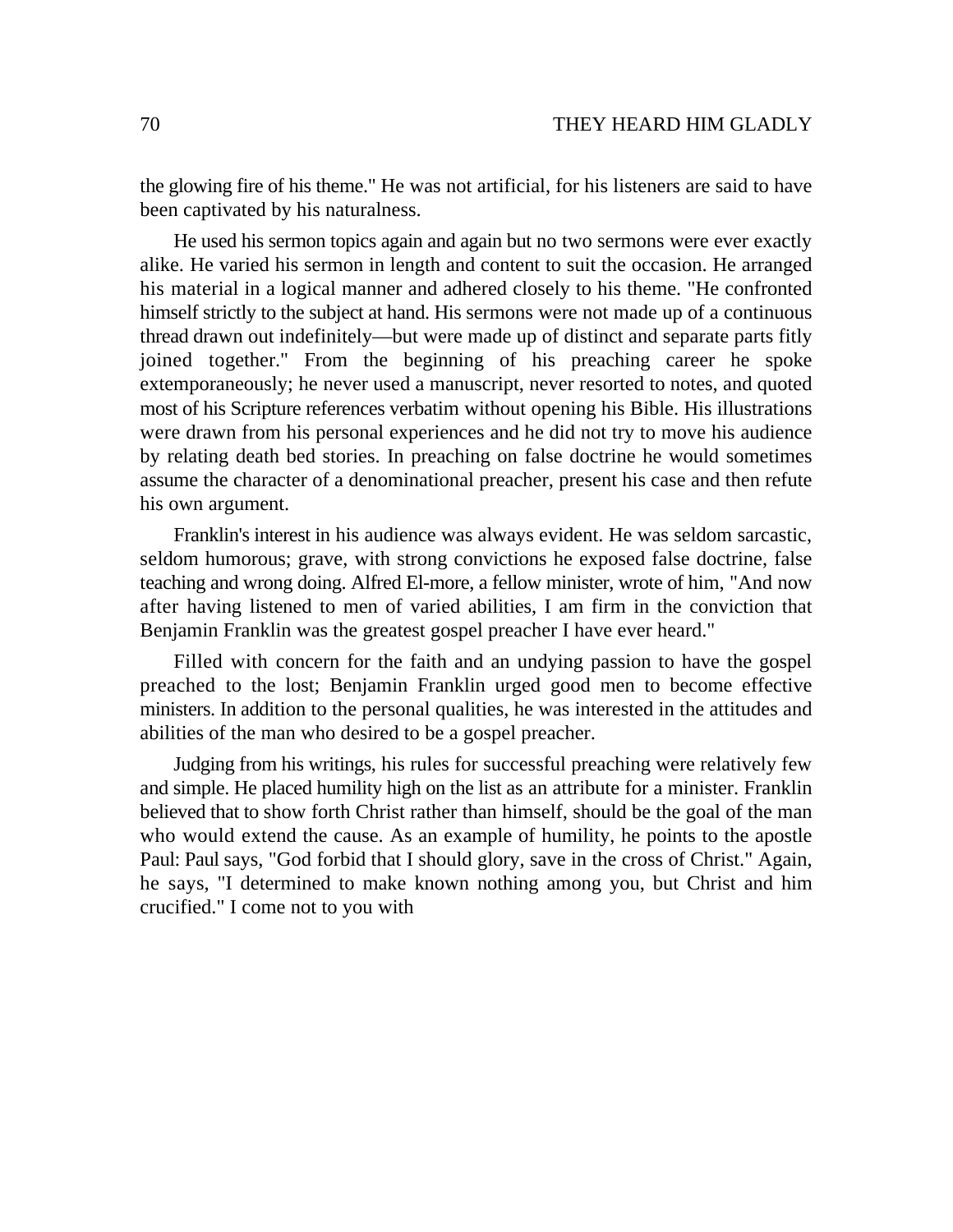excellency of speech, and the wisdom of men's words, but with the demonstration of the Holy Spirit and of power. He further asserts that the gospel which he preached, he did not receive from man, but by the revelation of Jesus Christ. Many such expressions are found in the writings of the holy apostles going to show the precaution constantly used by them, lest the glory of Christ should be attributed to them. The very first sentence that escaped the lips of Peter in Solomon's portico was to the same effect, "Why look ye so steadfastly upon us, as if by our own power or holiness, this man had been made whole?" He proceeds: "The name of Jesus Christ, through faith in his name, hath given him this perfect soundness in the presence of you all, "

Again he emphasized the need for preachers who would preach in such a way as to cause honest and thoughtful men to search the Scriptures. Preachers who cause great excitement and seek for the adulation of the congregation he likens to Simon the Sorcerer:

"We want no mere excitement about a man, nor after a man, who, as Simon the Sorcerer, induces the people to think that he is some great one. We want the clear, solid and telling preaching of the gospel, enlightening the people in reference to our Lord, the way to him, and how to serve him. We do not expect, as a general rule, to see much move among the people for the first ten days, but a gradual increase in the audience, the interest in the preaching and conversations about it; an account of the people hunting up their Bibles, inquiring whether these things are so, and occasional argument in reference to the matter. But after due time deliberation, persons begin to step forward and confess Christ. While a good song is sung, everything in the assembly is solemn, and the impression deepens. While a few remarks are made of a solemn and impressive nature, and the confessions are taken, the audience sits in profound silence, in the deepest and most serious meditation, and tears are seen to flow freely from any faces."

It is lamentable that some men preach in such a way as to draw attention to themselves rather than the Christ whom they profess to honor. Franklin had only condemnation for this type of preaching.

"So important is this that some rule seems to be necessary to enable us to distinguish those who labor to show themselves off to a good advantage, from those who seek the honor of the blessed Master. It is one thing to preach in such a way as to make the peo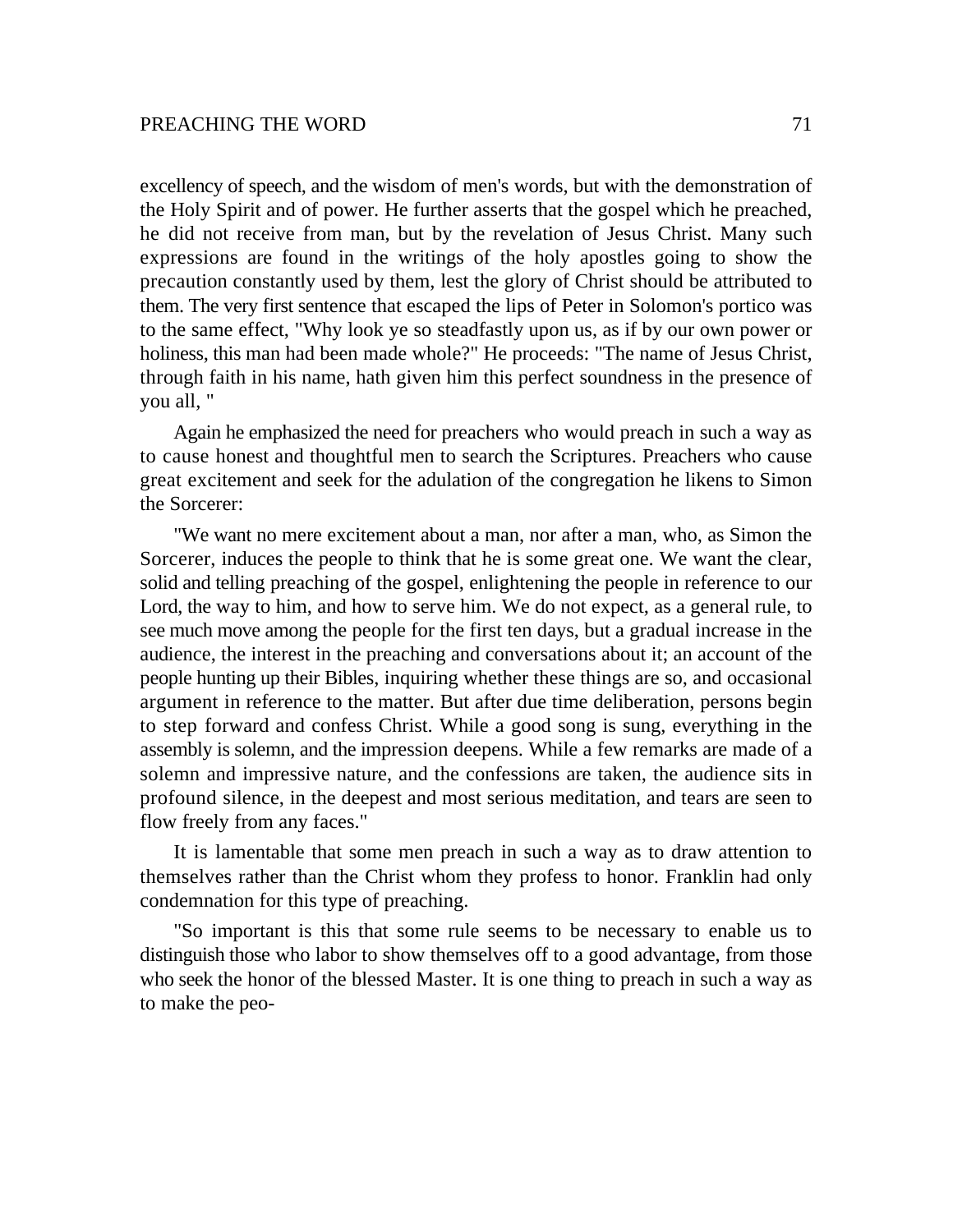ple think of and confess their sins, but it is quite another thing for the mere actor to show himself off, in such a way as to induce the hearers say, he is the greatest man we ever heard!"

Franklin earnestly believed that the purpose of the minister was to cause men to be drawn to Christ.

"Who, with the love of Christ in his own breast, can fail to see that the work now for good men, is to call the attention of all men to Christ, to his word, his cause, his church, his salvation, his way, that they may love him supremely, and be his for evermore?"

It is possible to present a good sermon that is delight to the ear but does not convince the listener of a need for repentance. Franklin wrote in the *Review:*

"A fine speaker may present such a beautiful theory on faith, as to delight a popular audience, without producing faith in a single soul, while the most immethodical speaker, whose heart is greatly impressed with the facts to be believed, will throw out the great realities of revelation with such earnestness and zeal as to make believers wherever he goes. Just so fine theories on repentance may be delivered in the shape of sermons, and listened to with applause, without inducing any one to think of repenting."

He believed that it is truth plainly taught that will be effective.

"Why can men not be content with the plain truth, the precious truth that makes men wise to salvation, through faith in Christ? It is easily learned, easily preached and readily believed and obeyed to the salvation of the soul."

The minister of the gospel in his anxiety for the souls of men will preach as frequently as possible and transmit his zeal to those who hear him.

"If the preacher is a man of enterprise, he can have engagement for a sermon, a lecture, a meeting for prayer, or something of the kind almost every night, either in the church or some place in a short distance in the community, where he may be waking up some interest among the people. It is the business of the preacher to seek an opportunity for something of this kind, and have some work all the time going on round him, arresting the attention of the people, rousing them from their slumbers, setting them to thinking and working."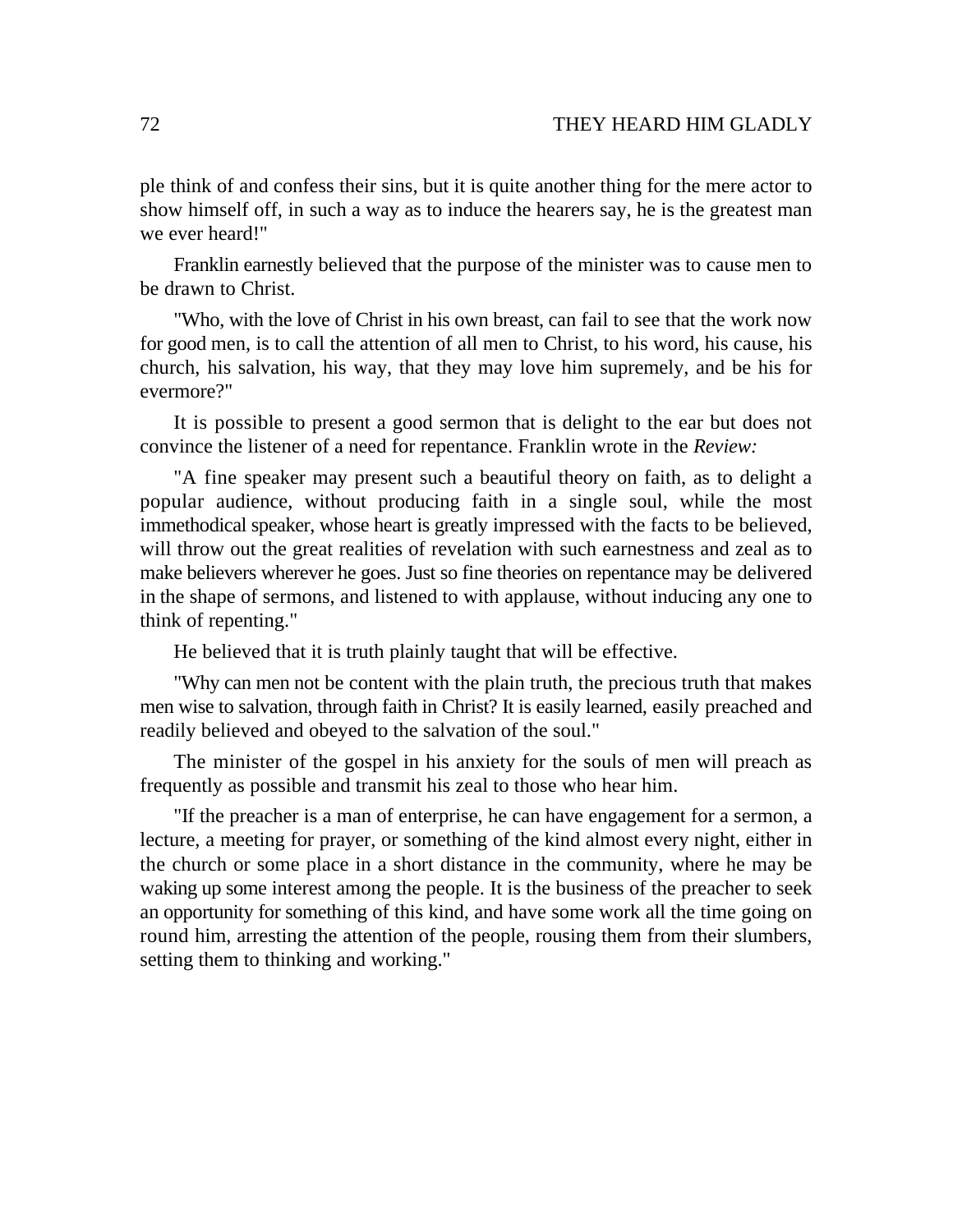#### PREACHING THE WORD 73

The preacher must take pride in the gospel knowing that he has a message of unparalleled importance.

"We must walk into the gospel, not as if we were afraid some one would hit us in the face, but "in full assurance of faith," under a sense of the truth of the gospel, and the conviction that it is good enough for anybody, and that no excuse need be made for preaching it; the certainty that men must hear the gospel and learn the way to God before they start at all."

The gospel must be preached with power and not in a apologetic manner, Franklin wrote:

"Let us advocate the cause, maintain and defend it, with zeal, earnestness and power. Unfold the great principles of the faith, spread them out and let the world see them, and see at the same time that we intend they shall prevail. The principles are sell-evidently right, and there is no reason why any man should be ashamed of them."

The preacher must preach the truth not as a theory but as a fact. He must make the truth outstanding, not himself.

"The reason of this is not that one class has method while the other has not, but one class presents the mighty truth of God, while the other simply presents a fine theory concerning the truth. The result is that in one case the truth itself is believed and admired, while in the other case the fine theory is the only thing seen, and the preacher who delivered it the only object adored."

One of the greatest assets that a preacher can have is the ability to make the truth comprehensible to his audience.

"The kind of greatness we need, is that which manifests itself in preaching great truth in plain and easy terms, and bringing it to the comprehension of the people. The command is, and will be till the Lord comes, 'Preach the word. '"

It is possible for the preacher to fall into the snare of believing that it is opposition to truth rather than to his own offensiveness that drives away his audiences and fail to accomplish his desired results. In pointing this out Franklin said:

"Public men must be prudent, judicious and noble in their bearing, presenting the truth in the love of it. Men must not miscalculate their influence, their power, and time for presenting things. Preachers must know when and where things are to be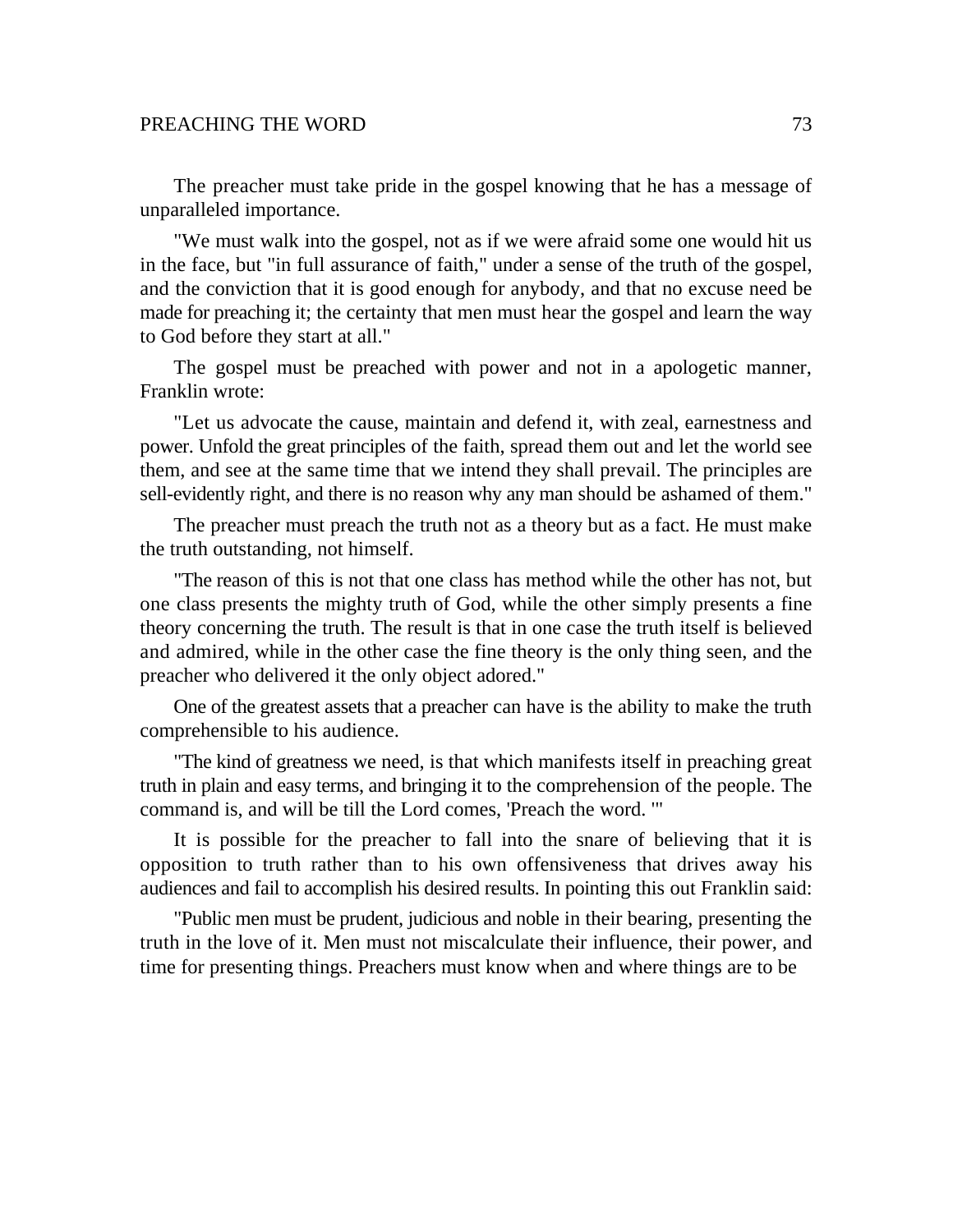said and done. Many men drive their audiences away, by their repulsive course, and think it the opposition of the people to the truth, that drives them away. We speak plainly on all the great issues between ourselves and the parties around us, in the pulpit, and yet seldom give offense, and never fail to have a good hearing from the parties around us, and seldom fail to gain."

The preacher must show by word and action that he thoroughly enjoys his work. He cannot come to the people, feel sorry for himself and expect them to embrace the cause that brings him so much anguish. Franklin spoke of this in the following:

"We must rise early, be at our books, off to our appointments, through winds, rains, and snows, cold and heat, with zeal and earnestness; preach with spirit and power, whether the audience is great or small, rich or poor, both early and late. We must come to the people with something cheering, strengthening, inspiring, awakening, stirring, and thrilling the hearts of men with the theme of Calvary. There must be no murmuring, complaining, and repining about the amount we have to do; we must do it cheerfully, and show that we delight in our Lord's work."

A preacher must show consideration for his audience. Franklin commented on this by saying:

"Preaching always did take better effect, when presented in a pleasant manner, than when presented in an abrupt and repulsive manner. This we knew thirty years ago, as well as we know it now. ALL that can be truthfully said about this, opens the way for no change—no new departure. Whatever was then true in this respect, is true now. A good and acceptable manner in presenting the gospel was appreciated then as much as it is now."

Sensationalism weakens the power of the gospel. Franklin was opposed to any thing that might border on the sensational and urged the minister to preach the gospel in a simple and artless manner to accomplish the greatest good for the Master.

"We want nothing sensational, no tricks, no comic performance; no private maneuvering to induce any one to promise, "If you will join, I will; " no artifice to get round the people, come on them suddenly and surprise them. Come directly to the people from the start, and let them know what you mean, and work directly to the point—the enlightenment and salvation of men. The man that can tell the story of the cross, and of a Savior's love, in the most artless and unaffected manner, lose sight of and forget himself in his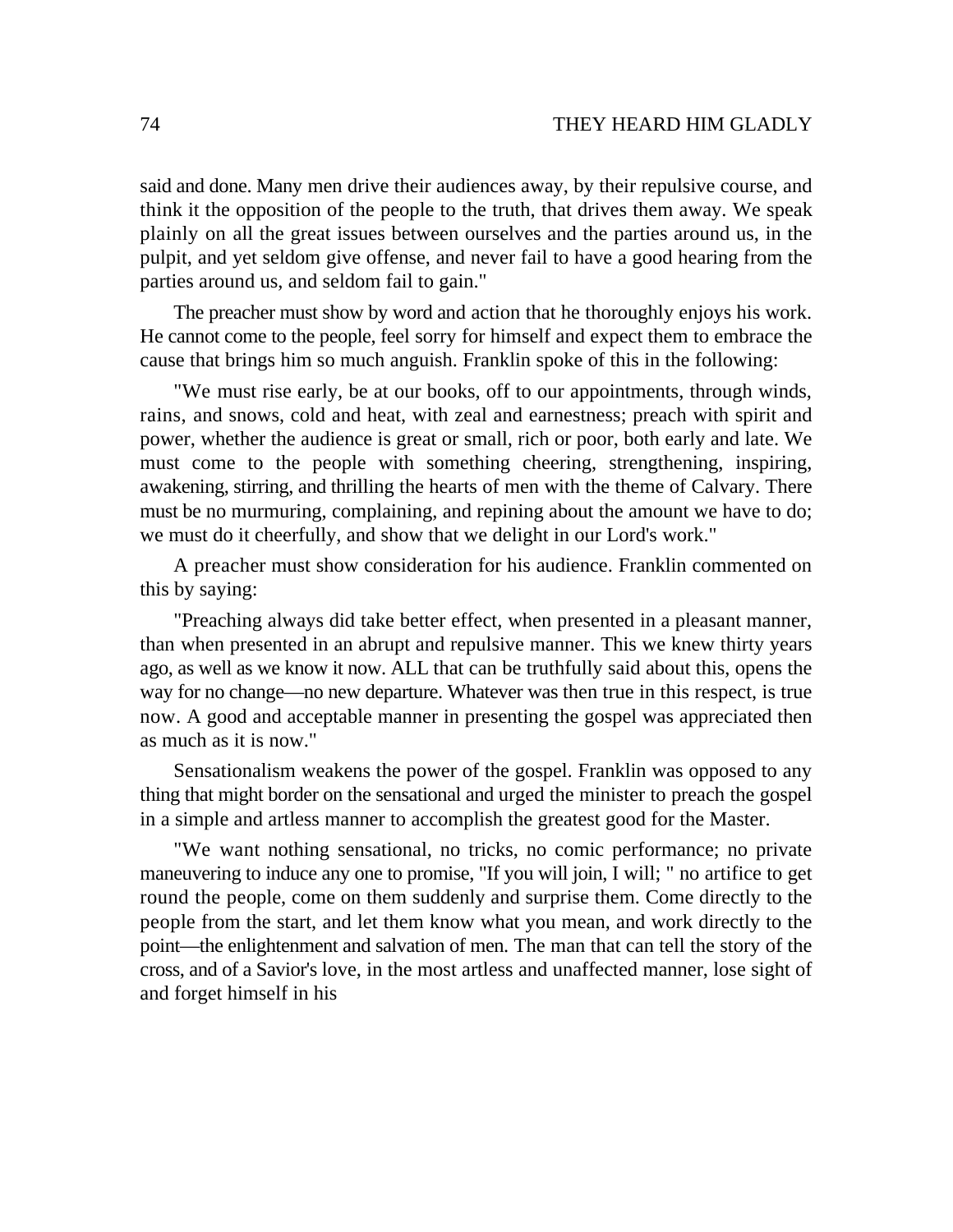#### PREACHING THE WORD 75

theme most completely, will accomplish the most in the Savior's name. May we learn and tell the story of infinite compassion and love in all its fullness and completeness more successfully, with more faith and power than ever, and may we be enabled to bring souls to Christ more abundantly than ever."

The preacher has a constant task that demands that he nourish the good in people. Franklin spoke of this in pointing out that it is unnecessary to advocate evil. It grows spontaneously. It is good that must be nurtured and cultivated.

"No man goes through the country delivering able and finely-prepared discourses advocating dancing, going to theatres, playing innocent games for amusement, etc., etc. These things, like the weeds in the garden, need no advocates, but come themselves, and that, too, in opposition to all moral feeling, restraints and entreaties. They are not cultivated fruit, but the spontaneous growth that must be removed before we can have the precious fruits of the Spirit. They are the fruits of the flesh, of the carnal mind. The man who builds up churches, maintains the spiritual devotions, order, purity, discipline, elevates and ennobles, humanity, must work: war against the flesh and all the works of the flesh; cultivate, be faithful and watchful. He has something to do more than to inquire, what harm is it?"

The preacher must be aware of the particular needs of an individual congregation and must not fail to preach the things that are needed. Franklin illustrates this on the matter of giving.

"There is but one way to reach the class of men these brethren are aiming at, and that is for a good, sound and devoted preacher to go right into their midst, preach the gospel to them boldly and manfully, especially what relates to their duty in supporting the gospel of Christ, and go with them to their houses, and sit down by them and show them that the ministry must be sustained, that the poor must be cared for, or that we will never be saved. We must go directly to the men and charge them that are rich in this world that they be not high minded nor trust in uncertain riches, but that they be rich in good works, willing to distribute and ready to communicate, that they may lap up a good foundation against the time to come, and lay hold on eternal life. We must say to them as Paul did to the Corinthians, when urging them to contribute for the poor saints in Jerusalem: "Know ye not the grace of our Lord Jesus Christ, that though he was rich, yet he became poor, that we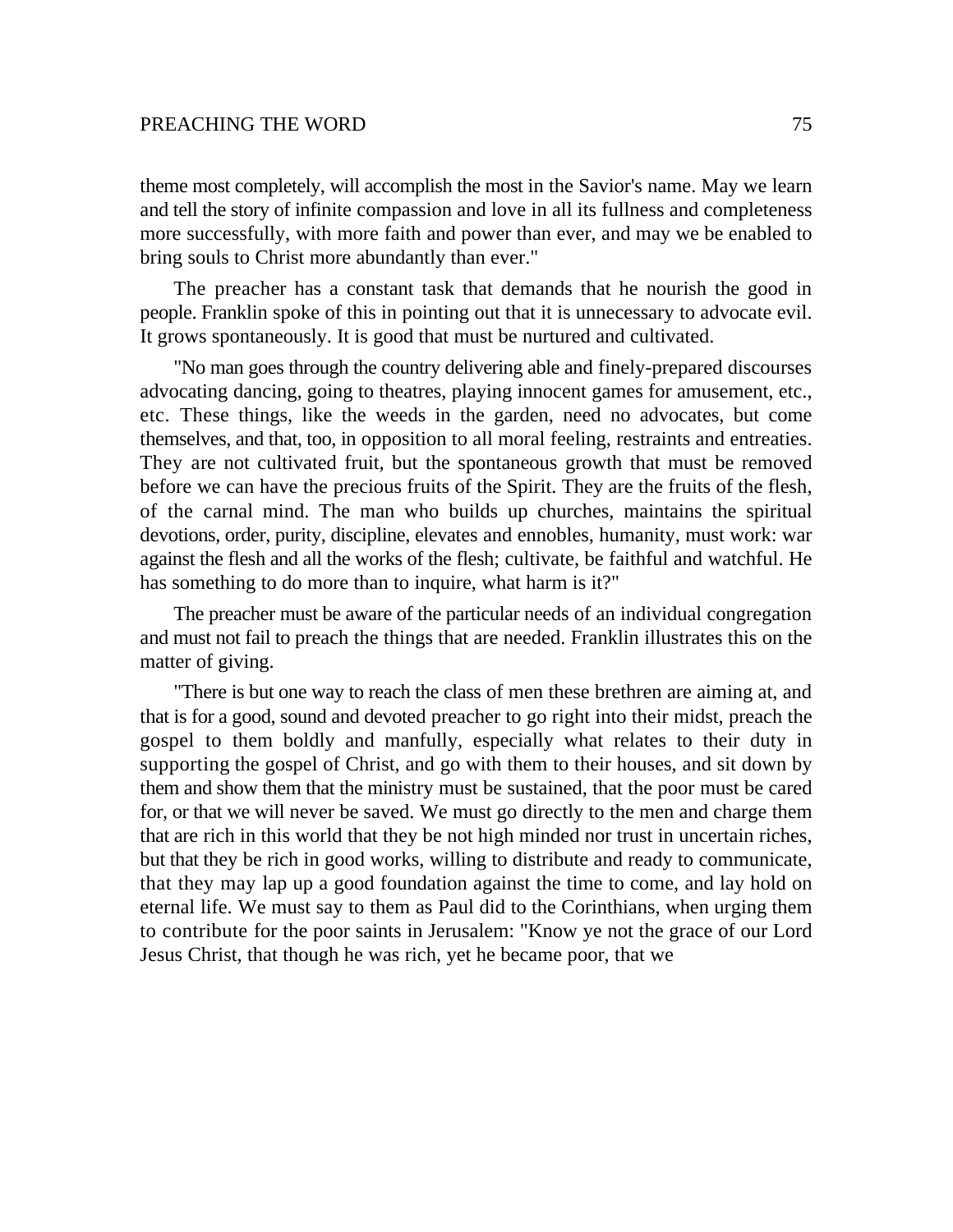through his poverty might be rich." We must show that "The Lord has ordained that they who preach the gospel shall live of the gospel," and that whatsoever a man sows, that shall he also reap—that those who sow to the flesh, shall of the flesh reap corruption."

Confining one's preaching to matters that are agreeable to everyone and failing to preach on differences of opinion, Franklin abhors and derisively labels "Jesuitism."

"Some men are for using a little Jesuitism. They would preach on common ground matters till they draw their hearers on and gain their attention. But we have nothing to do with any such policy. There is a vast amount of the most important and plain truth in the gospel, that the parties around us know comparatively nothing about, and consequently have no objection to it. They will hear it and be largely, in the simplest style possible, with heart and solicitude for the happiness and salvation of the people, the whole scheme of redemption from the beginning, as if the people knew nothing at all about it. This must be done with power, and not in a prosing, indifferent and unfeeling manner. It will find way to honest hearts, in almost any community in this country."

The spread of the gospel lies not in the ability to scheme and compromise on the part of the preacher. Rather Franklin believed that it is preaching truth with the power of God behind it that will be successful.

"Jesuits can only excel in being Jesuits; schemers can only excel in scheming; but 'the excellency of the power that pushed this cause through this country was not of Jesuits nor schemers, but of God; the preaching of the cross, the wisdom of God and the power of God. We knew nothing but Christ and him crucified, and went ahead with our plain and unvarnished story of Calvary. God was with us."

Franklin condemned what he called affirmative preaching to the exclusion of a negative teaching.

"We heard an illusion to the fanciful idea that some have conceived of preaching an 'affirmative gospel, ' or, as some have expressed it, 'preaching the gospel affirmatively, ' or, as we suppose, to come a little nearer their idea, merely to preach, maintain and defend the truth affirmatively, and let the negative alone; or still, if possible, to be more fully understood, to preach truth and not preach against what is not truth; to preach what is to be done and not what is not to be done."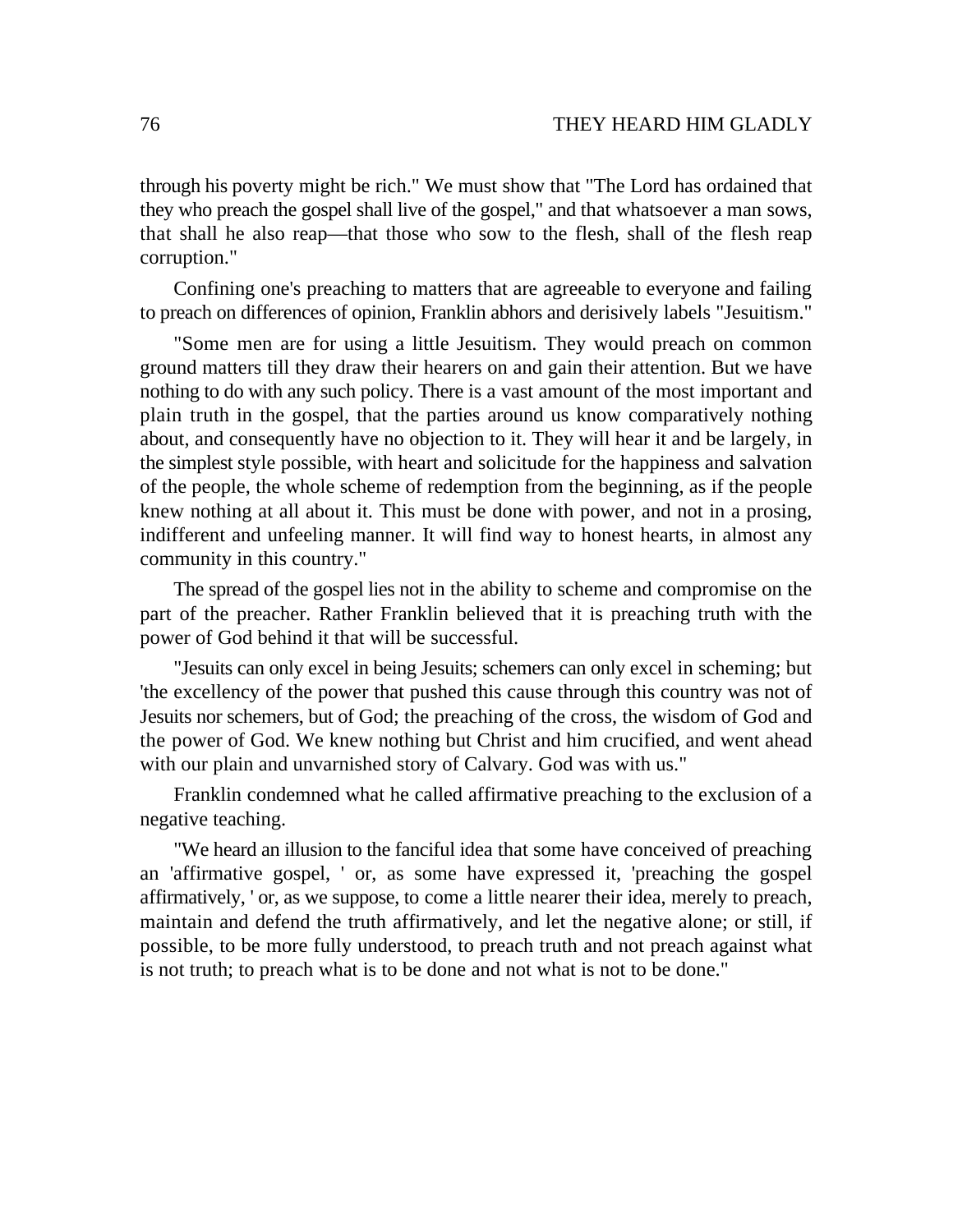#### PREACHING THE WORD 77

He illustrates this by saying:

"The man with his affirmative gospel is like the man with his two oars, faith and works, to his skiff. He pulled one alone for a time, and run around and round one way, and then pulled the other, and run round and round the other way, and then seized both and pulled them at the same time, when his skiff moved straight ahead beautifully. We must take the whole of the divine teaching, the affirmative and negative; what we are to believe, and what we are not to believe; what we are to do, and what we are not to do. We are to show not only what is truth, what is of divine authority, but what is not of divine authority."

Franklin pointed out that the Bible abounds in negative teaching.

"The negative is to be preached and taught in all that pertains to preaching and teaching as zealously and faithfully as the affirmative, and is to be regarded equally as much of divine authority. The first commandment the Lord ever gave to a human being was negative. It was in these words: 'You may not eat of it. ' This was negative—what must not be done. The Bible abounds with this negative teaching, setting forth what may not be done."

Again he uses the Apostle Paul as an example worthy of emulation in noting that Paul used the negative approach on an important occasion.

"Had some of our affirmative gospel men been in the place of Paul, when he came to Athens, they would have made no attack on the altar with the inscription: 'TO THE UNKNOWN GOD, ' but would have gone on with their affirmative gospel. Paul was not of that type of preacher, but brought their view of the unknown God into direct contrast with the revelation of the true God—The Jehovah."

Franklin believed that it was possible to preach an interesting but practically valueless sermon by emphasizing style rather than content.

"This also gives rise to textuary preaching and preaching a sermon 'to develop a single thought. 'We heard of one preacher who delivered a sermon on the text, 'And there shall be no night there.' The wording was soft as a summer breeze and as harmless as a butterfly. Now, we must say that we abominate this as mere trash.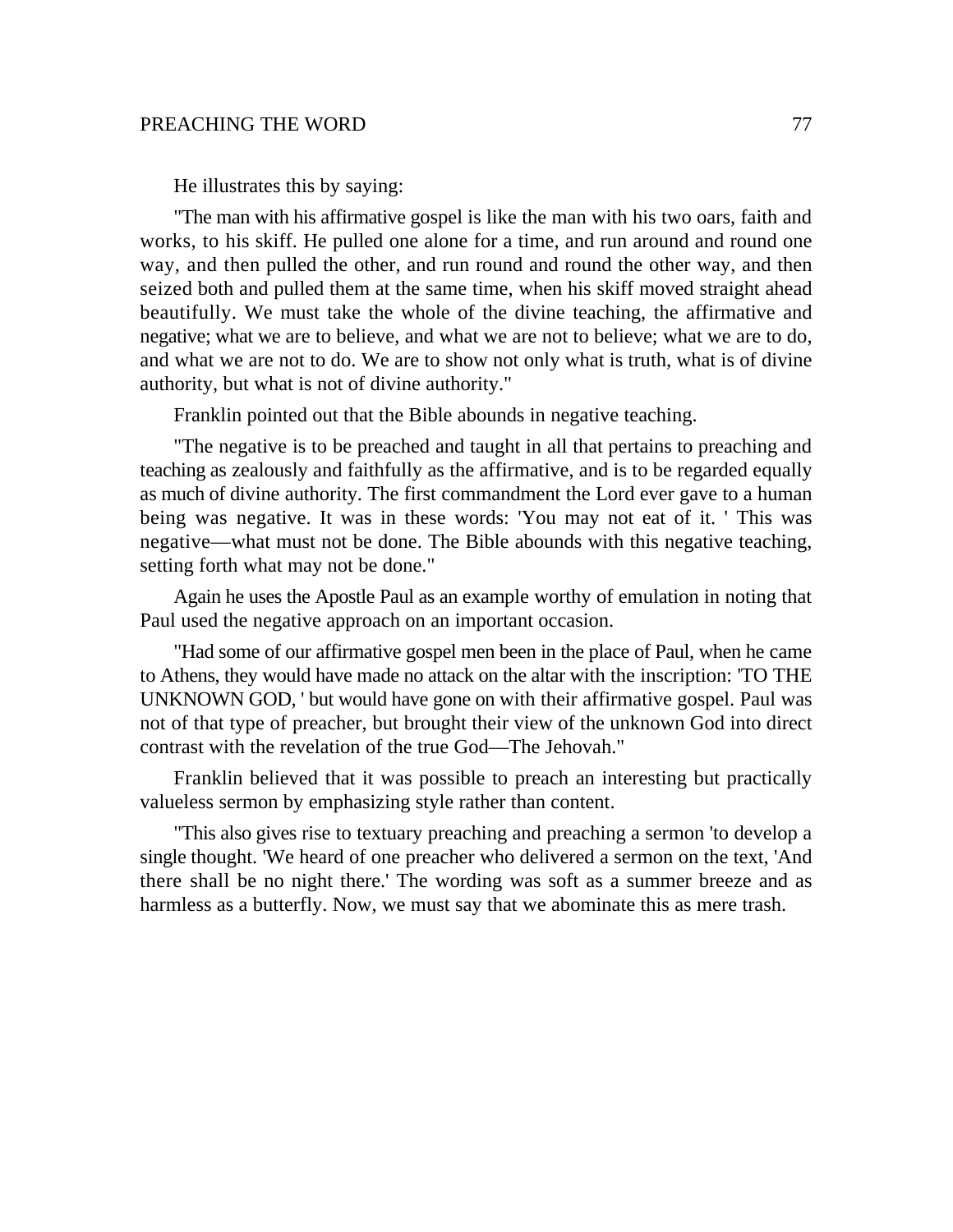We want good, sound, solid and manly preaching, containing principles and practical instruction, that will make an audience think and feel, and that to some purpose."

Some preaching he characterized as insipid although it was pleasant to the ear it did not stir the heart.

"In the same way, insipid preaching about sweet birds and sweet flowers, plants and stars, etc., etc., appears to have streaks of light in it, but after it is over, the darkness appears greater than before. No gospel light is shed forth, no truth of weight and importance in the salvation of man brought forth or enforced; no obedience is enjoined and no hope is inspired. No Felix trembles. Nothing is said about the preaching, unless it is that 'it was splendid, ' and 'I do love to hear him so much; ' 'It was very fine, ' etc. But, put the question, What did you learn? and silence would reign. This kind of thing may please people who do not intend to hear the gospel, or who, in the language of Scripture, Turn away their ears from the truth; ' but we must have something different from this, something more tangible, intelligible and impressive to save men. We must have something more than mere vaporing."

In order to preach effectively, it is necessary for a preacher to study. Franklin expressed his views on study in the following:

"We should, then, simply study how to present the truth, in the clearest, most agreeable and acceptable manner; how to show people the truth, convince them and enlist their souls in it. This is the great matter to study, and not how to avoid differences and not discuss them at all. We are studying how to practice this, and we desire all the friends of the Lord to study it and give the adversary no advantage."

Franklin was quick to express admiration for a contemporary if he felt that it was deserved. In the following excerpt from his writings he commends a fellow worker for his many admirable characteristics.

"While we were in Carlisle, Kentucky, in May, we learned that Bro. Reynolds, who was engaged in an interesting meeting a few miles off, had announced that he would preach on dancing on a morning. As we had no appointment for preaching that morning, Bro. Jones proposed to take us to the place to hear Bro. Reynolds. On arriving we found a good audience in attendance, and Bro.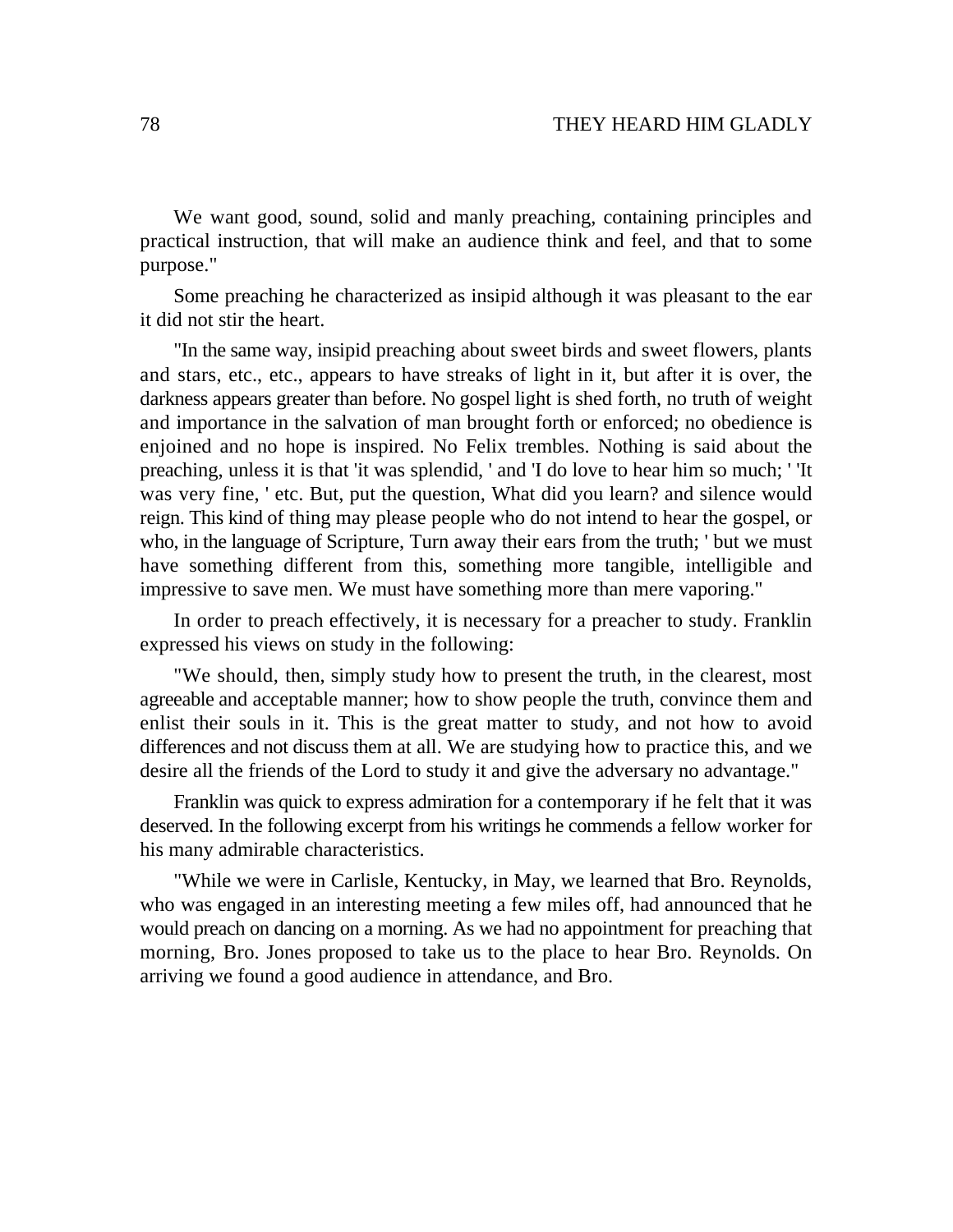#### PREACHING THE WORD 79

Reynolds prepared for his work. He pressed us to address the people, but we declined on the ground that he had announced his subject, the people had come to hear him, and that we were interested in the matter and desired to hear him. He then entered upon his work.

"Bro. Reynolds is a self-made man, and not a man not made at all, but made in the genuine sense, an effective and telling man. He is a cool, deliberate and pointed speaker; speaks with perfect ease, and *interests an audience from first to last.* He is simply himself, and imitates no one."

The dull sermon has been a blight on the progress of Christianity. Preachers who speak simply to fulfill an obligation and "put in the time" are wasting a God-given opportunity to awaken the church member and convert the lost. Franklin took note this problem:

"They preach to their half-sleeping audiences, not hearers, some little, exhortatory sermon, of twenty-five or thirty minutes, and not a syllable is recollected two days. The people are thankful that the sermon was short, and the preacher thankful that 'service' is over. In this way the gospel has literally been shut out of some churches, and year after year passes without any thing like a clear development of the gospel, and neither the church nor the regular hearers understand the gospel, or know the difference between the gospel and something else."

Franklin saw the untold harm that was being done to the cause of Christ by dull sermons delivered on uninspiring themes. The problem is still with us and it would do well for the leaders among us to read Franklin's admonitions and take heed.

"We wish to allude to some errors into which some elders have fallen, for their advantage. We have an opportunity of being better acquainted with some difficulties in churches than the elders themselves can. When we visit some congregations, the elders complain that they will not turn out to meeting. The brethren say the reason more will not turn out is, that the elders are in the habit of preaching long and uninteresting sermons, which they have heard over and over again, until they know every comma and semi-colon. And now the congregation has dwindled down to insignificance, and the few who are faithful enough to attend are annoyed with a lengthy harangue on the subject of the non-attendance of the members. There is certainly a great impropriety in this course. But few men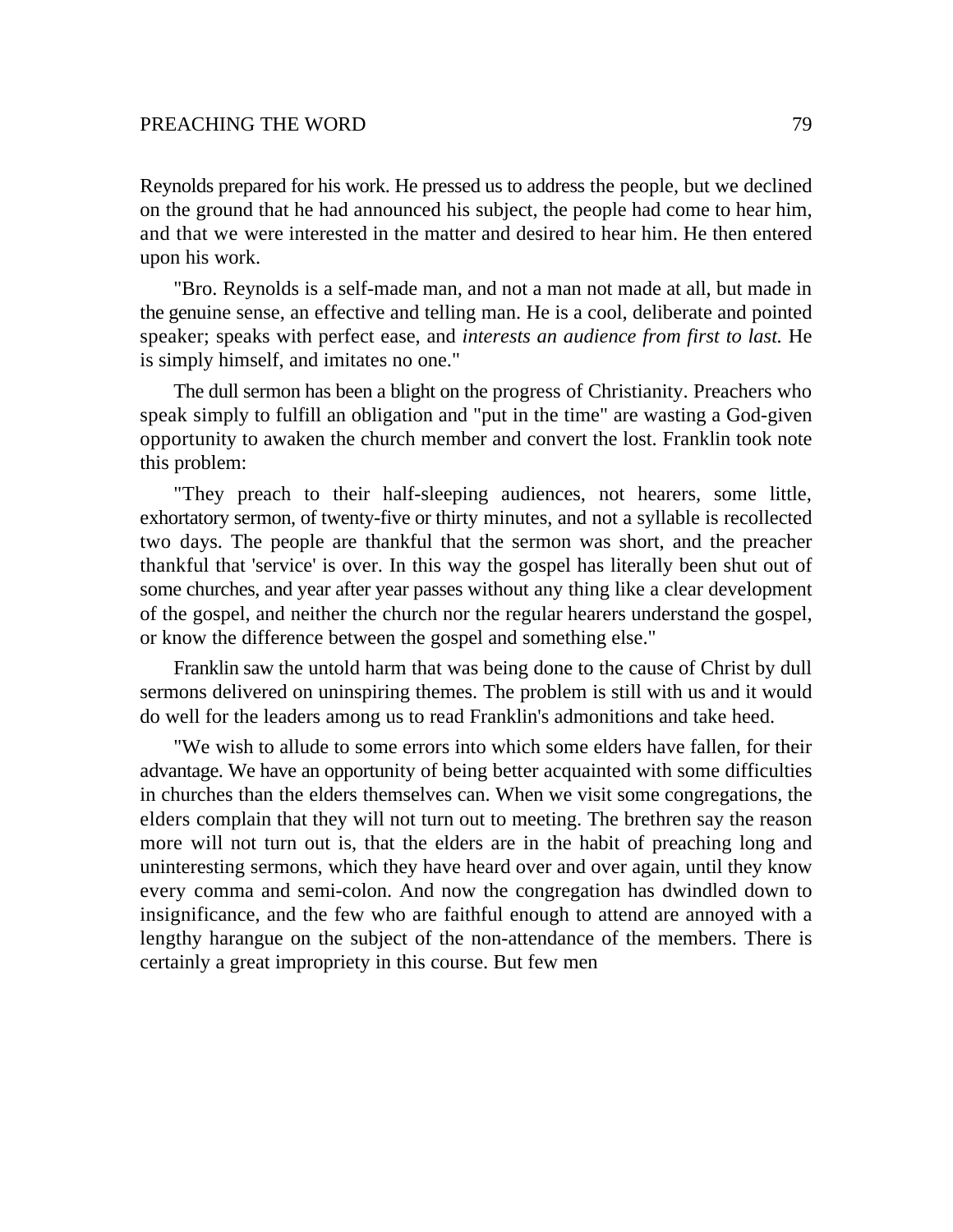are able to interest an audience with a lengthy discourse on every first day of the week. Those men who have been most successful in holding large audiences, where they preach very frequently in the same place, are usually very brief in their addresses, and very fearful of wearying the patience of their hearers. Some men of very fine talent have lost their audiences, on no account but their tediousness; and if it thus fares with men of talent, what may we expect from men of slender abilities? It is very wearisome to those, who can hardly be induced to attend the place of meeting at any time, to hear a brother of limited information, and a poor speaker, for the space of an hour or an hour and a half. Time seems doubly long to them.

"The uneasiness seen in this class, causes all the rest to be uneasy, and every one wishes the sermon to close. Some begin to leave, others begin to button up their coats, get their hats and whips ready, look at their watches, and appear almost on the rise, while some through respect try to appear contented. Let the fault lie where it may in such cases, it is as certain as anything can be, that the preaching is doing no good. If the same brethren would make their addresses very short, and be as interesting as possible, they would not have to complain half so often about the delinquency of their brethren in attending meeting, and secure the reputation of much better preachers."

In contrast to dull and uninspiring talks by incompetent men, Franklin suggested means by which the service could be made vital to the listener.

"Churches should not be compelled to hear preaching every Lord's day, and that the dullest and dryest kind, from the same man, the same thing, over and over again; but instead of this, have a variety of good songs; sundry readings of interesting Scriptures, from different persons, each occupying from five to ten minutes, with two or three prayers at suitable intervals, and words of exhortations. The overseer who can so conduct these matters as to interest the whole congregation, develop and bring out the most talent, and make the whole the most conductive to the edification of all, is the most efficient and successful overseer, whether he can preach or not himself. No man, overseer or not, ought to appear before the people publicly more than is acceptable to them. Many men kill themselves off by talking too much and being officious."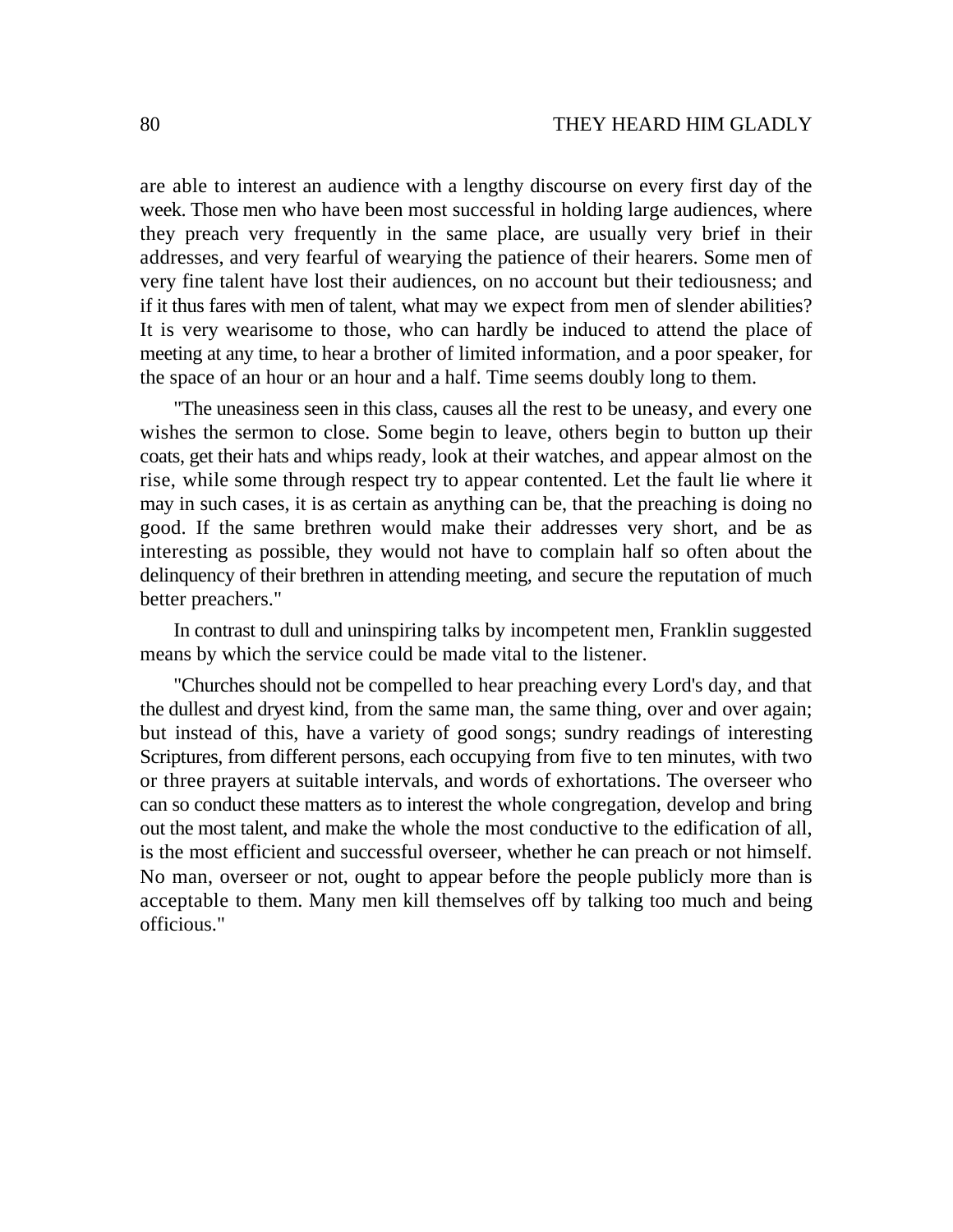#### **SUMMARY**

In regard to actual preaching apparently Benjamin Franklin never thought it necessary to formulate an elaborate set of rules. His teaching was largely by example and it is possible to glean from the scattered comments in his periodicals something of his ideas about successful gospel preaching.

In order to be effective he believed that the preacher should be characterized by sincere humility. When a minister stepped into the pulpit Franklin wanted the audience to be captivated by the message and not the man. He felt that the preacher who was fired with zeal for his mission would be able to transmit something of his enthusiasm for the work to his audience. The preacher must take pride in his message and not preach apologetically, he urged.

Theoretical or speculative preaching he soundly condemned and urged that the preacher strive to make the gospel comprehensible to his listeners. Studied offensiveness and unkindness in preaching he called into serious question and asked his co-laborers to cultivate kindness in speaking to the lost.

He warned against sensationalism in the pulpit and pleaded for the artless and simple preaching of the gospel. Dull preaching disturbed him mightily. He saw the harm to the cause that followed in the wake of uninspiring, monotonous, and repetitious harangues from the pulpit, and offered constructive criticism to those who were involved. As anxious as he was to see the gospel preached throughout the land he saw the need for capable men who were anxious to study and develop their talents to the best of their abilities.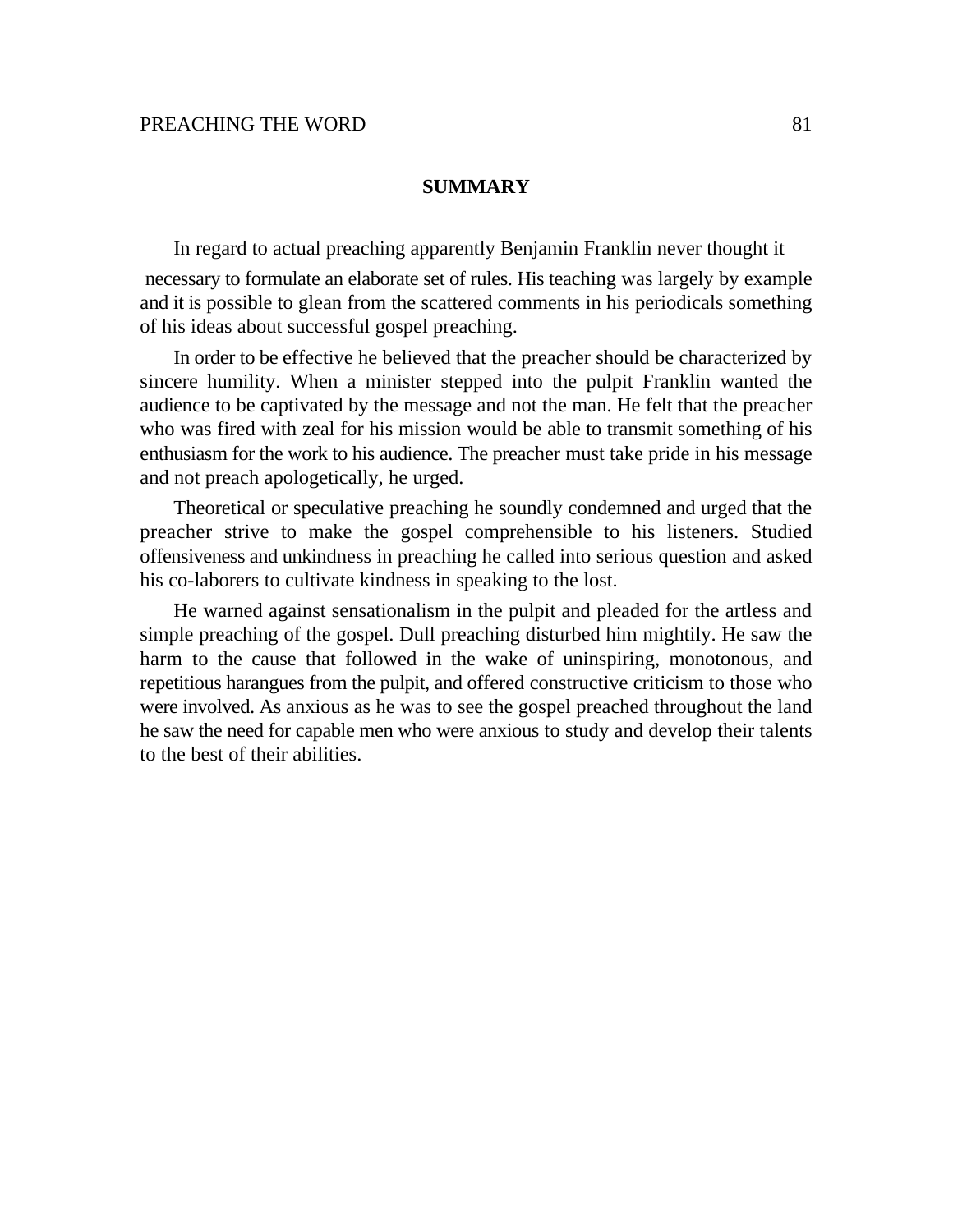# **PART III**

# **ANALYTICAL OUTLINES OF SOME OF HIS SERMONS**

These outlines have been carefully prepared from some of Benjamin Franklin's best known sermons. The statement of his specific purpose and phrasing used in these outlines are generally the actual choice of words used by Franklin in his sermons. Very slight changes in wording are sometimes made to insure smoothness and intelligibility, or simply to express his views more concisely. However such changes are the exception rather than the rule. Benjamin Franklin is so clear in his lines of argument that outlining his sermons is a relatively simple matter.

These are more than merely skeleton outlines that attempt to convey ideas that may be expanded as the reader chooses. They hold some of the charm of Franklin's individual style and serve as excellent models for sermons today. His timely themes are uncomplicated by abstruse theological arguments. They reflect the spirit of the Restoration Movement and the humility and judgment of a man, who, because of his unfaltering faith in the Bible, used it as the predominant basis of support in his preaching.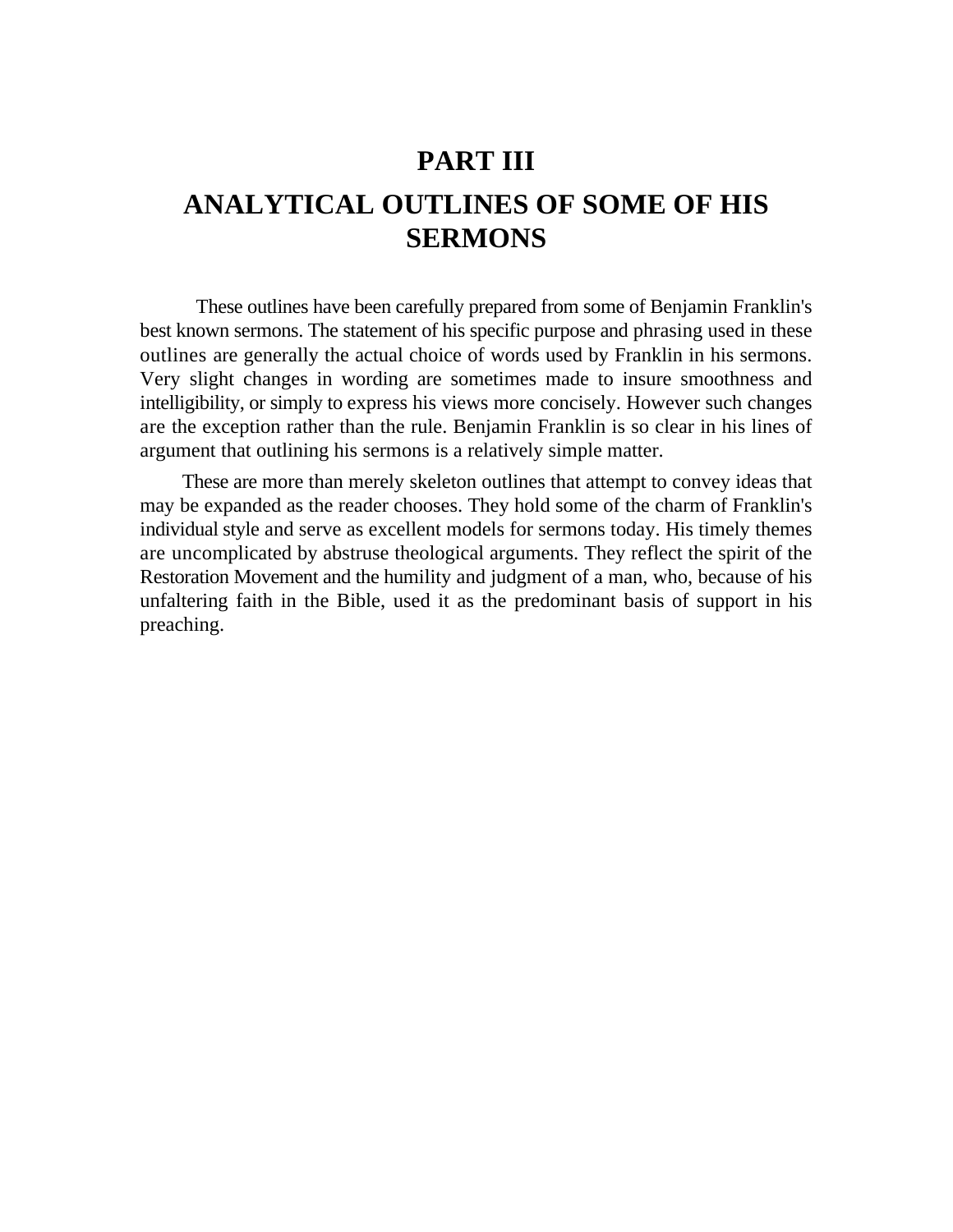# **CHAPTER V**  *"The Necessity for Regeneration"*

Publication Date: 1857

#### Purpose

This sermon is the discussion of a great theme—*the necessity of regeneration,* or, which is the same, simply the *necessity of turning to God.* No attempt will be made, in this discourse, to discuss regeneration or conversion minutely, but the *importance of it will* be argued and maintained; or, rather, the *indispensable necessity* of it.

#### **Outline of Sermon**

- I. In the Sermon on the Mount Jesus says, "Blessed are the pure in heart, for they shall see God."
	- A. This passage means, *"Happy* are the pure in heart for they shall *enjoy* God."
		- 1. When he says, "Happy are the pure in heart," he implies that the impure in heart are not happy.
		- 2. The immutable decree of God is that impurity and misery shall be joined hand in hand; and that purity and happiness shall be joined hand in hand.
		- 3. But a Universalist may say that the passage teaches his doctrine, that rewards and punishments are all in this life.
		- 4. However, the passage goes on to say, "for they shall not see God," making a discrimination between the pure and impure in heart, in reference to the future.
	- B. Seeing, then, that both present and future happiness stand connected with purity of heart, it becomes a matter of great importance to determine what is meant by "pure in heart."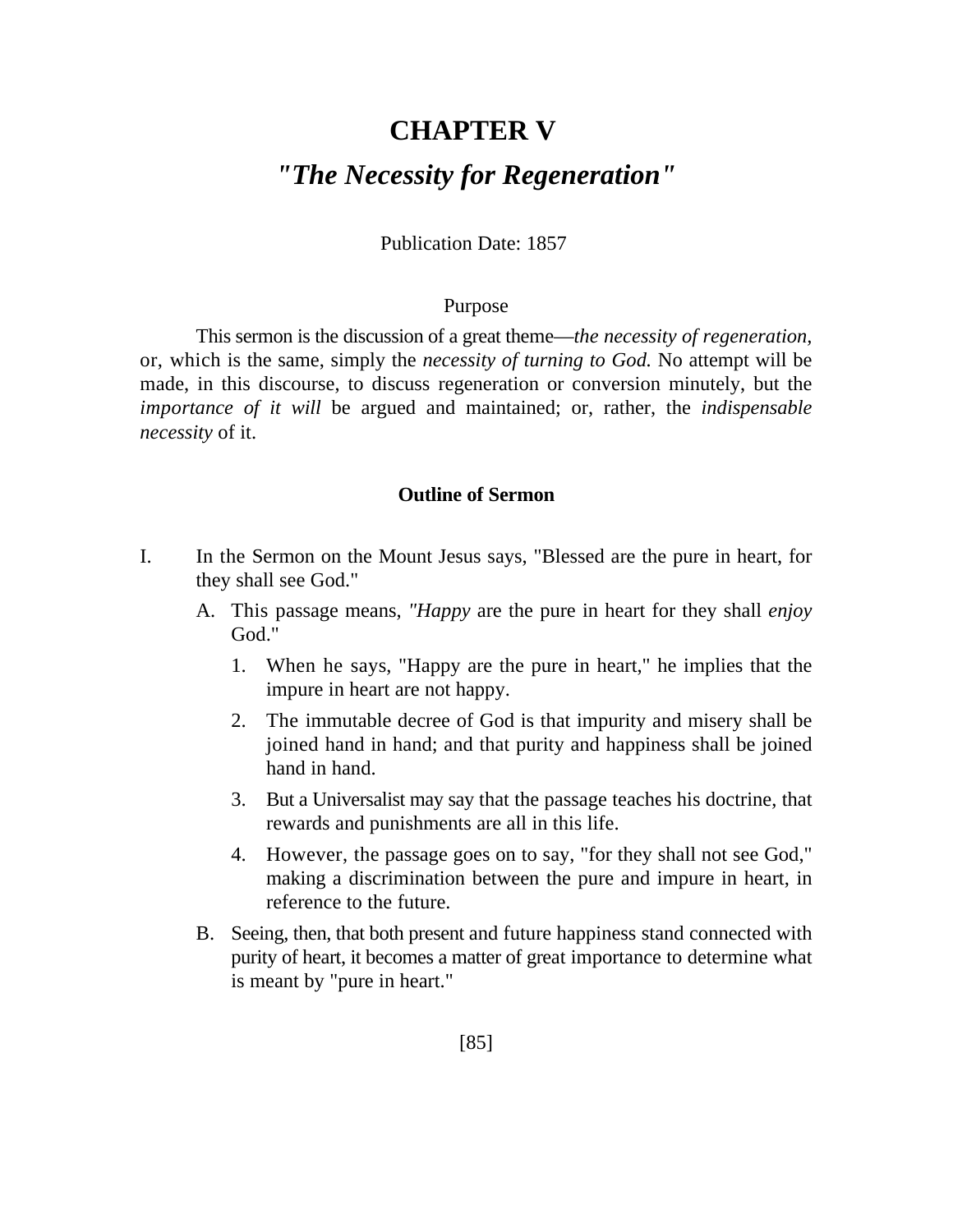- 1. There is a great tendency in our times to make it appear that all men are pretty much alike; that they all have some good in them, and some bad; that there is not much difference, after all.
- 2. Still men know that there is a vast difference between men.
- 3. Just as there is a vast difference between an apple-tree that yields an abundance of fruit and nearly *all good,* and a tree that yields but little fruit and nearly all bad, so there is a vast difference between a man whose conduct is *nearly all good,* and a man whose conduct is *nearly all bad.*
- 4. To be pure in heart, is not to be so perfect that one cannot sin, be overtaken in a fault, or surprised into an evil.
- 5. The "pure in heart" are those who ardently desire to do good; who hunger and thirst after righteousness.
- 6. The "pure in heart" are happy now and they have the promise that they shall in the future enjoy God.
- II. But, that there may not appear to be too much suspended on a single isolated expression, another passage shall be summoned: "Follow peace with all men, and holiness, without which no man shall see the Lord." Heb. 12: 14.
	- A. This verse testifies that men must follow peace and holiness in this life, or they shall not enjoy the Lord in the future.
	- B. No man is regenerated, born again, or converted according to the New Testament, who is not made pure in heart, or holy in life.
	- C. Though being made pure in heart is not the whole process of turning to the Lord, or regeneration, it leads to it and results in it.
	- D. This purification of the heart leads to a pure life, or purifies the life, resulting in righteousness and true holiness.
- III. But no reasoning on a subject like this can be as satisfactory as an actual conversation between a man and the Savior of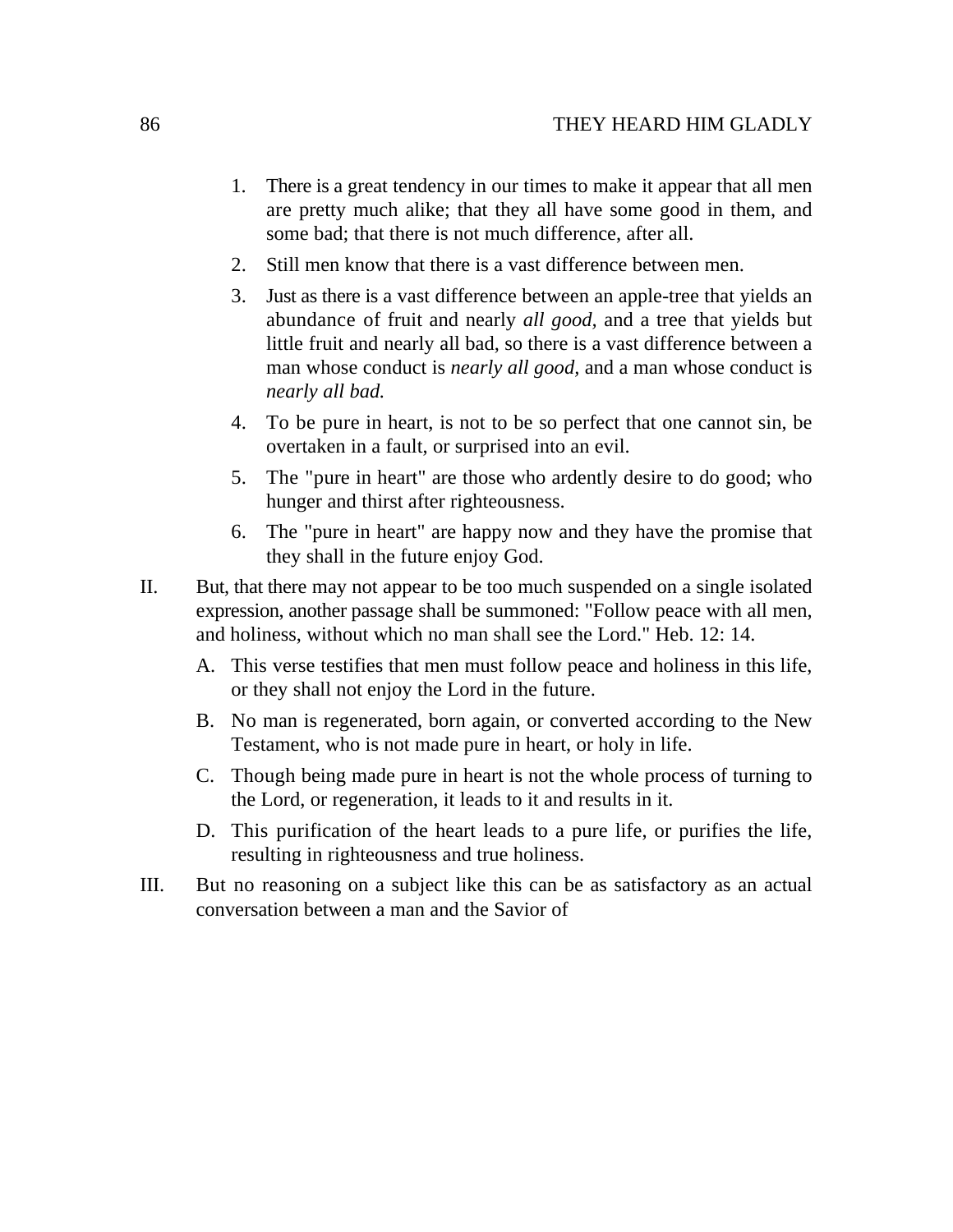the world. Attention is therefore invited to an actual conversation between our Lord, and Nicodemus, a ruler of the Jews.

- A. Nicodemus began by saying, "Rabbi, we know that thou art a teacher come from God, for no man can do these miracles which thou does except God be with him."
	- 1. Nicodemus says, "We *know,"* not any such doubtful terms as "We feel," "We admit," or "We think."
	- 2. Nor does he, like many of the present time, say "We know," without telling how he knew.
- B. The Lord answered him by saying, "Verily, verily, I say unto you, except a man be born again he cannot see the kingdom of God."
	- 1. Nicodemus understood nothing of the meaning of this language, inquiring how a man can be born when he is old, evidently seeing nothing beyond a natural birth.
	- 2. He did not see that it was a deadly blow at his birthright membership in the Church, and a clear declaration that his old birthright gave him no membership in the kingdom about to be introduced.
	- 3. The Lord knew that not only Nicodemus, but all Jews, would, unless corrected, be ready to claim membership in his Church, or, which is the same, citizenship, in his kingdom, on the grounds of their fleshly relation to Abraham, and not on being born of the Spirit.
	- 4. The question now is not whether you have the blood of Abraham in your veins but whether you have the faith of Abraham.
	- 5. It is useless to set up the cry of unchristianizing good people, since no one can be cut off from the Church who was never in it.
- C. But, what does the Lord mean by the words, "Except a man be born of water, and of the Spirit, he cannot enter into the Kingdom of God?"
	- 1. There is but one birth here, and not two, as some have supposed.
	- 2. The figurative word, "birth," or "born again," means to turn to the Lord, to be converted, or become a Christian.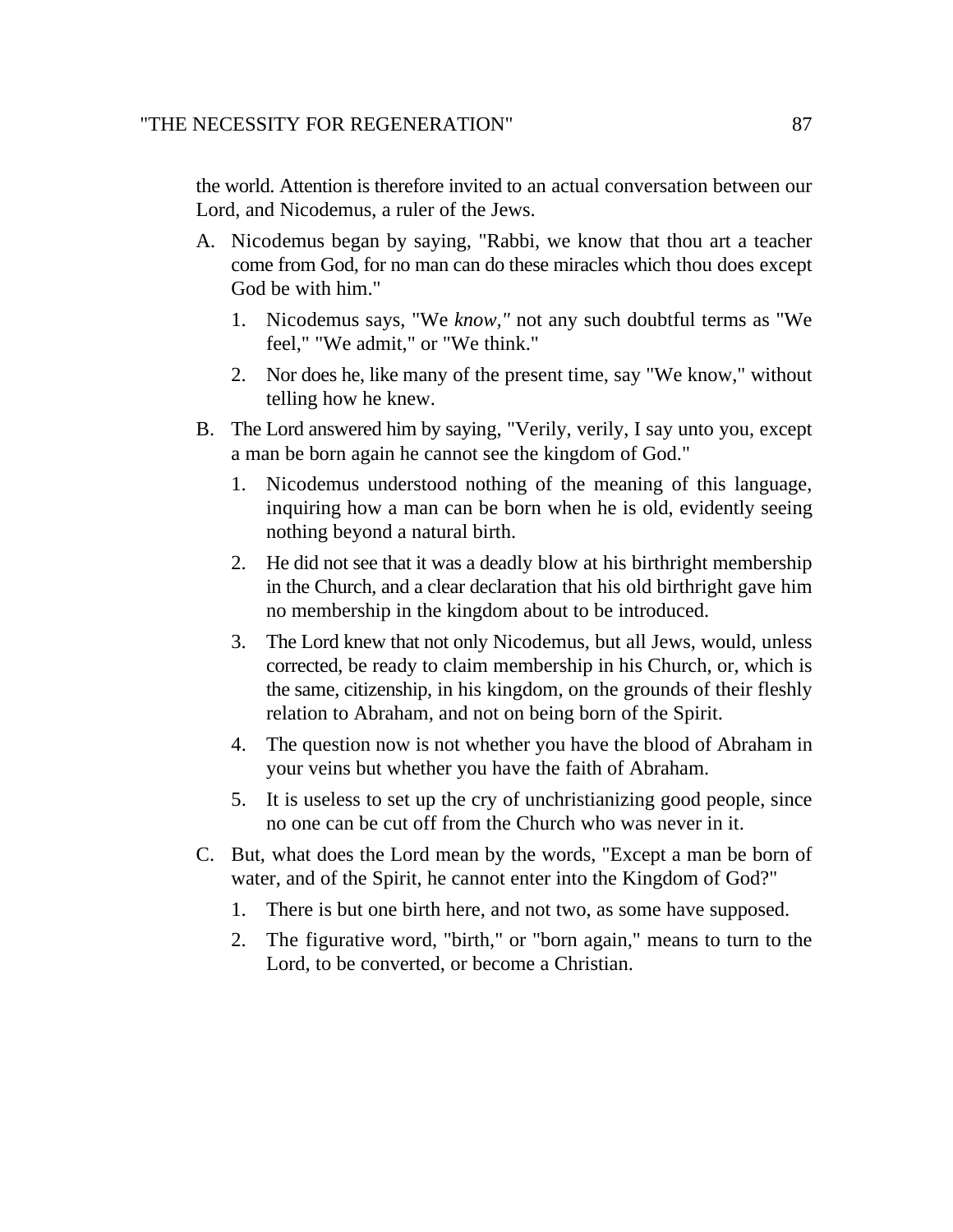- 3. Just as in a literal birth there must be first, a begetting; and second, a birth; so are the two parts included in our Lord's figurative language here.
- 4. One of these parts is ascribed to the Spirit and the other to the water, as the one, in a natural birth, is ascribed to the father, and the other to the mother.
- 5. In the figurative language in hand, the begetting is of the Spirit, and the birth of the water.
- D. But what is the precise thing meant by being begotten of God?
	- 1. To be "begotten of God," means "is made a believer" by means ordained of God.
	- 2. When the apostle says, "I have begotten you by the Gospel," it is, literally, "I have made you believers by preaching the Gospel to you."
	- 3. He could have ascribed it to the Spirit, as the agent who spoke through him; or to God, who gave the Spirit, as the author of it all; or to the world as the immediate instrument through which they were made believers.
	- 4. The part of the work then, in the expression "born of water and of the Spirit," ascribed to the spirit is making the believer.
- E. The part of the work ascribed to the water is baptism.
	- 1. If objection is made to assuming that "born of the water," is the same in amount as baptism, let it be added that Luther, Calvin, Wesley, and all the distinguished reformers and all the authorities of note so apply it.
	- 2. This very language is also quoted and applied in the Episcopal creed, the Methodist creed, and the Presbyterian creed, and these churches have so held from the commencement of their existence.
	- 3. There is nothing novel in taking this ground but it is novel for those who have held it so long to now repudiate it.
- IV. "But," a man exclaims, "our preacher explains all that by quot-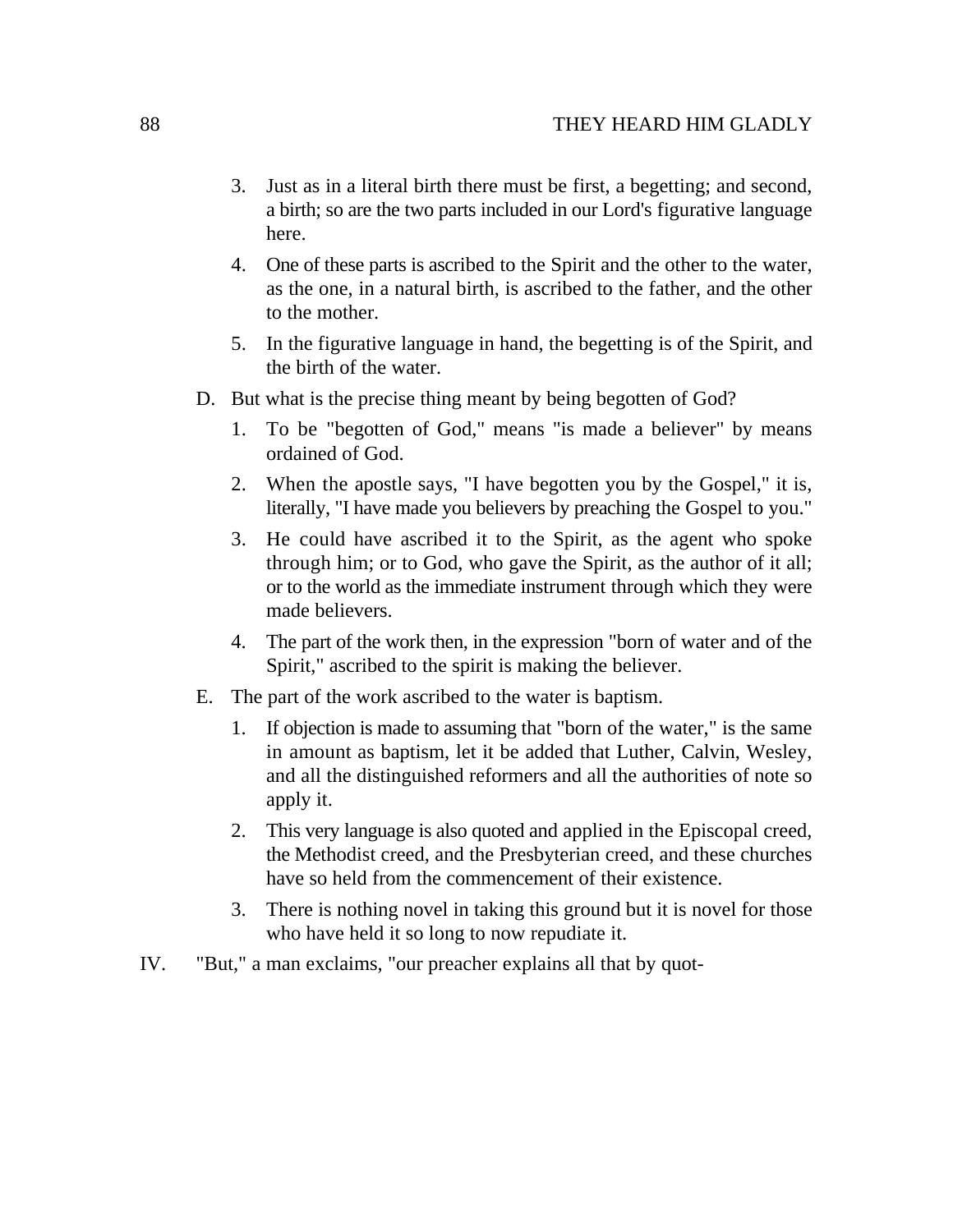ing the words, "The wind bloweth where it listeth, and thou heareth the sound thereof, but canst not tell whence it cometh, nor wither it goeth; so is every one that is born of the Spirit."

Before your preacher can explain anything by quoting this passage, he must tell us what that passage *itself manna*

- A. *means.*
- B. This passage is not quoted to explain anything; it is quoted for the purpose of hiding a dark or obscure passage, and appearing to be explaining when nothing is being explained.
- C. What did the Lord mean in this passage?
	- 1. The Lord is not talking about the wind or what the wind does, he is talking about the Spirit.
	- 2. The original Greek word rendered "wind" here, in the common version, is *pneuma,* and it does not mean "wind" and should not be so translated.
	- 3. The word *pneuma* actually means "spirit."
	- 4. But now, turn aside from the common version, and dismiss all idea of "wind" from your mind, or the Lord making any allusion to the wind.
	- 5. The *Spirit* "breathes" (in words) and "you hear his voice.
	- 6. Jesus said to his apostles, "It shall not be you that speak, but *the Holy Spirit shall* speak in you."
	- 7. The Holy Spirit speaks in the apostles, and men hear his voice.
	- 8. The result of hearing his voice is "So" that, or, in this way, "is every one *begotten* that *is begotten of* the spirit."
	- 9. This is done by hearing the voice of the Spirit, when the Spirit breathes where he will, or inspires where he pleases, and through these inspired persons you hear and *are thus begotten* by the Spirit.
- D. Speaking of the entire process of turning to God under the figures of being "born again," the Lord said to the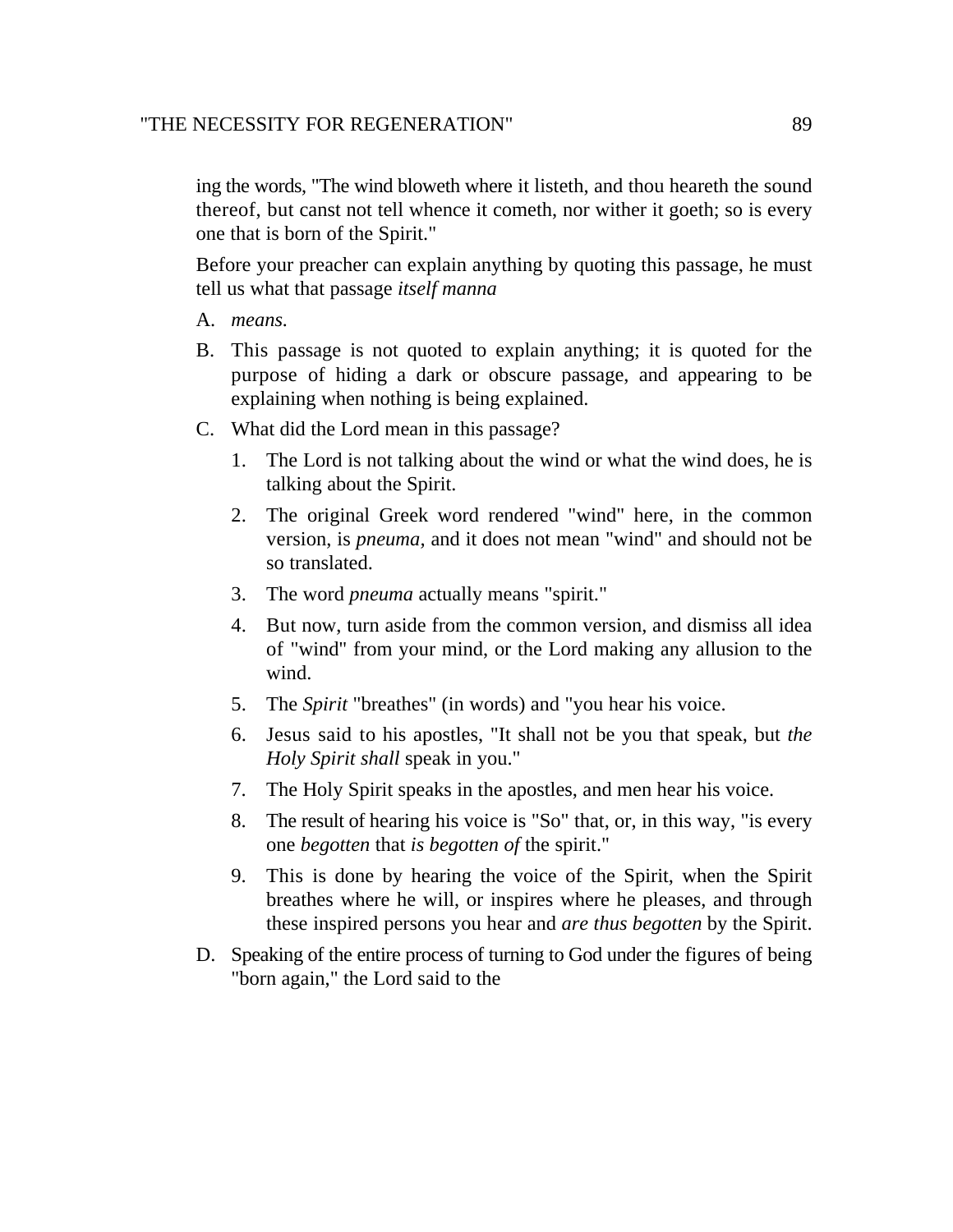rabbi of Israel, "Marvel not that I said to you, that you must be born again."

- 1. It is not that you ought to be born again, or that it would be well to be born again, but you must be born again.
- 2. This includes the whole—the faith, being made pure in heart, repentance, and being immersed—the entire process, or regeneration.
- 3. Regeneration is not simply something that should be, but something that must be. It is indispensable.
- V. Having now seen that our Lord, when speaking of the process of turning to God, as a whole, declares it to be something that *must be,* let a few moments be spent in looking at some of the parts of the process and see if he speaks of them in same unequivocal manner.
	- A. Faith is a part of that process, the first part; how then does the Lord speak of faith?
		- 1. It is indispensable. "Without faith it is impossible to please him: for he who comes to God must believe that he is, and that he is a rewarder of them that diligently seek him." Heb. 11: 6.
	- B. Please look at another item. Is repentance indispensable?
		- 1. The Lord says, "Except a man be born again he can not enter into the Kingdom of God."
	- C. But what of immersion? Is it also indispensable?
		- 1. Turn to Acts 9: 6 The Lord appeared to Saul and told him, "Arise, and go into the city, and it shall be told thee what thou must do."
		- 2. Now read what he was told he *must* do," as recorded in Acts 22: 16, "Why do you tarry? Arise, and be immersed, and wash away your sins, calling on the name of the Lord."
		- 3. This is no stronger than the Lord's own language: "Except a man be born of water and of the Spirit he can not enter into the kingdom of God." Born of water is undoubtedly an allusion to immersion.
	- D. Faith changes or purifies a man's heart; repentance pre-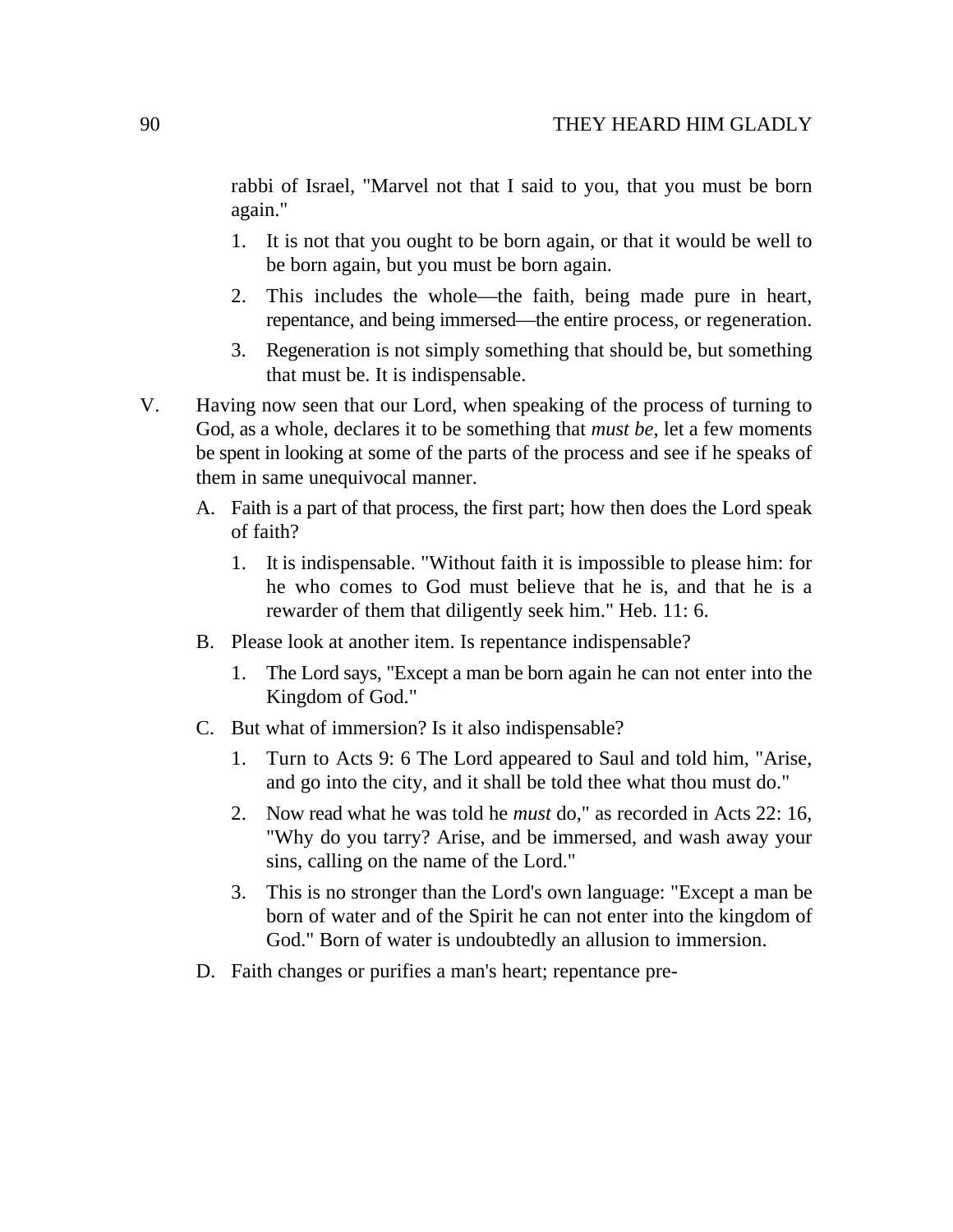pares him in character or life for the new state or relation which he receives through his baptism, the last step necessary to actually change the state of the man.

- VI. The unregenerate, the unconverted, or the people of the world, as they are in their sins, can not enjoy God.
	- A. A man who is unregenerate, even though he be moral, truthful, honest and honorable can not seat himself at the communion table with God's people and enjoy such a scene.
	- B. There is an utter incongeniality on the part of the unconverted with Christ, his religion, with his Church and worship.
		- 1. Such people do not enjoy the apostle's teachings, the prayers, the praises.
		- 2. They feel better at a distance.
	- C. Even supposing such an unregenerate person were carried up into haven, his spirit would utterly fail and he would not enjoy such an experience.
	- D. He would remember the invitation, which he slighted and which would then be gone forever.
	- E. We need something more than admission to such a place to make us happy. We must be regenerated, be made into new creatures.
- VII. Turn to the Lord, become conformed to him and be made inexpressibly happy in him now and prepared to enjoy him forever and ever.
	- A. Remember the word of the Lord, "Except a man be born again, he can not see the kingdom of God."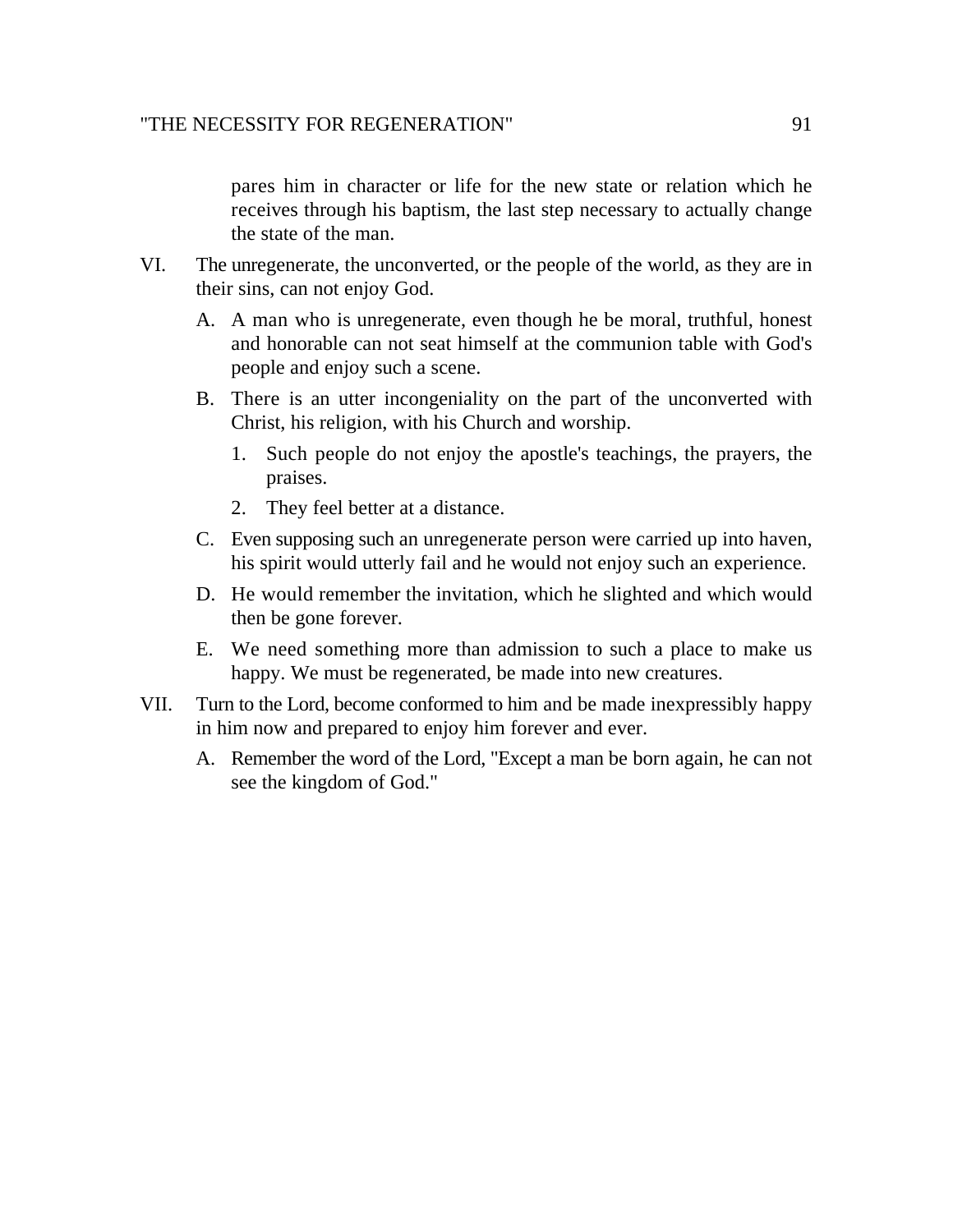# **CHAPTER VI**

# *"The Simplicity of the Divine Economy"*

#### Publication Date: 1877

#### Purpose

The purpose of this sermon is to show that in the apostolic church, which was set up by God as a divine and unchangeable pattern for the church of all time, all work was done on a purely congregational or individual basis.

#### **Outline of Sermon**

- I. In the works of God everything is arranged in the best possible manner—no room is left for improvement.
	- A. In the arrangement in nature, no human wisdom, or even angelic wisdom, can suggest a single improvement that would not result in failure.
	- B. In the same way, the divine economy, in the New Institution, was perfect at the start.
- II. We have New Testament examples and precepts for congregational action, or for a congregation acting as a congregation, or in a body.
	- A. We have no precept or example in Scripture for any aggregation, or confederation, of congregations, into a body, so that they can act as a body—as a Methodist Conference, or a Presbyterian Synod, or a General Assembly.
	- B. There is no precept or example for any "Preacher's Institute," meeting of preachers, overseers and deacons, of different congregations, to deliberate as a body, to consult on the interests and work of the congregation, etc., except for one instance which was settled by apostolic authority.

[93]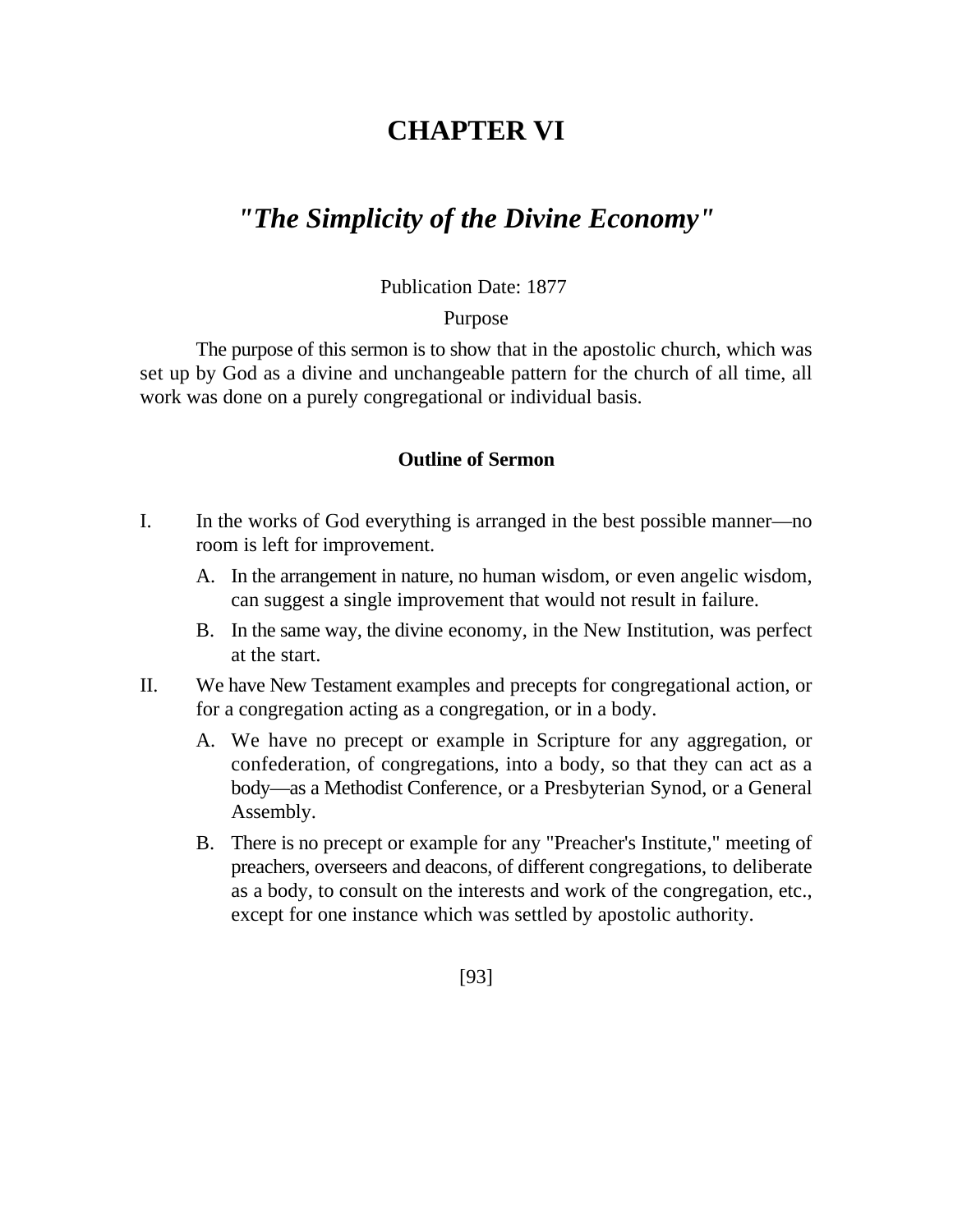- C. There is no precept, or example, for any man from abroad, or whose membership is not in the congregation concerned; or any set of men, coming and attempting to adjust troubles in the congregation, or exercise any authority in congregational matters or in any way meddle with them.
- D. These is no intimation of the action of any congregation as a congregation, or in a body, ever being overhauled, acted upon again, reversed, or set aside.
- III. The first church was intended to be an example, or a model, for all churches.
	- A. The whole procedure, on the part of the apostles, and the principal men who acted publicly in the proclamation of the Gospel, turning the people to the Lord, and the building up the first congregations, under the infallible guidance of the Spirit of God.
	- B. Their departures, of course, were not better than our departures, but where they followed the apostles' teaching they were right, and examples for all who followed in the ages to come.
	- C. Did not the divine presence in these congregations in the various visible gifts of tongues, prophecy, healing, raising the dead, etc. etc., prove that the Lord accepted and approved them as congregations.
	- D. When Paul said to the congregation in Corinth, "You are God's building," did he not recognize that congregation?
- IV. We cannot go to John the Baptist to find a model for a church, for John built up no church, or congregation,
	- A. No general rule was laid down during the time of John the Baptist or the Savior, giving us a process in which sinners turn to the Lord.
	- B. On the contrary, in no two cases, when persons came to the Lord for instructions, did he require them to do the same thing.
	- C. This was wonderfully significant, showing that what he told them to do was special law, for special cases, as all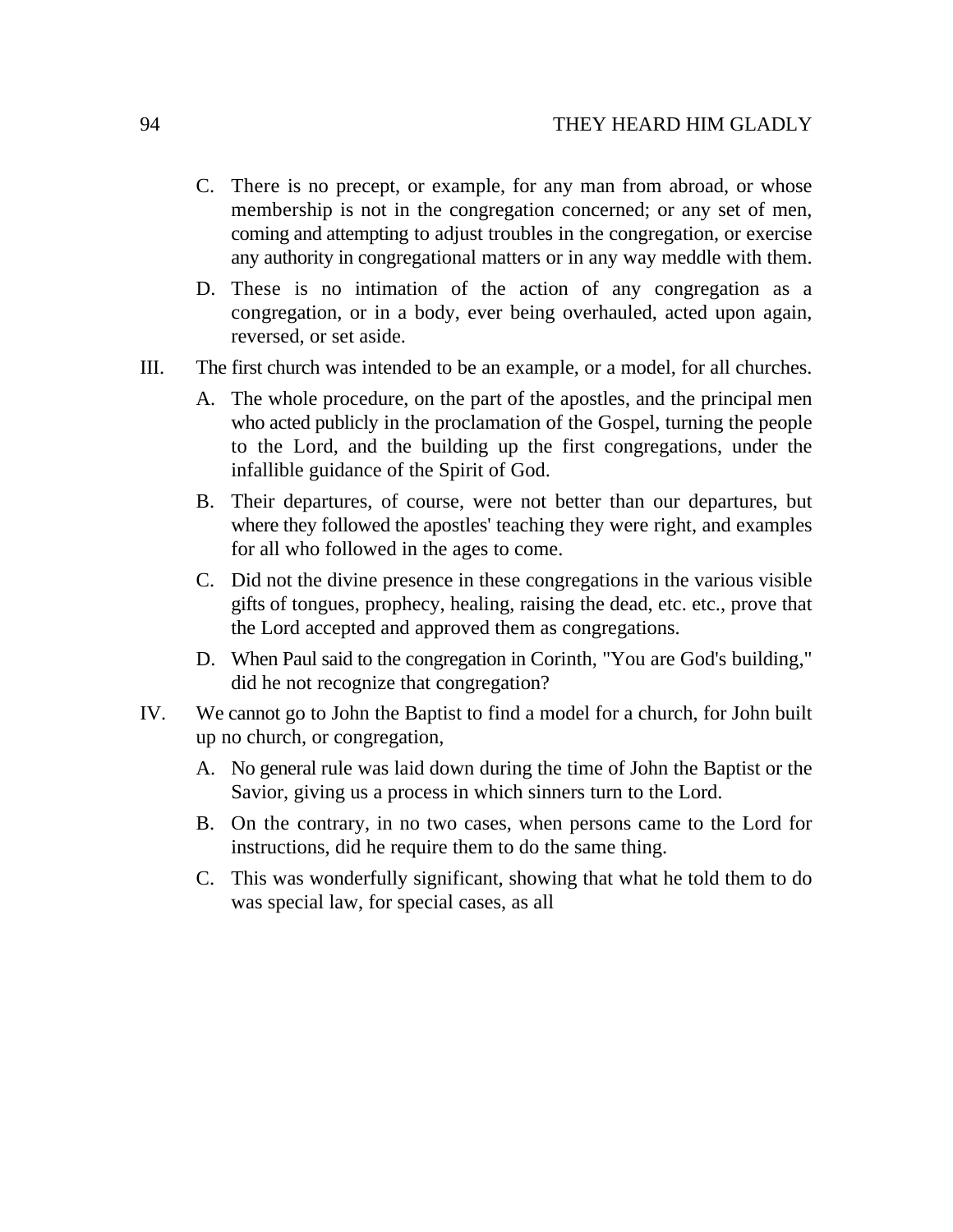lawgivers have a right to give; but *never to be regarded as general law.*

- V. But when we go to the Great Commission, we get the general law, in condensed form, for preaching, and what to preach in all time to come.
	- A. This is general, for all preachers, nations and time, unchangeable.
	- B. The preaching of the apostles under this commission was under the infallible guidance of the Spirit of all truth and all revelation.
- VI. The churches formed under the labors of the apostles were built up under the infallible guidance of the Spirit of God, according to the pattern shadowed by the ancient temple built by divine direction.
	- A. These first congregations were creations from the hand of Divine Power, and intended to be, in the true sense, models for all churches in all time.
	- B. Departure from them is departure from the Lord—it is apostasy.
	- C. This has been received as principle, a settled and an important principle, from the beginning of the reformatory movement of this century; and one at the foundation of all that is dear to us.
- VII. But why try to get rid of the idea that the original church is a model. I will proceed to tell why.
	- A. Because ambitious men can not find any account of any archbishops in the original church.
	- B. Because ambitious men can not give up the precious idea of the pastorate.
	- C. Because the idea of congregations with humble overseers and deacons—plain men—it may be farmers, mechanics, merchants, doctors, or lawyers, at the head of affairs, as in the first church—is not to be endured in this advanced age of refinement, taste and learning.
	- D. Because, if the primitive church is a model, and we must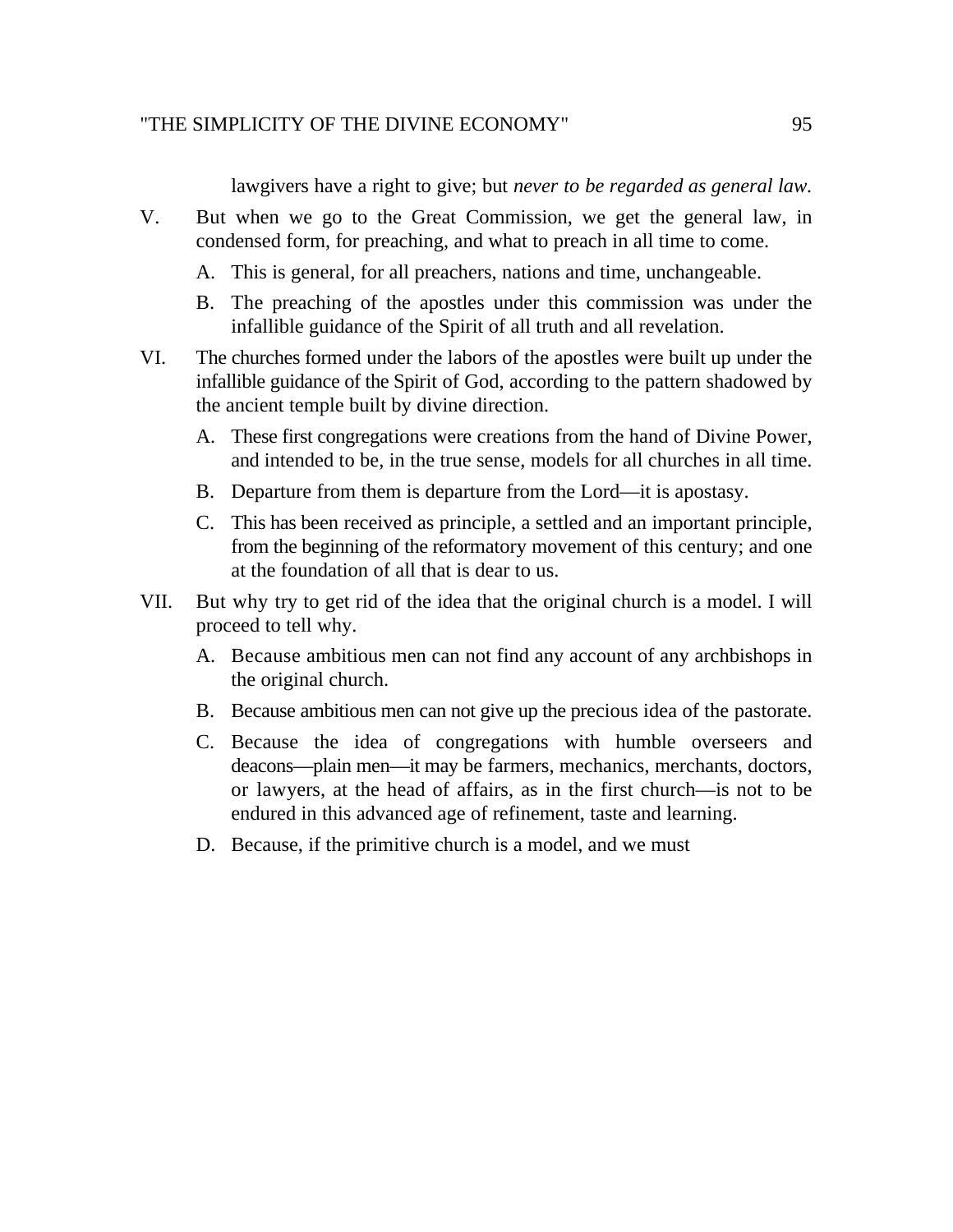model the churches after it, and make them like it, and do as it did, we can have no aggregation of churches into one great body, like "other denominations," with Presidents, Vice-Presidents, Secretaries, etc., for there was nothing of this kind in the original church.

- E. Because, if the original church is a model; there are no long trains of officers, in grades, as in the military, to grade higher and higher giving them more and more power and money; for, in the original church, there were no grades of officers in which there could be any such promotion.
- F. Because, if the original church is a model, we have no precept, or example, of any arrangement for a great center, where the money is to come from the churches, into a treasury, and be at the disposal of a few men.
- G. Because if we go back to the original churches for a model we find no account of any action but congregation and individual.
- H. Because if we regard the first church as a model, we have neither precept nor example for an Association of Churches, a Conference of Churches, a Missionary Society, Publication Society, Bible Society, and Annual-Meeting, or a Monthly-Meeting.
- VIII. One class of men have claimed that their human organizations, made by uninspired men, are scriptural, and can be sustained by Scriptures; and they enter the arena, open the Bible, and undertake the proof.
- IX. Another class, and a much larger one, admit that there is no Scripture for any of them; but they are left free to form any kind of a conference, association, cooperation, or confederation they may see fit.
	- A. This assumes that the Lord has given no law, or rule; no plan of general organization and cooperation; and as he has given no law, we are left free to adopt any law that may seem best!
	- B. But, if the Lord has given no plan for the purposes here specified, Why? Does the conclusion follow that we may adopt any that may seem best?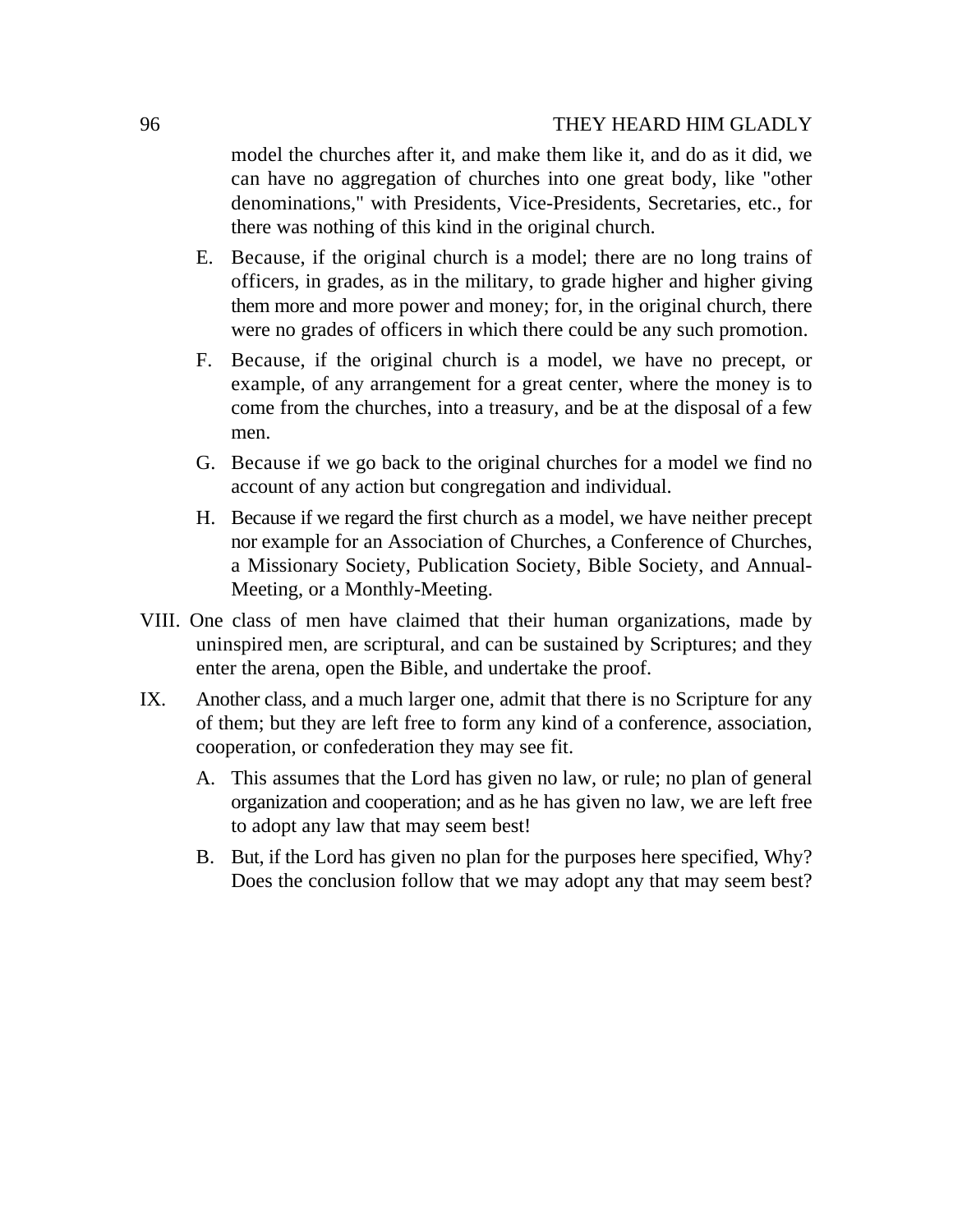#### "THE SIMPLICITY OF THE DIVINE ECONOMY" 97

- 1. Not by any means. More likely for the reason that he did not intend any such plan or organization, and that the whole affair is an arrogant assumption.
- 2. But the beauty of the human device is that it is to subserve where the divine appointment fails!
- X. No matter how good the men, how honest, nor how pure their purpose—their work in any kind of aggregation or confederation of congregations will result in taking away the rights and liberties of the people.
	- A. It will oppress and enslave them, on the one hand, and build up a clerical aristocracy, who will rule them with a rod of iron, on the other hand.
	- B. All history proves this.
	- C. Stand to and maintain the congregational form of church government and management.
	- D. We always have occasion to look out for something new and wrong, when language is used in reference to anything not found in Scripture.
	- E. The Lord made the congregations under him free, in the highest sense, from all rule, all authority and power outside of themselves, except their King in heaven.
- XI. The churches, legitimately, have two things to do:
	- A. To attend to. their internal affairs; to look after then\* members; to see that they walk orderly; that they keep themselves pure, and walk circumspectly before the world.
	- B. The other part of the work for which the church is responsible, is "holding forth the word of life."
- XII. The work of preaching the Gospel is not a concentrated one; and co-operating in it is not in concentrating our money in a treasury, nor going to a Missionary Convention, but doing the *same kind* of work anywhere and everywhere, and contributing means to the same kind of work.
	- A. All who work in spreading the Gospel are co-operating with all others who work in it.
	- B. The Lord's hosts, when all scattered abroad "went everywhere preaching the word."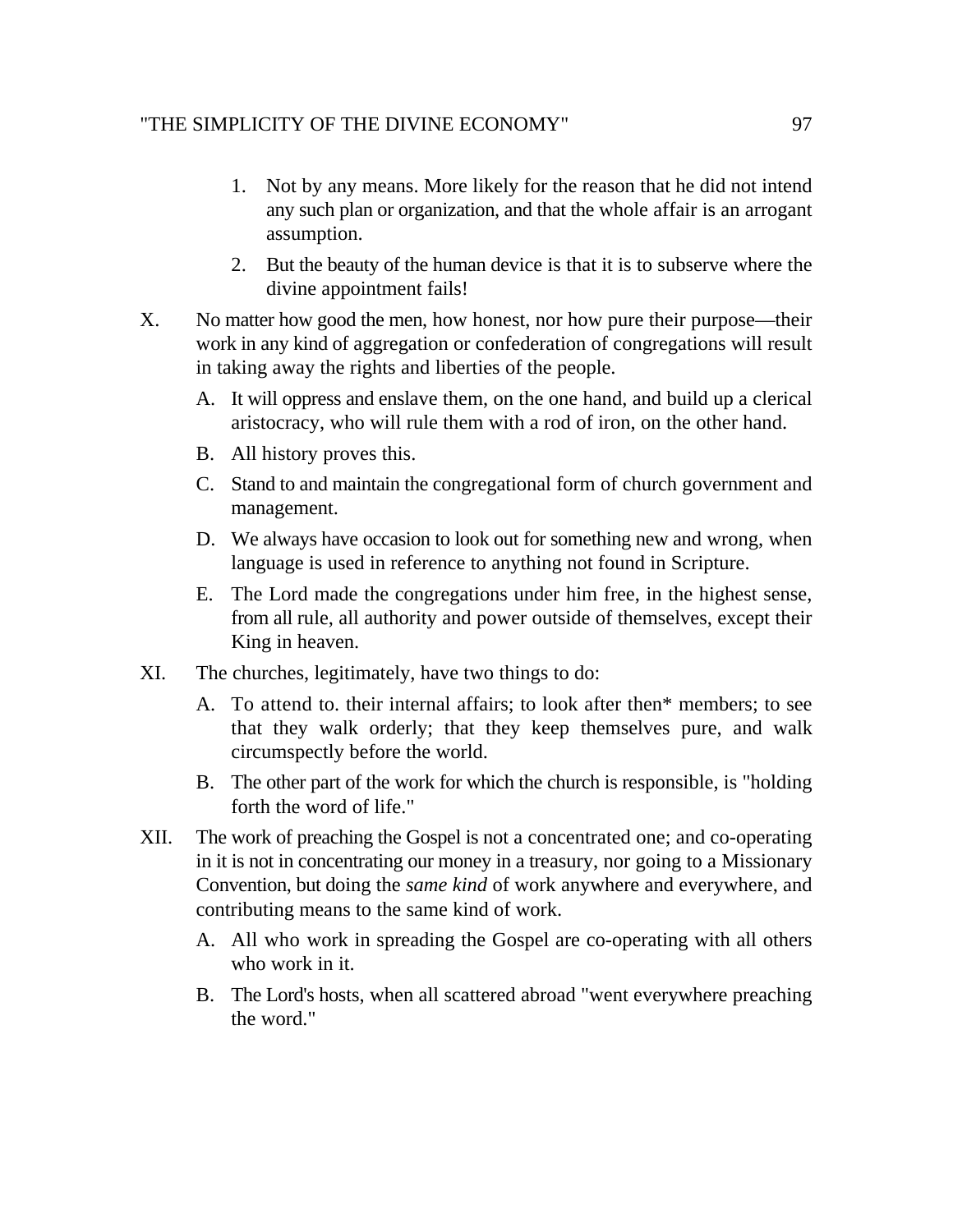- 1. That was co-operation in missionary work; "associated effort" in the work of the Lord.
- 2. That was the Lord's way of doing the work.
- XIII. In looking over the history of what is called "the Church," if we were to keep an eye on the leaders, after an early period in the second century, we would be led to the conclusion that if "the Church" had filled its mission, as intended by its divine Founder, that mission must have been to raise up a few men, to fill places of popularity, distinction and power, to enslave and rule the masses.
- XIV. We need two things: To be full of the knowledge of salvation ourselves; and, To go everywhere preaching it.
	- A. This can not be done mechanically, or by a few men working at it, as a trade, for money, and all the balance doing nothing, only paying a little money.
	- B. The building of God is built up of *lively* stones; not simply a part of it, but the whole building.
	- C. The hearts of all members must be filled with the grand theme of redemption, souls overflowing with the love of God, and their desire to save men unbounded.
- XV. The impartation of knowledge is not like the impartation of money, exhausting their stock.
	- A. A life devoted to the Lord brightens and intensifies the happiness of those associated with it.
	- B. A whole congregation of the same live and solicitous souls, all interested in the same cause, will accomplish immeasurable good.
- XVI. Let Jesus be the theme in all our preaching.
	- A. Let his words dwell upon our lips, and his example be our pattern; learn to love him and do the things that are pleasing in his sight.
	- B. Let the ambition be to look to him and honor him.
	- C. Let us, to be counted worthy and accepted, strive to that end; labor to enter into that rest, so that we may be able, as the beloved John, to say, "Come, Lord Jesus, quickly come."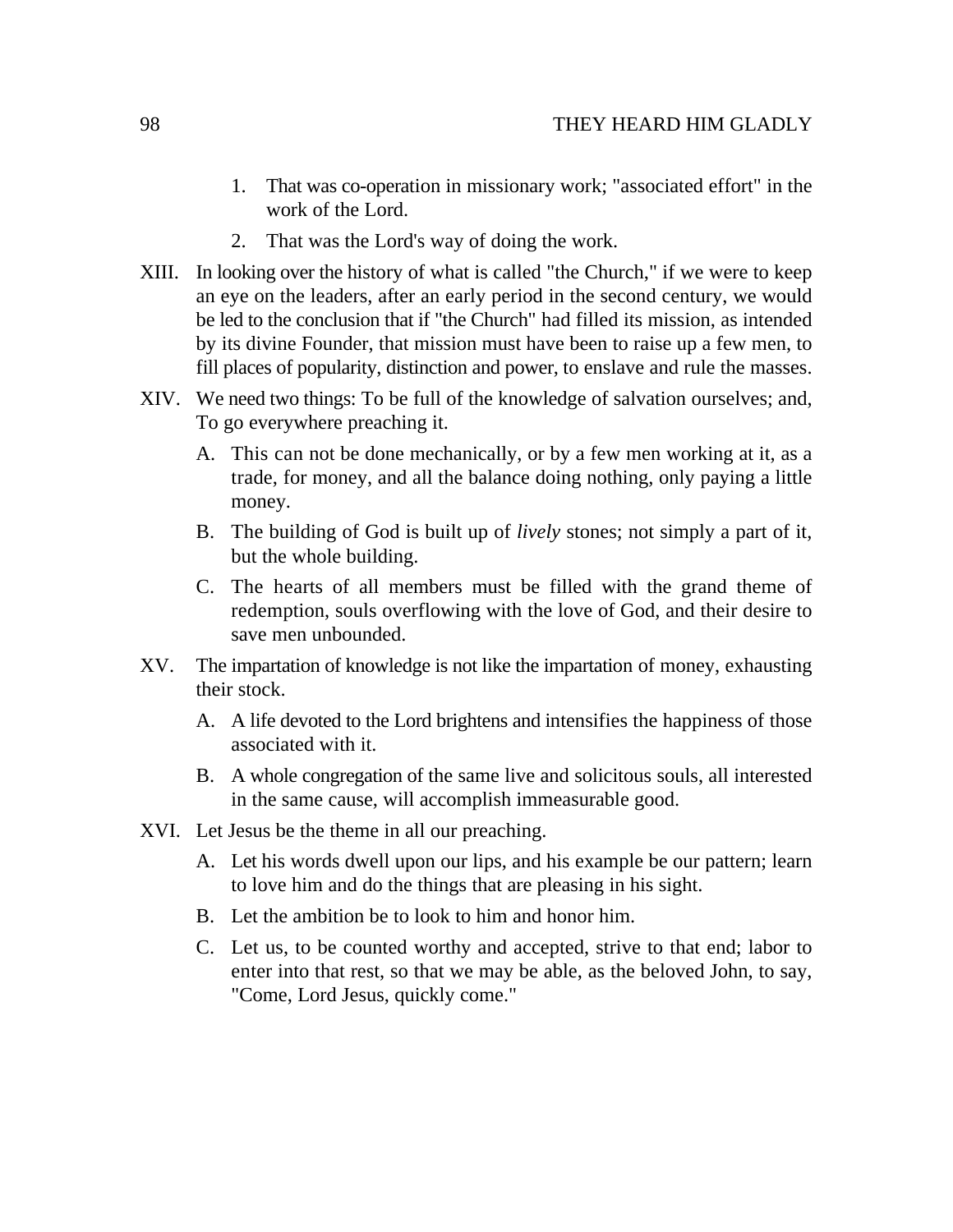### **CHAPTER VII**

### **"***The Simplicity of the Gospel of Christ"*

Publication Date: 1869 Purpose

The intent of this sermon is to show that the Gospel is clear, intelligible, and credible, and that the Lord will condemn the man who does not believe this Divine Gospel.

#### **Outline of Sermon**

- I. The Gospel of Christ was intended for "every creature" and thus, in the nature of the case, must be simple and easy of comprehension.
	- A. Various scriptures support this assertion.
	- B. The Lord could not consistently condemn preachers for perverting the true Gospel, as he does, if he had not made it so easy of comprehension that the preacher capable of preaching at all can preach it as the Lord gave it.
	- C. Neither could the Lord condemn a man for not believing the Gospel, if he had not made it sufficiently clear, so that, by treating the subject fairly, a man could believe it.
	- D. It is claimed therefore, that the Gospel is thus clear, intelligible, and credible, and that the Lord will condemn the man who does not believe it.
- II. It is objected that the Gospel must not be thus plain and intelligible, or we would not have so many sorts of preachers, doctrines, and churches.
	- A. Such differences do not prove that the Gospel is not clear and intelligible.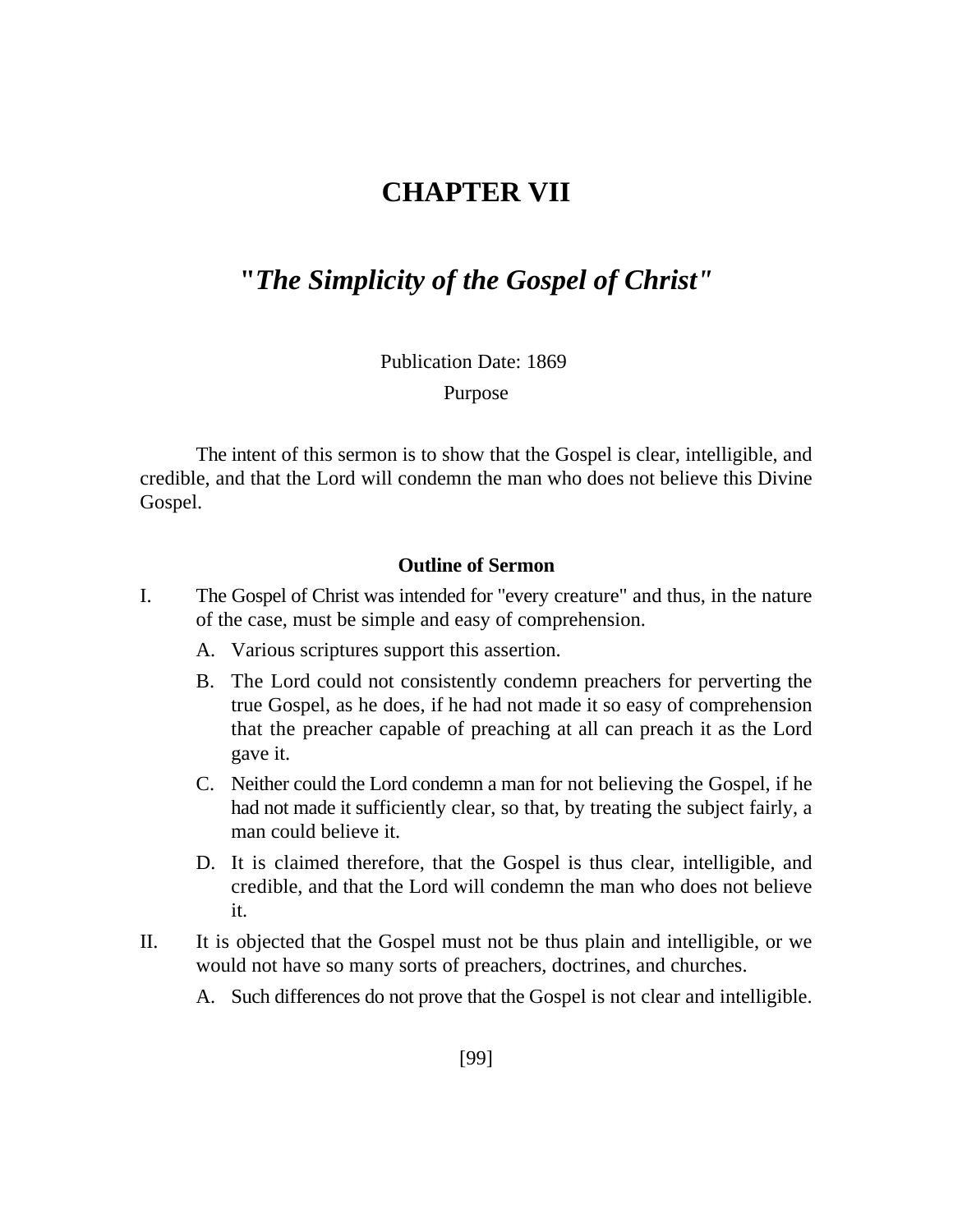- B. Both the prophets and our Lord himself considered the way so plain that "wayfaring men, though fools, should not err therein."
- C. The clear and unequivocal statements of Scripture which teach that "They who seek shall find," etc. ought to be an end to this controversy for those who accept them as true.
- III. It is further objected that many honest persons have been seekers for years and have not found the Savior.
	- A. Nothing of this kind can disprove the words of the prophets or of Jesus.
	- B. The Lord did not intend that men should find who would not regard his direction *where* and *how* to find, but seek him *where* and *in a way* in which the Lord never promised to be found.
- IV. But now the question comes up for our consideration, whether, in fulfillment of what the Lord and the prophet said, when the new and living way was opened up, and the door of the kingdom thrown wide open, did sinners have protracted seeking and did many of them fail to find the way.
	- A. Many cases in Scripture show that when honest seekers inquired of the apostles the way to heaven, these apostles had definite, clear, and intelligible terms of salvation, which they could place before men, with which man could forthwith comply and come to the promise of pardon.
	- B. From the opening of the kingdom on Pentecost, to the final amen of the Apocalypse, there is not an intimation of a single instance in which any sincere person was sent away seeking, or in which the preacher had to see the person the second time to show the way to salvation.
- V. The protracted seeking, and the numerous failures to find, of our time, are wholly unknown to the Scriptures.
	- A. Today when the religious faculties of men become aroused to the point that they become seekers and inquire, "What shall we do?" they ignore the apostolic answer.
	- B. Thousands of very sincere persons have been kept seek-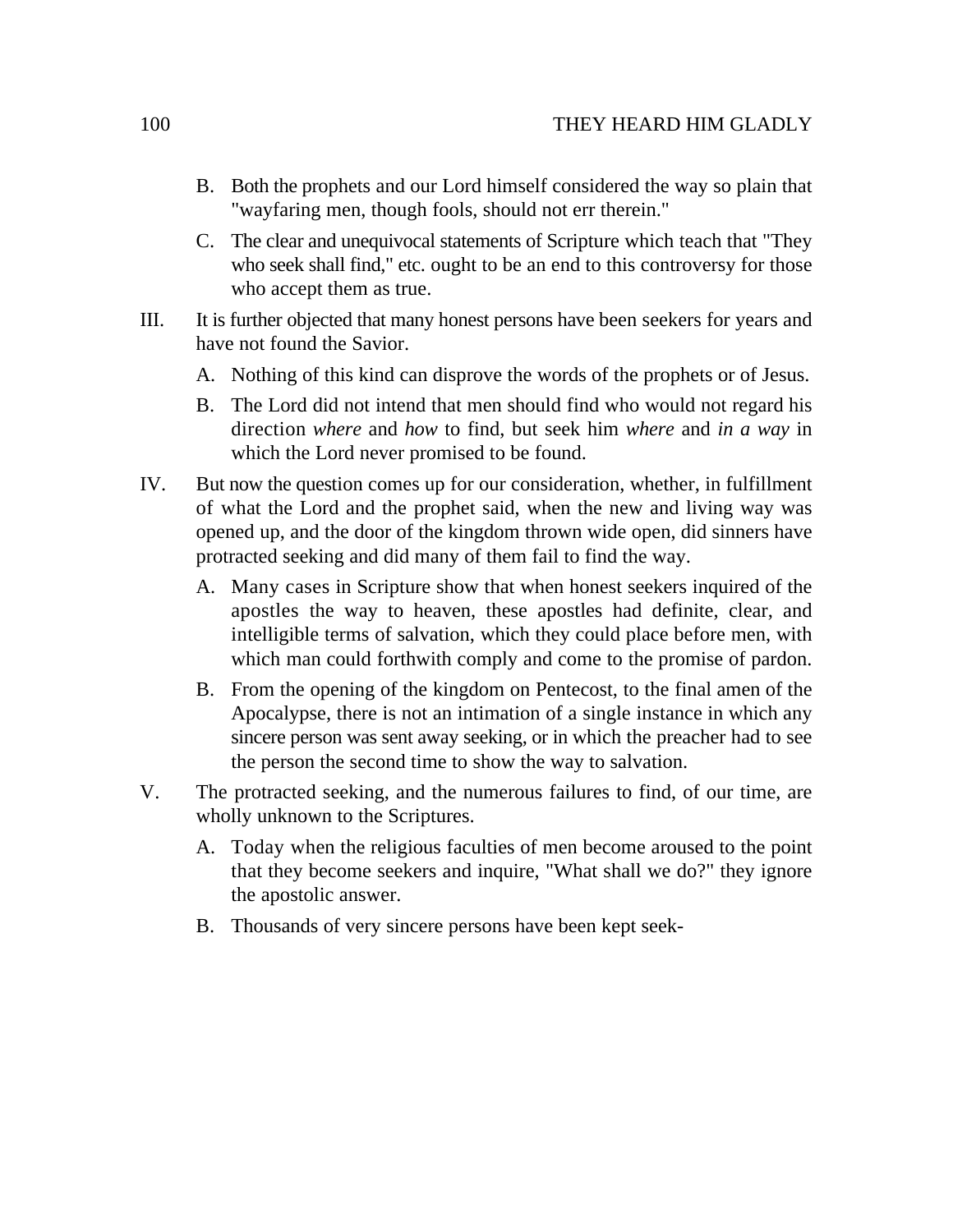ing, for indefinite periods of time, and after being disappointed, deceived and deluded by finding nothing helpful from preachers, have turned away in utter disgust and become hardened and abandoned sinners.

- C. The failure does not rest with the Lord's plan, but in men, who either *do not know* the Lord's plan, or *will not practice* it.
- VI. But some man is saying by this time, "If the Gospel is such a plain matter, or if you have anything clearer, plainer, or more intelligible than what we have tried, let us have it. To this attention shall now be given.
	- A. Beginning, then, at the starting point, what must a man believe?
		- 1. Many Scriptures plainly show that in apostolic times the people were asked to believe on a person, the glorious person of the Messiah.
		- 2. It is not required of a man that he believes this creed, or that creed, or this that theory or opinion, drawn up by a few uninspired men, setting for the difference between their opinions and the opinions of some other uninspired men.
	- B. But a man complains that he can not tell what repentance is; that the preachers refer to lexicons and learned authorities and he can not tell what is right.
		- 1. There are but few men who have not already a pretty good idea what repentance is.
		- 2. The fact that no man in our day will have much confidence in any great work of grace *within a man,* while there is *no change without,* shows that there is a pretty correct understanding what repentance is, that it is a change in the mind sufficient to change the life.
	- C. But it is objected that one preacher says immersion is baptism; another, sprinkling; and another, pouring, and in the midst of this, says a man, "I cannot determine what is baptism."
		- 1. The Bible does not mention sprinkling or pouring for baptism.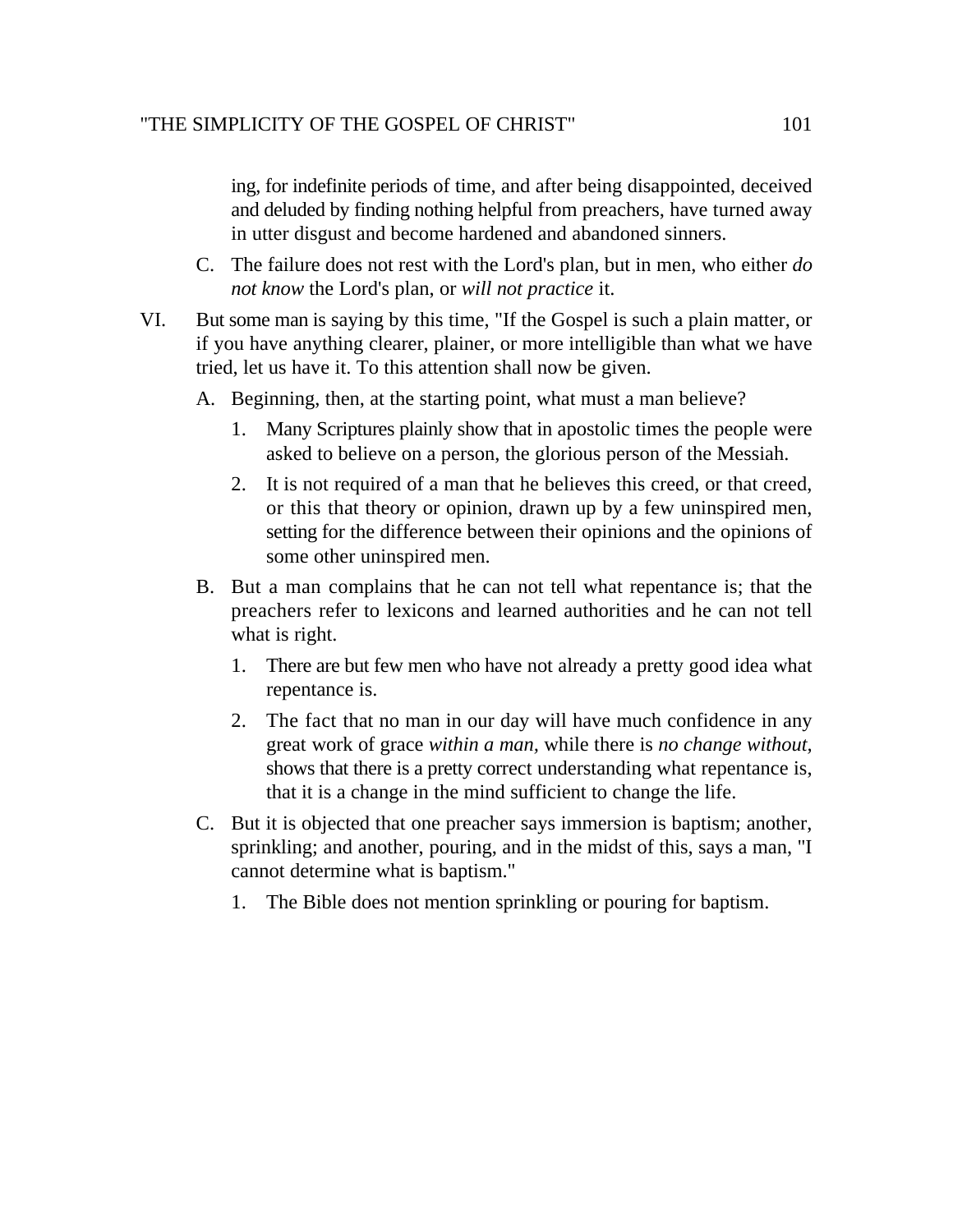- 2. The Bible does mention:
	- a. That the *element* was water.
	- b. That the *quantity* of the element was "much."
	- c. That thy *found* the water in its *native* place, such as a river and that there is nothing about *bringing* the water to the person in a bowl or any similar vessel.
	- d. That just previous to the baptism they were *at* the water, *down into* the water.
	- e. That the baptism itself was called a "burial" and that immediately after the baptism they "came out of the water."
- 3. In sprinkling or pouring water on a candidate for baptism the above items are out of place.
- D. Some one responds, "Even admitting that the action is plain, the preachers differ about the design, and I know not how to settle the point."
	- 1. All we have to do is to honestly give up to, and be instructed wholly by the inspired Scriptures. Start anew, as if you had never heard one word on the subject, and inquire *what the will of the Lord* is.
	- 2. In the Scriptures we read of being immersed "into Christ," "for the remission of sins," or in order to *"be* saved," or to gain entrance "into (the) one body," where pardon and justification may be found.
- E. "I should not know," says a man, "what church to join, if I should concede that all is plain thus far."
	- 1. Follow the Scriptures that have been brought to your view, obey the Gospel and thus enter the Church of Christ.
	- 2. Then unite with the most convenient congregation of the members you can find, never belonging to any other body, or kingdom, than the body of Christ.
- F. "But how would I decide what creed to adopt?"
	- 1. All parties agree that the creed the nearest like the Bible is the nearest right.
	- 2. Then, if the creed the nearest like the Bible is the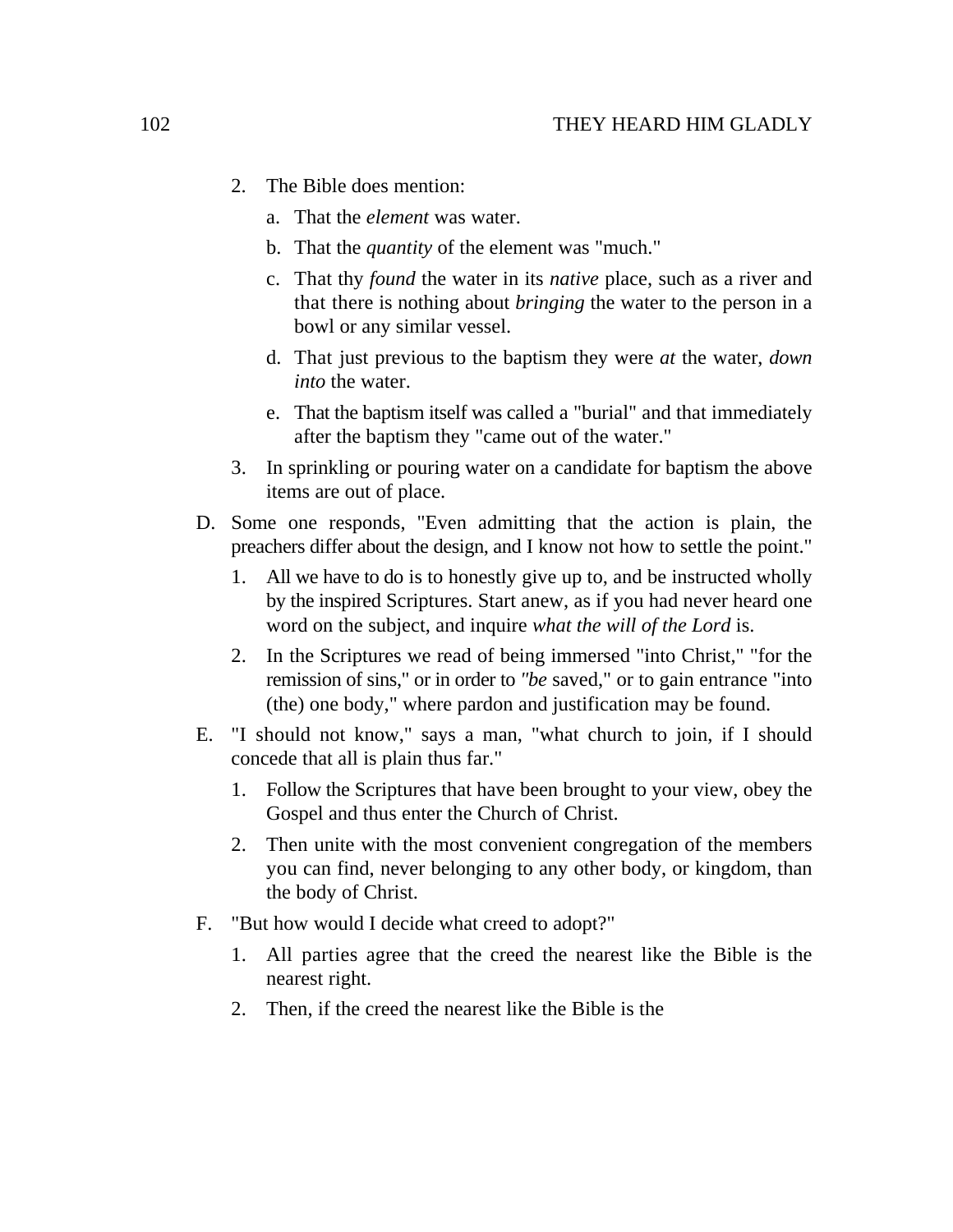*nearest* right, and will do at all, because it is so *near* right, the Bible itself, which is *precisely right,* will do!

- G. "But I can not understand the whole Bible."
	- 1. There is not one ray of light from heaven for the children of men, except what comes from the Bible.
	- 2. What understanding you have of the Bible, or what light you have received from it, directly and indirectly, is all the light you have shining along your pathway to the skies.
	- 3. What light you shall, directly and indirectly, derive from the same divine source, is all the light you will ever have to guide you to the everlasting city.
- H. "But why did not somebody among the great men, good and true, who have lived in the last three hundred years, find out these things and adopt the Bible as their only guide," says one, "before our time?"
	- 1. It would be hard to tell why many things were not discovered earlier, e. g., the art of printing, gun-powder, application of steam power, etc.
	- 2. Why did not some mighty reformer rise before Luther in Germany; before Calvin, in France; or Wesley, in England?
	- 3. The truth is, at times, men did appear to see the ground, but they did not find strength to stand up to it and maintain it.
- VII. In this great matter of man's salvation, there should be no risks taken, no experiments made, no trifling.
	- A. Each person has but the one life to live in this state; but one soul to be saved or lost, but one heaven to be gained or missed, and there should be no uncertainty about the matter.
	- B. Our Father has made a will; and if he has not set out the matter in his will, told us how to gain the inheritance, then no one can tell us how.
	- C. The time has come, in the good providence of God, when the teachings and commandments of our Lord and his apostles are to be separated from the teachings and com-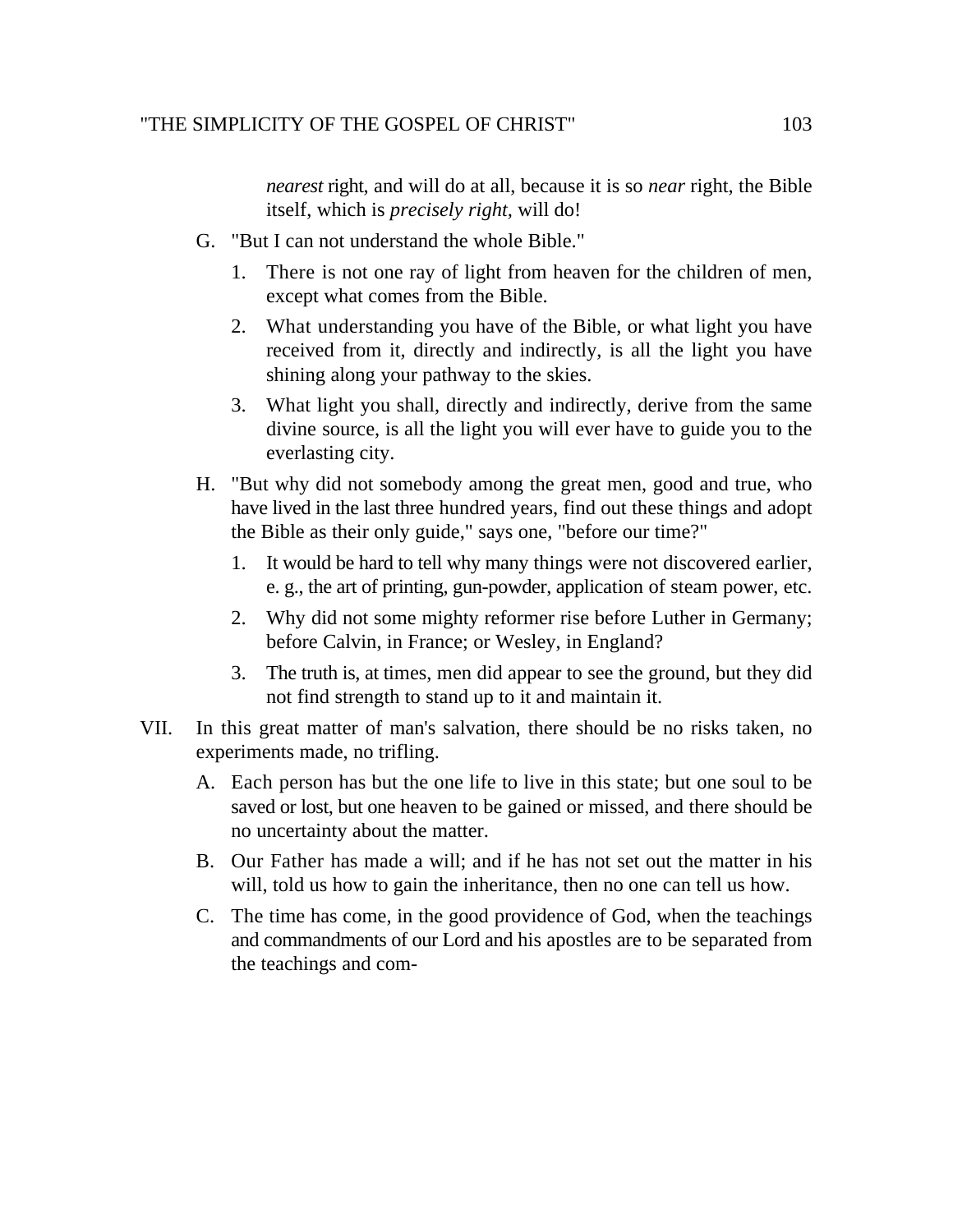mandments of men, and when our Lord Jesus Christ is to be held up and an effort made to draw all men to him.

- 1. Those for him, his Gospel, his teaching, and that of his apostles, are now calling for his friends to come out, stand by him, and rally to his standard, maintain his Gospel and teachings, take on them his name, and stand up for every thing as it came from him and his inspired apostles.
- 2. Take, then, the teaching, the divine and infallible teachings of Jesus and the apostles, read it, fill your memory with it, cherish it in your heart, and follow it with your whole mind and strength, and it will guide you peacefully, joyfully, and happily home to the haven of everlasting rest.
- VIII. Thus we have shown, by many infallible proofs, that the way to God—is plain, so simple, so easily understood, that no one need err.
	- A. All truth in religion lies within the Bible.
	- B. When it is our guide in religious matters, we are sure of being right, and need not err.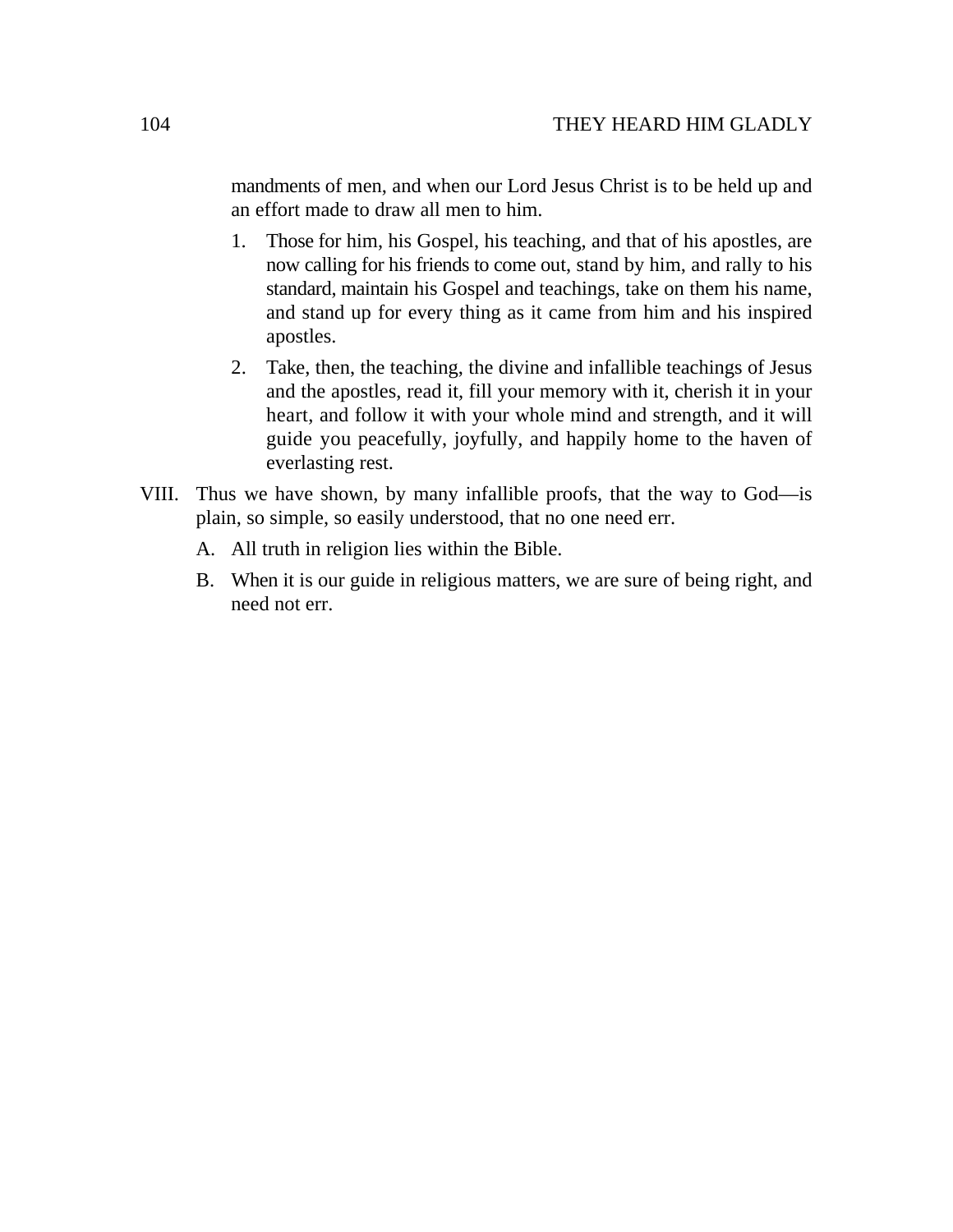# **CHAPTER VIII**

### *"Remission of Sins"*

Publication Date: 1877

#### Purpose

The believing penitent sinner must be immersed in water in order to obtain remission of sins.

#### **Outline of Sermon**

- I. The whole world without Christ, lies under the power of the wicked one—they are all lost, under guilt, condemned.
- II. The infinite goodness suggested the grand scheme of redemption for man; the infinite will resolved it; the infinite power executed it.
- III. We may regard every step in the divine procedure, from the eternal purpose of God down through the ages till sinners are redeemed by the blood of Christ, as a link in the chain of events tending directly on to mark out that which the infinite goodness suggested, the infinite will resolved, the infinite wisdom devised, and the infinite power carried into execution.
- IV. The Lord called, sent and supported preachers to announce his plans to redeem the world, but all such early efforts were preliminary, preparatory and incipient in view of opening up the new institution.
	- A. The crucifixion of the Lord ended all this work.
	- B. He was then resurrected.
- V. When all things were ready, in Christ's last interview with his apostles, Christ said, "All authority in heaven and on earth is given to me." This placed him at the head of all things.

[105]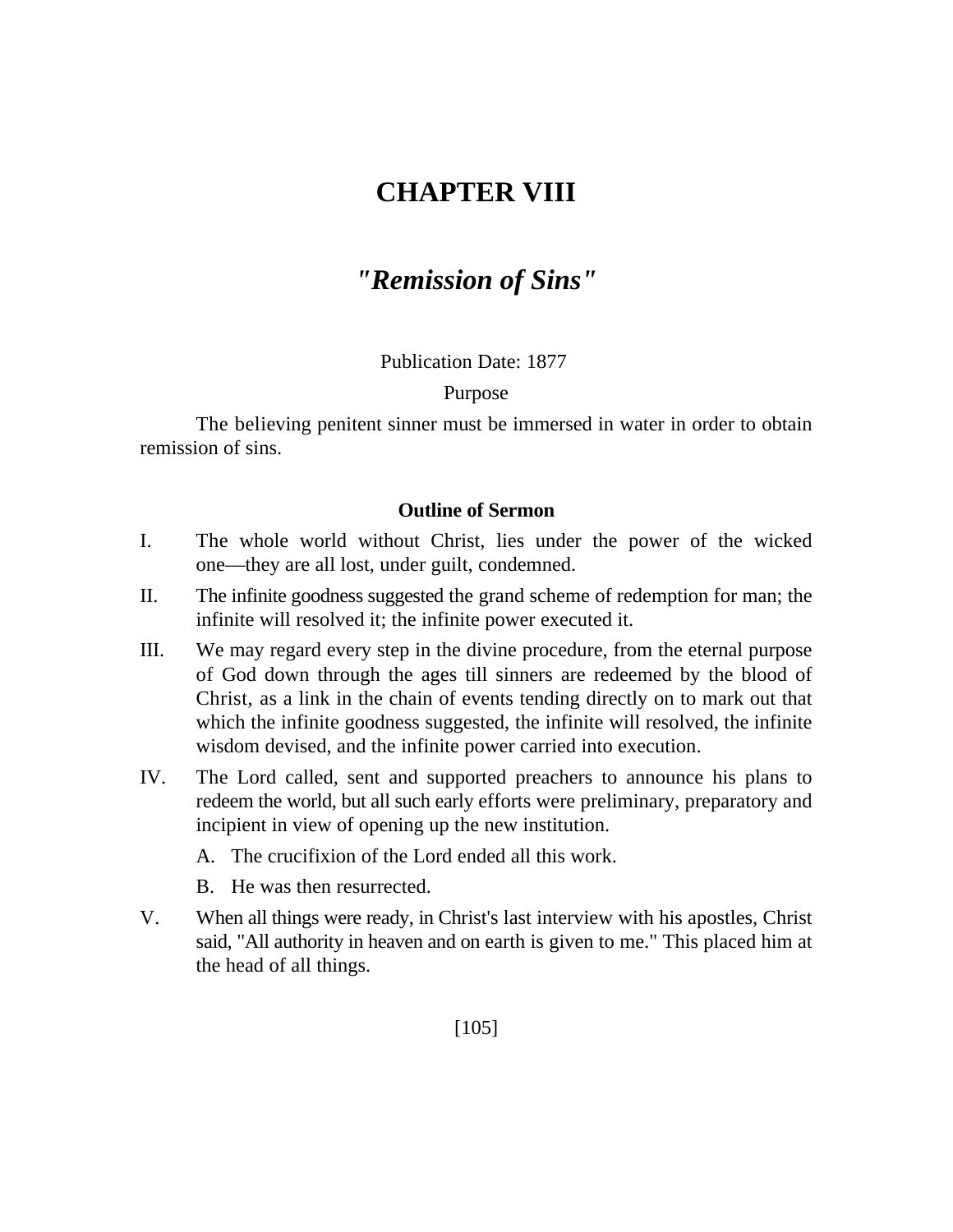- VI. The commission then given read as follows, "Go ye therefore and teach all nations, immersing them into the name of the Father, and of the Son, and of the Holy Spirit; teaching them to observe all things whatsoever I have commanded you: and, lo, I am with you alway, even unto the end of the world."
	- A. All admit that the object of the great commission is man's recovery from sin.
	- B. What a strange and blind infatuation it is that has entered into the minds of some men, that, after admitting that the love of God to man was in view of his salvation; that the grace of God was in view of the same thing, and the gift of Christ; his wonderful sufferings and death; his shedding his blood; his entrance into the true holy place, into heaven itself, with his own blood to appear in the presence of God for us, was all in view of man's salvation—and, after admitting that the preaching of the Gospel, and the very commission authorizing it to be preached, are in view of the same thing; that the belief of the Gospel, the repentance and confession, are in view of the same thing, and then such a man turns around and denies that the immersion, an item in the same connection, a link in the same chain, is not in view of man's salvation; not in order to the remission of sins, and has not the same object in view as all that has gone before—is not in order to the same end!
- VII. The Lord connects faith and immersion together in the same sentence, in the commission, in view of the same object.
	- A. The Divine Spirit, Acts 2: 28, connected both repentance and immersion in the same sentence, in view of the same thing—remission of sins.
	- B. In the commission the Lord puts faith and immersion in the same sentence, in order to, or in view of the same object-salvation.
- VIII. That immersion is not the insignificant ceremony some make it, is clear from several considerations:
	- A. Its place in the Great Commission, connected with the entrance "into the name of the Father, and the Son, and of the Holy Spirit," and salvation.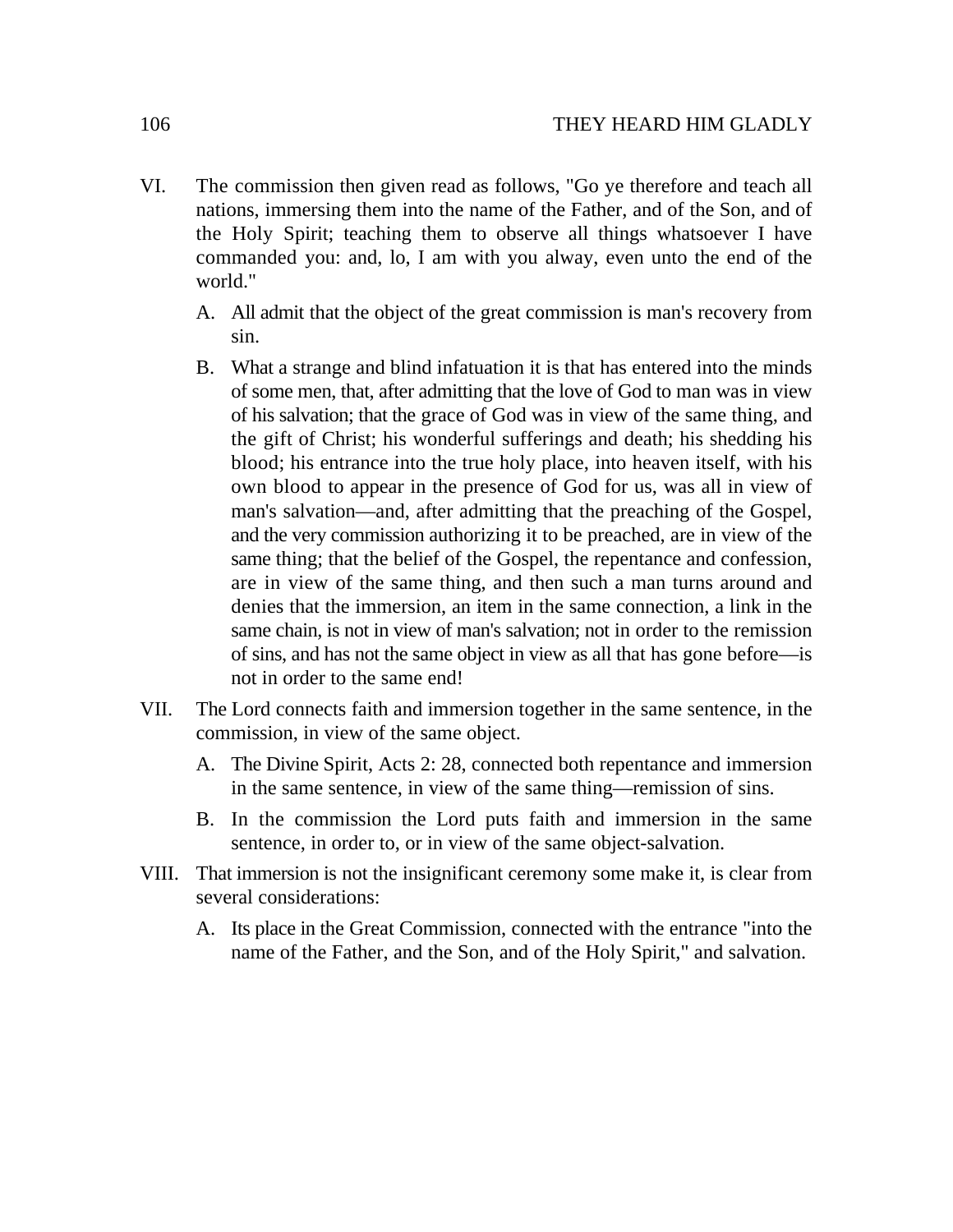- B. The Lord says, "Except a man be born again, he cannot see the kingdom of God."
- C. When Peter said, "Repent ye therefore, and be converted, that your sins may be blotted out," that which is included in the words "Repent ye therefore, and be converted," goes the blotting out of sins, and is in view of it, or in order to it.
- D. Immersion is referred to in the Scriptures, as the turning point.
- IX. Even though salvation is not granted except a man obey his Lord in baptism our salvation is still not of works.
	- A. Paul says, "Not by works of righteousness which we have done, but according to his mercy he saved us, by the washing of regeneration, and renewing of the Holy Spirit."
	- B. That the phrase "the washing of regeneration" here refers to baptism is the almost unanimous sense of all the authorities worth consulting.
	- C. When God saves us by his grace, according to his mercy, it is by baptism, or the washing of regeneration.
- X. It is not a question of making much of baptism, or little of it, but of submitting to it in its proper place, or setting it aside entirely.
	- A. It is connected with salvation, justification or pardon.
	- B. We find immersion always connected with turning to God.
	- C. It is connected with faith in God.
- XI. In the nature of the case, there must be some way by which man can come and have assurance of his acceptance with God.
	- A. The evidence sinners had in the time of apostles is in the Bible; in the promise of God, confirmed by the oath of God; that we might have strong consolation.
	- B. The promise may be found in the commission, "He that believeth and is immersed shall be saved."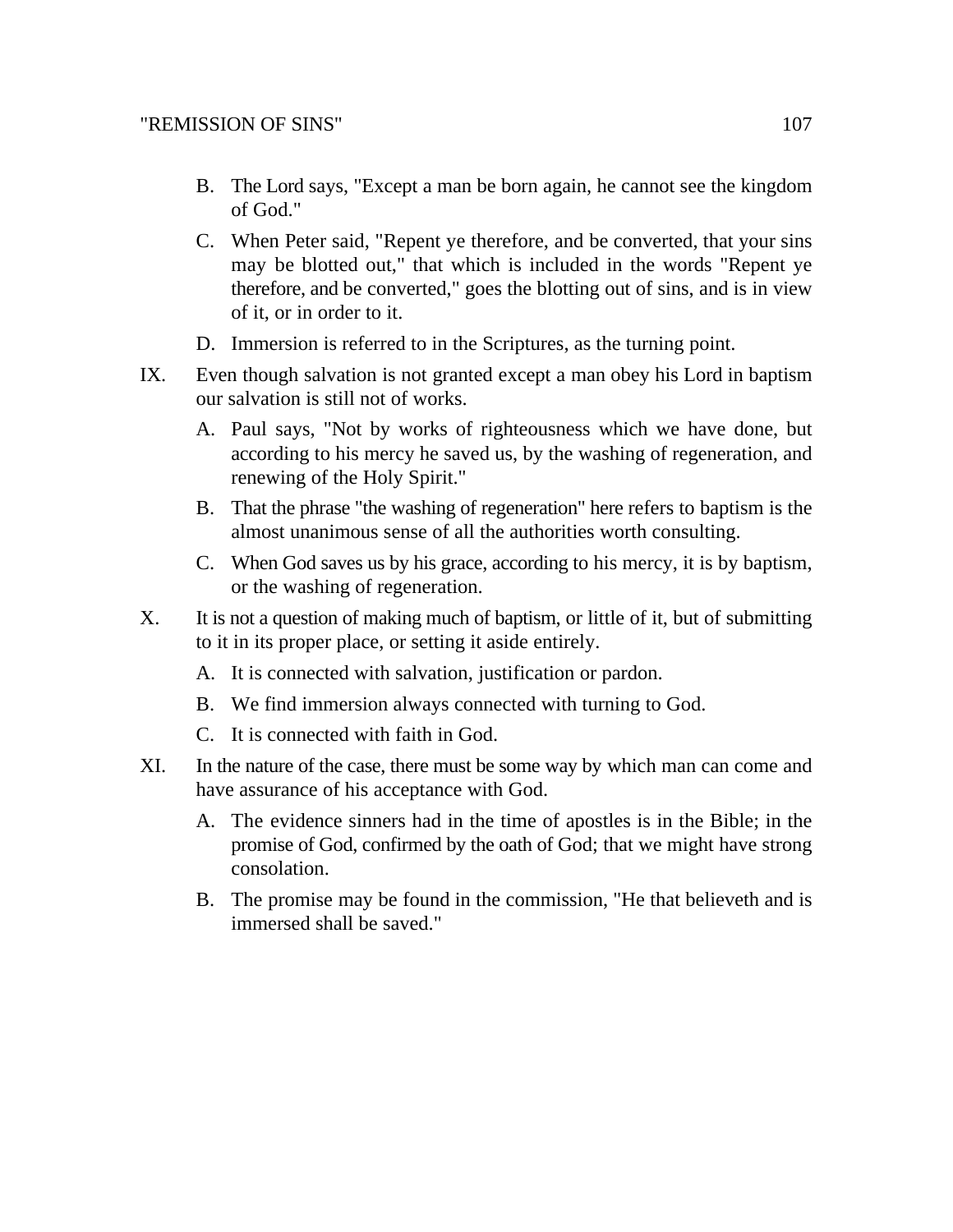- C. Put this immutable promise, confirmed by the oath of God, alongside of an impression, a sensation, an emotion, a sound, sight, or dream, such as thousands in our day are taking for evidence of pardon, or acceptance with God, and you have the contrast.
- XII. All who come to their reason and hear the Lord will live, and those who turn away from him will be lost.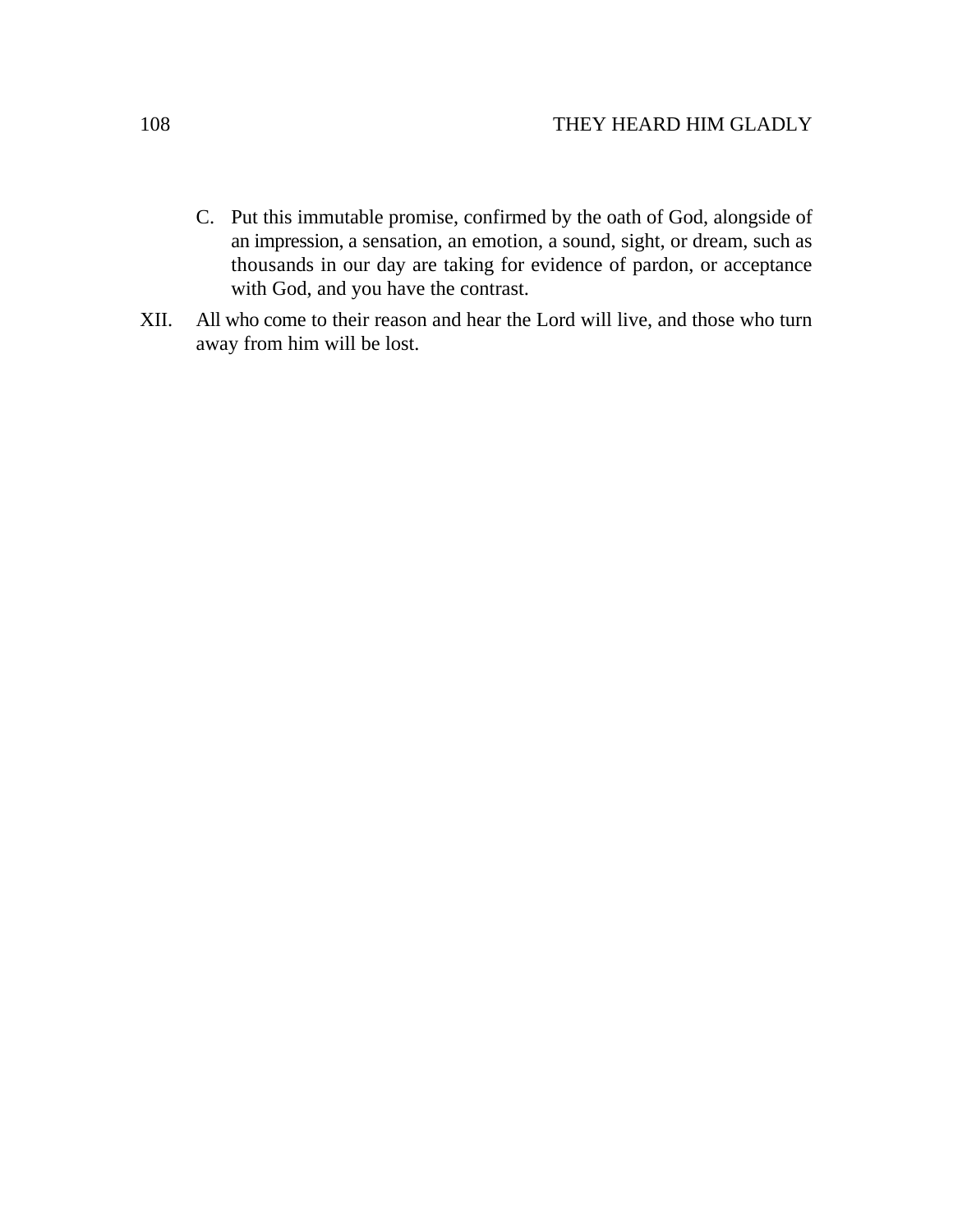# **CHAPTER IX**

### *"What Think ye of Christ?"*

Publication Date: 1877 Purpose

Of all the inquiries propounded to men, the following question is the most important, fundamental, and all-engrossing: What think ye of Christ? This leads to another, limiting the inquiry to one point, Whose Son is he? This sermon proposes to show that Jesus is the Christ, the Son of the living God!

- I. The most important, most fundamental, and all-engrossing question in the world is, "What think ye of Christ?"
	- A. The inquiry can be limited to one point, Whose Son is he?
	- B. This inquiry penetrates to that which is the very basis of all things, that which is fundamental—vital.
	- C. It is so related to all of us, that none, not even those who profess to be indifferent or unbelievers can let the inquiry' alone about him.
		- 1. The bare thought that Christ is what he claims to be is exciting, rousing and alarming to the skeptic.
		- 2. No such disturbing feelings are felt about the Pope in Rome, Swedenborg or Ann Lee, because he has no fear of them, they are null and void.
	- D. But the matter of Christ and the Bible will not let even the unbeliever alone, or be let alone.
		- 1. These too, with a small exception, are gone from history.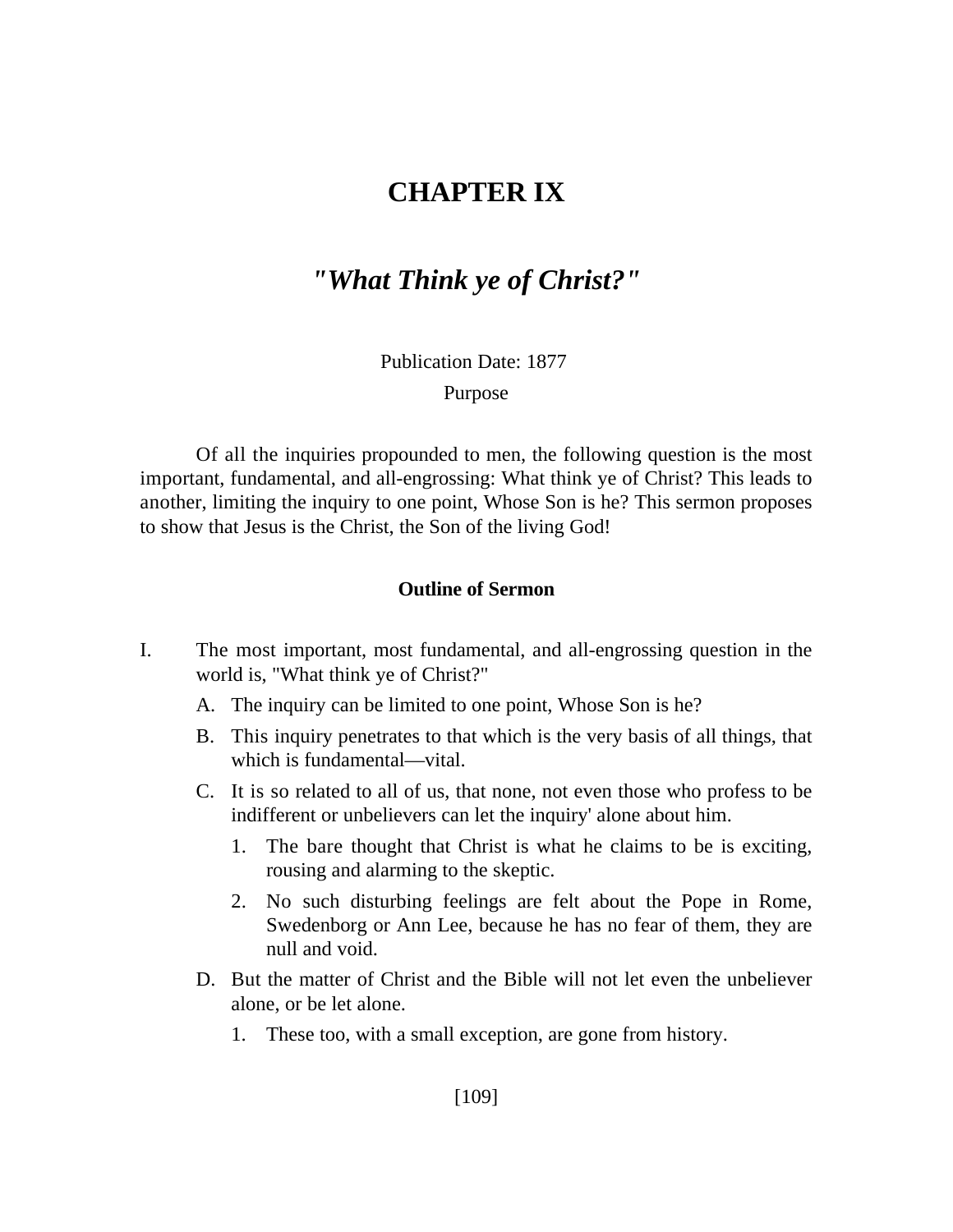- II. There are several good reasons why a simple rejection of Christ and the Bible does not settle the difficulty with some who would like to be indifferent toward such divine matters.
	- A. The Author of the Bible knows all about men, never errs when he speaks of them, but makes them sensible that he understands them throughout.
		- 1. The skeptic can not rest with a book in our midst which *describes us altogether.*
		- 2. There is a Being over us who knows us and takes account of our actions, and reveals what is in us.
		- 3. We can look into that book and see ourselves—not as we represent ourselves, but *as we are.*
		- 4. Man does not like to *see himself,* and that as *he is.*
	- B. This one glorious Being connects the conduct of men in this world with their fate in the world to come.
		- 1. God discriminates between the righteous and the wicked.
		- 2. This is the trouble, on the part of some men, with the one Being and the one book.
		- 3. By this one Being, in this book, we are assured that "God is angry with the wicked every day."
- III. This one book emanates from the one Being and receives its very life from him, and *by his Anointed,* the Lord Jesus the Christ.
	- A. All things were made by and for Christ.
	- B. He is the beginning and the end of all things.
	- C. In Him dwells all the fullness of the Deity substantially.
- IV. No other teacher ever came before the world in the same manner as our Lord, nor used such exclusive language.
	- A. Jesus said, "I am the way."
		- 1. He placed his teaching in bold and avowed contrast with what had been said of old, in the Law of God.
		- 2. He said, "I am the way," meaning the way to the Father.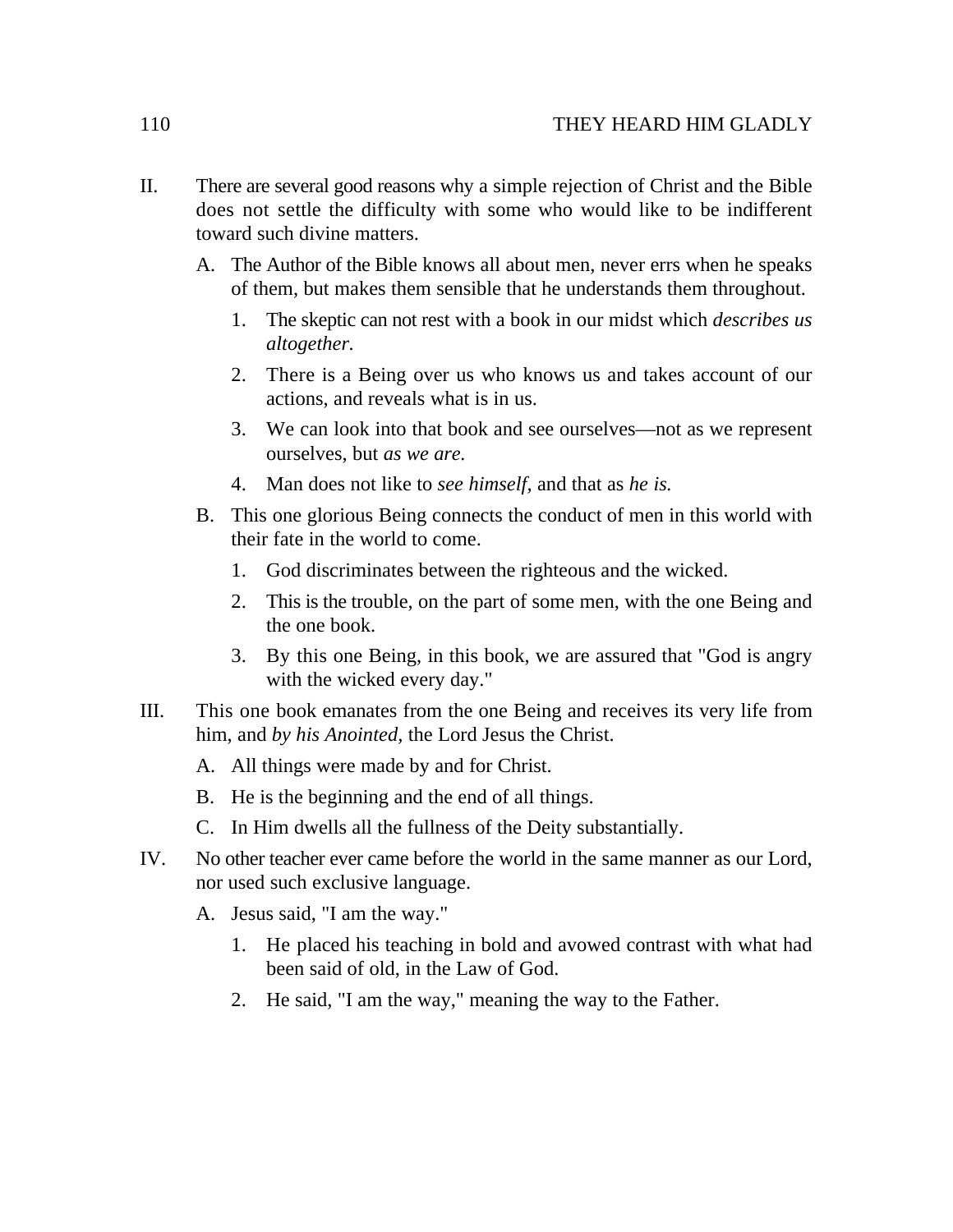### "WHAT THINK YE OF THE CHRIST?" 2001 111

- 3. He meant that you can not find the way to the Father by the light of nature, the sciences, or any other means but *by me.*
- B. He is, however, not only "the way," but "the truth."
	- 1. If the Lord is *the truth,* there is an end of all controversy about going to any other person to find the truth.
	- 2. In hearing him we also hear the Father who sent him, and in rejecting him we also reject the Father who sent him.
- C. He is the life.
	- 1. This, again, is exclusive.
	- 2. We need not go to Moses, nor to the philosophers, statesmen, or pagan doctors
	- 3. The life is not in *them,* but *in the Lord Jesus, the Christ.*
- V. If Jesus is what he claimed to be, the only Savior of the world, then he is what man needs.
	- A. Man is a poor, imperfect, fallible and erring creature.
	- B. Man needs infallibility somewhere to which he can come and receive instruction *implicitly.*
	- C. The question of importance now, is: Whose Son is Christ?
		- 1. Can men look to him as the *Infallibility?*
		- 2. Can men look to him as the Son of God?
		- 3. Can men believe all he said *implicitly,* or simply because he said it?
		- 4. These are matters to be considered now.
- VI. The following things are claimed for Christ.
	- A. That his teaching was perfect.
	- B. That Jesus practiced what he taught.
		- 1. Others have taught many good things, and they ail have taught many things that were not good.
		- 2. In many instances, they *did not practice* what they taught.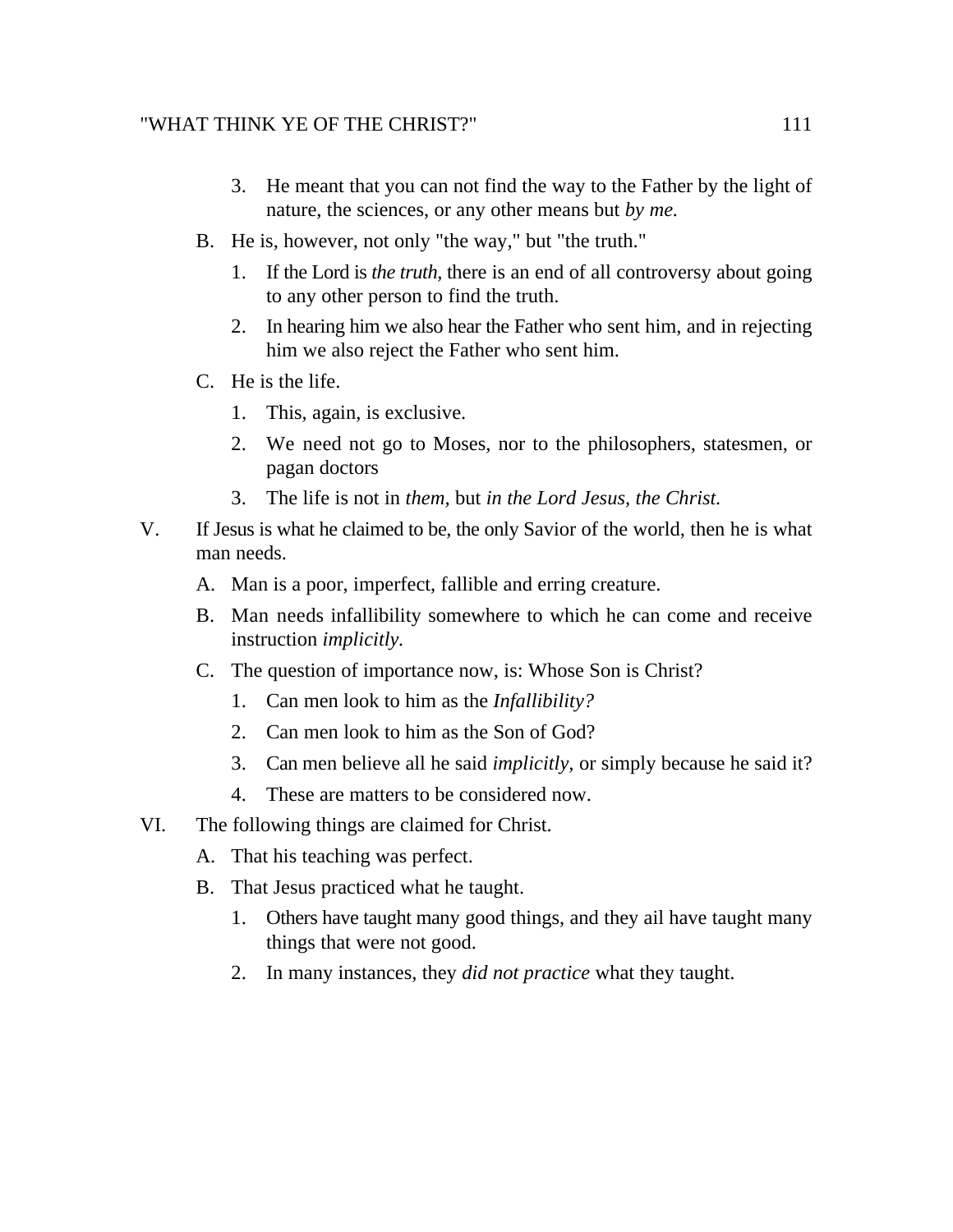- 3. How was it, on the ground that Jesus was simply *a man,* that he practiced what he taught without a single infraction, and that not another teacher ever did this?
- C. Jesus, without learning and without association with the great, the learned, or popular, came from thirty years of obscurity, and in a brief space of time called round him multitudes of people.
	- 1. Viewed simply as a man how is this to be accounted for?
	- 2. His wonderful works were done openly, and in the daylight, so no trickery was performed.
- D. The teaching of our Lord was of sufficient importance to command the attention of the highest order of talent.
	- 1. He commanded the attention of the greatest learning and talent.
	- 2. In discussing Scripture with the learned Jewish rabbis, they found that he knew everything.
	- 3. All the events of the ages past were open to him and present in his view
	- 4. Neither they, nor anyone who denies his Divinity, can understand how he could look back through the ages through the Scriptures, and see and know everything.
	- 5. Neither did he stop with looking at the past, but he looked down through the future, and his prophecies have come to pass as he foretold them.
	- 6. All who view all these matters so as to appreciate them must be impressed with the idea that the divine presence dwells in him.
- VII. All past and present who question the duration of the memory of the name, life and works of Jesus would do well to consider the following:
	- A. What has become of the names of the philosophers and their systems of philosophy as they existed contemporary with Jesus? Except for a few, they have gone into forget -fulness.
	- B. What has become of the names of the proud statesmen of Greece and Rome?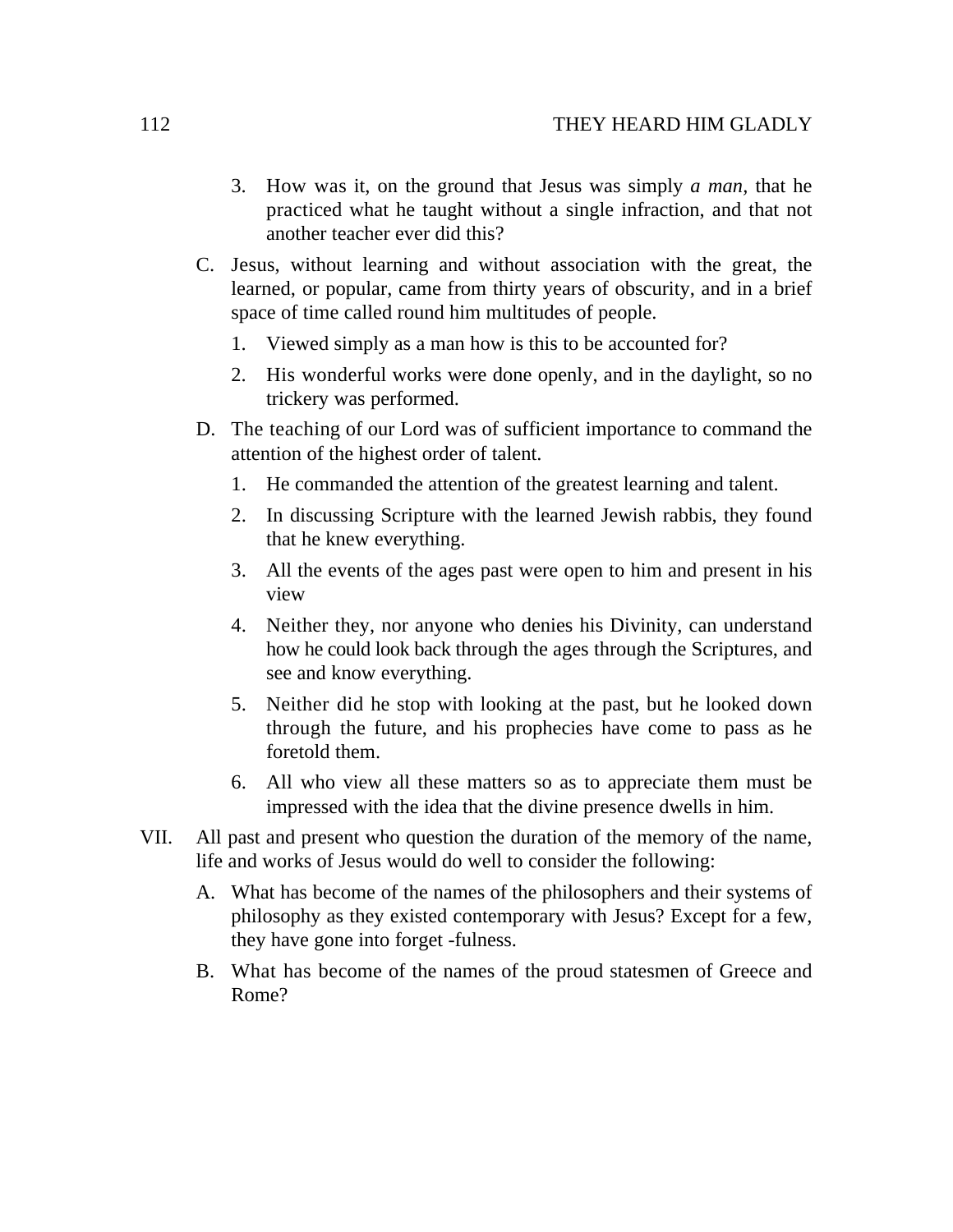### "WHAT THINK YE OF THE CHRIST?" 113

- 1. Excepting for a few, their very names have disappeared from the memories of men and from the records of the world.
- 2. Their great structures, their human governments, etc., save for a few dim traces, have disappeared.
- C. What has become of the Jewish doctors who lived contemporary with Jesus? These, too, with a small exception, are gone from history.
- VIII. But contrast all this with the name of Jesus Christ.
	- A. His name abounds in the principal literature of the world, from the time of his abode among men down through the ages for more than eighteen hundred years.
	- B. The advent of Jesus founded a new era, recognized even in the fact that we date our years "A. D."
	- C. His resurrection day, or Sunday, is a signal even eighteen hundred years from its date for the mighty din and whir of vast and numerous operations all over the world to stop while people quietly proceed to places of worship.
	- D. Did all this come into being *by accident?* Did it originate in a *false fact,* or *assumed fact?*
- XI. There is. to the man of Bible intelligence, nothing clearer than that there was one divine mind before time began, that looked down through the ages and saw all that was coming.
	- A. His own inspired prophets did not comprehend or see God's eternal purpose, nor did they understand many of the grand utterances which the Spirit of God spoke through them.
	- B. Such utterances were spoken, so that we can now see that they did not understand them, so that we might know that the things spoken were not their utterances, but utterances from *Him who spoke by them.*
	- C. Such things shall now be verified by a few of the many Scriptures that might be collected on this point: Romans 16: 27-29; Eph. 3: 3-11; 1 Peter 1: 9-12.
	- D. In the same way anyone who will read Matthew, Mark,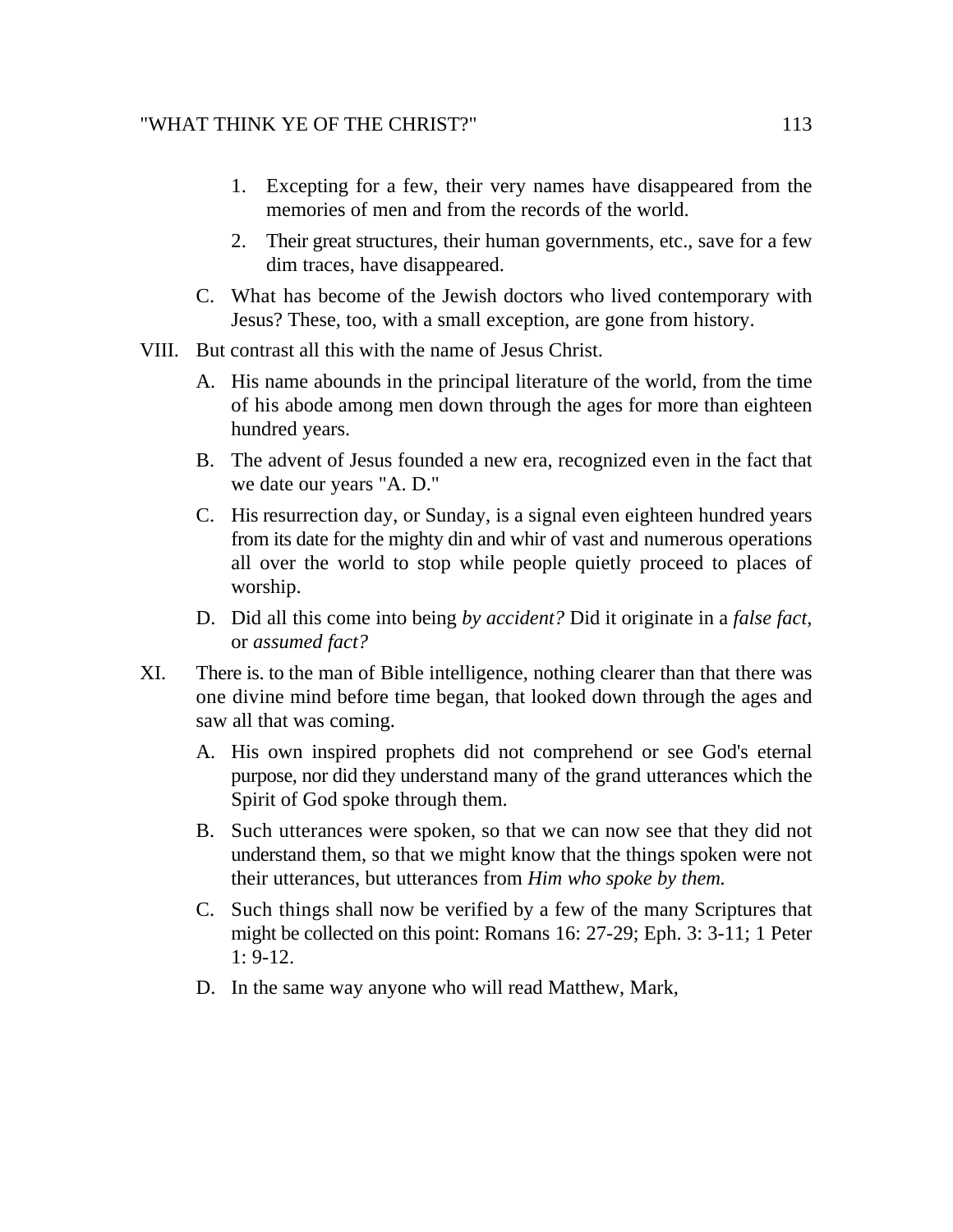Luke and John will see that there was no collusion between Christ and his apostles.

- 1. Their minds ran in one direction and his in another.
- 2. They believed on him and believed that the Father had sent him, but they believed he was going to set up a kingdom of this world.
- 3. When all was accomplished, everything transpired as he had foretold, or according to *his mind,* and nothing according to *their mind.*
- E. Anyone, who will carefully study the Scripture of the prophets can see the mind of God in them, and running down through them to Christ, and the same mind in Christ, in the death and resurrection of Christ, and the coming of the Spirit and the inspiration of the apostles.
- X. With what profound awe and reverence does the man of faith view all this.
	- A. His conceptions and emotions are exalted in view of the wonderful works of God.
	- B. He adores that mighty hand that lifted him up and made him acquainted with the Father and with his Son, Jesus Christ, our Lord.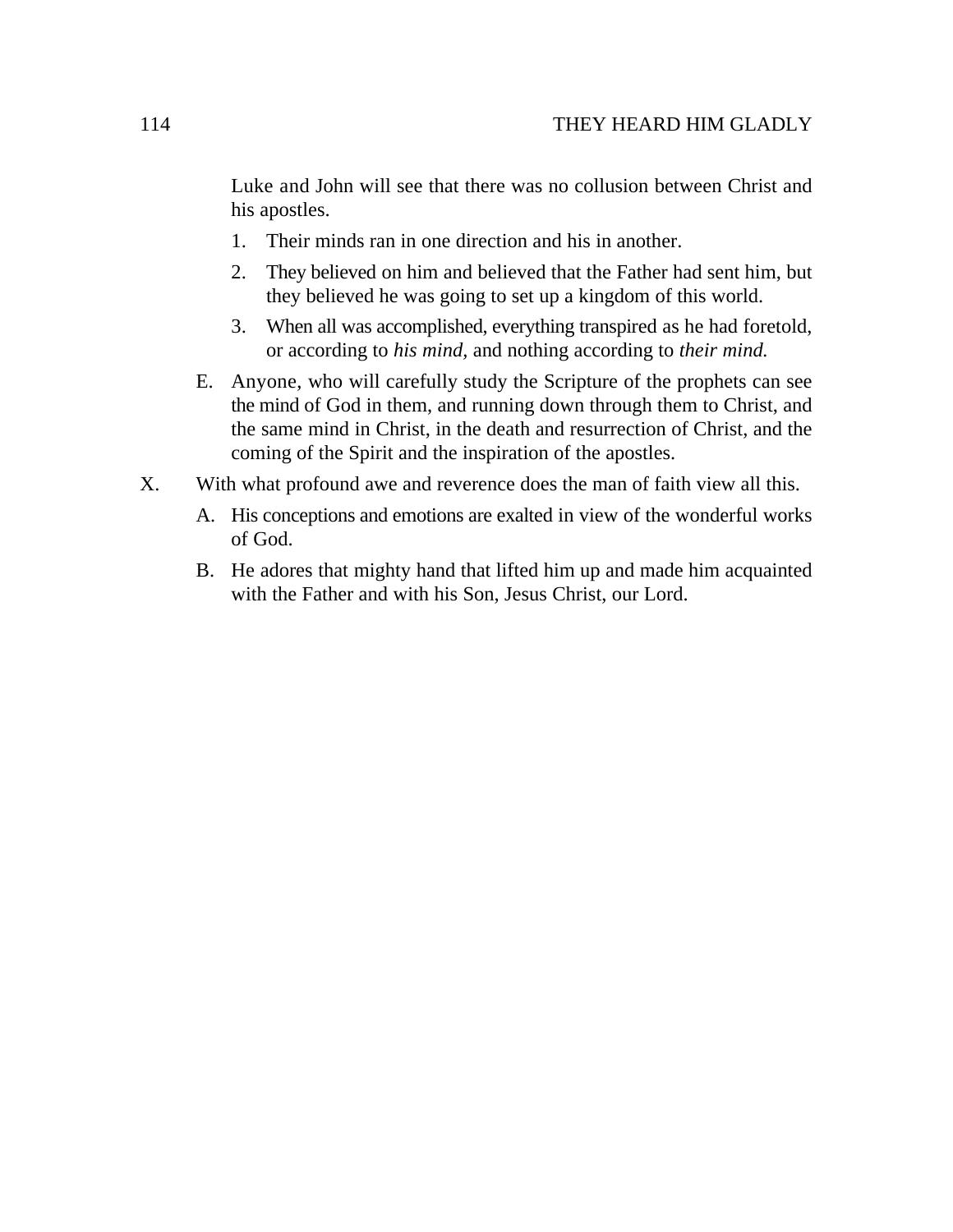## **CHAPTER X**

# *"How are Persons Made Believers?"*

Publication Date: 1869

Purpose

The purpose in this discourse is to settle the question as to *how* persons are made believers. What means does our Heavenly Father employ to induce men and women to believe on Christ as the Savior of the world?

- I. There are two theories about the means God uses to induce men to believe on Christ as the Savior of the world.
	- A. One of these theories asserts that God puts forth an *immediate* power, or influence of his Spirit from himself, or a *direct* influence to the soul of the unbeliever, and makes him a believer.
	- B. The other theory asserts that God puts forth his power or influence through Christ, the apostles, through the Holy Spirit that was in and inspired the apostles, and through the Gospel preached by the apostles, and makes believers.
	- C. These two theories are wholly irreconcilable.
- II. But now, the question arises, how is this matter to be settled? To what can an appeal be made as authority to settle it?
	- A. Shall the case be referred to the man who says, "I know the time and place when the immediate power came, and took effect on my heart, and made me a believer, I was not reading the word nor hearing the Gospel, and I know I was made a believer by the immediate power?"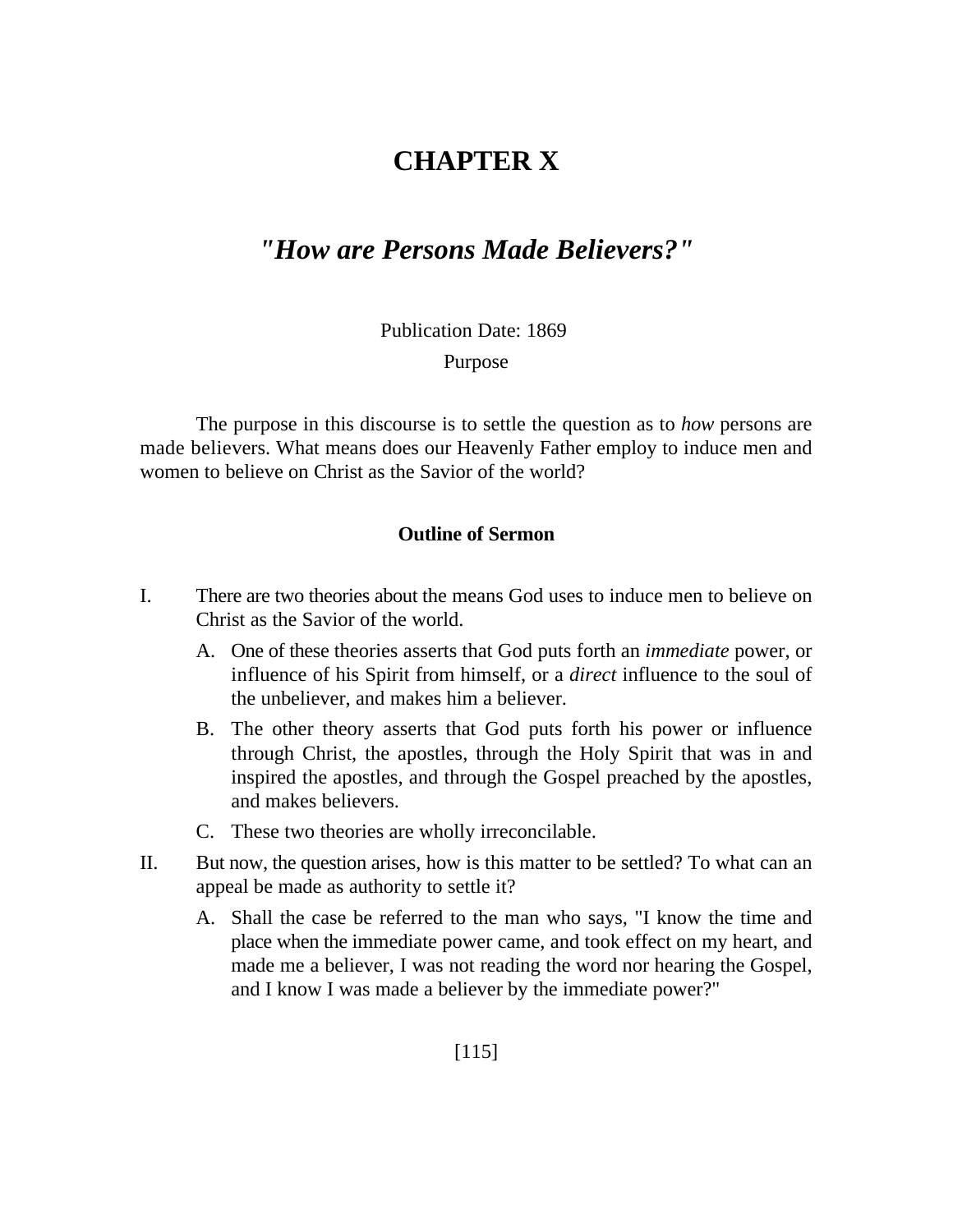- 1. If such testimony is to be regarded, Mormonism, Quakerism, Shakerism, or any other imposture can be proved.
- 2. Such witnesses care not what the Bible says, what the Lord or the apostles have said.
- 3. They refer you to what they have *experienced,* but in their case you have nothing but the testimony of their tongues.
- 4. They will not be regarded in this discourse, nor any witnesses, except such as the Lord has shown to be his witnesses, by the most awful, grand and sublime displays of supernatural power ever witnessed to the senses of mortal man.
- 5. The Bible is the supreme authority, and the speaker will proceed as if every listener believed and regarded it.
- III. Let there be an understanding at the start as to exactly what the question is.
	- A. The question is not whether God makes believers. We all admit that God makes believers.
	- B. The question is not whether he makes believers by the Holy Spirit. We all admit that God makes believers by the Holy Spirit.
	- C. Nor is it whether he does it by his power.

We all admit that God makes believers by the Holy Spirit and by his power.

- D. The issue to be settled is whether:
	- 1. God puts forth his power through Christ, through the apostles, through the Spirit in the apostles, through the Gospel preached by the apostles; or,
	- 2. Does he put forth his power or influence to make believers, immediately from himself to the soul of the sinners, not through Christ, the apostles, nor the word. This is the question to be settled by Scripture.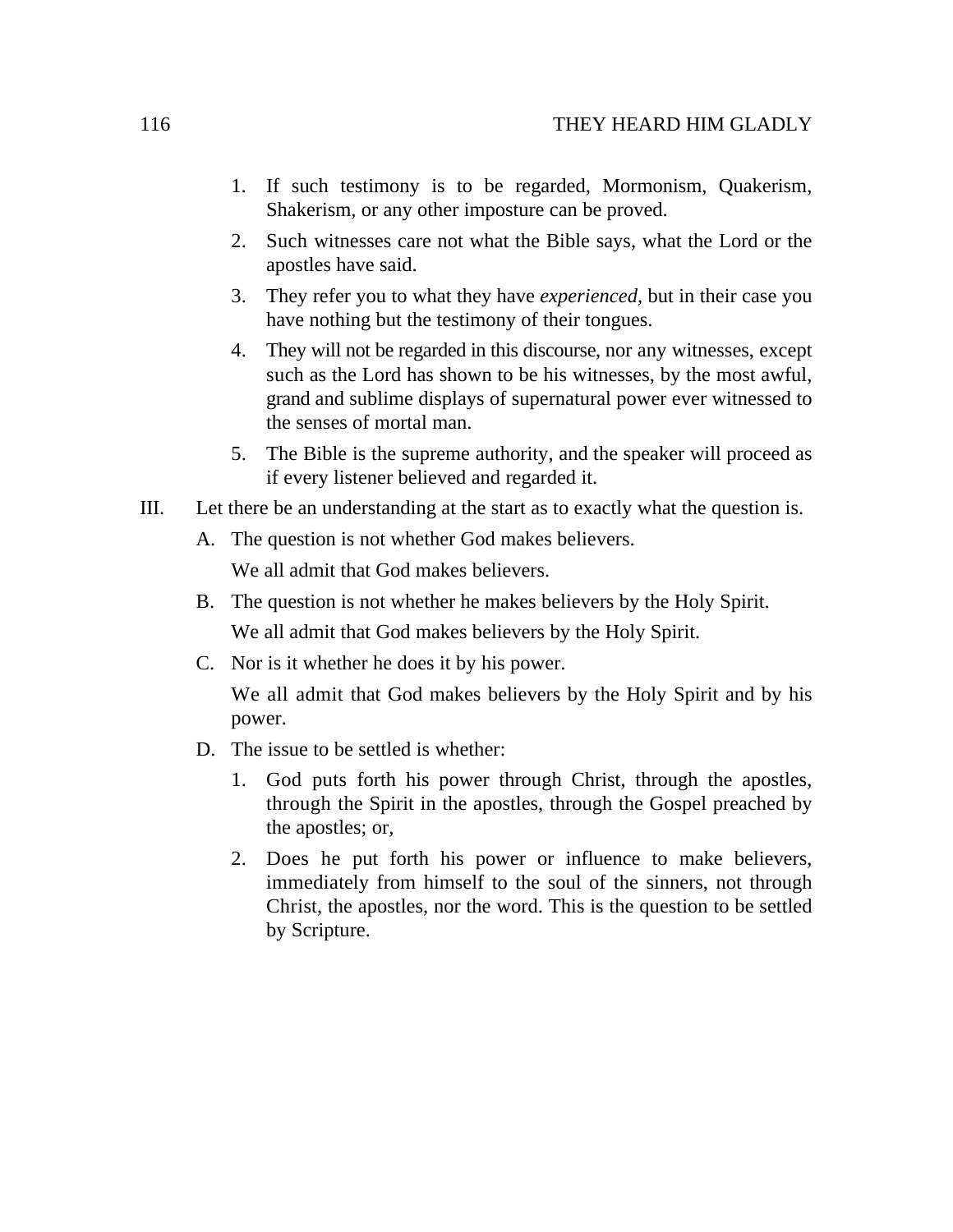### "HOW ARE PERSONS MADE BELIEVERS?" 117

- IV. The first scripture introduced will be found in Acts 11: 14.
	- A. An angel here commanded Cornelius to send for Peter, adding, that "when he is come, he shall tell you words whereby you and your house shall be saved."
	- B. The particular point in this language is that Cornelius and his house were to be saved by words, and not without words.
	- C. Any theory proposing to make believers and save men *without* words can not be received, while the Lord's system, in which men are *saved by words,* is regarded.
	- D. The question is not whether the Lord *can* save men without words, but whether he does in the system revealed in the Bible.
- V. The next scripture introduced is found in Matthew 13. It is our Lord's teaching in the parable of the sower.
	- A. The first thing is to determine what the "seed" in this parable represents.
		- 1. This the Lord explains: "The seed is the word of God."
		- 2. All the products of the kingdom spring from the seed of the kingdom, under the divine blessing.
		- 3. Regardless of how rich the ground or how honestly you labor, you must have seed. It is indispensable.
		- 4. In the same way, in the kingdom, we must have the seed of the kingdom, or we can not have the products of the kingdom.
		- 5. *Faith* is the very first product of the kingdom, and you can not have it without the seed of the kingdom, the word of God.
	- B. The next thing in order is the way-side ground. What does it represent?
		- 1. It represents an idle, indifferent, and careless healer, who does not understand the word when he hears it.
		- 2. Such men never give anything more than a slight and indifferent hearing to the word.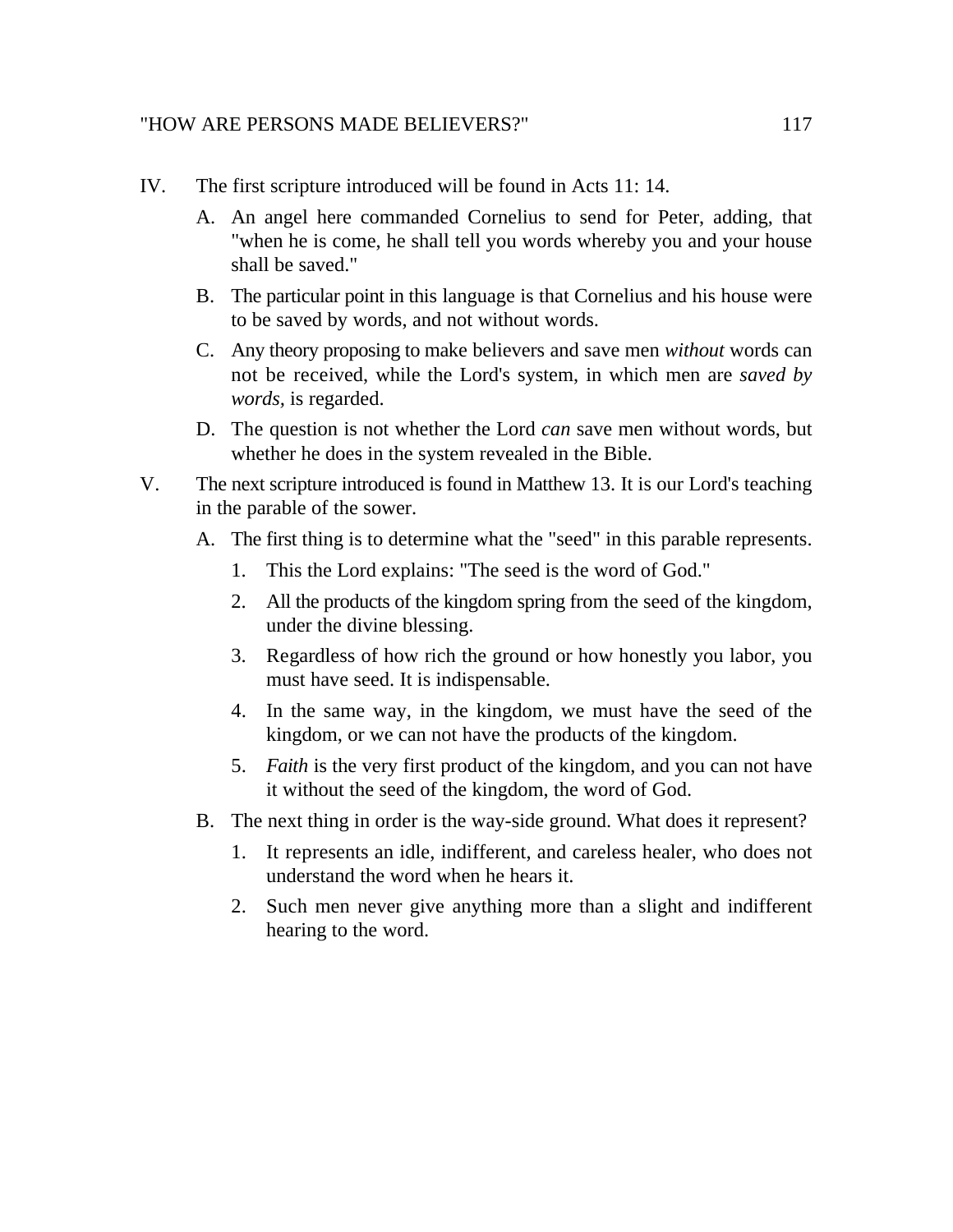- 3. But when they do this, the Lord says, "Then straightway comes the devil, and catches the word of God out of their heart."
- 4. The devil is engaged in the fiendish design of defeating the word of God, and thus defeating the divine means appointed to make the unbeliever a believer and save him.
- C. What does the stony ground stand for, or represent, in this parable?
	- 1. It represents a hearer, not so hard as the one just described, but one that hears the word with pleasure at first, and then finds that he will suffer persecution, *and* "straightway becomes offended because of the word."
	- 2. He yields the word—gives it up.
	- 3. There is no power that the Lord brings to bear on men who turn their ear away from the Gospel, and will not hear it, that converts them and saves them without the word.
- D. What does the thorny ground represent?
	- 1. It represents a hearer not so bad as either of those of which mention has been made; it represents a man who receives the word with pleasure at first, but subsequently is drawn into some of the business operations of the world, and whose whole mind and heart are literally overwhelmed in the affairs of this life.
	- 2. The Lord says, "The cares of this world and the deceitfulness of riches choke the word out of his heart.
	- 3. When the word of God is by any means taken away out of a man's heart, there is an end to all faith, piety, and devotion to the Lord.
	- 4. In every case, the Lord keeps in view that "the good seed," which is the word of God, must not only be sown in the heart, but remain in it or none of the good fruits of the kingdom can be brought forth.
- E. What does the good ground represent?
	- 1. It represents the man who receives the word of God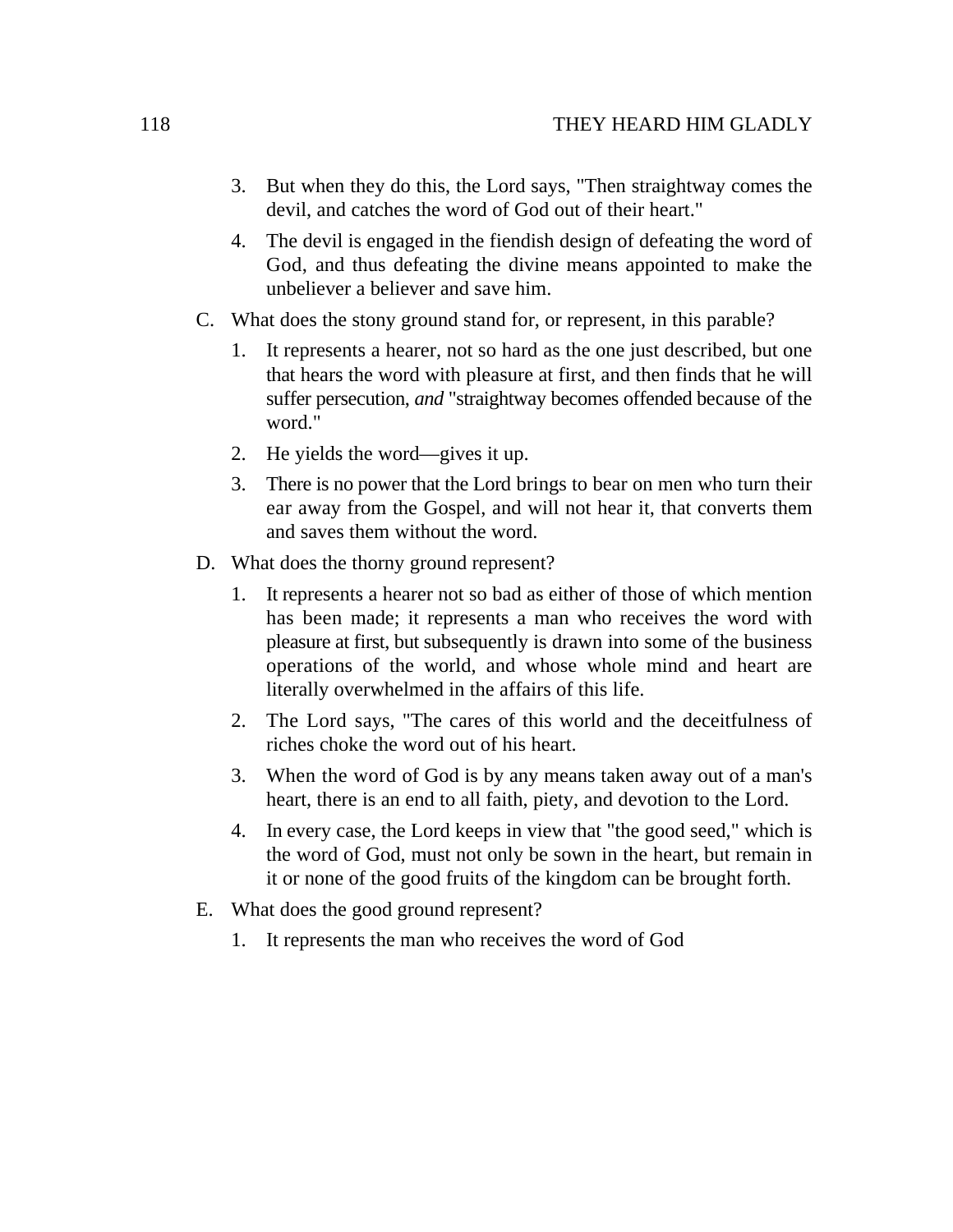into a good and honest heart, understands it, and brings forth much fruit.

- 2. The good and *honest heart* is the soil for the good seed, the word of God.
- 3. This is the Lord's method of producing the fruits of the kingdom.
- 4. The Lord does not produce these good fruits without this good seed of the kingdom, the word of God.
- VI. It is now appropriate that we should have a few clear statements of Scripture, showing how persons are made believers.
	- A. The first scripture adduced on this point, will be found in John 17: 20 and 21: "I pray not for these alone, but for them also who shall believe on me through their word."
		- 1. The Lord is praying for "them who shall believe on *me through their word."*
		- 2. If there are those whose faith did not come through their word—the word of the apostles—they are not included in this prayer.
		- 3. This one passage ought to settle the question as to how faith comes with people who believe the Scriptures.
	- B. The apostle John bears the following testimony, John 20: 30-31 "Many other signs truly did Jesus in the presence of his disciples, which are not written in this book; but these are written, that you might believe that Jesus is the Christ, the Son of God, and that believing you might have life through his name."
		- 1. What are these things written for? These things are "written that you might believe."
		- 2. What must we believe? That Jesus Christ is the Christ, the Son of God.
		- 3. What is the purpose in our believing that Christ is the Christ, the Son of God? That we might have life through his name.
		- 4. The things in the divine records of testimony given by Matthew, Mark, Luke and John, concerning Jesus, are written that we might believe, and that believing we might have life through his name.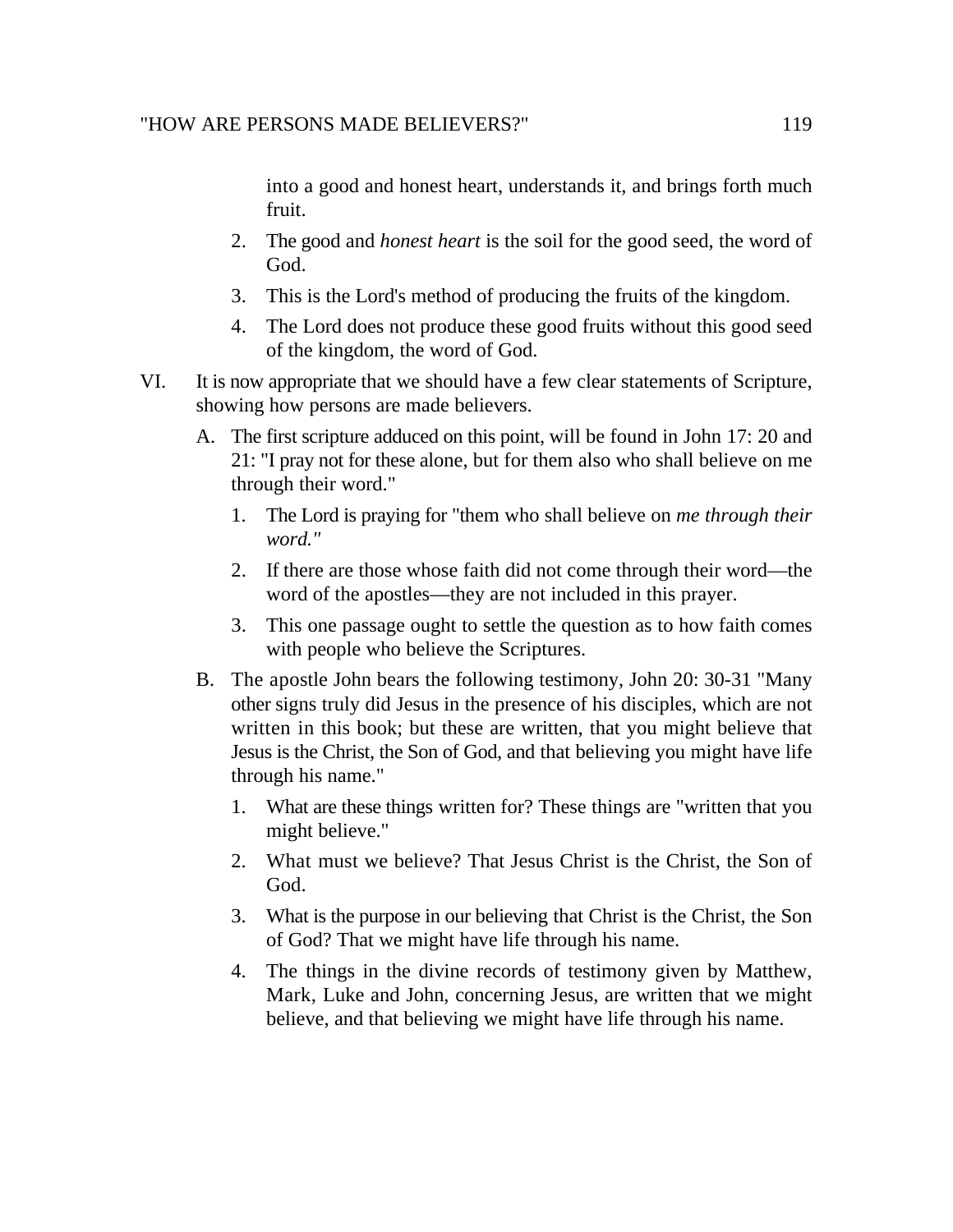- C. The testimony of Peter is in point here, Acts 15: 7, "God made choice among us, that the Gentiles, by my mouth, should hear the word of the Gospel and believe."
	- 1. If it was the choice of God, that the Gentiles by the mouth of Peter, should hear the word of the Gospel and believe, it was not his choice that they should believe *without the word.*
- D. Shall the great apostle to the Gentiles be called to testify in the case, as to how faith comes?
	- 1. He says, Romans 10: 17; "So, then, faith comes by hearing, and hearing by the word of God."
	- 2. He did not say faith comes by *feeling,* by an *immediate* influence of the Spirit, or by anything else besides *hearing.*
	- 3. He even reasons the matter out. Please hear him: "How, then, shall they call on him in whom they have not believed? And how shall they believe on him of whom they have not heard? And how shall they hear without a preacher? And how shall they preach, except they be sent?"
	- 4. If the Lord had not called and sent the apostles to preach the Gospel, we never could have heard it; if we had never heard it, we never could have believed it; if we had never believed it, we could not have been saved.
	- 5. This then is a settlement of the question of faith coming without the word.
- VII. The Holy Spirit operated on men by words or through words, please attend to a few examples.
	- A. "Which things also we speak, not in the *words* which man's wisdom teaches, but which the Holy Spirit teaches."
	- B. The Lord said to the apostles, Matthew 10: 20, "For it is not you that speaks, but the Spirit of your Father which speaks in you."
		- 1. The Spirit of the Father *speaks* in the apostles.
		- 2. Those who hear his words and believe them, are certainly made believers by the Spirit.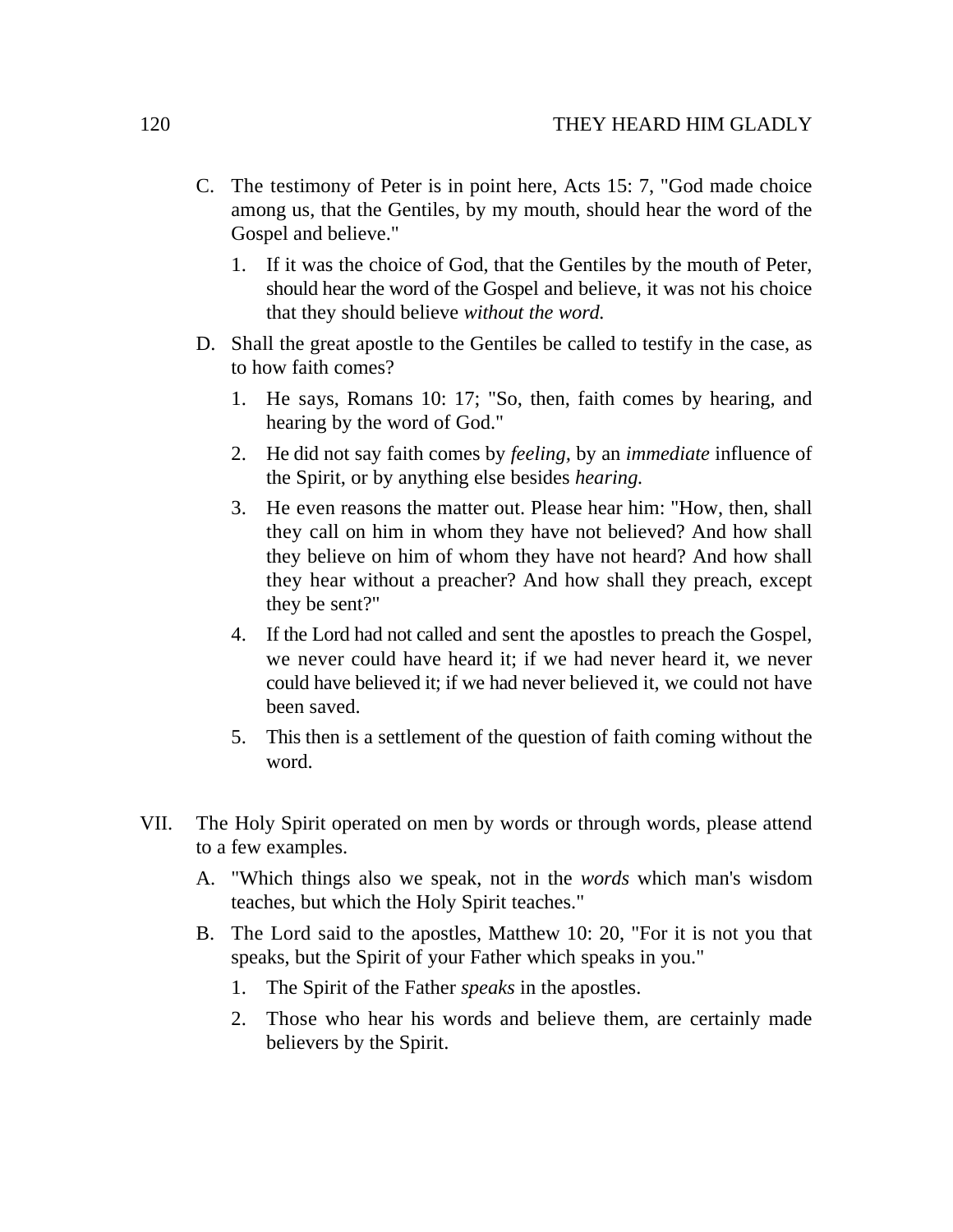#### "HOW ARE PERSONS MADE BELIEVERS?" 121

- 3. Many men are lauding the Spirit for what they ascribe to him, as a work done *without words,* while they attend not to the words spoken by the Spirit.
- C. How did the Spirit operate on Philip to induce him to join himself to the chariot?
	- 1. Acts 8: 29. "The Spirit said to Philip, join yourself to this chariot, "
	- 2. The Spirit *said—*he uttered words, and by words moved him or influenced him to join the chariot.
- D. How did the Spirit influence Peter to go down to the three messengers from Cornelius when he was on the housetop, in Joppa?
	- 1. Luke says, Acts 10: 19, "While Peter thought on the vision, the Spirit said to him, Behold, three men seek you; rise, therefore, and go down with them, doubting nothing; for I have sent them."
	- 2. The Spirit operated on him through *words.*
- E. Paul says, I Timothy 4: 11, Now the Spirit speaks expressly, that in the latter times some shall depart from the faith, giving head to seducing spirits, and teaching concerning demons; speaking lies in hypocrisy, having their conscience seared with a hot iron."
	- 1. The Spirit here operates by *speaking,* and not speaks, but "speaks expressly."
- F. Again, Paul says, Hebrew 3: 7, quoting from the Psalms: "Wherefore, as the Holy Spirit says, Today, if you will hear his voice, harden not your hearts, as in the provocation, in the day of temptation in the wilderness; when your fathers tempted, proved me, and saw my works forty years in the wilderness."
	- 1. How did the Holy Spirit operate in the time of David?
	- 2. By words: "The Holy Spirit *says*."
- G. Revelation 14: 13. In this verse we have a clear instance of the Spirit speaking: "Blessed are the dead who die in the Lord from henceforth, yea, saith the Spirit, that they may rest from their labors, and their works do follow them."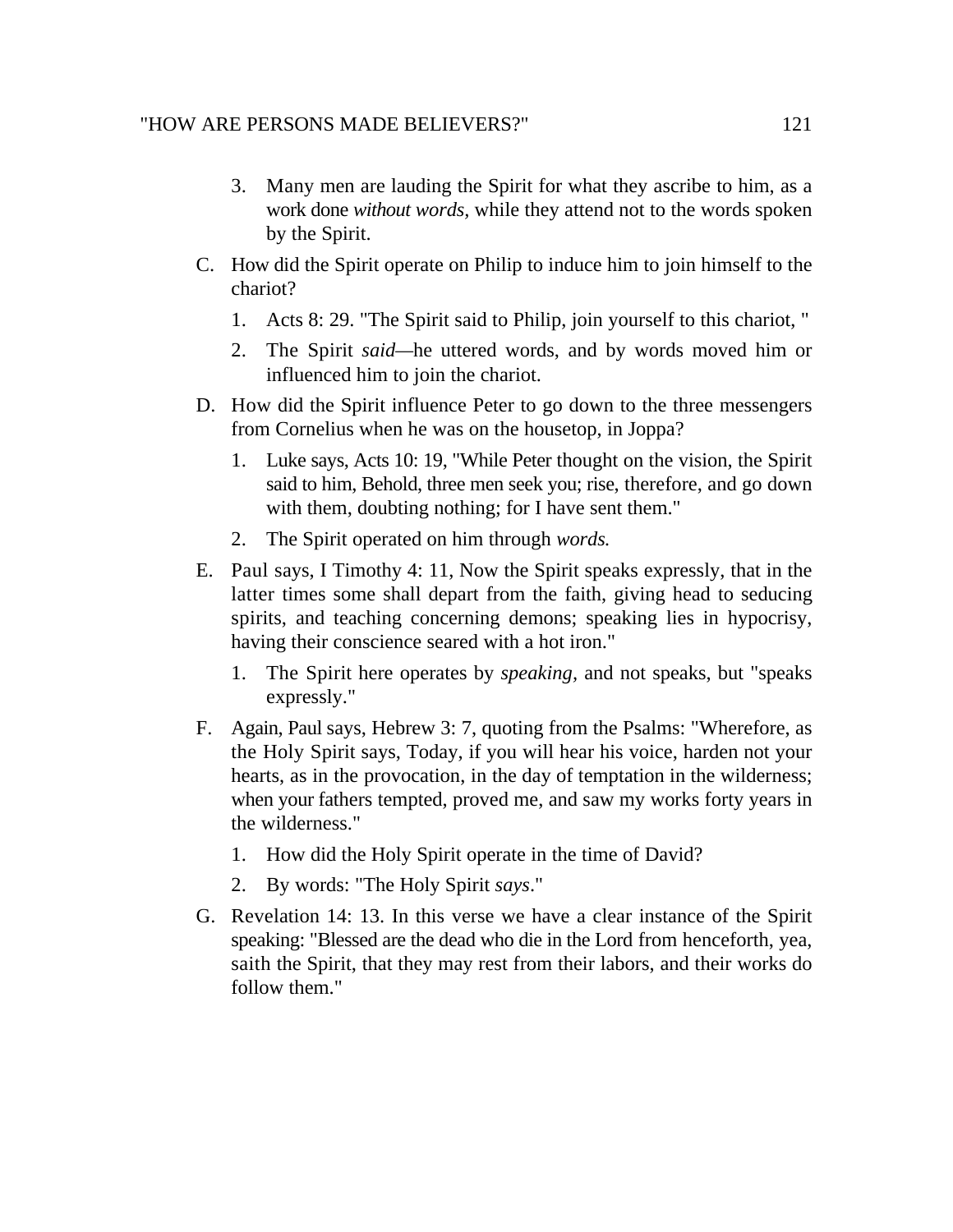Here we not only have the words, "Yea, says the Spirit," but the precise *words said.*

- H. Among the last words of the book of God, we find this: "And the Spirit and the Bride say Come." See Revelation 22: 17.
	- 1. How does the Bride, or the Church, say Come? She says it in *words.*
	- 2. In the same way the Spirit of God says Come. He says it in *words.*
- I. If it is desirable to lengthen out the lists of Scripture references, in the second or third chapters of Revelation the following expression is found seven times: "Hear what the Spirit says to the churches. "

We are not commanded to *feel* some impression the Spirit makes on our hearts *without words,* but to hear what the Spirit *says.*

- J. Here then are some fifteen passages referred to in which it is seen that the Holy Spirit operates through or by words.
	- 1. In this class of Scripture it is also clearly shown that the Gospel, preached by the apostles, was not in *their words,* but in the *words of the Holy Spirit.*
	- 2. The influence or power, then, of these words of the Holy Spirit is the influence or power of the Holy Spirit.
	- 3. The man made a believer by these words of the Spirit, is made a believer by the Holy Spirit.
- K. Furthermore, in Romans 1: 16 we are taught by Paul that the gospel is *the* power of God to salvation to every one that believes.
	- 1. It is not "a" power of God, or *power* of God, or one of his powers to salvation but the power or influence of God for salvation.
	- 2. Not to *some,* either, but the Gospel is *the* power or influence of God to *every* one *that believes.*
	- 3. God, Christ and the Holy Spirit have *one* influence, and that one influence puts forth through Christ,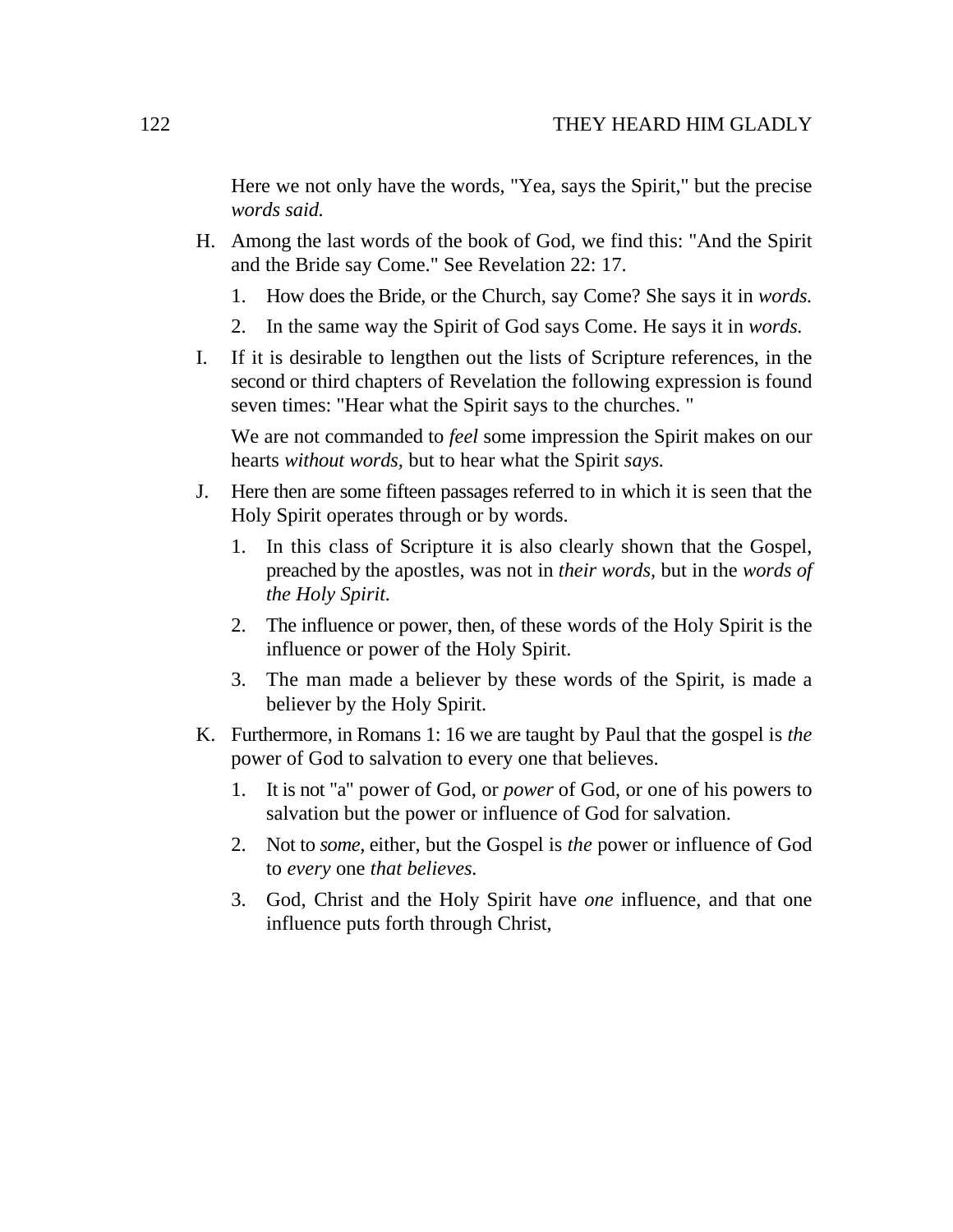through the Holy Spirit in the apostles, through the apostles, and through word, to make believers and turn them to God.

- VIII. Is the power that God exercises in making believers, the power of intelligence addressed to the human understanding; or it is a subtle power of the Spirit, somewhat similar to electricity, immediately from God, that takes effect on man, not in words, addressed to the human understanding, that makes believers and turns men to God. It cannot be the latter for the following reasons:
	- A. The first objection to this theory is, that it sets aside the Mediator, the Lord Jesus Christ, in turning men to God.
	- B. It sets aside the mission of the apostles.
	- C. It sets aside the work of the Church entirely in making believers, and makes believers and turns men to God without the Church.
	- D. It sets aside the Gospel entirely in making believers and turning men to God.
	- E. All Bibles, tracts, books, papers, and missionaries, as means for converting sinners are swept away by this theory forever.
	- F. All meetings for preaching to sinners, the preaching to them, and all talk to them is sheer mockery if they are made Christians by an immediate power.
	- G. Human accountability is at an end, so far as being made believers and turning to God. if men are made believers by an *immediate* influence.
	- H. It may be deliberately stated that this theory of men being made believers and turned to God by an immediate influence, has done more harm and prevented more sincere and honest people from becoming Christians, than any other error in the land, or even infidelity itself.
- IX. But that the power the Lord exercises in making believers and turning men to God, is the power of intelligence addressed to the human understanding is clear from the following:
	- A. Because the Gospel is the power of God to salvation.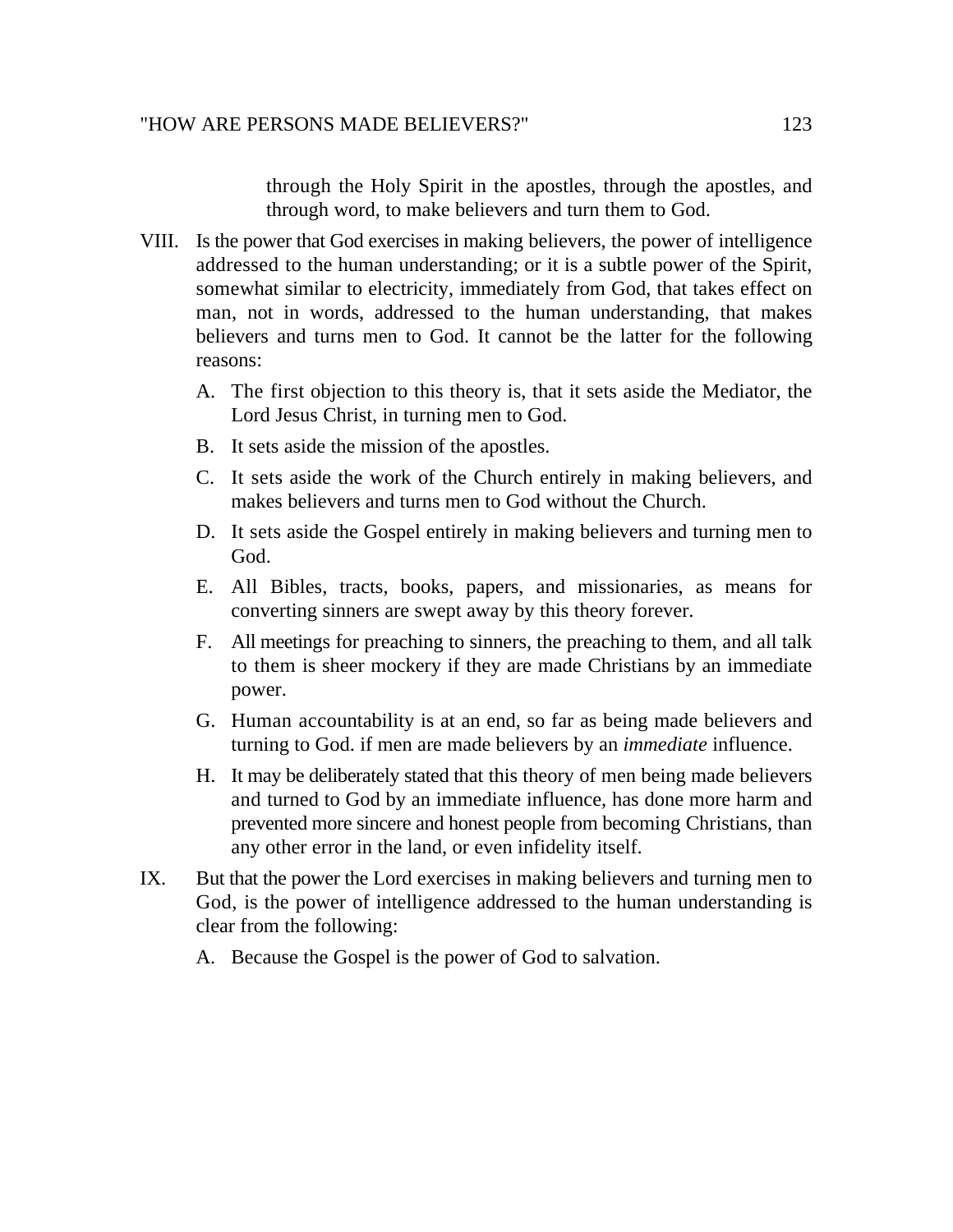- 1. The power in the Gospel is addressed to intelligence.
- 2. It contains intelligence, and is addressed to men and women, and when they hear it, they are moved by this intelligence, to believe and turn.
- B. Paul says, 1 Corinthians 4: 15, "I have begotten you through the Gospel."
	- 1. The literal meaning of this is "I have made you believers through the Gospel."
	- 2. If they were begotten, or made believers through the Gospel, it was not by an immediate power without the Gospel.
- C. The Lord, in the commission, Matthew 28: 19, said, "Go, disciple all nations; " and, Mark 16: 16, "Preach the Gospel to every creature; " and added, "He who believes*."*
	- 1. He who believes what? The Gospel.
	- 2. This shows that the Lord intended intelligence to be brought to bear on their understandings, and for them to believe.
- D. Acts 26: 18, includes the words of Paul, where he says the Lord sent him to the Gentiles, "to open their eyes, and turn them from darkness to light, and from the power of Satan to God."
	- 1. The Lord did this through Paul.
	- 2. The conversion of these Gentiles was bone by Paul through his bringing the divine intelligence of the Gospel to bear on their minds.
- E. Paul says, 1 Corinthians 1: 21, 'It pleased God by the foolishness of *preaching* to save them that believe."
- F. In all cases, in the time of the apostles where persons were made believers and turned to the Lord, the Gospel and some one to preach it, were present.
- G. James says, James 1: 18, "Of his own will begat he us *by the word of truth."*
- H. Peter also says: "Being born again, not of corruptible seed, but of incorruptible, *by the word of God,* which lives and abides forever.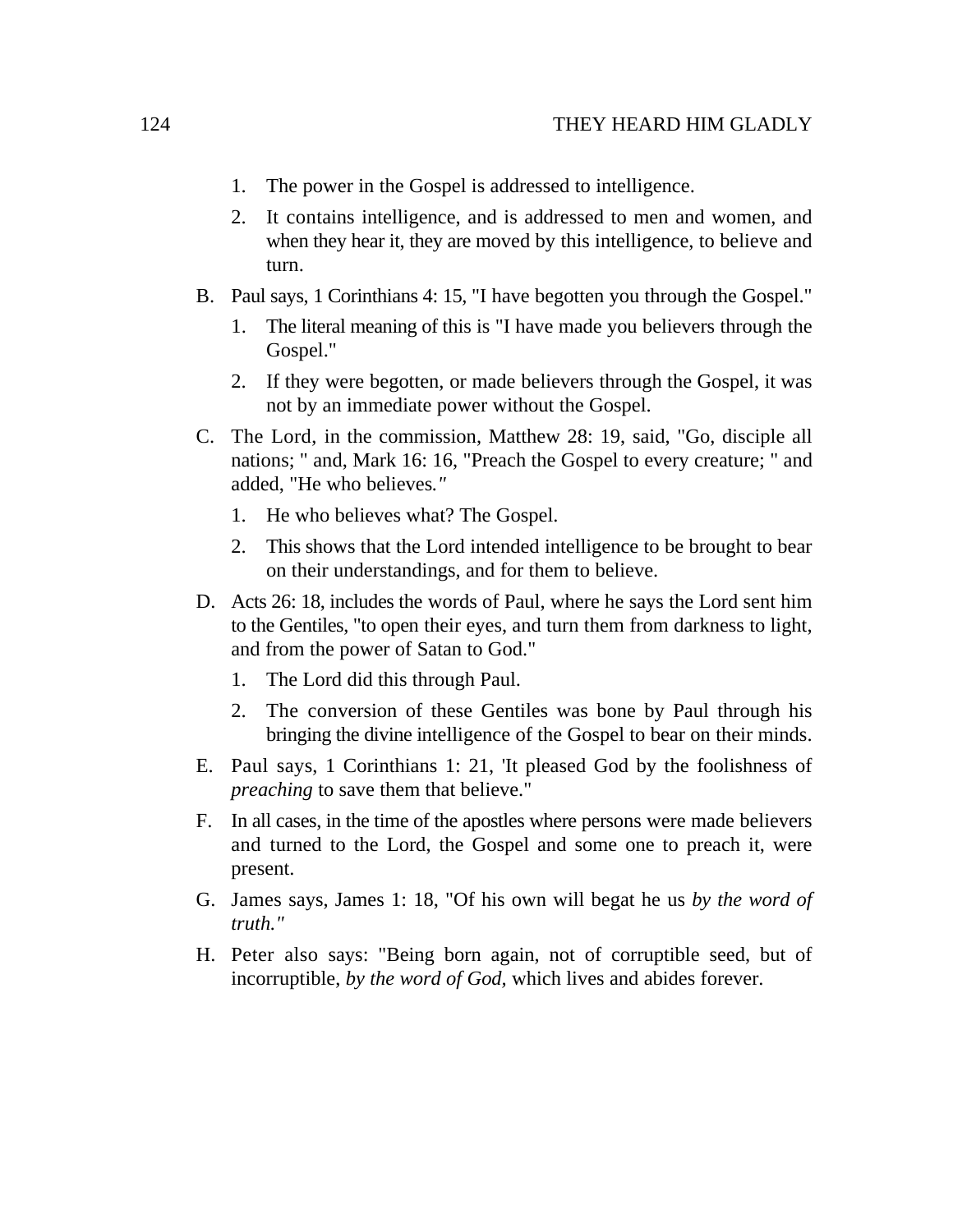- I. Men are turned to God by Christ. "No man comes to the Father but by me," says the Lord, John 16: 6.
- J. The Bible is not "the mere word," or "the bare word," or "mere ink and paper."
	- 1. It is the word of God.
	- 2. Certainly there is no power in mere ink and paper to turn a sinner to God, but there is power in the *divine intelligence,* communicated through signs of ideas, made in ink on paper.
	- 3. Why should sensible people doubt the power of intelligence, when they have seen a whole family stricken to the heart by a single dispatch of three lines, announcing the death of some beloved friends.
	- 4. If uninspired communications about earthly things can strike grief or joy throughout a whole community why may not a proclamation from the Almighty Father of heaven, involving the destinies of the human race, effect on the hearts of mankind?
	- 5. We have all seen the power of the word in its effect on whole audiences under the preaching of the Gospel of Christ.
- K. Every expression of invitations or commands with promises attached in the Scriptures involves the idea that man is free; that he can turn to God. and may justly be condemned if he does not do it.
	- 1. But if men can not believe and obey God until an immediate power is sent to make them believers, how can they justly be condemned for the unbelief before the power comes to make them believers?
- L. Does a man say he cannot pray with the view here advocated?
	- 1. Does such a man argue that if the Lord does not make believers by an immediate influence of the Spirit, the Lord cannot answer prayer?
	- 2. Such a man's faith has been limited to his narrow theory.
	- 3. When his theory is exploded, he will not pray.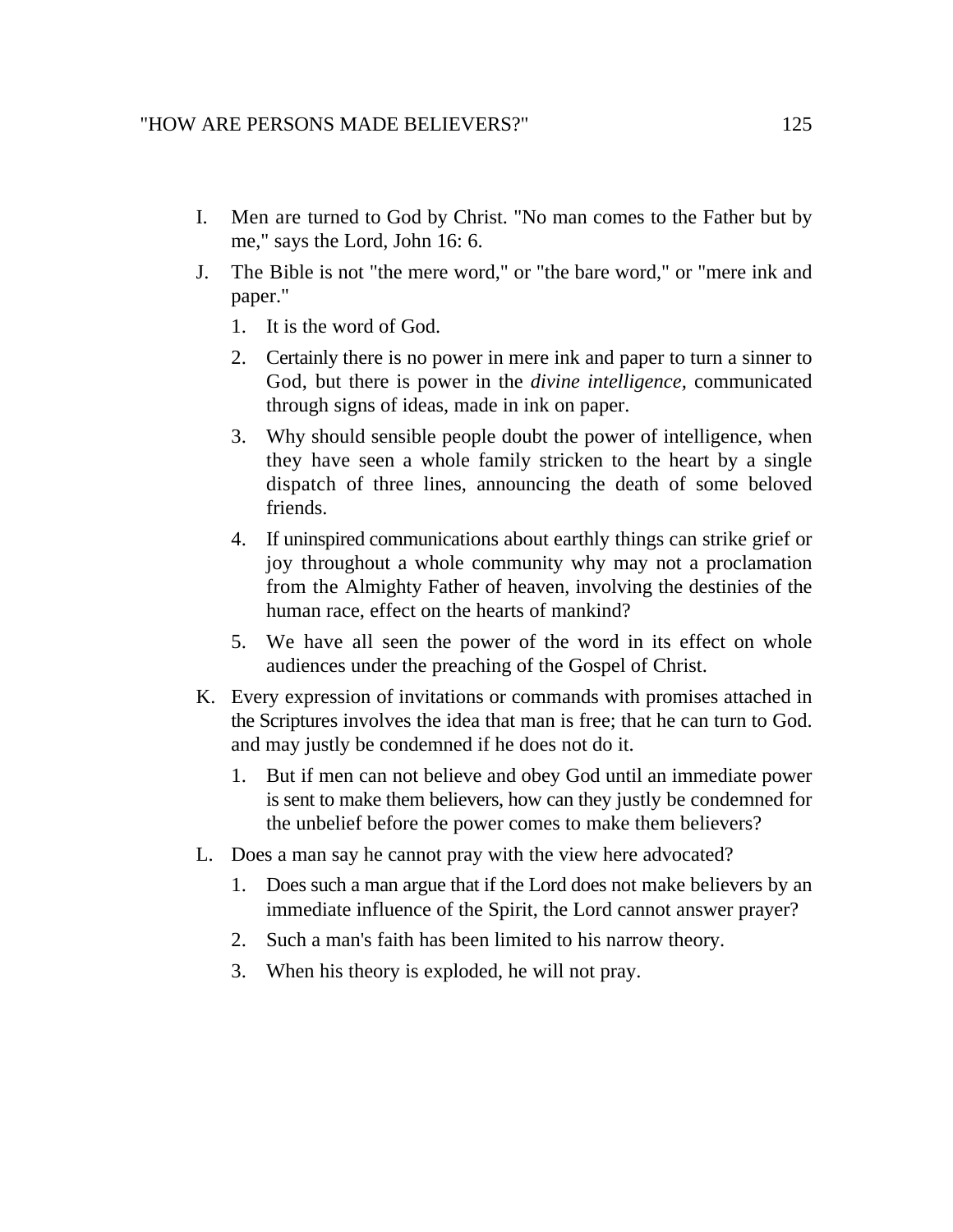- 4. The Lord is not limited to the narrow conceptions of men, for the channels of his operation.
- 5. The Lord can and will perform his work whether we can understand how he will do it or not.
- X. The great matter for us to understand is, *how to perform our part of the work.*
	- A. The view taken in this discourse opens the way for the Gospel, the Church, the preachers, private members, books, tracts, missionaries, school teachers—in one word, for human instrumentality, in every form in making believers and turning the world to Christ, and views the sinner as an accountable being.
	- B. The theory here opposed strikes out all human instrumentality in making believers and turning the world to Christ.
	- C. The only reason the theory has not done more harm is that those who hold it, in spite of their theory, operate on the plan here advocated.
	- D. Let us preach the unsearchable riches of the mystery, which, from the beginning of the world, has been hid in God, who created all things by Jesus the Christ.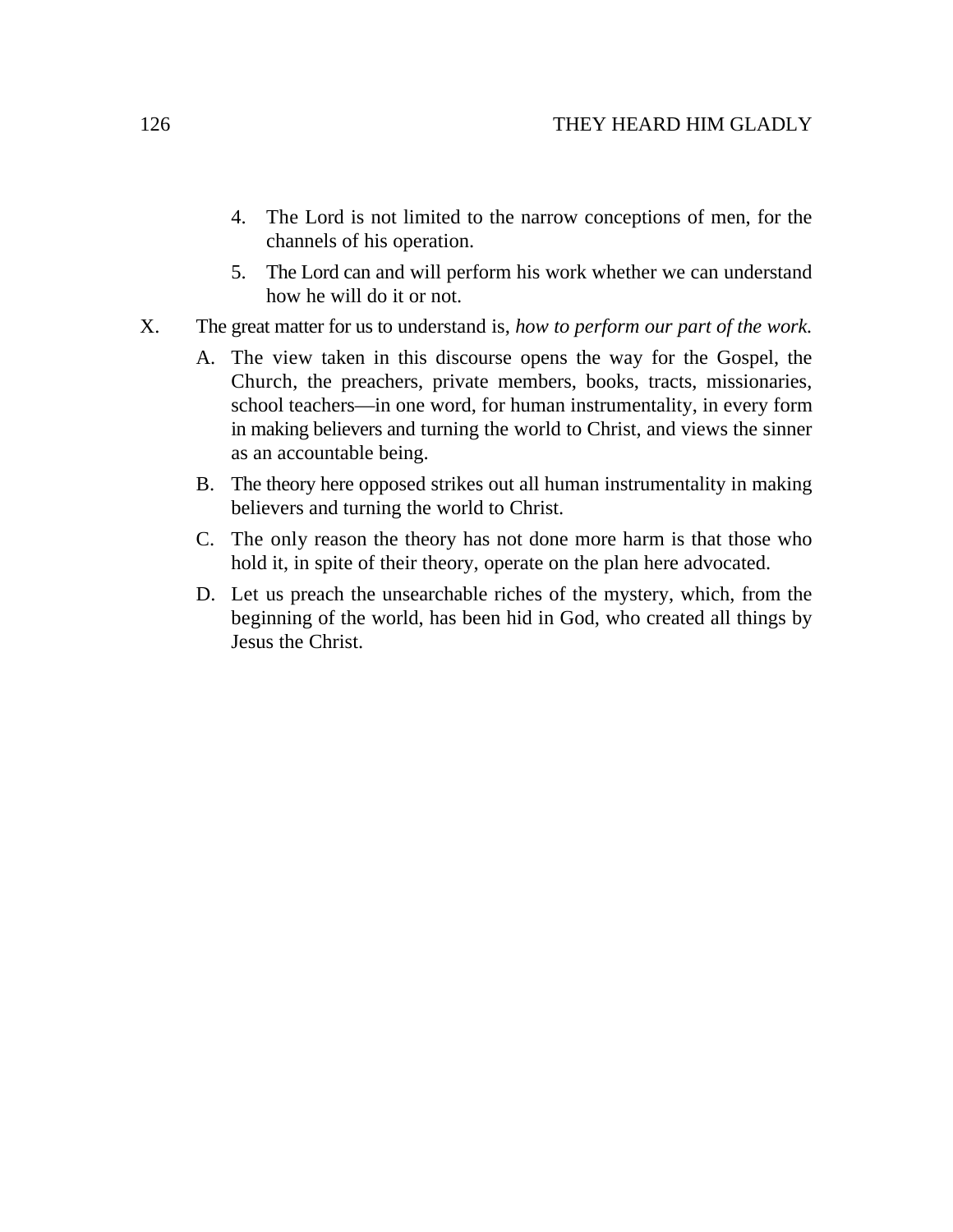# **CHAPTER XI**

## *"The Soldier of the Cross"*

Publication Date: 1877

#### Purpose

The purpose of this discourse will be to compare the life of a Christian with that of a soldier and to show that worthy volunteers are wanted who will train faithfully and fight loyally all the battles of the Lord and thus be counted worthy of the crown of righteousness which Christ will give on the judgement day.

- I. That we may be good soldiers the Apostle commands us to "be strong in the Lord and in the power of his might. "
- II. It may be regarded as a settled matter that when the Lord commands anything to be done, the command be obeyed—the thing can be done.
- III. How can one be strong as a soldier of Jesus Christ?
	- A. It is important to good physical strength that a man have wholesome food, in the right proportion, and that it be prepared in the proper manner, and taken at proper intervals
	- B. We can not have good strength without exercise.
	- C. So with the spiritual man he must receive the spiritual food and exercise his mind and body upon it to grow spiritually.
- IV. When we think of a "soldier of the cross" two things readily come into view:
	- A. Becoming a soldier;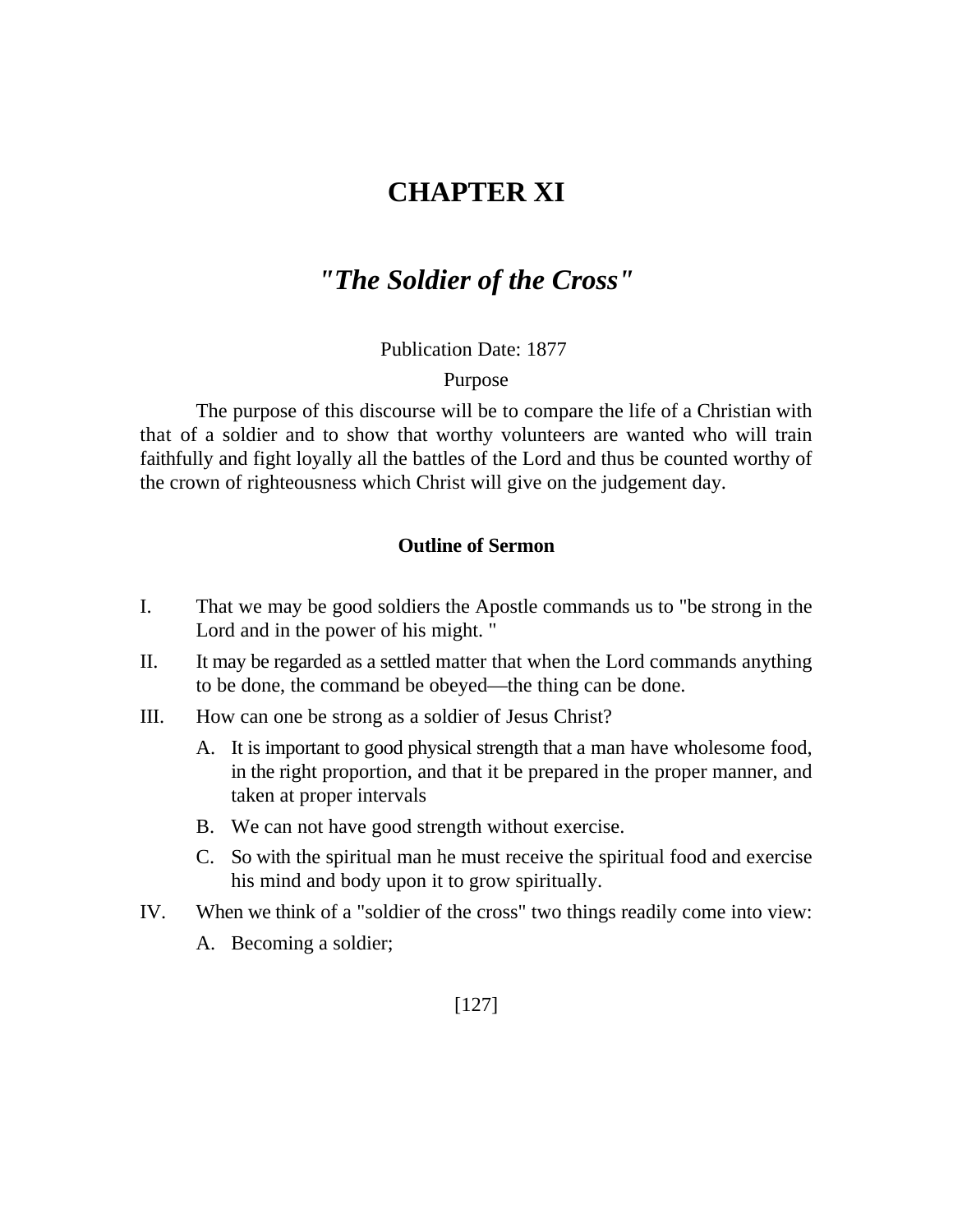- B. The work, or life, of a soldier.
- V. There are two classes that greatly mistake.
	- A. One class never enlist; never become soldiers.
	- B. The other class enlist all right, but never do the work of a soldier.
- VI. There are some men who skirmish for our King and do good battle, who have never enlisted and do not belong to the army.
	- A. While we feel kindly toward them, and commend them for the battle they make for our King, we regret that they do not volunteer, join the army and do the complete work of the soldier.
	- B. Then they, with the other soldiers, could receive the reward.
- VII. If a chieftain were beating up (sic) for volunteers to go into an army, what would be the first consideration that would come into the mind of a man thinking of enlisting.
	- A. Is this cause a good one?
	- B. What kind of a commander do I have?
	- C. Christ's cause is holy, just, and good and the Captain of our salvation is so perfect that not a man who obeys Him will be lost.
- VIII. Can not a man take neutral ground, be neither on one side, nor the other? The King has decided that "he who is not for us is against us."
- IX. If a man declines to enlist will he be conscripted? Christ's soldiers are all volunteers.
- X. What is the first thing which happens when a man enlists?
	- A. The first thing is the oath of allegiance.
	- B. Baptism is the oath of allegiance, the initiation, the entering the new and everlasting covenant.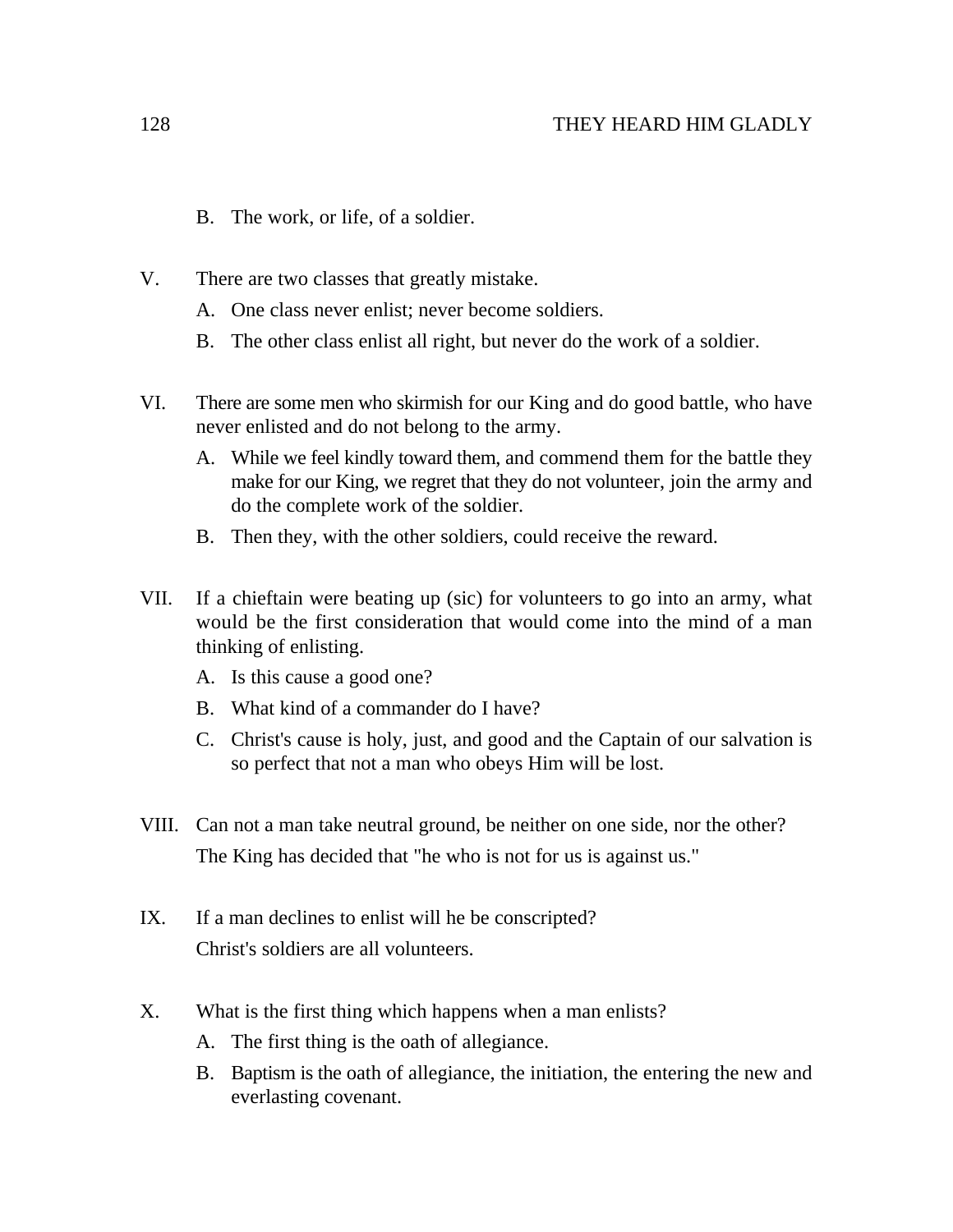### "THE SOLDIER OF THE CROSS" 129

- 1. This is the reason men are so slow to come to baptism.
- 2. It is not the water that intimidates them, nor the immersion in water, but the wonderful obligation they enter into, the fearful covenant, signed by the great name of God, sealed with the blood of Jesus, and confirmed by the oath of God.
- 3. Here is where a man pledges himself, by all the honor and integrity in him, to be true to the Lord that brought him.
- XI. Are we not now ready for war, as we have enlisted, and taken the oath?
	- A. No, the apostle exhorts, "Take you the whole armor of God, that you may be able to withstand in the evil day, and having done all, to stand." What armor must they take to do this wonderful service?
		- 1. The Roman soldier wore a heavy leather belt as a support to his back; the soldier of Jesus, instead of this, has "his loins girt about with truth."
		- 2. The Roman soldier wore a metal breastplate to protect his breast; the soldier of the cross, instead of this, has on "the breastplate of righteousness."
		- 3. The Roman soldier had a heavy helmet to wear as protection for his head; the soldier of the cross has "the helmet of salvation."
		- 4. The Roman shield was constructed to wear on the left arm, and protected the whole body; instead of this, the soldier of the cross has "the shield of faith."
		- 5. The Roman soldier had a strong sandal strapped tightly to his feet, and when he expected to travel over ice or rough ground, spikes were inserted in the bottom of the sandal so that the foot would not slide. The soldier of the cross must have his "feet shod with the preparation of the gospel of peace."
		- 6. No protection has been provided for the back, in case of retreat, because our King intended no retreating in any event.
		- 7. The one weapon of offense carried by the soldier of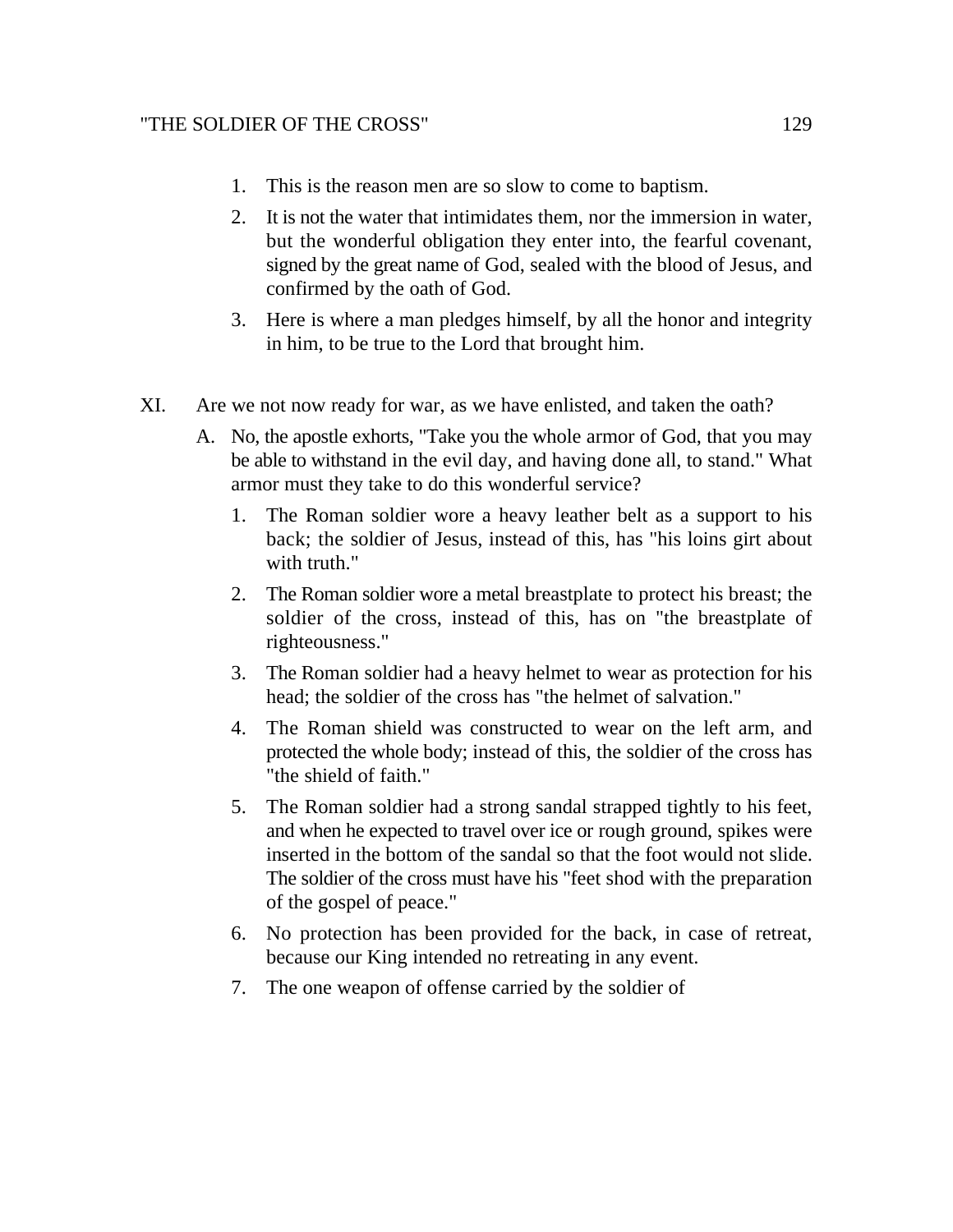Christ is the "sword of the Spirit," which is the word God.

- XII. In addition to having enlisted and put on the armor one must drill in order to become a good soldier.
	- A. The Christian must now be drilled by being instructed, educated, qualified for activity, developed and taught to use every talent he possesses for his King.
	- B. In order to this end those who have talent to sing must be taught to sing as worship.
	- C. We must ourselves become able to teach others.
- XIII. There are several departments of this work of drilling.
	- A. The greatest department for this work is in the home circle.
	- B. A pleasant and profitable drill may be done in a regular weekly Bible class.
	- C. A weekly singing class is an important part of the drill.
	- D. Meeting for prayers should be held weekly.
	- E. The regular meeting on the first day of the week should be regularly observed.
- XIV. The soldiers of Christ will now need some war songs.
- XV. To carry on a war successfully, there must be several points guarded.
	- A. There must be no traitors in the ranks.
	- B. We must guard against men who are cowardly and afraid of the issue, and desirous to keep it out of view.
	- C. Look out for men in collusion with the enemy.
	- D. Beware of men who sympathize with the enemy; are always running down their fellow-soldiers, and praising the enemy.
- XVI. We want the true soldier who has no king, but Jesus, no law but the law of God, no cause but the cause of God, no kingdom but the kingdom of God.

We fight the battles of the Lord so that we can say, with an old soldier, "I have fought a good fight."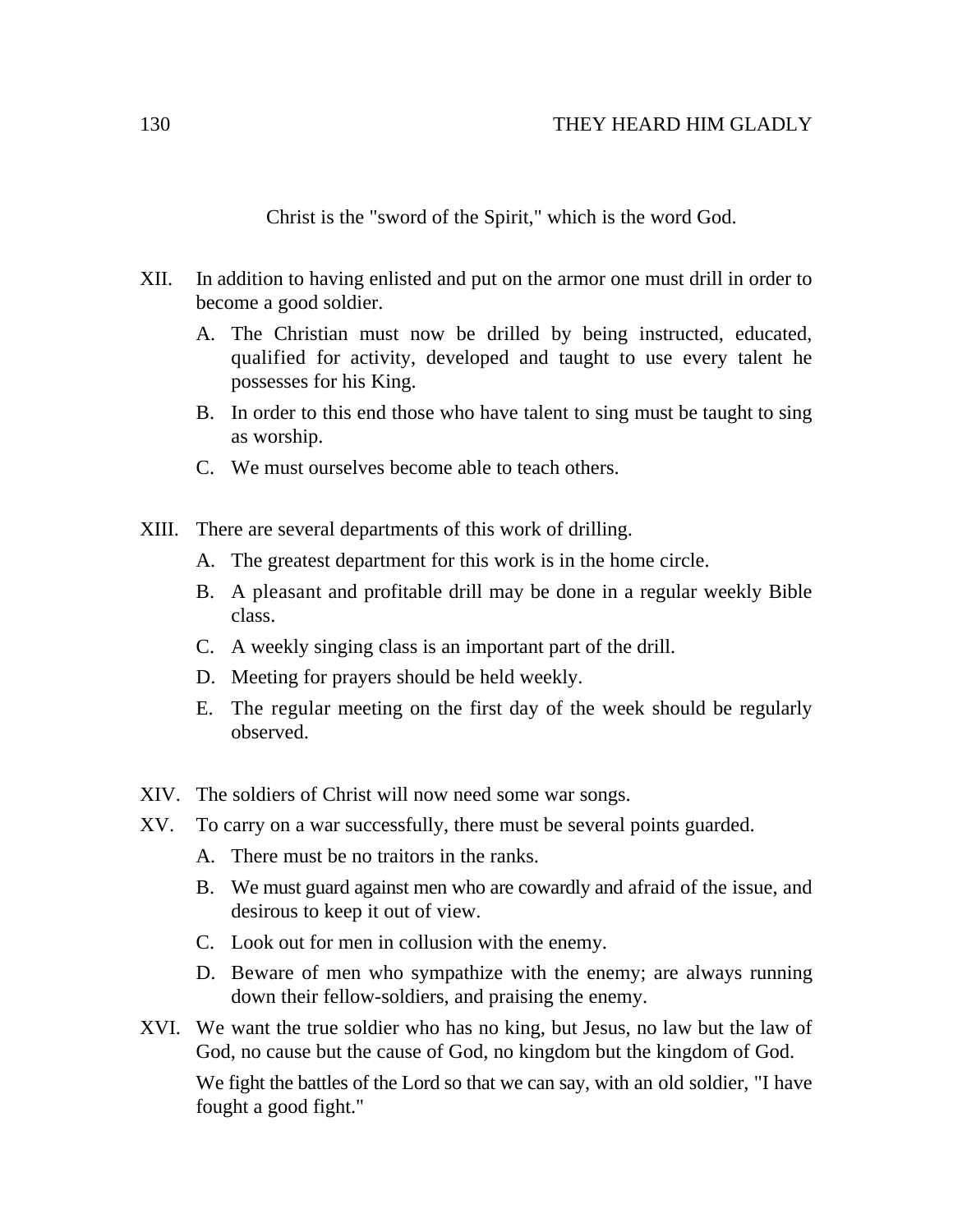# **CHAPTER XII**

# *"Matters of Disagreement"*

Publication Date: 1877

Purpose

The intention of this discourse is to consider the matters of disagreement that have distracted the body of Christ. Scriptural remedies for each of these matters of disagreement will be presented.

- I. Differences are in the world, and we must deal with them as matters of fact, and not of fancy; matters of reality, and not of fiction, unpleasant though they may be.
- II. The first teaching of which we have an account, after the Lord gave his law to man, was adverse to the law of God, in that it started a dispute about the divine penalty threatened in case of a violation of the divine law.
	- A. The Lord ended this dispute by inflicting the penalty in accordance with the law, and sent a curse on the preacher that undertook to set aside the divine penalty.
	- B. In spite of this there have been plenty of teachers since who promise the wicked eternal life in heaven.
	- C. The intention of this discourse is to consider the matters of disagreement that have distracted the body of Christ.
- III. The doctrine of the Trinity, so-called, was among the early questions of difference; one over which there were as heated controversies, as much strife and alienation, as much discord and confusion, as ever existed over any question ever agitated, and even the most bitter persecution.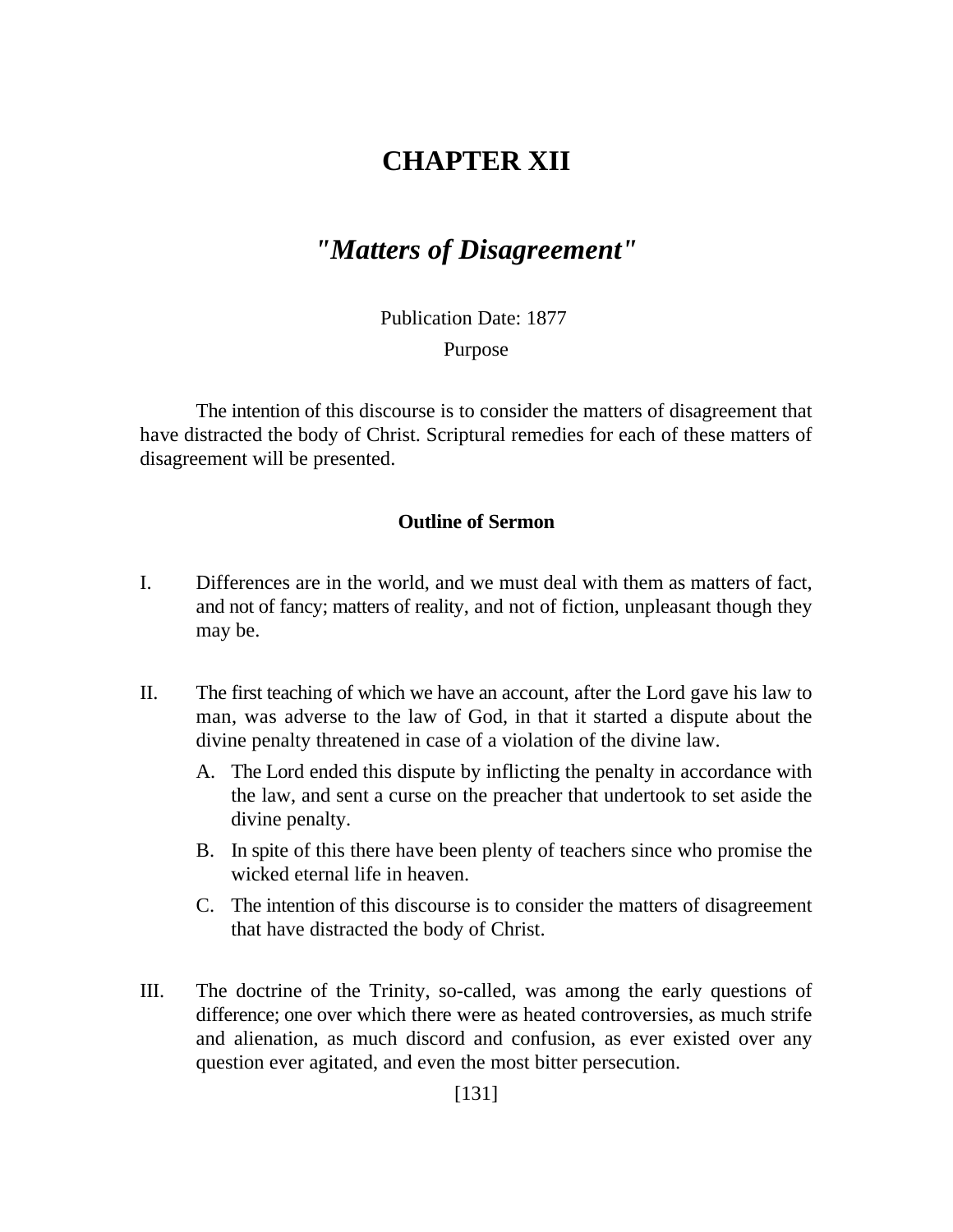- A. Men speculated about the mode and nature of the Divine Existence, spun out of the most subtle, recondite and speculative theories; preached them and wrote them over and over again, and required the people to believe them, received those who believed them, and anathematized those who did not.
- B. In a short time after this discussion was fully under way, there was but little said about the belief of *divine testimony* concerning the Father, the Son, and the Holy Spirit; but the question was about the belief of what *men were saying* about the Father, the Son and the Holy Spirit.
- C. It mattered not if a man believed every word that proceeds out of the mouth of God; every word in the revelation from God, concerning the Father, and the Son, and the Holy Spirit, if he did not believe their theories about it—that contained the meaning of what God had said, he was *anathema.*
- D. They went on the principle that the wisdom of God either *could not* or *could* but *did not,* state the meaning as clearly as they could state it.
- E. Had these men been content with the clear *testimony* of God, concerning himself, his Son, Jesus Christ, and the Holy Spirit, and enforced that testimony on the people, they would have but little trouble in prevailing on men to believe it.
- IV. Theories about the fall of man, or original sin, became bones of contention, grounds of strife, and led to almost endless speculation.
	- A. Large numbers maintained that depravity was total, hereditary; and that it involved man in death, temporal, spiritual, and eternal.
	- B. This, again, led to as many more speculations about regeneration.
	- C. To meet this total depravity of man's nature, they invented a theory of irresistible grace, or irresistible converting power.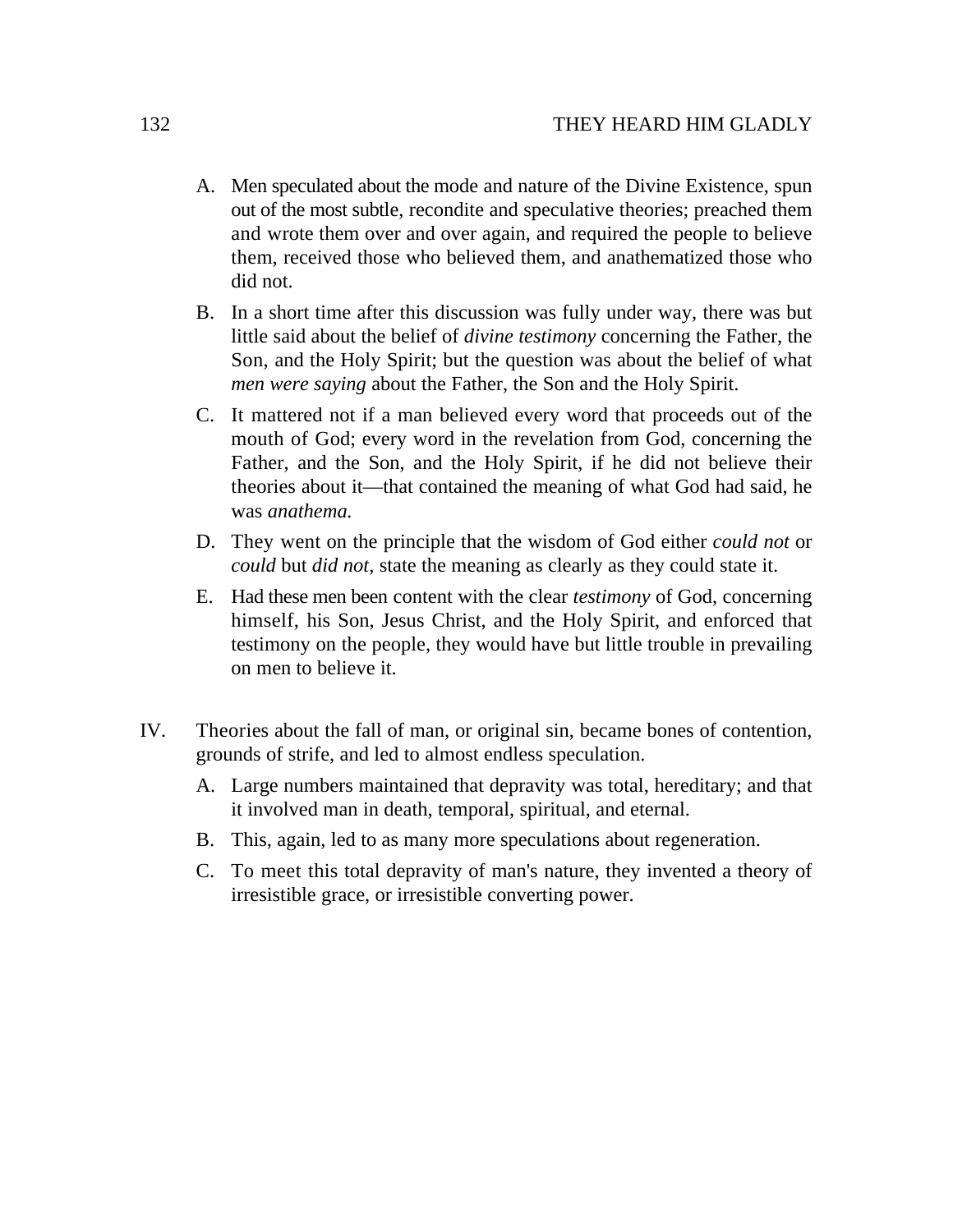### "MATTERS OF DISAGREEMENT" 133

- D. Then, this theory of hereditary depravity involved infants, not only in sin, but hereditary sin and, as they maintained, guilt, and "liable to eternal damnation."
- E. This laid the foundation for infant regeneration, infant baptism and infant membership.
- F. When infant baptism became general the making members of the Church without any faith, repentance, change of heart, or even knowledge of the existence of God, became just as general.
- G. Churches became filled with the unconverted, the unregenerated, as these infants grew into manhood, thinking they were regenerated when they were infants, when, in fact, they had never been regenerated at all.
- H. In the New Testament the basis of membership is not fleshly relationship to a father or mother, but faith in Christ.
- I. Infants, having no actual sin, have no guilt, and therefore need no pardon.
- J. The true ground is, that the Gospel is for those who can hear it, understand and believe it.
- V. The substitute for immersion was also introduced in the third century.
	- A. The introduction of this innovation about the middle of the third century, has furnished a bone of contention, a cause of strife, and division from then until now.
	- B. That the word *baptizo* means immerse has been generally admitted by all and other forms have been regarded as valid *substitutes.*
	- C. With many today, the substitute is regarded as Scriptural and with such the substitute is better than the original.
	- D. We must abandon the substitute, which the Lord did not command, and practice the original, which the Lord did command, if we are to have agreement.
- VI. No one source of disagreement is greater than the introduction and maintenance of uninspired standards of religious faith, disciplines, formulas, etc.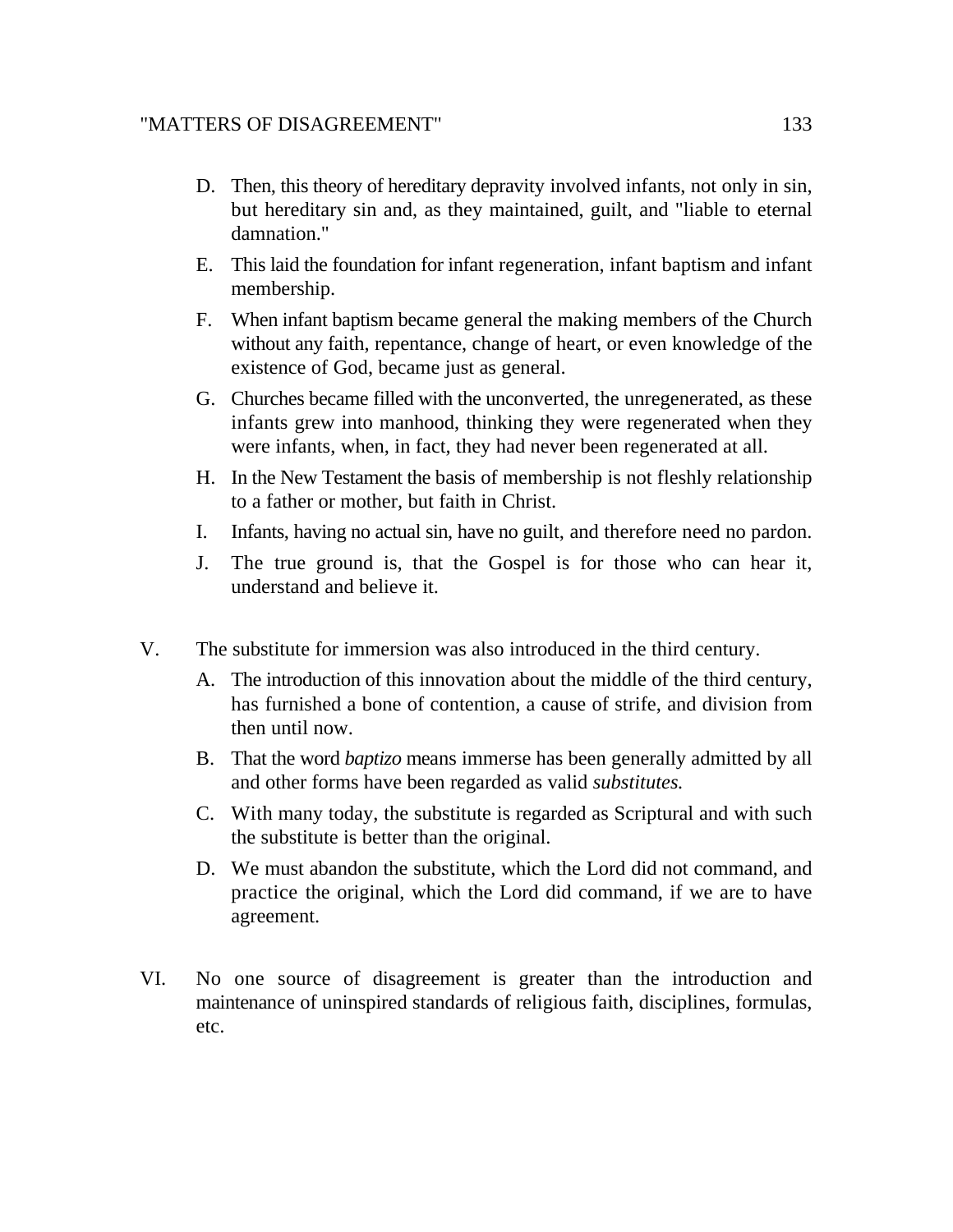- A. The inspired creed, the Bible, was the authority that conquered the vast numbers in early Christian times, and this is the authority to turn the world to God now. This authority must be urged on all men everywhere.
- B. By means of creeds, or written traditions, the testimony of God has been set aside, and not made prominent in the eyes of the people, and the speculations of men have been substituted instead of the divine testimony.
- C. Instead of these man-written creeds being helps, they are sources of confusion.
- D. Since men try their creed by the Bible, then it is necessary to know the meaning of the Bible, independent of the creed, after all, and so the creed is of no use.
- E. It is that which is peculiar to the party, in its creed, that makes it a party, and those who go into it do so for the sake of that peculiarity.
- F. The idea is to receive people on *what we hold,* and not on what the *Lord has said.*
- G. These human productions, uninspired systems, embodied in creeds have been most successful sources of discord, strife and division.
- H. There is but one sure remedy for the evil, and that is, turn away from them all, and treat the Bible as you do your own; that is, receive it with all your heart.
- VII. Ecclesiastical confederation of churches into a general body-has been the source of more disagreement than almost any other.
	- A. God's divine arrangement is not only the simplest, but the wisest that can be made.
	- B. God has made no opening for ecclesiastics., clerical dignitaries, lords over his heritage; but has established the most simple order of things ever known, and the most wise and efficient
	- C. The saints brought together in a community, in any one place, who meet and worship according to the Scriptures, are the church, or congregation of the Lord there.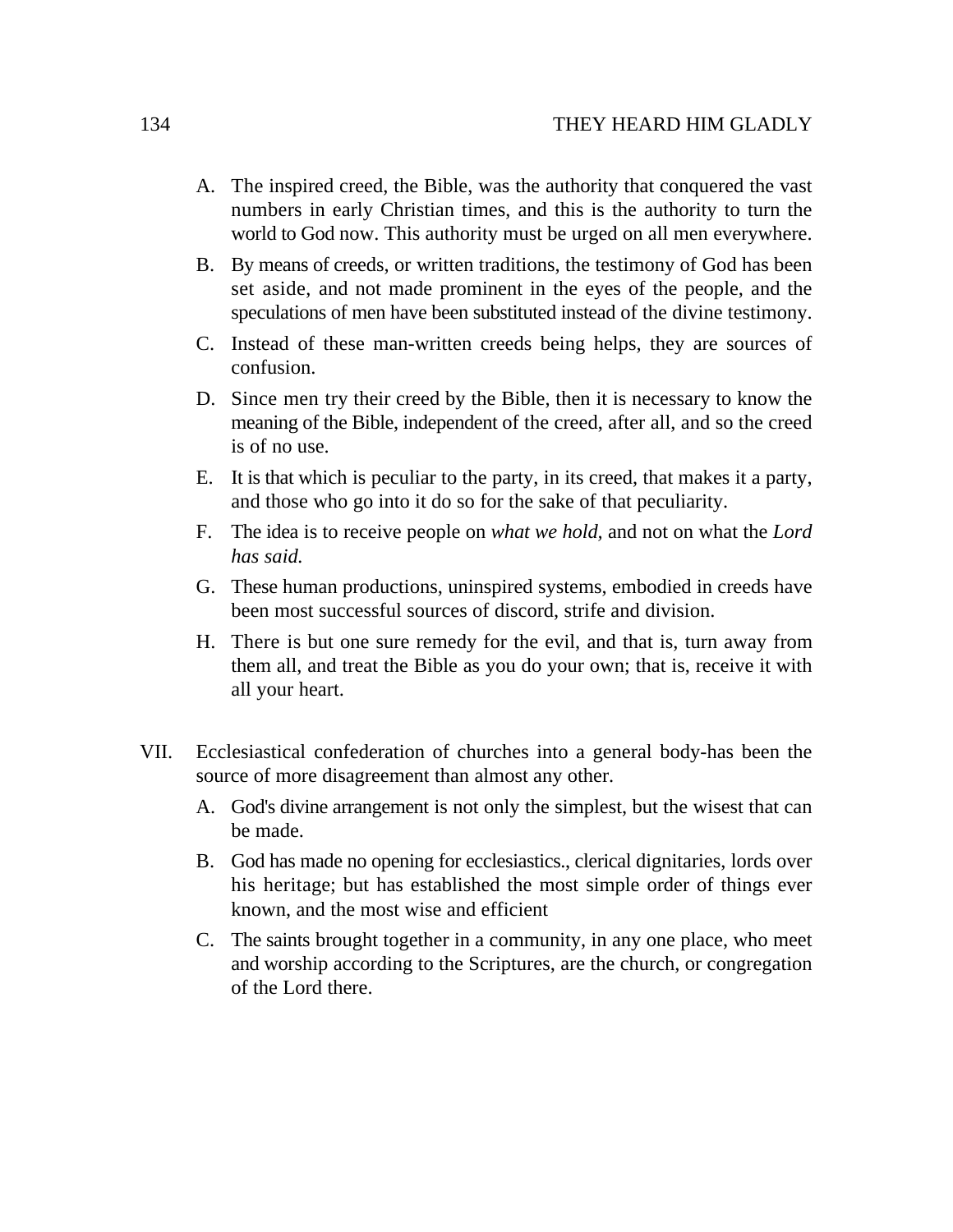### "MATTERS OF DISAGREEMENT" 135

- D. A congregation thus formed and set in order is authorized of the Lord, and has full authority to administer the affairs of the kingdom in every particular.
- E. Among the inventions of men no one has been more successful in bringing mischief into the Church than the attempts to confederate the churches of the Lord into an organized body, as in the Romish Church, and all those following her model.
- F. Any man of intelligence, who will read the New Testament once through, with an eye to this matter, can see that there is no such thing as a general confederation, or organization of congregations into one body in the kingdom of God.
	- 1. The entire work of the kingdom can be done without one.
	- 2. Infinite wisdom could have made such an organization, but did not because infinite wisdom had no use for such an organization.
- VIII. The differences between Calvinism and Arminianism have furnished ground of contention for the past two centuries.
	- A. Many sensible people have listened nearly a lifetime and could not see what the difference was.
	- B. The Arminian is involved in as great absurdity as the Calvinist, for both consign the sinner to eternal punishment for sins which he never had the power to forsake.
	- C. The Bible has neither the one or the other of these theories in it.
		- 1. It teaches that God raised Jesus from the dead, and thus demonstrated him to be divine, and all he said to be true: that he will judge the world in righteousness by that man whom he has ordained, according to the obedience performed by accountable beings who were made aware of the commands they were expected to obey.
		- 2. God does not tantalize his creatures by stretching forth his hands to them and calling to them to "come to me, all you ends of the earth, and be saved," when he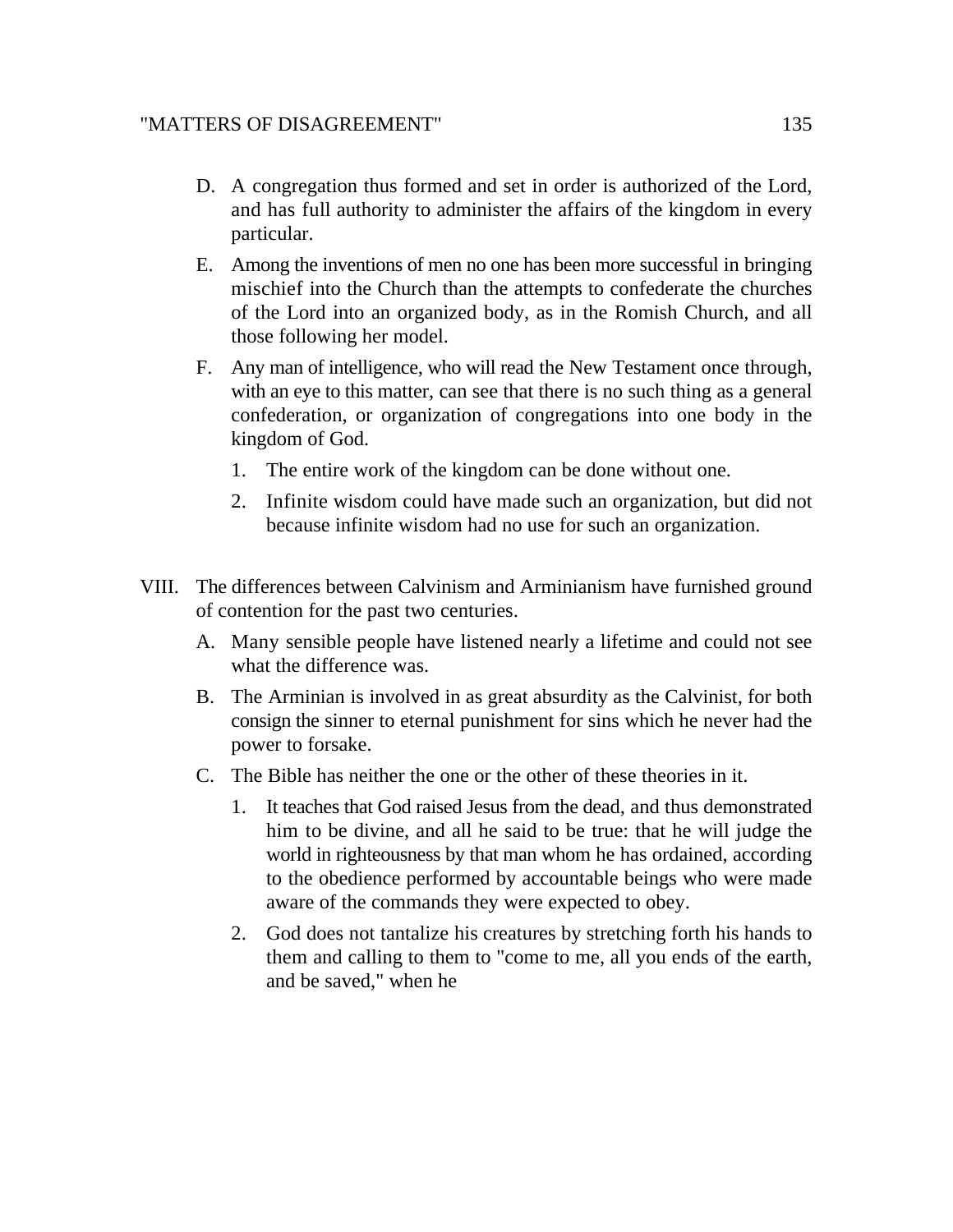knows that millions of them never had the power to come.

- D. Both Arminian and Calvinist unite in the absurd theory that the sinner can do nothing; that some kind of immutable disability is on him; that he can not believe, repent, or do anything acceptable to God.
- E. Through the preaching of the Gospel of Christ the way has been opened and multitudes have been liberated from the manacles of these contradictory and absurd theories and brought into the light and liberties of the children of God.
- IX. The last instance that can be noticed about differences in the present discourse, is that about names.
	- A. There has been no settled conviction with many people about names; "Bible names for Bible things," has no significance with them.
	- B. For example, we have a doctrine, a theory, called Universalism, of which you find no account in the Bible.
		- 1. Still men receive this doctrine, believe it, and quote Scripture to prove it.
	- C. We also have a large body of people in this country styled Baptists.
		- 1. It matters not with the man bearing this name that you will find no account of any religious body, or order of people, styled Baptists in the Bible; any account of any Baptist doctrine, or Baptist Church.
		- 2. He persists in talking of Baptists, Baptist doctrine, and the Baptist Church, as if the Bible were full of accounts of Baptists. Baptist Churches, and Baptist doctrine.
	- D. Another name claiming a share of attention is called Methodism; the people are called Methodists.
		- 1. One would think from the air of confidence assumed, that the Bible abounded with such words as Methodism. Methodist doctrine, Methodist Church and Methodist preachers.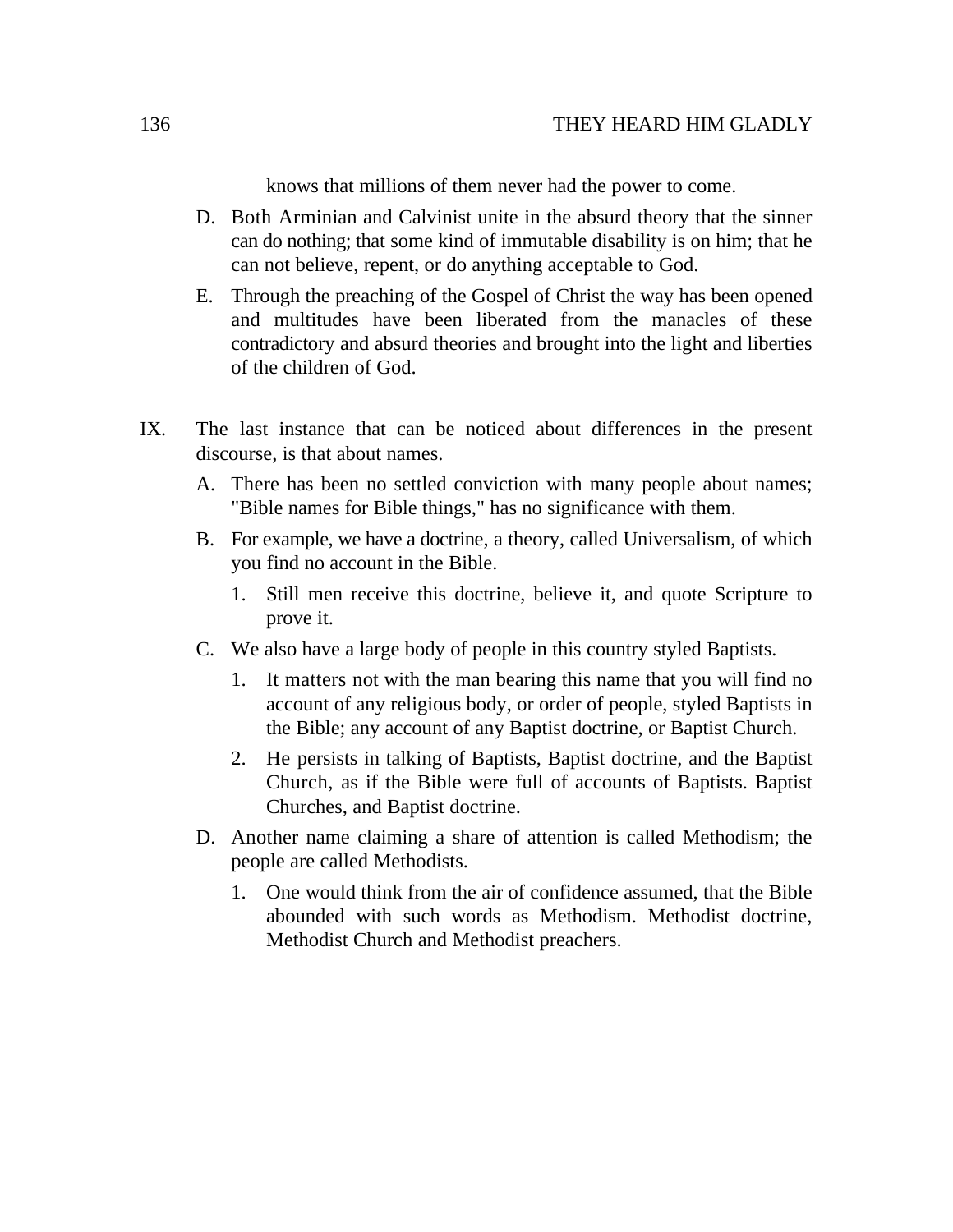#### "MATTERS OF DISAGREEMENT" 137

- 2. It never occurs to the Methodist that the apostles were not all Methodists; that the evangelists and early ministers of Christ were not Methodists, that such a religious designation as the Methodist, or Methodist Church, never existed before John Wesley.
- E. Then we have the staunch old Presbyterian friends, named after an assembly of old men, or seniors as the original word *presbuteros* means. Anyone can see how absurd it is to lake the name of a body of seniors for the whole congregation—men, women and children.
- F. Any man can see that the first followers of Christ were not baptized into any of these names, but "into the name of the Father, and of the Son, and of the Holy Spirit." The great apostle Paul would not allow those thus baptized to say, "I am of Paul."
- X. The whole family are immersed into one name, into one body, into Christ, into the kingdom of God, into the name of the Father, and of the Son, and of the Holy Spirit.
	- A. Without regard to the differences discussed in this discourse, men hear the Gospel, receive it into good and honest hearts, understand it and believe it.
	- B. They are then one, and bring forth much fruit to the honor and glory of God, wearing no human name.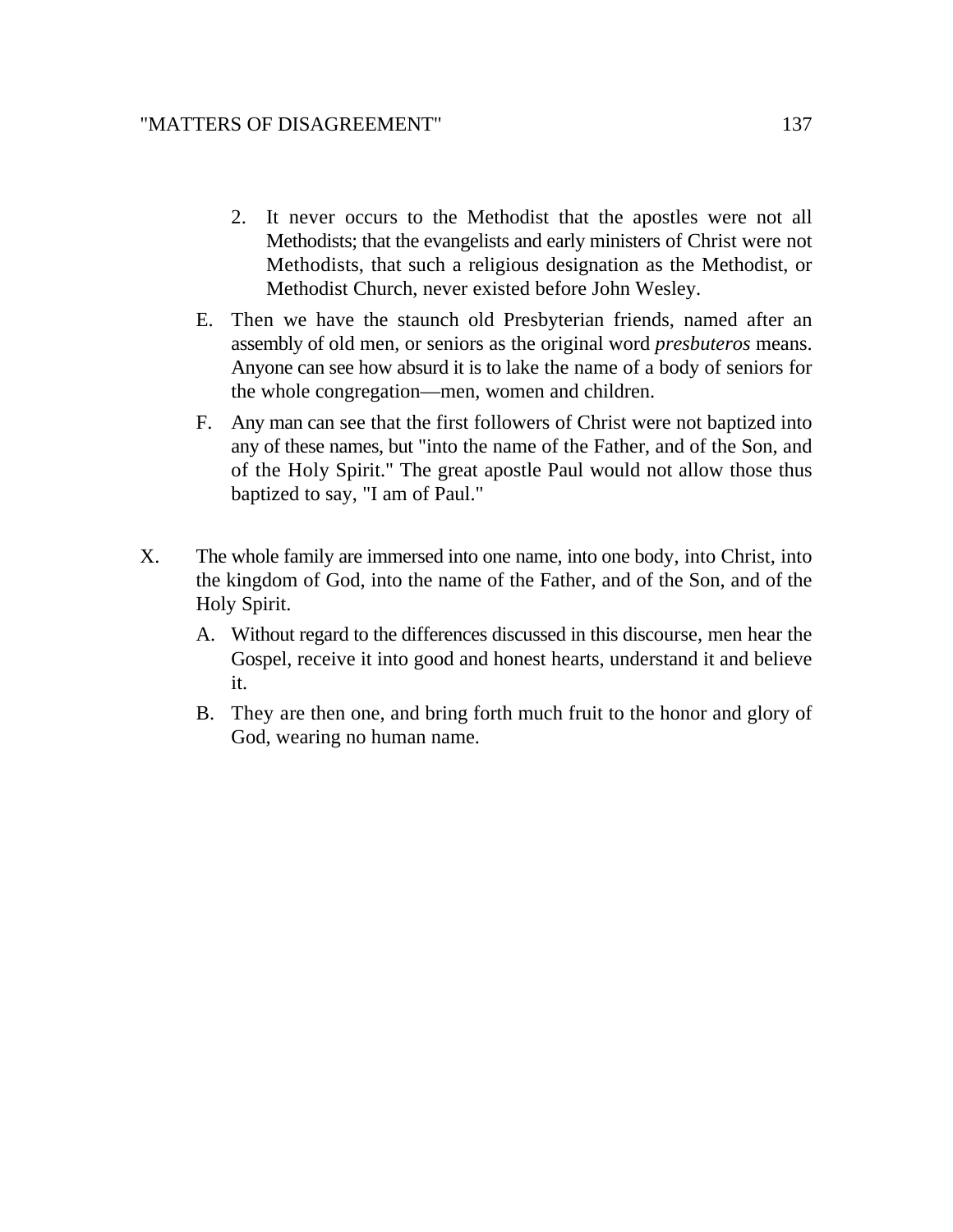# **CHAPTER XIII**

# *"The Course to Pursue to be Infallibly Safe"*

Publication Date: 1869

Purpose

The labor of this discourse will be to show an honest and humble person what course to pursue in the midst of all the confusion of the times to be infallibly safe. In order to this end, a few of the most serious difficulties will be handled and disposed of in such a way as to show the safe course.

- I. The fact of the existence of immense confusion in the public mind touching the way of salvation cannot be denied.
	- A. Many men of good character and fine intelligence stand aloof from all connections with any church.
	- B. Darkness pervades the public mind on the very matter of the highest importance to man of all others—the way to eternal happiness and renown.
- II. The Lord saw the "narrow way" in which his followers would have to walk to gain everlasting life, and He gave clear and necessary instructions so man could avoid being mislead.
	- A. One cannot determine which, is the right way by the multitudes walking in a, way, for many are walking in the broad way which leads to ruin.
	- B. An important reason for being on guard, and for being extremely cautious is that we pass over the way but once, and if we miss it, the mistake can never be corrected.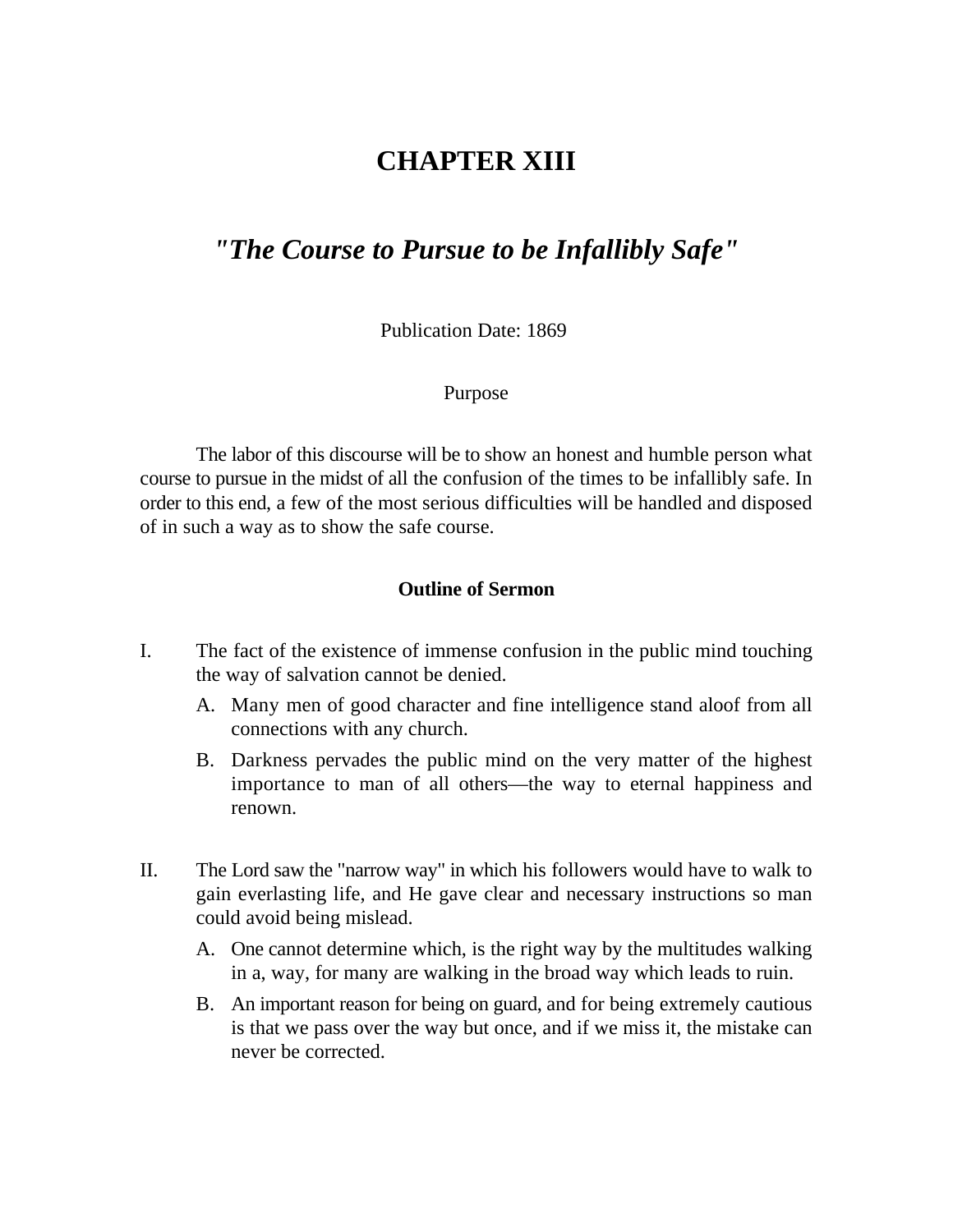# [139]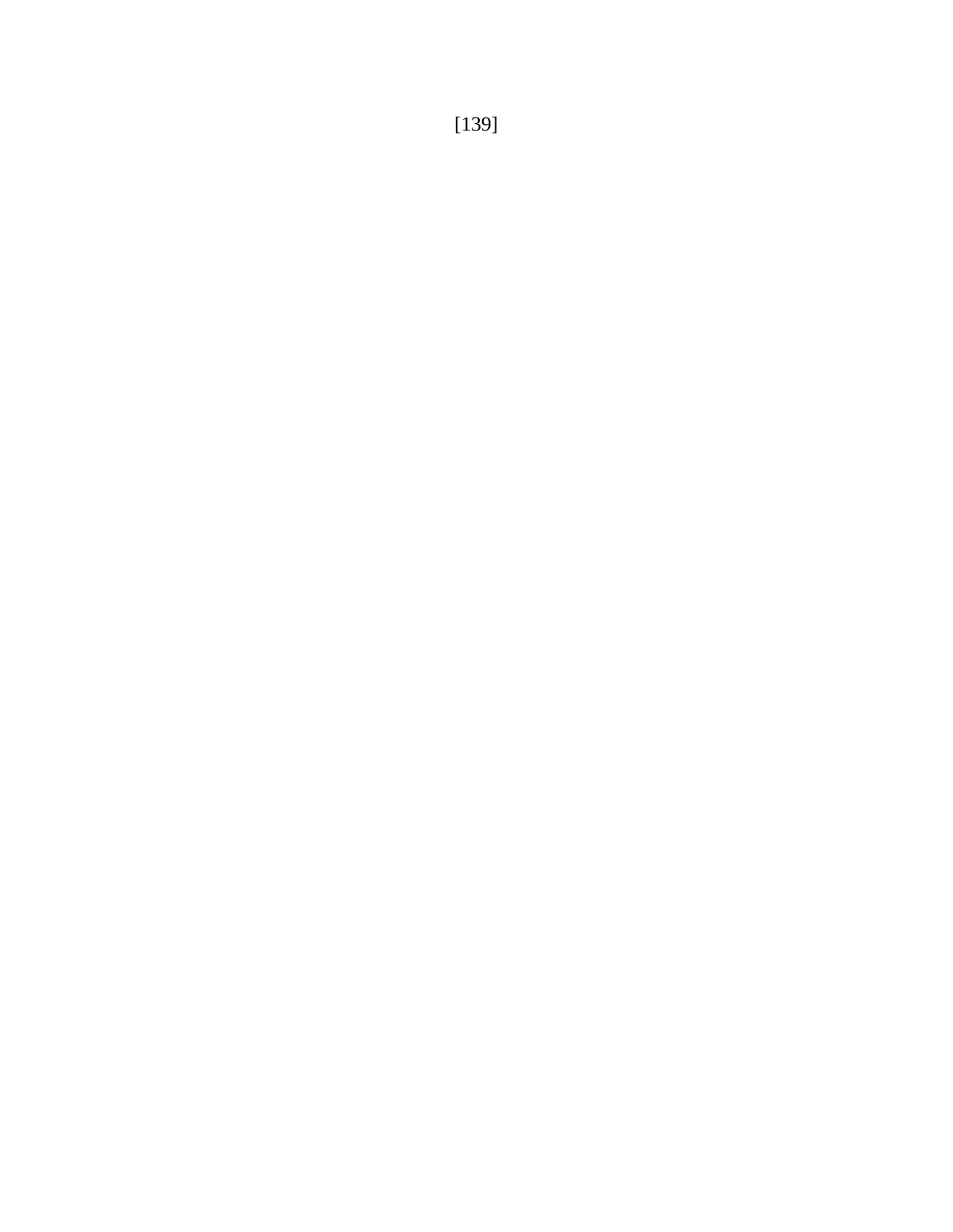- III. In the midst, then, of all the confusion of these times, is there a possible course that a human being can pursue that is infallibly safe?
	- A. The purpose of this discourse is to give an affirmative answer to this question—to show that *there is a course to pursue that is infallibly safe.*
	- B. The labor of this discourse will not be to refute those opposed to the positions maintained, but to show an honest and humble person what course to pursue to be infallibly safe.
	- C. In order to this end, a few of the most serious difficulties existing will be handled and disposed of in such a way as to show the safe course.
- IV. The first difficulty to be encountered is the difficulty between the infidel and the Christian.
	- A. Men of learning, extended knowledge of antiquity, with vast libraries and time for reading disagree on whether the Bible contains a revelation from God, and whether the man who does not believe it will be condemned.
	- B. If such great and learned men, on each side, cannot decide the matter, and settle the question beyond dispute, how can any lesser person ever decide the matter?
	- C. The purpose of this discourse, as previously set forth, is to show what course to pursue to be *infallibly safe.*
		- 1. To what danger is the man exposed who believes the Bible with all his heart, and honestly practices it, in any conceivable event?
			- a. He is as good and as happy as the unbeliever.
			- b. No man doubts that he is infallibly safe so far as the world to come is concerned.
			- c. If, in the final winding up of human affairs, it turns out as the skeptic has argued—he is in no danger of any sort.
		- 2. But, if the skeptic prove mistaken, look at the consequences of his act.
			- a. The sentence is "He who believes not shall be' condemned."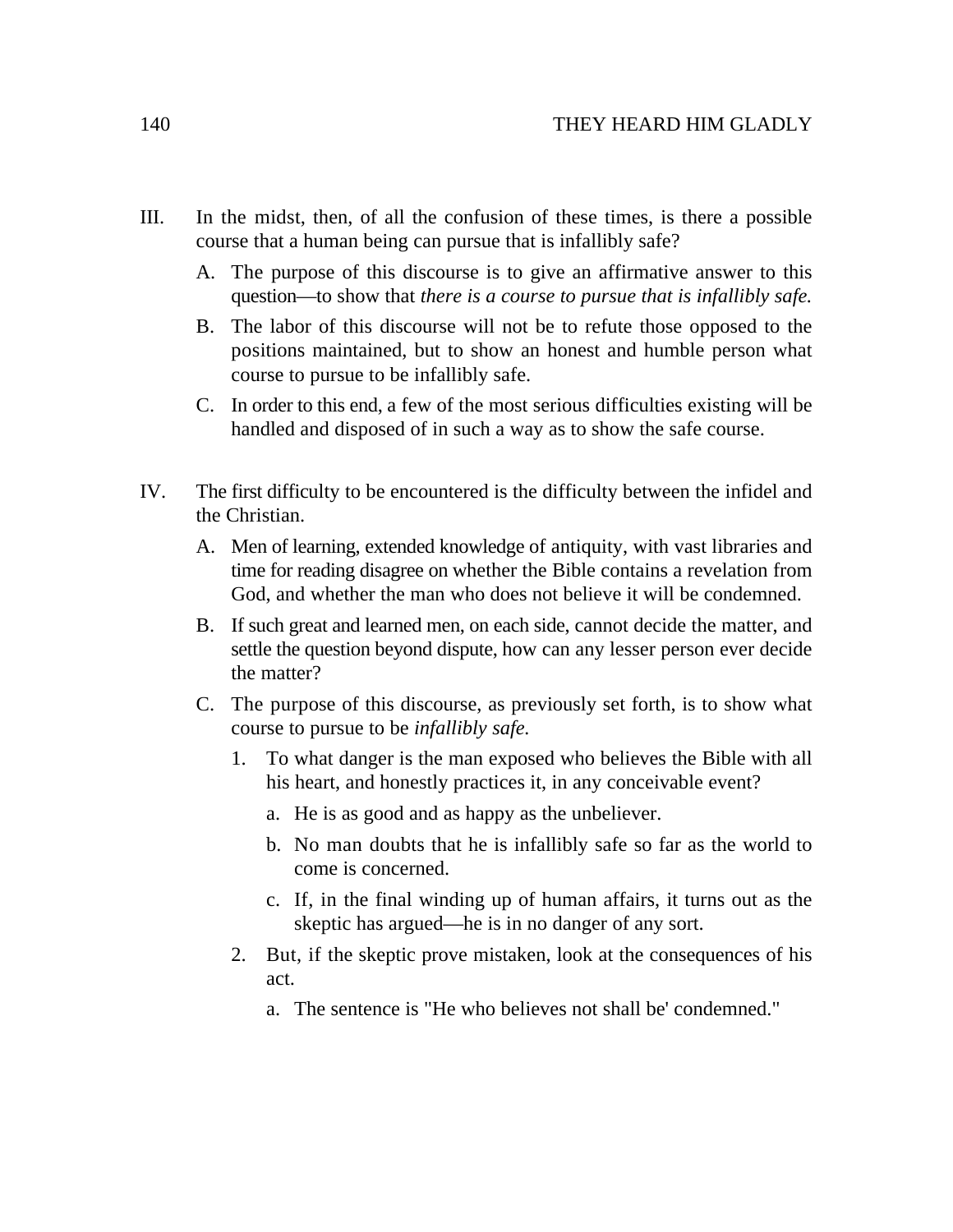- b. Skepticism is an awful experiment in that it takes the risk of losing everything, without the possibility of gaining anything for this world or the world to come.
- 3. To believe the Bible, then, and practice its teaching is infallibly safe for this world and the world to come.
- V. A second difficulty is over the matter of universal salvation.
	- A. Learned preachers are on both sides of the question, and the ordinary man is left in a state of confusion.
	- B. Both sides agree that all who believe the Bible, and obey its teachings, are infallibly safe for this world and the world to come.
	- C. The man who does not believe the Bible and obey its teachings stands on the doubtful ground.
	- D. In any conceivable event those who believe the Bible and obey it are infallibly safe.
- VI. A third difficulty which disturbs men is over the question of predestination and foreordination, i. e., Calvinism.
	- A. Since preachers themselves cannot settle the matter, and show what is right, how can lesser men ever decide it?
	- B. Is there any clear course that can be pursued to avoid the utter confusion on this matter which millions of our race presently experience?
		- 1. All agree that the apostles preached the Gospel to all wherever they went.
		- 2. They approved those who believed and obeyed, and disapproved those who did not believe.
		- 3. It is infallibly safe now to preach the Gospel to all men, and for all men to believe and obey it.
		- 4. If it could possibly turn out that the doctrine of predestination is true, those who believe the Gospel with all their heart, and obey it, are certainly as safe as anybody.
- VII. A fourth difficulty which men find difficulty in settling is whether baptism is essential to salvation.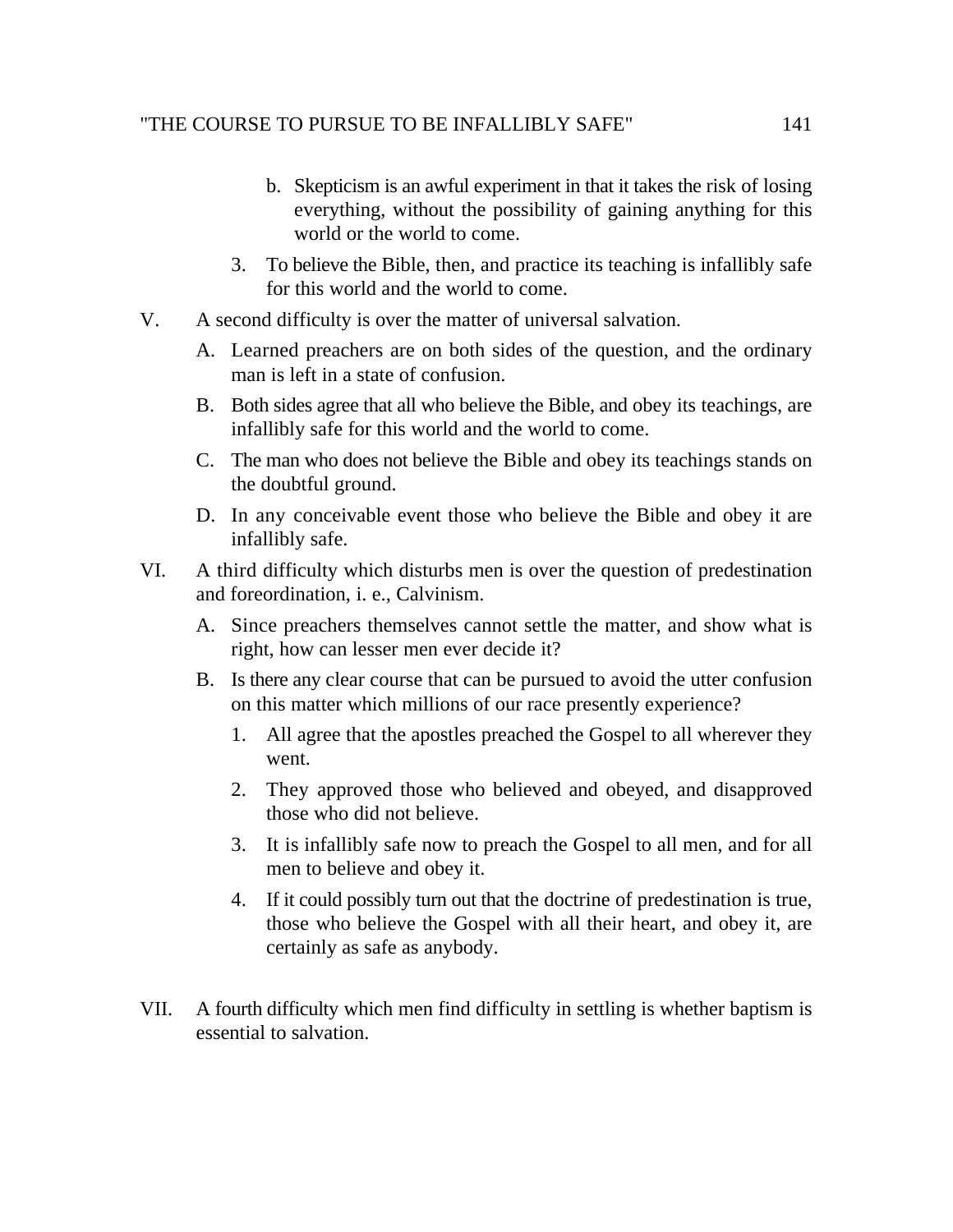- A. If learned preachers, on each side of this question, cannot settle it, how can the average man decide who is right?
- B. A little reflection can open a clear path to any man who is simply looking for a safe course to pursue.
	- 1. Begin with the inquiry, Is baptism a commandment of God?
	- 2. It being admitted that baptism is a commandment of God, Is it right to obey the commandment of God?
	- 3. The safe course, as all admit, is to obey the commandments of God, and thus it is infallibly safe to be baptized.
	- 4. Scripturally it is the initiatory rite of the new institution, none was in the first Church without it, and none is admitted into any Church now, of any note, without what the Church calls baptism.
	- 5. Let all do what they admit to be right, and they will be safe as far as baptism is concerned.
- VIII. A fifth difficulty exists, regarding the mode of baptism.
	- A. Strong, talented and learned men are on both sides of this issue and if the preachers cannot settle it, how can the ordinary citizen determine what to do?
	- B. There need be but little dispute about the matter.
		- 1. All admit that immersion is valid as the initiatory rite.
		- 2. Distinguished religious teachers, reformers, critics, commentators, historians and translators all have committed to writing the testimony that immersion was the original practice and valid.
		- 3. Sprinkling is defended primarily by those who practice it on grounds of expediency, and not on the basis of divine authority for the change from the original practice.
		- 4. The safe course undoubtedly is to practice that which never was in doubt, and which has never been in dispute among great, good, and pious men.
		- 5. No matter what can be proved about sprinkling or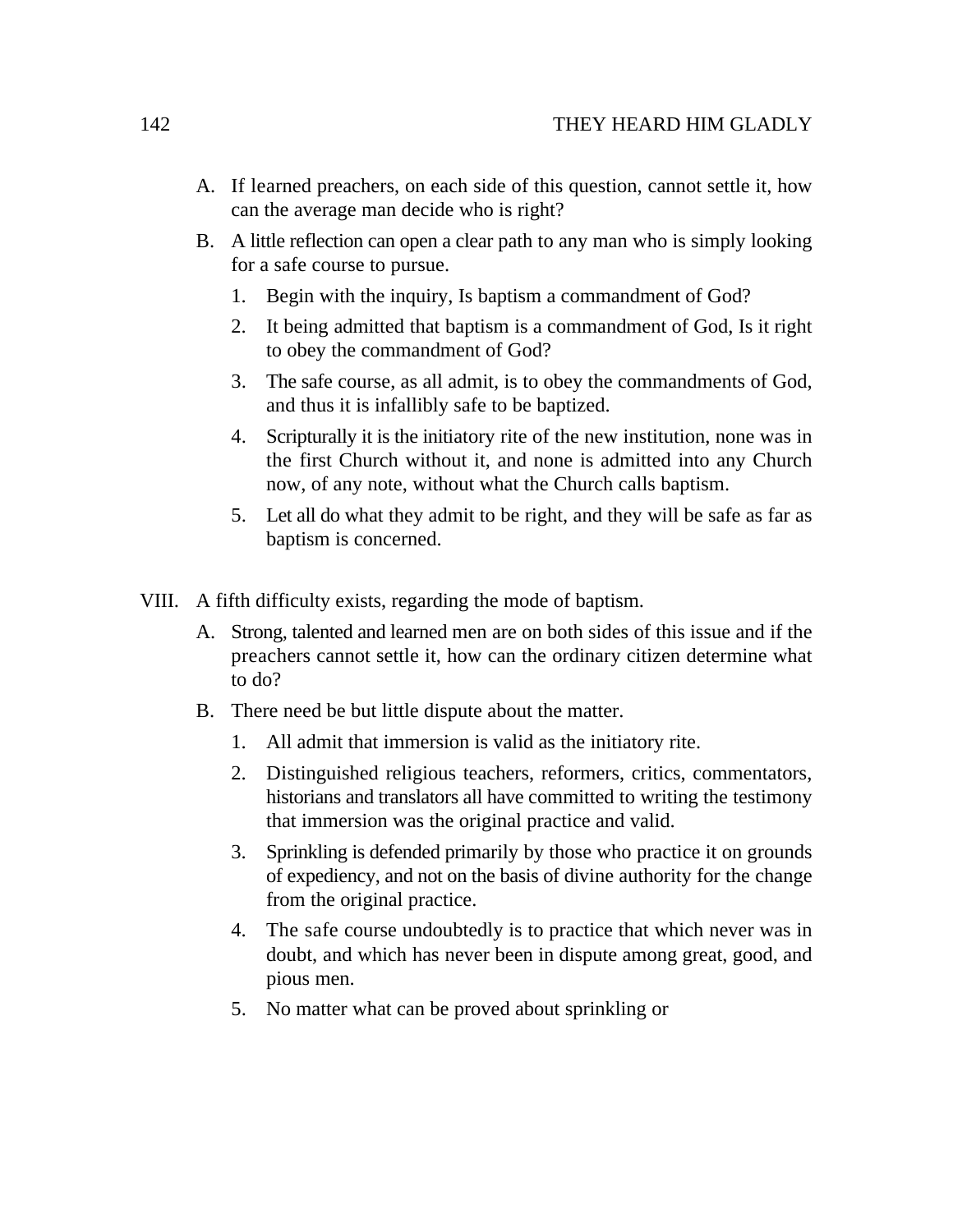pouring, immersion stands unquestioned and one's conscience can be at rest.

- IX. A sixth difficulty, regarding the operation of the Spirit, also exists.
	- A. The preachers do not agree on this subject; and, if the preachers cannot settle this question, how can the rest of us ever decide who is right?
	- B. One can be a Christian and be saved if he was never able to settle this question.
		- 1. The operation of the Spirit, whatever it may be, and however it may be, is something that you are not to perform yourself.
		- 2. There is no dispute about the fact that whatever influence God may be pleased to exercise is from Himself, and not from man, and that He will exercise it whether men understand how He does it or not.
		- 3. The thing for man to do is to listen to the word of the Lord, believe it with his whole heart, and do what the Lord commands.
		- 4. If man believes all the Lord has said, and makes every effort in his power to do all the Lord requires, the Lord will do everything right on His part.
- X. A seventh difficulty is over the matter of whether man is justified by faith only.
	- A. Some preachers say that justification is by faith only, and others say it is not by faith only. Men know not how to decide.
	- B. It is not necessary to decide to know the safe course to pursue on this matter.
		- 1. Since believing on the Lord is commanded it is clearly right to believe.
		- 2. Since repentance and baptism are also commanded it is clearly right to obey these commands also.
		- 3. If it should turn out that justification is "by faith only" there would be no disappointment or regret on the part of one who obeyed the commands to repent and be baptized.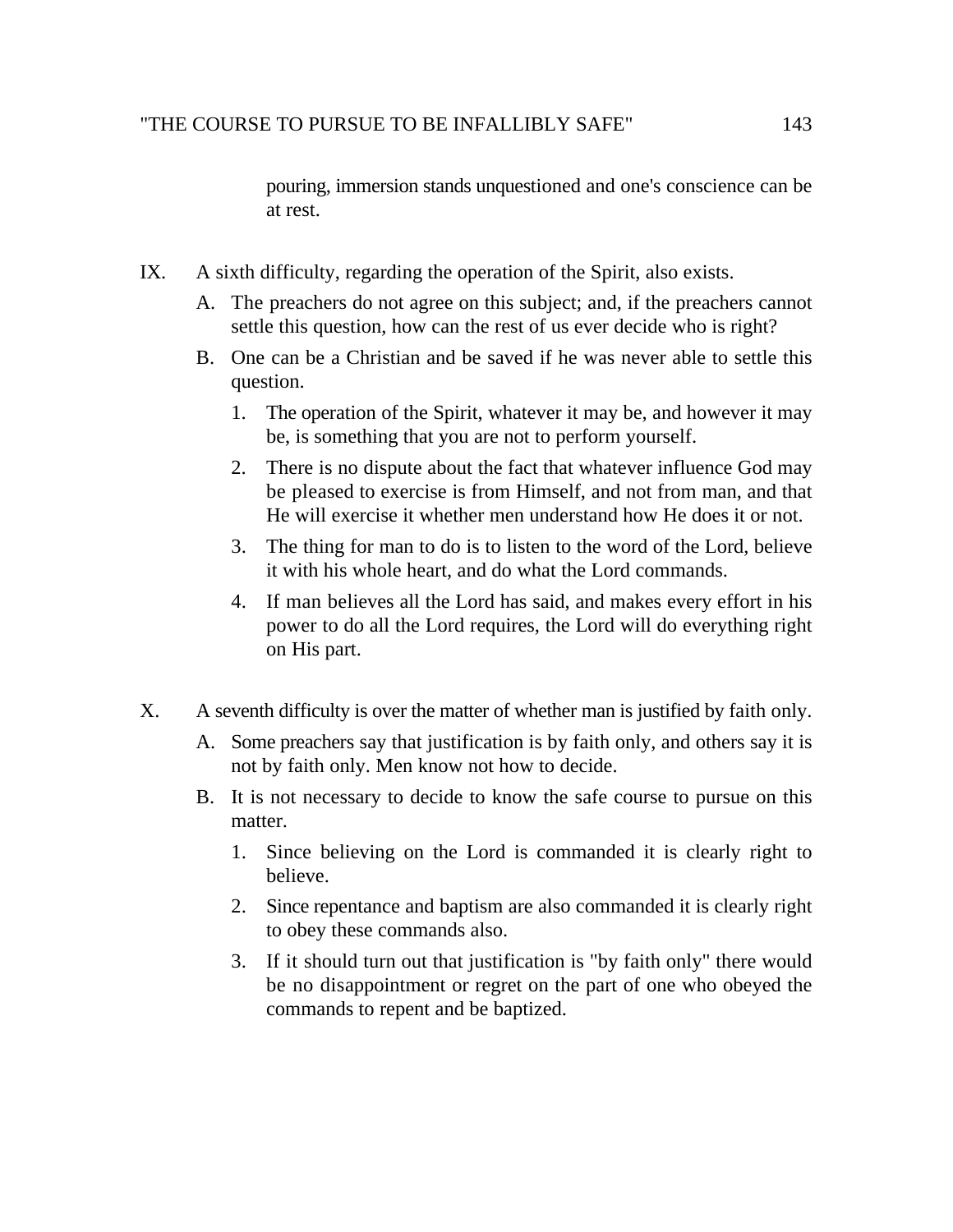- 4. But, should one stop at faith, and find that justification is not by faith *only,* you would find yourself still not justified.
- 5. It is, then, infallibly safe to believe, repent, and be immersed.
- XI. An eighth difficulty is over the matter of which creed to take as one's guide in religion.
	- A. There are so many creeds, ail claiming to be right, and all made by learned men, that it is impossible to decide which is right.
	- B. It is a matter of great moment, and of much relief that, aside from all the conflicting, clashing, and erring creeds, that there is one book that all parties concede is right-that it came from God.
		- 1. All agree that the Bible contains the law of God and that the law of the Lord is perfect.
		- 2. Any other creed or law for the church has commenced with two wicked assumptions:
			- a. That the law of God, as set forth in the Bible is not sufficient—is a failure.
			- b. That the insufficiency or failure can be remedied by weak, erring, and uninspired men.
		- 3. Since all admit that the Bible is right and that those who follow the Bible honestly and faithfully, in faith and practice, will be saved, and since all admit that whenever any creed differs from the Bible it is wrong, it is infallibly safe to take the Bible and follow it.
- XII. The friends of Christ stand today on the Gospel, the teaching of the Lord and His apostles, the ground on which the first Christians stood and defended.
	- A. If such ground is not safe, then all Christians for the first three hundreds years were not safe, for they all stood there.
		- 1. They believed the Gospel, and became obedient to the faith.
		- 2. They then, followed the apostle's teaching faithfully, and had the promises of a crown of life.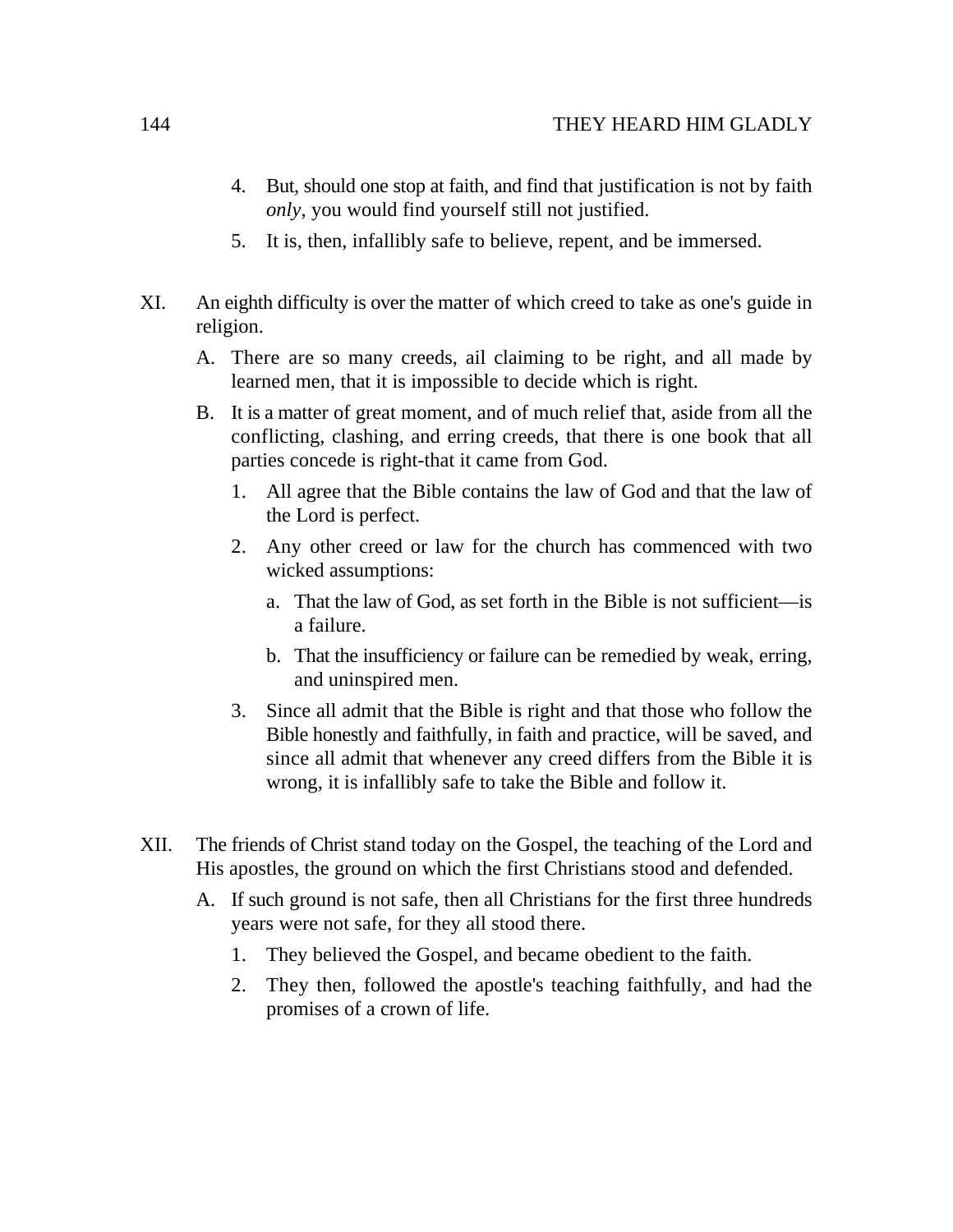- B. This is infallibly safe for this world and the world to come.
- C. May all the friends of the Lord prove themselves worthy of this ground, defend and maintain it with integrity till the Lord shall come.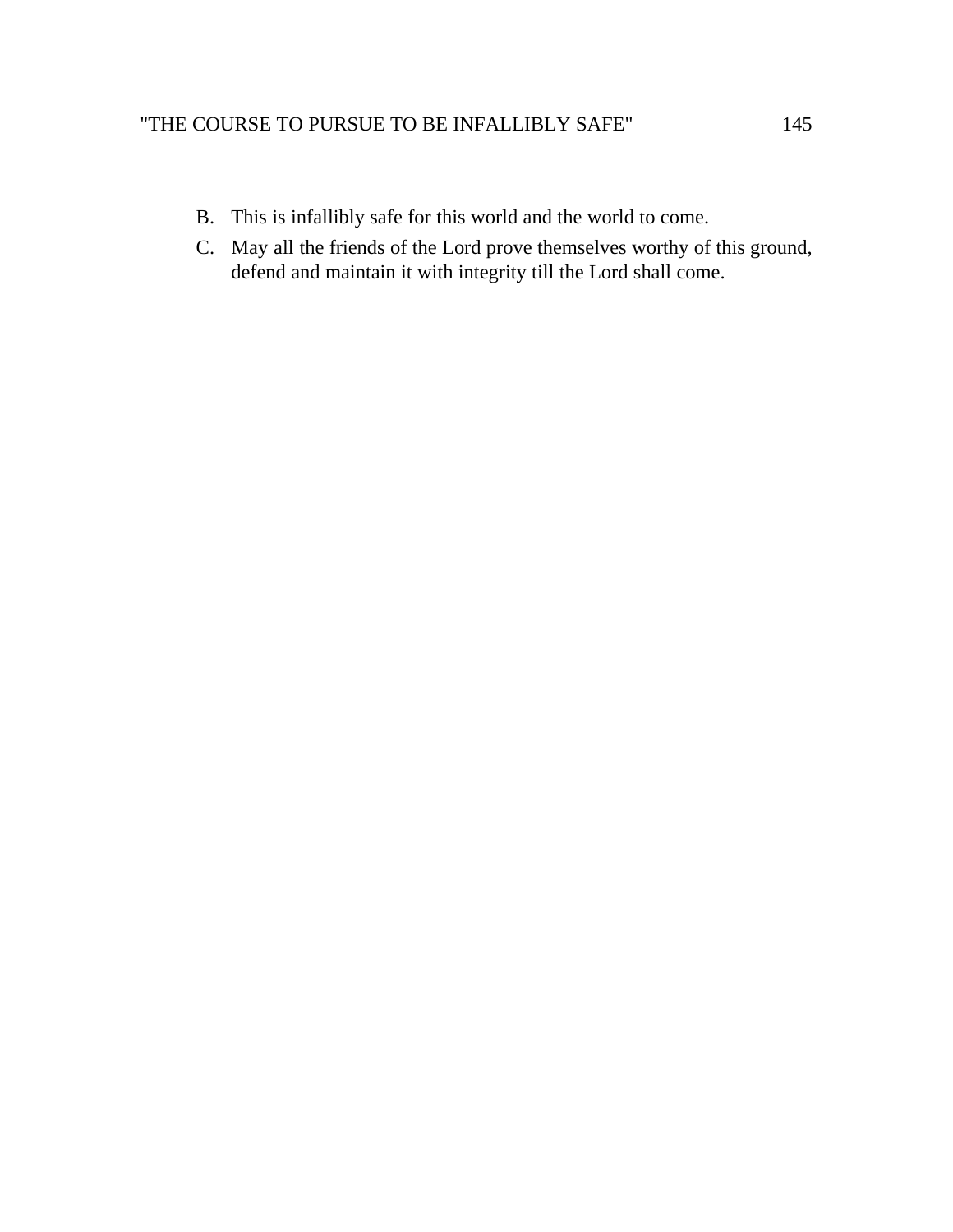## **PART IV**

# **COMPLETE MANUSCRIPTS OF SOME OF FRANKLIN'S SERMONS WHICH HAVE NOT BEEN GENERALLY AVAILABLE FOR ONE HUNDRED YEARS**

Urged by his contemporaries who saw the ageless value in his spoken word, Franklin compiled two volumes of what he considered his most effective sermons. Since these books have had a combined total of fifty three republications and are still in print, it is obvious that they must have, and still are, fulfilling a need in religious literature.

The following sermons have not been published since their initial appearance in Franklin's religious periodicals. Since these papers are relatively scarce and the most complete set rests in the archives of Butler University library, it is believed that those familiar with Benjamin Franklin will appreciate reading these discourses. These sermons are characterized by the same logic, candor, and humility that is evident in his more widely circulated addresses. His arguments are distinct and, in each sermon, he confines himself to one general subject which is dealt with in a clear and straightforward manner.

Whether he delivers a funeral sermon in honor of an unconverted friend as in "Thoughts Occasioned on the Death of Sefton Lane," or whether he is striving to teach a lesson on some phase of Christian living or doctrine, the urgency of his message is always apparent.

Although these sermons were originally preached a hundred years ago the eternal truths that they contain and the sincere and logical way in which they are presented make them almost as delightful to the earnest Bible student today as they were to Franklin's frontier audiences.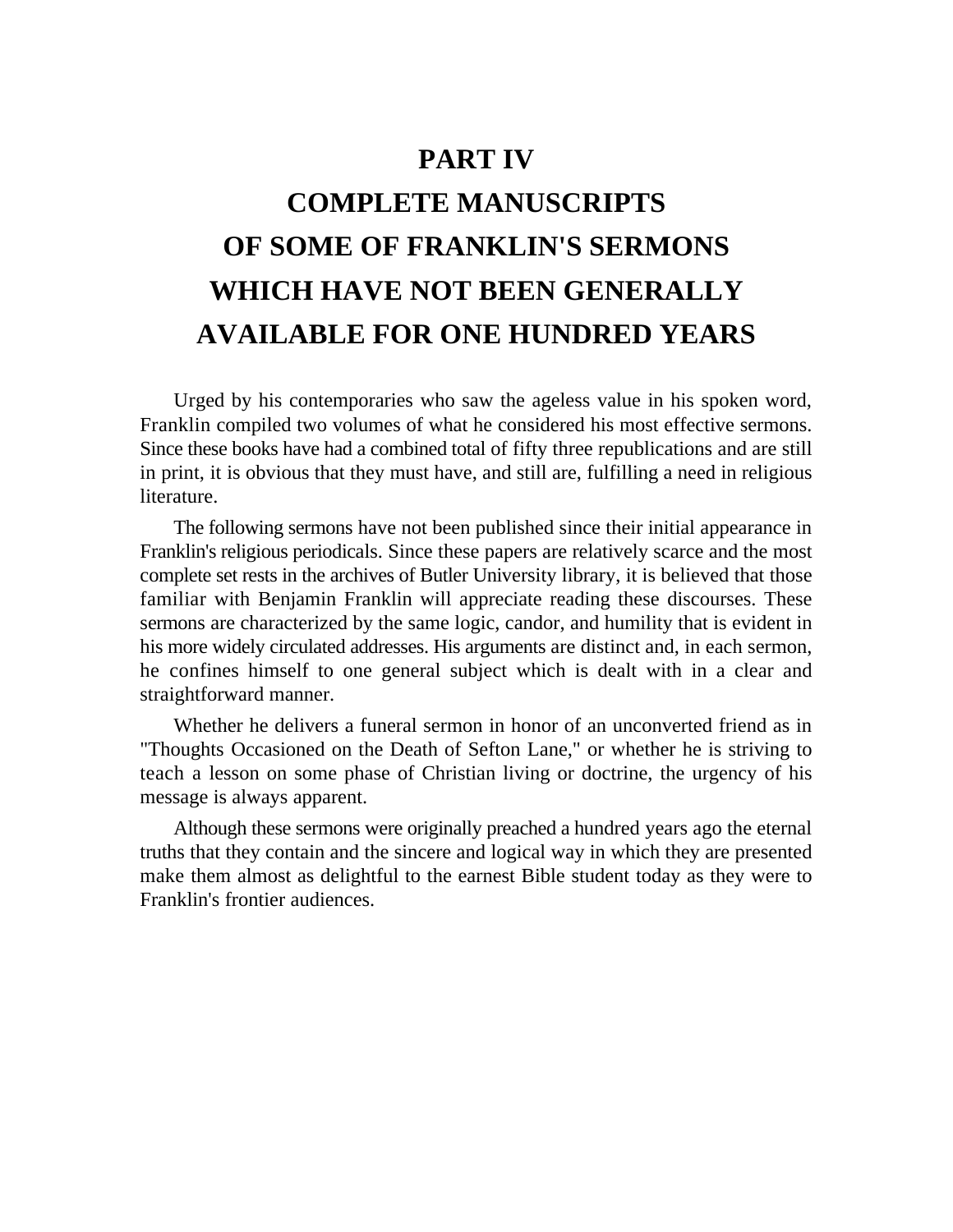# **CHAPTER XIV** *The Eternal Purpose of God\**

TEXT.—Be not thou, therefore, ashamed of the testimony of our Lord, nor of me, his prisoner; but be thou a partaker of the afflictions of the Gospel, according to the power of God: who hath saved us, and called us with a holy calling, not according to our works, but according to his own purpose and Grace, which was given us in Christ Jesus, before the world began. 2 Tim. 1: 9, 11.

BELOVED BRETHREN AND FRIENDS,—By your permission, I invite your attention to the investigation of the Purpose of God. In the universe there is one eye that looks down through the long cycles of all the ages, and sees the end from the beginning. There is but one Being who can say, "I am God, and there is none like me, declaring the end from the beginning, and from ancient times the things that are not yet done; saying, My counsel shall stand, and I will do all my pleasure." (Isa. xlvi. 9, 10) He who uttered this, and he alone, "worketh all things after the council of his own will." (Eph. i, 2.) He had a purpose, as mentioned in our text, before the world began, and it is according to this purpose we are saved and called with a holy calling. Hence, at the close of that beautiful expression, (Eph. iii 1-10) where the Apostle sets forth the object of the apostolic mission and of the church, he says it is "according to the eternal purpose which he purposed in Christ Jesus, our Lord." Also, speaking of the inheritance which the Apostles and prophets had obtained, and to which they were predestinated, he affirms that it was "according to the purpose of Him who worketh all things after the counsel of his own will." Many speculations have obtained touching this, the highest, holiest, and most benevolent of all the purposes revealed to mortals in the flesh, which we shall not mention in this discourse; but the following conclusions are inevitable:

1. This purpose was before all things. Hence, it is said to have been "before the world began," and called the "eternal purpose."

\*The Western Reformer, Vol. VI, No. 12 (Nov. 1848)

[149]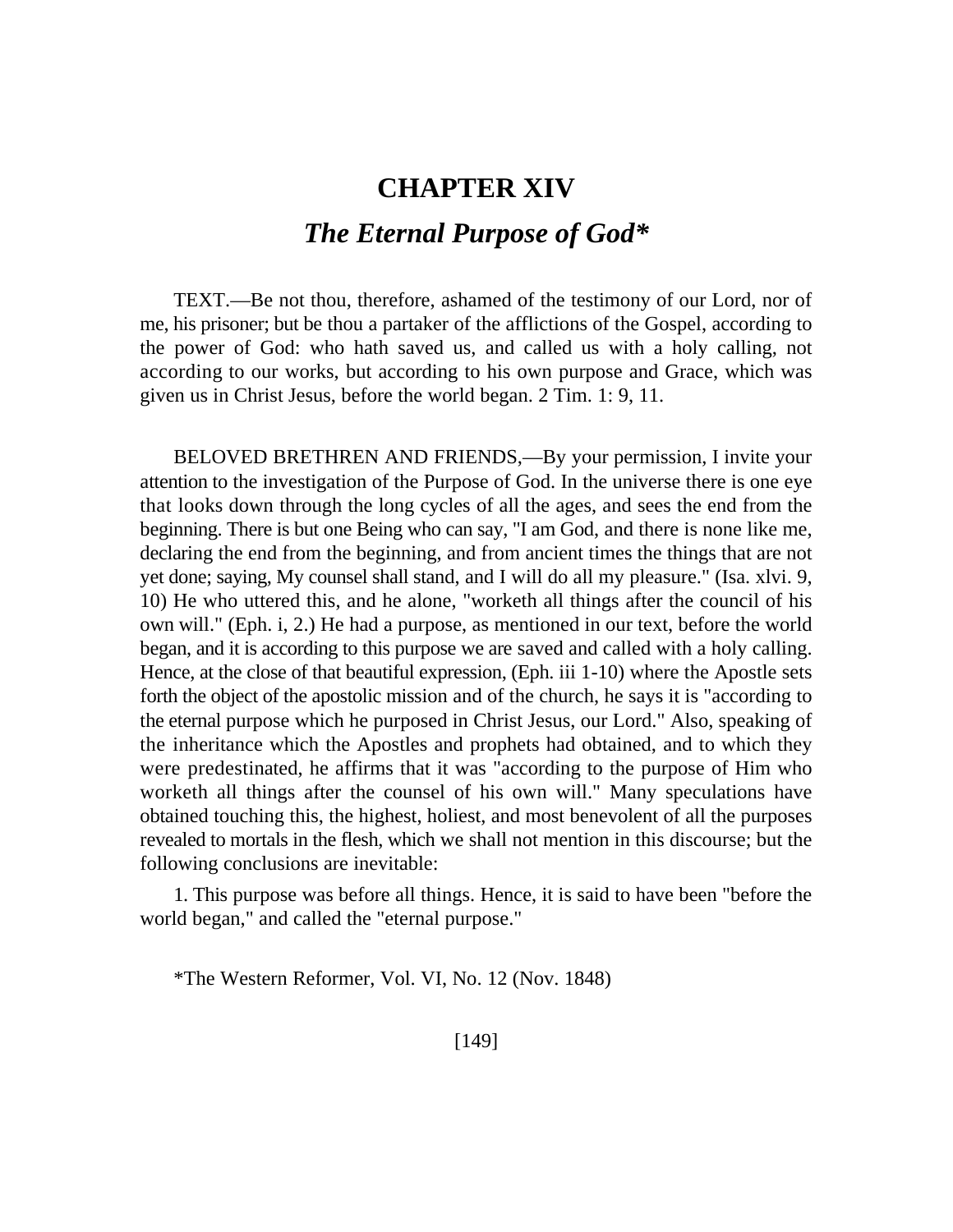The Infinite One had a purpose before he created man—created him for that purpose; had a purpose when he sent the Lord into the world—sent him for that purpose; had a purpose when he gave the Christian revelation, and gave it for that purpose. This great purpose of the Infinite Mind runs through the whole revelation of God to man; and indeed, the dealings of the Almighty with his intelligent creatures, as set forth in the Volume of God, are but a series of developments of this purpose, which was before all things; but this we shall see more fully as we proceed.

2. This purpose is connected with Christ. Both the purpose and grace, the Apostle says, were given us "in Christ," or by him, and he says that the eternal purpose was "purposed in Christ Jesus our Lord." The eternal purpose looks down from before the creation of man, four thousand years this side of his creation, to the revelation of Christ, to the period when it should be developed through him. No one need, therefore, look for this purpose outside of, or separate from, him.

3. Man is included in this purpose. It does not relate to angels nor any other beings, but to man. This will appear fully as we proceed.

4. It has in view the saving of man and calling him with a holy calling.

We, therefore, proceed to inquire into the object of man's creation. There is more importance in the first question of the Shorter Catechism than some would at first think. That question is this: "What is the chief end of man?" Nor is the answer less to the point; it is as follows: "Man's chief end is to glorify God and enjoy him forever." To the same effect, how beautifully the sweet Psalmist of Israel sang, as follows? "Out of the mouth of babes and sucklings hast thou ordained strength, because of thine enemies, that thou mightst still the enemy and the avenger. When I consider the heavens, the work of thy fingers; the moon and the stars, which thou hast ordained: what is man that thou art mindful of him? and the son of man, that thou visiteth him? for thou hast made him a little lower than the angels, and hast crowned him with glory and honor; thou madest him to have dominion over the works of thy hands; thou has put all things under his feet." (Ps. viii. 2-6.) The Apostle Paul, however, more fully and clearly sets forth the object of man's creation in his address in the Athenian court, immediately after introducing to that benighted people God who made the world, in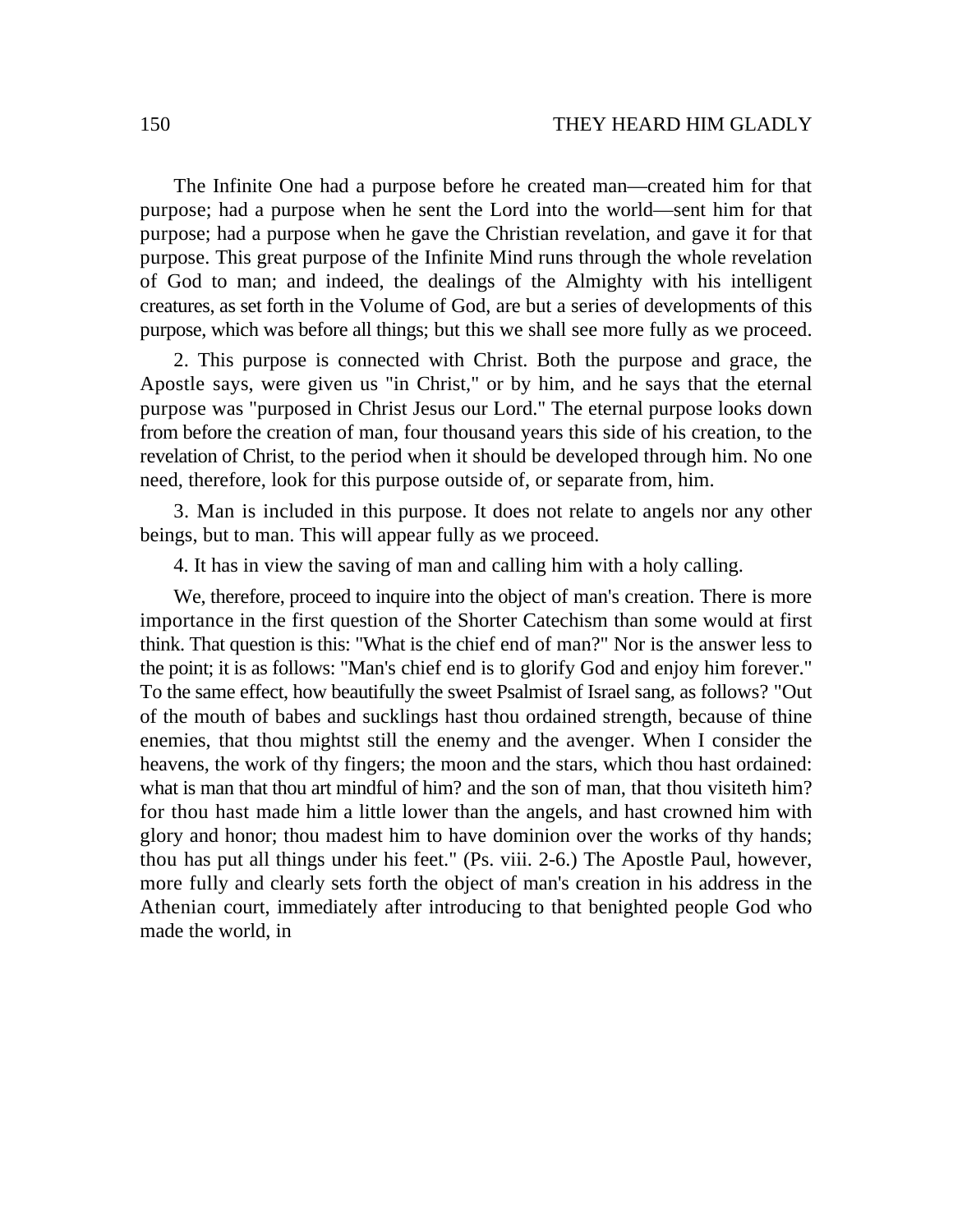#### THE ETERNAL PURPOSE OF GOD 151

the following words: "And hath made of one blood all nations of men to dwell on all the face of the earth, and hath determined the times before appointed, and the bounds of their habitation; that they should seek the Lord, if haply they might feel after him and find him. though he be not far from every one of us." (Acts xvii. 26, 27.)

Now, as man's salvation is according to God's eternal purpose and grace, or what is purposed in Christ before the world began, and as the Lord made man that he might seek the Lord and find him, the Almighty must have anticipated the fall, or man's apostacy. Hence, the purpose contained the Savior, man, salvation, and the idea of man's returning and seeking his God. We do not know of any other solution of these passages, and do not believe there is any. If any inquire why he created, knowing that man would sin and fall, we respond that it was better to create than not to create. If it is inquired how we know this, we answer that the fact that the Lord did create is an infallible evidence that it was the best that could be done. What the Infinite One does is the best that can be done in all cases. It is a fact that man was created; the Creator does the best that can be done: it was, therefore, the best that could be done to create. Not only so, but his design in creating man—"that he might have dominion," "that he might seek God, and find him," "be crowned with glory and honor." and glorify and enjoy God forever"—is the most merciful and benevolent object that ever prompted or instigated any purpose of resolve in the universe. We therefore look upon the purpose of God as his will, or his resolve, sent forth from his infinite goodness, guided by his infinite wisdom, executed by his infinite power, and developed to man by his Son, the express image of the invisible God, in whom dwells all the fulness of the God-head bodily.

Now, we must inquire what Christ came into the world for. In a single verse, the Lord tells us what he did not come into the world for, and what he did come for. We will hear first what he did not come for. He says: "For God sent not his Son into the World to condemn the world." (John iii, 17.) The word translated condemn is *krino,* which, in some eighty-five instances is translated judge, and evidently should have been so translated here. The Lord affirms in this passage that he came not into the world to judge the world, the same as he affirms in John xii, 4-7. In this passage he says: "If any man hear my words and believe not, I judge him not; for I came not to judge the world, but to save the world. He that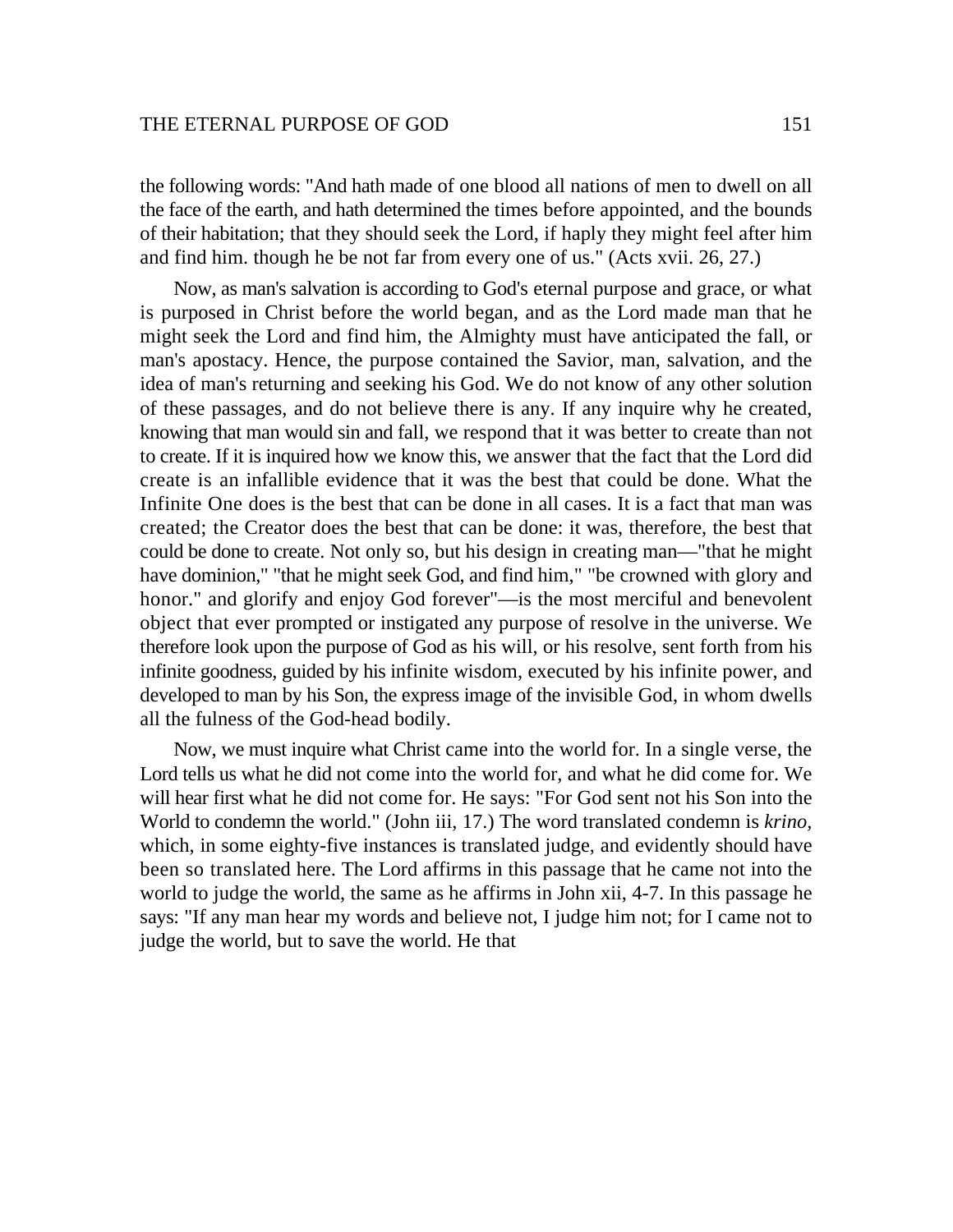rejecteth me, and receiveth not my words, hath one that judgeth him; the word that I have spoken, the same shall judge him in the last day." But our subject is to inquire especially what he did come into the world for. He says, "That the world through him might be saved." This clearly implies that without God sending his Son into the world, the world could not have been saved. Salvation was not possible to man or it was not in the power of man to be saved, without the mission of Christ into the world. Hence, he came that man "might be saved," or to give man power or ability to be saved. This is a beautiful expression, and clearly expresses the purpose of God in the mission of Christ, viz: to make it possible for men to return to God, or, as Paul expresses it, to seek God and find him.

This leads us legitimately to inquire into another point. What did the Lord give us the holy testimonies of Matthew, Mark, Luke and John for? For this John has furnished a direct and most pointed answer, in the following words: "Many other signs truly did Jesus, in the presence of his disciples, which are not written in this book; but these are written that ye might believe that Jesus is the Christ, the Son of God." (John xx, 30, 31.) This is a full and clear statement of the Divine purpose in publishing these sacred testimonies. That gracious purpose was that man might believe, or, in other words, to give him ability to believe.

We have now briefly hinted at and shown the purpose of God in three points: 1st. In man's creation. 2nd. In the mission of Christ. 3rd. In the Divine testimonies. We have shown that his purpose in the first point was that man might seek God and find him; in the second, that he might be saved, and in the third, that he might believe. Now, do these modern developments correspond with more ancient imitations, in reference to this same great purpose of the . Almighty Father? The first clear and explicit development in reference to the eternal purpose found in the ancient records is in the promise to Abraham. It is contained in the following words: "In thy seed shall all the nations of the earth be blessed; because thou hast obeyed my voice." (Gen. xxii, 18.) Some one, however, will say, How do you know that this the same as the purpose of God? To this we respond, that we know that it is a development of the purpose of God, because it contains the same as we have found in the purpose. We have found that the purpose of God contained Christ, salvation, and man, and that those saved through Christ, according to the Gospel, were saved according to the purpose of God. What did this promise to Abraham contain? Paul says, "And the **Scriptures**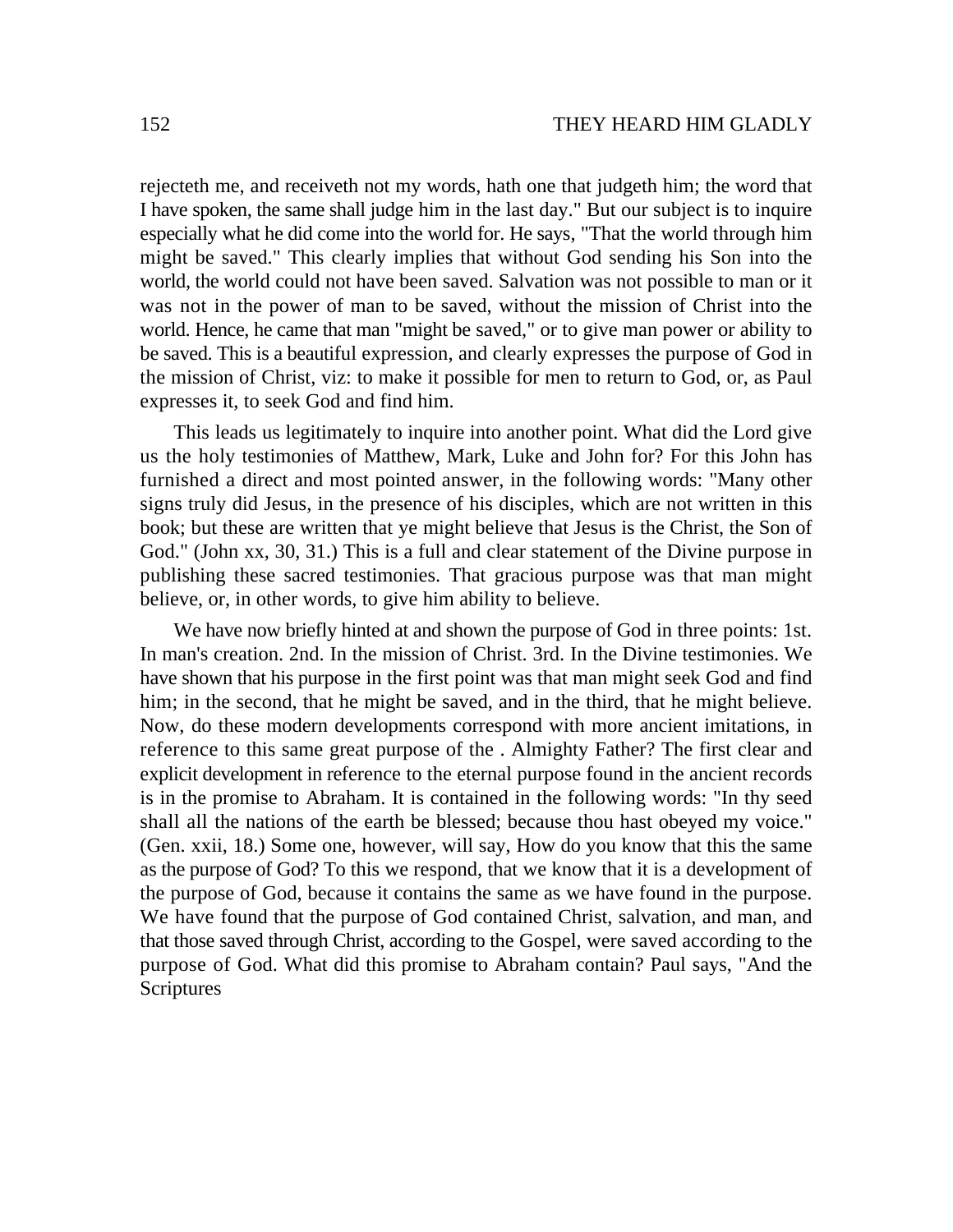foreseeing that God would justify the heathen through faith, preached before the Gospel unto Abraham, saying, In these shall all nations be blessed." (Gal., iii. 8.) Now, the Scripture foreseeing that God would justify the heathen through faith is nothing more than the Scripture, before setting forth the purpose of God to justify the heathen through faith, and preaching the gospel to Abraham, was done, in simply communicating to him the purpose of God to justify the heathen through faith in a promise in him to bless all nations. The blessing in this promise was the Gospel, Christianity, or the salvation it presents to all nations. Abraham is presented with the original purpose of God, which is a blessing for all nations, while Paul comments upon the promise and declares it to be the Gospel. The whole of Christianity is now simply a full development of the eternal purpose of God, or the promise to Abraham.

Let us then proceed to take one look at the benevolence of the eternal purpose of God. This promise to Abraham shows that it reaches to all the nations of the earth. In perfect harmony with the development contained in the promise is the following expression of the prophet: "The Lord hath made bare his holy arm, in the eyes of all nations; and all the ends of the earth shall see the salvation of our God." (Isa. lii, 10.) To the same amount the prophet deposes again: "Look unto me, and be ye saved, all ye ends of the earth; for I am God, and there is none else." (Isa. xIv, 22.) These are very clear exponents of the Divine purpose, setting forth its expanded benevolence, as wide as the human race. Another development is made by Joel, to the same amount: "And it shall come to pass afterward, that I will pour out of my spirit upon all flesh." (Joel ii, 28.) Now, that these expressions are developments of the benevolent purpose of God, and that they extend to the whole race of man, we think no one can doubt. But notwithstanding developments so clear to us, the matters contained in them were all hid in God-mysteries—secrets not known to the sons of men—for ages. During this dark and gloomy period, man had not the ability to come to God, and God did not hold him strictly accountable. This will appear more evident as we proceed.

When the Apostle says of John the Baptist, "He came for a witness, to bear witness of the light, that all men through him might believe," (John i, 6-9,) he implies that the means of believing did not exist to the same extent before the light came as since; and that, though lack of ability did exist, since the light had come, it had been removed, and now ail men, through him, might believe. This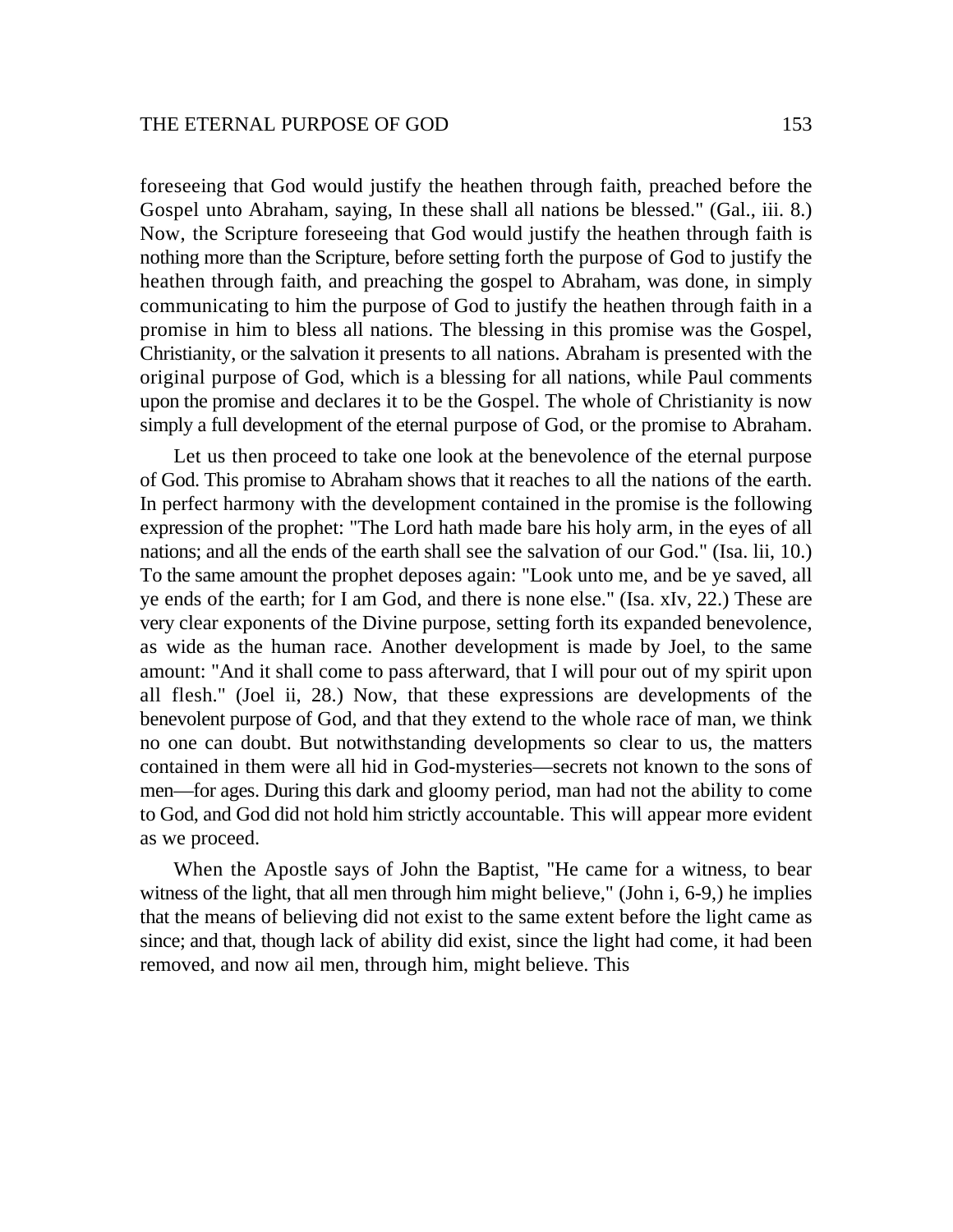shows that the Divine purpose in sending light unto the world was to remove inability, or to give ability to believe; and now all man have the ability, and may believe. The same sentiment is clearly inculcated in another expression, as follows: "If I had not come and spoken to them, they had not had sin: but now they have no cloak for their sins." (John xv, 22.) If the Lord had not come and spoken to them, and, as expressed subsequently, "done among them the works which none other man did," they had not been placed under the same responsibility, from the fact that they would not have had the same ability. But the ability now afforded by the coming of the Lord—his works speaking to them, thus extending power to believe—they are left without excuse, or have no cloak for their sins.

Is not the same principle recognized by the Apostle in the following: "But when we were yet without strength in due time Christ died for the ungodly"? (Rom. v, 6.) Now, "without strength" is without ability, power, or means to come to God. They were all under sin, apostatized from God, and fallen, and consequently without strength to return. While the world was in this condition, all included in unbelief and under sin, God had mercy upon all. It should be carefully noticed, too, that he had mercy on precisely the same all that were in unbelief, or under sin. The mercy he has had upon all is to enable them to believe, repent, and be saved from their personal transgressions, in their own actual and personal submission to Jesus Christ, and gives them assurance of a full and complete deliverance from the consequences of the Adamic transgression, in the resurrection from the dead. When it is said that "when we were without strength, in due time Christ died for the ungodly," it is clearly implied that he died to give us strength. When it is said that "he came into the world that the world through him might be saved." It is clearly implied that, without his coming, the world had not ability to be saved; but this coming gave ability. When John the Baptist "bore witness to the Light, that ail men through him might believe," it is clearly implied that without this testimony all men had not the ability to believe, but with this testimony all men might believe. In the same way, when John says "these things were written that ye might believe," he implies that before these testimonies were written or published, man had not the ability to believe, and that his writing was that he might believe, or to enable him to believe. When the Lord says that he had come, and "spoken and done works such as none had ever done before; therefore, you have no cloak for your sins," he shows that his com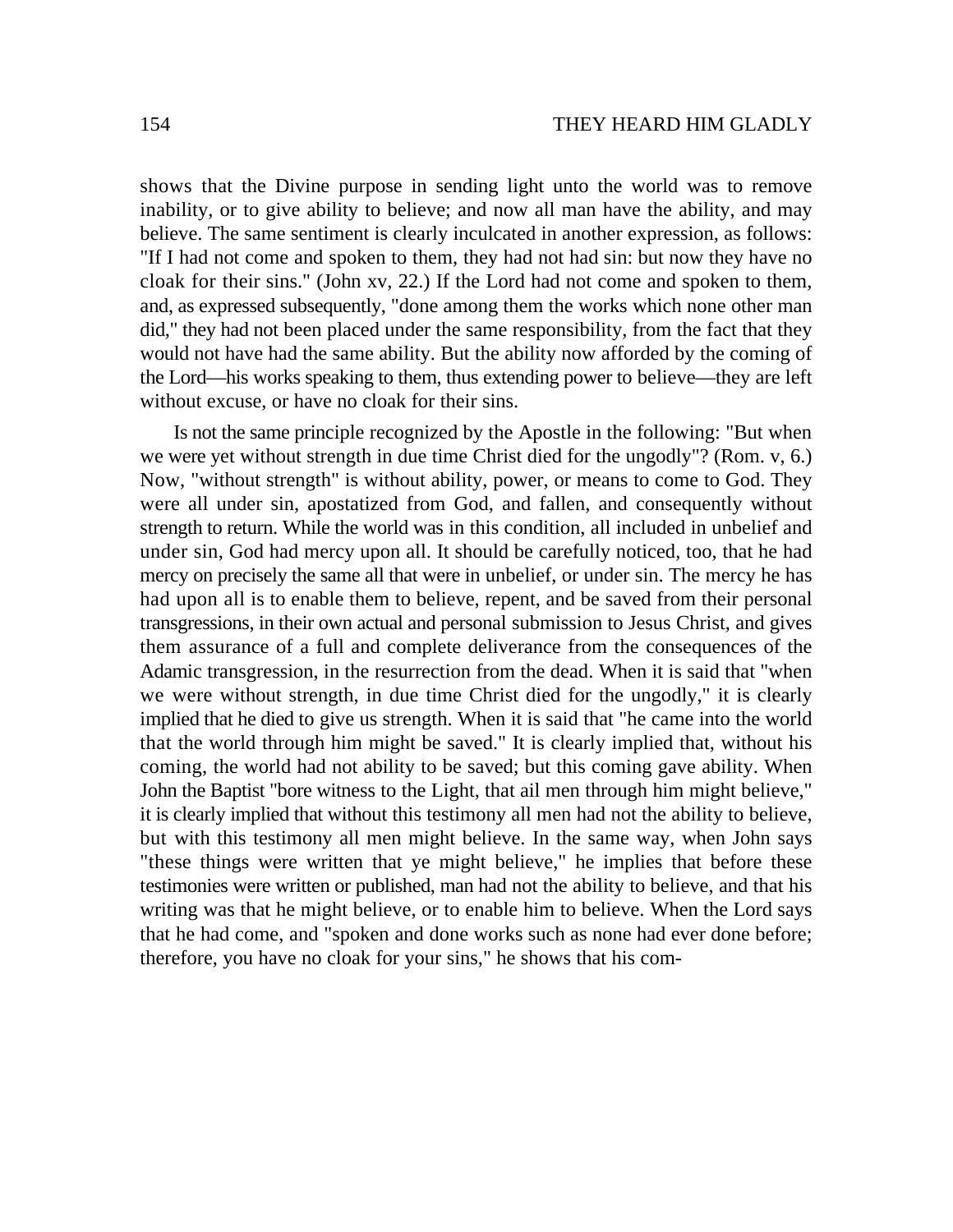ing, speaking and doing mighty works, has given them ability, and stripped them of excuse.

All this corresponds with that expression in our Lord's intercessory prayer, "! pray for those who shall believe on me through their word: " also that expression of Paul: "Faith comes by hearing by the word of God; " or the statement of Peter, that "God made choice among us, that the Gentiles, by my mouth, should hear the word of the Gospel and believe." What is here called "their words," the word of God," and "the word of Gospel," is manifestly all the same, and corresponds precisely to what John the Baptist calls "witness of the light," and what John the Apostle means by "these things are written that you might believe." All this, and much more that might be collected, to the same amount, means the Divine testimonies, which God has given to enable man, or give him ability to believe, that he may be left without excuse.

But what is it that is to be believed? What is it that the Divine testimony is designed to prove? It is not a set of metaphysical speculations, men's views, reasonings and opinions about Trinity and Unity, Calvinism and Arminianism, nor any other learned system of doctrines and commandments of modern date, for the following reasons:

1. "They who seek shall find," said the Lord, in referring to what he placed before men to believe. Thousands have sought the Lord through the above-mentioned speculations, and sought him honestly, but never could find him; therefore they are not what we are required to believe.

2. The Gospel of Christ is designed for the people at large. The people at large can not understand enough about the above-mentioned speculations to be able to say whether they believe them or not. They can not, therefore, be what the Lord required man to believe.

3. It is admitted by all intelligent men, that a man can be a Christian and not believe the above speculations. A man can not be a Christian and not believe that which God requires man to believe. Therefore, these speculations are not what man is required to believe.

4. It is declared by the Lord, that he that believeth not that which he requires man to believe, shall be damned. It is admitted that man may not believe the theories in question, and not be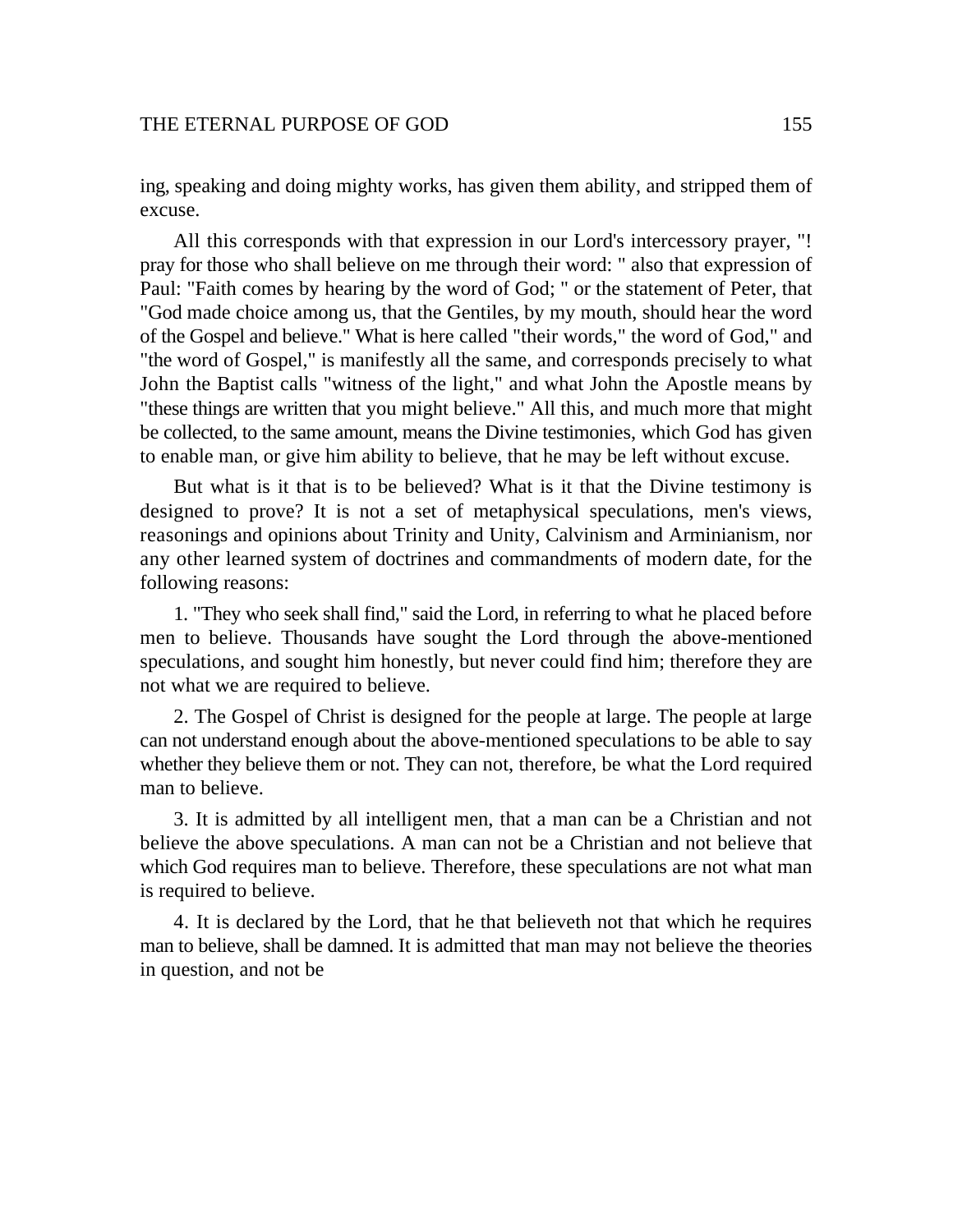damned. These speculations or theories, then, are not what the Lord requires man to believe.

5. Thousands heard, believed and received what the Lord required men to believe, or, hearing a single discourse. Thousands could not understand or know enough about the above-mentioned speculations, on hearing only a single discourse to say whether they believed them or not. Therefore, these speculations are not what man is required to believe.

What, then, is it that man is required to believe? There are three things about this matter, that never should be forgotten: 1. That faith is required of all—of the masses of the people 2. It is required upon pain of damnation. 3. It is a fact, as before stated, that immense numbers—that thousands—of the people believed that which God requires man to believe, upon hearing a single discourse. It must have been something of the simplest and clearest nature. It must have been something of the most tangible kind. It must have been exceedingly short; otherwise so many of every grade of intelligence, upon the hearing of a single discourse, could not have become believers. They had no time to hear, much less to digest, examine and decide upon the merits of lengthy and intricate systems, so as to say whether they believed or not. But, they had something presented and were required to believe it on pain of condemnation. Whatever that was, they believed it; and the power of their faith was so great that it changed the whole course of their after lives. What was it, then, they believed? They believed that great fundamental proposition declared by the Almighty Father of heaven and earth, at the baptism of our Lord: 'This is my Son, the beloved, in whom I am well pleased." Hence, the Apostle Peter, when the Savior asked him the question, "Who do you say that I am?" responded, "Thou art Christ, the Son of the living God." In view of this great confession, the Lord pronounced a blessing upon him, adding, "Flesh and blood hath not revealed it unto thee, but my Father who is in heaven." (Mat. xvi, 16, 17.) In view of this great oracle, the same Apostle, when advanced in years, and about to put off his tabernacle, said: "We have not followed cunningly devised fables, when we made known unto you the power and coming of our Lord Jesus Christ, but were eye witnesses of his majesty. For he received from God the Father, honor and glory, when there came such a voice to him from the excellent glory, This is my beloved Son in whom I am well pleased." (2 Pet. i, 16, 17.)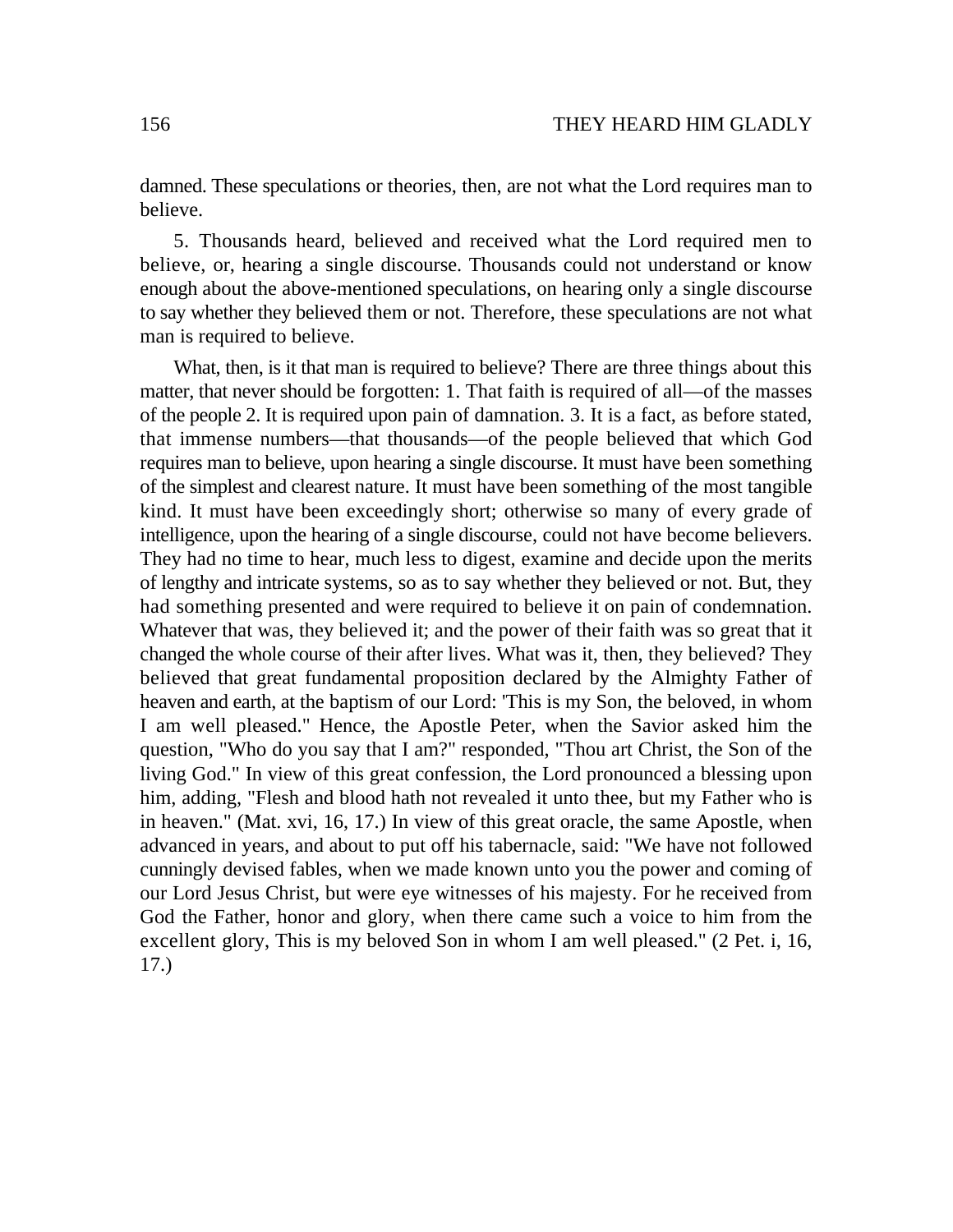In declaring Christ to be his Son, the beloved, the Father gave him "honor and glory." To the same amount, Paul mentions "that which God has promised before by his prophets in the Holy Scriptures, concerning his Son, Jesus Christ our Lord, who was made of the seed of David, according to the flesh, and declared the Son of God with power, according to the Spirit of Holiness, by the resurrection from the dead." (Rom. i, 2-4). No one, we think, can fail to see that these expressions contain the great Christian proposition, in which the whole system centers, or upon which all depends. But some one will inquire, How do you know that this was what God required man to believe? Because John says, "These things are written that you might believe that Jesus is the Christ, the Son of God." This passage not only shows what the divine testimonies were written for, but precisely what it is that is to be believed—that Jesus is the Christ, the Son of God. But if any one doubts what it is, that is to be believed, we will hear Paul inquire about it and give the answer: "What saith it? The word is nigh thee, even in thy heart; that is, the word of faith, which we preach: that if thou shalt confess with thy mouth, the Lord Jesus, and shalt believe in thy mouth, and in thy heart; that is, the word of faith, which we preach: that if thou shalt confess with thy mouth, the Lord Jesus, and shalt believe in thy heart that God hath raised him from the dead, thou shalt be saved." (Rom. x, 8, 9.) What is it that he requires man to believe in his heart and confess with the mouth? He is to believe that God raised our Savior from the dead, and confess him with the mouth.

This is a capital point, one in which the souls of all men are concerned, and we must make sure work here. There must be no mistake. We must know precisely what it is that must be believed. What did the Lord command the Apostles to preach? "Go into all the world," said he, "and preach the Gospel to every creature." The Gospel, then is what to be preached. He then adds: "He that believeth and is baptized shall be saved." "He that believeth" what? As a matter of course, he that believeth what is preached—the Gospel. The Gospel, then, is what was preached, and what was believed. What, then is the Gospel? Paul defines it to be "that Christ died for our sins, according to the Scriptures; that he was buried, and that he rose again the third day, according to the Scriptures." (1 Cor. xv, 8.) His Gospel, then, is that he says must be believed in the heart and confessed with the mouth—that Christ died, and that God raised him from the dead—or, which amounts to the same, confess Christ, that he is God's Son, and then honor him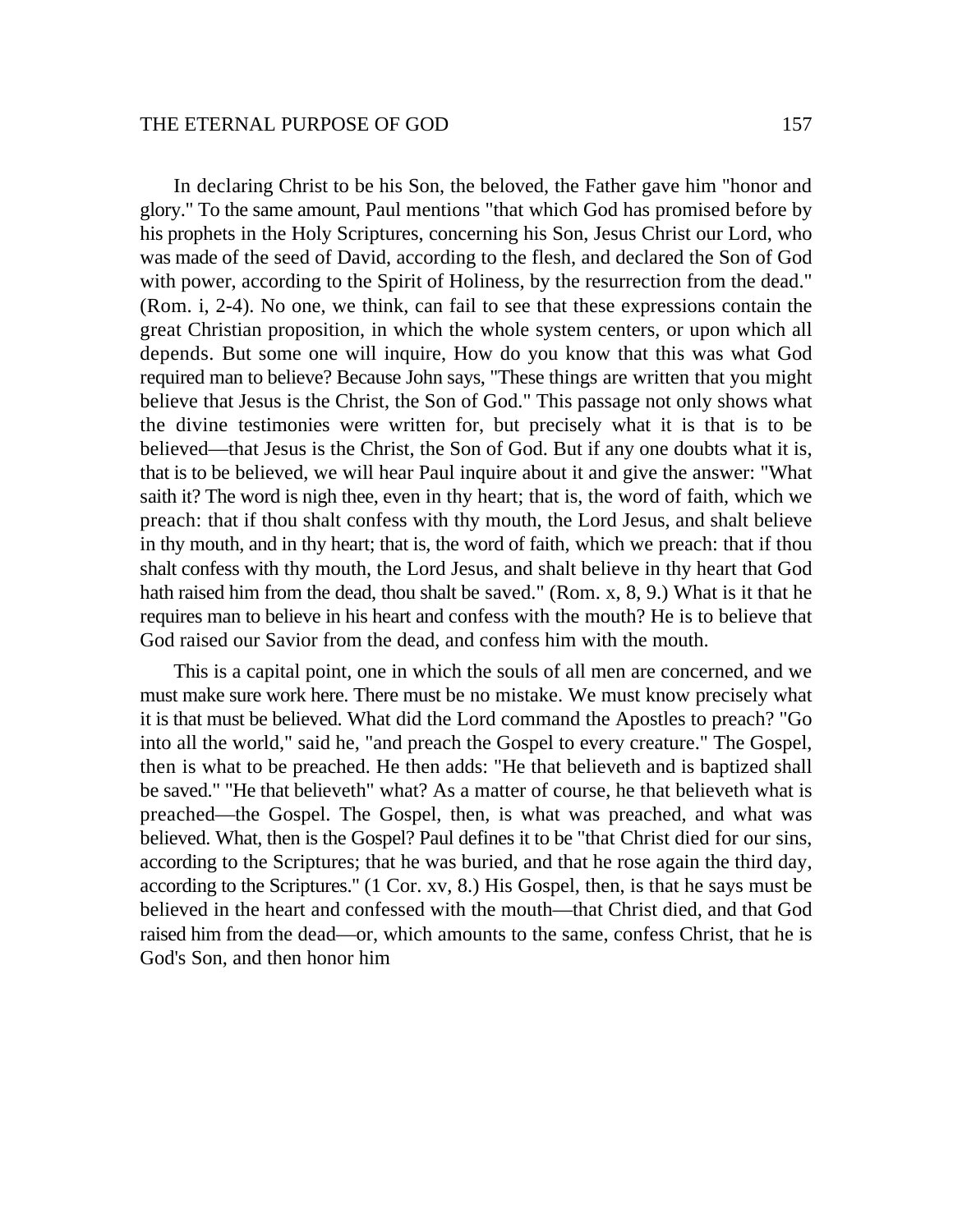as God has done. But we must know that we are right there. What did the Apostles preach? Let us hear Peter: "Ye men of Israel, hear these words: Jesus of Nazareth, a man approved of God among you, by miracles, and wonders and signs, which God did by him in the midst of you, as ye yourselves also know: Him being delivered by the determinate counsel and foreknowledge of God, ye have taken, and by wicked hands have crucified and slain, whom God hath raised up, having loosed the pains of death; because it was not possible that he should be holden of it." (Acts ii, 22-24.) Here he embraces the same great proposition concerning Christ, and at verse thirtythree, affirms that "this Jesus, God had raised up," and they were all witnesses of the fact. This is the same that was announced to Saul to believe: "I am Jesus of Nazareth, whom thou persecutest," said the Lord to him. He believed this announcement, and immediately commenced preaching it to others. (See Acts xii, 8, 9) The same was demanded of the Philippian jailor: "Believe on the Lord Jesus Christ," said the preacher "and thou shalt be saved." (Acts xvi, 13.)

Philip, the evangelist, preached Christ to the eunuch. After hearing him preach Christ, he inquires, "What doth hinder me to be baptized?" The man of God answered, "If thou believest with all thy heart thou mayest." He answered: "I believe that Jesus Christ is the Son of God." (Acts viii, 36-38.)

This is as extended a development as we can at present make of what was preached, what was believed and confessed, to save men. This, you perceive, is a single proposition, embracing the Messiah-ship of Jesus, and consequently his divine authority. This great fact, that he is the Messiah—the Savior of the world—is the one contained in the eternal purpose of God, in his promise to Abraham, alluded to by so many of his prophets, and evinced to John the Baptist at his baptism, by a voice from heaven, when God conferred upon him glory and honor. If God had not given us this foundation fact of all piety, benevolence and humanity, we never could have had any Christian faith. But having given the fact—the great proposition to be believed and the Divine testimonies that confirm it—he has thus enabled the world to believe. The light now being come, that all men might believe—these things now being written that you might believe—the world is left without excuse, and has no cloak for its sins. God has given ability to all to believe, and the responsibility is theirs if they do not believe.

But the inquiry arises, what advantage is there in faith? The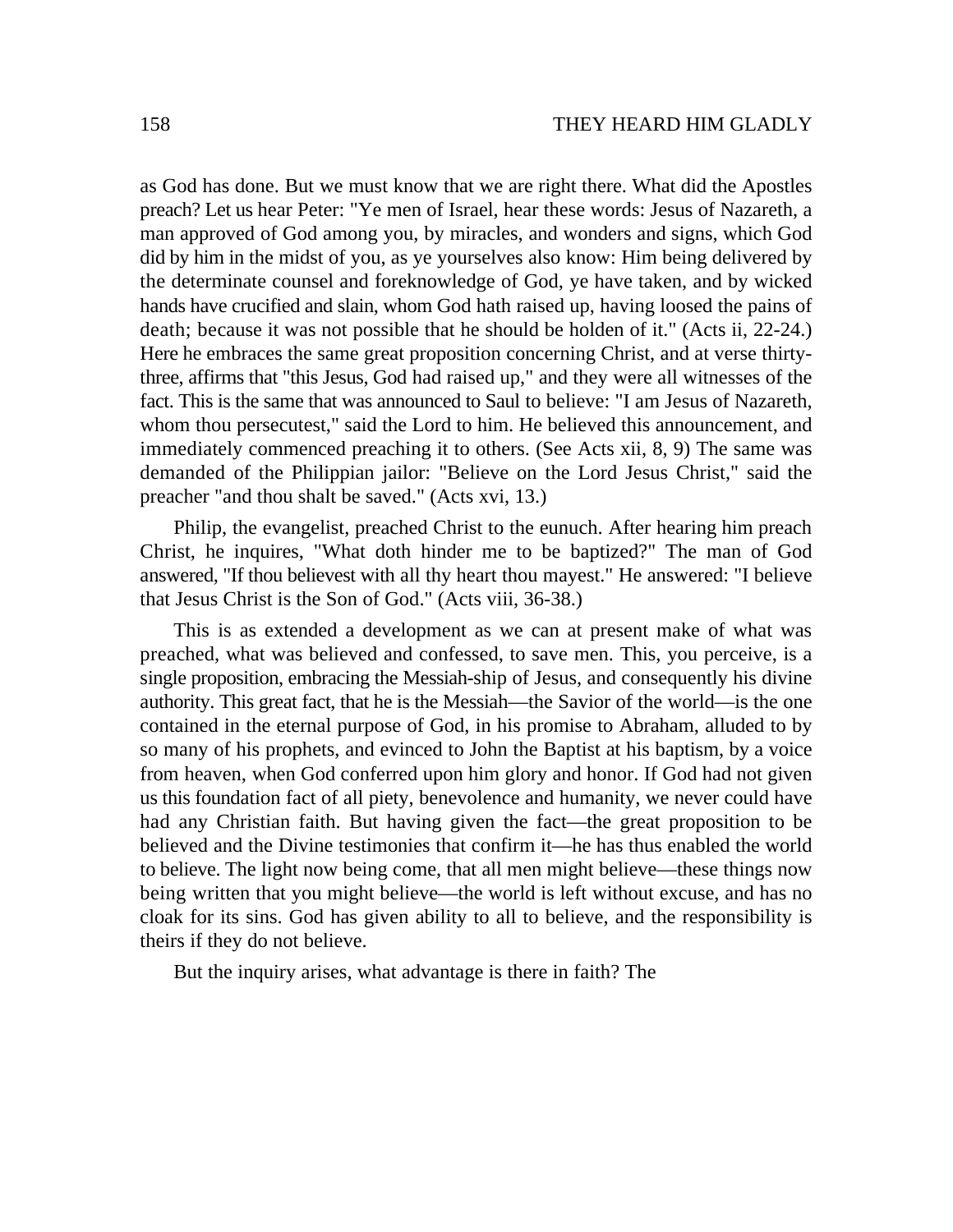Lord responds, "And that believing ye might have life through his name." (John xxi, 31.) Faith brings the believer in reach of life, or where he may obtain life, or gives him power to obtain it. "As many as received him, to them gave he power to become the sons of God, even to them that believe on his name." (John i, 12.) The simple circumstance of believing does not make a son of God, but it gives the believer power to become a son. The question, therefore, is how the believer, who has power to become a son, proceeds, or what he does to become a son? We must look back to the purpose of God in establishing the apostolic mission, and see what it was designed for. We have seen that the purpose contained Christ, the Divine testimonies to enable us to believe in him, and that this belief gives up power to become sons. Is there anything more in the Divine purpose? Let us hear Paul. In the same passage before quoted to show that Jesus was declared the Son of God, the Apostle says: "By whom we have received grace and apostleship, for obedience to the faith among all nations, for his name." (Rom. i, 5.) At the close of the same letter, we find the following: "Now, to him who is of power to establish you according to my Gospel, and the preaching of Jesus Christ, according to the revelation of the mystery, which was kept secret since the world began, but now is made manifest, and by the scriptures of the prophets, according to the commandment of the everlasting God, made known to all nations for the obedience of the faith." (Rom. xvi, 25-26.) The revelation of the mystery, or making it manifest, as mentioned here, is the same as unfolding or developing the purpose of God; but it reaches beyond the mere idea of making believers, and introduces another element, viz: the obedience of faith. In revealing the eternal purpose, we find no faith alone system; but faith that gives power to become sons of God—faith that requires obedience. Having the same element of obedience before his mind, the Apostle says of our Lord, that "Being made perfect, he became the author of eternal salvation unto all them that obey him." (Heb. v, 9.) In the same spirit he again says: "But God be thanked, that though ye were servants of sin, you have obeyed from the heart that form of doctrine which was delivered you. Being then made free from sin, ye became the servants of righteousness." (Rom. vi, 17, 18.) This passage brings us to another item, viz: "being made free from sin," or pardoned, and shows that it is connected with this obedience found in the eternal purpose of God, and means the same as saved and called according to his purpose and his grace.

We might rationally expect to find something to do to become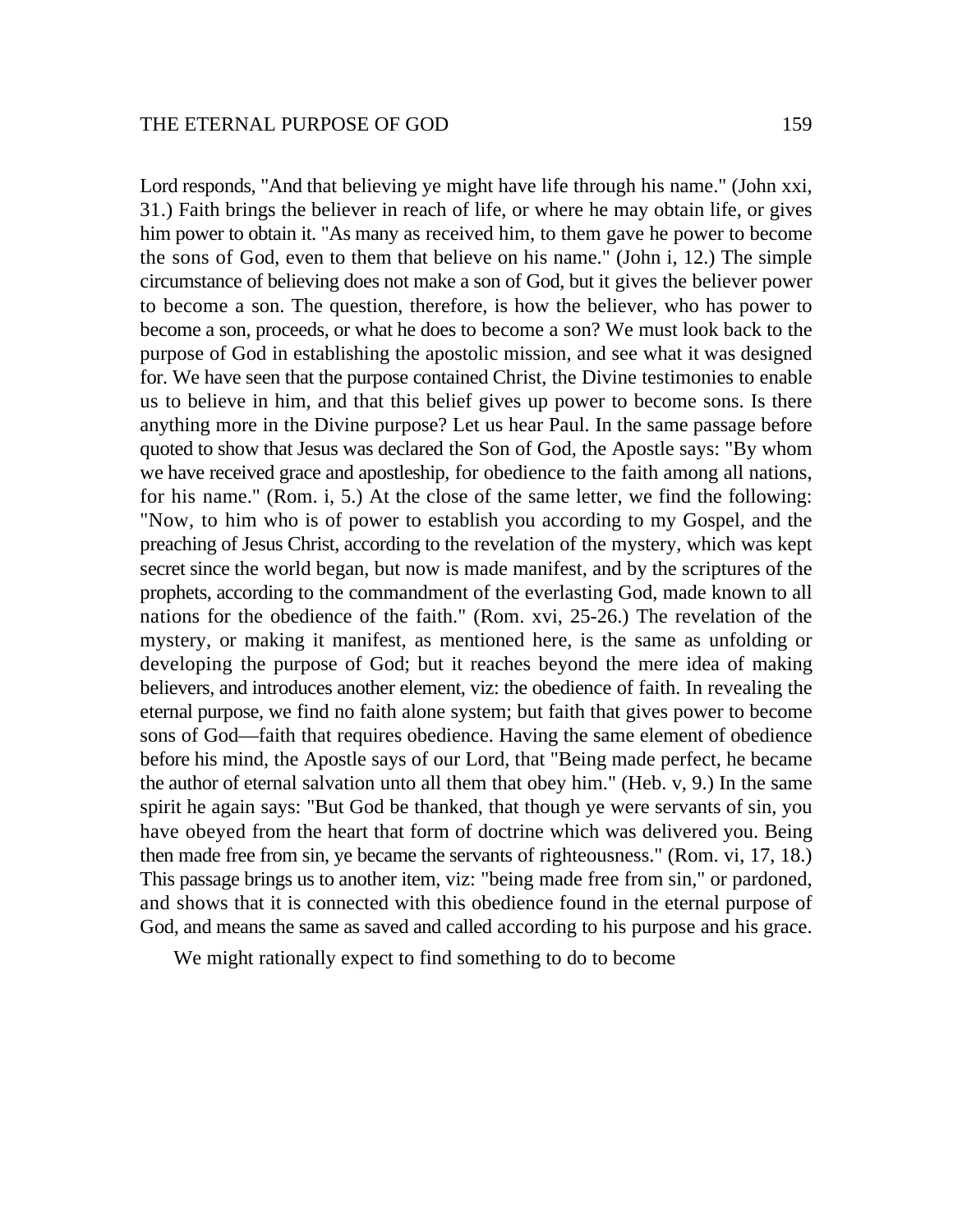sons, when we hear him say that, to as many as receive him, to them gave he power to become sons. The fact that he gives those who believe power to become sons, strongly implies that they have something to do; otherwise, there would be no use in power. But does not the Scripture say, "Stand still, and see the salvation of the Lord?" It does; but where would you suppose that passage may be found? Surely not connected with the conversion of any sinner. "But does it not show that the sinner is wholly dead in sins, and that he can not do anything?" By no means; for sensible being would command one so dead that he could not do anything to "stand still; " for, surely, one so dead that he could not do anything, could not even stand still. It requires some ability to obey the command to stand still, as well as some intelligence to understand it. They are not only commanded to stand still, which required some ability, but "to see the salvation of the Lord." Never let a man who contend that a sinner has no ability to understand a command, see salvation, or obey the voice of God, quote this passage, for the fact that God gave them the command to stand still, shows that they could understand a command—the fact that they obeyed showed that they had ability to obey, the fact that he commanded them to see the salvation of the Lord, and that they did as commanded, shows that they could sec salvation—shows that they were by no means in such a state of inability as we have mentioned. The passage is found in Ex. xiv, 19. It is the Lord's account of the deliverance of the Israelites from Egyptian-bondage. The hosts of Israel had reached the Red Sea. On the right hand and on the left were impassable mountains. The Egyptian army was in the rear. Fear and dismay spread throughout the whole ranks of Israel. A cry is raised to heaven, what is to be done? Moses cried aloud to the people, "Fear ye not; stand still and see the salvation of the Lord." They stood still, and saw the sea parted before them—saw the salvation of the Lord. But they only saw it, but did not get it, standing still. Presently the Lord spoke unto Moses, and said, "Speak unto the children of Israel, that they go forward." Yes, go forward, and obtain the salvation which you only saw while you were standing still. Indeed, this is not all; but we must go forward in baptism, if you obtain this salvation, which you only saw while you were standing still. In obedience to the command of the Lord, they went forward, and "were all baptized unto Moses, in the cloud and in the sea." The next thing we hear of them is a song of triumph.

As they went forward and were baptized unto Moses, in the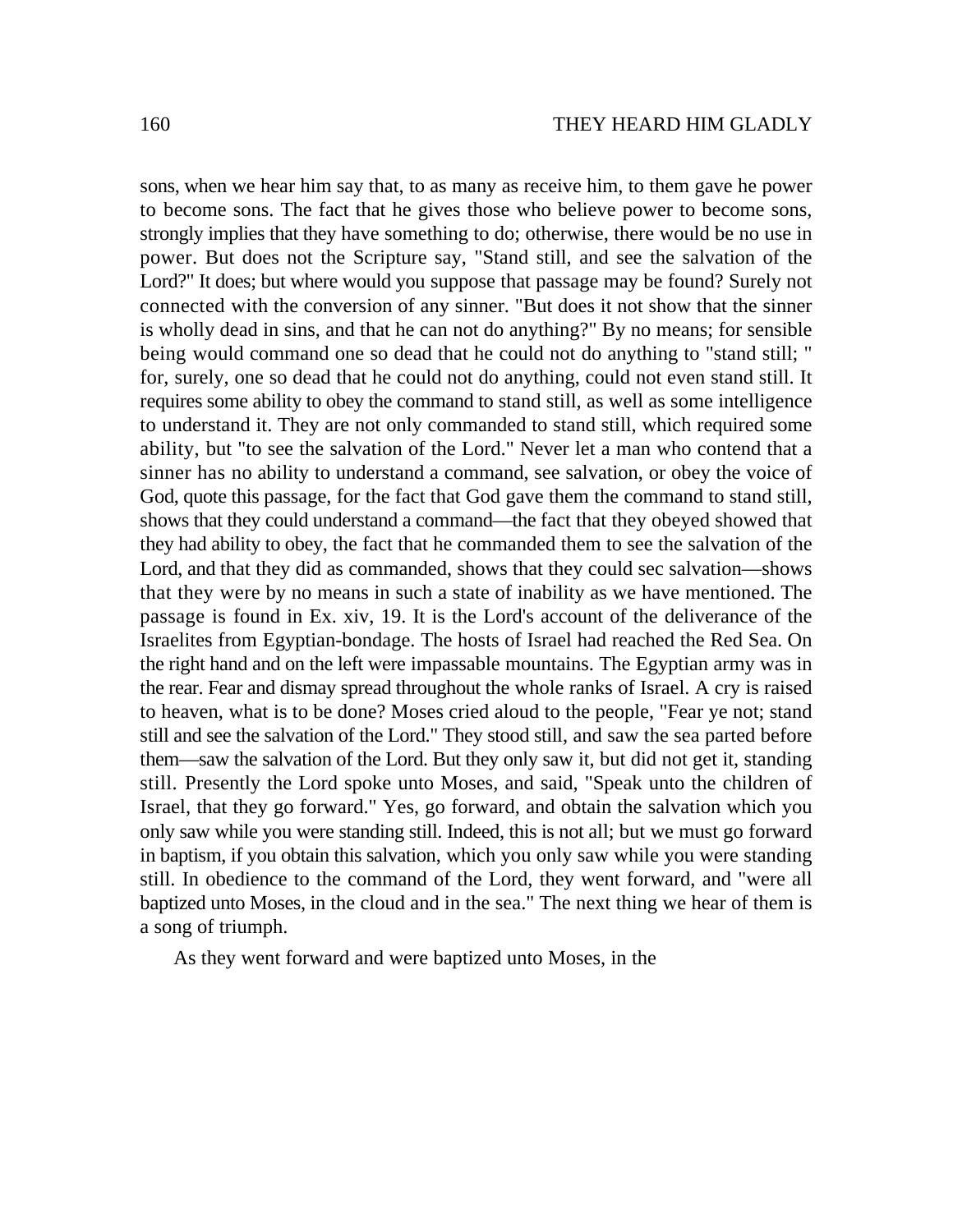cloud and in the sea, so the first act of the penitent believer, in obedience to his Lord and Master, is to go forward and be baptized into his name, that he too may unite in songs of redemption—not from Egyptian bondage, but from bondage of sin. Here, in the name of the Redeemer, by the blood of the covenant, by the Spirit of our God, by the life of Christ, through faith, he is justified, and his soul is delivered from all past sins, according to the benevolent purpose of God. Here is the object of the apostolic mission. Hear an expression of Paul upon it: "I was made a minister according to the gift of the grace of God given unto me by the effectual working of his power; unto me, who am less than the least of all saints, is this grace given, that I should preach among the Gentiles, the unsearchable riches of Christ; and to make ail men see what is the fellowship of the mystery which from the beginning of the world hath been hid in God; who created all things, by Jesus Christ; to the intent that now unto the principalities and powers in heavenly places might be known by the Church the manifold wisdom of God, according to the eternal purpose which he purposed in Christ Jesus, our Lord." (Eph. iii. 7-11)

Here lies the fearful ground of condemnation for the impenitent. They find themselves included in the benevolent purpose of God, in the promise made to Abraham in the salvation spoken of by the prophets, that should be to the ends of the earth for all people, and the love of God to man. The find that the light of the world was for them, that Christ came into the world that they might be saved, that he died for them, shed his blood for them, and opened the way for them to the Father, as much as any human beings. They find that he sent the Gospel to them, with all its Divine testimonies, as much as he did to any saint that ever entered heaven; that it is put completely in their power to come to God. They remember, too, that the Lord says he is not willing that any should perish, but rather that all should come to repentance—that he wills that all men be saved—that all the day long he stretches forth his hand to a gainsaying and disobedient people, saying, Whoever will, let him come the to fountains of living water. They further reflect, too, that he cries, Harden not your hearts, as in the bitter provocation, but hear his voice, for now is the acceptable time, now is the day of merciful visitation—that he who comes he will in no case cast out—that those who seek shall find—that his yoke is easy and his burden light. He can say to the sinful man, in the day of judgement, I included you in my eternal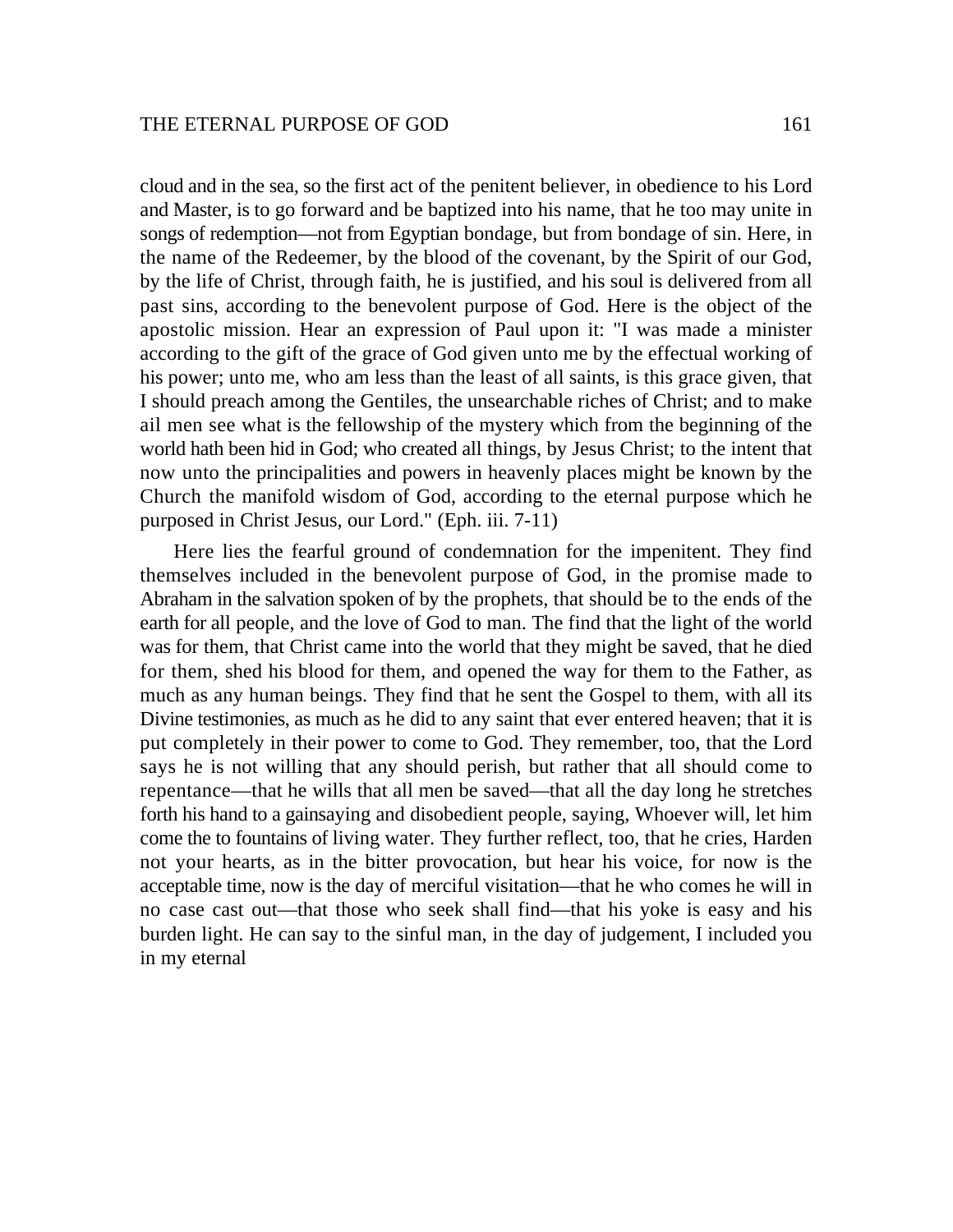purpose—that you, as much as any of the human family, were the subject of my benevolent promise to my servant Abraham. That very salvation which I said should be to the ends of the earth, was as free for you as for any who have lived upon the earth. My love embraced you as much as any of the whole world. The very object of the mission of my Son to your world was that you might be saved. The very object I had in revealing my Son to you was that you might have confidence in him, and lean your soul upon him and be saved. I authorized his holy witnesses to write and publish their Divine testimonies for the special purpose that you might believe. I sent the true light, that is for every man who comes into the world, to you that you might believe. My Son spoke to you, and did such works as no man ever did, that you might have no cloak for your sins. I have set before you the wages of sin, which is death, and the gift of God, eternal life. My holy prophets have wept over you. My Apostles have preached to you, wept over you, prayed for you, and suffered martyrdom for your sakes. My Son taught in his own person, prayed over men, wept over them, did miracles among them, was condemned by Jews and Romans, nailed to the cross, crowned with thorns, buffeted, spit upon, his side pierced with a spear, his soul made an offering for sin—poured out his soul unto death. The cry has come from heaven to you, "Why will you die?" Preachers of the Gospel have plead with you, exhorted you, and prayed over you with tears. Many pious fathers have plead, and wept, and grieved. Mothers have mourned, as none but mothers can mourn, over wayward children, followed them, begging them to turn to God. Wives have struggled with inexpressible anxiety and anguish for husbands, and husbands for wives. Children have, with streaming tears, upon their knees, begged of their parents to hear the voice of warning, and turn to God.

But, in some cases, all this is resisted, and the sinner hardens his heart, and in wild infatuation rushes on till he falls into ruin. He is brought to a stand. He looks around. The work is done! In thunder tones, the words "He who is filthy, let him be filthy still," thrill his polluted soul. He cries aloud, Who has done all this? He answers, not the Almighty, for he included all alike in his benevolent purpose, as well as in his merciful promise, and gave his Son for all. Not our Lord Jesus Christ, for he died for all and commanded salvation to be sent to all. Not the holy Apostles, for they were faithful to preach the Gospel to all, and invite all to receive it. The kind friends we have alluded to are to blame for this sad affair. Where, then, lies the blame? Upon his own soul. What an eternal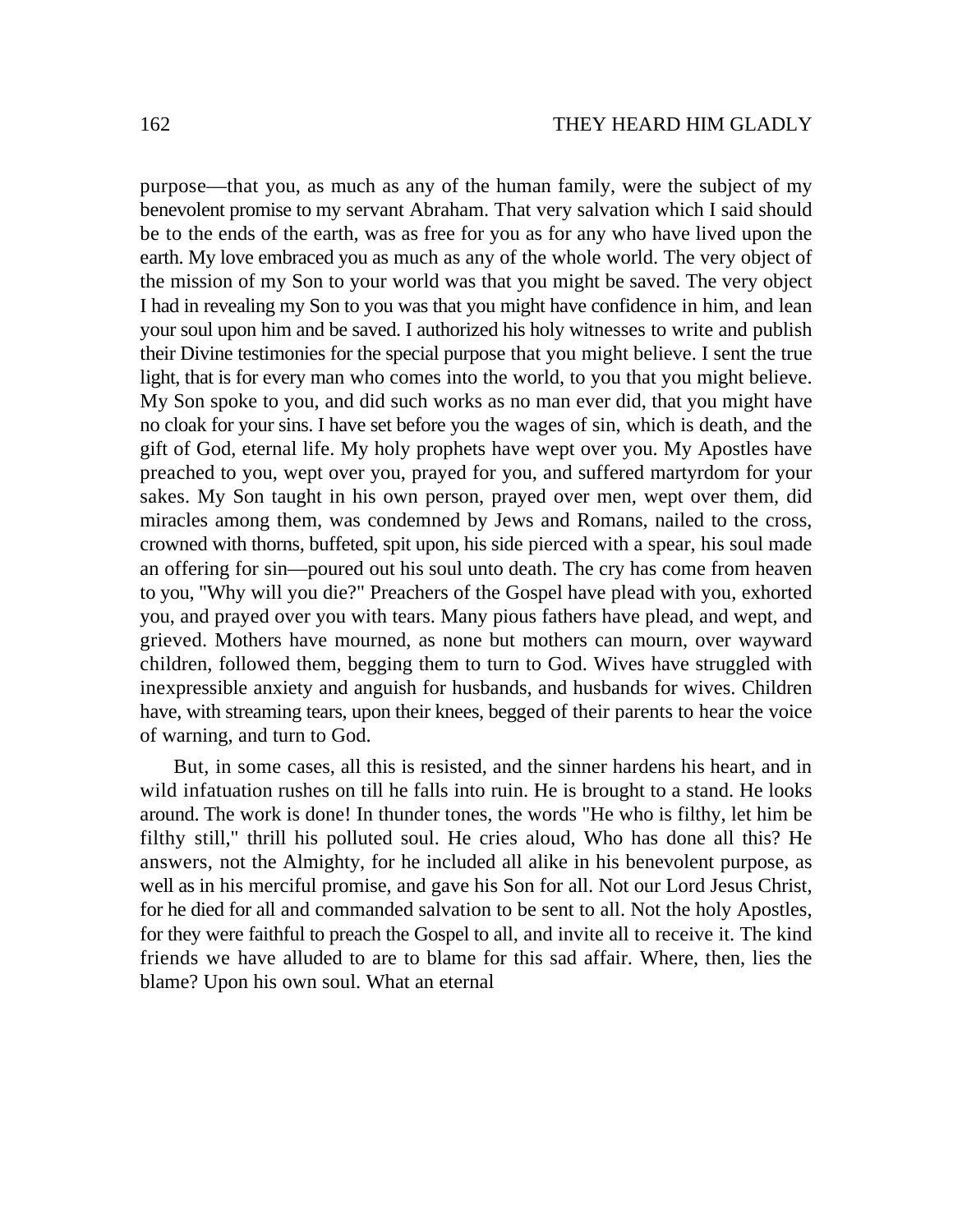sting upon the souls of the lost, to have to upbraid and reproach themselves for having resisted the wisdom, goodness, mercy and love of God; for having rejected the high and holy counsels of Heaven against their own souls; for having rejected and opposed all that was tender, kind, lovely, endearing and good; for having used the very lips which God made to praise him in cursing; for having used the very strength given him to serve God in barring the way, so that he never could get to heaven! What an eternal pain to the soul, the consciousness of having wrought his own ruin, of having pulled down eternal ruin upon his own head!

Suppose he does reflect that the Lord was good! So much the worse condemnation for rejecting him. He remembers that God is merciful; but this only adds to his misery to think he could have the hardness of heart to have rejected and despised such mercy. He may remember that the Lord is wise; but this only deepens the pangs of hell to think that he was so perverse as to reject such wisdom. He may think of the New Jerusalem, of the pure and holy there of all ages—of the holy martyrs, apostles, prophets, the ancient worthies, the angels of God. Jesus—the mediator of new institution—and the Almighty Father of all; that he hears the united chorus rise up, in a shout of blessing, and glory, and honor, and power, and dominion, to him who sits upon the throne, and the Lamb forever and ever—he may imagine he hears the innumerable throng making the heavenly arches ring with "Hallelujah, salvation, and glory, and honor, and power, unto the Lord our God; " but this, too, would only augment the blame that lay upon his soul, for his unaccountable obstinacy and hardness of heart, in disinheriting himself forever, and plunging himself into ruin.

My hearers, the door of mercy is still open. The invitations are still tendered to poor, fallen man. These invitations are to each one of you personally, full of the goodness and mercy of our God. Let me entreat of you that you act wisely upon this great question, in seeking the salvation of your souls. What shall it profit a man if he shall gain the whole world, and lose his own soul? or what shall a man give in exchange for his soul?

May God bless you! May you come to the Lord, and find redemption through the blood of Christ, to whom be praises and honor, forever and ever! Amen.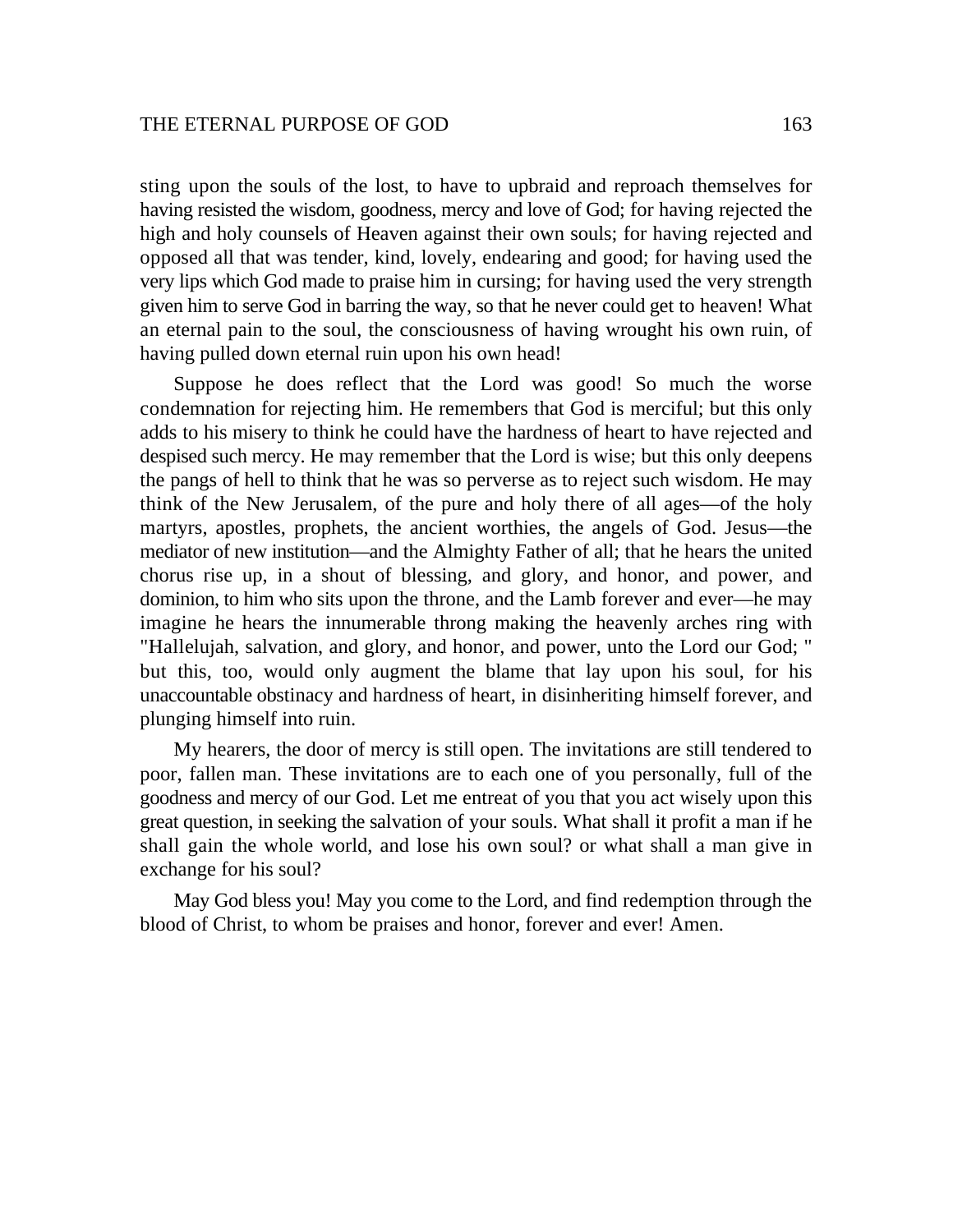## **CHAPTER XV**

### **A SERMON**

### *On the Setting Up of the Kingdom of God\**

TEXT—"In the days of these kings shall the God of heaven set up a kingdom, which shall never be destroyed: and the kingdom shall not be left to other people, but it shall break in pieces and consume all these kingdoms, and it shall stand forever."—Dan. 2: 44.

*Respected Audience:* We claim the honor of being permitted to address you on this interesting occasion, on the introduction, rise, and establishment, of the most grand, illustrious, and powerful kingdom amongst all the kingdoms and theocracies ever contemplated by mortal man. The king, in this mighty realm, is the great theocrat of all—the mighty God, the everlasting Father. To him will all others finally have to yield up their crowns, and acknowledge him King of King and Lord of Lords. The edict has gone forth from his terrible majesty, and he will not revoke it, that his kingdom will "break down and consume all other kingdoms." When he shall have subdued the last opposing enemy, and conquered the last kingdom, he will deliver the kingdom up to God even the Father, that God may be all in all. Honor and dominion be ascribed to his illustrious name forever and ever.

Our king did not wade through rivers of human gore, and make thousands of widows and orphans, with broken and disconsolate hearts, in passing to the throne; nor did he truckle to the mansions of the great, or the prejudices of the vicious, to gain honor and influence; but, blessed be his name, he relied on the almighty power of truth, and that omnipotent power always to be availed by doing right. "My kingdom, ' said he, "is not of this world; if my kingdom were of this world, then would my servants fight, that I should not be delivered to the Jews." John, 18: 36. His kingdom was to be a

\*From "The Western Reformer", Vol. V, No. L. (Nov. 1846)

[165]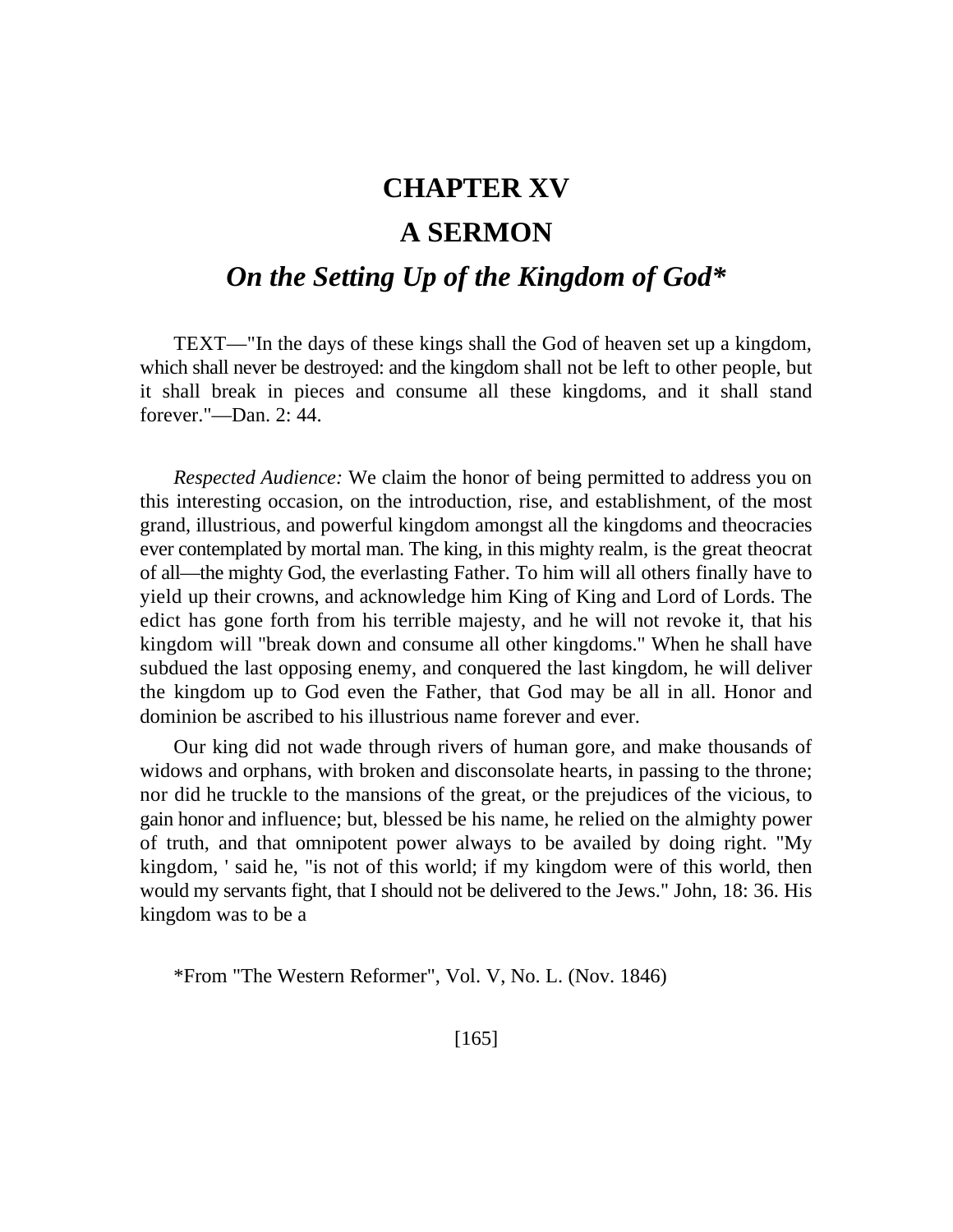spiritual kingdom, hence the means to be employed were spiritual not carnal, but mighty through God to the pulling down of strong holds." Our commander-in-chief did not put the timid and weak in the front of the battle; but he stepped forward in his own person, and opened his own bosom to receive the blow, which, although fatal in one respect, was most triumphant and glorious in another. While it was fatal to his dwelling longer, clothed with the flesh of the seed of Abraham, it was essential to the erection and prosperity of his kingdom.

As the kingdom of Messiah was a new kingdom, in it we have a new king, new law, new subjects and new territory. We will, therefore, call your attention in the first place, to the ancient scriptures, touching this kingdom The Lord said to Abraham, "In thee shall all the families of the earth be blessed." Gen. 12: 3. This language Paul applies to the gospel in the following words: "And the scripture foreseeing, that God would justify the heathen through faith, preached before the gospel into Abraham, saying, 'In thee shall all nations be blessed. '" Gal. 3: 8. In the 22nd verse of the same chapter, he says, "The scripture hath concluded all under sin, that the promise by faith of Jesus Christ might be given to them that believe." This promise then, contained blessings to be given to believers in the gospel dispensation.

At Mount Moriah, when Abraham offered up Isaac, God, by his angel, repeated his promise, including also an earthly blessing as well as a spiritual one. He said, "by myself have I sworn, saith the Lord; for because thou hast done this thing, and hast not withheld thy son, then only son; that in blessing I will bless thee, and in multiplying, I will multiply thy seed as the stars of heaven, and as the sand which is upon the sea shore; and thy seed shall possess the gate of his enemies; and in thy seed shall all the nations of the earth be blessed; because thou hast obeyed my voice." Gen. 22: 17, 18.

Soon after promising these great blessings to Abraham, the Lord revealed to him another item by no means so pleasant. Said he, "know of a surity, that thy seed shall be a stranger in a land that is not theirs, and shall serve them, and they shall afflict them four hundred years; and also that nation, whom they shall serve, 'will I judge; and afterwards shall they come out with great substance." Gen. 15: 13, 14. The Lord promised the land of Cannan to the seed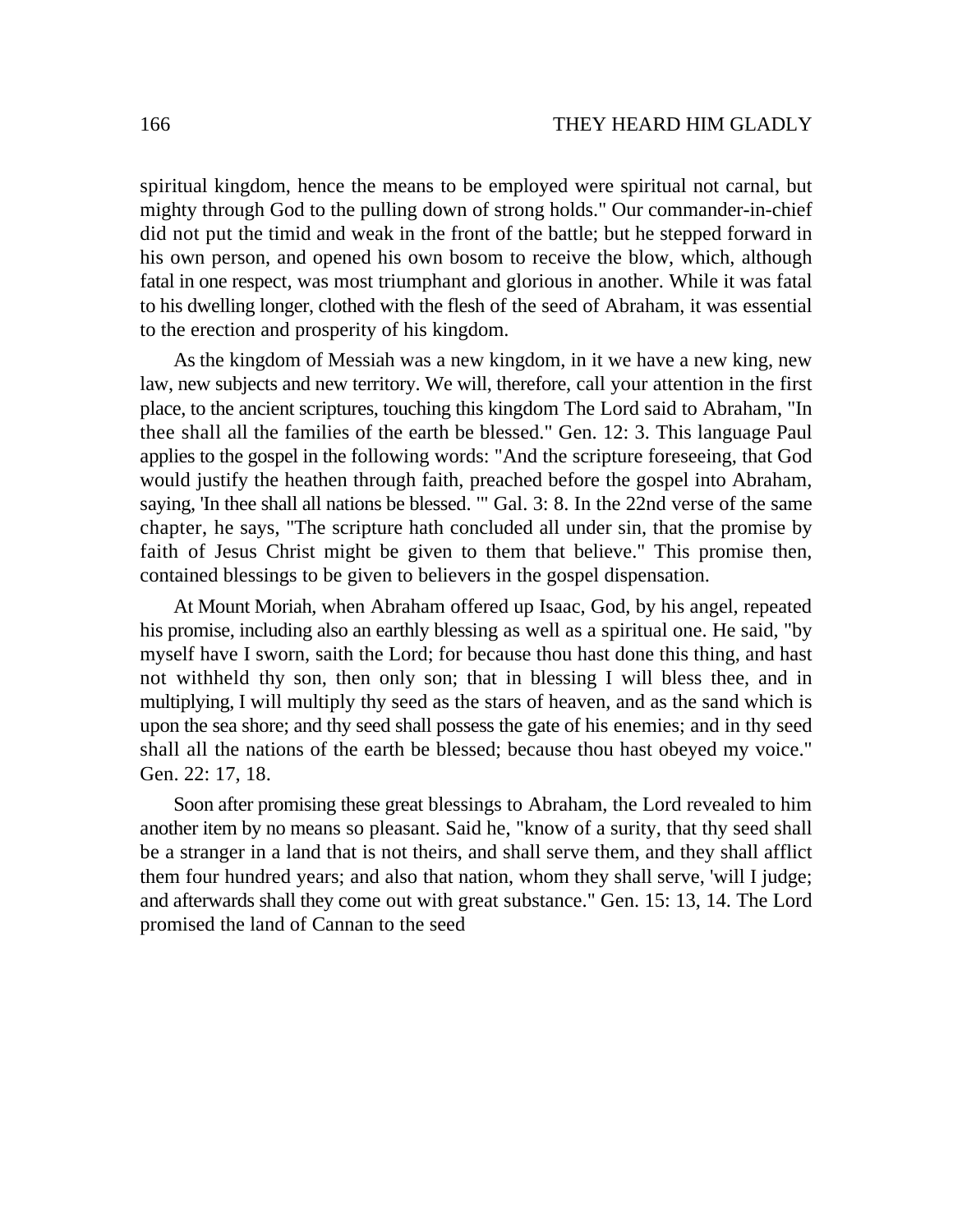of Abraham, in the following language: "Unto thy seed will I give this land." Gen. 12: 7.

In these scriptures we have the promise of God confirmed by an oath, relative to the land of Canaan and all the temporal blessings thereunto belonging; and also relative to the heavenly Canaan, and all the spiritual and eternal blessings relative to both these Canaans were conditional, which we will prove now by one single reference to the scriptures. Speaking of the Israelites, in the wilderness, the Lord said, "they do always err in their heart; and they have not known my ways; so I swore in my wrath. They shall no enter into my rest." Heb. 3: 10, 11. Again, he says, "And to whom swore he that they should not enter into his rest, but to them that believe not?" Heb. 3: 18—From this, it is clear, that they failed of an entrance into his rest by error and unbelief. The Apostle immediately proceeds to say to the Hebrew Christians, "Let us therefore fear, lest a promise being left us of entering into his rest, any of you should fail to enter into the future and everlasting rest, through an dressed, had already entered into all the rest or enjoyment there was for them in this world, and now they are taught to fear lest they should fail to enter into the future and everlasting res, through an evil heart of unbelief. Having now seen, that the blessings contained in the promise to Abraham, both temporal and spiritual, were conditional—that the natural seed failed to enter into the enjoyment of the temporal blessing through disobedience, and that the apostle admonishes us therefore to fear, lest a promise being left us of entering into his eternal rest, any of us should come short of it; we shall proceed to lay before. you some of the ancient prophecies, relative to the setting up of the glorious kingdom of our Lord, the Messiah.

Daniel said of our Savior, "And there was given him dominion, and glory, and a kingdom, that all people, nations and languages, should serve him: his dominion is an everlasting dominion which shall not pass away, and his kingdom that which shall not be destroyed." Dan. 7: 14. All the kingdoms represented to the prophet, by his vision, were in the turn to be destroyed, but the kingdom of Jesus Christ shall never be destroyed; and it was in allusion to this prophesy, that the angel said of Jesus, before his conception, "He shall reign over the house of Jacob forever, and of his kingdom there shall be no end." Luke 1: 33. Isaiah says, "It shall come to pass in the last days, that the mountain of the Lord's house shall be exalted above the hills; and all nations shall flow into it." Isa. 2: 2. When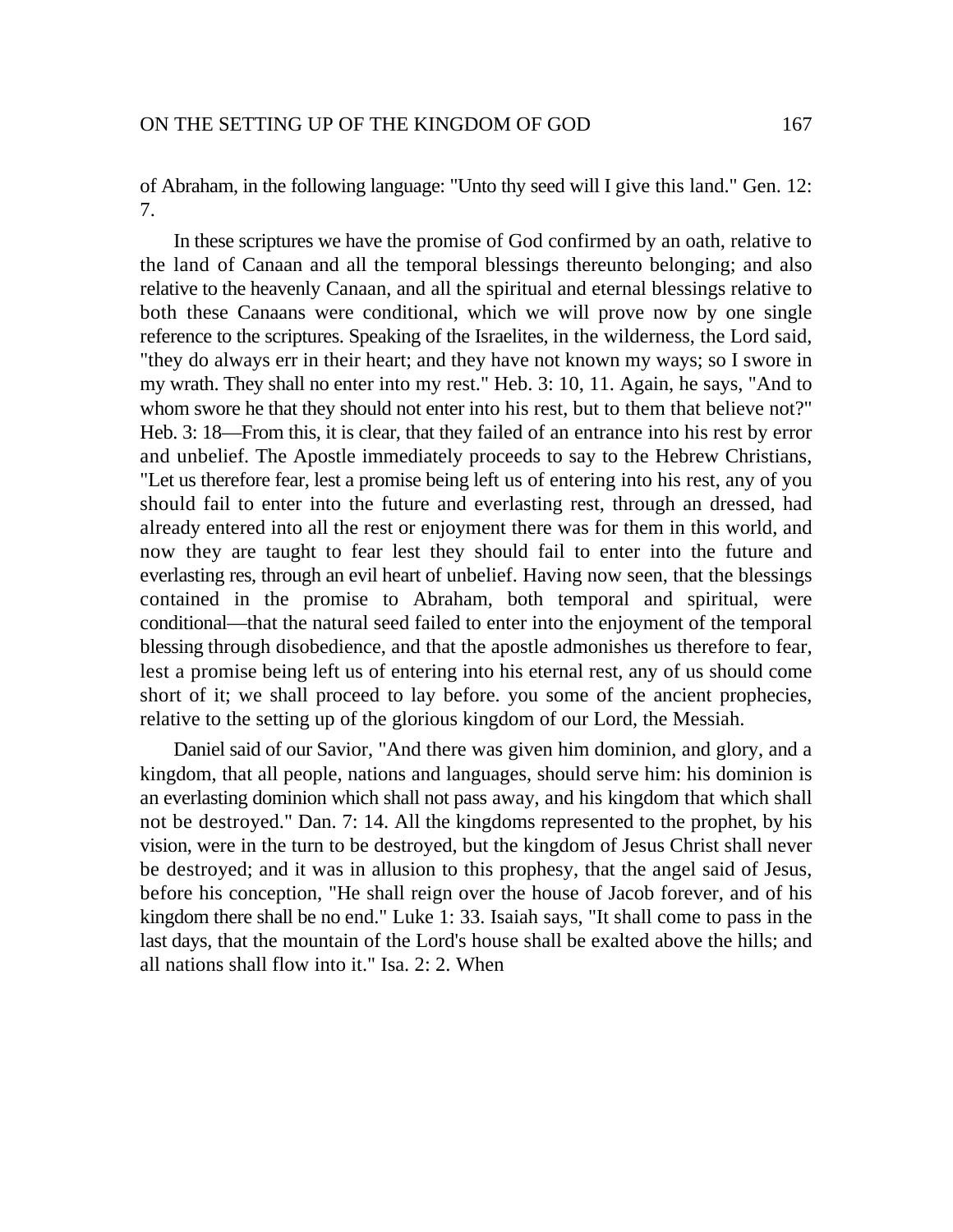mountain is used as a metaphor by a sacred writer, it signifies a government or kingdom, hence the prophet, in this passage, clearly refers to the establishment of the Lord's government. In accordance with this, another prophet says, "And many nations shall come and say, come let us go up to the mountain of the Lord, and to the house of the God of Jacob, and he will teach us of his ways, and we will walk in his paths; for the law shall go forth of Zion, and the word of the Lord from Jerusalem." Mi. 4: 2. This most clear and explicit prediction expresses the rise of the government of Messiah, under the symbol of the "mountain of the Lord," sets forth the going forth of the Lord from Jerusalem, and the law of the Lord from Zion, one of the highest summits in the city of Jerusalem.

Some religious teachers have thought, that God made a covenant with Abraham, and that the covenant under which we are placed is no more than a continuation of that covenant. But this is a mistake. Isaiah said, seven hundred and eighty-eight years after the going forth of the law, which was four hundred and thirty years after the calling of Abraham, and seven hundred and twelve years before Christ. "Incline your ears and come unto me; hear and your souls shall live; and I will make an everlasting covenant with you, even the sure mercies of David." Isa. 55: 3. From this it is clear that the new covenant was not made at the time of this prediction, for the Lord said, *"I will make it."* The making of the covenant was future, at the time the prophet uttered these words. The same is seen from the following: "Behold, the days come, said the Lord, that I will make a new covenant with the house of Israel, and with the house of Judah; not according to the covenant that I made with their fathers, in the day that I took them by the hand, to bring them out of the land of Egypt; (which my covenant they break, although I was an husband unto them, saith the Lord;) I will put my law in their inward parts and write it in their hearts; and be their God, and they shall be my people. And they shall teach no more, every man his neighbor, and every man his brother, saying, know the Lord, for they shall all know me from the least of them, saith the Lord; for I will forgive their iniquity and remember their sins no more." Jer. 31: 31, 34. This prediction was uttered six hundred and six years before Christ.

Should any one doubt the application we are making of this prophecy, we would inform such, that we have the example of a divine in high repute with all good men on this point. Turn to Heb.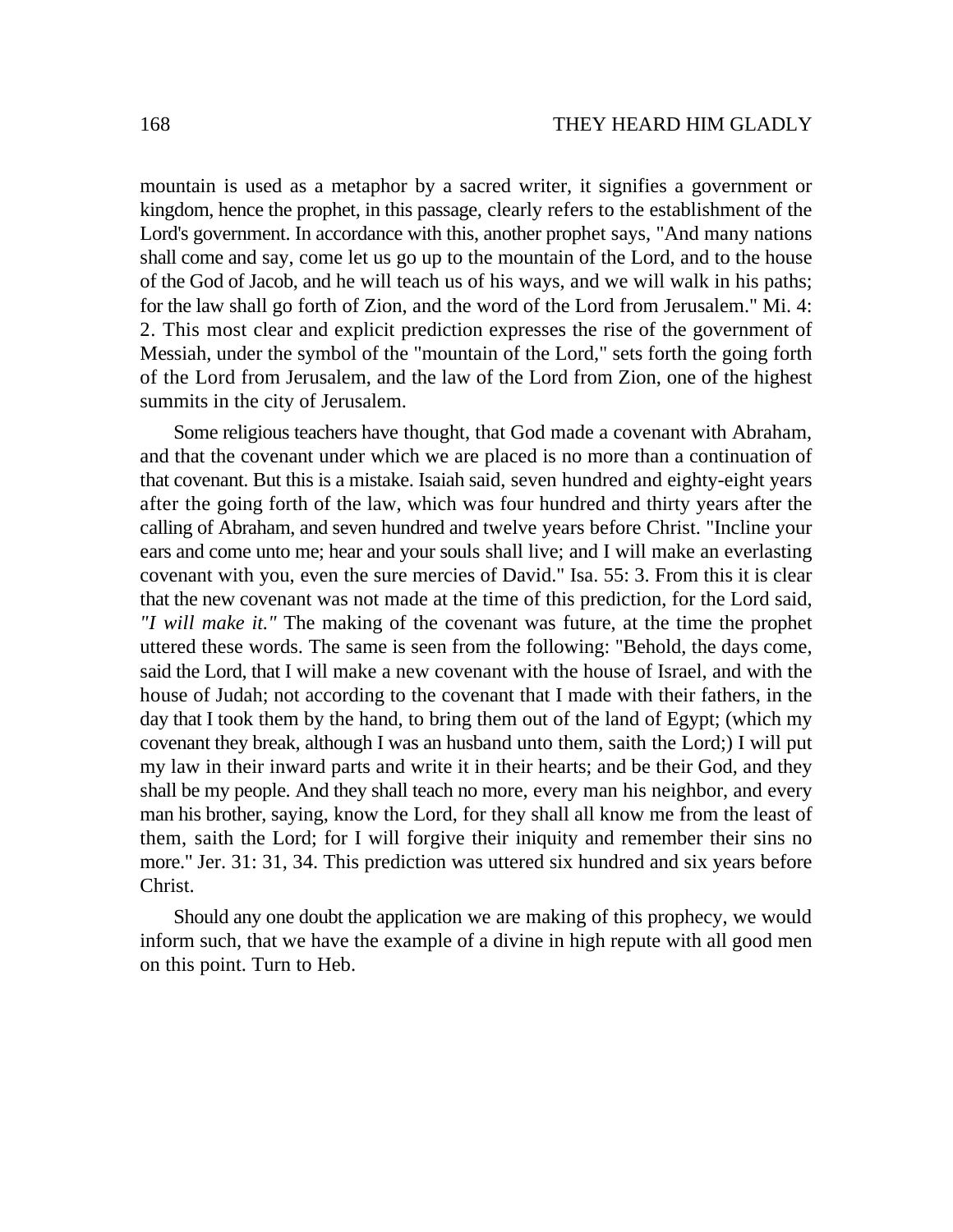8:7, 13, where Paul applies it to the new Testament dispensation. In this prophesy, we not only have the declaration that God would make a new covenant, but that it should not be according to the covenant that he had made with their fathers; and still more explicitly, we are told in what respect it should differ from the old covenant. In the old covenant all their little infants had membership as well as their servants. These did not know the Lord, hence the necessity, under that institution, of teaching, saying "know the Lord." But under the new covenant, the Lord says you shall not teach "Saying know the Lord," for, says he, "they all shall know me from the least to the greatest." Infants are not to be brought into this covenant first and then taught how to know the Lord, but they must be taught to know the Lord first and then come into the covenant. Those parents who affect to bring their infants into the covenant before they know the Lord, are in a singular predicament, for there stands the word of the Lord, *"they shall not teach saying know the Lord."* At this rate they never will know the Lord. We shall omit explaining the writing of the law of the Lord on the heart, for another part of our discourse.

When Peter acknowledged that Jesus was the Christ, the Son of the living God, the Lord responded, "Blessed art thou, Simon Bar—Jona: for flesh and blood hath not revealed it unto thee, but my Father which is in heaven. And I say also unto thee, that thou art Peter; and upon this rock I will build my church; and the gates of hades shall not prevail against it." This language shows that the building of the church was yet future, for the Lord said, *"I will built it—not I have built it."* Luke 9: 27, the Lord says, "But I tell you of a truth, there be some standing here, which shall not taste of death, till they see the kingdom of God." You will find substantially the same Mark 9: 1, and Mat. 16: 28. After our glorious Lord had spoken of his second coming, and the end of his reign, he informed his disciples, that some of them should not taste death until they should see his reign usher in. This still keeps it in the future, although near at hand.

Be it remembered, the whole burden of the first commission to the apostles, was to the lost sheep of the house of Israel, or to the seed of Abraham, and they were solemnly inhibited from going in the way of the Gentiles. Under the first commission the apostles called upon the Jews to repent for the kingdom of heaven was at hand, but they were not authorized to say it *had come.* Under this first commission, the apostles did not preach the death and resur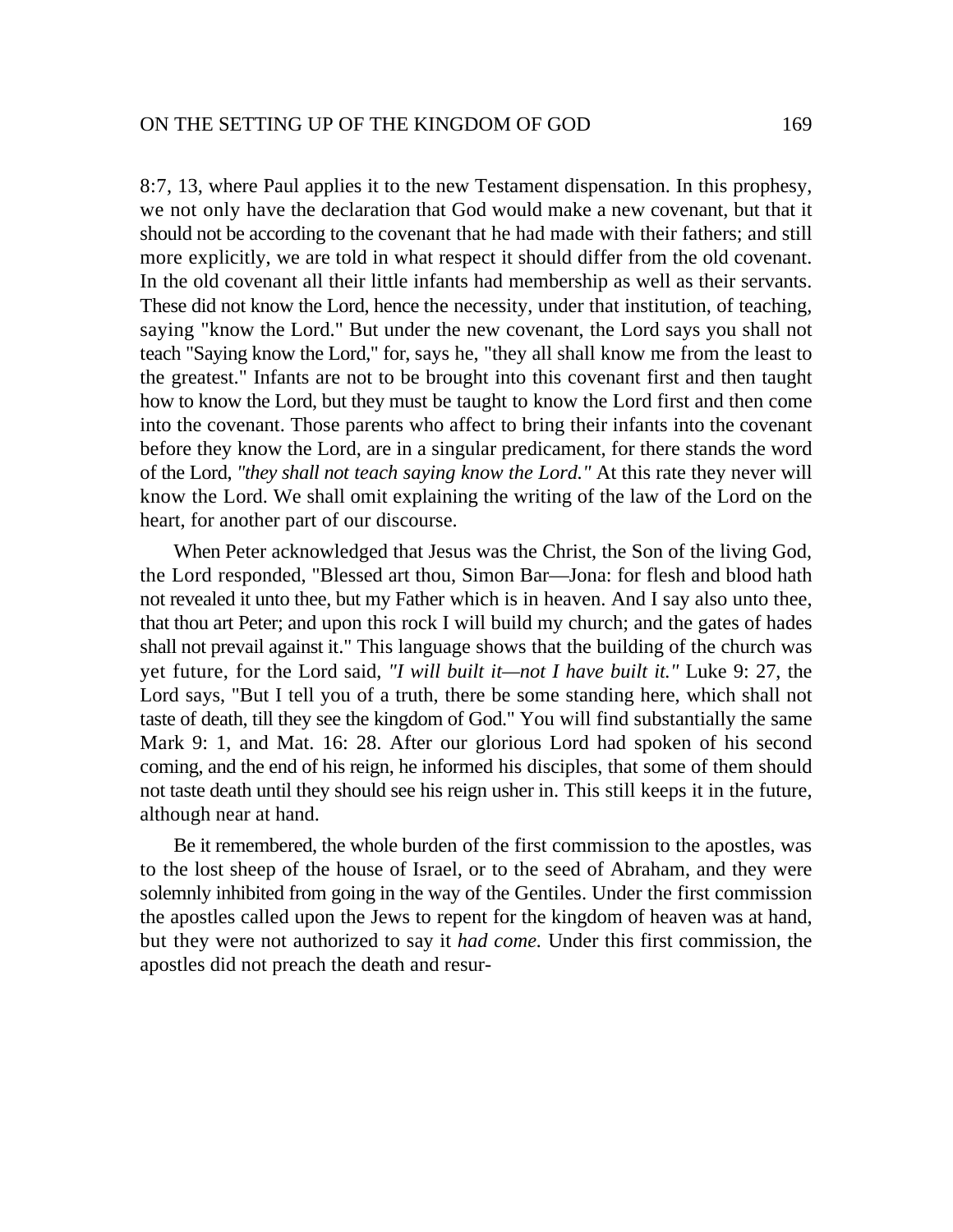rection of Christ, for they did not at this time expect him to die and rise again before his reign commenced. But they expected him to set up an earthly kingdom, in which they expected to receive titles of honor and dignity. At the crucifixion of Messiah, they were all dispersed, and after his resurrection we have from them the pitiful language, "we thought that it was him that was to have redeemed Israel." On being informed that he had risen, one of them positively declared that he would not believe it, until he should see the scar in his side and the nail prints in his hands.

With considerations like these in view, he who would have the kingdom set up previous to this time, would have a valiant set of ministers in it truly. But it is in vain to speak of the commencement of the new reign until the end of the old one, of the new law being in force until the old one is taken out of the way, or of the going forth of the new law before the King had ascended the throne. All this is as idle and visionary as any thing can be. We will then endeavor to find the end of the old law first.

Paul says, "Christ is the end of the law for righteousness to every one that believeth." Ro. 10: 4. This passage asserts that Christ is the end of the law, but the question *when it ended,* remains unanswered. The following settles this question, "And you, being dead in your sins and the uncircumcision of your flesh, hath he quickened together with him having forgiven you all trespasses, blotting out the handwriting of ordinances which was against us, and took it out of the way, nailing it to his cross." Col. 2: 13. This corresponds with the following: "Having abolished in his flesh the enmity, even the Law of commandments contained in ordinances; to make in himself of twain one new man, so making peace." Eph. 2: 15. Again the Apostle says, "He taketh away the first that he may establish the second." Heb. 10: 9. From these passages it is established beyond all contradiction, that the old covenant is *taken out of the way abolished* and *nailed to Messiah's* cross, to make room for the new or second covenant.

To all this it is objected, that we make void the law and throw away the Old Testament. This is no new objection. Paul encountered it in his day, and as we have much more confidence in his ability to answer it than we have in our own we shall hear what response he makes to it. He says, "Do we then make void the law through faith? God forbid: yea, we establish the law." Rom. 3: 31. Well, if you do establish the law, you nevertheless say it is abolished.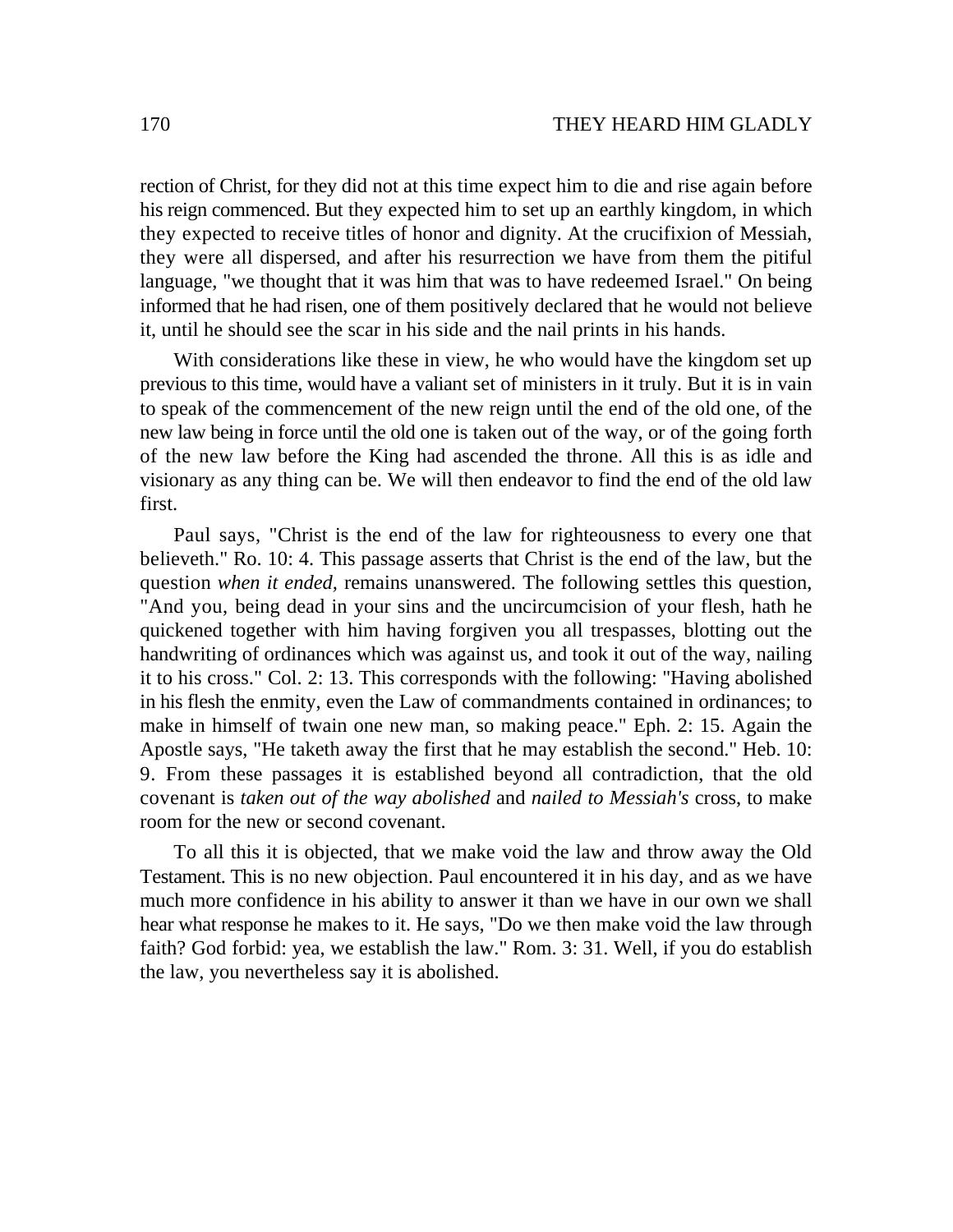What then is it good for? He answered; "The righteousness of God without the law is manifested, being witnessed by the law and the prophets." Ro. 3: 21. If then the law is a witness of the righteousness of God without the law, that is one very important use for it. But he further asserts in the same connection, that "by the law is the knowledge of sin." Again, he says, the law was our school-master to bring us to Christ," and in another place, that "the law is good, if a man use it lawfully," A lawful use of it, is not to bind it upon the necks of the disciples, for it was only a schoolmaster to the Jews, to bring them to Christ, the means by which we have the knowledge of sin, and a witness to the righteousness of God.

It must be recollected, that Paul used the same words in the 8th and 9th chapters of Heb., where we have the words *covenant* and *testament,* and evidently meant just the same in both chapters. Well, in the 9th c. 17th v., he says, "A testament is of force after men are dead; otherwise it is of no strength at all while the testator liveth." In the verse preceding this, he says "where a testament "is there must also of necessity be the death of the testator." With these scriptures before us we cannot fail to see. that the old covenant remained in force until the death of Christ, that it then became a dead letter, and the better covenant upon better promises was soon presented.

Messiah said to his disciples, just before his ascension to heaven; "Thus it is written, and thus it behooved Christ to suffer and to rise from the dead the third day; that repentance and remission of sins should be preached in his name among all nations beginning at Jerusalem." Lu. 24: 46, 47. It will be seen from this that the *beginning* and remission of sins in *his name,* was yet future, when those words were uttered. We have the following reference of the Apostle Peter to the same *beginning* The beginning must then be found some place between the time when the Lord gave the last commission, and the time when Peter uttered these words.

We will however connect some other scriptures with this grand event. A prophet says, "And it shall come to pass afterward, that I will Pour out my Spirit upon all flesh, and your sons and your daughters shall prophesy, your old men shall dream dreams, and your young men shall see visions." Joel 2: 28. To this let us add the words of the Savior: "And behold I send the promise of my Father upon you: but tarry ye in the city of Jerusalem until ye be endued with power from on high." Lu. 24: 48. This endument with power from on high was indispensably necessary to qualify the Apostles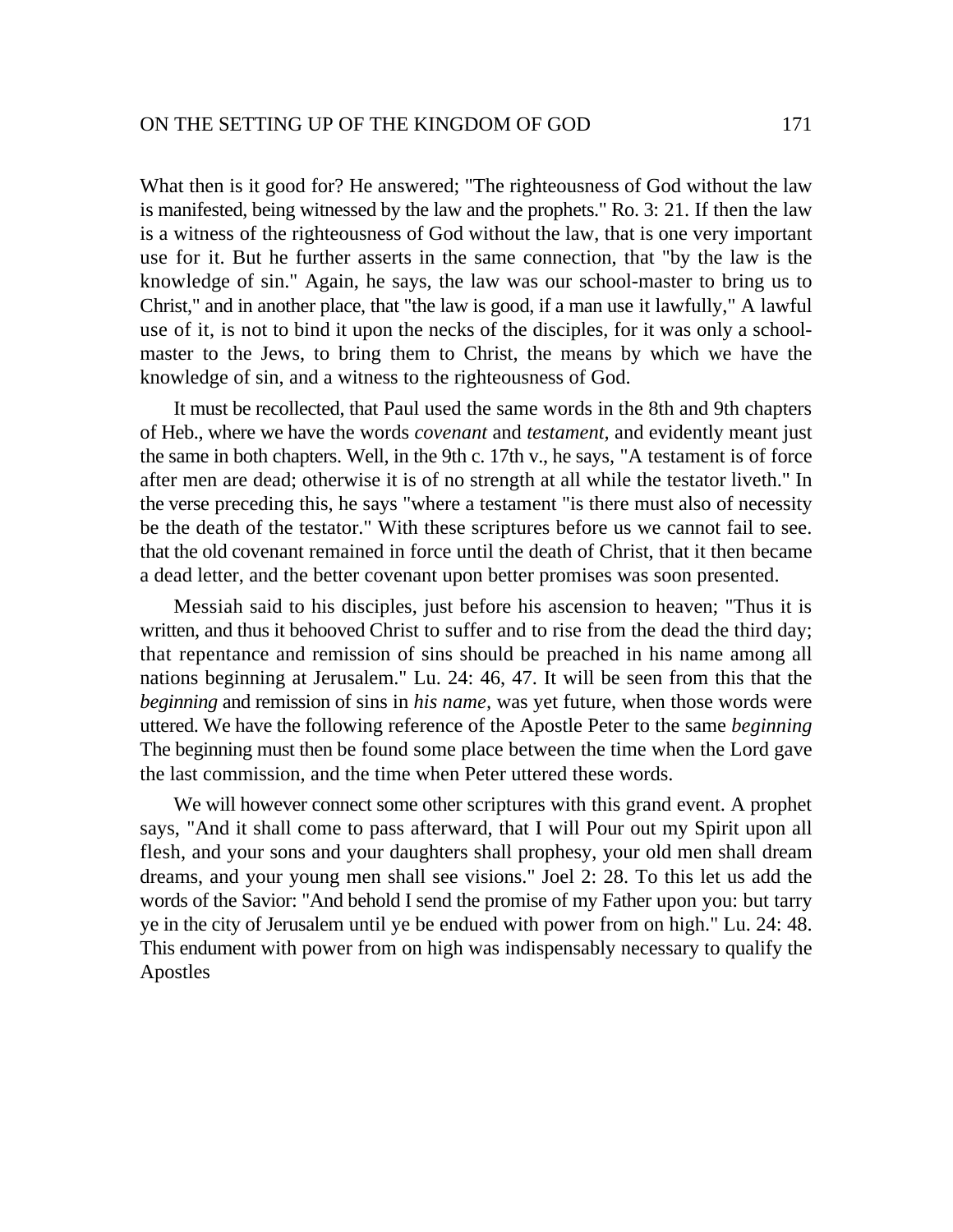for the important work committed to their charge. They were the earthen vessels in which the divine treasure of good news was vested. They were the ministers of the new will, or the new testament, which Jesus had committed to them, and which they were unable to call to mind or reveal to the world without the assistance of divine power. This the great law giver had promised them in the following words: "The comforter, which is the Holy Ghost, whom the Father will send in my name, he shall teach you all things, and bring all things to your remembrance, whatsoever I have said unto you." John 14: 26.

The new will was made out and delivered to the Apostles previous to the death of the Testator, but of no force while he lived, the old will was yet in force and observed by all good men. Now while the great Lawgiver was here, many objects of mercy applied to him for special favors. Well it is known that any lawgiver or lawgivers, have the power and right to enact special laws for special cases, a general application. Yet such an one would be just as much entitled to the honors of that calling, as any man is entitled to the honour of being a faithful expounder of the oracles of God, who takes a special law, enacted by the Saviour, for a special case, and gives it a general application to every person addressed by the gospel of Christ. When Jesus opened the blind man's eyes, he gave an exhibition of the use of means; such means too, as we are unable to show to have any tendency to effect the end; yet no one in this day is taught to use these means. The reason why we are not under obligation to do the same, and the only reason, is that it was a special requirement, in a special case, and never intended to go any further. No one now anoints the eyes of the blind with clay although, it was once commanded by the Savior. The only reason why is because that was a special command intended only for a special case.

It is worthy of remark, that amongst all the applications made to our Savior, for deliverance from all the various maladies with which they were afflicted, *he never required them to do the same thing on any two occasions.* This studied variation in the requirements of the Savior, it appears to us should be a sufficient intimation to all men, that he did not intend them to have a general application. It is therefore most ridiculous, in instructing sinners concerning the way into the favor of God to refer them to the publican or the thief on the cross for an example.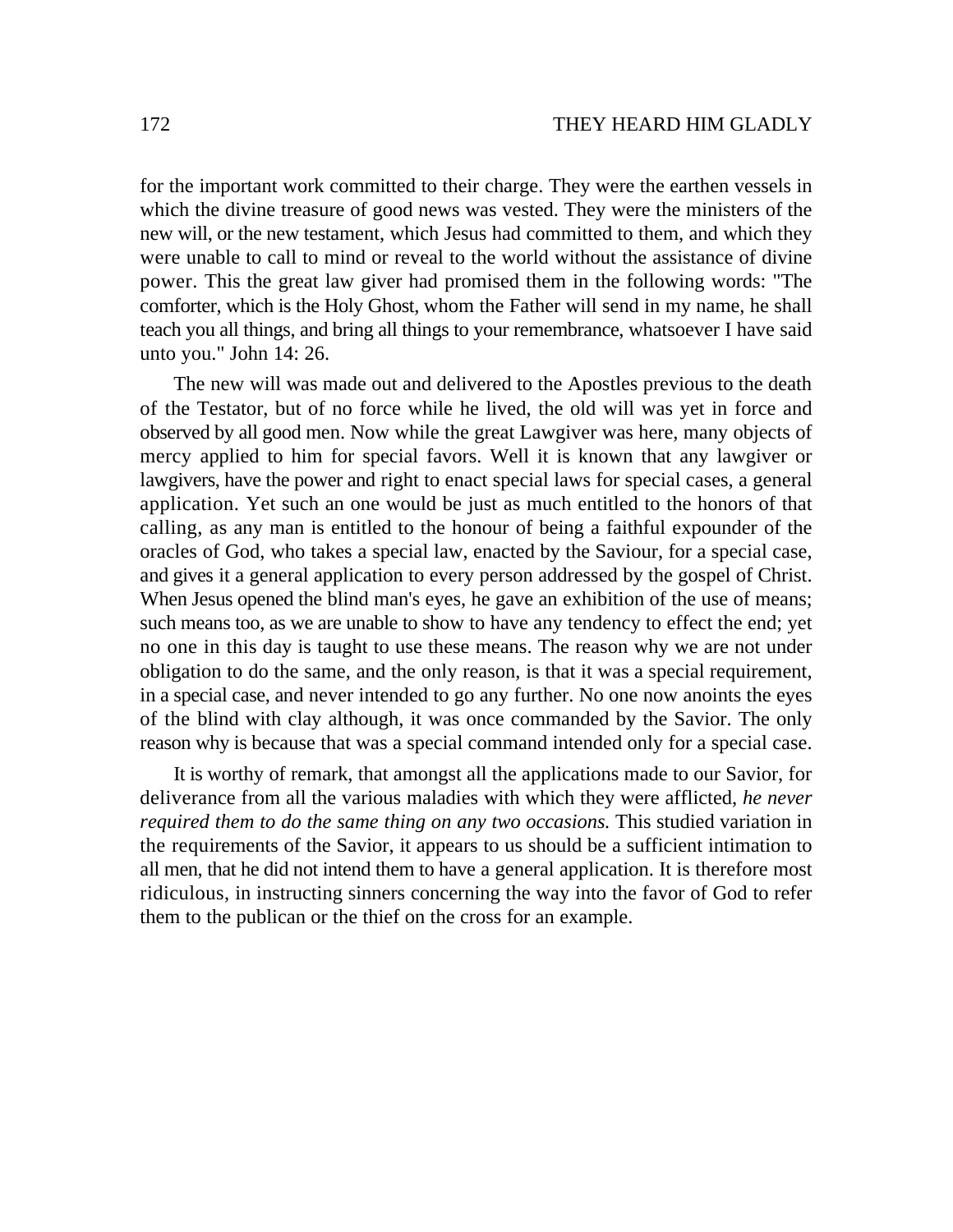Suppose an aged father considers the time of his departure near at hand, and wishing his estate to be properly disposed of amongst his heirs, he has his will written, in which he expressed how all his effects are to be disposed of. This will is now a dead letter. But the old will is still in force, and the father may grant many special favors to his heirs while he is living, which are not found in the new will. But when the father dies, the old will, by which he granted the special favors also dies, and no more favors are expected from the father, except such as are specified in the new will. It will avail nothing towards obtaining blessings according to the new will, to comply ever so humbly with stipulations of the old will, and which are not found in the new will. The new will contains his last expression, and is the only criterion in the administration of his affairs.

We have now an important list of scriptures and reasonings before us. We must pause a moment while we recapitulate. We have the promise to Abraham, confirmed by an oath, that in him and his seed all the nations of the earth should be blessed. We have the prophecies of Isaiah and Jeremiah, that God will make a new covenant—that it shall not be according to the old one, which Paul applies to the gospel. It has been shown that the God of heaven had promised to set up a kingdom—that a law giver was to go forth of Zion, and the word of the Lord from Jerusalem—that in the last days God would pour out of his spirit upon all flesh—that the Comforter, the Holy Spirit should bring all things to the Apostle's remembrance—the able ministers of the New Testament, who were to preach repentance and remission of sins among all nations, beginning at Jerusalem, having first been endowed with power from on high. We now ask where and when was that beginning—that grand centre point, to which the foregoing scriptures and reasonings are evidently tending? Peter says, "the Holy Spirit was poured out on them, as on us at the beginning." Where was that beginning, where the Holy Spirit was poured out on us or on the Jews? Where do we read of their being endowed with power from on high In what part of the Bible do we read of the outpouring of the Holy Spirit? All these scriptures refer to the same beginning point, to the same time and to the same passage of scripture. That distinguished passage of scripture is in the second chapter of Acts of the Apostles; that memorable time was pentecost; and that noted place Jerusalem.

"There," cries an objector, "is one thing I have against your preaching—you always go to the second chapter of Acts." It is true we have very frequent occasion to refer to this passage of scrip-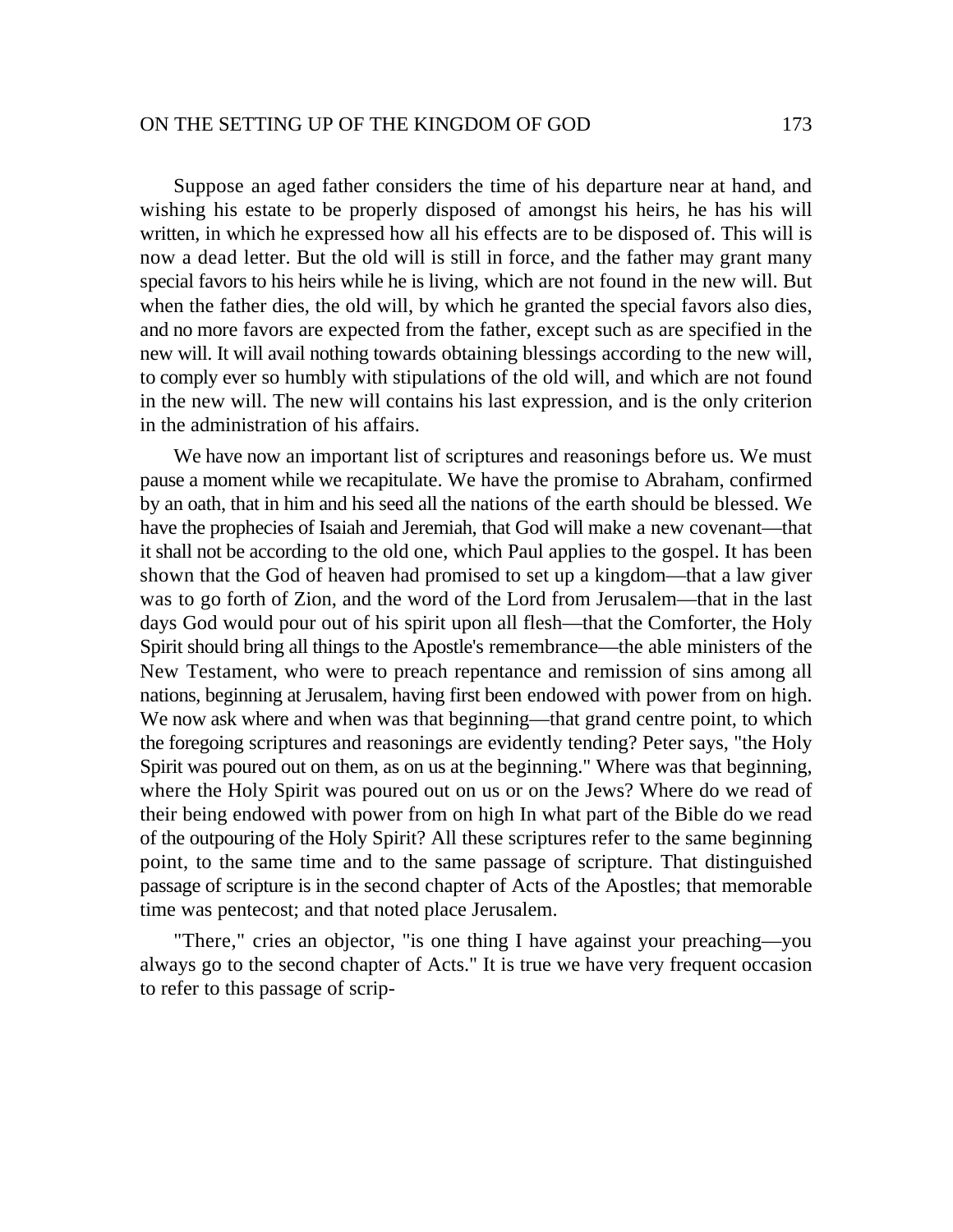ture, and it is but proper that we should give a reason, for so doing. We answer then that God himself referred to this passage when he made the promise to Abraham, and Peter pointed to this when he said, "The promise is unto you, and to your children, and to all that are far off." It was to this passage Isaiah and Jeremiah referred, when they declared that God would make a new covenant with the house of Israel and the house of Judah. It was to the same passage Micah referred when he said, the Lord should roar out of Zion, and the word of the Lord should go forth from Jerusalem. Joel pointed to the same time, when he said, "it shall come to pass in the last days says God, that I will pour out my Spirit." as Peter informed his audience on the day of penticost. The Lord himself referred to this same passage, when he said, repentance and remission of sins should be preached in his name among all nations beginning at Jerusalem. John the Baptist directed the attention of the listening crowds who attended his ministry to his passage, when he alluded to the baptism of the Holy Spirit. The Apostle Peter, refers to the same, when he speaks of the blessing of the gospel being first to the Jew and also to the Gentile.

In referring then to this passage of scripture, we are in company with Paul, Peter, and the Saviour, John the Baptist, Joel, Micah, Jeremiah, Isaiah and God himself. Our prayer is, that we may ever be in such dignified company.—Indeed, it was at this noted time, our illustrious King ascended to the right hand of the Almighty, and was invited to a seat upon the magnificent throne of royalty, in the midst of all the principalities, thrones, dominions and lordships in the immense realms of Jehovah. It was just at this juncture of time the Eternal Father, with his own hands, wreathed the head of our glorious and conquering King with an unfading crown.

In this second chapter of Acts we are informed of the descent of the Holy Spirit defusing all his wonderworking powers in the congregation of our God, as he sits upon each of the called and sent ministers plenipotentiary from his Majesty—our adorable King. Thus clad with divine honors and authority, vested with the keys of the kingdom, with power to bind on earth as it should be bound in heaven, the Apostle Peter addressed the astonished assembly for the first time, on the subject of his divine embassy, since the ascension of the King.

The Language of God's heaven inspired prophets seems to be bearing forward to this grand central point, and all the wonderful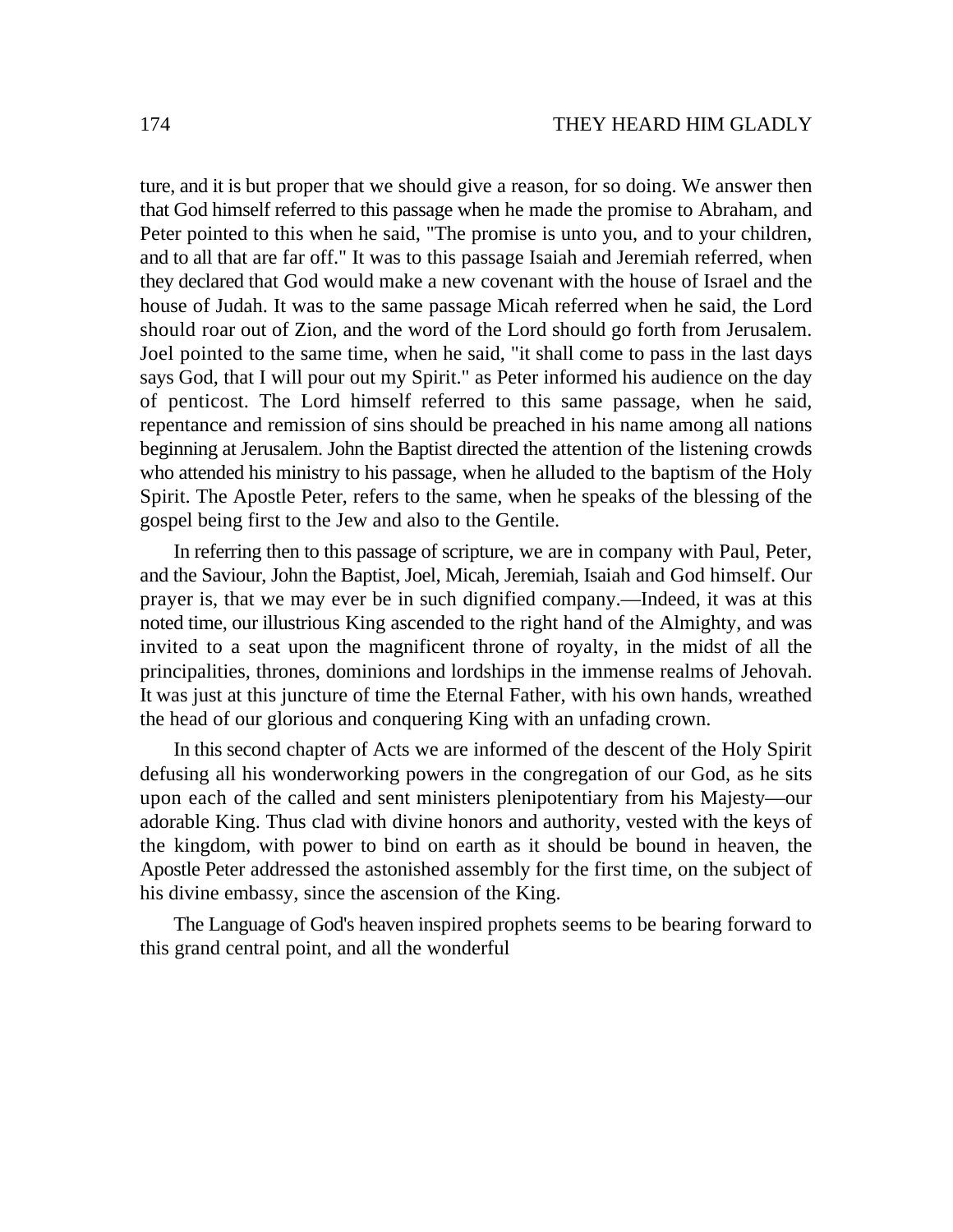workings, both providential and miraculous, of the great Disposer of events, seem to be preparing the way and tending to this grand result. Is he then to be despised as a minister of Christ who frequently refers to this time, this place and this passage of the word of God? If so, then may the word of God be despised.

Having now, as we think, given a sufficient reason for our frequent reference to this passage of scripture, we wish to propose a question or two. We wish then to be informed why preachers of other denominations have such frequent occasion to avoid this passage. We can answer this? Other preachers are in the habit of selecting a text from the Old Testament, as we have done, and tracing down the prophecies in pretty much the same way, until they approach near to this second chapter of Acts, which they frequently pass in not very respectful silence. Now, if they believe in spiritual religion, why do they avoid the very passage which gives an account of the descent of the Holy Spirit? If they believe in called and sent ministers, why not refer us to the teachings which emanated from the lips of these heaven inspired men who spoke as the Holy Spirit gave them utterance? It is an insult to the majesty of Jesus, to turn a deaf ear to these divinely called and sent ministers, especially the first time the spirit of the Lord rested upon them after the ascension of Jesus. He who shall dare to do this shall by no means be held guiltless by the King eternal, immortal and invisible.

But we may be asked, what have we gained by all this? To this it may be answered, we have found the "beginning," and it will not take long to show how they began at the beginning. This is very important for if anyone begins wrong, he must surely be wrong all the way through. The wise man wishes to begin right and continue right. We will now introduce an illustration to show the importance of beginning right.

Suppose then Mr. A. and Mr. B. are farmers and join lands. The landmarks to a great extent are destroyed, and a dispute arises as to where the line runs between them. Mr. A. claims that a certain string of fence, a row of apple trees and a fine spring are on his land, and he considers all his neighbors very uncharitable who do not concur with him in this opinion. Mr. B. claims that the fence, apple trees and spring are on his land, and considers all uncharitable who do not decide in favor of him. Thus the controversy continues for a time. Finally they determine to have the question decided, and accordingly call on the county surveyor.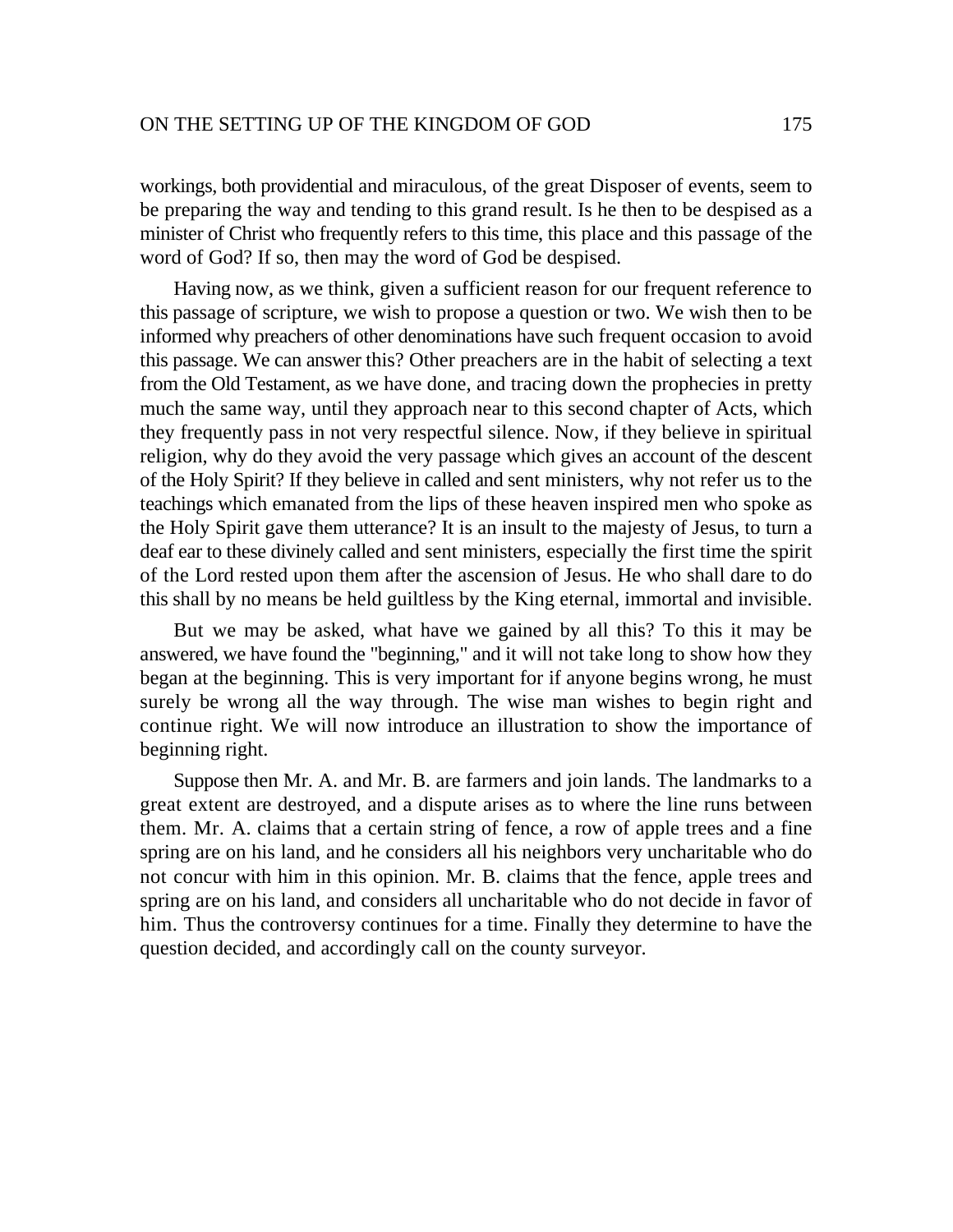But it remembered, the best surveyor in the world cannot settle this dispute until he finds the corner or beginning. The surveyor accordingly commences, making enquiry, and perhaps is guided to an old witness-tree. By the assistance of his field notes, and certain measurements which he makes, he is enabled to find the precise point where the corner is. He here sticks down the Jacob Staff, upon which he places the compass. The needle being settled, he is ready to take a sight. He starts off. Mr. A. calls out in a mighty rage. *"Stop there—you* are wrong sir." The surveyor asks, "how do you know, sir?" "Why," responds he, "it will never do to run the line there—it will cut off my apple trees, my fence and my fine spring." But the surveyor minds not this sort of clamor, if he is an honest man, but follows his compass as accurately as possible.

In this way precisely, when we follow the sacred directions as we have aimed to do on the present occasion, up to the beginning, and find inspired Peter at the grand starting point, and attempt to follow him, while he runs the gospel line, some one who has gone on and made his religious improvement, without knowing the Lord's directions, cries out "It will never do to run the line there," and when asked why he tells us, that "if that doctrine be true, it will cut off so many good and pious people, who have never conformed to it." To such we ought to pay no more attention than the Surveyor did to the enraged man in the case we have just supposed. If any one has no higher motives in view, than to run this line so charitably as to take in a large number, let him be a Universalist at once, and run the line so charitably as to encircle the entire race of man. This is too much like a class of impolite men, who endeavored to run the line of distinction between gentleman and those below them, so favorably as to include themselves in the company of gentlemen, in the place of reforming their manners so as to entitle them to that distinguished station.

Men had much better reform their lives, so that a plain and construction of the word of God will include them amongst the redeemed, than to try to twist the law of God so as to include them when it really does not. This latter course is just as weak and foolish as it would be for a man to argue that the line of his land included a splendid gold mine which all deliberate and sensible men knew to be on the land of his neighbor. It is true it affords, a momentary joy when persons persuade themselves that they are Christians, when they are not; but the dreadful disappointment all such will have to endure, when they find their mistake, will more than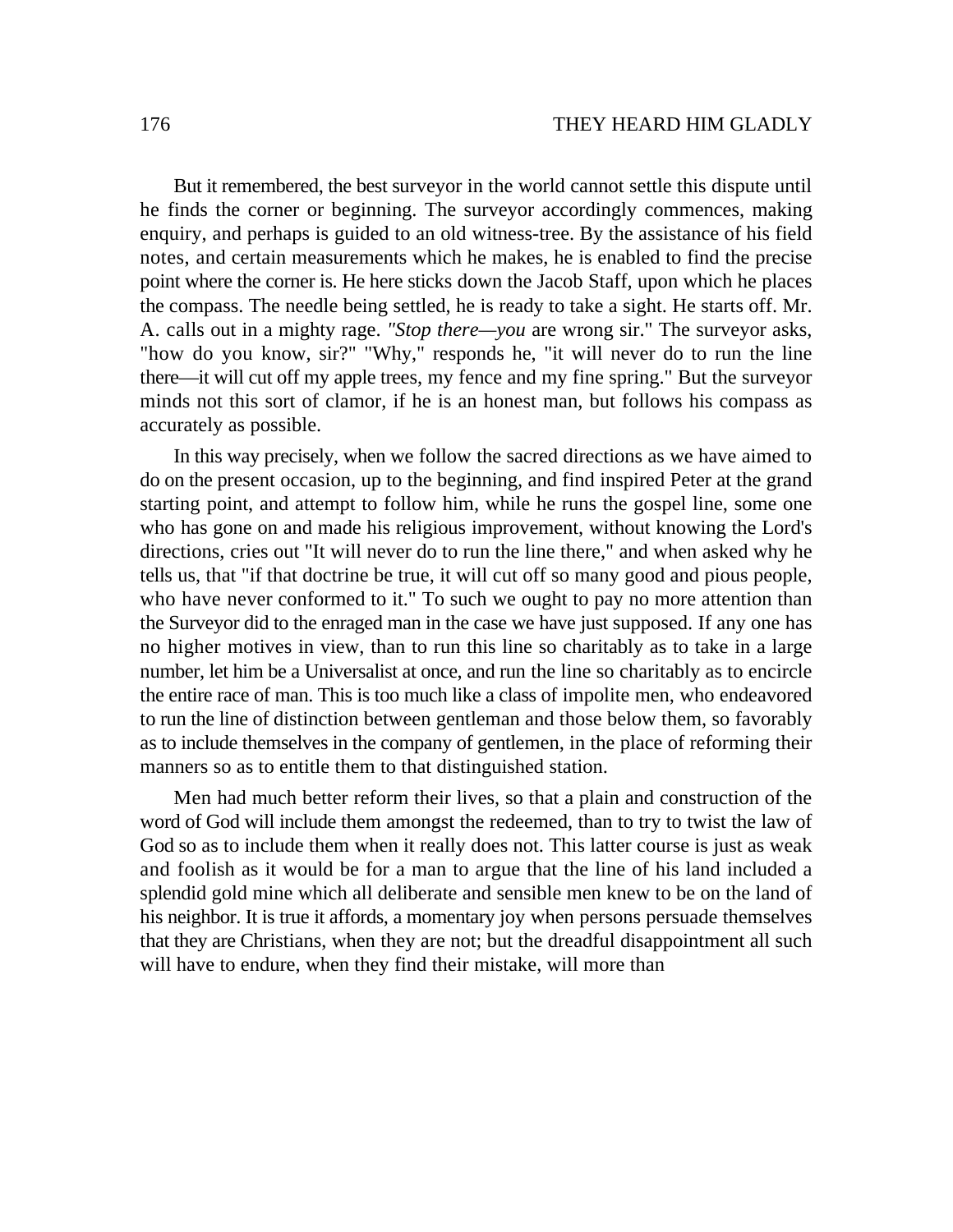counterbalance all their joy. Shall we not then, return to the prime ministers of Christ, and learn where they run the line between pardoned and unpardoned men? Shall we not humble ourselves at their feet, and learn of them?

Let us now try as near as possible to bring ourselves into the audience of the Apostles, in the great city of Jerusalem, at the beginning. All around us are thousands of Jews, astonished and confused, mad and infuriated. Before us stand the holy ministers of Jesus, wearing divided tongues resembling fire. Some mockers venture to blaspheme the divine scene. These men are drunk—they are filled with wine, exclaim they. Peter stands up with the eleven, and informs them that these men are not drunk as they supposed; but this was what their own prophet Joel had said should take place. But he hastens to announce to them the resurrection of Christ. This he shows them is only a fulfillment of what their own prophet David had said should come to pass,—that his soul should not be left in the unseen world, and his flesh should not see corruption. Finally he charges them with the murder of the Lord of life and glory. The result is, they are pierced to the heart, and exclaim, in anguish of soul under the deepest sense of guilt, "Men and brethren what shall we do?" This same question is asked in thousands of instances in our day; but how frequently the answer is lost, or a different one given, from that given by the Apostles!

What answer did the Apostle give to this most interesting enquiry? He responded in the following most authoritative words; "Repent and he baptized, every one of you, in the name of Jesus Christ, for the remission of sins." Here an objector responds, "I do not believe in baptism for remission of sins." Well, my dear sir, are you certain we have preached baptism for remission of sins? He responds "certainly you did." May you not be mistaken, sir? He replies "it is not possible." Well, sir you are not mistaken; you are right for once. We did preach baptism for remission of sins. But it was only when we quoted precisely the words of the Apostle, for we have not said one word about it, in this discourse except this quotation. You understood then, this quotation to teach baptism for remission of sins. Well that is just what it does teach. This doctrine, you say, you do not believe. You do not believe then, what you understand the Apostle to teach. This therefore is simply a difference between you and the Apostle, and of course you must be wrong. Now please give a fair representation of the matter. Do not say simply that you and I differ; but say that you differ with the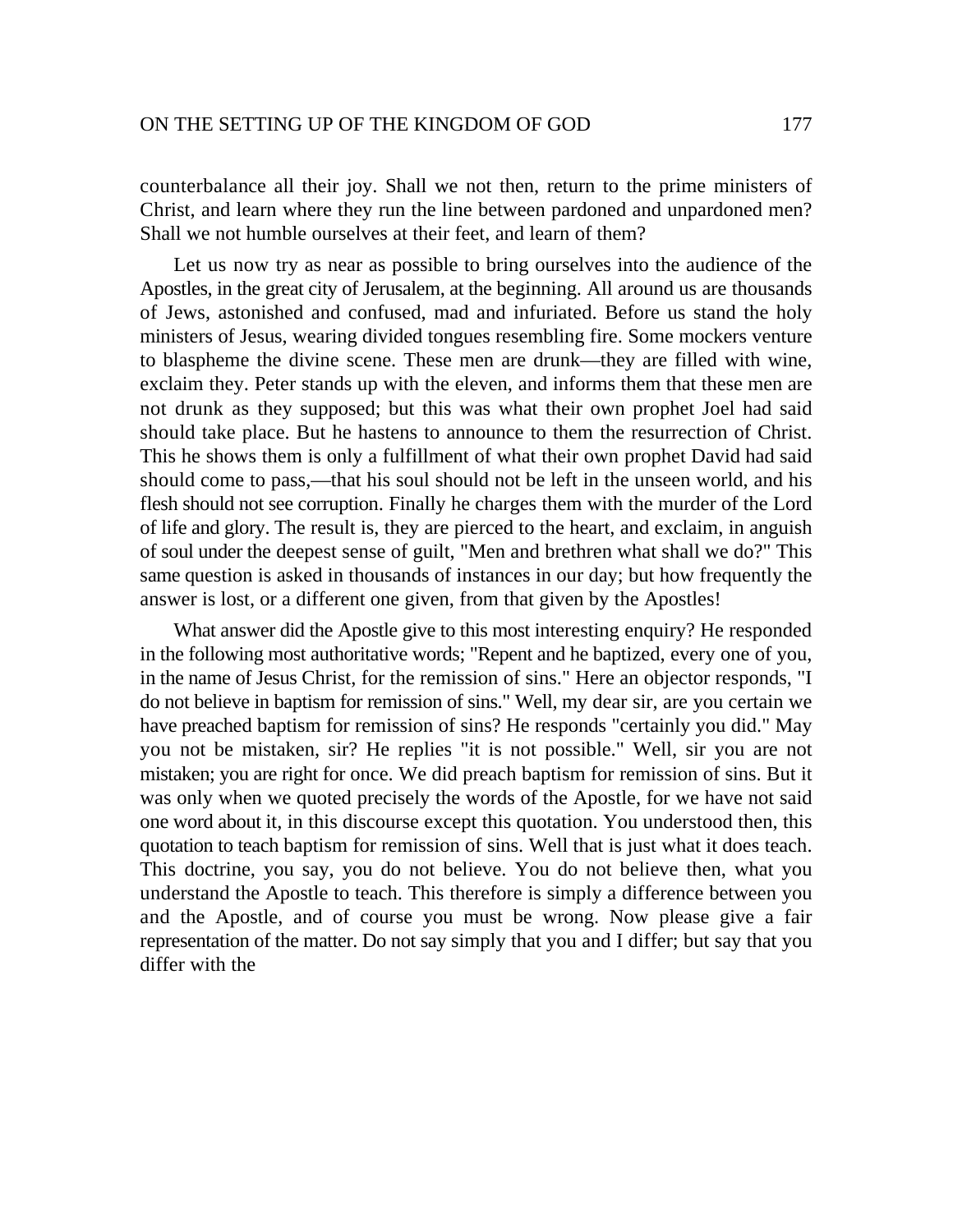Apostle, and that whereas he believes baptism is for the remission of sins, you believe it is not for remission. In this way all will know precisely the position you occupy. We believe the Apostle answered that question precisely right and therefore, always give the same answer to this question. The man does not live who can give a good reason for give a different answer.

Our motto is, preach the same doctrine the Apostles preached, and when it is received, it will produce the same effect upon the heart. When this is done, those affected, should do the same things done by people anciently to constitute them Christians, and then do the same things practiced by the ancient Christians and they will certainly be the same kind of Christians.

We will now explain the writing of the law of the Lord upon the heart. In making an instrument of writing, there must be a writer, a pen, ink, and paper. In this figure God is the writer, and the prophet points out explicitly that the heart is the tablet upon which the writing is to be made. Paul, in speaking of this law says, "it is ministered by us"—us apostles evidently. The apostles, then, in speaking of this figure occupy the place of the pen. But the pen must be filled with ink before the divine Father attempted to use the chosen pens, the apostles, he filled them with the Holy Spirit, which answers to the ink, and on the wonderful occasion of which we have just been speaking, he uttered forth the new covenant from the lips of the apostles. The next we hear of it is, that they were pricked in the heart. It produced a vivid sensation when the law was printed upon the heart, and from that time forward they did not have to be taught, saying know the Lord, for they all knew him, from the least to the greatest. This word came from God, was brought to remembrance by the Holy Spirit, uttered by apostolic tongues, heard by sinners and engraved upon the hearts of so many as gladly received it.

This new covenant is the only document, the only creed, at all suited to the exigencies of human society. It is calculated to convince the unbelieving to convert the believing and save the converted. The histories of Matthew, Mark, Luke and John were written that the reader might believe that Jesus was the Christ, the Son of God, and that believing he might have life through his name. Acts of Apostles were written that the reader might learn how a believing penitent might enter the kingdom of Jesus Christ. The epistolary part of the New Testament was all addressed to chris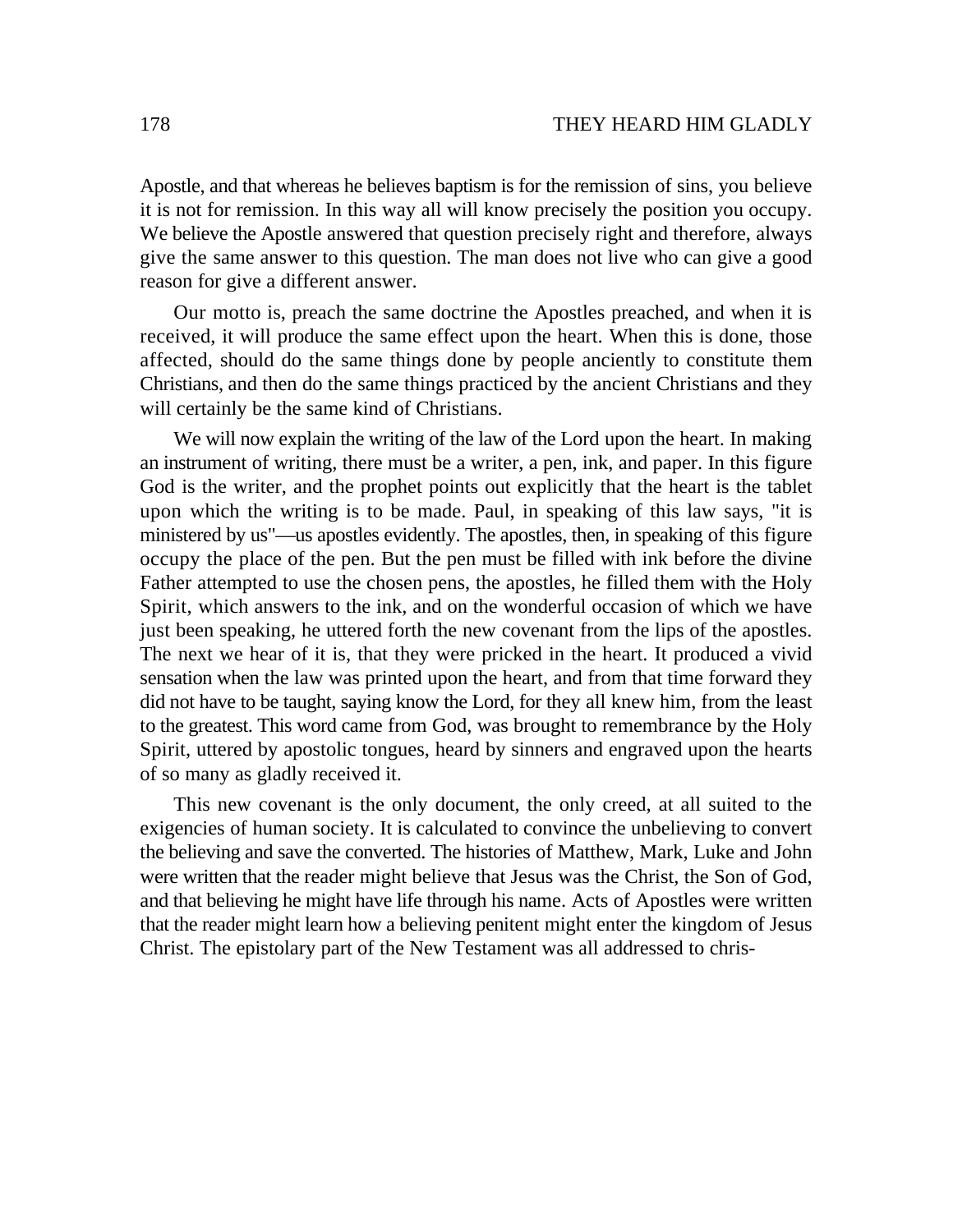tians, to those in Christ, to guide them in the line of their duty while they should tabernacle in the flesh, that they might finally land safely, in the eternal rest—in the house not made with hands, eternal in the heavens. No other creed ever convinced unbelievers, converted them, and guided them to heaven. But this one reconciles men to God and to each other, makes them one in Christ, while all other creeds keep up partyism and division, and make infidels.

May we not then, invite all men to come under the banner of our victorious and all-conquering King? He is the express image of the Almighty Father—the true and proper representative of the character of the invisible God, the first born from the dead of every creature, in whom all the fulness of the Godhead dwells bodily. The brightest spirit that burns before the flaming throne, such as Raphael or Uriel, falls prostrate at the feet of our Lord, the Messiah, and adores the name of him who sits upon the throne and the Lamb forever and ever. All the redeemed spirits who conspire together in the immense chorus of "Hallelujah; Salvation and glory, and honor, and power, unto the Lord our God," bow at the mandate of Jesus Christ. God confers upon him the richest honors of the universe—he gave him a name—the name by which the whole family in heaven and earth is named. Shall then a worm of the dust, whose breath is in his nostrils, bid defiance, to the authority of this mighty King, and rush into his presence unpardoned—unsaved?—We entreat with you to abandon the ungenerous thought, and accent pardon at his most merciful hands, and he will encircle you in the arms of everlasting consolation through the dark valley and shadow of death, into the eternal city, to go out no more.

To the only wise God, through Jesus Christ our Saviour, be honor and power everlasting. Amen.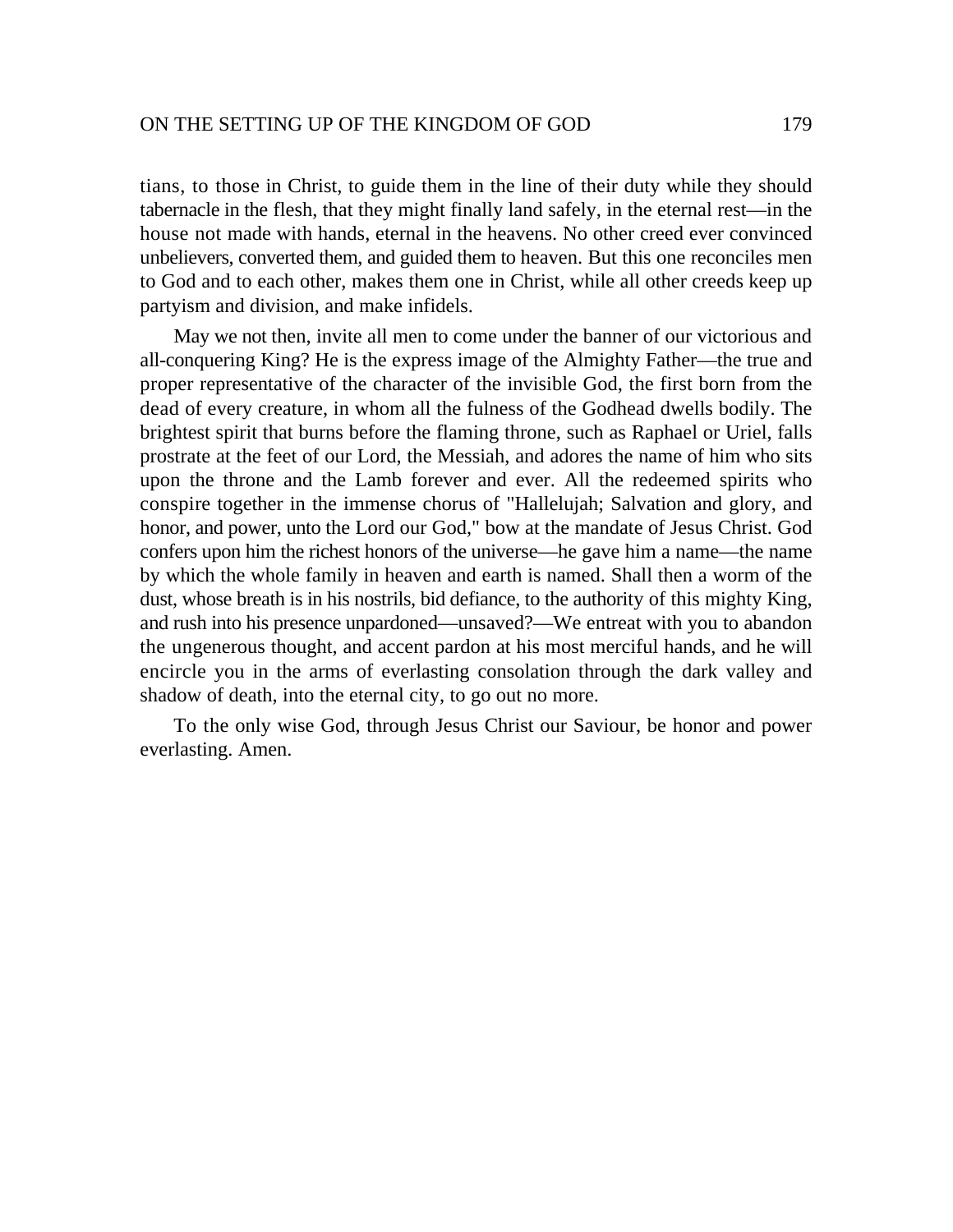## **CHAPTER XVI** *Human Responsibility\**

That God will hold man to account for his conduct, is a truth alike consonant with reason and sustained by Revelation. Nor is there any thing more ennobling to man constitutionally, than that he is clothed with the attributes of responsibility. Herein he is elevated by fearful and wonderful endowments, above all sublunary beings beside. He only of them all can worship God, or rise to the dignity or virtue.

By the consideration of this truth and its practical regard humanity is raised to the noblest grades of its noblest excellent. Every virtue, even to 'the highest style of man, ' is built upon this foundation, laid in his constitution by the Architect of Heaven. Over the world, where man most seriously regards his responsibility, and especially as pertaining to God, he is ever found in his best condition.

Notwithstanding these considerations, so paramount to all conflicting ones, man's responsibility, and that too in its highest relation wherein he must account to God has been the special target of both open and disguised infidelity. Not long ago I was politely requested by a professional gentleman in one or county towns whose sentiments were skeptical, to address the community on the following questions, acknowledging that they were intended to overthrow the doctrine whereof we treat, by undermining the sentiment of free-agency, without which the sentiment of responsibility, is but a sentiment of tyranny. The questions were these:

"1st. Did God create man for a purpose? 2nd. If so will man answer that purpose?"

Selecting for our discourse the theme now being considered, we did not think it out of place as we passed along to pay our respects to the questions proposed; and we will give them the same compliment now.

\*"The Western Reformer, Vol. 7, No. 6, June 1849

[181]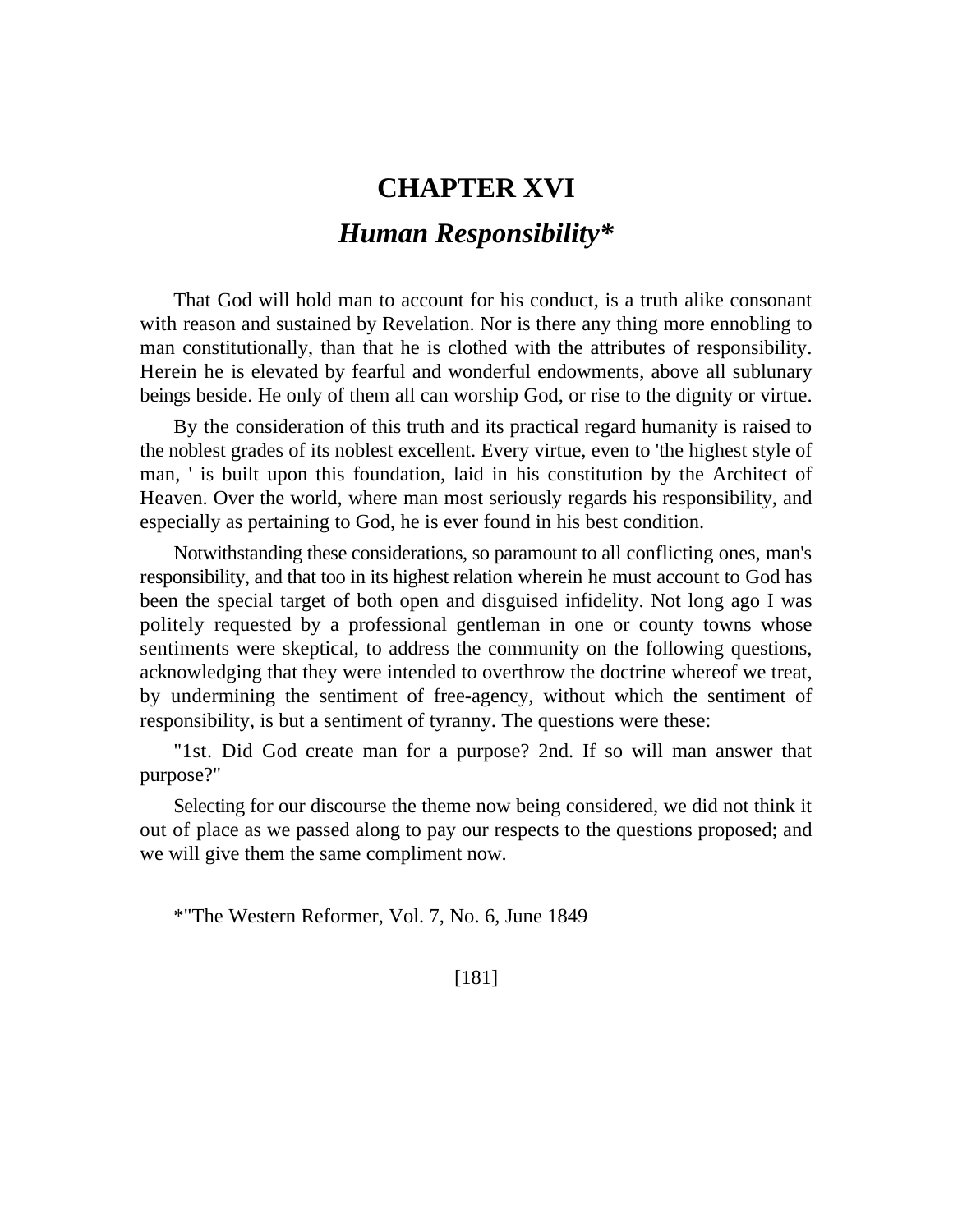Apparently the Christian and infidel answer the questions alike; but their agreement is in appearance only. They both say 'yes' to the questions, but 'yes' is not the same in the mouth of one, as in the mouth of the other. This arises from their attaching different meanings to one of the principle terms used in the questions. Does purpose mean an end determined on, irrespective of man's moral or religious responsibility or an end in which the attributes of such responsibility are regarded? Does it mean an end which does or does not consist with the existence of such responsibility? Infidelity adopts the former, and Christian argument the latter meaning. Hence it is easy to see that the infidel's 'yes' is 'no, ' with the Christian's meaning for purpose, and vice versa. The word is susceptible of either meaning, and should be interpreted as the facts which the questions relate require. As, however, one has a right to give the meaning which he intends to attach to words used by himself, if the infidel will say he uses the word in a sense that sustains no relation to free-agency, we answer his first question 'No. ' For we contend that God did not create man for a purpose inconsistent with his actual endowments. If he say he uses it simply in the sense of an end intended, without any regard to the circumstance of its relation to responsible endowments yet leaving it free to take a meaning according to the facts of the case, we say 'yes; ' because the facts of the case require it to be used; for an end that consists with the endowments spoken of.

If the infidel agrees to the Christian's use of the word, then from premises consistent with free-agency, no conclusion can be brought against that free-agency, to the dispute that purpose can be so used, we are ready. If prove it can, by showing that man, as a matter of fact is a free-agent; and that God's purpose—therefore in regard to him must consist with his free agency. We will amplify our answer to the 1st question, and in our vindication, (so far as necessary) of that answer the whole subject will be sufficiently developed. We affirm therefore,

That God created man with responsible endowments, for the purpose of placing him under law; holding him to account for his conduct; rewarding him with honor in case of well doing or punishing him with shame for evil-doing; and all with reference to the general good attainable by such means, and the excellent glory of God. That God's purpose consists with the highest attainable general good and his own glory, is undisputed. If, therefore, the remainder of our affirmation be shown to. be true, the whole must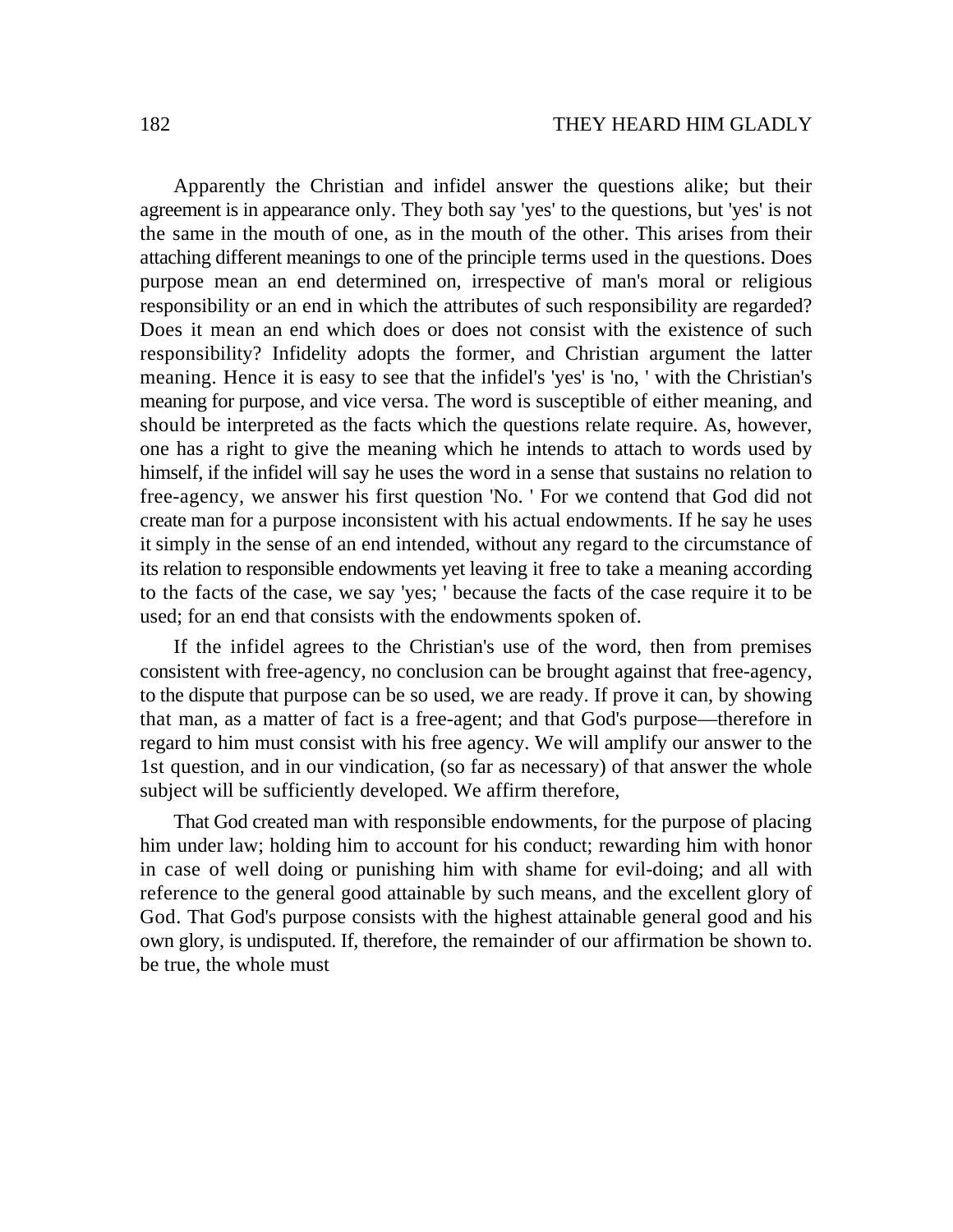be allowed. Has not God created man? Certainly. Placed him under law? Yes. Does he not hold him to account? Most certainly.—Reward him for well-doing? Yes. And punish him for doing evil? Yes. Was it not God's purpose to do as he has done? Yes. Did God intend to hold one to account who was not accountable? If not what reason is there to deny mans responsibility? There is none.

Either God has thus created man with responsible endowments, or he has not; if not then he is not a free agent; but he is a free-agent; and therefore responsible that he is a free-agent, we have said is a matter of fact to prove which we will now, in our turn, ask two questions.

1st. Is a man to blame for doing (in will or fact) what he never had power to avoid, or not doing (in purpose or action,) what he never possessed power to perform?

2nd. Are liars, rogues, thieves, murderers &c., to blame for their wicked doings?

Our first questions is, briefly, ought blame to attach without power? To say 'yes, ' is to contend for accountability without reason, to demand brick without straw. It does not help the Infidel. According to it he must give account to God, though he never possessed power to meet the requisition. He is held to account, without being accountable. A system which attaches blame without power should be repudiated, not for blaming but for doing it unjustly; not for the truth but for turning that truth into a lie; not for conceding that a right should be done, but for contending that nothing but tyranny does it. Were infidelity to take this position, it would prove itself false, without promising any relief from the burden of responsibility, or the terrors of judgment. Infidels do not however so answer the question; but they endeavor to make out, that there is no other basis for accountability and the judgment, and so cause these to be repudiated, as being built upon injustice. The infidel and ourselves therefore answer the question alike, and say. no blame without power.

When the infidel is consistent in his attempts to evade the doctrine of accountability and the judgement, he answers the 2nd question by 'no. ' He says the thief is not to blame for stealing. With the present issue before us, I once asked a skeptic the question under consideration. He readily replied no blame without power. 'Are liars thieves rascals Sic. to blame?' We say they are to blame. ' 'But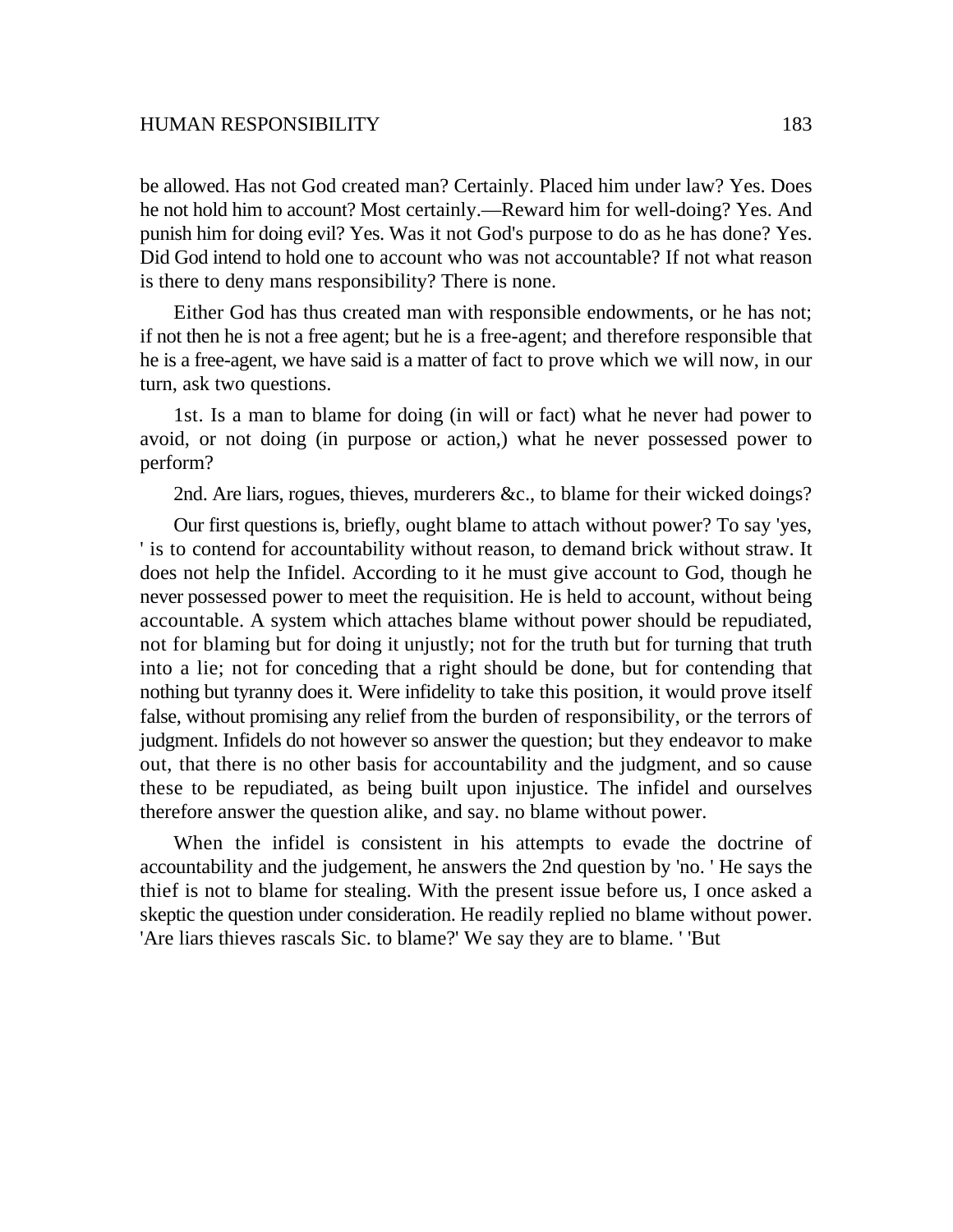are they to blame?' 'We say they are to blame. ' 'But do we say right,—are they really to blame?" 'We say they are to blame. ' G. Rude of Harrison O., perceiving the stage of the case observed, 'We say they are to blame. You say they are to blame, I say they are to blame, the Bible says they are to blame and God says they are to blame, and they are to blame. ' On a certain occasion in a small town in Ky., I presented the same questions to a gentleman of venerable appearance, who was controverting with me man's responsibility. As his object was to show that man should not be required to give account to God, because he had no power to obey him, he readily said no blame without power. 'Are liars, thieves, scoundrels and villains of every kind to blame? 'No. ' He had served as a magistrate. I thought myself justified in a close application. 'Did you ever commit a man for stealing?' 'Yes.' 'You are an admirable republican to send an innocent man to jail!'—He dropped his head said not another word, and after a short time left the company.

To say the mean, vile, and abominable, are not to blame for their wickedness, is shocking to our moral nature, and to the common feeling, and common judgement of mankind. Such a sentiment can gain no progress but with the destruction of our moral constitution and the progress of 'searing' the conscience and placing in the rank of those who 'are past feeling. ' Such a sentiment is known by all men, to be unreasonable;—a sentiment which reason must repudiate. And yet our skeptical philosophers talk loudly of reason. Yes!—Worship reason, and then say it is reasonable to steal knowingly and wilfully, without ever being to blame! No wonder such reasoners should abhor the Bible, and call the religion of Jesus superstition.

When infidels are consistent, and say scoundrels are not to blame, they thus expose the naked deformity of their system, and subject it to the certain contempt of mankind. On the other hand, when they say, 'No blame without power, ' but knaves and cutthroats are to blame, (and the entire family to which they belong, who delight in known evil,) they concede that the blameworthy had power and might have taken another path.

Few are comparatively so far gone, as openly and unblushingly to justify the vilest of mankind, in the very acts of wilful atrocity; and hence it comes to pass that, generally, infidels are condemned out of their own mouths, on this subject; for they acknowledge blame-worthiness to attach to the evil-doers referred to, and yet that it does not attach without power; hence those to blame had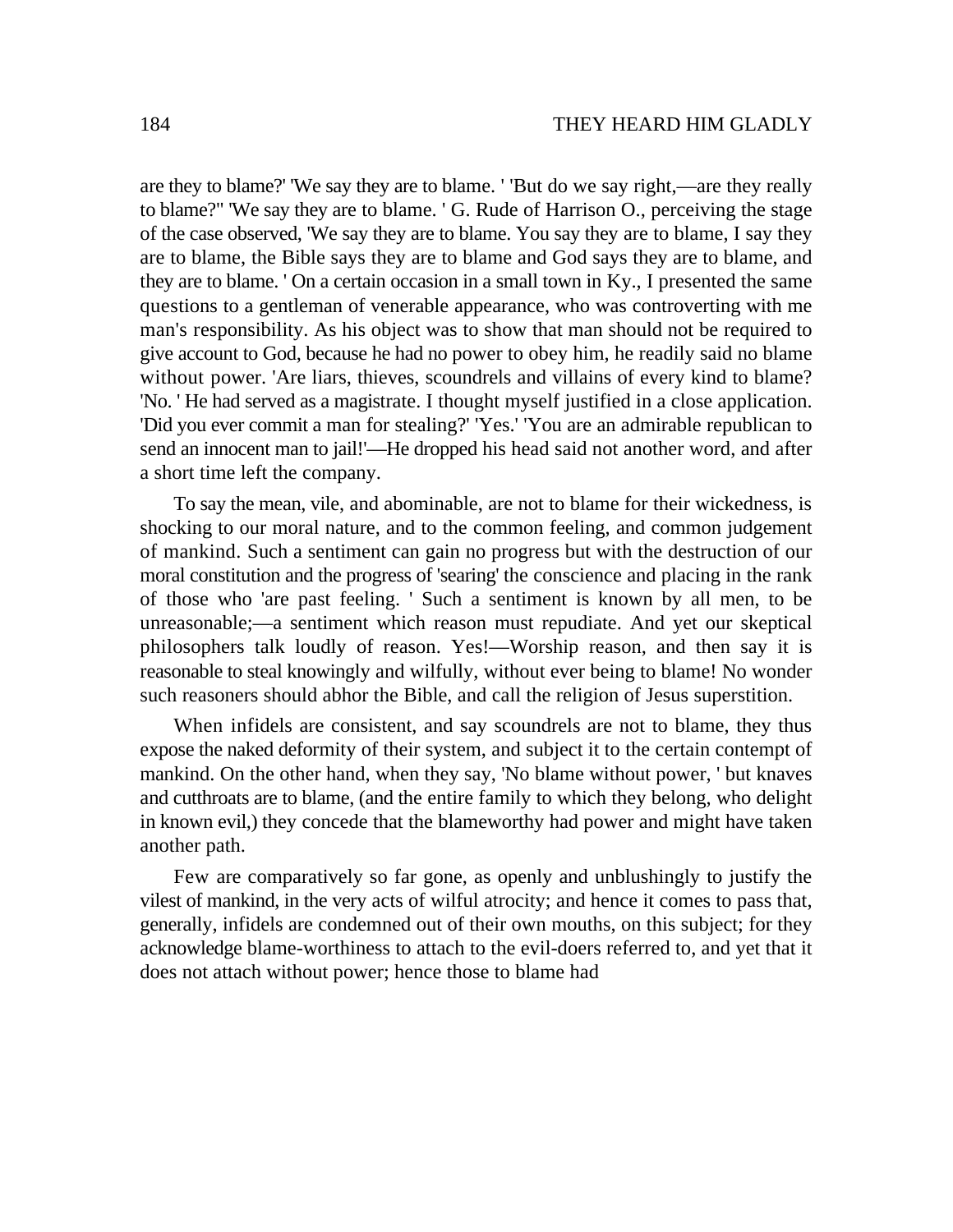#### HUMAN RESPONSIBILITY 185

power, (of will, or) of choice and action, and were therefore what are called free agents. Since then they who worked evil were free agents, they might have done good instead of evil; ought to be regarded as blameworthy and held to account by God.

We might urge a similar argument concerning praise.

Is it proper to praise for compelled action? Certainly not.

Is a man who delights in doing good a proper object of praise? Most certainly. This action then must have been free and uncompelled; and he, capable of freedom, choice, responsibility, and judgment. Any other position makes Arnold as honorable as Washington, and Cain as upright as Abel. And such is infidelity. It confounds the moral distinctions of right and wrong, annihilates the basis for virtue and makes it incongruous to praise or blame any man for any thing.—The smoke of Infidelity is but stench to the nostrils of virtue; and its philosophy, is but the smoke of sophistry to the sensible and candid.

We are indeed conscious of our free-agency, of our capacity for responsible agency. Our consciousness in the case must be regarded good evidence, for it is the testimony of a witness, without which we cannot take one step in knowledge.

To oppose human responsibility, is to oppose human nature as indicated by the language of all mankind.—Human speech is a proper index or evidence of human susceptibility and power. It indicates the properties attributable to man—to the human mind. Now language every where contains such words as right and wrong, virtue and vice, good and evil, choose and refuse, responsibility, accountability, praise and blame, applause and censure, justify and, condemn, reward and punish, glory and shame, honor and dishonor, holiness and sin, faults and chastisement, crimes and punishment, convicts, criminals, worthy, deserving, merit, demerit, and very many such there are, which are so used as to imply and express, that it is right for man to be held accountable, and that his attributes certainly justify the same. What I ask is accountability but ability to respond, or answer? And what is such speech but the declaration of man's interior consciousness, and of fact? Our op-posers are at war with human nature—with the speech of all the Earth. They contend that language is an unfaithful witness in the case and is not to be believed, notwithstanding her testimony is most disinterested, and proceeds from the lips of all men, of all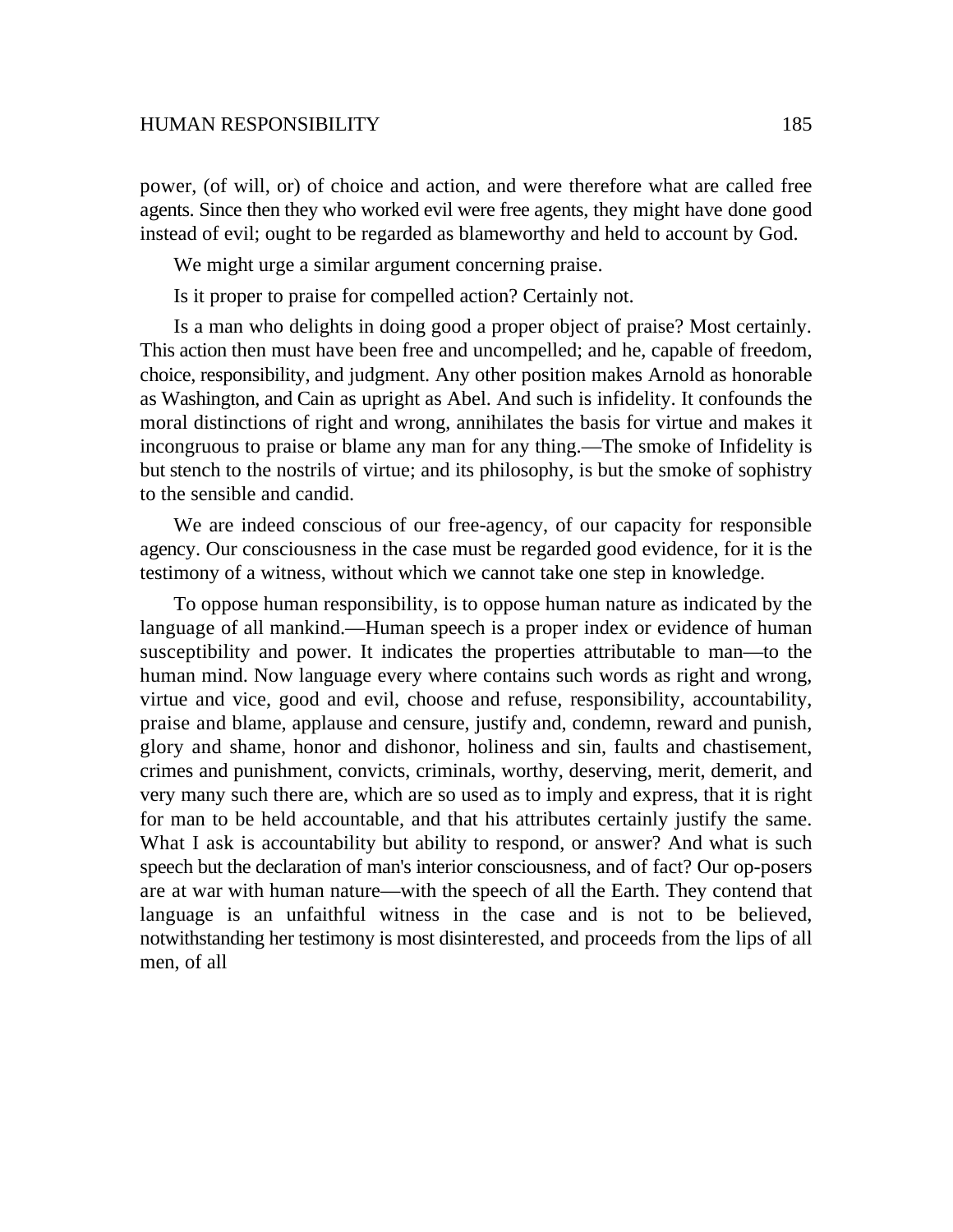parties, systems, and behavior, even from those of our opposers themselves, who, as ready as others, approve or censure, justify or condemn. Surely their own mouths contradict them.

What we have affirmed of language, is equally true of the conduct, of the men of all ages and countries. Every where they act as if conscious of accountability and each as being fully aware that his fellow should be held responsible for his behavior. The recognition of his responsibility in reference to wrong doing gives rise to that development, described by a remarkable student in the attributes of humanity both recondite and manifest, when he said:

"'Tis conscience makes cowards of us all."

'A wiser than he said, The wicked flee when no man pursueth; but the righteous are bold as a lion.' And is there no real cause for such distinction between the evil and the good? And do the righteous as well deserve subjection to fear, as the wicked? And are the latter as truly entitled (as to righteousness,) to unflinching boldness as the former? Nay verily. The boldness of virtue, and the cowardice of sin, alike declare, not only that man is responsible, but that he knows he is, and rightly too.

Were it not that man is endowed with responsible capabilities, and capacities, the entire system of governments human and diving are built on oppression, and founded in the sand. Their penalties all stand on responsibility, as to the governed. The administration of law towards an irresponsible being, is a cruel absurdity of conduct. That man is capable of living under a government of law, shows him responsible. To deny his free, his accountable agency, is to make law and government the instruments of cruelty; seats of Justice the thrones of oppression; jails and penitentiaries the receptacles of the unoffending and innocent, and the vilest torture houses of tyranny. And so the same hand that would dethrone God, and rob him of his rightful claim to man's allegiance would rashly uptear the basis of human society, and bury is one everlasting grave the broken fabrics of law, order, and government, among mankind! O! Ye opposers of man's accountability, behold the reckless character of your labor, and let the rashness of your hands be stayed.

It is needless farther to multiply proofs. If the tyranny of demanding 'brick without straw, ' and charging blame for a failure on those who had no power to meet the demand, should be repudiated; if yet the workers of iniquity are blameworthy; if those who do good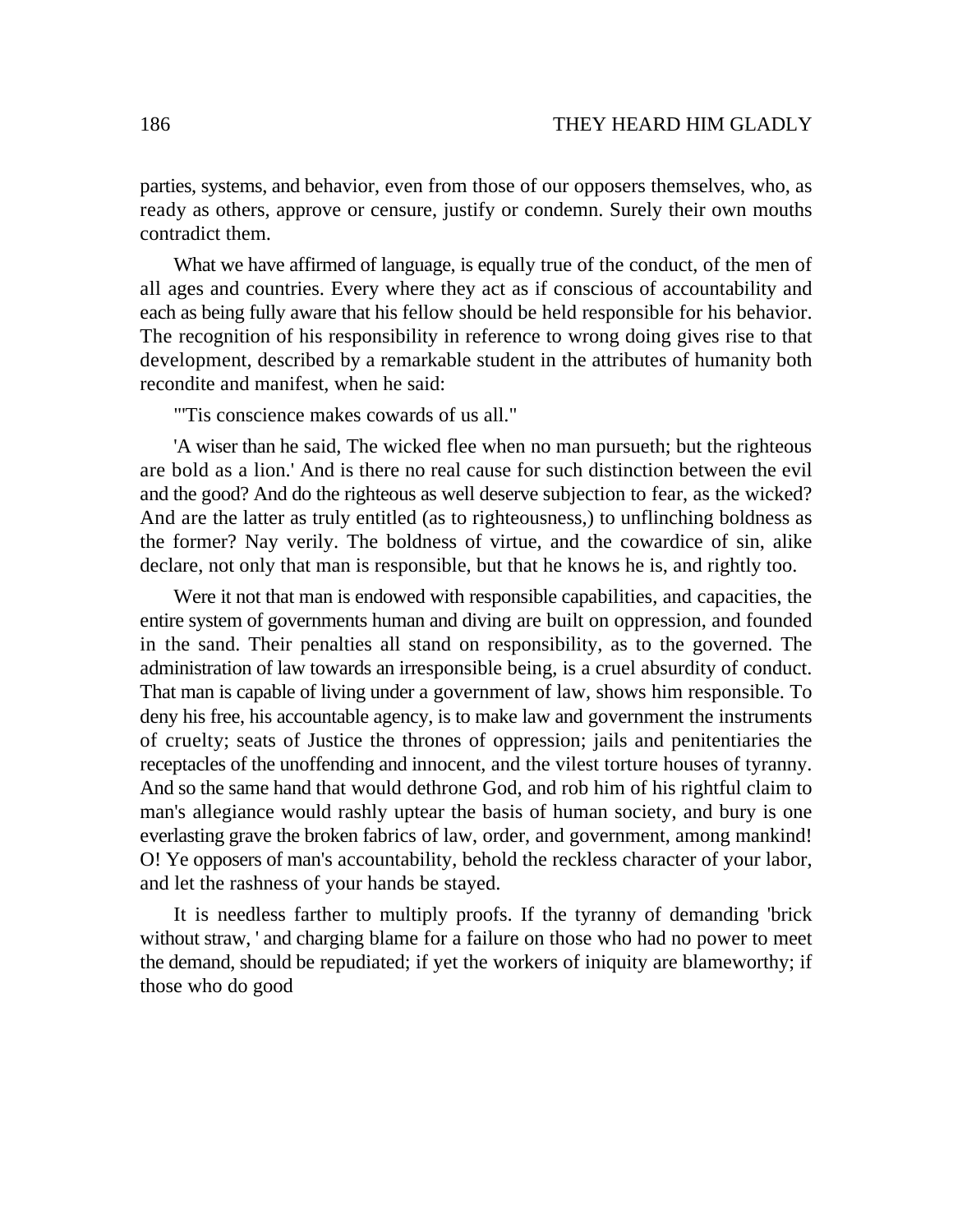and delight therein should be commended; if our consciousness of a responsible constitution be no delusion; if the spontaneous testimony of human speech by the lips of all nations afford a rational index to the attributes of man; if human deportment every where be a fair interpreter of human capacity and power; if all government human and divine be not in its very nature essentially, fundamentally, and throughout oppressive; then man is indisputably endowed, with the attributes of responsibility. And since he is invested with such attributes, it must needs be that God intended such investment, and to deal with him accordingly; and that he not only ought to account but he must account to the righteous tribunal of the Most High God, for the employment of his capacities and the exercises of his capabilities. And since man is both consciously and manifestly a free agent, it is not only true that God so designed him, but his foreknowledge consists with his being a free agent; and so deny that God does foreknow, or can foreknow, the actions of free agents, is to deny his foreknowledge. Having proven free-agency therefore, as a matter of fact, all cavils from the foreknowledge of God are cut off. For if that foreknowledge be admitted to consist with free-agency, i. e. if God can foreknow the actions of free-agents, how silly to reason from the Divine presence against such agency, to reason from its nature and existence, against that, with which it consists. But if it he said God cannot foreknow the actions of a free-agent then the objector; not I, denies his foreknowledge- and if he denies his foreknowledge, he has no business to reason from it against free-agency. Let it be remembered we have proven free-agency to be a matter of fact; and so the objector must either admit God's fore-knowledge consistent with it, or deny his foreknowledge of all events. In either case, the foreknowledge does not warrant a conclusion, adverse to free-agency.

The fact of free-agency is sometimes sought to be disproved, by such cases as those in regard to which man has no choice, and having shown that man in some cases has no election, they conclude that he has none in any. Such an egregious blunder, such an outrageous *non seqititur,* ought to be set up somewhere, for a scarecrow to young logicians. One might as well contend, because the man whose physical strength is equal to 300 lbs. cannot raise by sheer force 20, 000 lbs. that he has no strength at all, or because he cannot walk 1000 miles per day, he cannot walk one step. Yes, we hear men saying 'we had no choice whether we should be born or not, nor whether we shall die or not have we any, ' and many other cases where man has no election are appealed to, to prove that he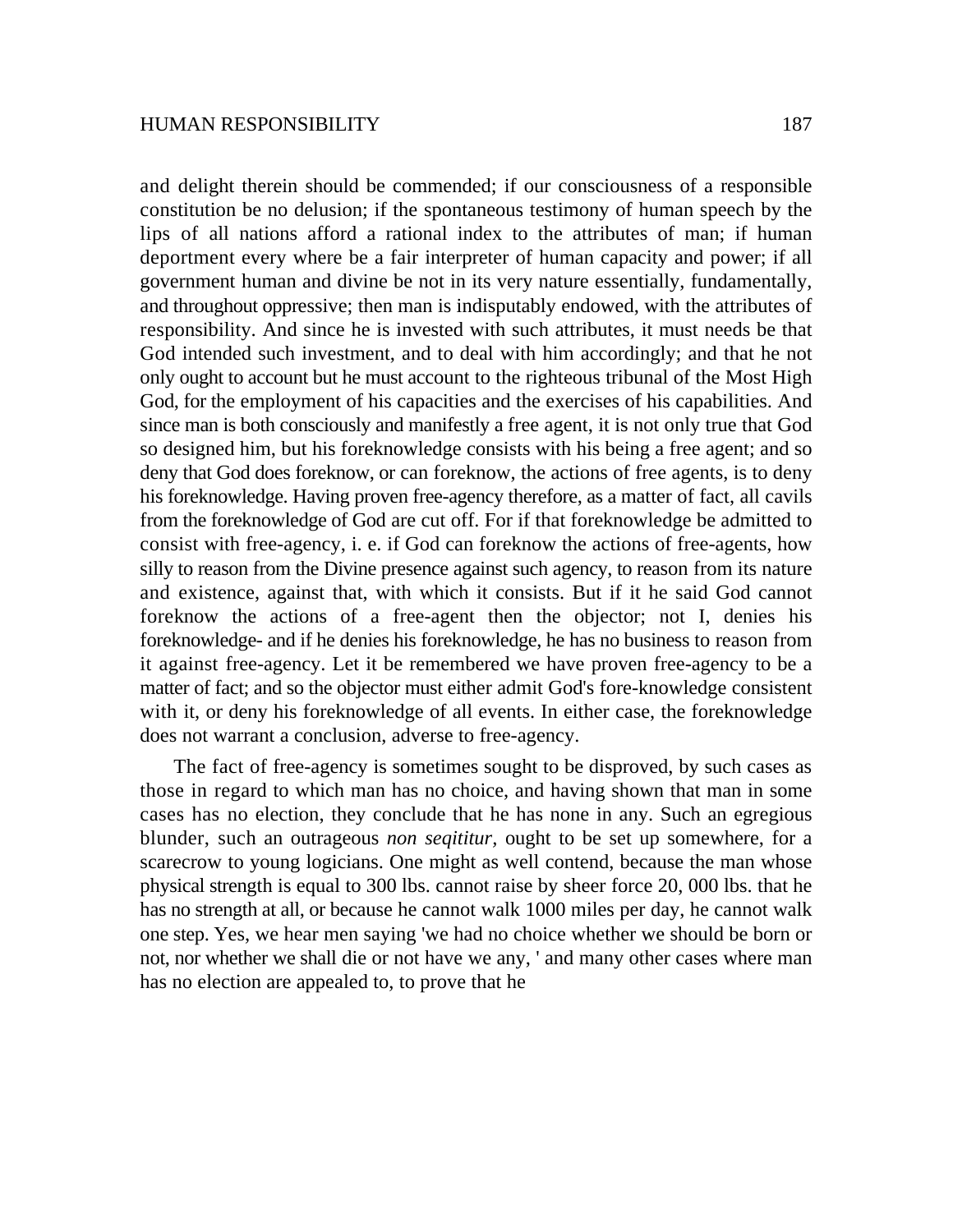is powerless in every case. How weak a sophism is adequate to determine one who is greedy for its supper! Such cases only prove that's man's free action, his responsibility, are limited; and no more disprove the fact of free agency, than the fact that he is not Omnipotent, disproves the reality of that measure of strength he does possess.

It is true that while man has choice and power as to innumerable things, he has no election as to innumerable others; and these are infinitely more numerous than those. If a man had no choice as to the place of this nativity, he often has made choice as to that of his abode; and if it be not left to his option to leave the world or not sooner or later, he has often chosen as to the manner in which he would meet it, and in some respects as to the time of it. Yet the circumference of his power is far from infinite.

So also where there is power of choice between two objects, it is yet impossible to choose both; and it is on this account that many deceive themselves with a puzzle about foreknowledge. After supposing the choice of one to be foreknown, which is to suppose that one to be chosen, they conclude against free agency because they cannot also choose the other, and consequently have that foreknown also, as if to prove that a man can choose, either and not the other, required that we should prove that he could have preferred both at once, and as if by allowing a man two suppositions he could not always prove absurdity, by making his suppositions inconsistent with one another. And in this case that is precisely the fallacy, since that is foreknown which is chosen and not the other, and had the other been chosen that had been foreknown. In supposing one foreknown, it is manifest the choice is supposed to have been made, and as both cannot at once be preferred, to require the other also to be chosen, is to require a different thing from choice between two. Men cannot serve God and Mammon, but they can God or Mammon, yet after they have chosen one, they cannot whilst that choice abides, choose the other also. That which is chosen is the one foreknown, and to suppose the other chosen also, is to suppose both chosen as well as fore-known and either is an impossibility, and plainly a supposition to which no one is entitled.

Give me a supposition of the one chosen, and I will prove the one foreknown, and consequently, it is not allowable to suppose the other foreknown; or give me the one foreknown and I will prove the one of correspondent choice, since none other could be foreknown, and to suppose the other chosen in this case, is to suppose that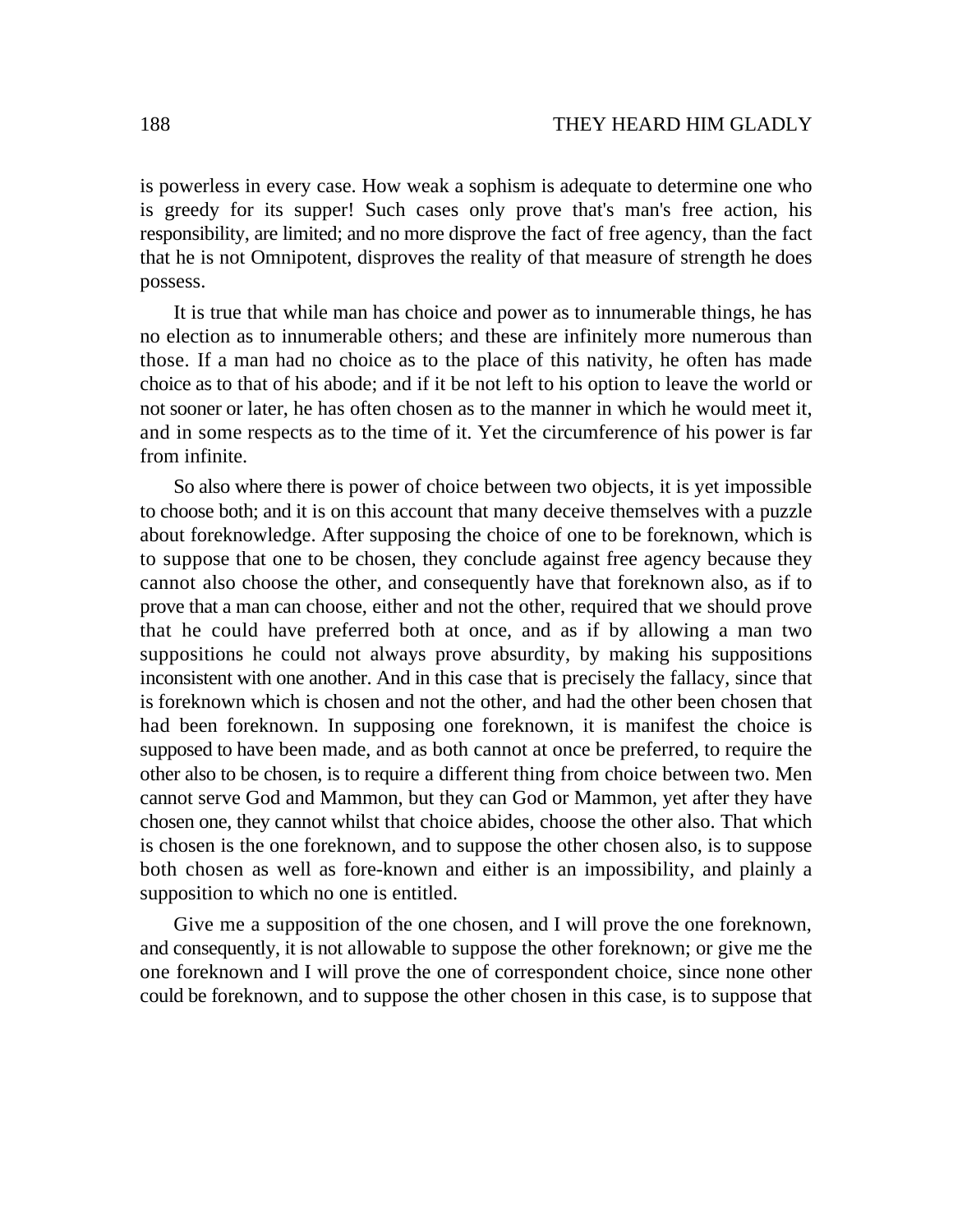#### HUMAN RESPONSIBILITY 189

an act of free choice cannot be foreknown, (which the objector cannot prove,) or, that foreknowledge is not foreknowledge.

Give me two suppositions and I can prove any proposition whatsoever. A choice may be changed, in which case it becomes dead by the existence of another, but it is manifest two objects cannot be at the same time preferred, each to the other, though either may without the other.

Man's power of choice then is surrounded with limitations, though yet real, and so also his responsibility is only commensurate with his power.

We have shown man's responsibility to be a sentiment accordant with reason, and defended the same against the cavils of scepticism, by a reference to things known, or admitted to be matters of fact or of truth. This sentiment is placed beyond dispute by the authority of Revelation. Of the things not left to the choice of man, and which are absolutely and wholly beyond his power or control, this is one, vs. that God will hold him to account.

'God has appointed a day in the which he will judge the world in righteousness, by that man whom he hath ordained, whereof he hath given assurance, unto all men, in that he hath raised him from the dead. ' Notice,

1. God will judge the world. The event is certain. Man must account. He is held responsible by God's own will.

2. God has appointed a day for this business. The period, (or age,) is already determined, and that by God. The appointment is not of man. It is of God.

3. The judgement shall be transacted in righteousness. Wrong shall be done to none. Some oppose as if injustice must needs be done if the judgment come, as if God were unable to judge aright. Why oppose the Judgment? Is the objector unwilling that righteousness should be done? Whence the outcry on this subject? All! It is because right will be done. Opposers do not feel such repugnance to a judgment, but to a righteous one. Mr. E. Manford for instance, a leading opposer, in his Debate with B. Franklin says; some denominations.—will be far in advance of others in the future state, as a general rule. "—"In regard to denominations, I believe the Universalists as a body will stand at the head; they are more intellectual as a class, than others, and they cultivate the social and moral powers more than other denominations; have a greater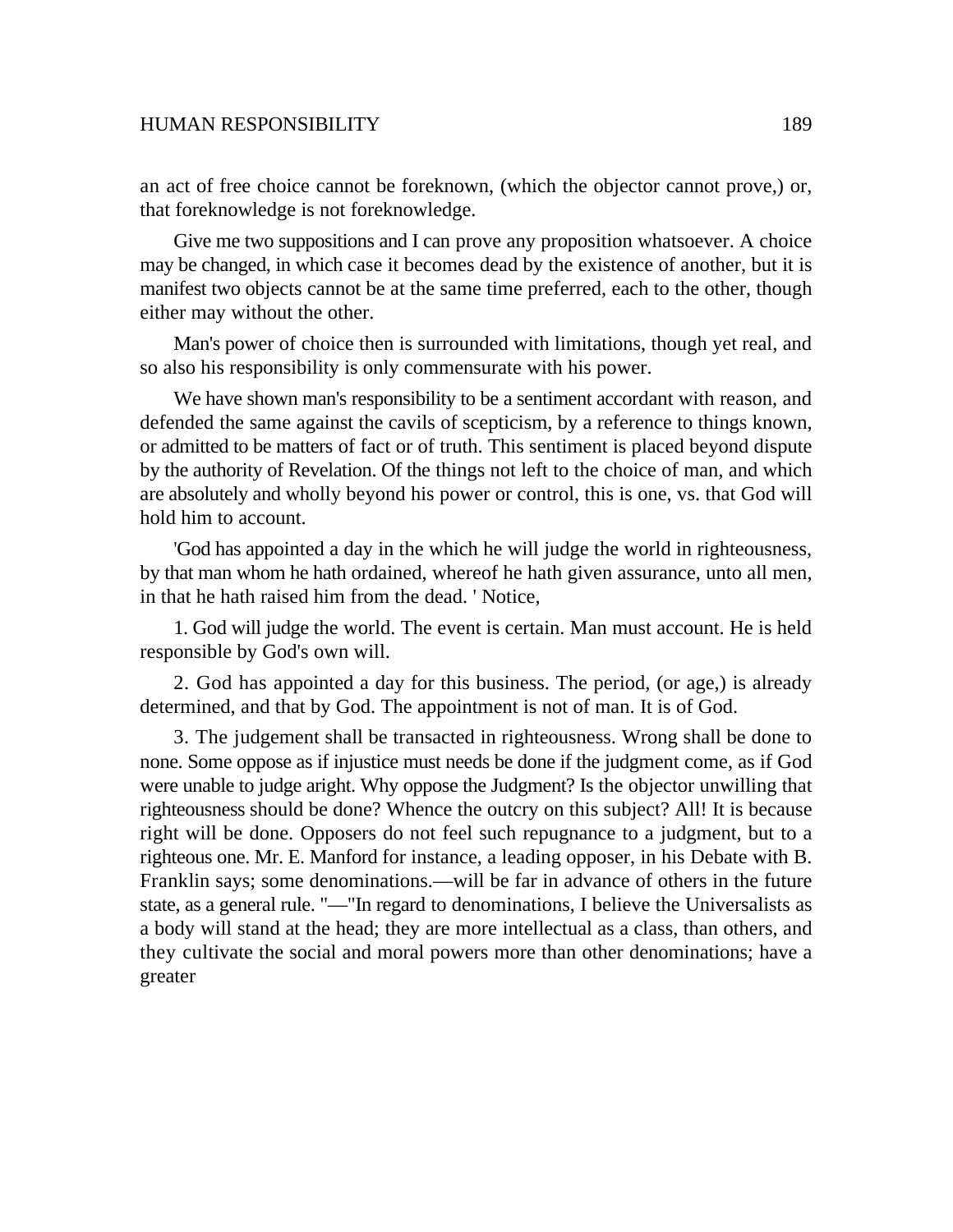benevolence—more expanded charity and love for their species—more exalted views of God and his government; in fine they are superior to others in all that constitutes true moral and intellectual improvement." "Next to the Universalists will probably rank the Unitarians." The Quakers undoubtedly will come in next." "Now of the other denominations, such as Presbyterians, Baptists Campbellite Methodists, & c., it is difficult to decide which should have the preference. They are all more or less selfish, bigoted, sectarian and Pharisaical; entertaining very limited and dishonorable views of God and his government; and I have only time to remark that in the resurrection, I am afraid they will find that they have much to learn—that they are far very far in the rear of many who, until then, they had thought would not even attain the 'outskirts' of Heaven, much less be ranked in the first class."

Precious morsel! This man should have been named Daniel, and honored with a chorus;

"A Daniel came to judgment! aye a Daniel! Now it is easy to see that this man contends for a future judgment where decisions shall be made between parties, and ranks established to the first of which the Universalists, for the paramount excellence, shall be adjudged. Thus not to a judgment but to that righteous one revealed in the Bible, does this man stand opposed. He is to be ranked it is true among the advocates of a future judgment, a judgment after death, but unless he mends in the matter, he can never be found, among the advocates of the "righteous judgment of God." And yet, such are the men, who say a future judgment is not needed, whilst yet, decisions are to be made in cases, which even he seems unable "to decide" now. But away with such flimsy subterfuges, concocted in the Devils workshop, to seduce man's thoughts from the judgment of God. Since no possible objection, can hold against a future judgment administered in righteousness, they who oppose that revealed in the Bible, bring themselves into merited suspicion. The wicked only have reason to fear a righteous judgment.

4. The affairs of the judgment will be adjudicated by Jesus Christ; and in this we have a pledge that all will be done well, with due benevolence to each, and all, and a paramount regard to the Divine Glory. He has already been approved. It is useless to deny the judgment by Jesus the Messiah since;

5. God has given proof of it, which cannot be overthrown. He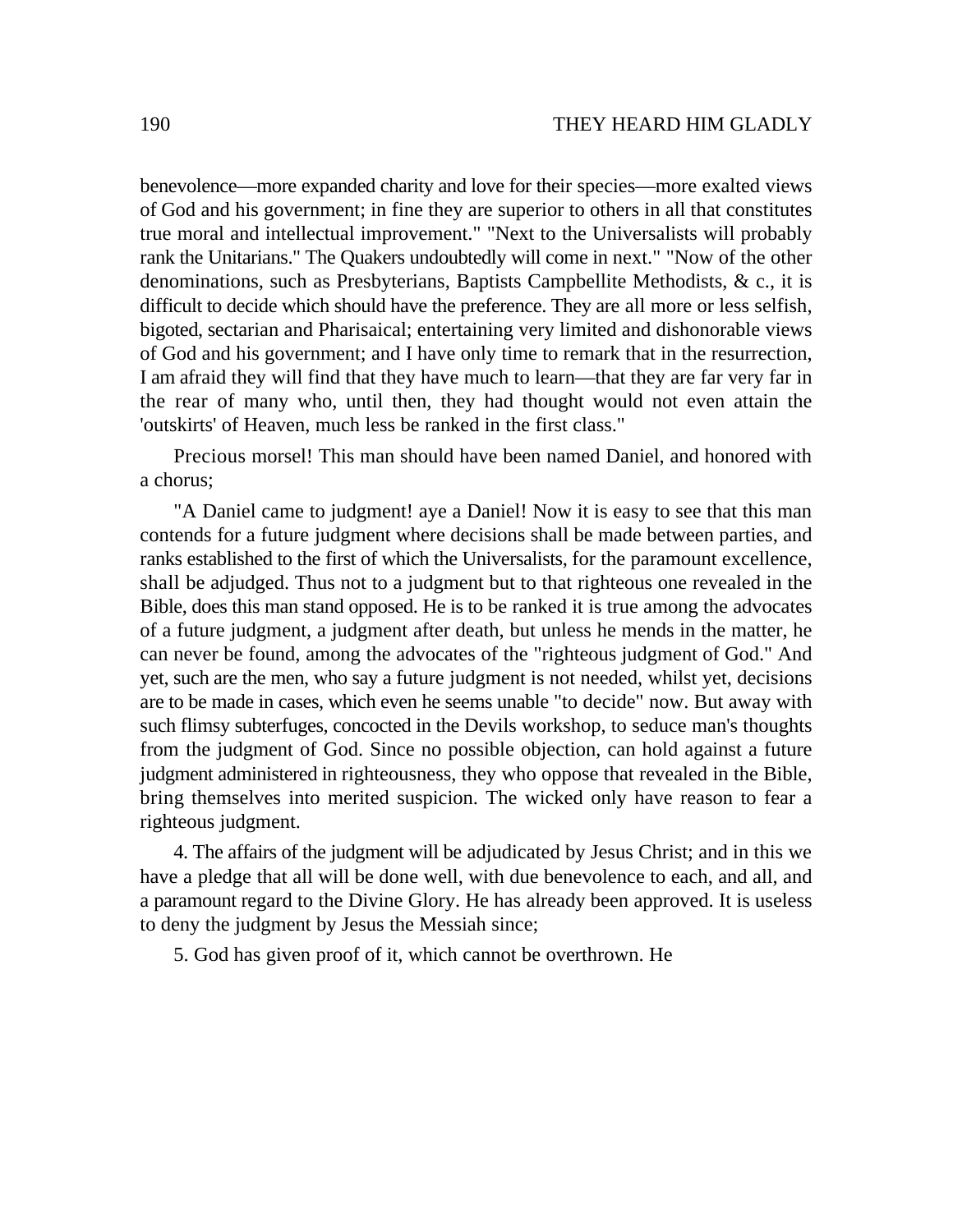## HUMAN RESPONSIBILITY 191

has shown the event to be certain, in that he hath raised Jesus from the dead. By that resurrection Jesus was divinely declared, by the Omnipotence of God, to be the Son of God, his heir, the Lord Christ, Judge of quick and dead.

That God raised Jesus is witnessed by Apostles and Prophets, by Prophecy and miracle, by the Spirit and power of God. That Jesus rose and ascended to God, is declared, in the Bible which candor cannot read, and refuse to credit the account. The subject moreover has been conclusively considered by Paley and others, and even the Reformer contains many unanswerable arguments to this. The Resurrection of Christ therefore certifies to mankind the "judgment to come, ' and nails forever by God's decree, the truth, of man's accountability. Such then was God's purpose, to create man so as rightly to hold him responsible, a purpose subservient to that more generic one, which properly regards all possible being things, and relations, and which despite the cost and partial results, is justified by its resultant whole, in an ineffable over-balance of good, to the everlasting honor, glory, and praise, of the King Eternal, Immortal and Invisible, the only Wise God, Maker and Governor of all, and blessed forevermore.

Let it be observed, that the authority of the Gospel of Christ, seals this doctrine of man's responsibility, and of a "judgment to come." Without this truth, the Gospel has lost all its strength, is not "the power of God," is not the Gospel, By the consideration of this truth, which the Gospel of Christ's resurrection certifies, the wicked are terrified, and the righteous strengthened to overcome the world. It tells the wicked of Hell the righteous of Heaven. By its motives which transcend and exceed those of earth by an infinite measure, the upright are inspirited, whilst vast discouragements are cast on the heads of those who do evil.—Though "it shall be well with the righteous," "God shall wound the head of his enemies, and the hairy scalp of him that continueth still in his trespasses. "—Other errors are of minor moment, but he who denies the judgment, denies the purchase of the blood of Jesus, who both died and rose and revived, that he might be Lord, both of the dead and the living. Other errors, I say, are of inferior regard; but I mean other errors, which do not suppose, or do not exist with, this one, and which exist therefore, no farther than is possible, while one believes that Jesus was 'delivered for our offenses, and raised again for our justification, ' that he is therefore Lord of all, and therefore Judge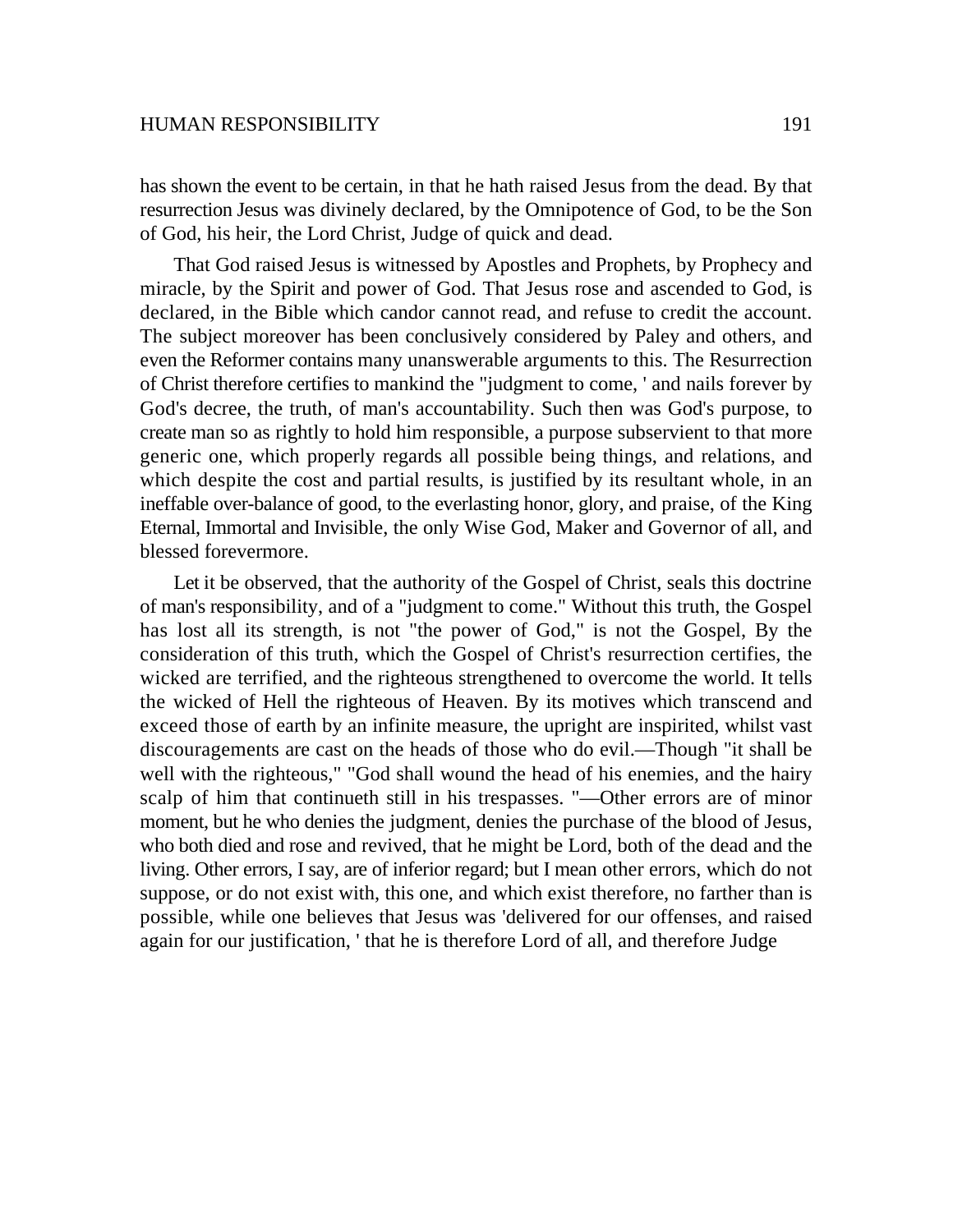of all, and will therefore in his Father's Name, render to every man according as his work shall be.

Christians should pay more special attention to the chief things pertaining to the Gospel and regard those of slighter consequence less. They should endeavor by teaching to correct mistakes, exercising forbearance even all mistakes, provided they yield not, nor sacrifice the Lordship of Jesus the Son of God. O! that they would hold to the head, and cleave to one another, being united and cemented in love. To accomplish this they must not tithe mint and rue, omitting the weightier matters; but let these be chief in our minds, and hold others in their subordinate places; and let love be paramount to sacrifice itself.

How important that ministers of the word in preaching Christ should preach the Judgment. Thus shall the Saints be edified. Thus shall the voice of the strife be hushed in the house of God. Under grace themselves, let them be gracious to others; like their Master, 'have compassion on the ignorant, and on them that are out of the way, ' and instead of quarreling with them 'teach them the way of God more perfectly. 'O! that it were indeed the case, that,

## 'Christ and his cross were all their theme.'

Finally let it be observed and remembered that all professed Christians, who substantially hold to, and teach the responsibility of man, and his accountability to God, as contained in the Bible doctrine of the judgment of the great day, are successful in reforming men and that those who repudiate the doctrine reform none. Their disciples make no true improvement by virtue of their discipleship. This was illustrated once by one of their teachers, whom I had challenged for a single case of reform by his sentiments. He preferred to give two I will instance one of them. He was a 'wild young man, ' converted by a sermon of our informant. The first knowledge the latter had of it, was, he heard the former 'swearing, ' the doctrine was true. He was persuaded by his spiritual father however, to cease from his profanity, and become a preacher of that doctrine, which his first love, would have upheld by profane 'swearing. ' No! there is no power of reformation in a spurious Christianity, and that is spurious which sooner denies the Bible than credit the 'judgment to come." On the other hand, we repeat, that all who substantially hold to the Divine Decree as found in the Bible, That God has appointed a day in the which he will judge the world in righteousness, by that man whom he hath ordained,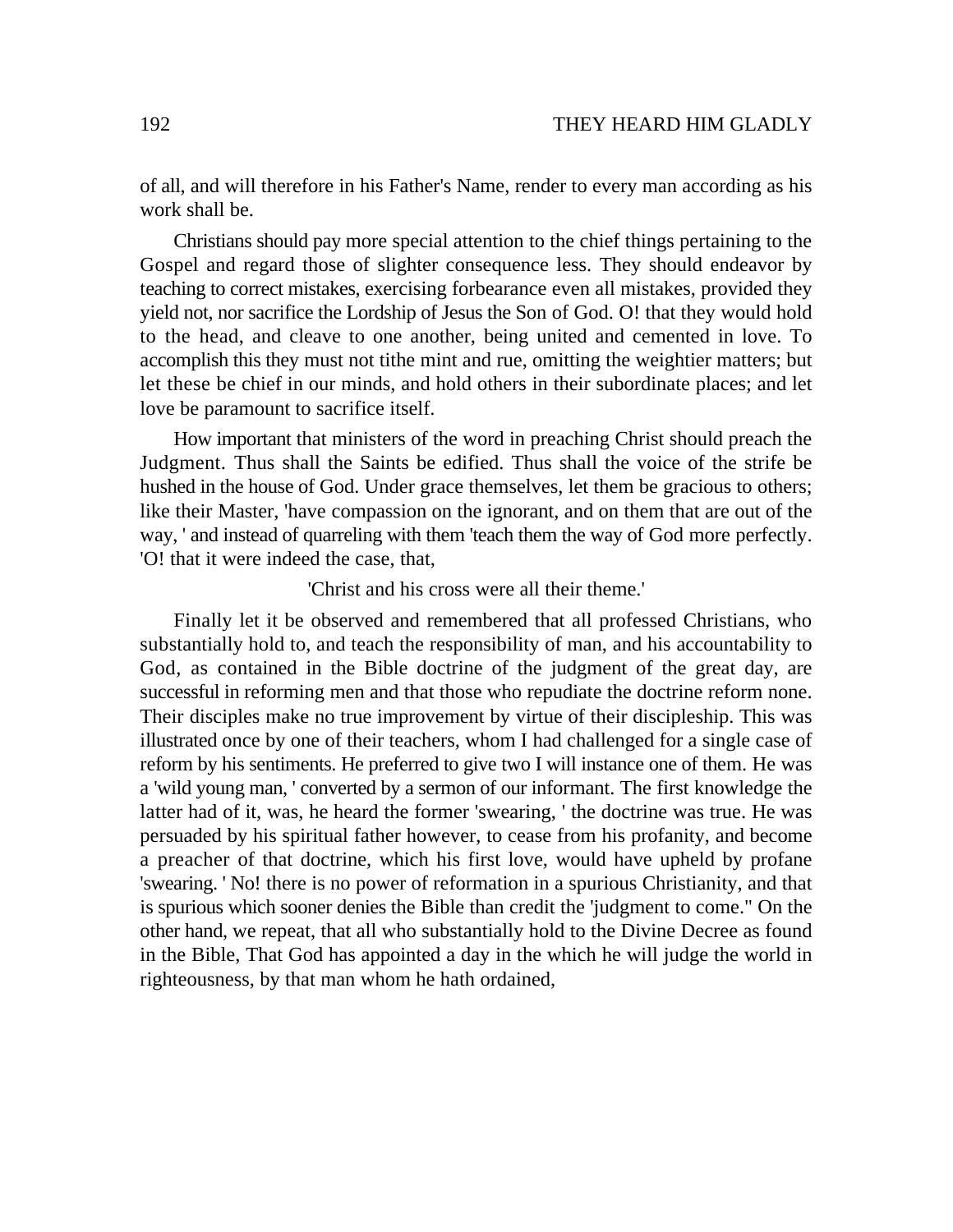whereof he hath given assurance, unto all men, in that he hath raised him, from the dead' all such we say, are successful, as is well known, and being constantly observed, in bringing men to reformation of life. These therefore should cease their mutual warfares, and join together in one mighty phalanx, and under the great captain of their salvation, make valiant onset on principalities and powers, and the rulers of the darkness of this world, against spiritual wickedness in high places.' Yes in the majesty of God's army, let them go forth and conquer the world. Let them carry no carnal weapons; let their armor be furnished from the armory of God; let them not rest in battle, nor tire until their warfare be finished, and the shout of Heaven be reechoed from Earth, 'Alleluia! for the Lord God Omnipotent reigneth!' Amen.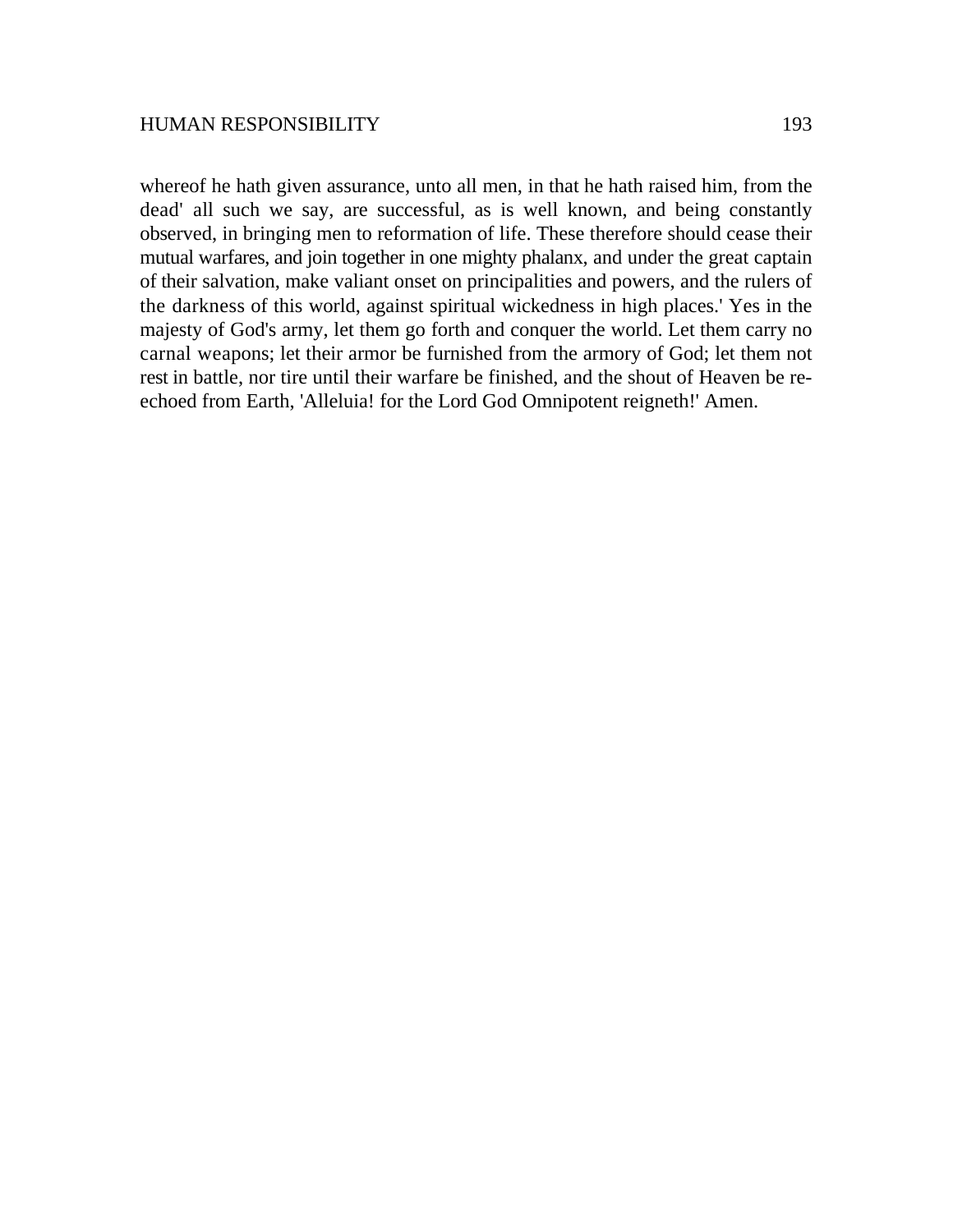# **CHAPTER XVII** *Sectarianism\**

TEXT.—We desire to hear of thee what thou thinkest: for as concerning this sect, we know that every where it is spoken against ... Acts, 28: 22.

Dear Hearers: Within the last twenty-five years we have heard much on sectarianism; we have therefore concluded to deliver you a discourse on this subject. And while we hope not to be sensorious or vindictive, we shall endeavor to be governed by divine truth, explained according to our approved authorities. And if the conclusions to which we may come, should startle some of you, we hope you will bear in mind that we did not make the promises from which we have reasoned, and consequently are not accountable for them. We are only accountable for the correctness of our deductions and conclusions; but not for the premise from which we shall make them.

We wish it also kept in mind that we shall not set out to establish positions to wound the feelings of any one, or to unchristianize any body; but we shall examine the subject in the light of the divine oracles, and present such reasoning as think condusive to the prosperity and peace of the church of Christ. We are aware that we shall not be able to present the same view of the subject, which is frequently taken of it.

1. As the word Sect, or what it means, is to be a leading feature of our discourse, it is necessary that we should ascertain what the word means.

Greenfield defines the Greek word *airesis,* from which we have Sect in the New Testament, "strictly, a choice or option; hence, a sect, faction; discord, contention."

The first occurrence we find of this word in the New Testament, is Acts 5: 17, in the following connection: "Then the high priest rose

\*The Western Reformer, Vol. V. No. 12, October 1847

[195]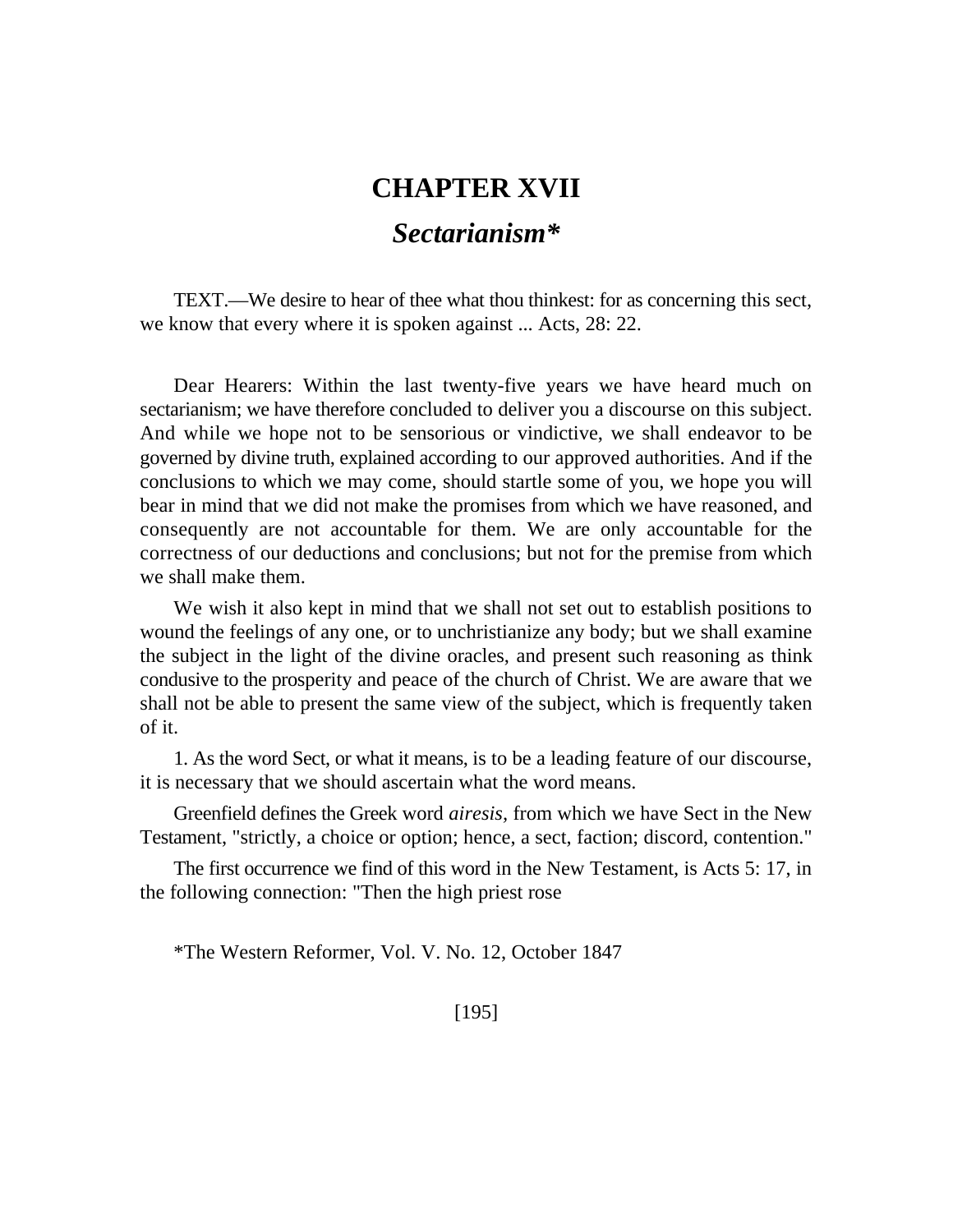rose up, and all they that were with him, (which is the sect of the Sadducees,) and were filled with indignation." In this passage the word Sect signifies party—the party of the Sadducees.

The same word is found again. Acts 15: 5., translated sect, in the following connection: "But there rose up certain of the sect of the Pharisees which believed, saying, that it was needful to circumcise them, and to command them to keep the law of Moses." This evidently signifies, the party of the Pharisees &c.

The next occurrence we find of this word is Acts 24: 5. It here occurs in the speech of Tertullus, who appears to have been acting the part of an attorney at law, in filing his charges against Paul who at this time before Felix. After this accomplished orator had gone through with his compliments, which he did in a most polished manner; he filed his charges in the following manner: "We have found this man a pestilent fellow, and a mover of sedition amongst all the Jews throughout the whole world, and a ring-leader of the sect of the Nazarines: who also hath gone about to profane the temple; whom we took and would have judged according to our law."

The word sect here cannot mean any thing good, for this would have been no charge against Paul. He certainly intended to charge him with being a ring-leader in a wicked thing. Indeed this was his most grave charge. The substance of his charge was, "we have found this fellow a ring-leader of the heresy of the Nazarines." This is clear from the reply of the Apostle, for he by no means let it pass without a prompt reply. He said "But this I confess unto thee, that after the way which they call heresy, so worship I the God of my fathers, believing all things which are written in the law of Moses and in the prophets," (Acts 24: 13.—In the Greek Testament we find the same word *(airesin)* in Paul's reply that Tertullus used, and evidently used in the same sense. Why it should have been translated sect in one place and heresy in the other I cannot tell. It certainly is clear that Tertullus intended to charge Paul with heresy, and it is equally as clear that Paul so understood him.

In his reply, the Apostle by no means admits the force of this charge for this would be the same as admitting that he was the leader of a heresy. But he answers "after the way which they call heresy so worship I the God of my fathers." He does not admit it to be a heresy, but simply what they call heresy.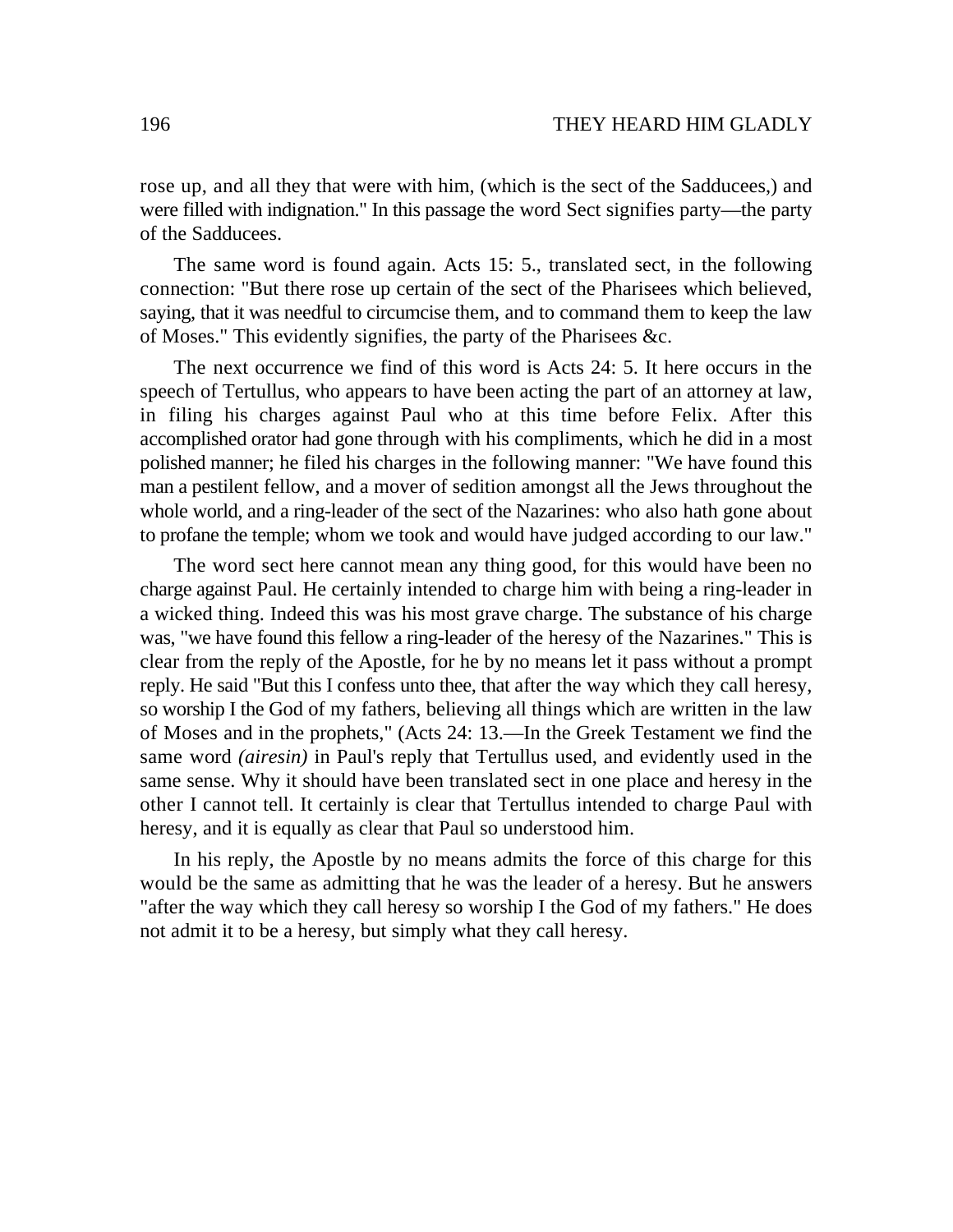### SECTARIANISM 197

Another occurrence of this word is Acts 36: 5, where Paul asserts that after the most strict sect of their religion he lived a Pharisee. Here of course he simply uses it as a party designation—"after the most strict party of our religion &c."

The next occurrence of this word is found in our text, and appears to be used indifferently, perhaps simply to designate party.

It occurs again I Co. 11: 19, in the following connection: "For there must be also heresies among you, that they which are approved may be made manifest among you." Here the word is used to express an evil, and designates a faction, which stands opposed to the approved, or in contradistinction from them. Sect is not used to express the approved here but used to designate the carnal who walks as men, as the Apostle designates them in the fore part of the same letter.

We find another occurrence of this word, Gal. 5: 20, in the Apostles enumeration of the works of the flesh, as follows; "Idolatry, witchcraft, hatred, variance, emulations, wrath, strife, seditious, heresies." This is the same word in the Greek that is translated sect in every place where you find the word sect in the New Testament.

The only remaining occurrence of this word is found 2 Pet. 2: 1, as follows: "But there were false prophets among the people, even as there shall be false teachers among you, who privily shall bring in damnable heresies, even denying the Lord that brought them, and bring upon themselves swift destruction." No one can fail to see that this word is used here to express an evil—a most daring sin against God.

A heretic is a party maker, and a party made by him is a heresy in the true and proper import of the term, Had there never been a heretic among the Jews, there never would have been a heresy or party, and just so, had there never been a heretic among Christians we never should have had a Christian heresy or party.

Butterworth gives the following from Cruden: "Heresy, signifies, a sect, pernicious and damnable doctrines, such as dissolve our obligation to Christian obedience—overthrow Christian worship—and subvert the foundation of Christian faith and hope."

Now if all this is correct, as it certainly is, sectarianism is heresy, for the same word is translated sect and heresy; in the New Testament; and consequently a sectmaker is a heretic. To speak then,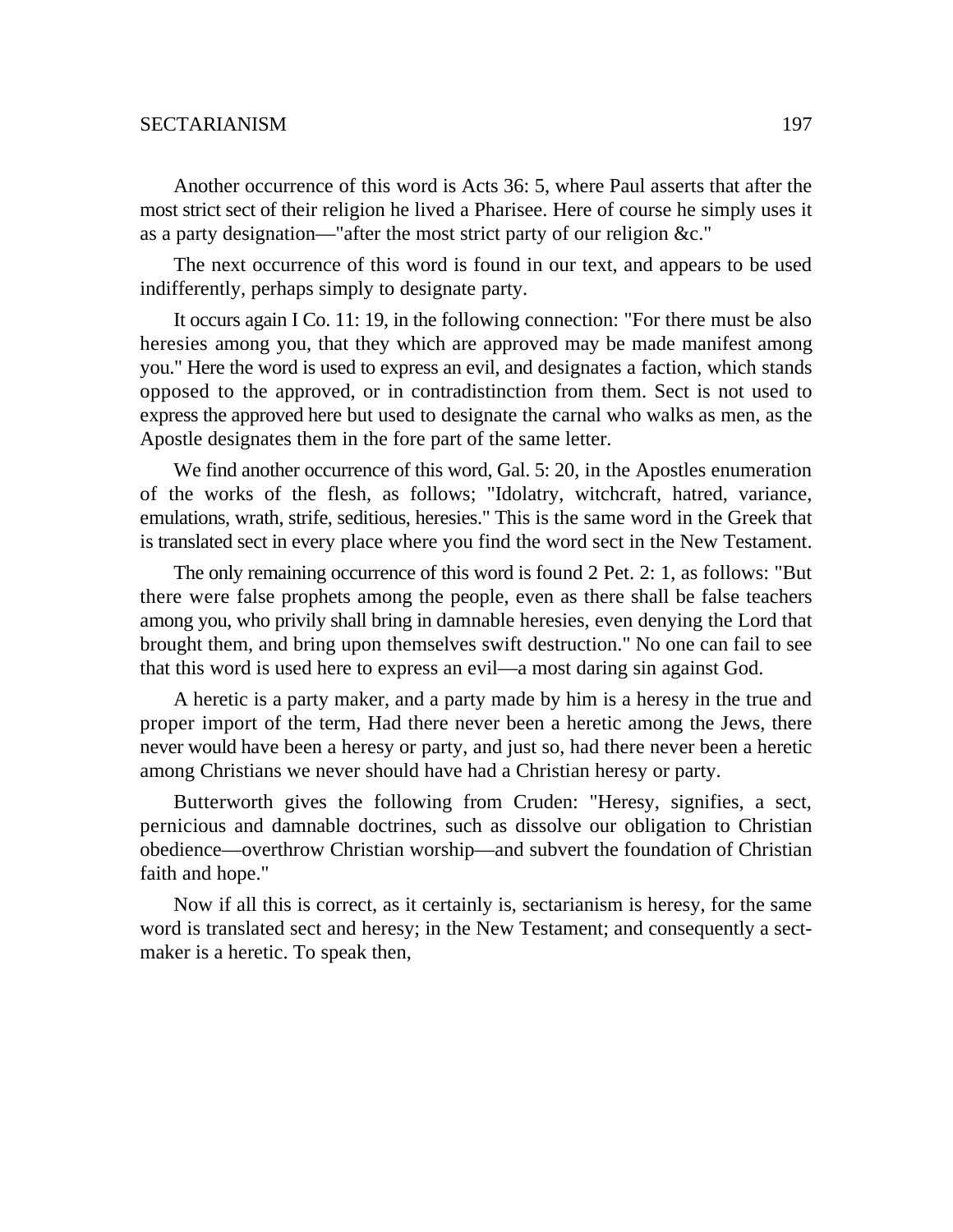of an evangelical sect is the same as to speak of a evangelical heresy, and to speak of a Christian sect is the same as to speak of a Christian heresy. It is improper to talk of Christian sects, parties or heresies, as all partyism, sectarianism or heresies are anti-Christian. If we speak of the whole Christian family as a party, in contradistinction from what is not Christian, it is proper. But to speak of a sect or heresy of Christians, in contradistinction from other Christians, is only an evidence of carnality.

What is the meaning of all that bloody persecution which has sacrificed so many of the most sacred and precious lives in the Roman Catholic Church? It is all done under the charge of heresy, by that grand anti-Christian establishment, which has supplanted the appointed worship of the true God; and is styled, in the holy Book, "the man of Sin—the Mother of harlots."

What means the exclusion of so many ministers in good moral standing among Protestants? Nothing but a rage against heresy! But why be so exasperated at men for heresy? Why they will divide churches! Exactly so; and those parties formed by them are heresies and they must be excluded to prevent heresy. All parties then understand that a sect or party is a heresy among the professors of Christianity, and punish men with the severest punishment in their power, for creating a sect. All parties then put the seal of condemnation on heresy. In addition this the apostle says, "A man that is a heretic after the first and second admonition reject; knowing that he that is such is subverted, and sinneth being condemned of himself." Tit. 2: 10, 11.—The heretic is then punished by all parties and denounced in the Bible, while the sectarian is regarded as a saint, although sect and heresy mean the same thing.

Sectarianism or heresy then means partyism and divisions in the body of Christ, and whenever we find any thing in the scripture against partyism, division, seism, &c., it is equally as much against sectarianism. When Paul refers to the heresies, 1 Cor. 11, he has precisely the same matters in his eye that he had when he asked the question, "Is Christ divided?"

We do not know any sin that is more pointedly spoken against in the holy scriptures, than the sin of division among the followers of Christ. It violates the very breathing, of the Lord himself; in his most solemn prayer, that all that believe on him through the word, may be one, as him and his Father are one. It violates the most solemn injunction of Paul, to the Epheshians, whom he com-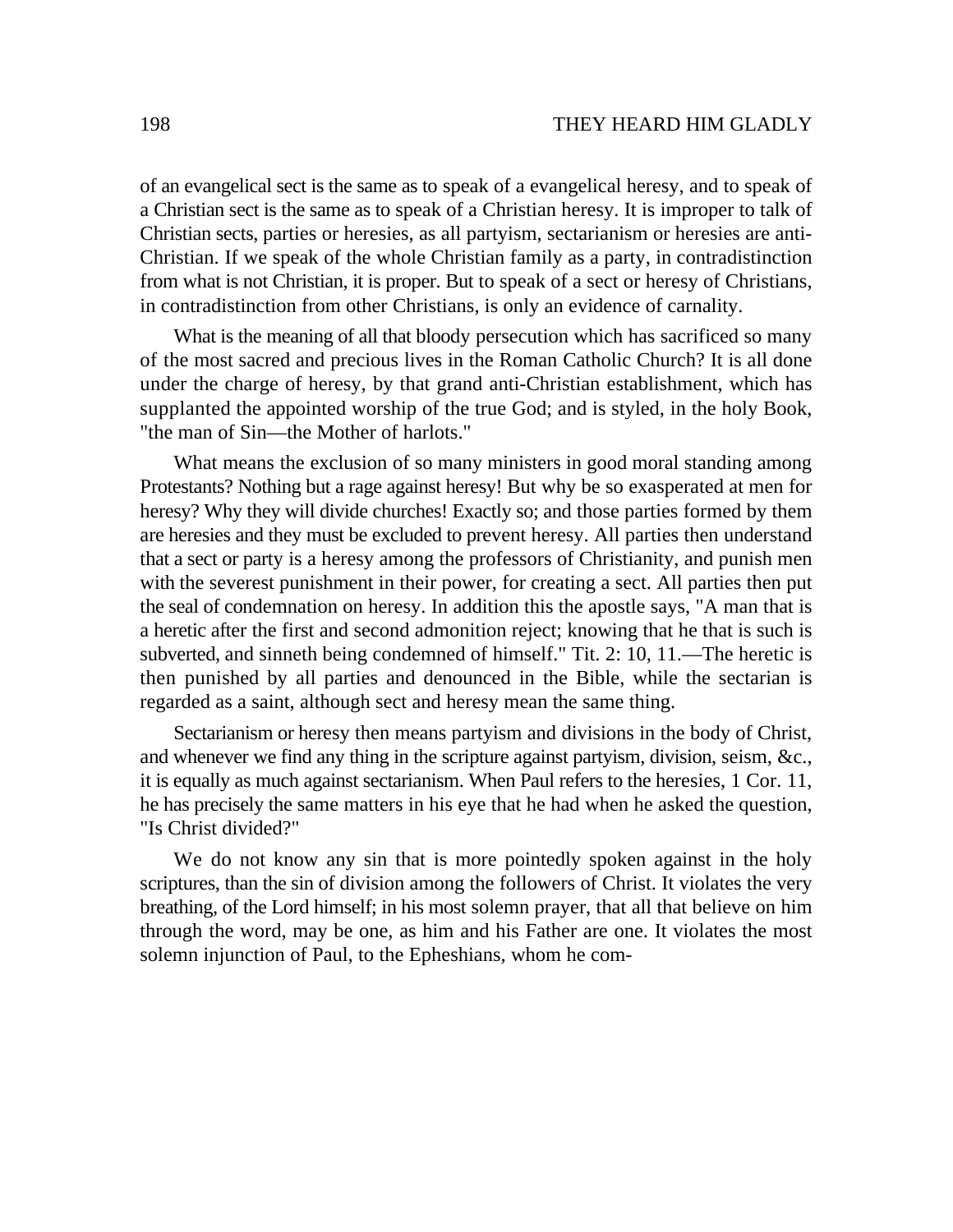## SECTARIANISM 199

mands to endeavor to keep the unity of the Spirit in the bond of peace; and sets aside his most pathetic exhortation, to the Corinthians, to be perfectly joined together in the same mind and in the same judgment, and that there be no divisions among them.

How different this language and spirit from that which asserts that we cannot be of the same mind and judgment, all speak the same thing, and be perfectly joined together. How different the language of God's book, which says, "we are builded together, for a habitation of God through the Spirit," from that language which contends for building apart. The building of our God is fitly framed together, so that every joint supplieth, but the party buildings of our times are not framed together at all. The ancient building of God had one foundation, was one building, with one Spirit in it, and one name, or the ancient body had one head and was governed by one law.

2. We shall now proceed to show how persons entered into that sect, as the enemies and indifferent called it, which was every where spoken against. In doing this, we shall do but little more than quote a few passages, first from the history of conversions as found in Acts of Apostles, and secondly, from the allusions to conversions found in the epistolary part of the New Testament. As in introduction to these we will quote the last commission, as recorded by Mark, 16: 15, 16. "Go ye into all the world, and preach the gospel to every creature. He that believeth, and is baptized, shall be saved; but he that believeth not shall be damned."

On the day of pentecost, after Peter had lucidly set forth Christ to the minds of the people and they had solemnly enquired, saying, "Men and brethren, what shall we do?" the apostle responded in the following unequivocal language: "Repent and be baptized, every one of you, in the name of Jesus Christ, for the remission of sins, and you shall receive the gift of the Holy Ghost." Acts 2: 37, 38. The divine historian then immediately proceeds to inform us that "they that gladly received his word were baptized; and the same day there were added unto them about three thousand souls."

By referring to Acts 3d, you will find another exhibition of the gospel from apostolic lips, which induced many to believe on the Savior. As soon as they were convinced of the gospel; the apostle called upon them to "Repent and be converted, that their sins might be blotted out, against the time of refreshing should come from the presence of the Lord." Acts 3: 19. This is substantially the same as he had commanded in the second chapter.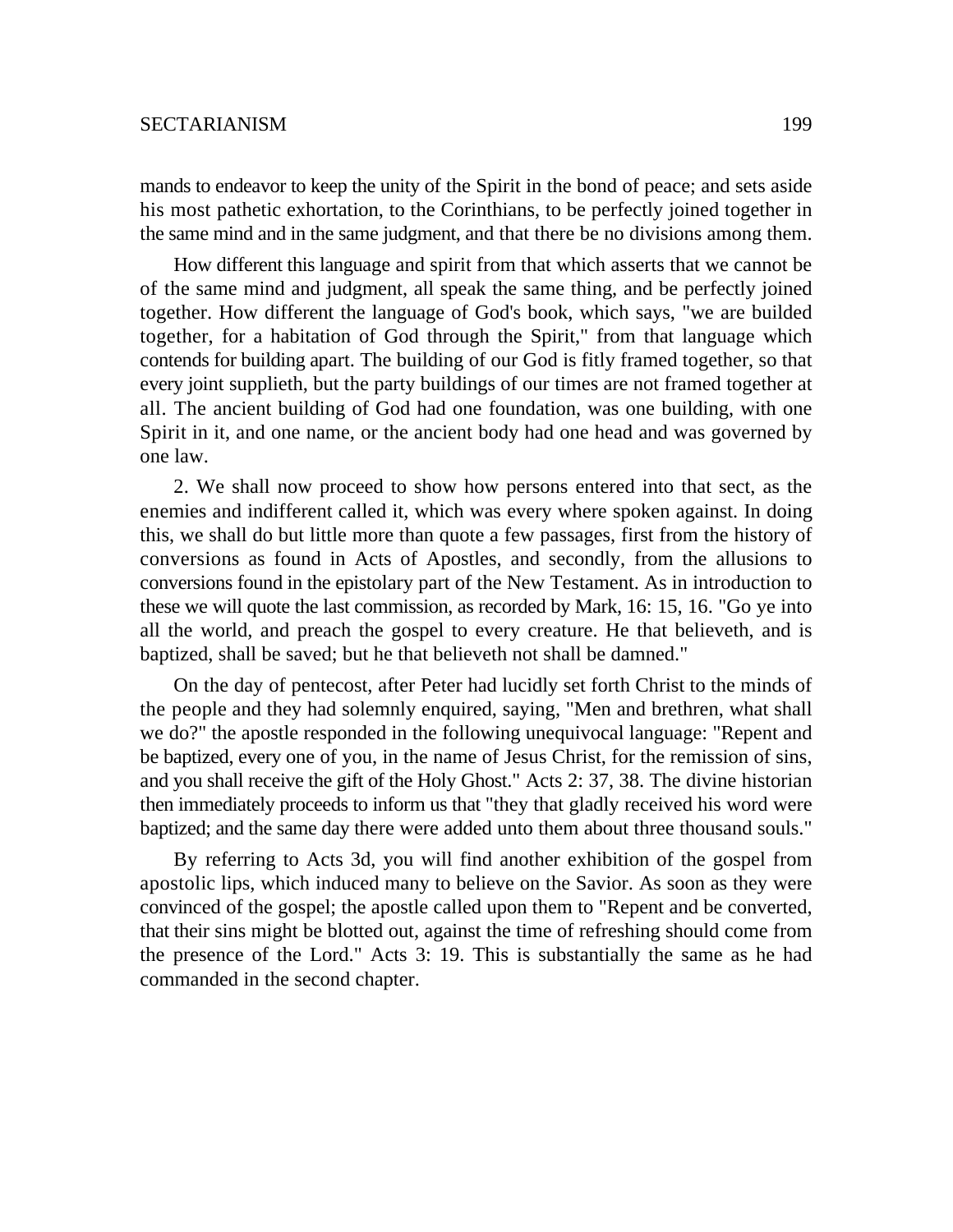In the 8th chapter we have an account of Philip's preaching at Samaria, upon which the sacred historians does not particularize, but simply says, that "when they believed Philip's preaching the things concerning the kingdom of God, and the name of Jesus Christ, they were baptized both men and women. Then Simon himself believed also; and when he was baptized, he continued with Philip, and wondered beholding the miracles and signs which were done."

In this same chapter we have an account of the conversion of the Ethiopian nobleman; who as he was riding in his chariot, heard Philip expound the 53d of Isaiah; "And as they went on their way, they came unto a certain water: and the eunuch said. "See here is water; what doth hinder me to be baptized? And Philip said, If thou believest with all thine heart thou mayest. And he answered and said, I believe that Jesus Christ is the Son of God. And he commanded the chariot to stand still: and they went down both into the water, both Philip and the eunuch; and he baptized him,—And when they were come up out of the water, the Spirit of the Lord caught away Philip, that the eunuch saw him no more and he went on his way rejoicing."

Luke also gives us an abridgement of Peter's first discourse at the house of Cornelius, and states that while they heard this, "the Holy Ghost fell on them which heard the word, and they of the circumcision which believed were astonished, as many as came with Peter, because that on the Gentiles also was poured out the gift of the Holy Ghost: for they heard them speak with tongues and magnify God. Then answered Peter, Can any many forbid water, that these should not be baptized which have received the Holy Ghost as well as we? And he commanded them to be baptized in the Lord." Acts 10: 44, 48.

We are also informed by the same historian, of "a certain woman named Lydia, a seller of purple, of the city of Thyatiria, which worshiped God, heard us; whose heart the Lord opened, that she attended unto the things which were spoken of Paul. And when she was baptized, and her household, she besought us, saying, If ye have judged me to be faithful to the Lord, come into my house and abide there. And she constrained us." Acts 16: 14, 15.

In the same chapter we have an account of the conversion of the Philippian jailor, after the miraculous deliverance of Paul and Silas out of prison, and said, "Sirs, what must I do to be saved?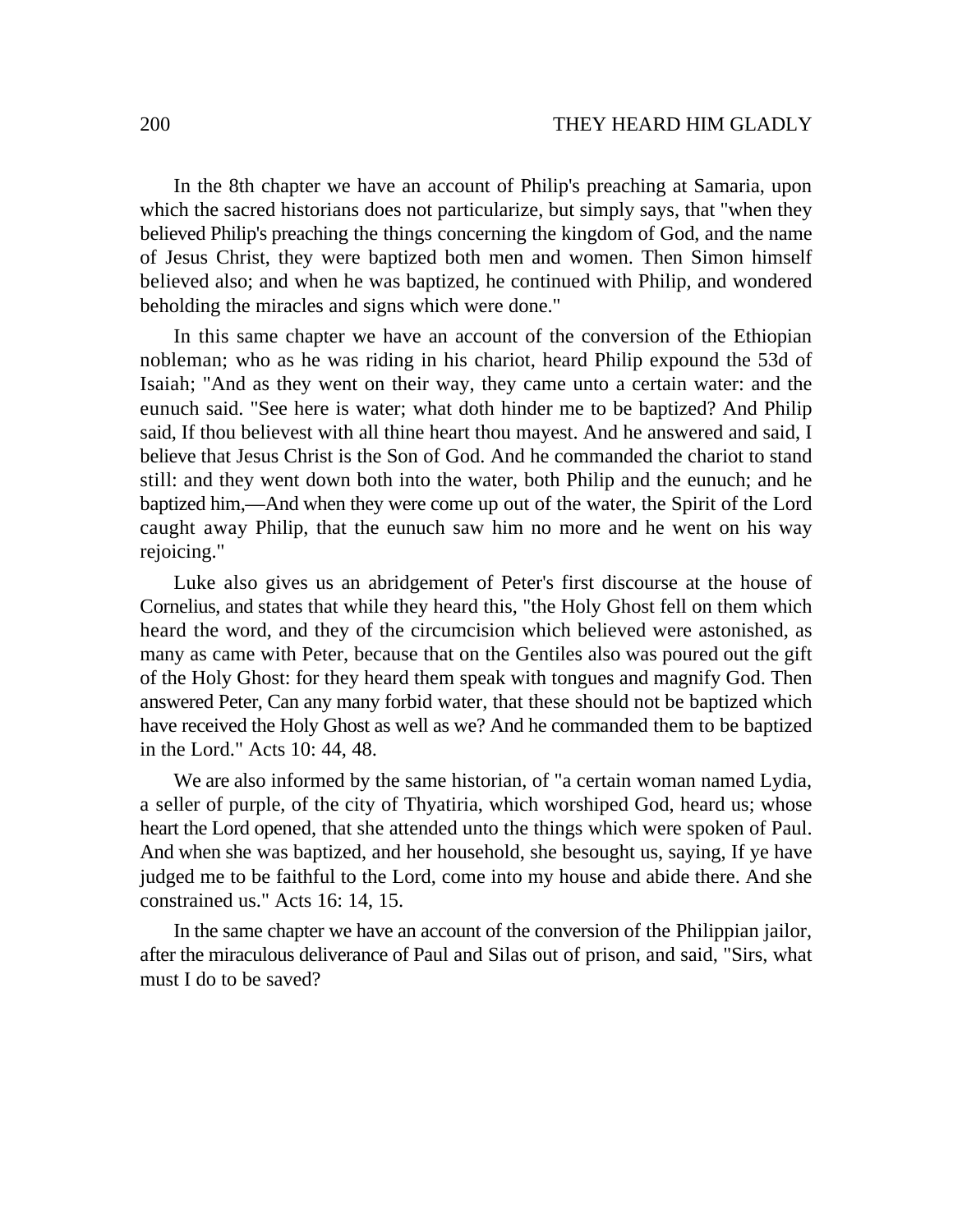## SECTARIANISM 201

And they said, Believe on the Lord Jesus Christ, and thou shalt be saved, and thy house. And he took them the same hour of the night, and washed their stripes; and was baptized, he and all his, straightway. And when he had brought them into his house, he set meal before them, and rejoiced, believing in God with all his house."

The admittance of the first Ephesians into the "sect everywhere spoken against," is recorded in the following words: "And it came to pass, that while Appollos was at Corinth, Paul, having passed through the upper coasts, came to Ephesus; and finding certain disciples, he said unto them, Have ye received the Holy Ghost since ye believed? And they said unto him, We have not so much as heard whether there be any Holy Ghost. And he said unto them, Unto what then were ye baptized? And they said, Unto John's baptism. Then said Paul, John verily baptized with the baptism of repentance, saying unto the people, that they should believe on him that should come after him, that is, on Christ Jesus. When they heard this they were baptized in the name of the Lord Jesus." Acts 19: 1, 5.

The conversion of Saul of Tarsus is related by himself, Acts 22: 6, 16, and recorded by Luke in the following words: "And it came to pass, that as I made my journey and was come nigh unto Damascus about noon, suddenly there shone from heaven a great light round about. And I fell unto the ground, and heard a voice saying unto me, Saul, Saul, why persecutest thou me? And I answered, "Who art thou, Lord? And he said unto me, I am Jesus of Nazareth, whom thou persecutest. And they that were with me saw indeed the light and were afraid, but they heard not the voice of him that spoke to me. And I said, what shall I do, Lord? And the Lord said unto me, arise and go into Damascus, and there it shall be told thee all things that are appointed for thee to do. And when I could not see for the glory of that light, being led by the hand of them that were with me, I came into Damascus. And one Ananias, a devout man, according to the law, having a good report of all the Jews which dwelt there; come unto me, and stood, and said unto me, Brother Saul, receive thy sight. And the same hour I looked upon him. And he said, The God of our fathers hath chosen thee, that thou shouldest know his will, and see that Just One; and shouldest hear the voice of his mouth. For thou shalt be his witness unto all men of what thou has seen and heard. And now why tarriest thou? Arise, and be baptized, and wash away thy sins, calling on the name of the Lord."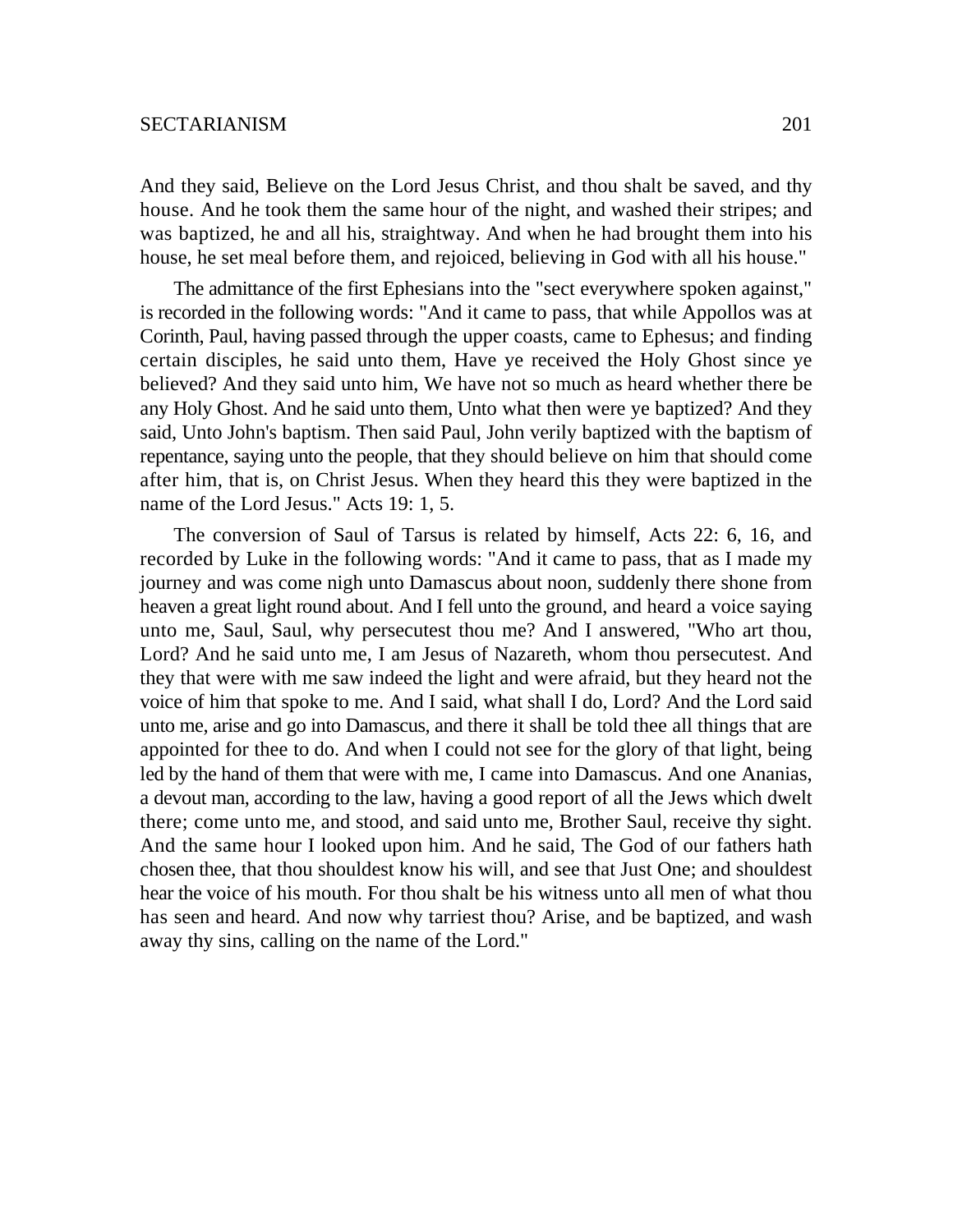Having lengthened out these quotations to such a great length, for the sake of giving an impartial and faithful account of the manner of entering into this community in apostolic times, I must be brief in my quotations from the epistles. The Romans Paul says, "Know ye not, that so many of us as were baptized into Jesus Christ, were baptized into his death? Therefore we are buried with him by baptism into death; that like as Christ was raised up from the dead by the glory of the Father, even so we also should walk in newness of life." Ro. 6: 3, 4.

Paul makes the following reference to the Corinthians: "For as the body is one, and hath many members, and all the members of that one body, being many are one body: so also is Christ. For by one Spirit are we all baptized into one body, whether we be Jews or Gentiles, whether we be bond or free: and have all been made to drink into one Spirit." 1 Cor. 12: 12, 13.

To the Galatians the same apostle says, "we are all the children of God, by faith in Christ Jesus. For as many of you as have been baptized into Christ have put on Christ." Gal. 3: 26, 27.

To the Ephesians he says; "Husbands love your wives, as Christ also loved the church, and gave himself for it; that he might sanctify and cleanse it with the washing of water by the word." Eph. 5: 25, 26.

The foregoing quotations are deemed sufficient to show the honest man how he is to obtain the forgiveness of sins, and enter into that body of people every where spoken against.

3. We come now to show very briefly, what the practice of this people was. Luke informs us concerning them, that "they continued steadfastly in the apostle's doctrine and fellowship, and in breaking of bread, and in prayers." Acts. 2: 42. We cannot multiply quotations on this part of the subject, but must simply say, that they were in the practice of meeting on the first day of every week, of praying, exhorting, commemorating the Lord's death and sufferings and making contributions for the expenses of their religion.

In all their deportment as they mingled with the world, they were instructed to maintain the most strict uprightness of deportment, that their enemies might be ashamed, hearing no evil thing to accuse them of. They were taught to be kind and tender hearted, to all with whom they mingled in this life; and urged to be faithful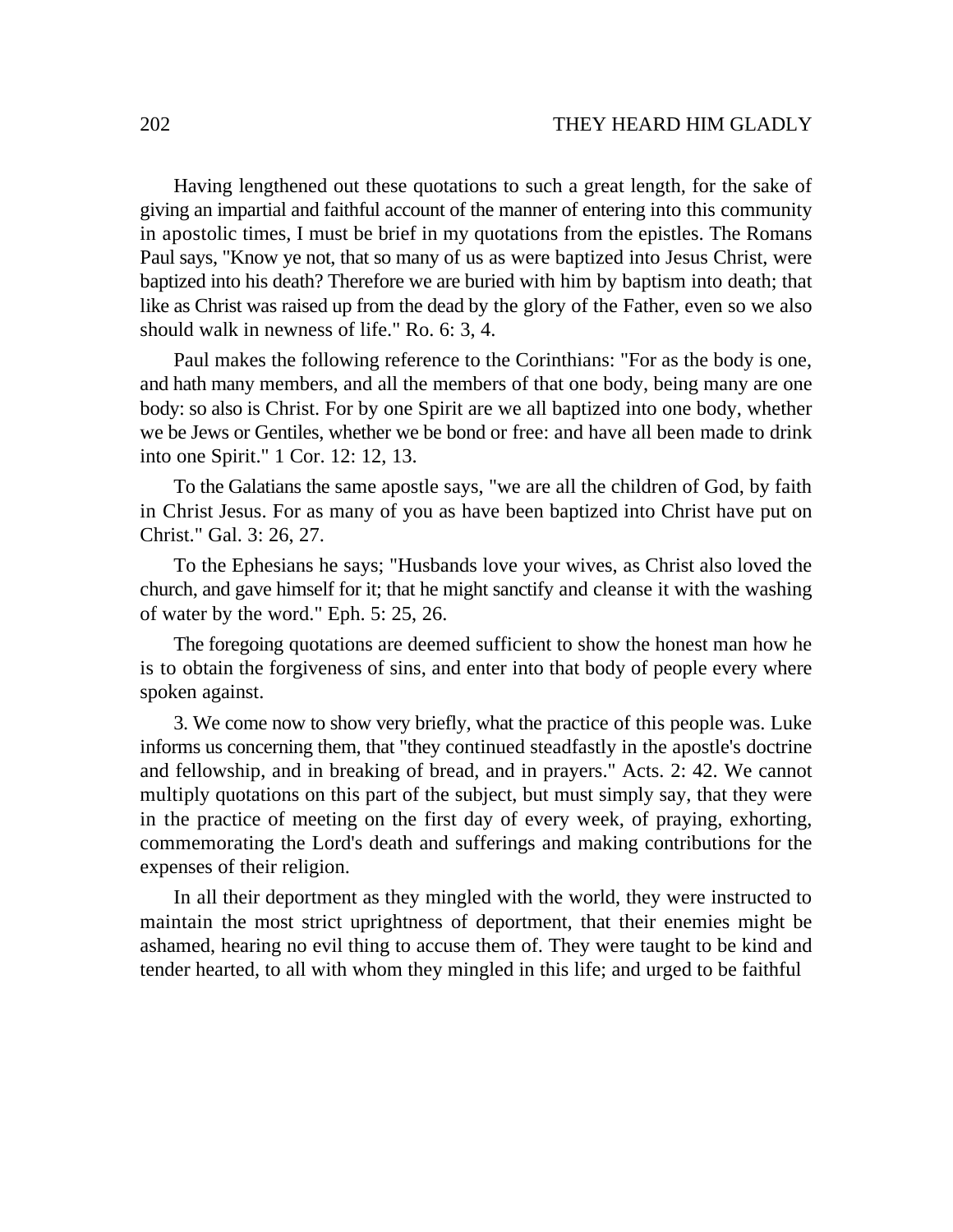### SECTARIANISM 203

unto death; and assured that by so doing they would gain a crown of life in the world to come. In one word, they were solemnly charged to flee from every thing evil and cleave to that which is good.

4. We hasten to show why it was that "this sect," as the enemies called it, was "every where spoken against." It would certainly be profitable for some people of the present day to study this part of the subject with much attention.—If any people are so unpopular as to be everywhere spoken against, it is certainly no small matter, to know the cause of it. Why was it then, this sect, was every where spoken against?

1. The first reason I shall assign is to be found in the fact, that it gained so many adherents from the various party establishments of that day. Every sect of the Jews was as zealous to proselyte to and keep itself up in that day, as any man among the various professed Christian parties of our times. This is manifest from the accusation of the Savior; that they would compass sea and land to make one proselyte. All the heathen gods also had their interested devotees, who were pledged to keep up their various parties.

When the sect everywhere spoken against, started, it swept the devotees of other parties by the thousand. This enraged the spiritual shepherds who made it their business to get up as many false reports as possible to put down the new party, to prevent it from making inroads upon their ranks. Every addition to the new organization is a subtraction from some other establishment. This is one very satisfactory reason why it was everywhere spoken against.

2. Another reason for its being everywhere spoken against; is to be found in its great exclusiveness. It would admit no other doctrine or party under heaven to be right. It announced at the commencement, that there was no other name under heaven or men whereby anyone could be saved. On this rock the church was to be built, and the gates of hell could not prevail against it. Other foundation no man could lay, then that which is laid.

Respecting the law of Moses in which the Jew gloried, it was declared that God found fault with it, and had established a better covenant upon better promises; and that Christ took the old covenant out of the way nailing it to his cross, that Christ was the end of the law for righteousness to every one that believeth; and that by the deeds of the law no flesh shall be justified in his sight. Paul asserted that he had before proved all under sin, and that scripture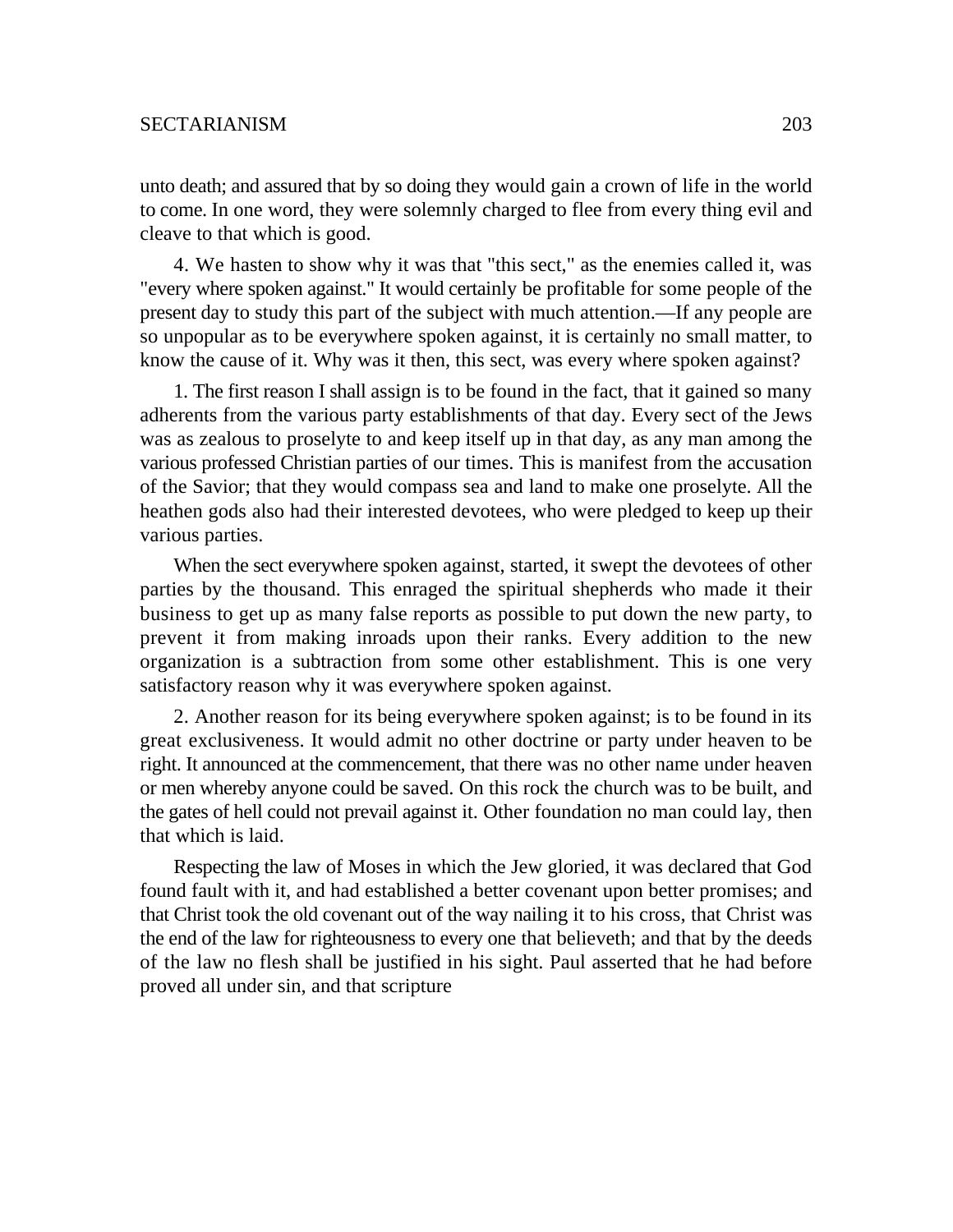concluded all in unbelief, and that the promise, which is by faith of Jesus Christ might be given to them that believe. He argued in the most unqualified terms that all the world was guilty before God.

Concerning the heathen gods, it was unhesitatingly asserted, that they are no Gods that are made by human hands, and that the time had gone by when God winked at Pagan idolatry, and that now he commands all men every where to repent. On Paul's entrance into Athens, he introduced himself by declaring to the worshippers that in all things they were too superstitious, for, in beholding their devotion, he saw an inscription to the unknown God, whom, he alleged, they ignorantly worshipped.

Thus it was, that ancient Christianity asserted its claims independent of all others, and at the same time declared the incompetency of all others to lead man to happiness and everlasting blessedness. In contending with the Jew, it was asserted that Christ was superior to all the prophets, not excepting Moses. It was contended that he excelled even the angels, inasmuch as God had never said to an angel, "Thou art my Son, this day have I begotten thee," or as he had said, when he brought the first begotten into the world, "Let all the angels of God worship him." "But unto the Son he saith Thy throne O God, is forever and ever: a scepter of righteousness is the scepter of thy kingdom."

I say, in this way they vindicated the exclusive claims and prerogatives of our victorious and all-conquering King, who is exalted to the throne of the majesty in the heavens. This was one grand reason why they were every where spoken against. Had they taught the people that "whatever is, is right," that "whatever a man thinks is right that is right to him." or that "it is no matter what a man believes so that he is only honest, ". or some such pointless and I had well nigh said senseless mockery, they would have been much more popular. Had they simply set up another sect upon an equal footing, with those already in existence, the offence would have been much less; but to set up a new organization upon a new foundation, with a new head, and style it "the Church of the Living God, the pillar and support of the truth, and claim the keys of the kingdom of heaven, with power to bind on earth, and it should be ratified in heaven, and to lose on earth, and it should be lost in heaven. To announce that Christ was the door of the Sheep—that he was the way, the truth and the life—that by him if any entered he should find life—that whosoever should believe on him should be saved, and that whosoever should not believe on him,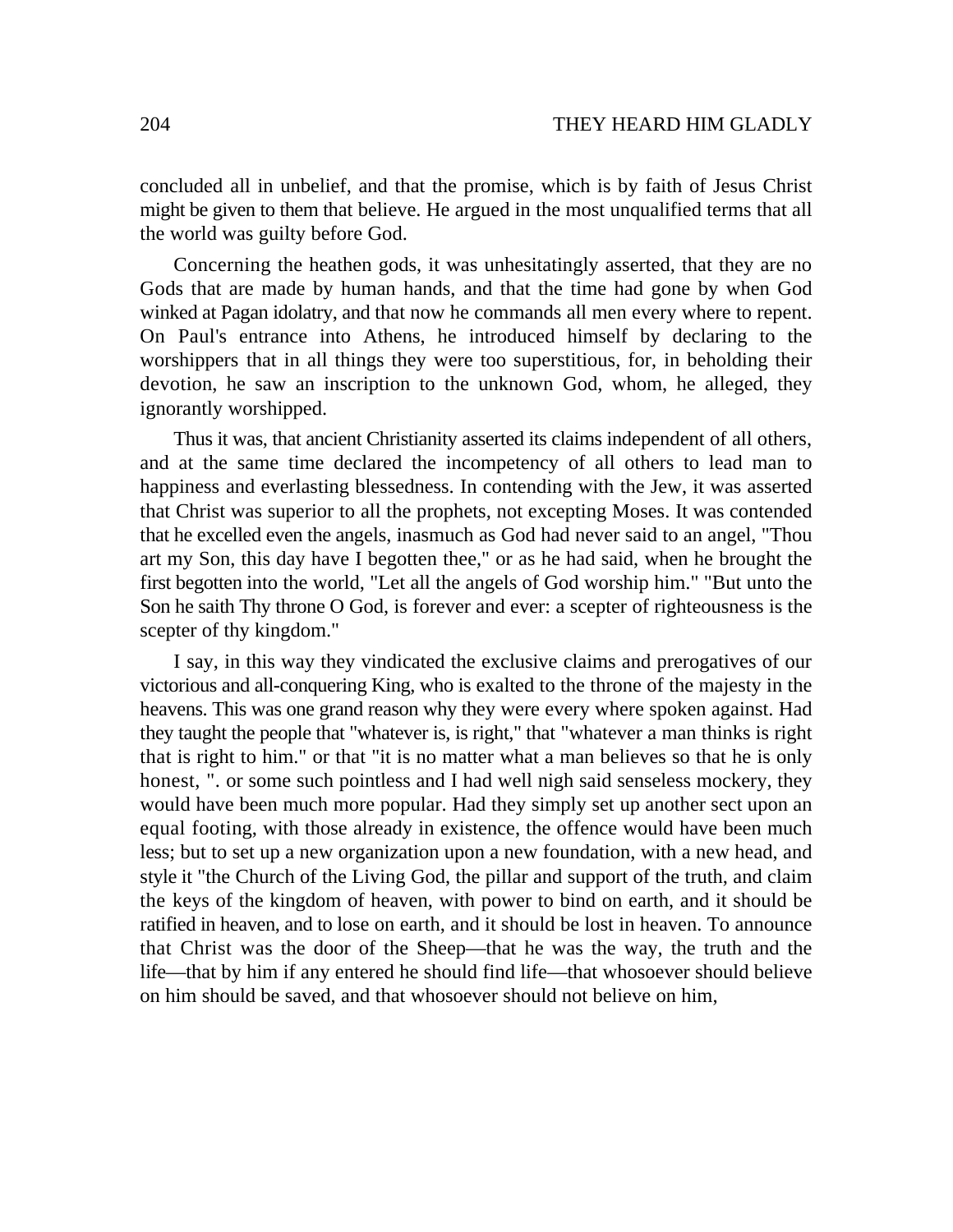should be damned—I say all this was looked upon as exclusive, intolerant and unendurable.

3. Another cause of their being spoken against is found in the fact, that pointed the sins and wickedness of men in high places, who were greatly respected by the people at large. The Jewish Scribes and Pharisees affected great sanctity, extreme piety and devotion to God, and were esteemed by the people as the very exemplification of holiness. The Savior himself made direct attacks upon these men.—This he did, by alluding to their attaching portions of the law of Moses to their garments, standing in conspicuous places and for a pretence, making long prayers. He declared to one of these men that he was a whited sepulcher, while he was corrupt within—that he strained at a gnat and swallowed a camel. On sundry occasions, he charged them with refusing to enter the kingdom of heaven, and hindering others who otherwise would have entered, of having stolen the key of knowledge, of oppressing the poor, of robbing widows, and being the most consummate hypocrites. All this called down indignation from the Jews.

4. Another reason why the people of whom we are speaking was evil spoken of was that their doctrine endangered various craftsmen, and greatly conflicted with their personal and pecuniary gain. Thousands of mechanics were constantly employed in making and adorning heathen Gods.—When those gods were brought into disrepute by the preaching Christ, as was the case wherever Christ was preached, the occupation of those mechanics was destroyed. When they discovered that their "craft was in danger," they were instigated to speak against the new sect. The fact that it endangers the craft of some men has ever been an insuperable object to "that sect everywhere spoken against" with some persons.

5. The fifth and last reason I shall present on the present occasion, why this sect was everywhere spoken against, was that it admitted of no alterations of its doctrine, after it was first delivered. It pronounced the curse of God on man or angel who should preach any thing else, or who should take any thing from or add any thing to it. This neither comported with the notions of the Judiaizing teacher, who wished to amend the gospel by appending the law of Moses to it, nor the heathen philosopher, who supposed the gospel might be greatly improved by appending heathen philosophy to it.

In conclusion, we shall make a brief inquiry for that "sect every where spoken against," and see if we can find it. It appears to me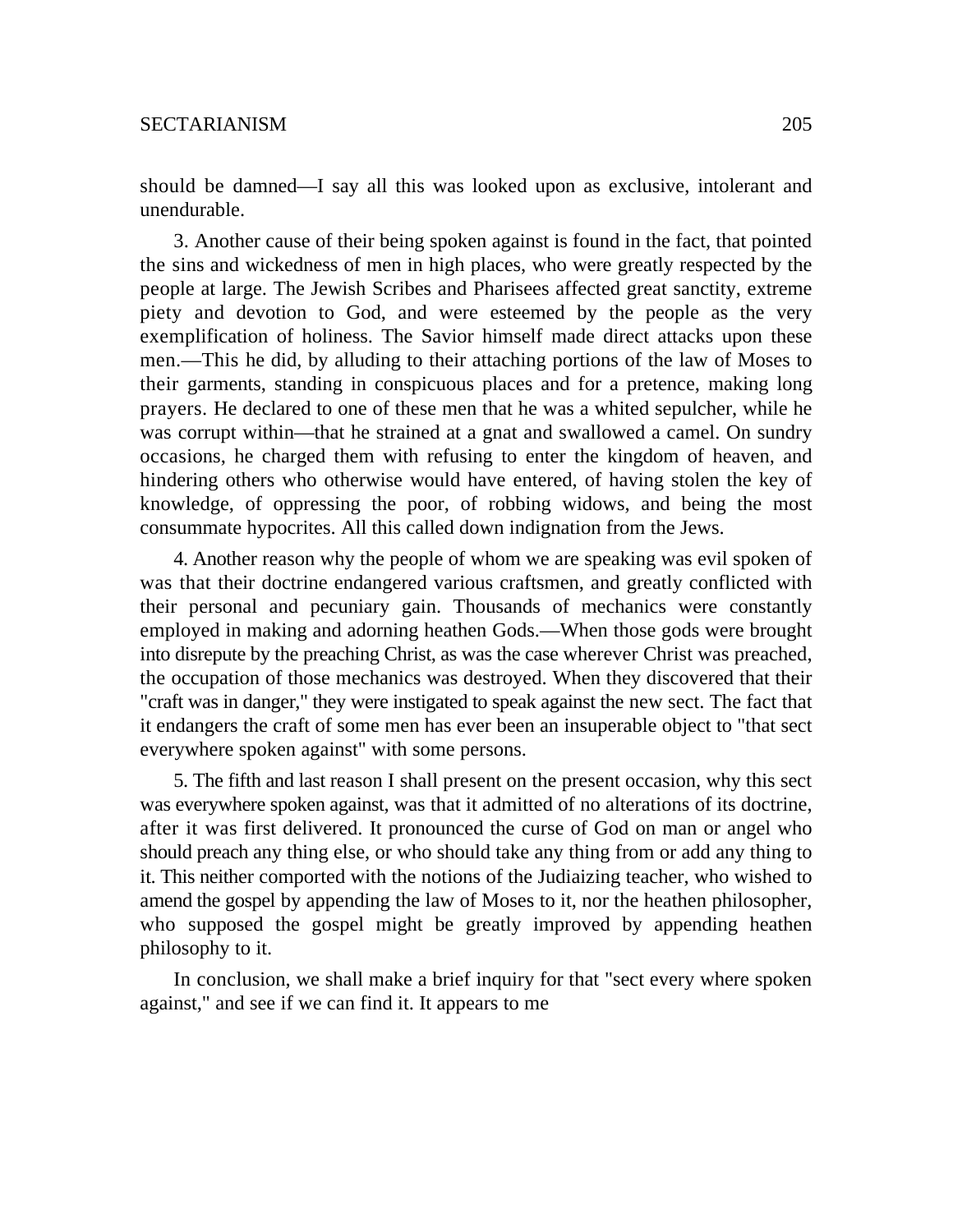that there can be no trouble in the world in finding it if "it is everywhere spoken against," for this is such a noted thing that all must be fully aware of it. I shall be very particular on this part of the subject, for I think but few can mistake a party that is so notorious as to be "every where spoken against."

No church then, can be the one here alluded, to, that had its beginning this side of the Apostolic age. It cannot then be a Campbellite church until Campbell existed. If there were any Campbellites then, it is a clear case that they are not the people alluded to here.

It is a clear case also, that it cannot be a Methodist church, for before John Wesley there was no Methodist church. It is also clear that it cannot be the Presbyterian church, for they are by far too young; and the same may be said of the Lutheran, the Episcopalian, the Quaker and many others too tedious to mention.

We must then find a church whose method of admittance to membership is the same as set forth in those extracts from the sacred scripture, quoted in a previous part of our discourse, and who practiced the same things after admittance that they practiced before, as set forth in the brief quotations we have already made, and other portions of the sacred scriptures.

In addition to all this, it must be a church having no creed but the inspired writing; for that "sect every where spoken against," had no other creed for the first three-hundred years of the Christian era. Any people then, that have any creed but the inspired writings, is not the body or party of which we are speaking.

But finally, why should any body desire to be united to that party everywhere spoken against. Certainly not to gain the honors of this world. Why then? All! to gain the honor that comes from God. It is the only party—the only body or church that has the approbation of the invisible God under all the heavens. The Eternal from the loftiness of His throne, looks down upon this despised people with complacency, and girds them as with the everlasting hills. It is the only people in which the Holy Spirit dwells, and of whom the Lord Jesus Christ is the head. It is emphatically the church which will be presented to Christ, a glorious church, without spot or wrinkle or any such thing.

This body is composed of the redeemed hosts, who have made their robes white in the blood of the Lamb, and will come out of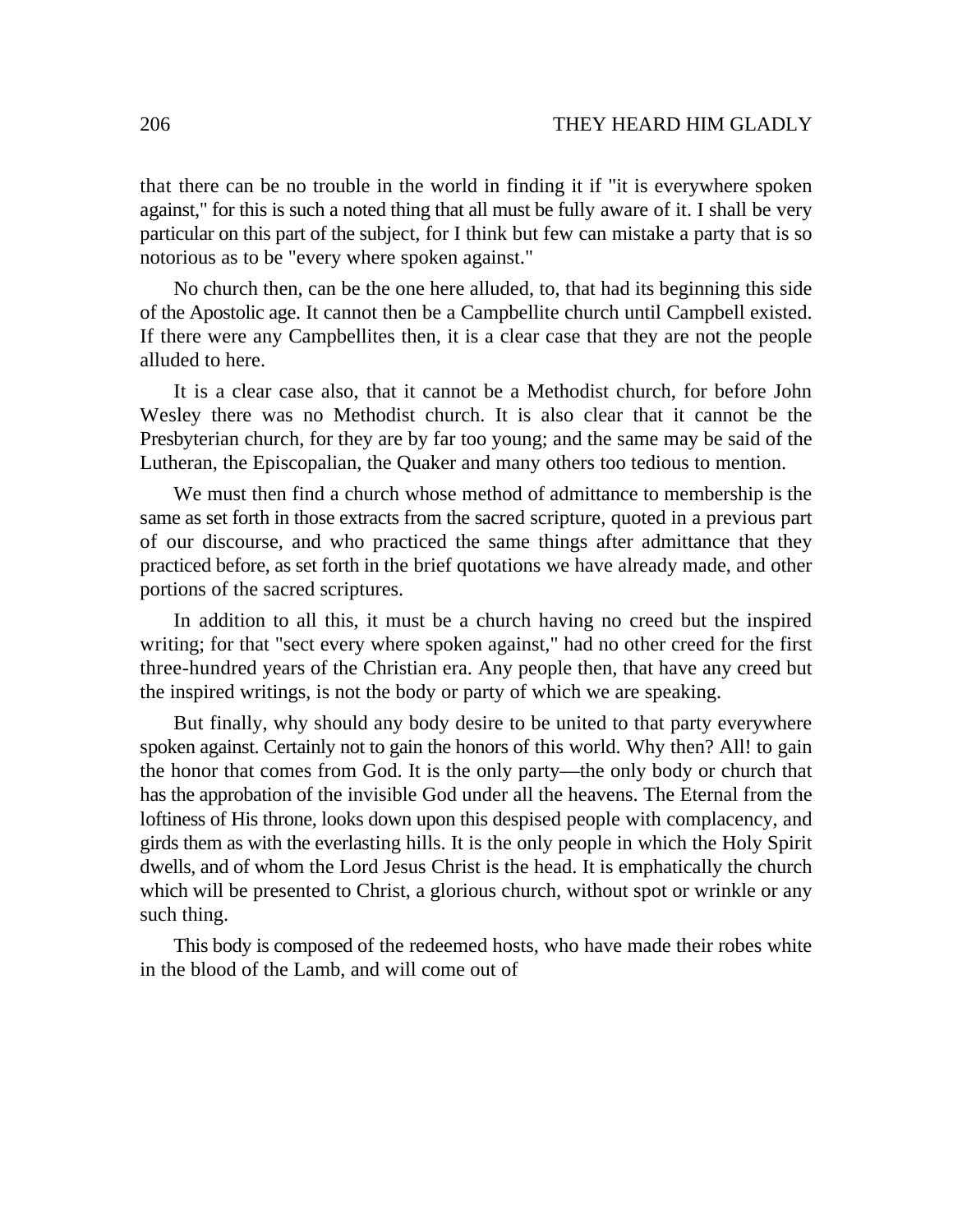### SECTARIANISM 207

every tribe, tongue and people, and will join in the immense chorus of glory and honor, dominion and power unto our God and the Lamb forever and ever. Much as the people of our God may be disposed, and much as they may be spoken against in this world; they are hastening to a day of glory and honor of everlasting blessedness and eternal renown. Much as they may be cast down and humbled, they shall be exhalted in due time, if they faint not, for the Lord of hosts has promised it.

If the ancient ministers and disciples of Jesus Christ, endured confiscation of goods, banishment to strange lands, stripes, imprisonments; if they suffered the loss of all things, and were regarded as the offscourings of the earth; if they freely yielded up their lives, and suffered themselves to be tortured in all the horrid manners that could be invented, by the hellish malice of infuriated bigots; if they suffered, like the more ancient worthies, were destitute, and tormented, dwelling in dens and caves of the mountains, clad with sheep-skins and goat-skins, and thus obtained a good report, I say if they did all this, to obtain a good report; how shall we that are doing so comparatively little, call them brethren. What are we doing to obtain a good report? Remember; it was a good report of God; not man.

If we take into consideration the method by which the ancient worthies obtained such distinguished honors from God, and agree that men are called upon in our times, follow in their footsteps, as far as the similarity of the times demand it; it will certainly leave room to doubt, whether we sail enjoy the same divine honors. Think of the indefatigable labors of those ancient ministers of Christ, and let modern ministers stand speechless. Paul was a prisoner at the time the language of our text was uttered to him. And this was only a sample of what he had suffered for many years. Think of his travels, and toilings with his own hands to support himself, in founding the Corinthian congregation. And think of that proud and haughty preacher, who declares that "I will not preach unless I get," &c, &c. Indeed, think of that old servant of God, and then think of the most faithful minister you can find, and there is a mighty contrast. Why all this? Is there not a demand for labor—persevering and energetic efforts in these times of sin and rebellion against the throne of Jesus?

There never was a time since the Lord ascended to heaven, in which more good could be done with proper exertions; and in which there was a louder call, for laborers to "Go into all the world.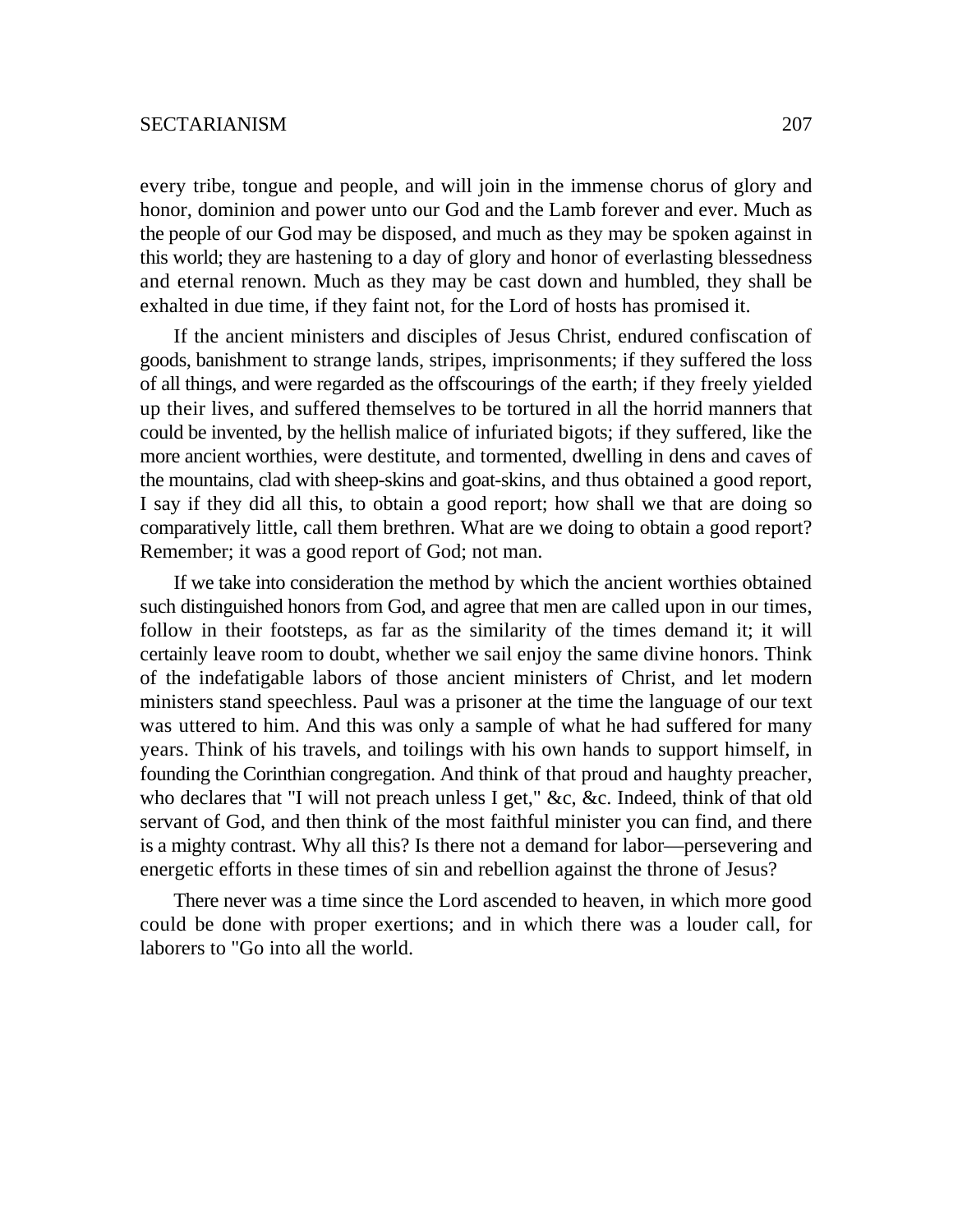and preach the gospel to all the world"—declare the glad tidings to the whole creation. The command of Paul to Timothy, is in full force to every preacher of the gospel; viz. "The things which thou hast learned of me, commit to faithful men who shall be able to teach others also." So also is the following: "Give thyself wholly to the work that the profiting may appear to all."

Every man who has the ability to turn men from darkness to light and from satan to God, is called upon the highest and most solemn considerations that can possibly be placed before a man of God, to cry aloud and spare not. Where are our countrymen, our neighbors and our children? Are they not falling into eternity on every hand? Are not thousands falling victims to cold hearted infidelity? Are not error and superstition prowling over our fellow creatures? And what way can I look, and to what can I refer, without finding reasons sufficient to make the good man's spirit stir within him?

Does some brother say, "I am not supported?" Well we are bound to do all we possibly can, whether supported or not. It is evident that no one can do near as much for the cause of our Master, without a support as with it. But let all do all they possibly can, and they will reap a rich reward, in a coming day, though they may be poor in this world. Let us all stand firm in defense of the people' every where spoken against, and the God of that people will be our God, and we shall be his people, and dwell with him forever and ever.

Our exhalted Chieftain never promised the honors of this world, or the praise emanating from man's lips: but on the other hand he has assured us that he who will live godly in Christ shall suffer persecution, and that their names shall be cast out of evil. If the ancient followers of Christ thanked God that they were counted worthy to suffer shame for his name, and gloried in his cross, what reason have we to complain? Certainly we are highly favored.

But what can I say to a man of the world, to induce him to unite with a people everywhere spoken against? I cannot promise him the riches, or the glory, or the honor, of this world. But our Lord has tendered something better than this. He proposes, when all earthly considerations shall fail—when disease and infirmity of old age shall come stealing up on you—when earthly goods can comfort you no longer, and when all earthly praises can do no more for you, and you find yourself sinking into eternity, to accompany you over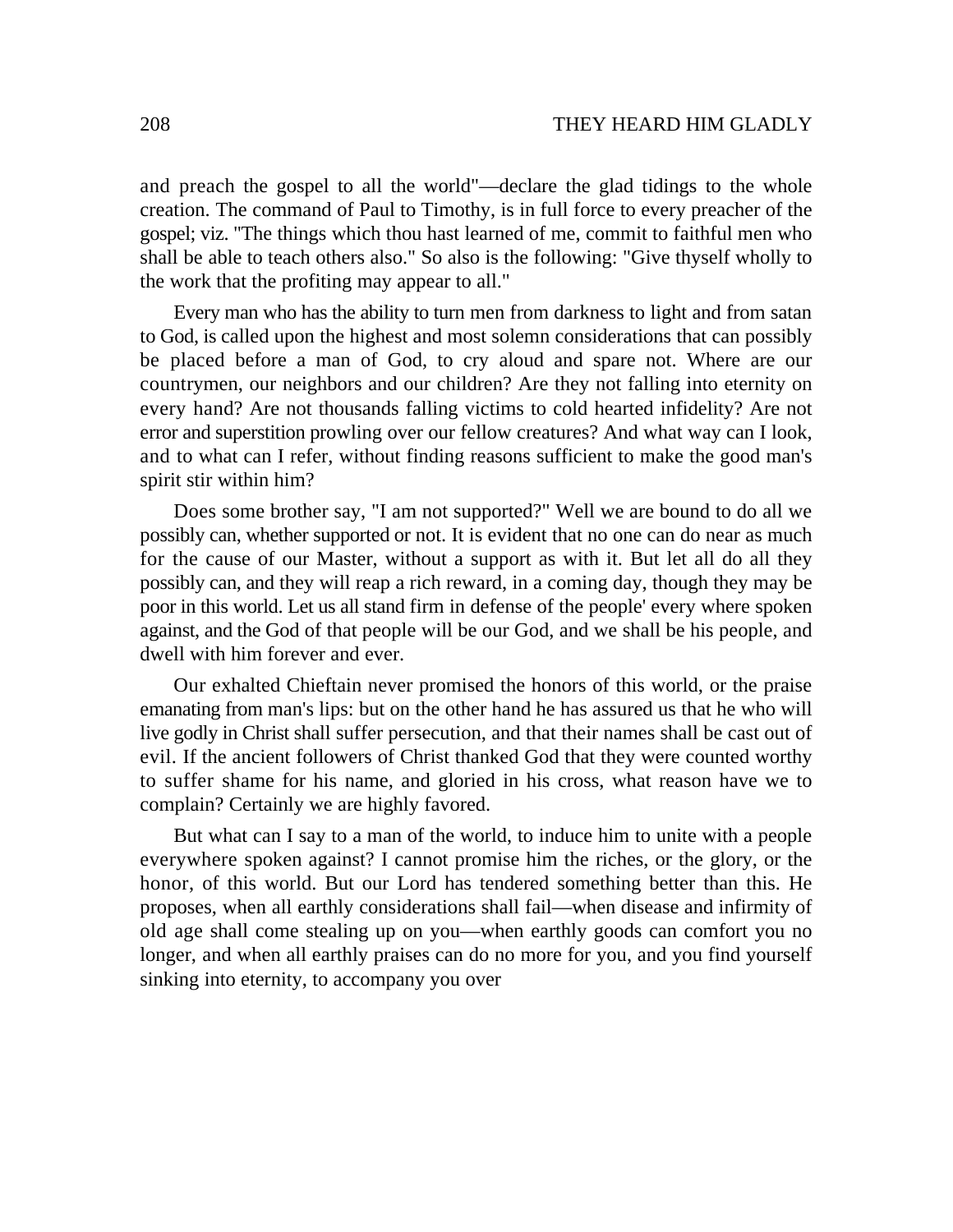Jordan, into the eternal canaan; into the house not made with hands, eternal in the heavens, if you will but come under his guidance and do his will. He assures you that you shall put on immortality, and be crowned with glory and honor, in the fading heavens. In that blessed city, you will hunger and thirst no more-feel no more pain, and can die no more. Your associates will be the blessed of all ages, the cherubim and seraphim—God and the Lamb forever and ever. What more could you ask? But if you disobey him and miss this; eternal poverty, shame and wretchedness await you. Flee then, to the eternal arms of Jesus, and enjoy his favor forever and ever. Amen.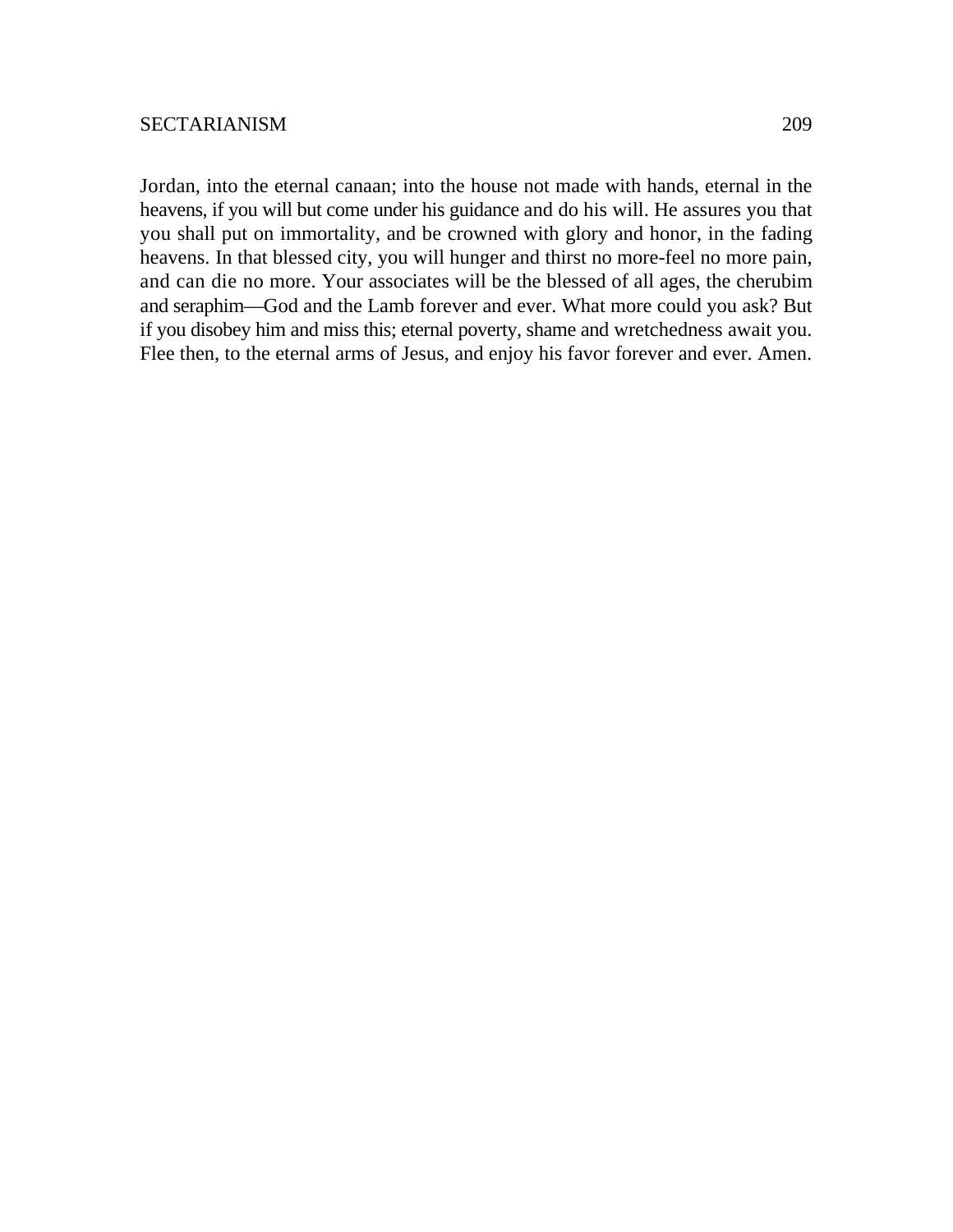# **CHAPTER XVIII** *The Doctrine of Christ Versus Human Creeds\**

TEXT. Continue thou in the things which thou hast learned and hast been assured of, knowing of whom thou hast learned them: and that from a child thou hast known the holy scriptures, which are able to make thee wise unto salvation through faith which is in Christ Jesus.—All scripture is given by inspiration of God, and is profitable for doctrine for reproof, for correction, for instruction in righteousness: that man of God may be perfect, thoroughly furnished unto all good works. (2. Tim, 3-14, 17.)

Respected Congregation:

The matters introduced in the passage just read in your hearing, have ever been of the highest importance to the church of Christ; and had they been strictly adhered to, would have saved the church from all the apostacy and error of every kind. Nor do I know of any passage, the contents of which it would be more profitable to urge upon the present generation, than the one just repeated. I do not mean that it is a passage that needs explaining, that the people may understand it, for, it appears to me, that every item of it is as literal, clear and explicit as it can be; but I mean that attention should be called to it and its obvious import impressed upon public attention every where. Will you then, give me your attention for a short time, while we consider this interesting portion of Scripture.

Paul being an apostle, a master builder and divinely inspired ambassador of Jesus Christ, addresses Timothy as an under-work-man, an uninspired minister, giving him directions how to behave himself in the house of God. In doing this, among other things, he solemnly commands him to "continue in the things which he had learned and been assured of knowing of whom he had learned them." But this passage, like some others which I will instance presently, is capable of being perverted even when quoted precisely as it reads in the book, by giving it a wrong application. For in-

\*The Western Reformer, Vol. 6. No. 12, November 1848.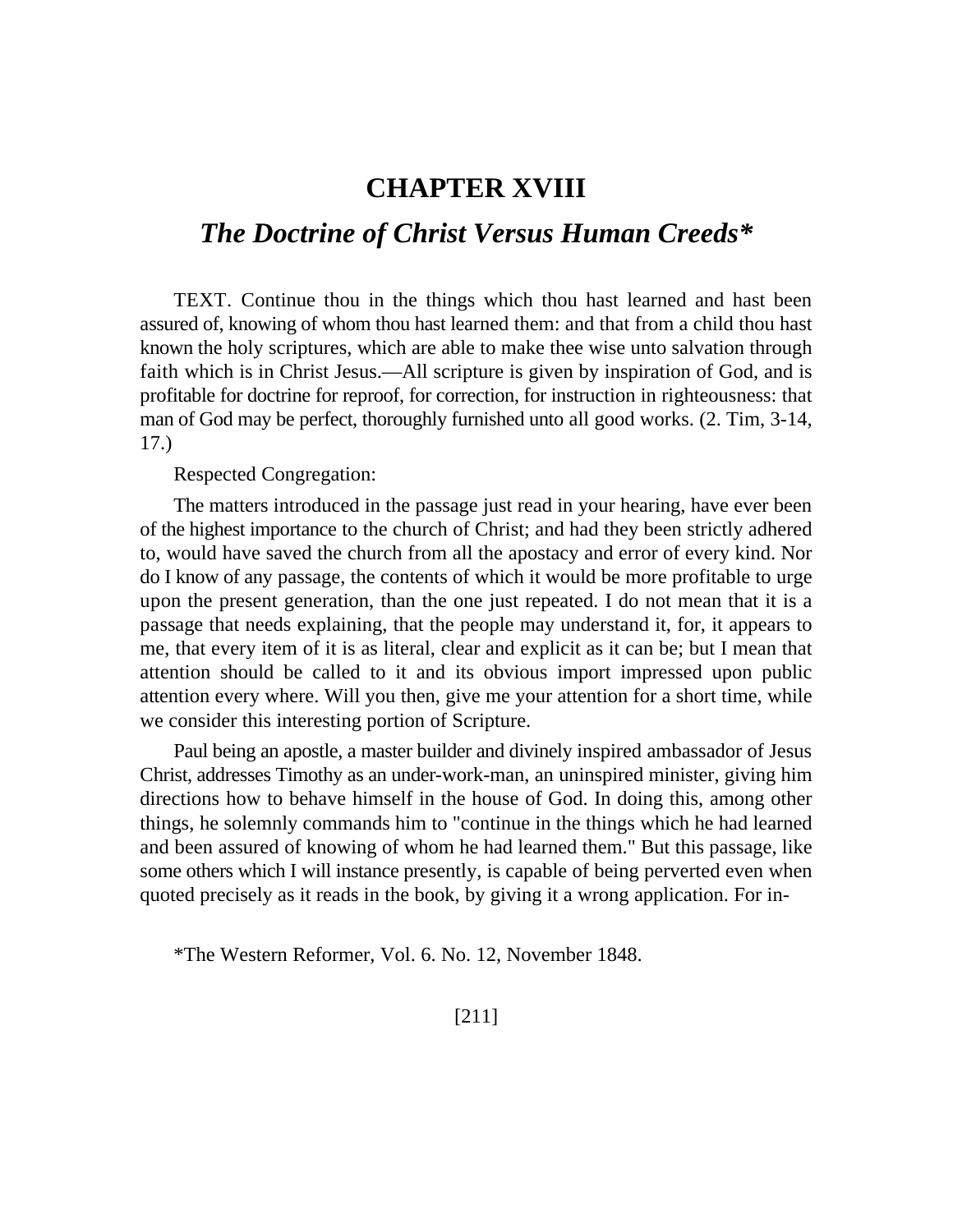stance an audience have learned Romanism, and the priest wishes them to continue in it. To induce them to do so, he tells them to "continue in the things which they have learned." They are referred to the chapter and verse, and when they look, sure enough, it is scripture. But who would not object to this application? Surely the Lord does not say, to Romanists, "Continue in the things thou hast learned," nor does he say this to any who have not learned the same things Timothy had.—His language to Romanists is, or, at least to his people among them, "Come out from her, my people, that you be not partaker with her in her sins, and that you may not partake of her plagues; for her sins have followed up to heaven, and her uprighteous actions are come up in remembrance before God." Thus you see, that in the place of God commanding persons in any condition, and having learned any kind of doctrine, to continue in what they have learned, he commands some to abandon what they have learned. Indeed he requires every person to abandon what they have learned in religion, unless they have learned the same things Timothy had.

What had Timothy learned? From a child he had been taught the Holy Scriptures. This is what he had learned. What advantages was it to him to have been taught the Holy Scriptures? The apostle answers, "Which are able to make the wise unto salvation, through faith in Christ."

"Away with the idea of learning religion, and thereby becoming wise unto salvation. I believe no such doctrine," responds some one. You should bear in mind that I was quoting Scripture, and that your objection is merely an objection against the apostle with which I have nothing to do. You understand the apostle right however, that by learning the Jewish scriptures he would become wise unto salvation, through faith in Christ Jesus. This man, then, who had learned the Jewish scriptures, and thereby become wise unto salvation through faith in Christ Jesus, is commanded to "continue in the things which he had learned knowing of whom he had learned them."

The thought of leaving this doctrine should always bring to mind the conversation between the Savior and the disciples on a certain occasion. Our Savior was quite popular while the people were entirely mistaken in the nature of the kingdom he was to establish on earth. While they thought he would establish a mere earthly kingdom, they would strew garments and branches of the trees in the way for him to ride over, and shout, "Blessed is he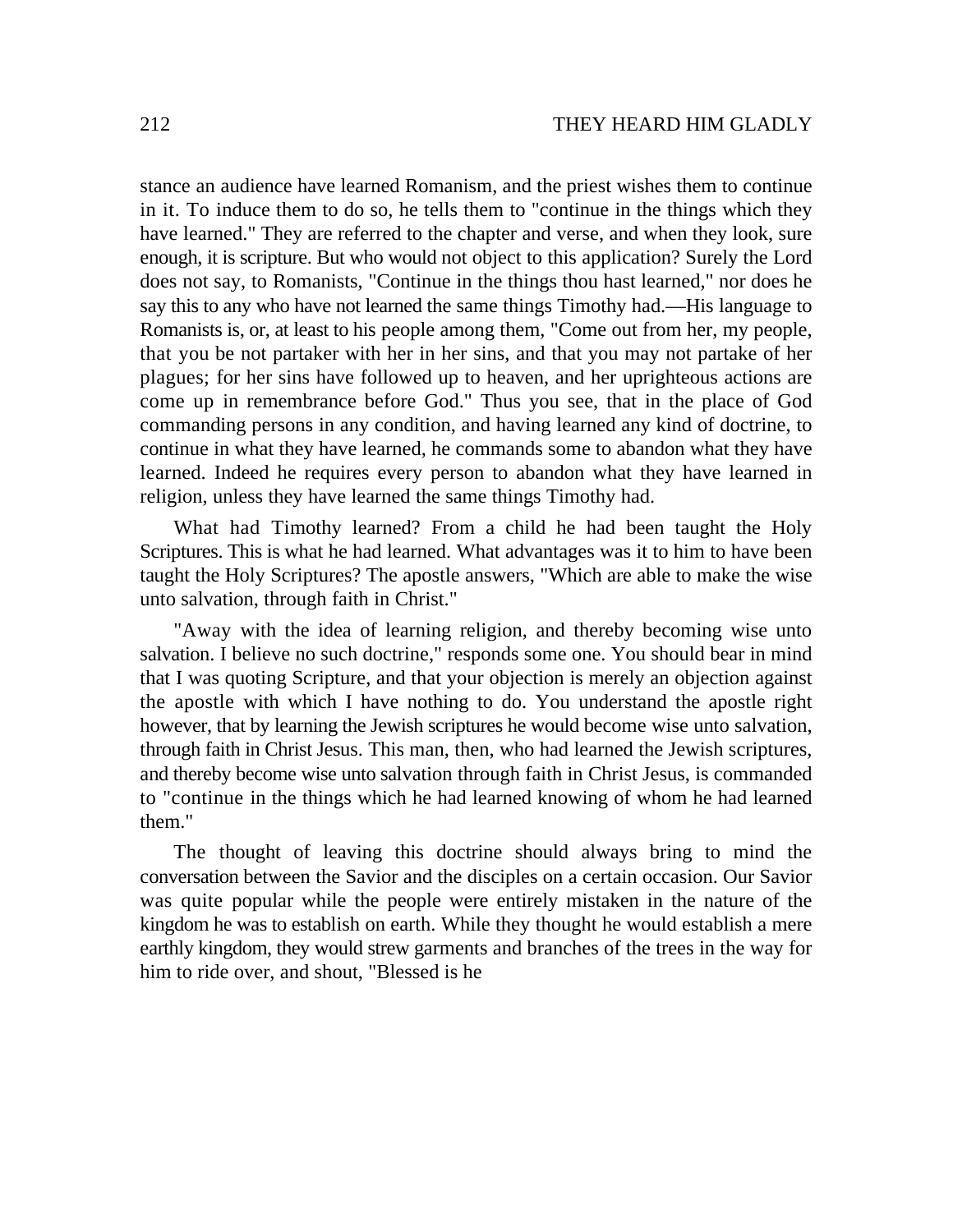who comes in the name of the Lord." But after he told them of the overthrow of their temple, and that his kingdom was not of this world with some other disclosures which he made, there was almost a universal turning away from him. At this time, he addressed the disciples, saying, "Will you also leave me?" They answer him, "Lord, to whom shall we go? for thou alone hast the words of eternal life." That question may be asked all those who have been taught the Holy Scriptures and nothing else—who have followed the Savior and no one else. If they shall leave what they have been taught and him whom they have followed, "To whom shall they go? for he alone has the words of eternal life." He alone has the words able to make us wise unto salvation through faith in Christ.

The words of John, "They that hear us are of God, and they that hear not us are not of God," are frequently perverted in the same way. The Romanist tells his audience that they that are of God hear us, the Mormon tells his audience that they that are of God hear us, and the Universalist informs his audience that they that are of God hear us, and so of all the rest of the parties. Thus the pronoun us is made to mean any body who may see proper to quote the passage, whereas John's "us" were the apostles. They that are of God hear us, the apostles, and they that are not of God hear not us, the apostles.

Another passage frequently perverted in the same way, is the following: Let every man be fully persuaded in his own mind." Ro. 14: 5. This passage is frequently quoted to prove that we have a right to believe whatever doctrine we please. For instance that one man has a right to be fully persuaded that Sprinkling is baptism, another that pouring is baptism and another that immersion is baptism, or that one man has a right to be fully persuaded to join one church and another to join any other he may choose; but nothing can be clearer to an enlightened mind than that the apostle had nothing of this kind in his mind. He was not talking about being persuaded to any particular faith; but he was speaking of a matter of dispute in the congregation at Rome, where no law of God was involved and where the disciples were left entirely free. Some of the disciples contended that Christians should totally abstain from eating flesh. Others contended that they might eat it without offence. In this case the apostle informs them, that he who eats is none the worse, and he who eats not is none the better. The reason of this is, that God has enacted no law in the case, but has left every one entirely free to eat meat or not as he pleases. In all mat-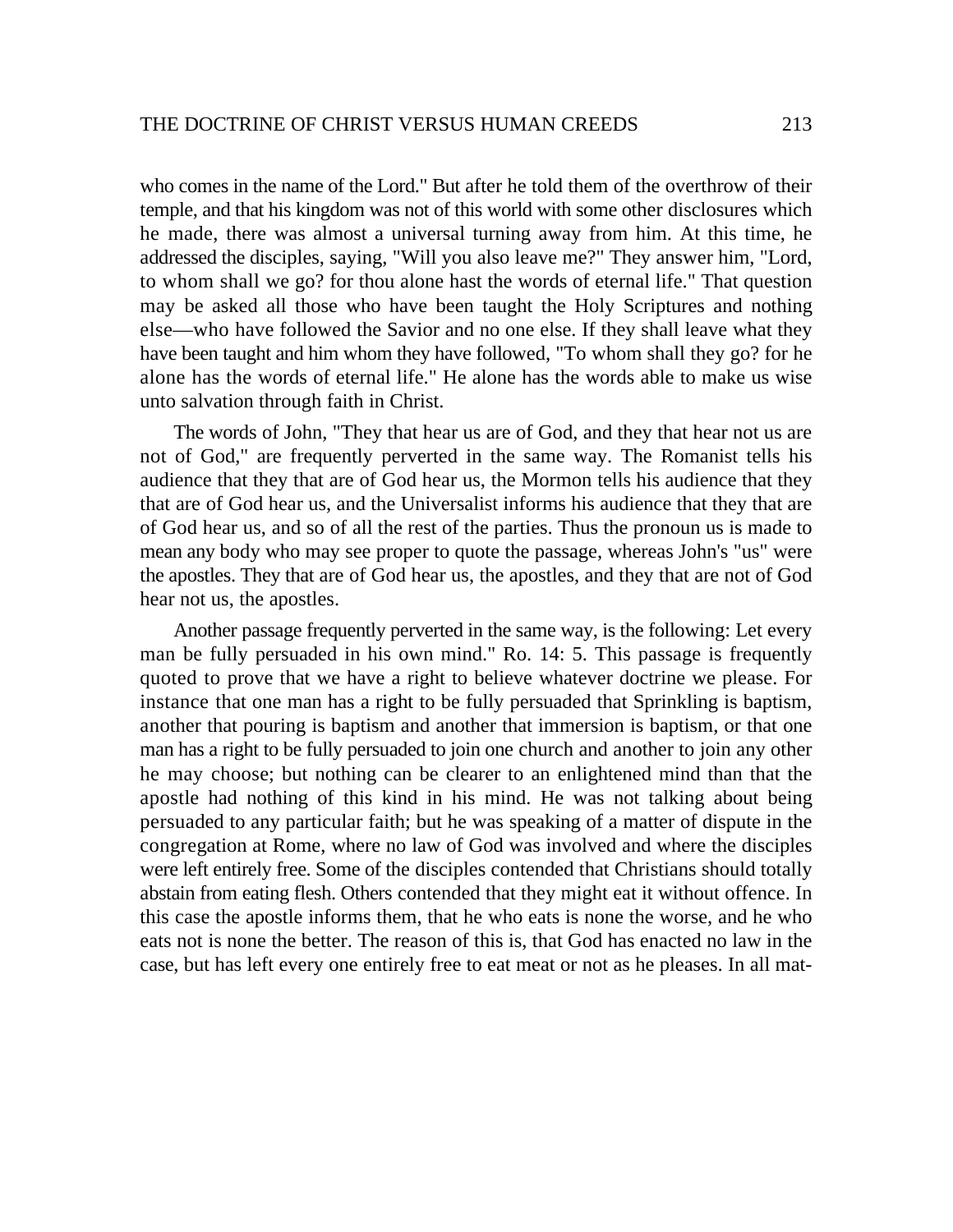ters of this kind, where the Lord has left us entirely free, having enacted no law in the case, "let every man be fully persuaded in his own mind." Let no one Lord it over the conscience of his brother.

"Well," says one, "if you take that position, here is a difficulty for you. There is no law enacted concerning infant baptism; therefore, we must let every one be fully persuaded in his own mind, and, if persuaded to do so, have his infant baptized." Well, and will you apply the whole passage, and say, "he who has his infant sprinkled is none the better, and he who does not have his infant sprinkled is none the worse." Now a religious rite that does not make him any better who attends to it, than him who does not attend to it, is surely a poor thing. But this is not like the eating of meat, for infant baptism is in the place of and supplants the baptism appointed by our Lord. Man is not at liberty to appoint any religious rite he may choose, simply because it is not mentioned in the scriptures, but he is at liberty to use any article that may prove wholesome for his body, provided that he does not thereby cause some weak brother to stumble. The Lord proceeds with us upon the principle that we know some things and need not be taught upon them. In these matters he has left us free to use our judgments, in eating meat, wheat bread, corn bread, potatoes, apples &c. &c. or not as we may judge best.

I have made this digression in showing how several passages of scripture may be perverted, to reach a very important principle, viz. That there are certain things in which God has left us entirely free, having enacted no law in the case, in which instance we are to "let every man be fully persuaded in his own mind." In all those cases where no law is enacted, so far as it relates to our individual relation to God, and interferes not with any one else, the matter is unimportant, and we may do or not do, without incurring any guilt. But even this liberty of ours must be used without abusing it. We must be careful too, and determine the precise point where established law ends, and where human discretion begins.

The apostle now proceeds to tell us what the scripture is given for, after enjoining it upon Timothy to continue in it. What then, was the scripture given for? One would suppose, in observing the practice of most of the teachers of the present day, that the object the Lord had in giving the scripture, was that we all might have a proof-book to refer to in proving our doctrine. If we turn our attention to the Romanist, as he stands before his audience, or as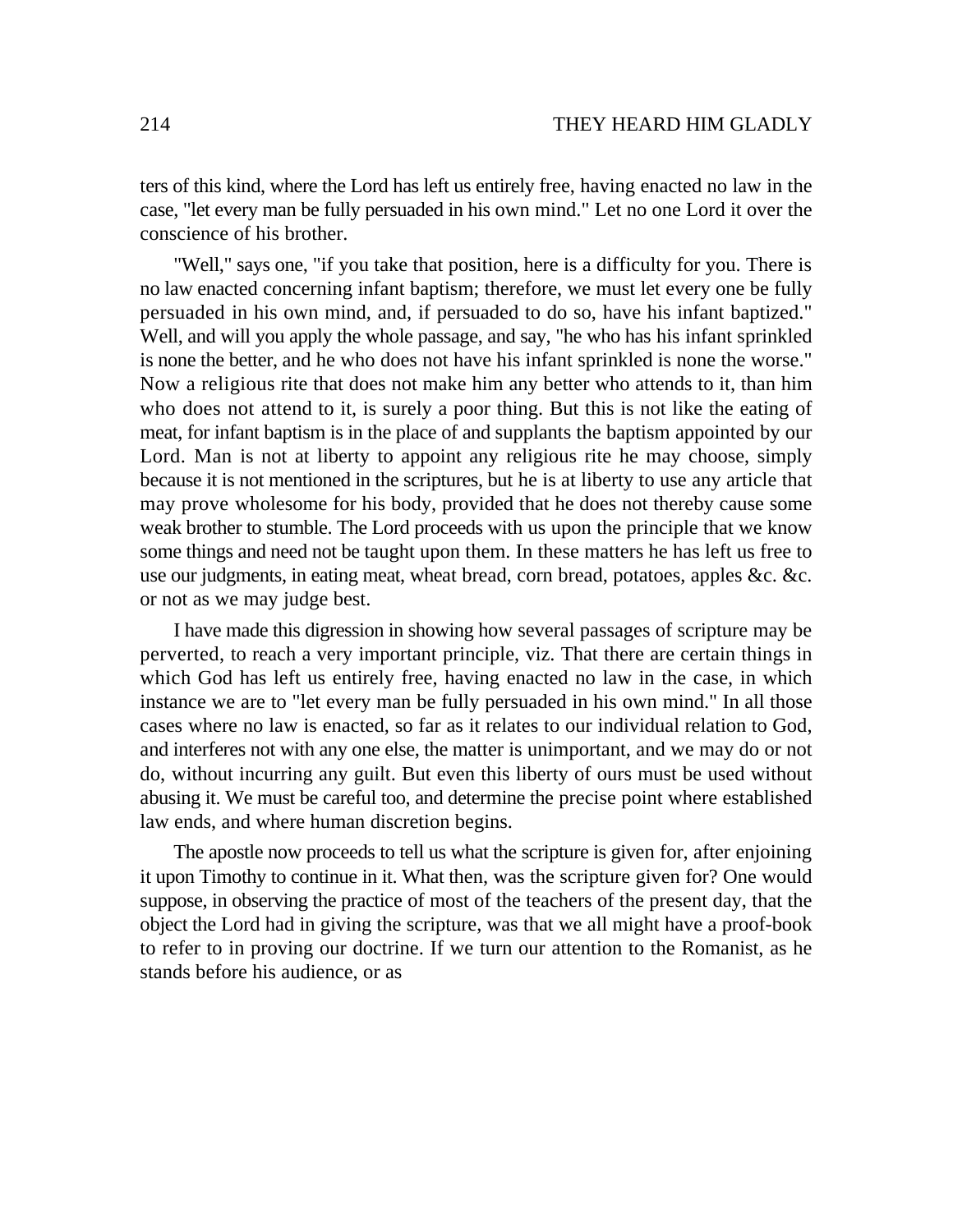he writes in defence of his cause, and notice his references to the scripture, it would appear, that the object of the scripture must be to prove or to answer as a proof-book for holy mother church.—Every reference made to the Bible is to find something to sustain or prove the doctrine of Romanism. If we look at the practice of one of the apostles among the Latter-day Saints, we see him standing before the people with the Bible in his hand, quoting it to prove his doctrine. Here on the other hand, stands a Universalist, quoting scripture to prove that all will be saved.—And there stands a Calvinist, quoting from the Bible to prove his peculiarity. The same may be said of all the sectarian parties in the land. Now I put the question to all: Was the Bible given for this purpose? How does it read? Does the apostle say, "All scripture given by inspiration is profitable to prove our doctrine by?" Had it read in this way, the present practice would be tolerable correct. But it reads very differently. "All scripture given by inspiration is profitable for doctrine." The scripture is the doctrine itself, not the proof of it.

Some men, when about to address an audience, promise to prove their doctrine by scripture. This is generally thought sufficient. But this is by no means satisfactory. Indeed, it is a certain evidence that they intend to preach some other doctrine—something not in the scripture. But, if they prove it by scripture, is not that sufficient? There is no such if in the case. No doctrine can be proved by scripture only what is contained in that precious document itself. That doctrine we are not obligated to prove, for God proved it when he gave it to the world. He sent his Son from heaven, accompanied by such wonderful demonstrations of his divinity as to carry conviction to the candid wherever he went. After his resurrection, he was shown alive by many infallible proofs. The word was first spoken by this glorious person, and afterwards testified by his faithful witnesses, God also bearing them witness with signs and wonders and diverse miracles and gifts of the Holy Ghost, according to his own will. Those able ministers of the New Testament, delivered to the world the doctrine of Christ, accompanied by God's own proof. It is not therefore, given as a proof book, but given for doctrine already proved.

It is not our business to go about trying to prove our doctrine, but to lay aside all our doctrines and preach the scripture, which is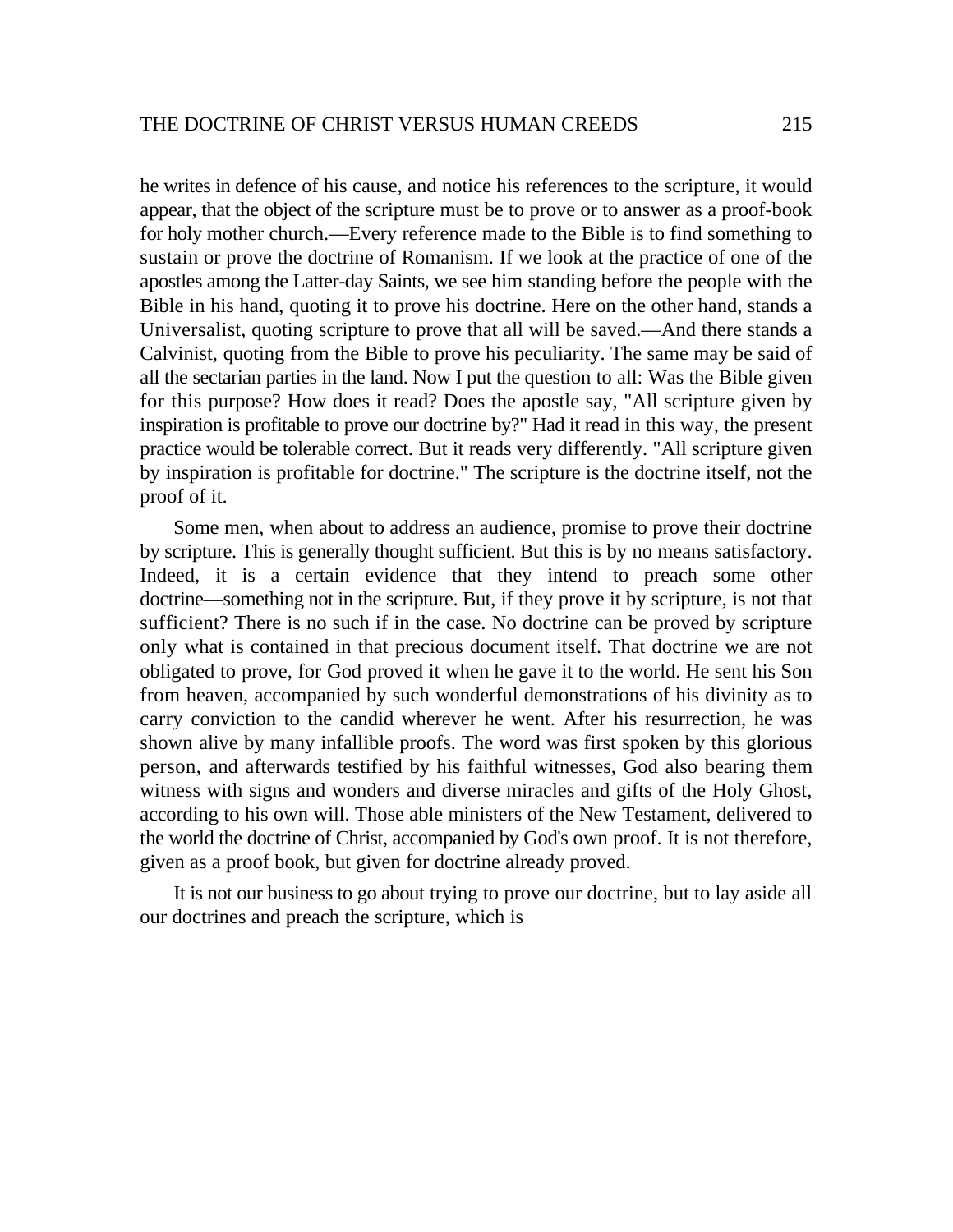preach the scripture, the "faith once delivered to the saints," the doctrine of Christ itself, and nothing else. We are to take the scripture for our creed, preach it, believe it, hold to it, and defend it against all the assaults made against it by its enemies. It is true, we have a right to call in to our aid illustrations from nature from the various sciences and from all the learning of the day, to enforce the doctrine of the scripture upon the minds of the people; but we have no right to call out from scripture quotations to support some notion or doctrine not found in the scripture. This latter is quoting the language of the Holy Spirit of God to sustain some doctrine or commandment of men, or trying to make a witness of the Holy Spirit to prove some doctrine not taught in the Bible. It is wicked enough to teach something not authorized of heaven, but to add to this the awful sin of trying to make a witness of the Holy Spirit to prove it, is no better than attempting to purchase the power of imparting the gift of the Holy Spirit with money.

Some men ridicule the idea, of any people simply holding what the scripture teaches. I have heard them do it. They say, they never know where to put their hand on such a man—they do not know where to find him. They tell the people some times in a lively way, that if they ask one of us the question; What do you believe? he will answer, The scripture. Ask him what do the scriptures teach? He will say, what I believe. In this way, he goes in a circle, and you cannot tell where to put your hand on him. Ridicule the answer as any man may, we insist that it is not only correct, is as definite and far an answer as can be given. There is no way in so few words, that I know of, that a more expressive answer can be few words, that I know of, that a more expressive answer can be given. Suppose for instance, I ask a Methodist the question: What do you believe? He holds up his book of Discipline, and responds: "I believe the doctrine taught in this book." Is not the answer fair? I ask the Presbyterian for the same question, and he holds up the Confession of Faith declaring that he believes the doctrine taught in that book. Does he not answer me correctly, and without any evasion in the case? Surely he does. But when I am asked what I believe, and I hold up the New Testament, and declare that I believe the doctrine contained in that book it is a perfect evasion, a mere quibble, and he who asks the question does not know where to find me. Well, let him show me his creed, declaring that he believes the doctrine contained in it, and I will soon tell you where to find him.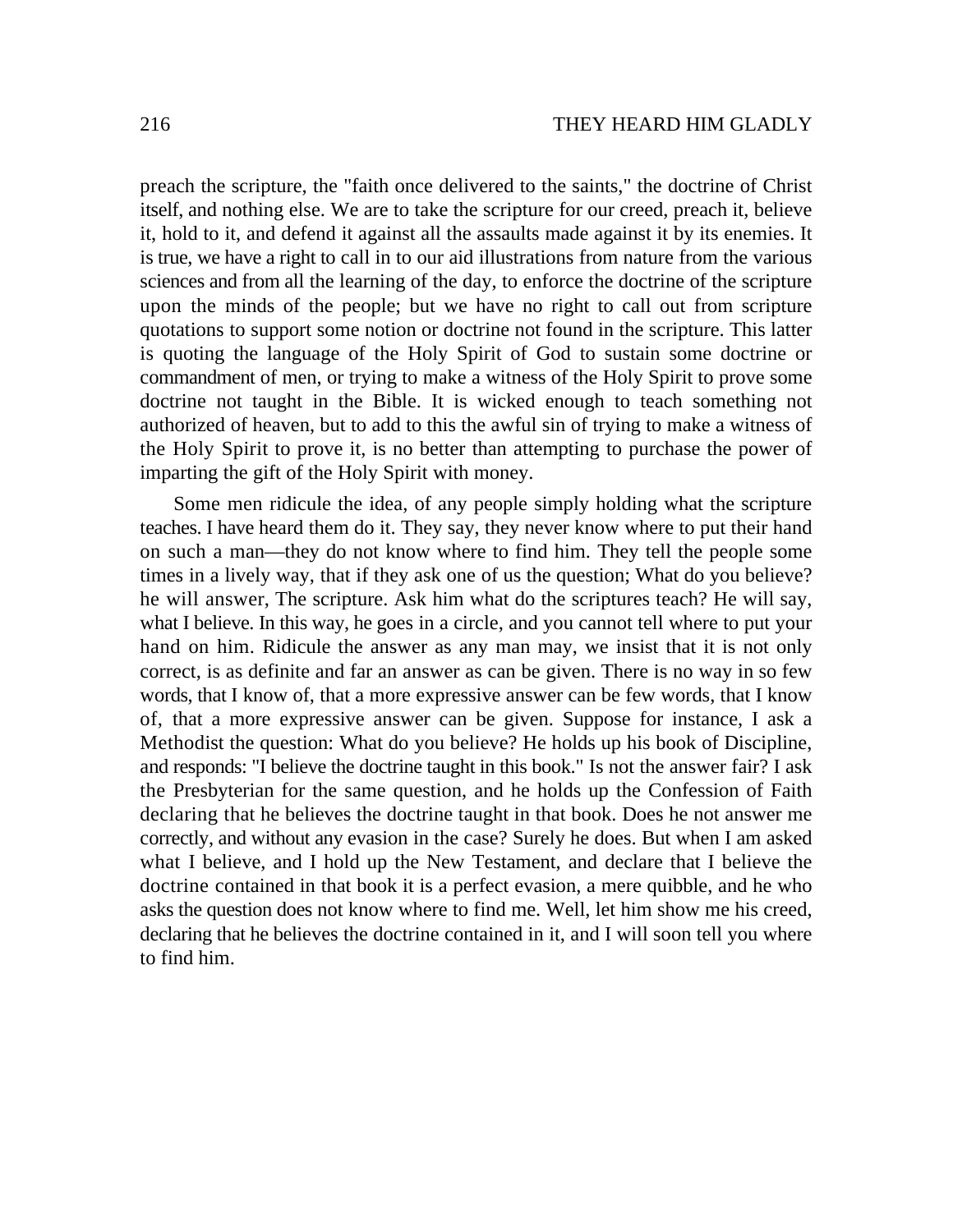A Methodist objects, stating, that his church has honestly set forth her doctrine, in 25 articles of faith, and numbered them off, so that any one can see them, and know exactly what they believe: but we are ashamed to make out our articles of faith honestly and let the world see them. If it will assist any one any, in ascertaining our precise faith, to see a few of our articles of faith definitely and honestly set forth, in our printed creed, I will refer them to more than 25 articles, and bind myself to find them all in three chapters of the New Testament. Do you wish to see some of our articles? Well, I will present some of them. I believe that most of the creeds of other denominations have an article concerning the church. We then, may have one on that point. Here then, it follows:

Art 1. "There is one body."

This is a great article of faith, and without any hesitation, we allege that it is the best article of faith, concerning the church of God, or one that has his approbation.

Art. 2. "There is one Spirit."

As all other churches have an article concerning the Holy Spirit, so have we an article touching this great point of Christian doctrine. When the Lord created the first human body, he made one human spirit to dwell in it, and when he formed the church the body of Christ, he sent one Comforter, one Holy Spirit to dwell in it and consequently declares, "there is one Spirit. "—but one Spirit. Whenever two spirits inhabit one body it must remain in a distracted state, be divided or one of the spirits dispossessed. The most common way, of late, is to divide the body, and make two of it, that each one may have a temple to dwell in. In the Savior's time, it was most common to dispossess one of the spirits.

Art. 3. "There is one hope."

The creed-makers, I believe, have overlooked this important point of Christian doctrine, and have made no article of faith, touching our hope; but the Framer of our creed, in his wisdom, has overlooked nothing. He declares, "there is one hope," or but one hope.

Art. 4. "There is one Lord."

All other creeds have an article concerning the Lord, though they differ widely from ours. We shall plead for ours, and defend it against any rival claims. No other one is as good, not even those who say, "he is the very and eternal God."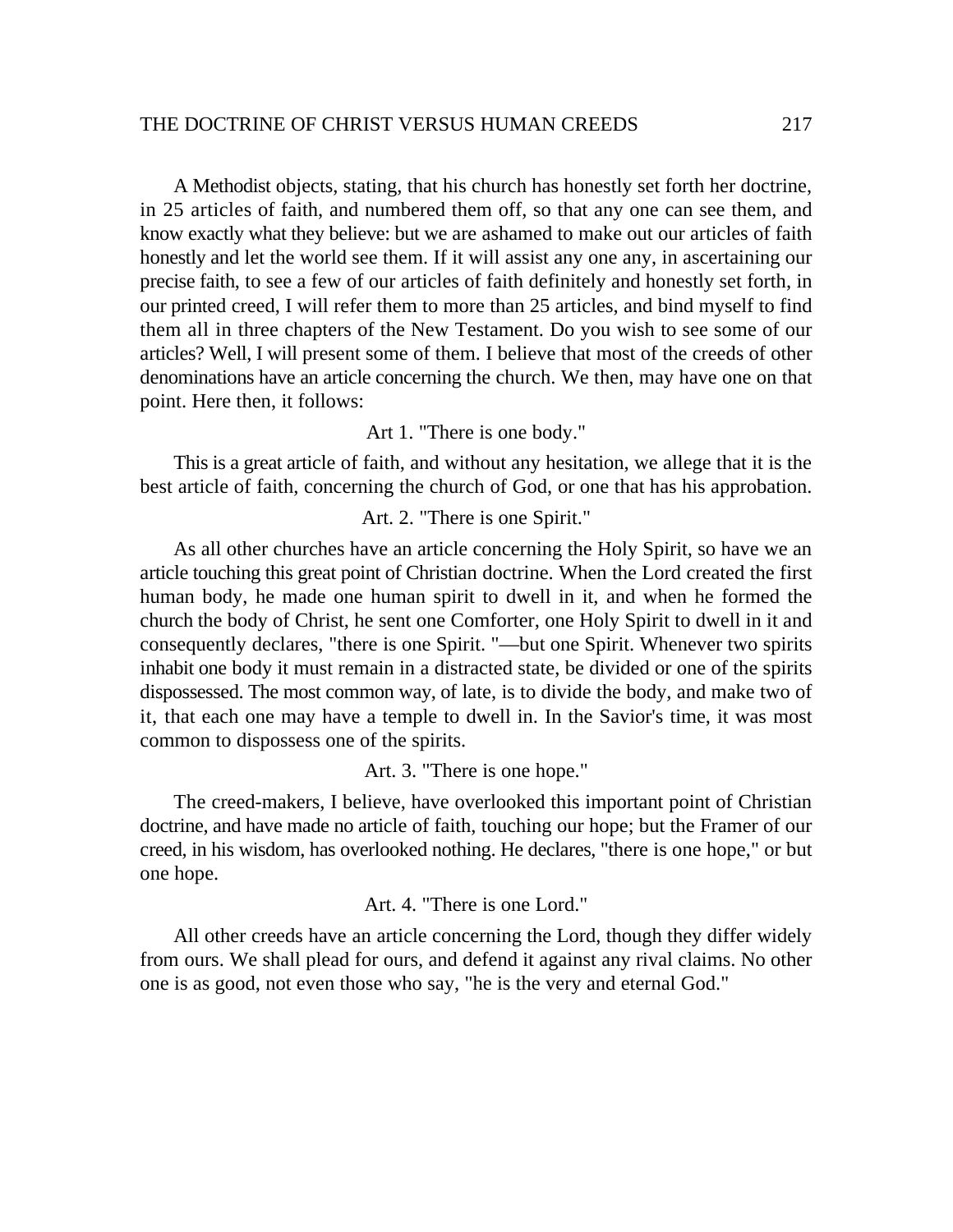### Art. 5. "There is *one* faith."

Other creeds have an article on faith; why may we not? We have one then, as explicit, plain and clear as any other in the world.

Art. 6. "There is one baptism."

Others have an article on baptism; so have we; and wherever theirs differs from ours, it is most positively wrong, for ours is infallibly correct, as all admit.

Art. 7. "There is one God and Father of all, who is above all,

## in all and through all."

The creeds of other denominations have an article concerning the Deity, so has our creed, however much our article may differ from all others. We now invite all to come and compare articles, and whenever any article on these subjects differ with these, our neighbors may prepare to make corrections, for the above articles are infallibly correct.

The Lord made one body, put one spirit in it, inspired it with one hope, strengthens it by one faith, initiates into it by one baptism, governs it by one head, and is one God and Father over all, blessed forever and ever. These articles of faith all pertain to the unity of the body of Christ; while most of the articles of latter times tend directly to division.

The next seven articles of our faith are all practical and may be found 2 Pet. ch. 1. They are additions to our faith and essential additions too. Our creed is so far from teaching that faith alone is a most wholesome doctrine and very full of comfort, that it enjoins it upon vis to add seven articles all practical articles to our faith, that we may be sure never to fall, and ultimately gain an abundant entrance into the everlasting kingdom of our Lord and Savior Jesus Christ. After speaking of having escaped the corruptions in the world through lust and being made partakers of the divine nature, the apostle says, "and besides this, giving all diligence, add to your faith 1. Virtue, 2. Knowledge, 3. Temperance, 4. Patience, 5. Godliness, 6. Brotherly kindness, 7. Charity. These seven articles of faith, though practical, and essential to our entrance into heaven itself, are not found in any creed that I am acquainted with but our own—the New Testament. What excuse other creed-makers have for leaving them out I am unable to tell.

I have now enumerated fourteen articles of faith as definitely as any one can enumerate that many from any other creed in the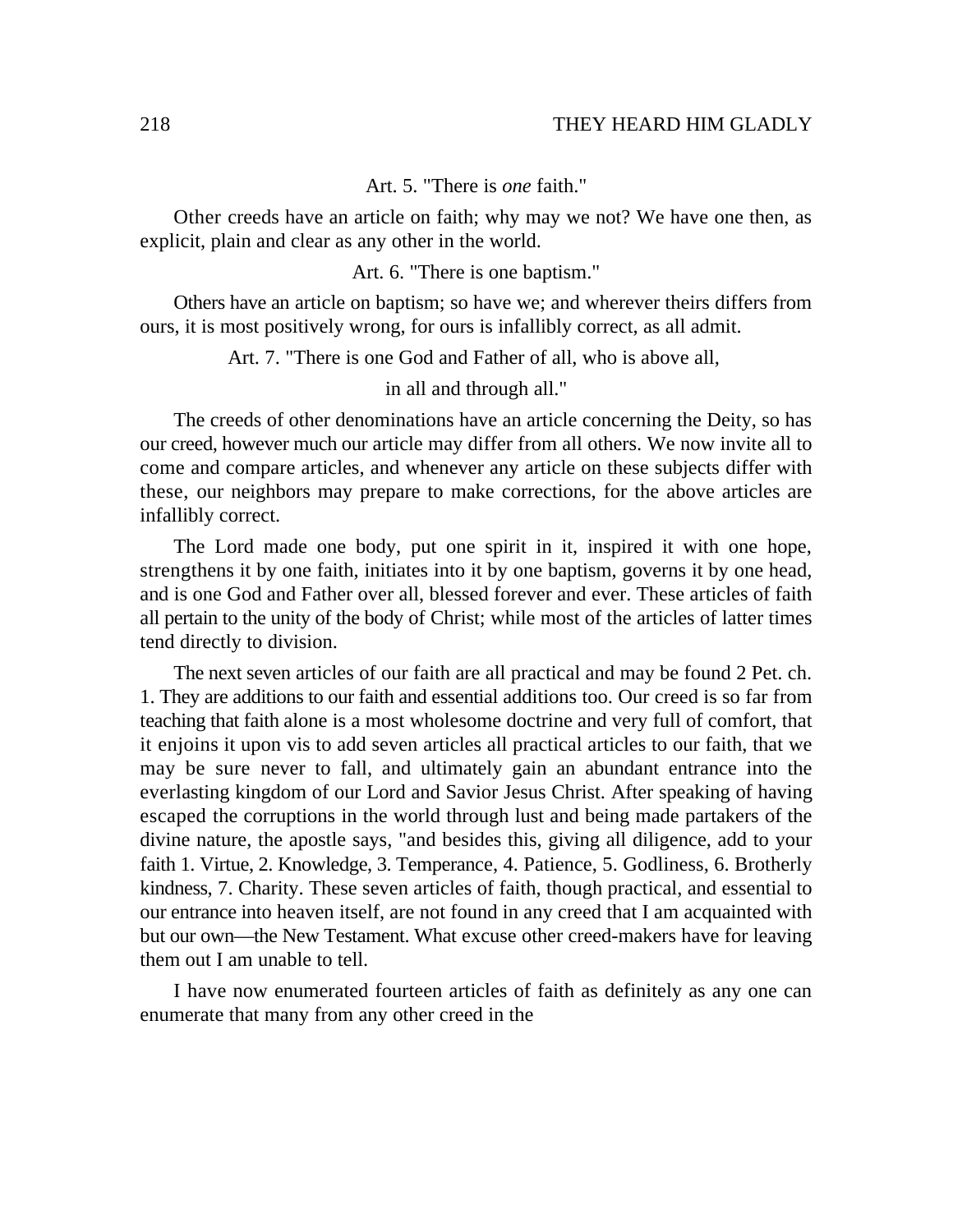world. I will now refer to sixteen in one short chapter of 13 verses. 1 Cor. 13th ch. The great subject of charity or love is spoken of by all parties, but strange to tell, among all the articles of faith we have seen, there is not one article on this great item of Christian doctrine—this new commandment of our Lord, in any creed but our own. So important has our great Exemplar thought this item of the Christian faith, that he has given us sixteen articles upon it; seven declaring what charity or a charitable person will do; and nine declaring what charity or a charitable person will not do. I will first enumerate the things that charity or love will do. 1. It will suffer long, 2. It is kind, 3. It will rejoice in the truth, 4. It will bear all things, 5. It will believe all things, (all things of God), 6. It will endure all things, 7. It hopes all things. These are the seven things, or practical articles love or a lovely person will do. The next thing is to point out what love will not do. 1. It will not be envious, 2. It will not vaunt itself, 3. It will not be puffed up, 4. It will not behave itself unseemly, 5. It will not seek its own, 6. It will not be easily provoked, 7. It will not think evil, 8. It will not rejoice in iniquity, 9. It will not fail.

Now do you wish to know whether you are a charitable person? Look not then at your feelings. Look not within you. But look where you can see and know. Are you in the daily habit of doing what Paul says love will do, and do you abandon everything which he says charity will not do? Then, does God decide you to be charitable and although tongues, prophesies, and the supernatural gift of knowledge, have long since passed away, as they only belonged to the infantile state of the church, and have finished the work assigned them, yet your love shall not fail, but will continue to bloom, not only in time, but co-existent with years of God. It first emanated from the bosom of the eternal fountain of all love and all good—the bosom of God, and issued in the flowing blood of Jesus, "the Lamb of God that takes away the sins of the world." It shortly exhibits almighty power in binding together mighty hosts of Jews and Gentiles in one vast congregation, and is the golden chain which binds the whole family in heaven and upon earth, and will continue to dwell among the heavenly hosts, connecting and uniting all the shining hosts in the eternal ages yet in anticipation of all the good and virtuous.

If then; you want articles of faith, here we have infallible articles, in the scripture, the book of God has given for doctrine. Will you receive them? If you will, God will receive you, but if you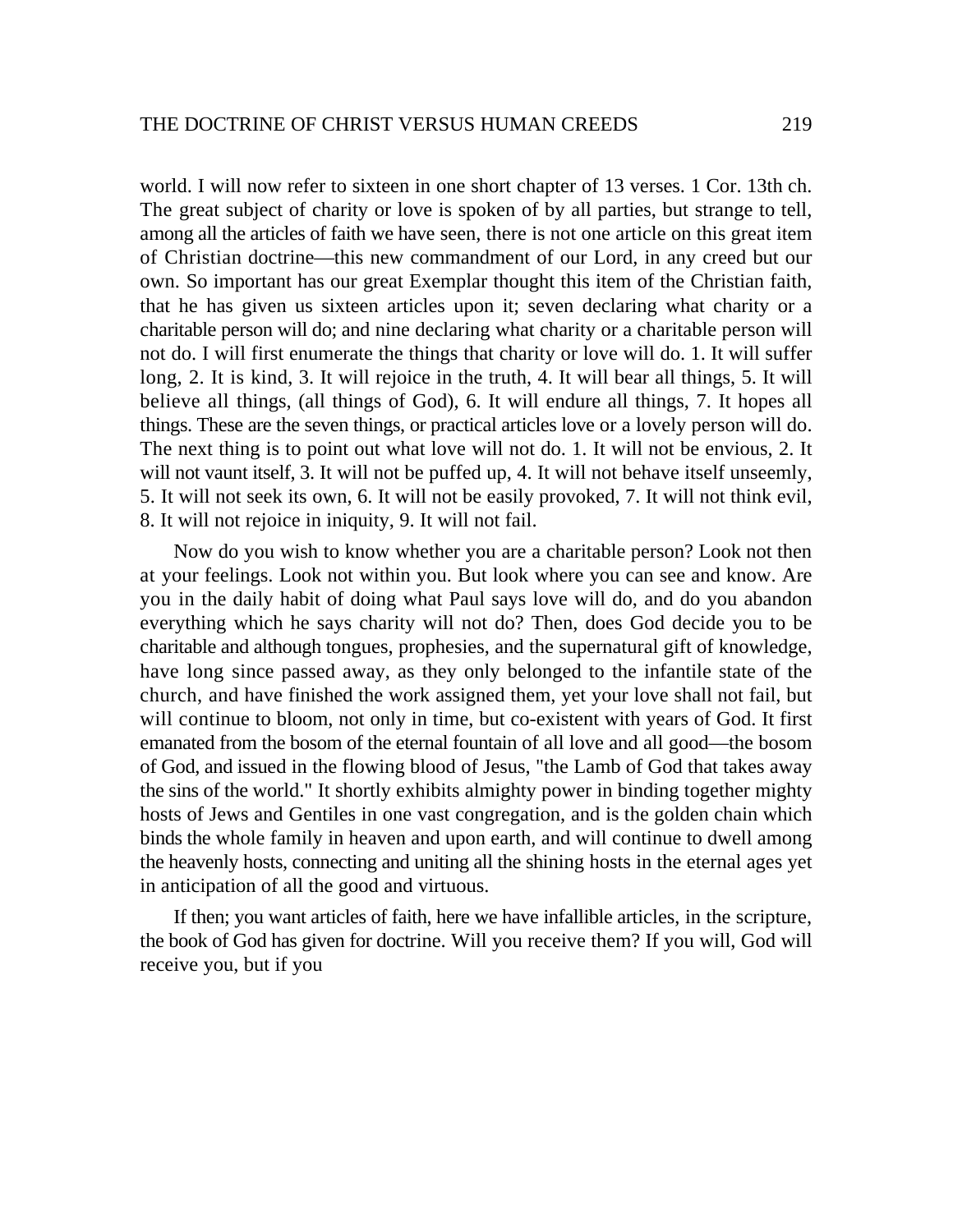reject them, God will reject you. Nothing is more certain. The scripture is given for doctrine, for reproof, for correction, for instruction in righteousness. Will you have it for this purpose?—If you will not, you had as well deny it at once. If you will have the scriptures for the purpose for which they were intended, you cannot have them in any sense that will do you any good. But if you will receive the scriptures and use them for doctrine, reproof, correction, and instruction, what will it avail? What is all this for? The apostle answers: "That the man of God may be perfect, thoroughly furnished unto all good works." Is not this enough? If the Heavenly Father, has given us the scripture for doctrine, &c "that the man of God may be perfect, thoroughly furnished unto every good work," what more could we ask? What more do we need?

Seeing then, that the scripture is given for doctrine, what excuse can any man or set of men have for making doctrine, and attempting to prove it by scripture? Is not his attempting to prove it by scripture, a certain evidence that he has some doctrine not contained in the scripture? What excuse can any man make for not taking the doctrine of Christ itself, as the man of his counsel and the rule of his faith? Surely no excuse worthy of a man, much less of a Christian. We however, possess this advantage: every party under heaven is bound to confess our creed right. Indeed, they look upon it as such good authority, that they quote it to prove their own creeds right.

One more point, brethren, and I am done. Do we walk worthy of this creed? The best faith under heaven cannot save us, unless its sacred principles are carried out in our lives. So the best creed on earth cannot save us and will do us no good, if we merely talk about it and argue about it, and do not conform to it in our lives. When we come to close life's wearisome journey, we shall have no doubts about the correctness of our doctrine; but, in retrospecting our lives, the great question will be, have I obeyed from the heart the form of doctrine delivered me? Have I conformed to the doctrine taught me in the word of my Lord and Master? Here is where care is wanting on our part. We have God's truth, and if we follow its holy dictation, it will lead us to glory, to victory and to heaven. It will guide us safely to the city of God, to where we shall see Him who is the object of our love, to Him who will explain his word to us all, so as that there shall be no mistake. To his name be honor and power everlasting.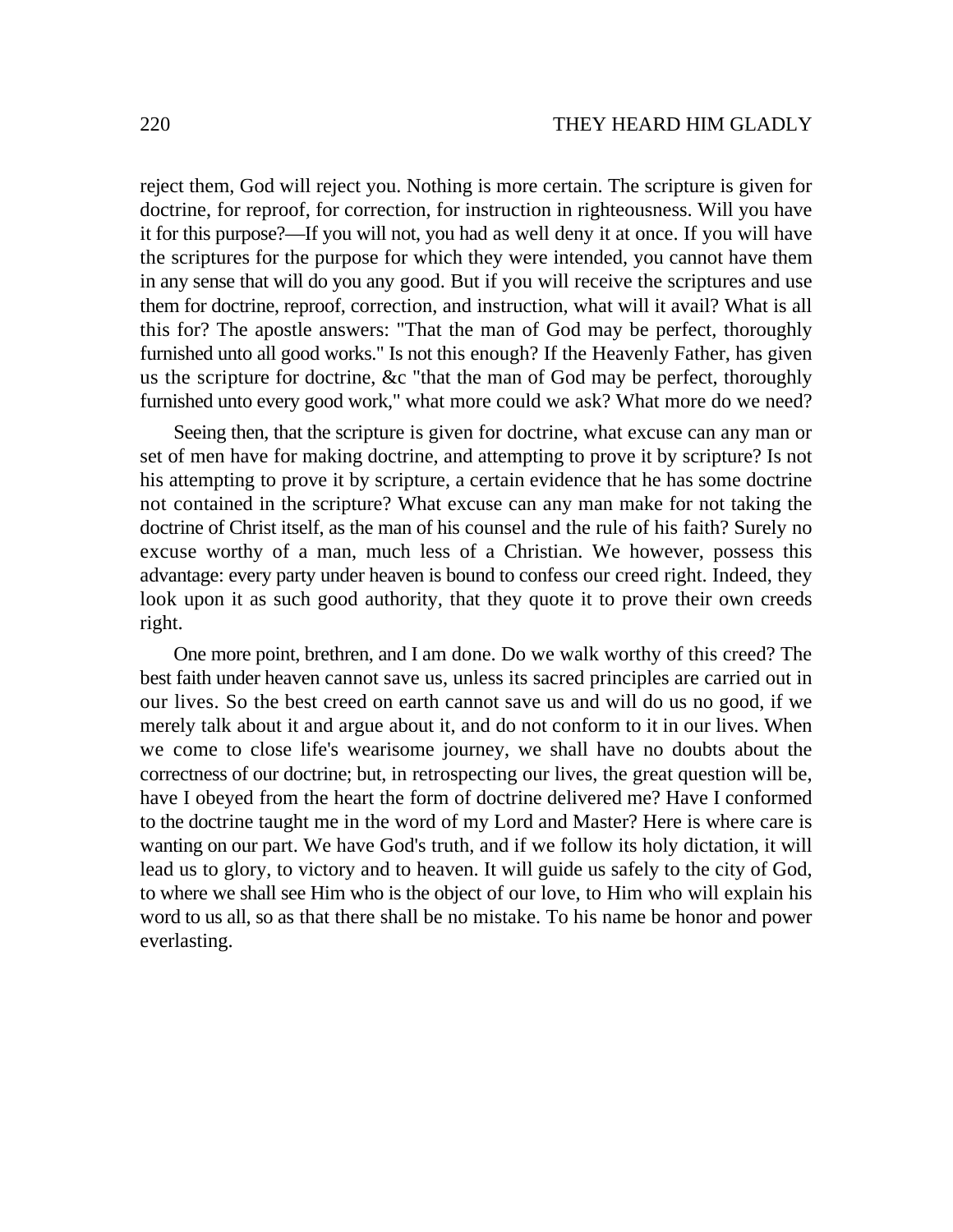## **CHAPTER XIX** *On Washing the Saints Feet\**

Text: If ye know these things, happy are ye if ye do them. John 13: 17.

Beloved Hearers; The subject of our discourse on the present occasion is not of our own choosing, but is upon which we have been requested to deliver a discourse by many of our respectable, devoted and religious hearers. It is a subject upon which many pious and devoted Christians have felt greatly at a loss to know what to do, and one which it seems difficult to get many persons to understand. In treating upon it then, it will not be our place nor design to dogmatize, and use severe sarcastic language in reference to those who may differ with us; but it will be our purpose to enquire what the will of the Lord is, touching this matter. And whatever it may be, it certainly can be done by every good man; with as much satisfaction as any thing taught us in the holy book.

All we ask of those who may differ with us, is to give us a patient and impartial hearing, and then, if we cannot agree, it is hoped the disagreement will be greater than it was before.

1. We shall examine the Old Testament feet-washing.

2. We shall enquire whether feet-washing was appointed at the same time the Lord's supper was.

In considering the subject we shall observe the following order:

3. We shall enquire into the "all things which Jesus commanded."

4. Examine John 13 and 1 Tim. 5: 10.

1. The first mention of feet-washing in the Bible is Gen. 18: 4. It was mentioned by Abraham, when the Lord appeared to him in the plains of Mamre as he sit in the tent-door in the heat of the

\*The Western Reformer, Vol. 6. No. 3. January 1847.

[221]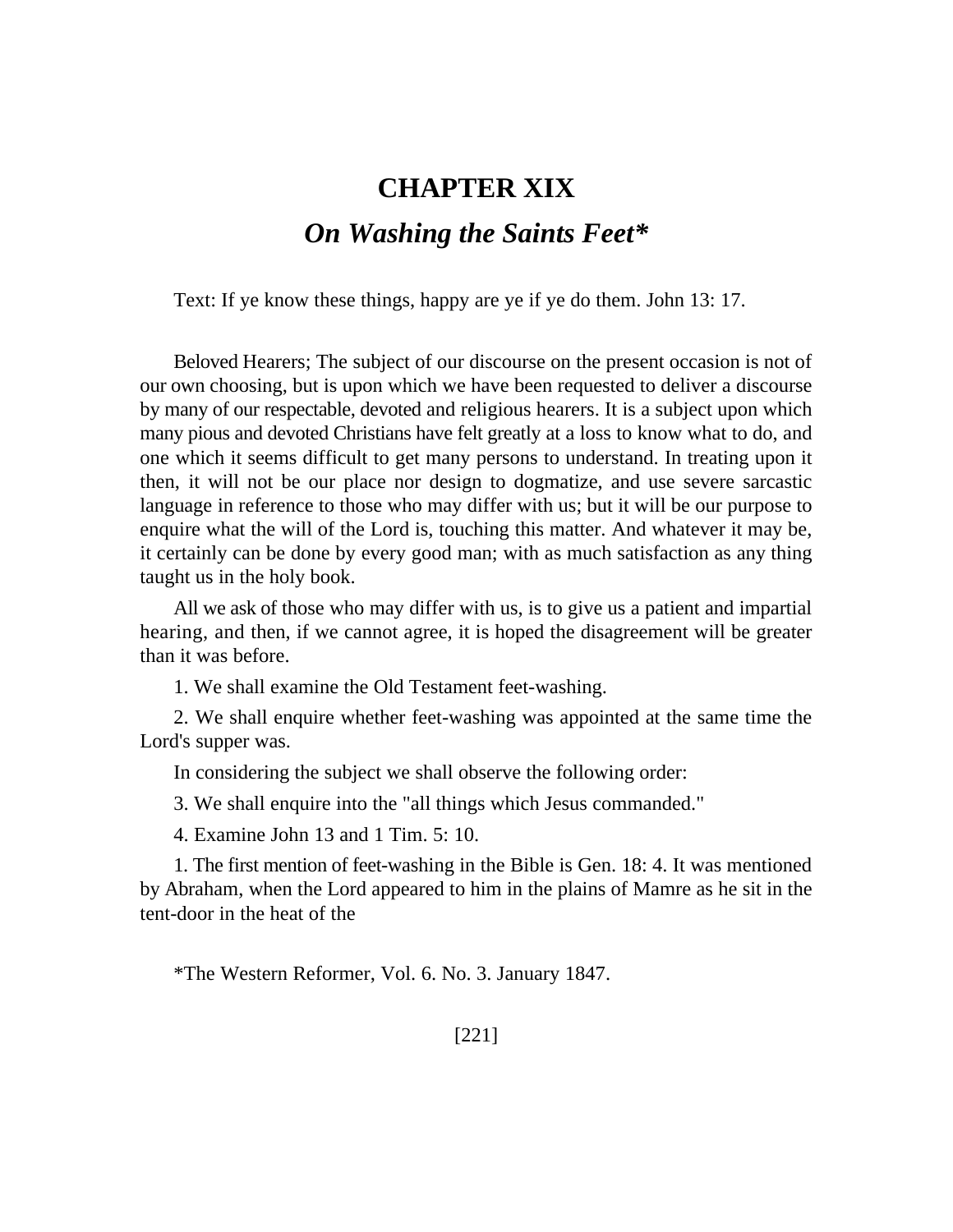day. Moses says, that on this occasion Abraham "looked, and lo, three men stood by him: and when he saw them he ran to meet them from the tent-door, and bowed himself toward the ground, and said, My Lord, if now I have found favor in thy sight, pass not away, I pray thee, from thy servant: let a little water I pray you, be fetched, and wash your feet, and rest yourselves under the tree. "—Washing feet in this place appears to be an act of hospitality, as much as any of the other acts of kindness shown towards these divine visitants by the venerable Abraham.

The next we hear on the subject is from Lot, who addressed the divine messengers, who visited him in the city of Sodom, as follows: "Behold now, my lords, turn in, I pray you, into your servants house, and tarry all night, and wash your feet, and ye shall rise up early, and go on your ways." Gen. 19: 2. In this passage also the washing of feet seems to have been one of the items of entertainment practiced by this highly favored saint of God. He evidently did not consider it an ordinance in a worshipping assembly, any more than any of the other acts of hospitality shown on the same interesting occasion.

The next mention of feet washing in the Bible is from the lips of Laban, addressing Abraham's servant, sent to intercede for Isaac, in obtaining his beloved Rebecca, who afterwards became his wife; in the following words: "Come in thou blessed of the Lord; wherefore standest thou without? for I have prepared thee a house and room for the camels. And the man came into the house and he ungirded his camels, and gave straw and provender for the camels, and water to wash his feet and the men's feet that were with him."

Gen. 34: 31. 32.—In this place also it is a part of the servants entertainment.

Another occasion on which feet-washing is mentioned, is found in the account of Joseph's brethren buying corn of him in Egypt, in the following words: "And the man brought the men into Joseph's house, and gave them water, and they washed their feet." Gen. 44: 24. Here again we find washing feet among other hospitable acts.

Feet-washing is mentioned by the Lord himself in the following language to Moses: "Thou shalt also make a laver of brass, and his foot also of brass, to wash withal; and thou shalt put it between the tabernacle of the congregation and the altar, and thou shalt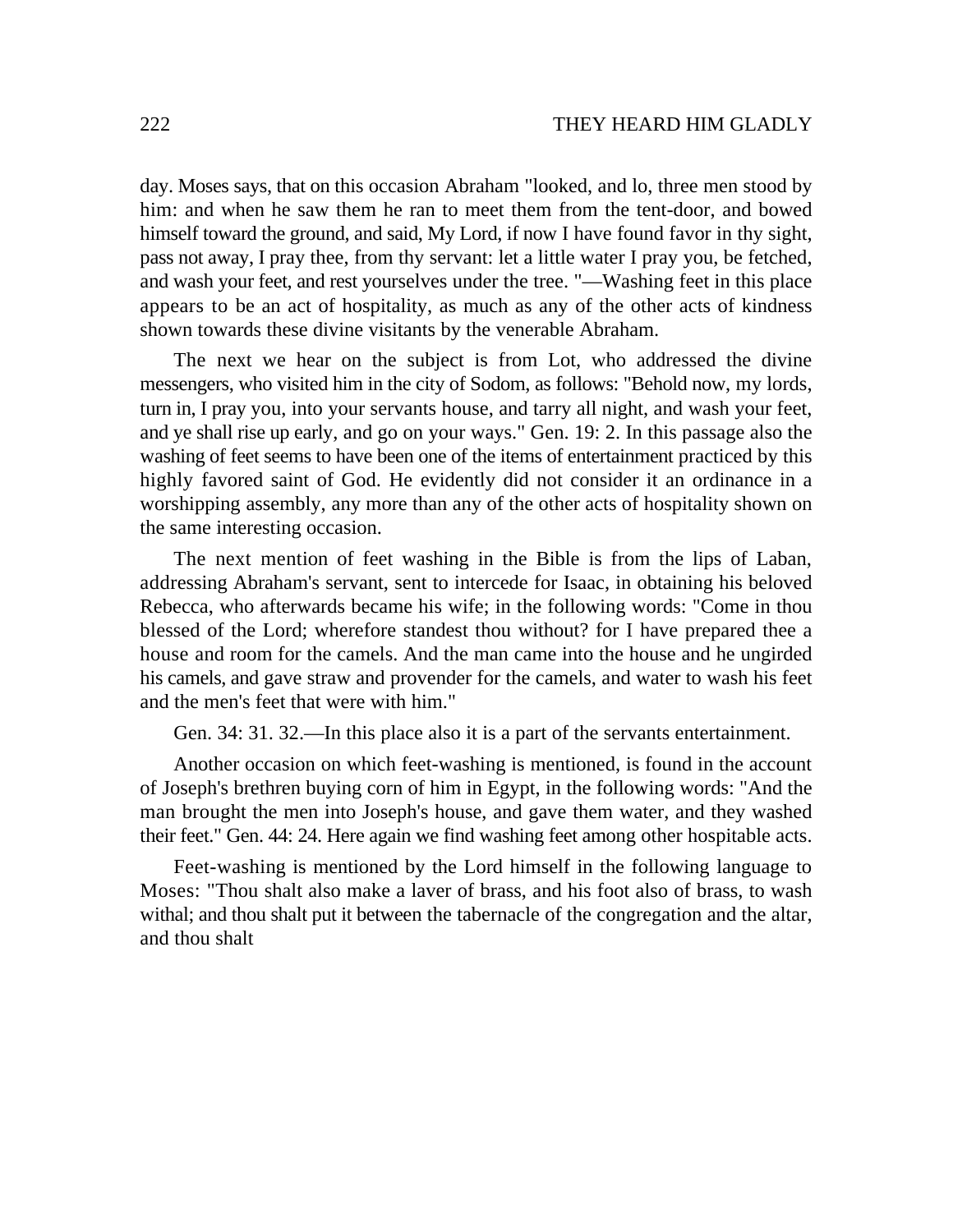put water therein: for Aaron and his sons shall wash their hands and their feet thereat." Ex. 30: 18, 19. This feet-washing was evidently for a different purpose, from any of those already mentioned, and was confined to Aaron and his sons; and included the hands as well as the feet.

Another place in which washing feet was a hospitable act is the following: "So they brought him into his house, and gave provender unto the asses: and they washed their feet, and did eat and drink." Ex. 19: 21.

Washing feet is mentioned by Abigail, to the servants of king David, who were sent by him to commune with her concerning becoming his companion; in the following words: "Behold, let thine handmaid be a servant to wash the feet of the servants of my lord." 1 Sam. 25: 41. In this case it is evidently intended as an act of kindness, and hospitality.

In 2 Sam. 11: 8, David commanded Uriah to "Go down to thy house and wash thy feet," but this of course does not relate to our subject.

David mentions washing feet with blood, Ps. 58: 10, but this of course is a mere figure, and not a literal washing of any kind.

Solomon sings of washing his feet, Song. 5: 3, but this of course does not allude to our subject.

I believe I have now referred to every place where feet-washing is mentioned in the old Testament, and from these passages, I think it will appear evident that the washing of a friend's feet, or providing water for him to do it himself, as all will see was the case in most of the instances referred to, was anciently one of the most common acts of hospitality, and an essential part of entertainment, extended to honorable, great and welcome visitors. Washing feet was done, like all other kind acts of entertainment, to show respect to those upon whom it was bestowed; and consequently when a certain woman wished to show superior respect to the Savior, she washed his feet with her tears. See Luke 7: 38.

2. We shall now proceed to examine whether feet- washing was appointed at the same time of the Lord supper. We have already seen that it was practiced long before New Testament times, and consequently that it could not have been instituted by the Savior.—As it was a custom in the world before the Savior came into the world, he could have done no more than enjoin its observance, as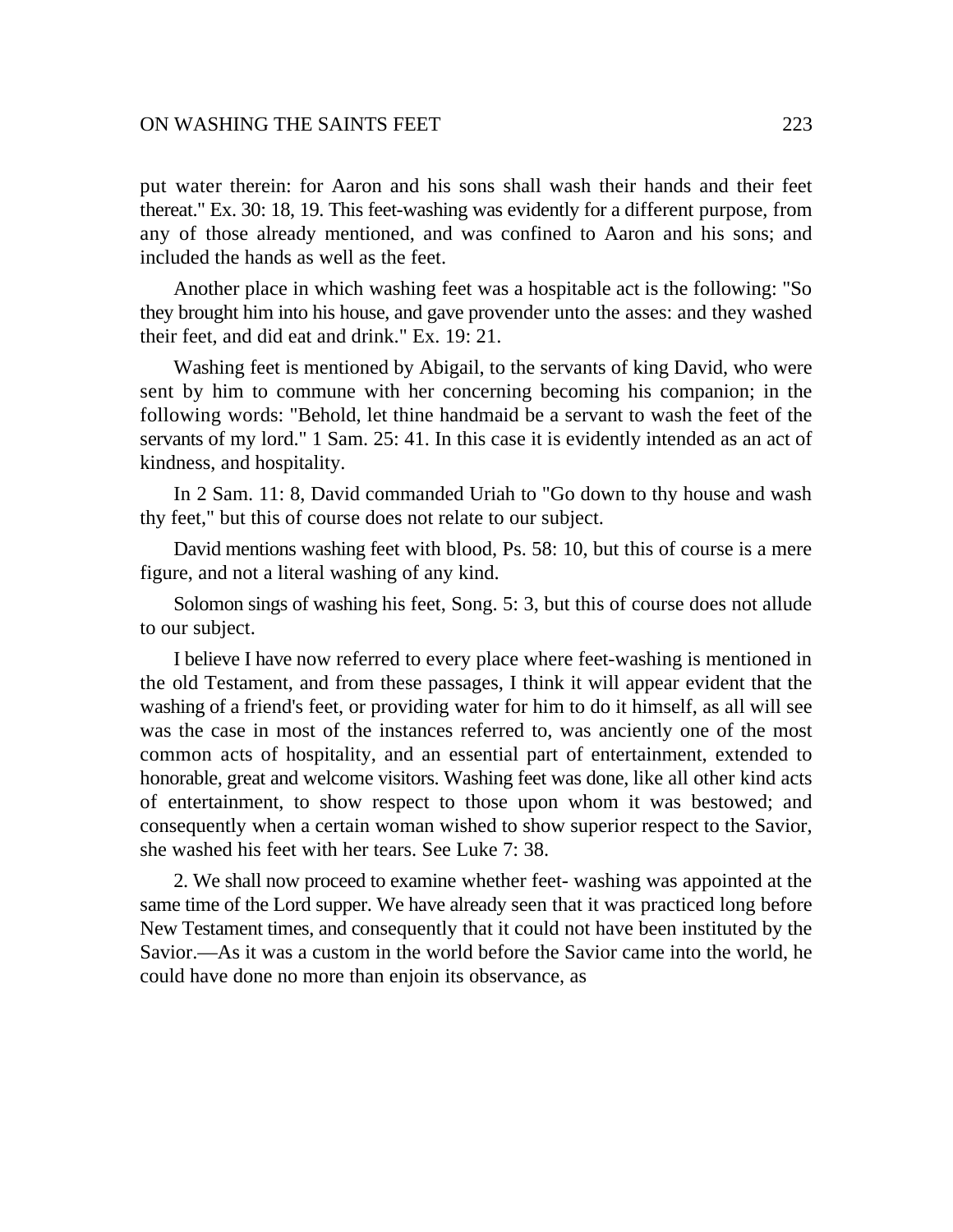he did any other act of kindness or goodness bestowed on man by his fellow man.

As I wish to examine the matter candidly, I will now proceed to show that the matters recorded John 13, were not done at the same time the Lord's supper was instituted. If we can show that they differ in time or place,—that is if we can show that the feet washing of John 13, and the Lord's Supper, do not agree in time or place, the position now taken will be established. We will then see if they agree in time first. Paul gives us a clew to the time of the communion 1 Cor. 11: 23. He says, "the Lord Jesus, the same night in which he was betrayed, took bread," &c. Now if we can determine the time of the betrayal, we shall have the time of the communion, for Paul says, it was on "the same night." We next invite your attention to the Savior's language Lu. 20: 26, "Ye know that after two days is the passover, and the Son of man is betrayed to be crucified." This places the betrayal, and consequently the communion, at the time of the passover. Now turn to John 13: 1, where feet-washing is introduced, with this language: "Now before the feast of the passover," &c. These passages, it appears to us, place feet-washing before the passover, and the communion at the same time with the passover. Now if the "Lord took bread" &c, as stated by Paul, on the same night in which he was betrayed, and if the betrayal and communion were at the same time as appears from Mat. 26: 2, and if the transactions of John 13th, took place before the pass-over, as stated in the first verse of that chapter, I cannot see how any reasonable man can help admitting that the communion and feetwashing were not at the same time.

John. 13: 2, speaks of "supper being ended." and verse four, of "rising from supper," and verse 26 of "dipping the sop" which must have been at another supper and yet before the betrayal and communion. If this is correct, the two transactions could not have been at the same time. Now if we are not mistaken, this dipping the sop was at least one supper later than the supper that ended before the feet-washing, and at this last supper when the dipping of the sop occurred, "Some of them thought, because Judas had the bag, that Jesus had said unto him. buy those things we have need of against the feast." Verse 29. Now if the feet-washing and communion were together, both were on the same night our Savior was betrayed into the hands of his enemies, according to Paul's testimony. Yet the supper at which the dipping of the sop took place, appears to have been afterwards, and Judas had not yet betrayed his Lord, and the disciples appear to be making preparation for the "feast." What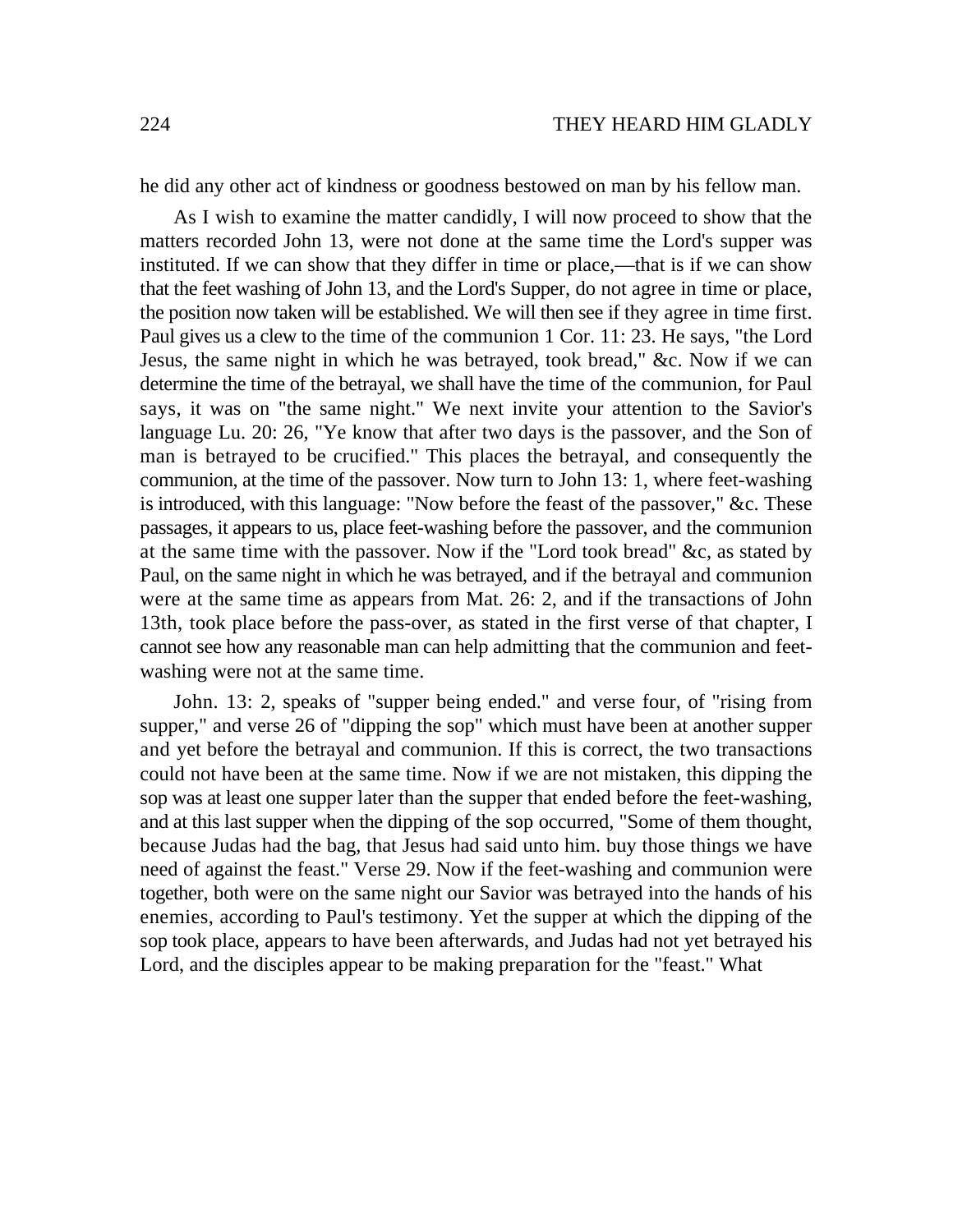feast was there to which the Savior could have referred after the Savior was betrayed into the hands of his enemies?

Now we conclude the supper where the sop was dipped, John 13: 26. 27. is at least one supper later than the one that ended before the feet-washing, but for the purpose of making all possible allowance, suppose we grant it to be the same one. What then took place at the supper? John says verse 27, "after the sop Satan entered into him." (Judas.) Now remember it was after the sop. Was this sop at the last supper? Luke says, "Now the feast of unleavened bread drew nigh, which is called the passover, and the chief priests and scribes took counsel how they might kill him, for they feared the people." Then entered Satan into Judas. (Luke 22: 1, 3.) Now if John is correct in saying that Satan entered into Judas at the time of dipping the sop, and we admit for the sake of argument, that this was at the supper that ended before feetwashing, and if Luke is correct in placing it "before the feast called the passover," our position is settled. In Luke 22: 6, after satan had entered into Judas, we read of his seeking opportunity to betray him. This required some time. At the 11th verse Luke says, "then came the day of unleavened bread, when the passover must be killed." This brings us, to say the least of it possible, to another day after the dipping of the sop, and the entrance of Satan into Judas; and at the 8th verse, of the same chapter, Peter and John are sent to another place, to prepare the passover, at which place the communion was instituted.

We have now shown, as it appears to us, that the feet washing of John 13, and the institution of the communion did not take place at the same time nor place. Other arguments might be adduced at great length, but we deem it unnecessary to extend our argument on this point. If then, this feet-washing was not performed at the same time the communion was instituted, and not at the same supper, it must have been simply after eating a common meal, and has not the least appearance of a church ordinance. Now be it observed, that this is the only passage in the whole Bible upon which any person has ever relied for proof that feet-washing and the communion should be attended to at the same time and place. But on the contrary, we have seen that in Old Testament times, feet-washing was a part of entertainment, and done to confer a good upon the body, as food or raiment, and not simply for the cultivation of the mind and spirit, as the communion.

Now those who are in the habit of washing feet in worshipping assemblies, take it for granted that they are thus commanded to do,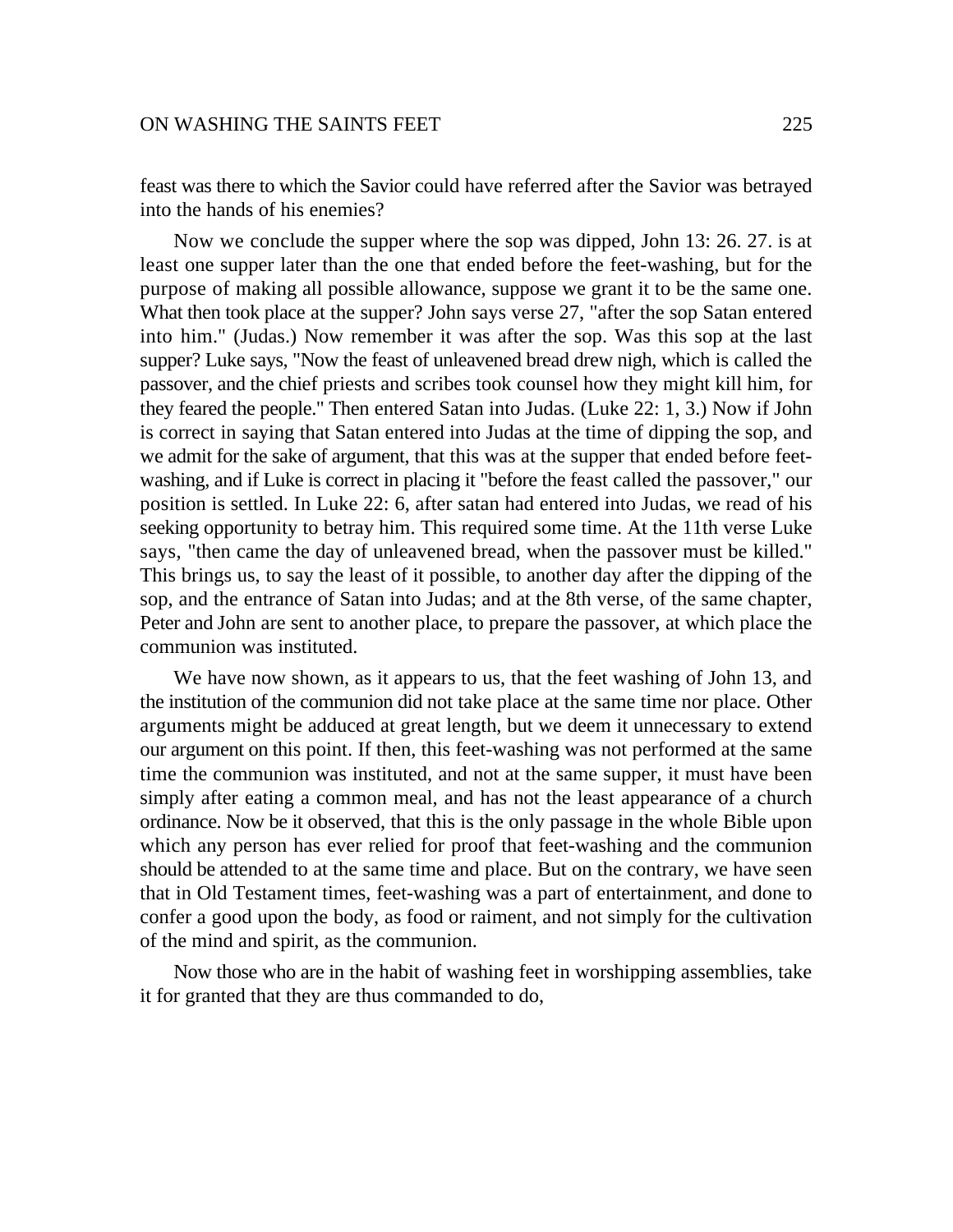and insist that those who do not practice in the same way they do, are living in disobedience to the commandments of God. But if Jesus never commanded them to do this, as I am confident he never did, they are simply enjoining a commandment of men, and no commandment of the Lord at all. It therefore becomes them to enquire, diligently what the Lord did mean. So far as I am concerned, I should feel fully as justifiable, in performing any other act of hospitality in worshipping assembly as the washing of feet.

It may be urged also, that there are just as many good reasons for eating a supper similar to that in John 13, in connection with the communion, as can be offered in favor of the washing of feet in connection with that appointment. And in order to be consistent on this point, our Tonker brethren, prepare and eat a supper in connection with the washing of feet and the communion. In this they seem not to have noticed the following language of Paul: "When ye come together therefore into one place, this is not to eat the Lord's supper. For in eating, every one taketh before other his own supper: and one is hungry and another is drunken. What! have you not houses to eat and to drink in? or despise ye the church of God and shame them that have not? What shall I say to you? Shall I praise you in this? I praise you not." (1 Cor. 11: 20, 22.) What was it the apostle would not praise them in? Certainly not that they were in the habit of "coming together into one place," for he elsewhere exhorts not to "neglect the assembling of yourselves as the manner of some is." He did not refuse to praise them for communing, for in reference to the communion, he says, "I delivered unto you that which I received of the Lord Jesus." Why then did he refuse to praise them? Evidently in this, that they participated in a great feast, in which some became gluttons and others intoxicated and consequently did not discern the Lord's body. In so doing they ate and drank condemnation to themselves, "not discerning the Lord's body."

But my object in introducing this passage is to show, that although this or a similar supper accompanied the feet-washing of John 13, yet Paul forbids the introduction of a supper into a worshiping assembly, and declares that he "praises" not those who do so, "for they come not together for the better, but for the worse." The fact then of that supper being at the time and place of feet-washing did not authorize any one to make a church ordinance of it. Then I conclude, that the time and place of the feet-washing could not authorize any one to make it a church ordinance, as both were at the same time and place.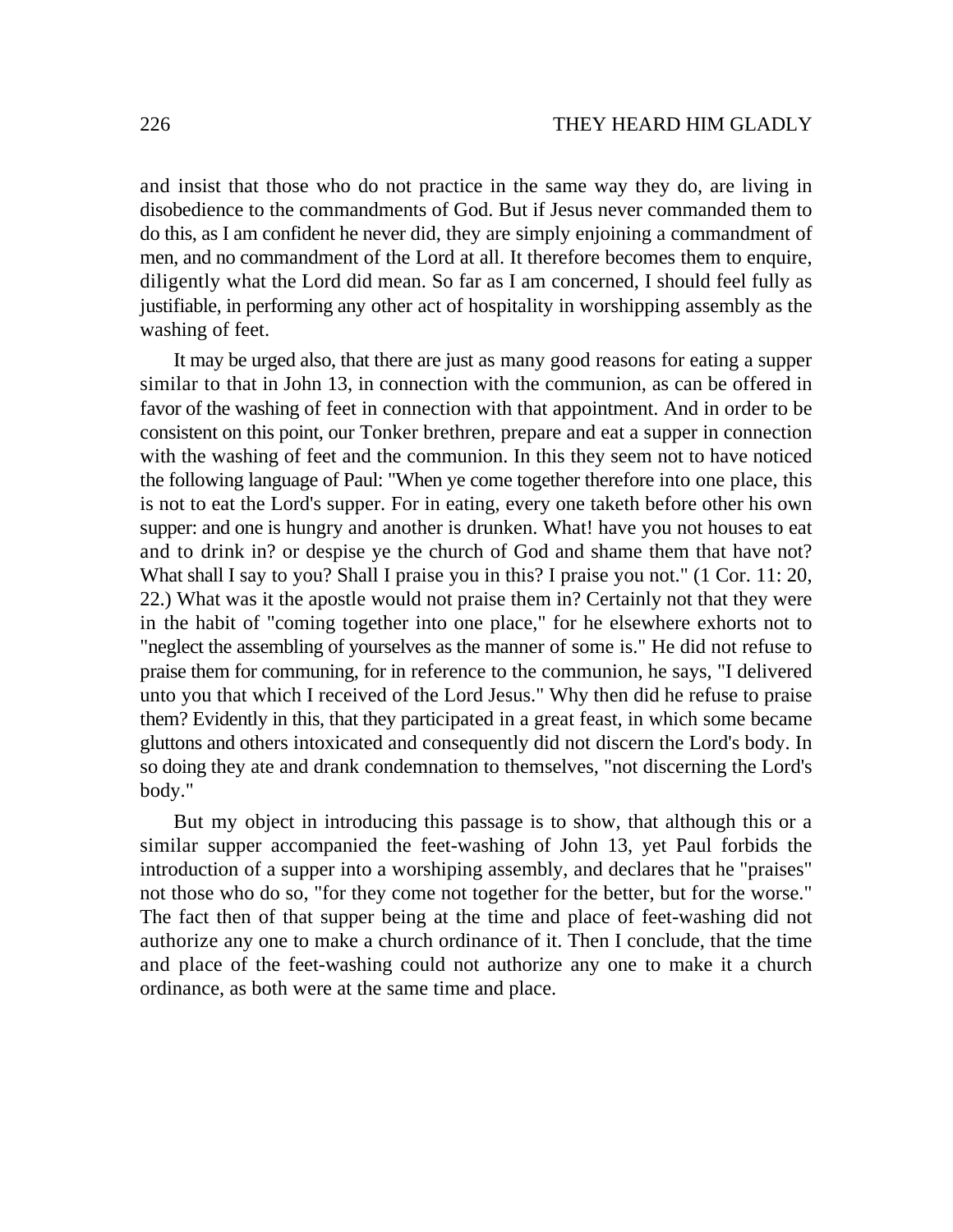In the last commission Jesus gave to the apostles, he commanded them to "teach all things which he had commanded them." The import of this must be to teach all things which he had commanded them to teach, for he evidently did not command them to teach all things which he had taught them to do. This is evident from the fact that he told them to "go and preach the last sheep of the house of Israel"—"go not in the way of the Gentiles," &c., which he evidently did not enjoin upon the apostles among the "all things" they were to teach. We take it then, that the apostles taught "all things" of Jesus commanded them. Yet among "all things taught by them, they never taught washing feet as a church ordinance, in a single place. Paul tells us, 1 Cor. 11: 23, 26, what he received of the Lord Jesus, and that which he delivered to the Corinthians, in which he includes the communion, and in which he certainly would have included feet-washing, if he had received both of the Lord to be performed at the same time and place. Yet feet-washing is not mentioned.

I have not read all the books in the world, but in what I have read, including the Bible, I do not recollect of seeing a single intimation in any book, that feet-washing was ever performed in an assembly met for worship, in the early ages of the church. If such a thing was a standing practice, in the early churches, I can see no good reason why it should not have been mentioned in the New Testament Scriptures and early theological works, as frequently as the communion. Such, however, I am certain is not the fact.

The passage, 1 Tim. 5: 4, is the only intimation on the whole subject in the "all things" which Jesus commanded the apostles to teach, and the "whole counsel of God" which they declared to the world. And the manner in which this is mentioned shows that it was the same as that ancient act of hospitality, commonly practised, in entertaining strangers, which is so frequently mentioned in the Old Testament. That I am correct in this I think cannot be doubted, for if the washing of feet had been a standing ordinance in the church, there could have been no widow in the church "three score years old" who had not attended to it—The apostle could not say, "if she had been baptized, if she had communed," &c., for there were none in the church of so great an age, who had not complied with these commands.

The language in the 13th of John stands not in the form of *a* general law, to all alike in the whole kingdom of God, and consequently must be limited to those for whom it was intended. Peter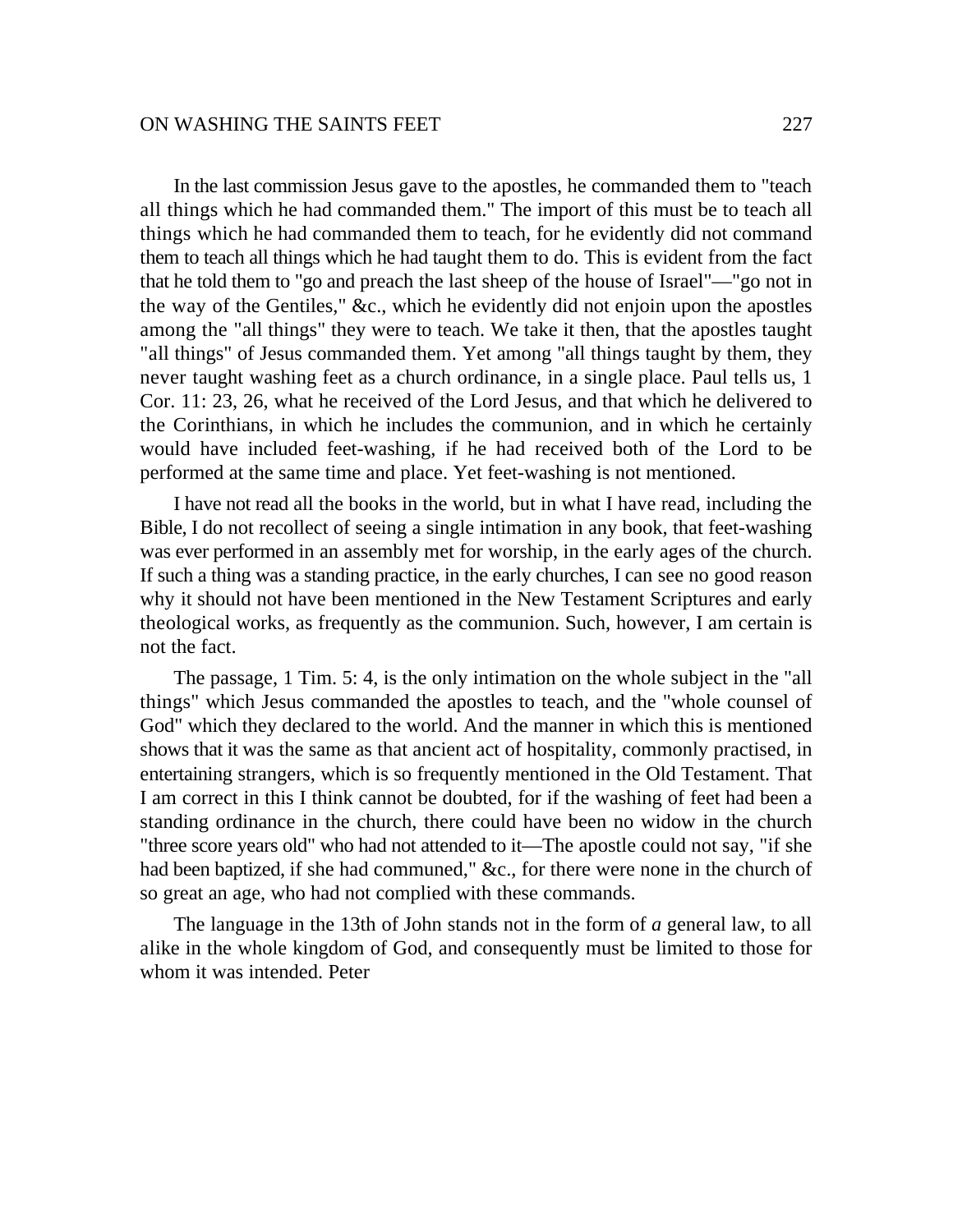said, verse 8, "Thou shalt never wash my feet." The Savior answered him, "If I wash thee not, thou has no part with me. ' Now, nothing can be more clear, than that our Saviour does not say, in general, to all in his kingdom, "If I wash thee not, thou hast no part with me." Dear hearer, does he say so to you? If he does it is certain you have no part with him, as he never washed your feet. Yet that language was applicable to those to whom it was addressed.

At the 14th verse also, you will see that the language does not address itself to all alike in the kingdom of God. The Saviour there says, "If I, then, your Lord and Master, have washed your feet, you ought to wash one another's feet." Now can any one be so void of perception, as to say the Savior says, to any church in our time, "If I then, your Lord and Master, have washed your feet, you ought to wash one anothers feet?"—Surely not, for this you know would exonerate them at once. To suit the application some make, it should read, "If I then your Lord and Master have washed the apostles feet, all Christians ought to wash one another's feet." But this is entirely another thing.

But the Savior proceeds to address the disciples. "I have given you an example, that ye should do as I have done to you. Verily, verily, I say unto you, The servant is not greater than his Lord; neither he that is sent greater than he that sent him. If ye know these things happy are ye if ye do them." What things? Certainly he did not call feet-washing "these things." "These things" refer to any acts of kindness and humility they might be pleased to bestow upon each other, of a similar character with the one he had just performed.

Whenever, then, Christians, in entertaining their brethren, prepare water, to wash their feet or do not themselves, as was the case anciently, in some instances they comply with a very plain and obvious duty; but not any more so than any other part of entertainment. In taking care of the sick it is also a good work, but no more so than any other acts of kindness they may receive at your hand. In all those humble and God-like acts many Christians are fearfully delinquent. "Pure and undefiled religion before God even the Father is this; to visit the Fatherless and widows in their affliction, and keep oneself unspotted from the world."

May the Lord put it into the minds of his people, to enquire into the things of good report, and learn and do his will, and to his name be glory and dominion forever. Amen.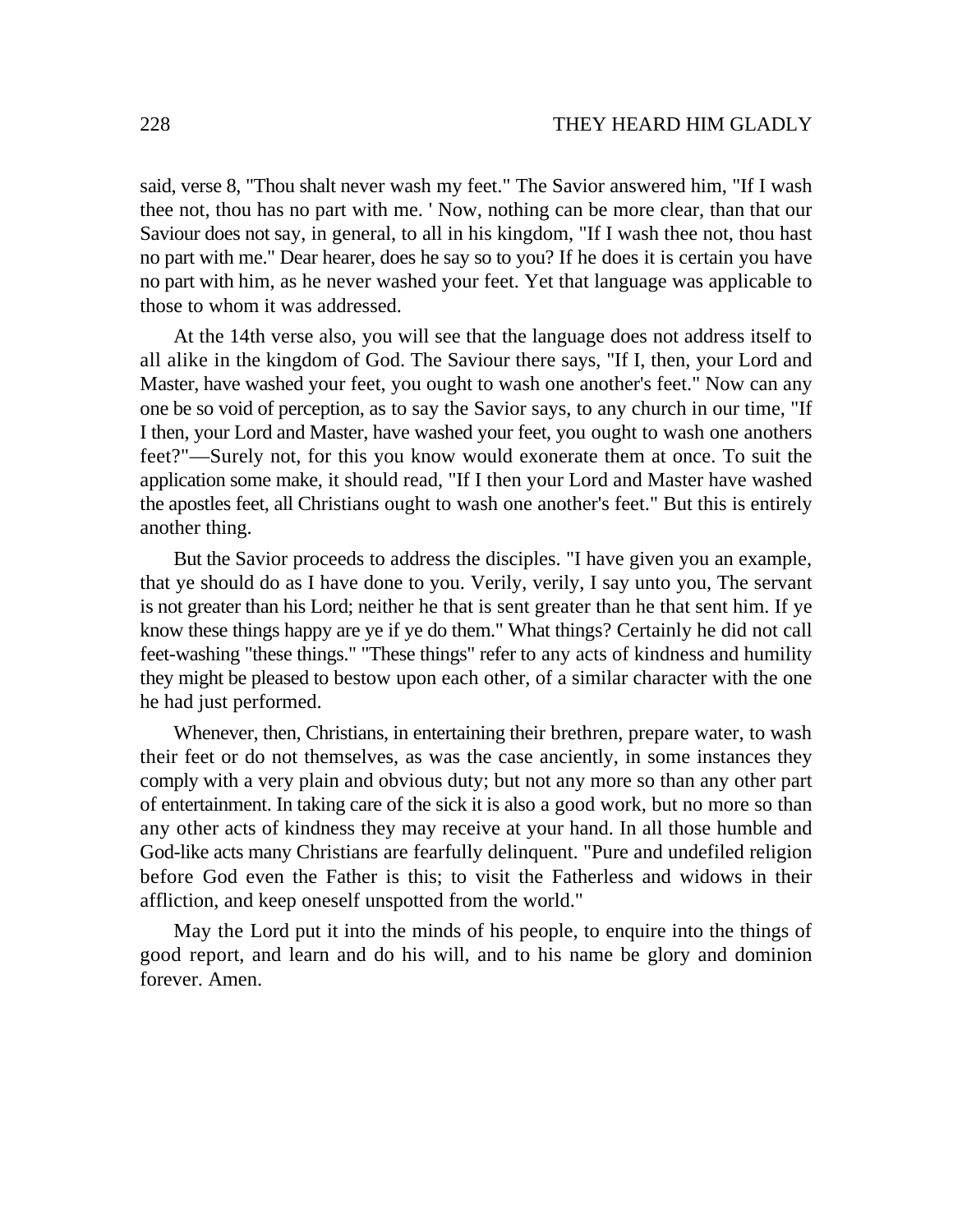## **CHAPTER XX** *Endless Punishment*

(The following is the opening address of the editor on Endless Punishment, delivered on the second day of the debate on the claims of Universalism, with Rev. Bosserman, of Dayton, Ohio, in Lexington, Ohio, September 22, 1856. By the request of many friends who heard the speech, we lay it before our readers. It was delivered perfectly extemporaneously, as every speech of ours was, as we had not time to open a single book to make the slightest preparation after we knew the debate would certainly take place, until we were on the ground. This will account for any lack of method or arrangement in the speech. We have aimed to write it out as near in the precise words in which it was delivered as possible, from memory, and a brief skeleton prepared during the short intermission of an hour and a half day that preceded its delivery, in the midst of talking and greeting friends, who were taking some refreshment on the ground.—B. F.)

GENTLEMEN MODERATORS, LADIES AND GENTLEMEN:—I have appeared before you only as a respondent during this discussion till now. Heretofore I have simply replied to the effort of my opponent to prove that all men will be finally reconciled, made holy and happy. Having, in my reply, not only defeated the argument of my friend, but brought negative proof ruinous to his whole system, and going far to establish my affirmative proposition, I am now to proceed to discuss Future Punishment. The proposition, as written by my friend, reads as follows: "Will any part of the human family suffer endless torment?"

Mr. Bosserman has made several strong appeals to your prejudices, only calculated, whether so intended or not, to prevent a candid hearing and deliberate decision. Similar appeals might be made to induce you not to believe in the existence of a fine, chain-gang, prison, penitentiary or gallows in this world; but after all his

\*Biographical Sketch and Writings of Elder Benjamin Franklin, Vol. 1. 1880.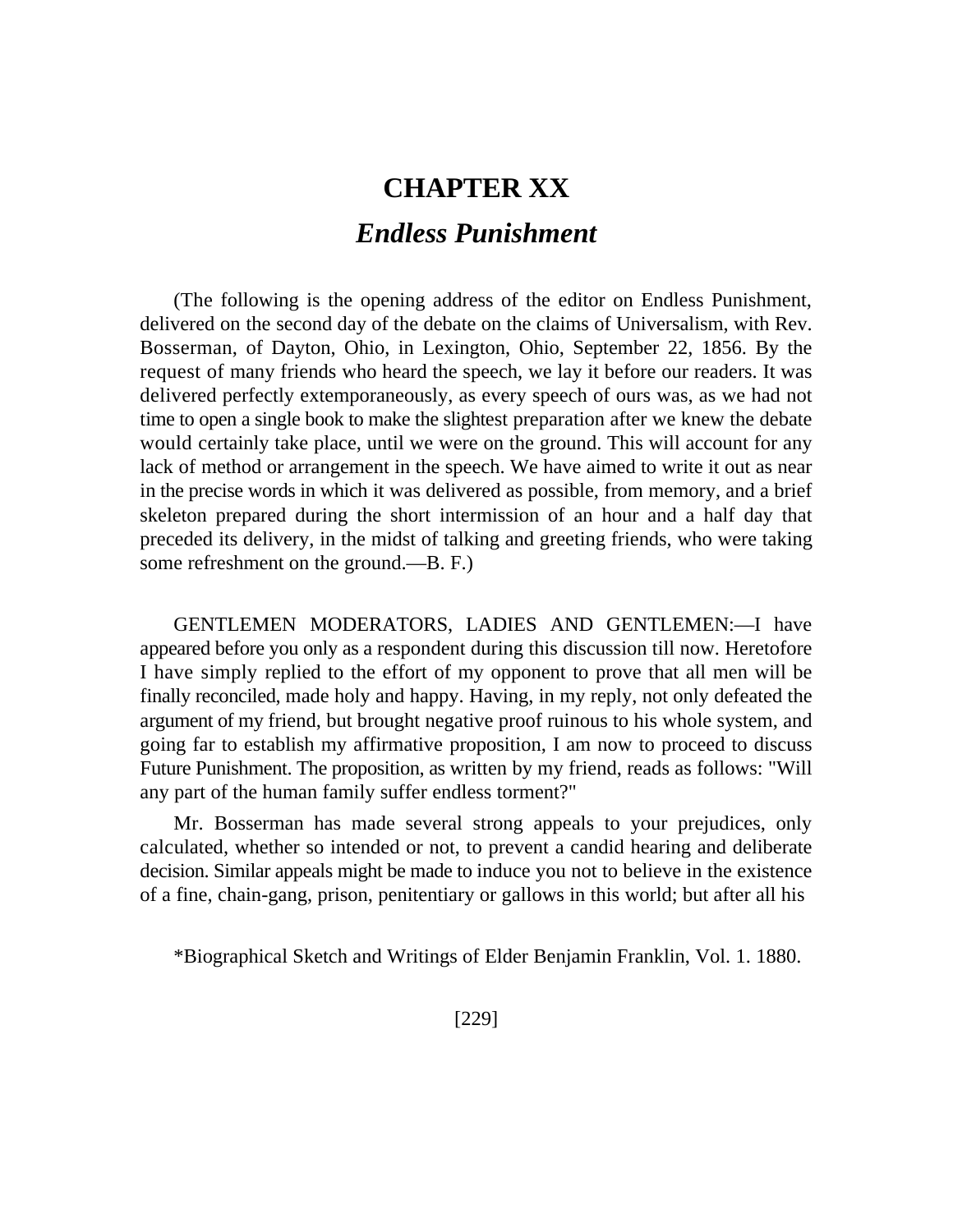fine rhetoric, sensible people would still believe in the existence of such places of punishment. Nor would it avail anything with them should he read to them as tenderly and affectionately as he told his experience last night, during which he shed tears, or thought he did, as I judged from his applying his handkerchief to his eyes. He might, in the most feeling manner he could invent, tell the mothers present, that if there be such places of punishment, they know not but the tender infants in their arms may be the victims, and they may be separated from the objects of their fond embrace. But not many of the mothers here could be induced, by such argument, to deny the existence of such places of punishment, or to try to reform their children by making them believe that there are no such punishments. Good mothers believe, or rather they know, there are fines, jails, etc., and let their children know it, and advise them how to live so as to avoid them. In the same way, a good mother does not deny the existence of a place of punishment for the wicked after death, but labors to direct her children as the Lord commands her. to walk in the way that leads to life. The same is true of a good minister of the word of God. He does not deny nor attempt to quibble round the punishment threatened in the Bible, but guides the people in the way of life. No good guide was ever yet found would deny the dangers to which they are exposed he professes to guide safely.

Upon this momentous question, the Bible is the supreme authority. Whatever the Bible teaches is true, whether it suits our notions or not; and it is much easier for us to bow to the Bible than to bend the Bible to us. We shall, therefore, proceed to make a condensed statement of the argument now before you, with some additional argument, to show that people who die in their sins will be judged and punished after death, and that the punishment will be endless. In so doing, I shall grasp as many of the principal passages that I can rely on as possible, that my opponent may have a fair opportunity to make the best response in his power.

1. There is punishment or torment for wicked men after death, The case of the rich man and Lazarus is recorded—Luke xvi, 19-31. At verse twenty-two, we are informed that the "rich man died and was buried, and in hell he lifted up his eyes, being in torment." Such is the testimony of the Lord. The rich man himself testified, saying, "I am tormented in this flame." Abraham testified, saying, "Thou art tormented." The only use we now make of this case is to show clearly that a man was in torment after death. In connection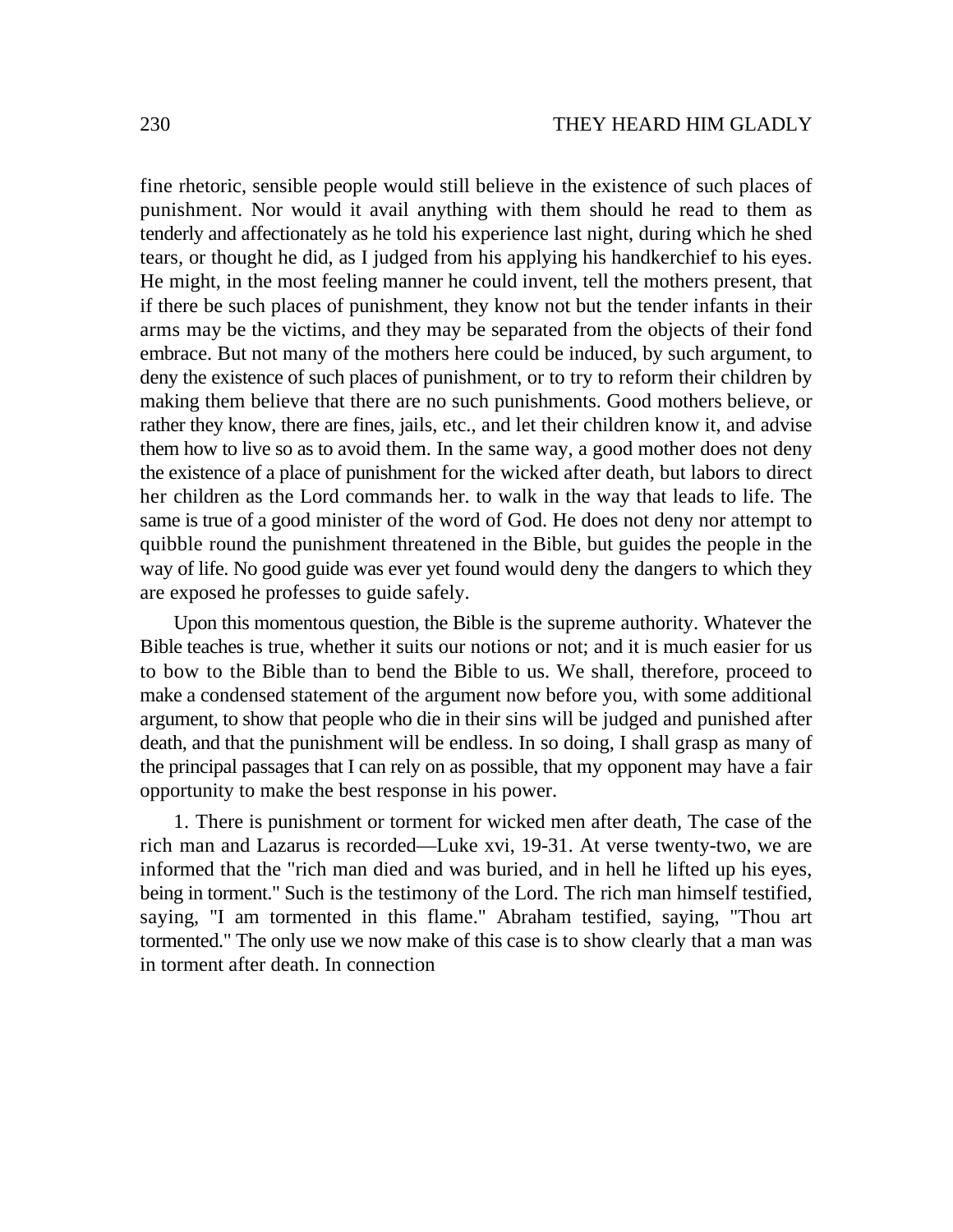with this, I quote from Luke xii, 4-5, "Be not afraid of those who kill the body, and after that you have no more that they can do; but I will forewarn you whom you shall fear: Fear him who, after he hath killed, hath power to cast into hell; yea, I say unto you, fear him." Here we find our Lord admonishing his disciples to fear God, because he not only can kill, but after that cast into hell. This could not be true if there were no hell beyond death. This Valley of Hinnom my opponent must find after death—after the body is killed—not merely a place to burn bodies, but in which both souls and bodies may be destroyed after the body is killed.

2. The next passage I shall quote to show that the Lord reserves the ungodly unto the day of Judgment to be punished, is 2 Pet. ii, 9: "The Lord knoweth how to deliver the godly out of temptations, and to reserve the unjust unto the day of judgment to be punished." In the same letter (iii, 7,) the Apostle says: "But the heavens and the earth, which are now, by the same word are kept in store, reserved unto fire against the day of judgment and perdition of ungodly men." Both of these passages are in the same spirit, setting forth the fact that the world is reserved for the day of judgment; and the latter connects the coming of Christ with the day of judgment. Let us hear Paul, whom Mr. Bosserman tried to prove a Universalist on last night, giving a charge to young preachers: "I charge thee, therefore, before God and the Lord Jesus Christ, who shall judge the quick and the dead at his appearing and kingdom." 2 Tim, iv, 1: Here we have an account of judging the dead at the appearing and kingdom of Christ. This connects the coming of Christ and judgment together, and shows by the dead, as well as the quick, or the living, being judged, that it will be after death. But we must hear the Apostle Peter in his first sermon to the Gentiles (Acts x, 42): "And he commanded us to preach unto the people, and to testify that it is he who was ordained of God to be the judge of quick and dead." Here again, we have judgment of both the living and dead. We must be explicit on this point, and afford clear light to show that the dead will be judged, as my friend is slow to learn. The Apostle Peter, speaking of a certain class of the dead, viz., the antidiluvians, tells us for what the Gospel was preached to them in the days of Noah, as follows: "That they might be judged according to men in the flesh, but live according to God in the spirit." (I Pet. iv, 5.) In the verse preceding this, speaking of other vile characters: "Who shall give account to him that is ready to judge the quick and dead," we find the dead included.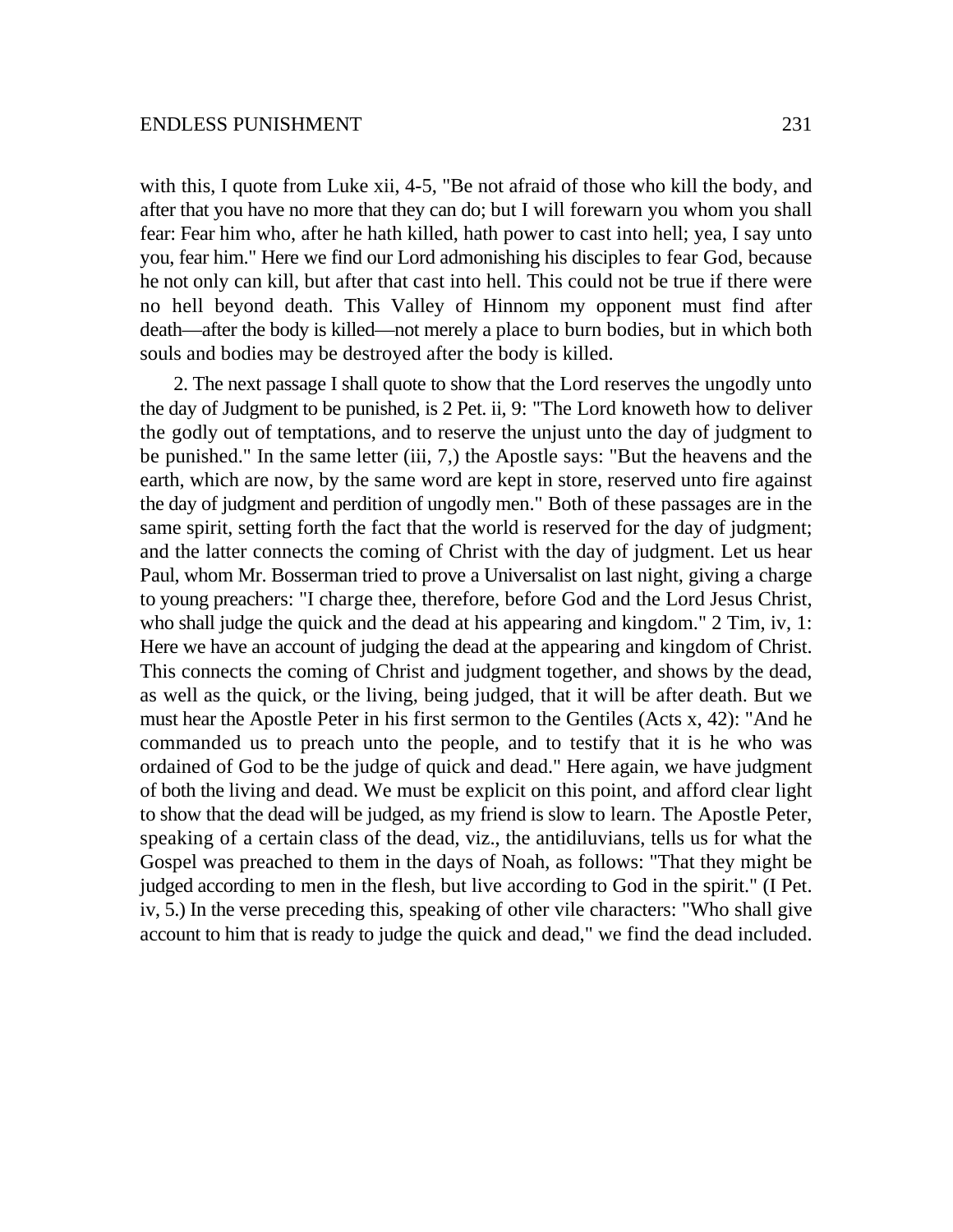If the foregoing does not satisfy any candid mind that our Lord will judge the dead, look at the following: "But I say unto you, it shall be more tolerable for Tyre and Sidon at the day of judgment than for you." (Matt. xi, 22.) Hear the Lord again: "For I say unto you, it shall be more tolerable for the land of Sodom in the day of judgment than for thee." The Sodomites had been buried in ruins ages before this; the cities Tyre and Sidon were destroyed from the face of the earth many long centuries before the Lord uttered these words; yet he declared that they should be in the judgment with the generation to whom he spoke. No man ever made even a plausible show of argument on the question here in dispute, who denies that this passage teaches a judgment after death. Let us attend to the teaching of the Lord again. He says, "The men of Nineveh shall rise in judgment with this generation, and shall condemn it, because they repented at the preaching of Jonas; and behold, a greater than Jonas is here. The Queen of Sheba shall rise up in judgment with this generation, and shall condemn it, for she came from the uttermost parts of the earth to hear the wisdom of Solomon; and behold, a greater than Solomon is here." (Matt. xi, 41-42.) We have now found that the antediluvians, those of Tyre, Sidon, the land of Sodom, the Ninevites, and the Queen of Sheba, all dead and gone ages before our Lord's lifetime, are included in the judgment of which he spoke. But this is not all. There are more than these to be there. Look at the following: "For if God spared not the angels that sinned, but cast them down to hell, and delivered them into chains of darkness to be reserved unto judgment." (2 Pet. ii, 4.) Here we have the angels that sinned reserved unto judgment. Let us hear about these angels that sinned once more: "And the angels who kept not their first estate, but left their own habitation, he hath reserved in everlasting chains, under darkness, unto the judgment of the great day." Jude 6.) There has been no judgment in this world since the writing of these scriptures, at which the citizens of Tyre, Sidon, the land of Sodom, Nineveh, the Queen of Sheba, the antediluvians, the angels who sinned, with those to whom the Lord spoke, to say nothing of all who have lived since, were present. The reason is, that, "as it is appointed unto men once to die, but after this the judgment; so Christ was once offered to bear the sins of many; and unto them who look for him shall he appear the second time without sin (or sin-offering) unto salvation." (Heb. ix, 27-28.)

3. We shall now connect the coming of Christ, day of judgment and resurrection of the dead together. Indeed, the passage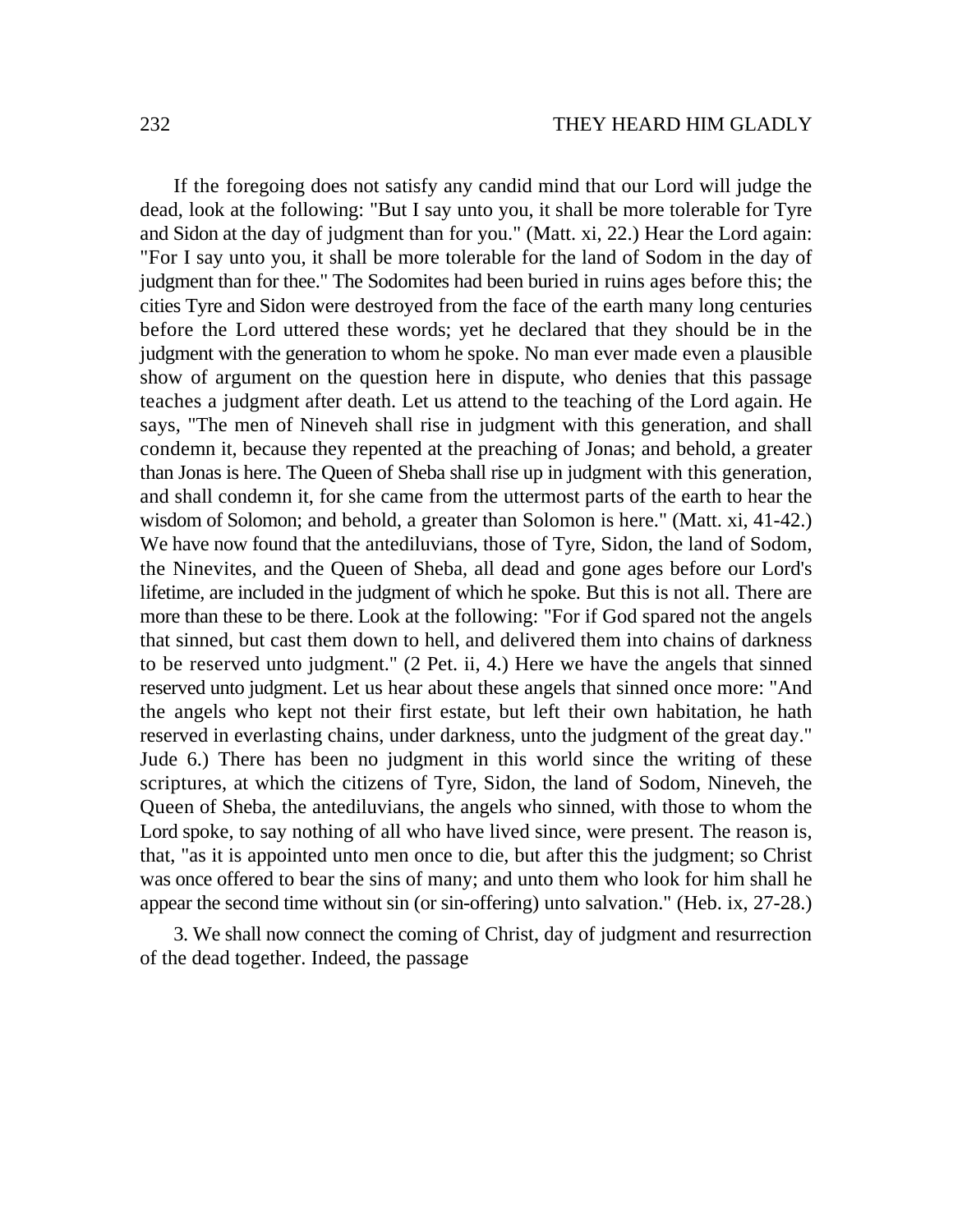just quoted puts judgment after death, and the coming of Christ at the same period. The gentleman has quoted Isaiah xlv, 23-25, and applied it to the resurrection state. In this he is right; for Paul quotes the same passage and applies it to the same state, to prove that we shall all stand before the judgment-seat of Christ. (Rom. xiv, 10, 11.) Let us hear him: "But why dost thou judge thy brother? or why dost thou set a naught thy brother? for we shall all stand before the judgment-seat of Christ." Now, Paul, let us hear you prove this? "For," says he, "it is written, as I live, saith the Lord, every knee shall bow to me, and every tongue shall confess to God. So then, everyone of us shall give account of himself to God." The identical passage, then, quoted by my opponent to prove that all will be saved, is quoted by Paul to prove a judgment; and, as it relates to the resurrection state, it proves a judgment at the resurrection state, it proves a judgment at the resurrection of the dead.

But, my friend no doubt is anxious to hear from 1 Cor. xv, 22, 23. Let us hear the Apostle then: "As in Adam all die, even so in Christ shall all be made alive, but every man in his own order; Christ the first fruits, afterward they that are Christ's at his coming." The making all alive, predicted in this passage is the raising all from the dead. This the passage declares shall be "at his coming." This, beyond controversy, connects the coming of Christ and the resurrection of the dead. But this passage does more than this: at the coming of Christ and the resurrection of the dead it discriminates between those "that are Christ's" and those that are not his. The expression "they are Christ's" implies that there are some not his, and this is at his coining and the resurrection of the dead. These discriminations between those who are Christ's and those not his at his coming and the resurrection of the dead, are ruinous to the whole theory of friend Paul makes the same discrimination, speaking of the just and unjust, in his allusion to the resurrection of the dead in reply to Tertullus (Acts xxiv, 14.): "There shall be a resurrection of the dead, both of the just and unjust." The Lord himself makes the same discrimination in the words, "Thou shalt be recompensed at the resurrection of the just." An intimation of the same discrimination in the resurrection is found in Luke xx, 35, in the following words: "They who shall be accounted worthy to obtain that world, and the resurrection from the dead." See also Dan. xii, 2: "And many of them that sleep in the dust of the earth shall awake, some to everlasting life, and some to shame and everlasting contempt." He follows in the same passage: "And they that be wise shall shine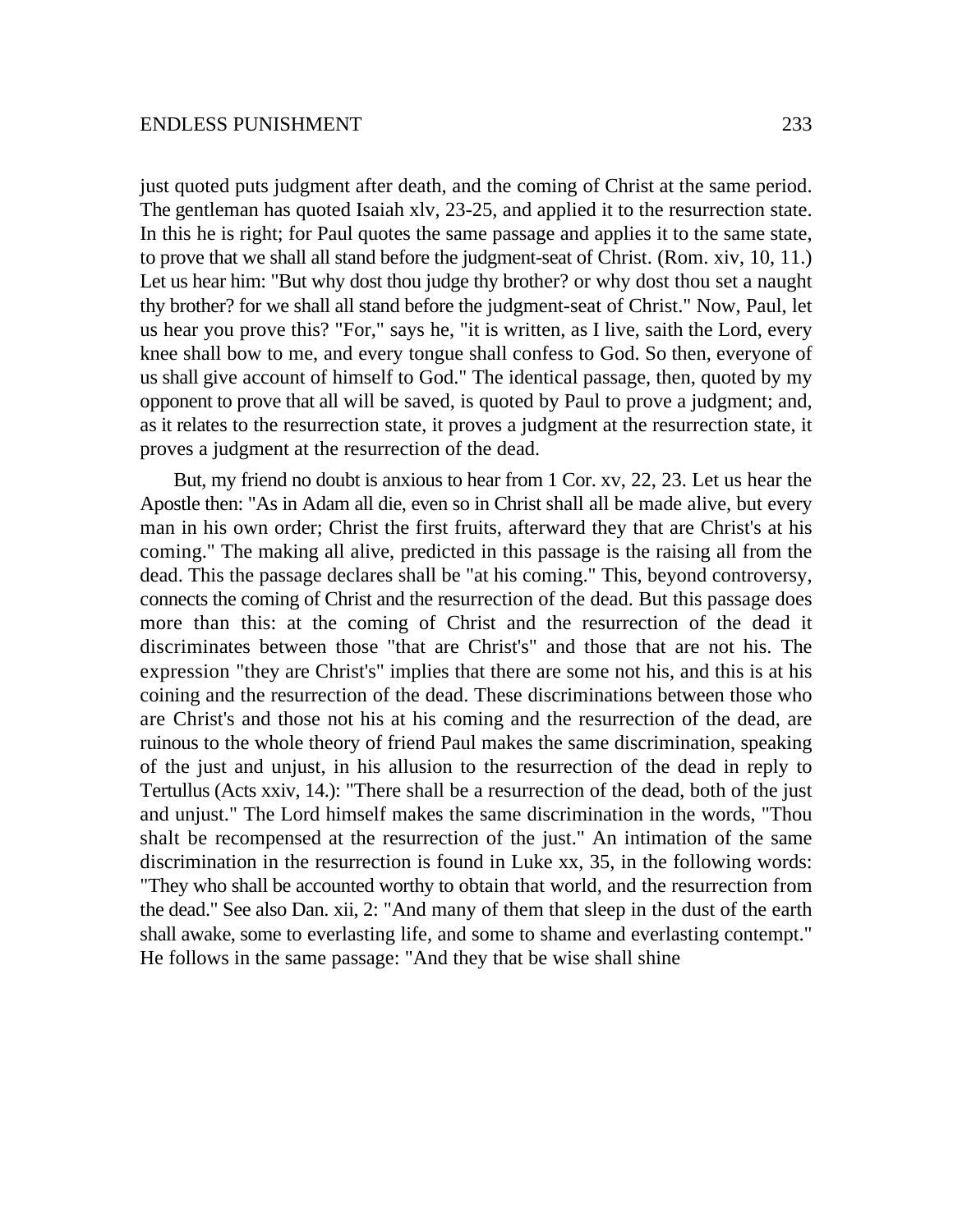as the brightness of the firmament; and they that turn many to righteousness, as the stars forever and ever." The same is inculcated in John v, 28-29: "Marvel not at this; for the hour is coming in which all that are in their graves shall hear his voice, and shall come forth; they that have done good to the resurrection of life, and they that have done evil unto the resurrection of damnation." Thus you perceive that in every allusion to the resurrection, the Lord discriminates in some form or other between the righteous and wicked. We close this part of the argument with John's account of the matter. In his splendid vision, in the island of Patmos, he appears to have presented to him, and passed before him, in one grand panorama, the whole period called "Time," the delivering up of the souls in the invisible state, the collecting of the bodies from both land and sea, or the resurrection of the dead and he says: "I saw the dead, small and great, stand before God; and the books were opened; and another book was opened, which is the book of life; and the dead were judged out of those things which were written in the books, according to their works."

Now, cast your eye back, and take one solemn look at these expressions touching the resurrection, and see the discrimination between the righteous and the wicked, such as, "they that are Christ's at his coming"—"they that shall be accounted worthy"—"the resurrection of the just"—"a resurrection both of the just and unjust"—"they that be wise"—"they that shall turn many to righteousness"—"they that have done good"—"were judged every man according to their works"—and then tell what these continued and oft-repeated discriminations between the righteous and wicked mean, made at the resurrection of the dead, the coming of the Lord and day of judgment. Recollect it is after death; the quick and dead are present. The antediluvians, Tyre, Sidon, those of the land of Sodom, the Queen of Sheba, Nineveh, the angels that sinned, those to whom the Lord in his lifetime spoke, and all that are in the graves, with all alive on the earth, are there to be judged according to their works. "Those whose names were not found written in the book of life were cast into the lake of fire," Here is the last state of the disobedient.

But while I am making an effort to grasp as full a summary as possible, in my opening address, that my friend may have a fair opportunity to make response, if he has any, I proceed to another class of evidence upon the state of those who die in their sins. These passages are negative proofs, some of which have been re-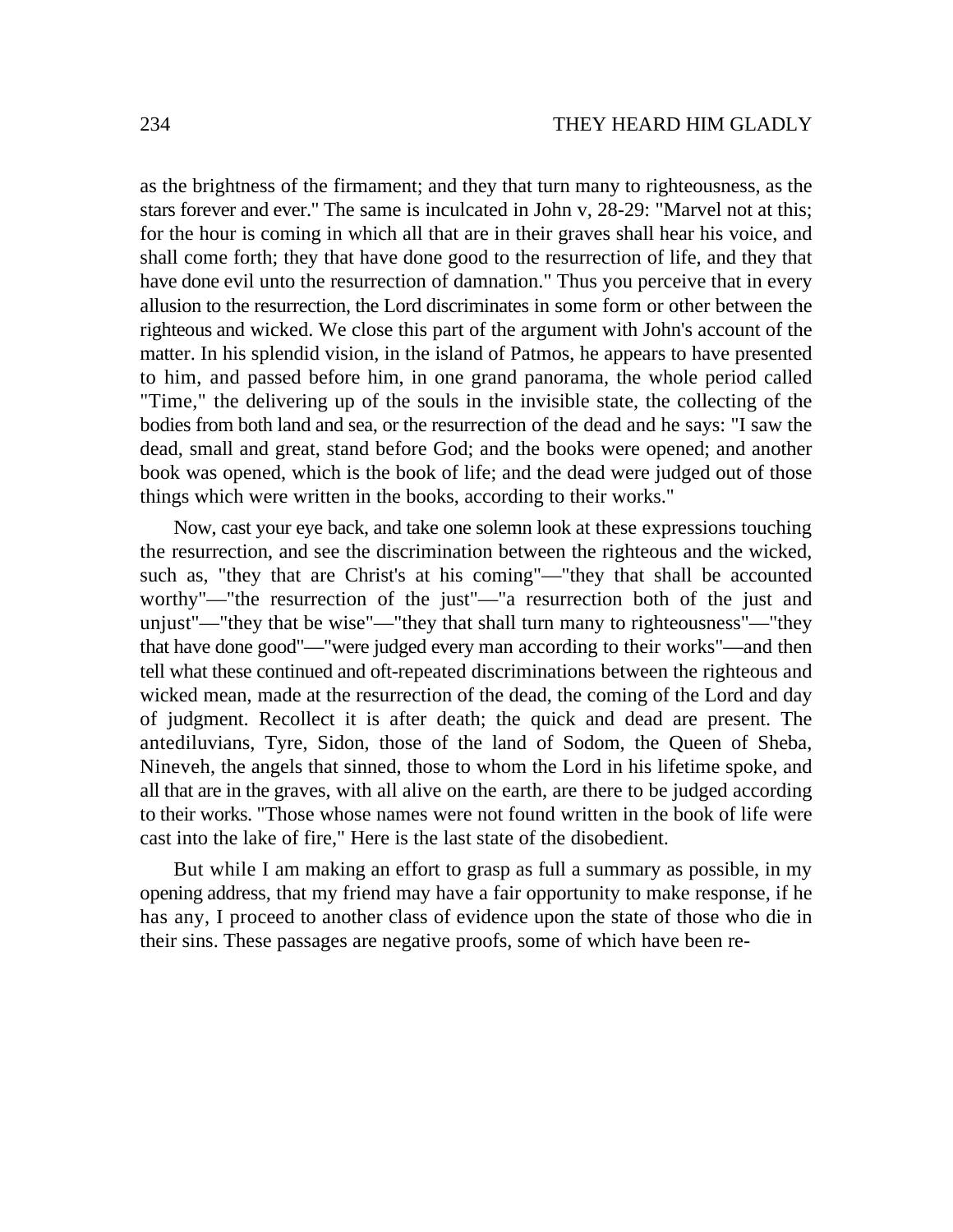ferred to. The Lord says: "He that believeth on the Son has everlasting life, and he that believeth not the Son shall not see life; but the wrath of God abideth on him. (John iii, 36.) This passage looks forward as far as unbelievers can be found, and declares that "he that believeth not the Son shall not see life." Jude, 12, 13, describes these. He says, "They are clouds without water carried about of winds; trees whose fruits withereth, without fruit, twice dead, plucked up by the roots; raging waves of the sea, foaming out their own shame; wandering stars, to whom is reserved the blackness of darkness forever." This description certainly follows these down to their last state. Let us hear the holy Apostle again: "For many walk, of whom I have told you often, and now tell you even weeping, that they are enemies of the cross of Christ, whose end is destruction." (Phil, iii, 18, 19.) The end of these corrupt persons is unquestionably their last state. If their last state is destruction, as here affirmed, it is all the veriest nonsense to speak of their ever being saved. The same high and holy authority, comparing corrupt characters to "thorns and briars," says they are "rejected, and nigh unto cursing, whose end is to be burned." (Heb. vi, 8.) Here is the last state of a man whom the Lord declares it impossible to renew again to repentance: "he is nigh unto cursing, and his end is to be burned." Let us hear the Lord while upon this fearful and momentous point. He says: "If ye believe not that I am he, ye shall die in your sins." (John viii, 24.) Just before, he had said: "Ye shall seek me, and shall die in your sins; whither I go, ye can not come." One of these expressions declares that those who believe not shall die in their sins, and the other declares that those who die in their sins shall not go where the Lord is. or shall not enjoy him. This passage never was and never can be harmonized with the theory that all will be saved.

One man, while the Savior was upon his public mission, like many idle speculators of our time, more curious to know the precise number that will be saved than desirous to learn his Lord's will, or do it when learned, inquired, "Lord, are there few that be saved?" Now, I can but think that if my friend had been there, that he would have responded, "Why, my dear sir, they all will be saved." At least, such is the doctrine he is here to prove. But such is not the doctrine taught by our Lord. He gave that man a much more solemn lesson. Let us be attentive to his words: "Strive to enter in at the straight gate for many, I say unto you, will seek to enter in, and shall not be able. When once the Master of the house is risen up, and hath shut to the door, and ye begin to stand without,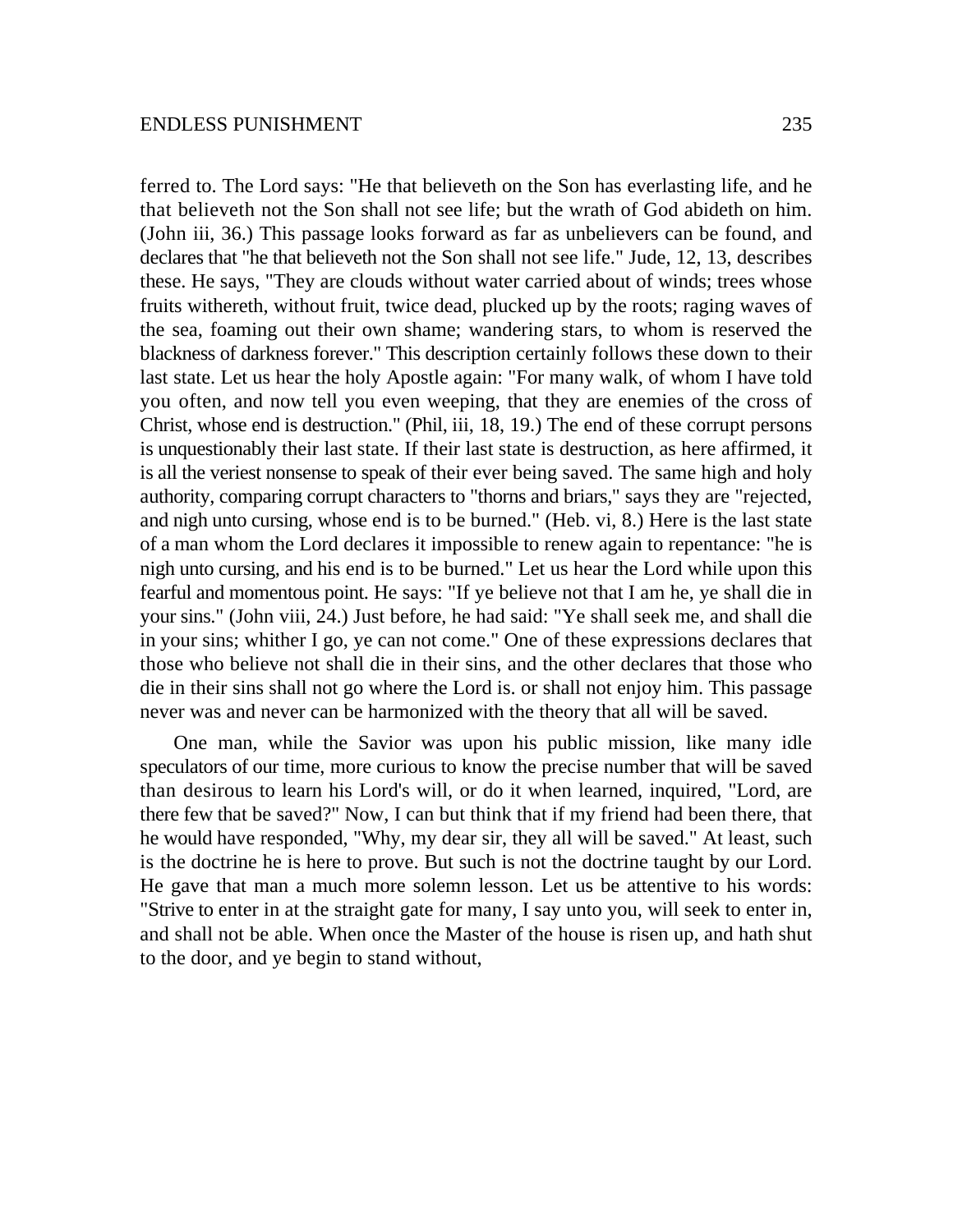and to knock at the door, saying, Lord, Lord, open unto us! and he shall answer and say unto you, I know ye not whence ye are; then shall ye begin to say, We have eaten and drunk in thy presence, and thou hast taught in our streets. But he shall say, I know not whence you are; depart from me all ye workers of iniquity." (Luke xii, 23- 27.) This language can never apply to men in this world. The language of the Lord to men in this life is, "they who seek shall find," "They who ask will receive, "—to "Those who knock it shall be opened." "Whoever will may come," "He who cometh to me, I will in nowise cast out." As we sing, "The doors of Gospel grace stand open night and day." But this language applies to a time when the door of grace will be shut; when the applicant for admission shall not gain an entrance, but shall be thrust away, followed with the awful language, "Depart, ye workers of iniquity, I know you not." Here follows the Lords' own reason: "Because I have called, and ye refused; I have stretched out my hand, and no man regarded; but ye have set at naught all my counsel, and would none of my reproof; I also will laugh at your calamity; I will mock when your fear cometh as desolation, and destruction cometh as a whirlwind; when distress and anguish cometh upon you; then shall you call upon me, but I will not answer; they shall seek me early, but they shall not find me." (Prov. i, 24-28.) This reaches beyond time, beyond the day of grace, beyond this world, and beyond all Gospel invitation—beyond all repentance. To this list I will add but one more passage on this point. I allude to the closing words of the New Testament: "If any man shall take away from the words of the book of this prophecy, God shall take away his part out of the book of life, and out of the holy city, and from the things that are written in this book," (Rev, xxii, 19.)

Let us glance our eye over this list, and grasp as far as possible the amount of it. What, then, shall we think of the man would try to prove that those will be saved whom the Lord declares "shall not see life; " "upon whom the wrath of God abides; " "who died in their sins; " of whom Jesus said "whither I go ye can not come; " those whom he styles "trees twice dead and plucked up by the roots; " "To whom is reserved the blackness of darkness forever; " "whose end is destruction; " "rejected, nigh unto cursing, whose end it to be burned; " "who shall seek to enter in but shall not be able; " but shall be thrust away with the sentence "Depart from me, all ye workers of iniquity; " whom the Lord will "mock when their fear cometh; " "who shall have their part taken away out of the book of life, and out of the holy city, and out of the things which are writ-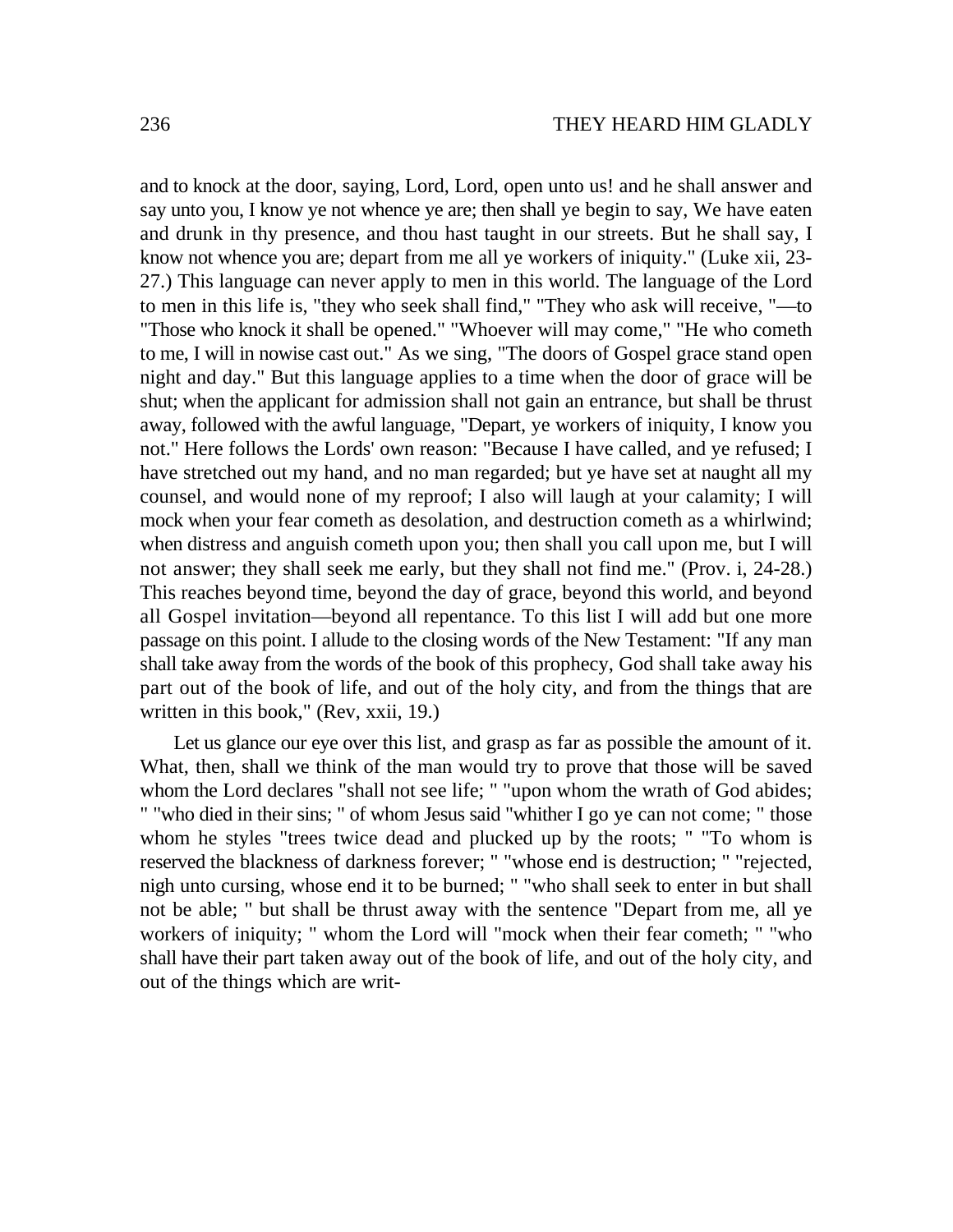ten in his book." We say, what shall we think of him who teaches, and tries to make men believe, that those to whom his language applies, shall be saved? Does he believe his Bible?

Having now followed punishment, not only to the after death state—not only to hades but to the day of judgment, at the coming of the Lord and the resurrection of the dead, when those whose names are not-written in the book of life are sentenced to the lake of fire, (as our Lord expressed it. "cast into hell, where the worm dieth not and the fire shall never be quenched, ") or gehenna—we.. are ready to look at its duration. My friend need not trouble himself about old Gesohenna, near Jerusalem, where criminals were executed, and dead bodies consumed; for its fires had gone out some four hundred years before our Lord uttered this fearful language. The Savior was not threatening a punishment (like our Universalist friends in finding a hell for the wicked at the destruction of Jerusalem), that he knew to have been done away four centuries when he uttered the language. But we must proceed to the duration of this punishment. We do not read of an "endless hell," my friend says. True, for he good reason that hell is a place; and an endless place; and an endless place would be rather a long place. We affirm nothing about the length or width of this place of punishment; but the duration of the punishment we affirm is endless. This is intimated in our Lord's words: "He who shall sin against the Holy Ghost hath never forgiveness; but is in the danger of eternal damnation." (Mark iii, 29.) Here the terms used to express the perpetuity of unpardoned or condemned state are as unlimited in duration as human speech can employ. How can you express the unlimited duration of a man's unpardoned state in stronger terms than to say "he hath never forgiveness? The same kind of unlimited duration, or perpetuity, is given to the fire of hell. The Lord says, "It shall never be quenched." What is the meaning of this? and what shall we think of him who will try to prove that this punishment shall have a termination? This can only be, when that which the Lord says "shall never be" shall come to pass, or when Universalists shall prove that our Lord's words are not true.

My opponent is right in applying the expression "The Lord God shall wipe away all tears," to the eternal state. John so applies this expression (Rev. xxi, 4,); but John soon finishes his description of those in the holy city, New Jerusalem, and just four verses after gives an account of others not in the holy city, but of whom we have the following overwhelming language: "But the fearful, and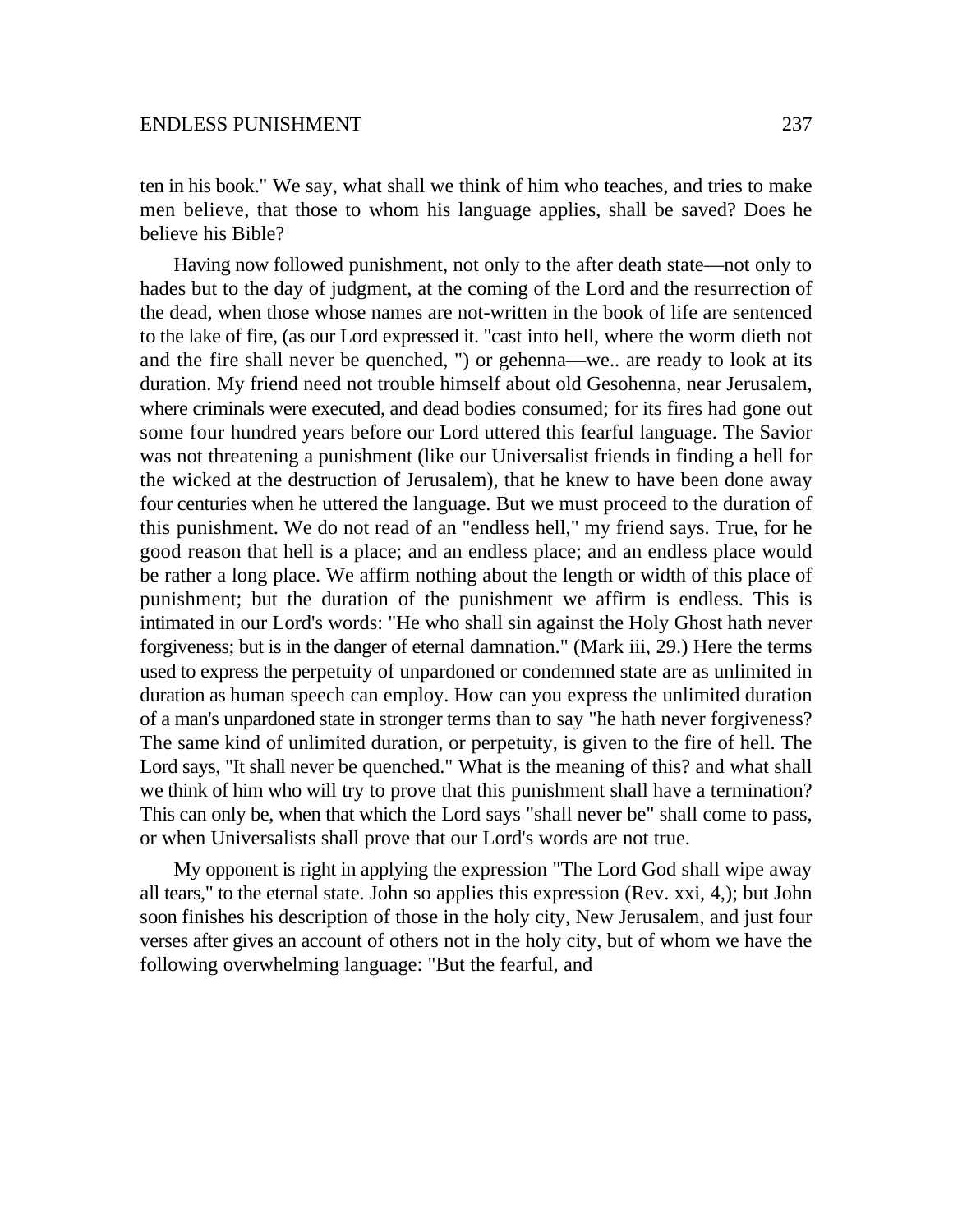unbelieving, and abominable, and murderers, and whoremongers, and sorcerers, and idolaters, and all liars shall have their part in the lake which burneth with fire and brimstone; which is the second death." Recollect this is in the resurrection state, at the precise period when all tears shall be wiped from those in the holy city, where there shall be no death. As my opponent desires a little light, touching the object of this "lake of fire," I am willing to contribute my mite to enlighten him. Matt. xxv, 41, we are informed that it was "prepared for the devil and his angels." As he has also asked, so significantly, learned and piously, "What or who is the devil?" I feel also under some obligations so assist him a little on that point. The Lord says: "He was a murderer from the beginning." Again, he says, "When he speaketh a lie, he speaketh of his own; for he is a liar, and the father of it." (John viii, 44.) Such is a hint of his character. In the same connection, we are informed that "he abode not in the truth." From this we learn that he was in the truth, but abode not in it. This "everlasting fire," (Matt. xxv, 41,) prepared for the devil and his angels, is the same that the Lord says shall never be quenched, into which vile characters shall be cast immediately after the judgment, which we have seen followed immediately the coming of the Lord and the resurrection of the dead.

The angels who sinned, we are informed, (Jude 6,) "he hath reserved in everlasting chains of darkness unto the judgment of the great day." "Chains, under darkness," here used as a figure of the power by which they are held, or bound, are called everlasting. "Everlasting" here does not come from the Greek *aionion,* but from *aiodios,* which occurs in but one place in the New Testament. In that place it expresses the perpetuity of the Godhead, and his power, in the following words: "Even his eternal power and Godhead." This word means endless, or unlimited, duration, and is so used in the only two occurrences it has in the New Testament. The same word, then, used in the Christian Scriptures to express the perpetuity or eternity of the power and Godhead of the Deity, expresses the perpetuity, or eternity, of the powers by which the angels that sinned are bound in punishment. The chains, or powers, in which they are bound, are everlasting. (See Jude 6.) The fire prepared for the devil and his angels is everlasting (Matt. xxv, 41.) The punishment is everlasting (Matt. xxv, 46.) Angels can not die in any such sense as to be incapable of punishment, nor men in the resurrection "die any more" in any such sense as the natural death, for the Lord says of those in the resurrection, "neither can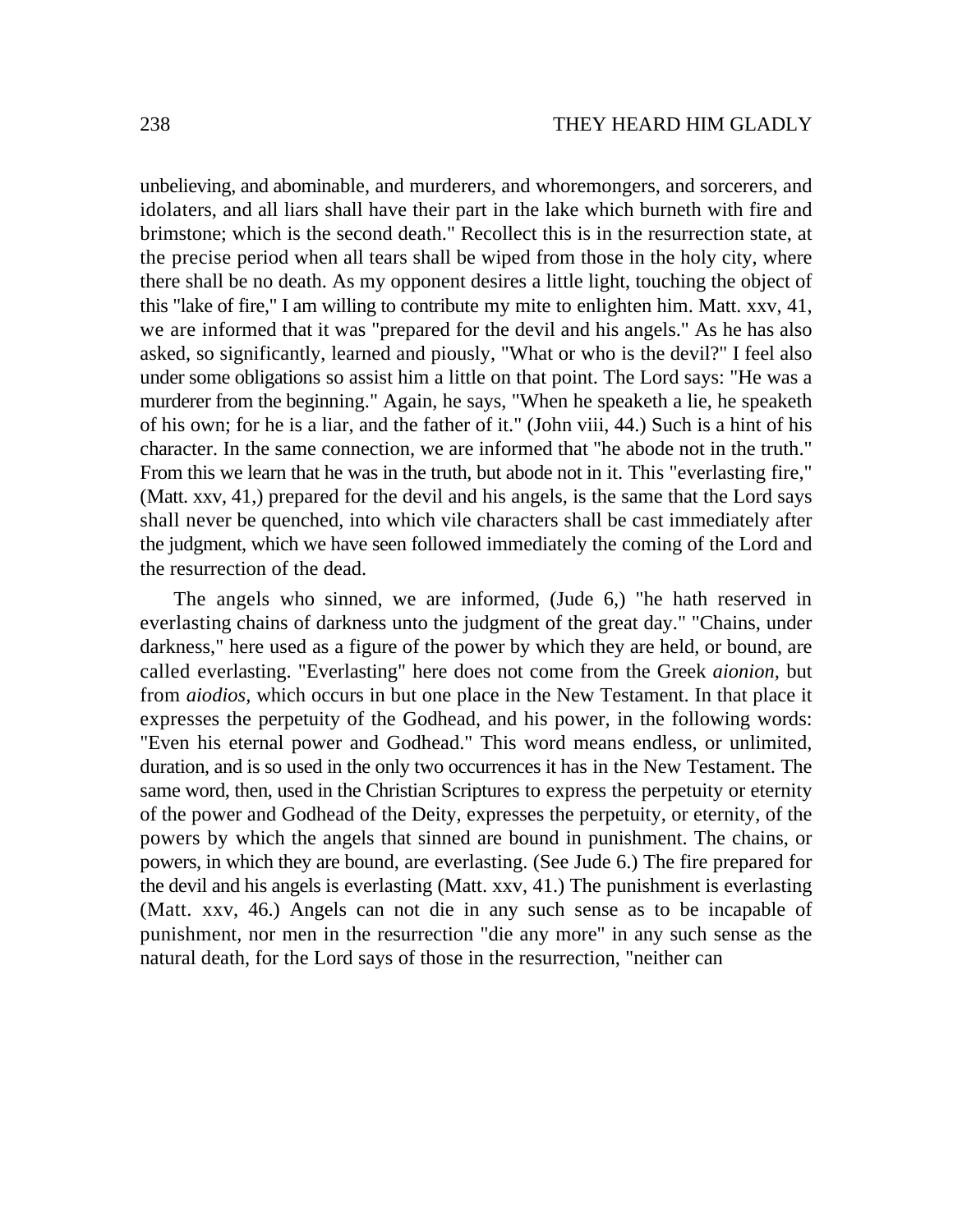they die any more, but are as the angels." This corresponds with the Lord's own words, "Their worm dieth not." In this same sense, the Lord affirms that man "is not able to kill the soul." It can not die as the body dies, and become incapable of punishment. But it can suffer the "second death," which means the same as "destroy in hell," or "lose his own soul," or "suffer the vengeance of an eternal fire," or "everlasting punishment."

Some destructionists have concluded that if the wicked have eternal existence, they will have "eternal life." But this only shows how loosely and carelessly they have thought upon the subject. "Eternal life," in no place, that we are aware of, in the New Testament, means simply eternal existence. Nor does immortality ever simply mean eternal existence. These terms always mean more than mere eternal existence. Where eternal life is presented as an object to be sought, it is not mere eternal existence; but it includes all the blessedness and glories of the redeemed. It is that form of speech in which a part is used for the whole. The same is true of the word "lost." When the Lord speaks of a soul being lost, the word lost involves all the evils of the state of perdition. The single expression, "second death," involves the same. Lost, destroyed, perished, all mean the same, and indeed come from the same Greek word, and when applied to the wicked in the future state, involves precisely the same as punishment, torment or misery, involving all included in the state of perdition. Any man who undertakes to explain "second death" to mean one thing, "lost" another, "perished" something else, and "destroyed" different from all the balance, will only blind himself, and all who hear him, in the labyrinths of his meanderings in the dark. No matter how many forms of speech, both figurative and literal, may be applied to the punishment of the wicked in the eternal state, the thing they refer to is one—always the same. Every expression that refers to that thing, always means the same. The same is true of the state of glory. It is no matter whether it is called "life," "eternal life," "immortality," the "joys of the Lord," or "a crown of life," it means the same.

The Lord involves the whole, on both sides, in the two expressions, "everlasting punishment" and "eternal life." All that awaits the disobedient, and will ever be visited upon them on account of the disobedient, and will ever be visited upon them on account of sins; is embodied in the short, but awful expression, "everlasting punishment," All that the whole Bible means by every expression touching the state of the wicked after the resurrection,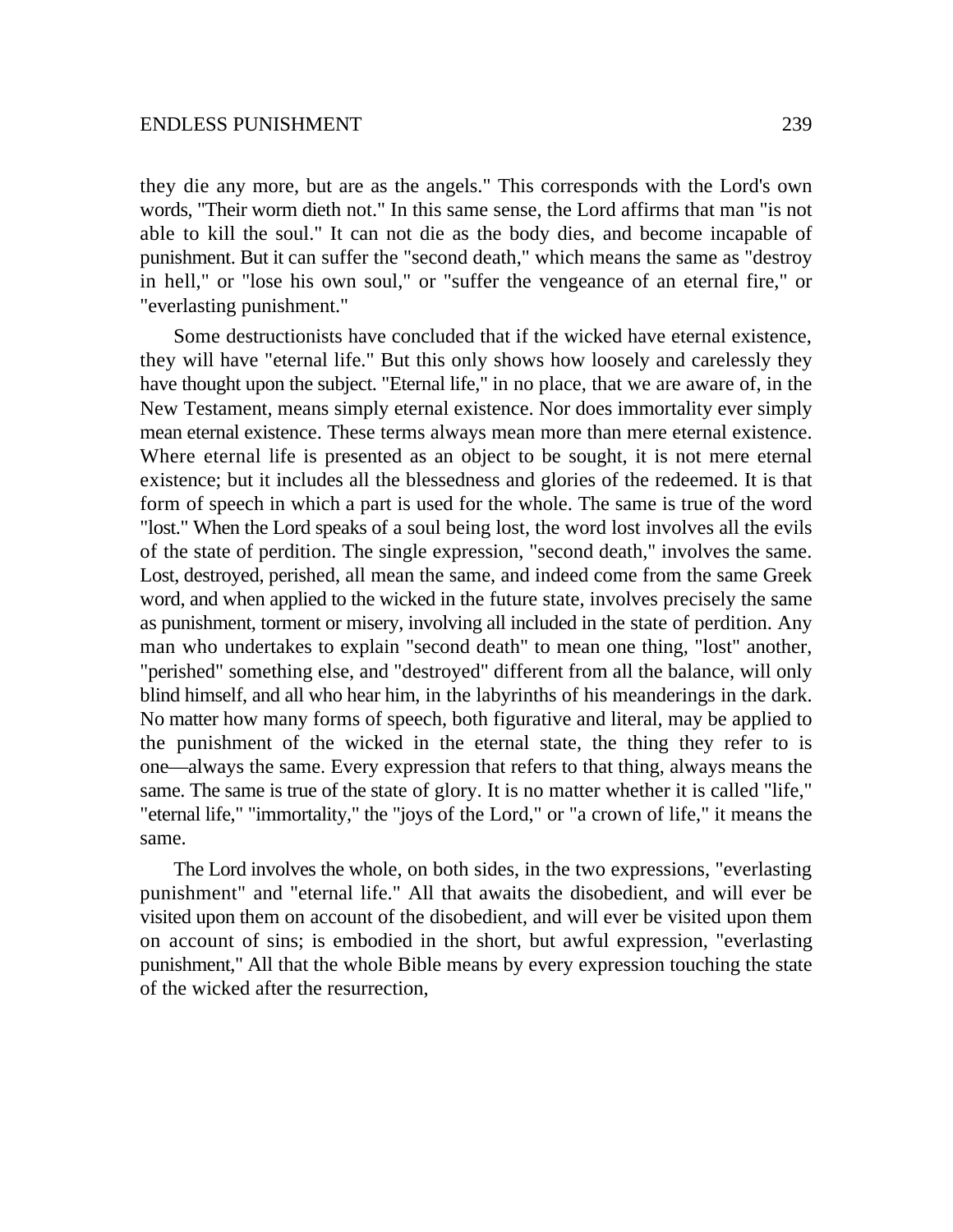no matter what the form of speech, nor whether figurative or literal, is concentrated and embodied in this short but fearful expression, "everlasting punishment." In the same way, all that the Bible means by all the expressions, both figurative and literal, touching the state of glory, is embodied or concentrated in the short but important expression, "eternal life." The latter includes heaven and all that heaven means; the former includes hell and all that hell means.

The passage that we are now commenting upon is the close of our Lord's discourse. (Matt. xxv, 46.) The first thing we shall observe is the ground of admission, or that which the Lord gives as the reason of the separation of the two classes. He says, a few verses previous to the one we have been commenting upon, and when drawing his discourse to a conclusion, he will say to the righteous or those on his right hand, "Come, ye blessed of my Father," His reason for this invitation is, "When I was hungry ye fed me," etc. They inquire of him, When? He answers, "Inasmuch as ye did it to one of these the least of my servants, you did it to me." He will regard your acts of beneficence to the poor as done to him in person. But to those on the left hand he will say, "Depart, ye cursed, into everlasting fire prepared for the devil and his angels." His reason for this sentence is, "When I was hungry ye fed me not," etc. They inquire, When? He responds, "Inasmuch as you did it not to me." He regards their omission of humanity to the poor as done to one of these the least of my servants, you did it not to him in person, and makes this the basis of his procedure in the last judgment. So much for the Lord's reason for his decision. The sentence is, "These shall go away into everlasting punishment, but the righteous into life eternal." The next thing to observe is, that the judgment of both parties is at the same time. The sentence of both parties is on the same occasion. The entrance of both parties into the respective places assigned them is at the same time. The entrance of the righteous into "eternal life" is not their entrance into Christianity, for the Lord never refers to a man's previous Christian acts of beneficence as a reason for his reception into Christianity; but these had gone through their Christian life, and the Lord refers back to their Christian acts of humanity as a reason why they should enter into everlasting life. If this is not entering heaven and all the joys that heaven unfolds to man, I know not where the passage is to be found that speaks of the entrance into that state. But it is the entrance in© heaven itself—into "life eternal." At the same time, then, that the righteous enter "life eternal" or heaven, the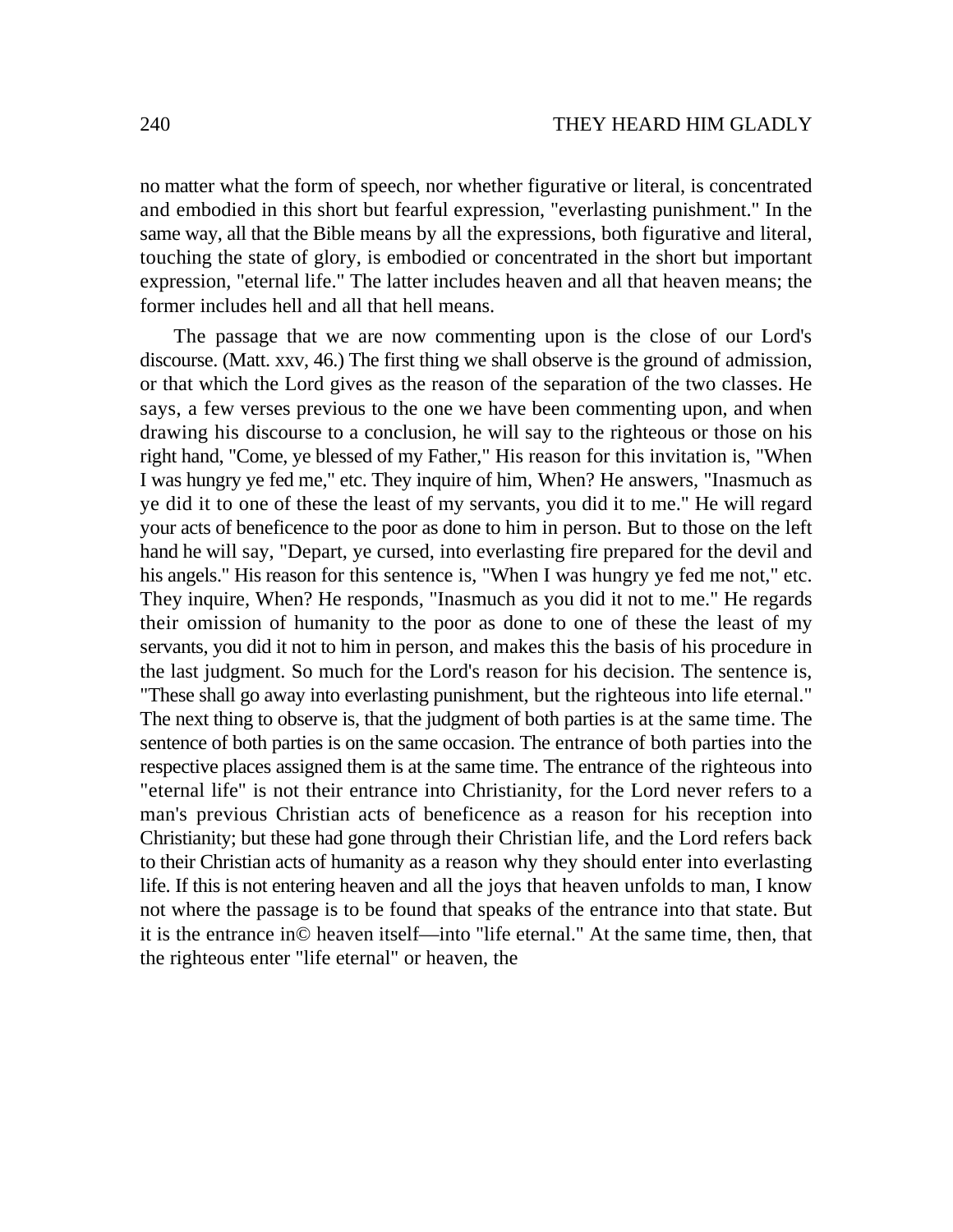## ENDLESS PUNISHMENT 241

incorrigible enter "everlasting punishment," or hell. This shows that the states, the state of glory and the state of punishment, in point of time, lie side by side. In point of time, the parties enter and start forward at the same period.

How long will these states, or that which is received in them, last? Respecting the state of glory, or the life external, there is but one mind. Its perpetuity shall be coexistent with the years of God. In the same sentence then, in reference to those who enter their final destiny at the same time, the Lord used the same word to express the duration of the punishment of the wicked. That word is *aionion,* here translated "everlasting" in one place, and "eternal" in the other. As Dr. Clarke says, "It is as likely that the state of glory shall have an end, as that the punishment of the wicked shall terminate." The word aionion, here used by our Lord, can mean nothing but duration, and the same duration expressed by it in one part of this sentence is expressed in the other. If it means endless life, as all admit in one place, then it must mean endless punishment in the other. It can not be used in a limited sense in one part of a sentence and unlimited in another. Let no man, then, trifle with this fearful, momentous and awful passage, but remember this, that the judgment of all is at the same time; the sentence of all is passed at the same time; the entrance of all into their final state is at the same time; and the duration of the condition of all in their last state is, by our Lord, in the same short sentence of two lines, expressed by the same word. As certain as "life eternal" is endless, so certain is the punishment of the wicked endless.

The expression "forever and ever" occurs some twenty-three times in the New Testament, and means unlimited duration, or endless, in every case. It is never used in a limited sense in one place in the New Testament. It expresses the duration of the existence of God, of Christ, of the praises of God, and the punishment of the wicked. It is used in such expressions as the following: "Him that liveth forever and ever, "—"blessing, and honor, and glory and power, be unto him that sitteth upon the throne, and unto the Lamb, forever and ever." That these expressions mean unlimited duration—in one instance, the unlimited duration of the life of God, and in the other, the unlimited duration of the praises that shall ascent to him—no man doubts. This expression is found thirteen times in the single Book of Revelation, and ten times expresses the duration of the life of God, the life of Christ, and the praises that ascend to heaven. In all these places it expresses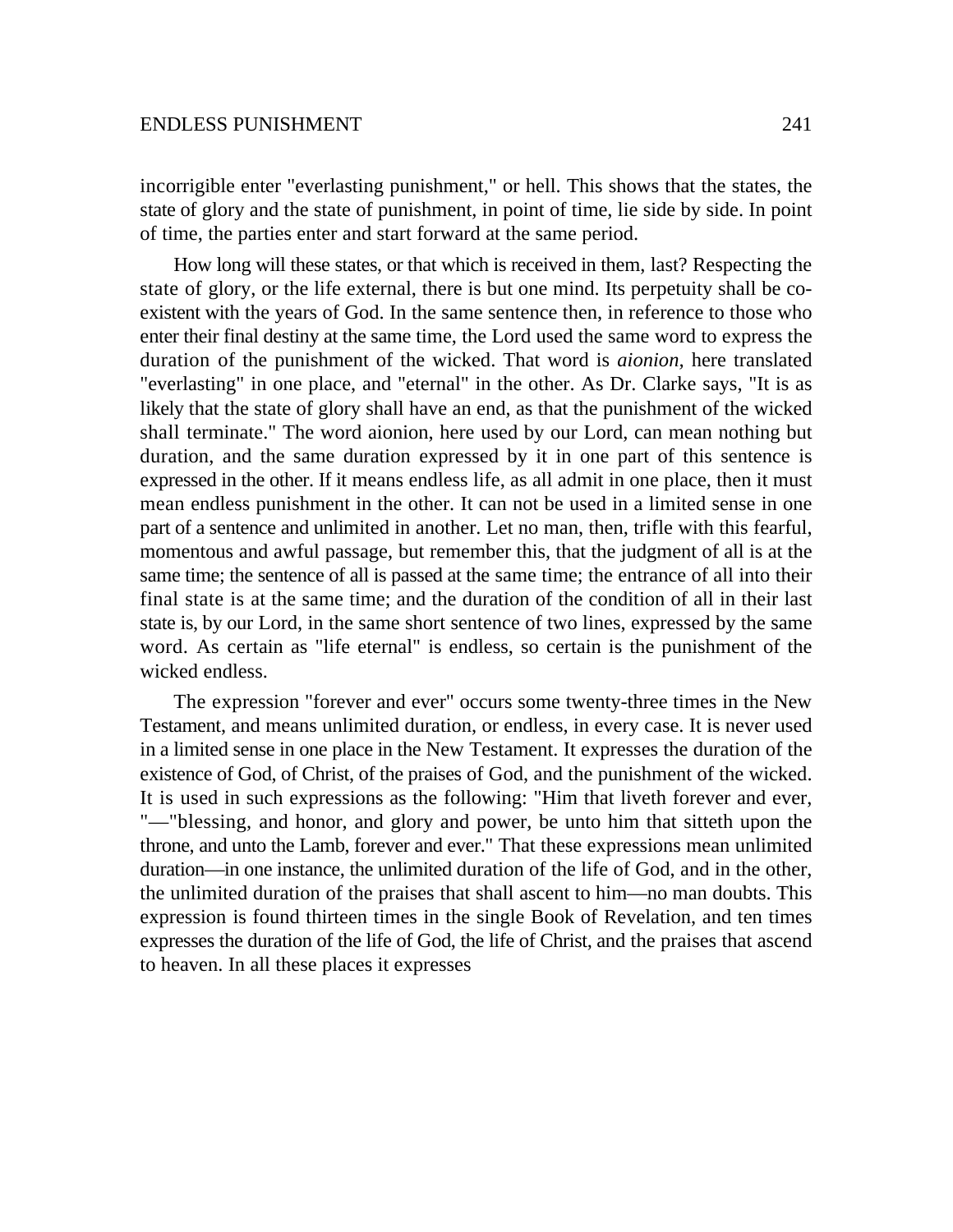unlimited duration, all admit. The expression precisely is applied to the punishment of the wicked three times in this same book. Twice it is said "the smoke of their torment ascended forever and ever." Once it is found as follows: "And the devil that deceived them was cast into the lake of fire and brimstone, where the beast and the false prophet are, and shall be tormented day and night forever and ever." (Rev. xx, 10.) My opponent may make the old Universalian reply that "there is no day and night in eternity." But this is home-made scripture. No passage in the Bible says so. One passage, speaking of the holy city, New Jerusalem, says "there shall be no night there." In the same passage, speaking of the holy city, it is said there shall be no need of the sun, nor of the moon; but the reason given for this is not that day and night have ceased, but "the glory of God and the Lamb is the light thereof." That day and night have not ceased is evident from the statement that "the gates shall not be shut at all by day. (Rev. xxi, 25.) David, as quoted by Paul (Heb. i, 12), speaking of God, says, "Thy years shall not fail." Years are made of days, and if the years of God fail not, and if the gates shall not be shut by day, there will still be days in eternity. This is the period when all tears shall be wiped from the eyes of those in the holy city, which my friend has rightly applied to eternity. This is also the same period in which "the devil who deceived them shall be cast into the lake of fire, where the beast and the false prophet are, and shall be tormented day and night forever and ever." The same expression here also that expresses the perpetuity of the state of glory, expresses the duration of the punishment of the wicked. The same expression used to express the duration of the life of God, of Christ, of the praises of God, the state of glory in heaven, are used to express the duration of the punishment of the wicked. What, then, ever put it into the heads of men that the state of glory shall be perpetual, but the state of punishment limited? Certainly no Scripture, no argument, no reason, nor anything else, only their desire to have it so.

I admit the conclusion is momentous, fearful and overwhelming. But it is to be recollected that the mission of Christ is the last effort to reclaim our race. Jesus of Nazareth in his teachings, life, miracles and death, is the last great exponent of the love of God to man. He is presented as the chiefest among all the ten thousands and altogether lovely, to woo our whole rational nature and bring us to God. He presents a crown of glory in heaven, with the high and holy inducements of heaven, with all that heaven means, to enlist us and bring us to God. And then, as a last resort, he unvails a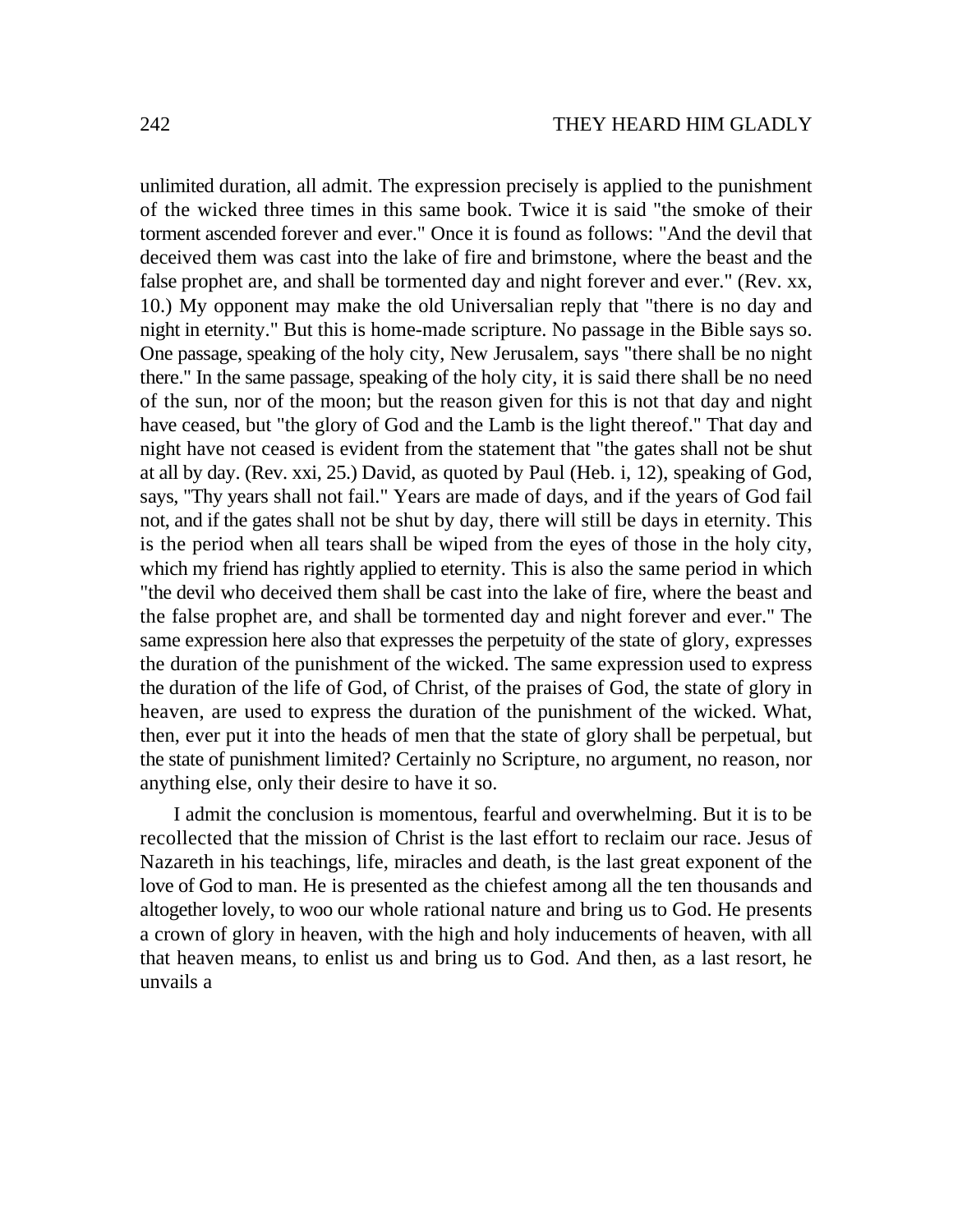judgment after death, a "lake of fire prepared for the devil and his angels," and declares to the rebellious, the incorrigible, that "their end is destruction—"to be burned"—to "go away into everlasting punishment"—"tormented day and night forever and ever." Do you say "the thought is awful!" Then repent; flee to God and seek salvation. You can then know what salvation means. It is not an idle bubble about the salvation of a people never in any danger of being lost; but salvation of those already lost—a salvation of their souls from sin now, and both the soul and body from the danger of destruction in hell in the world to come. This does, as no other conclusion ever can, explain the labors, tears, persecutions and sufferings endured by the Apostles and first Christians.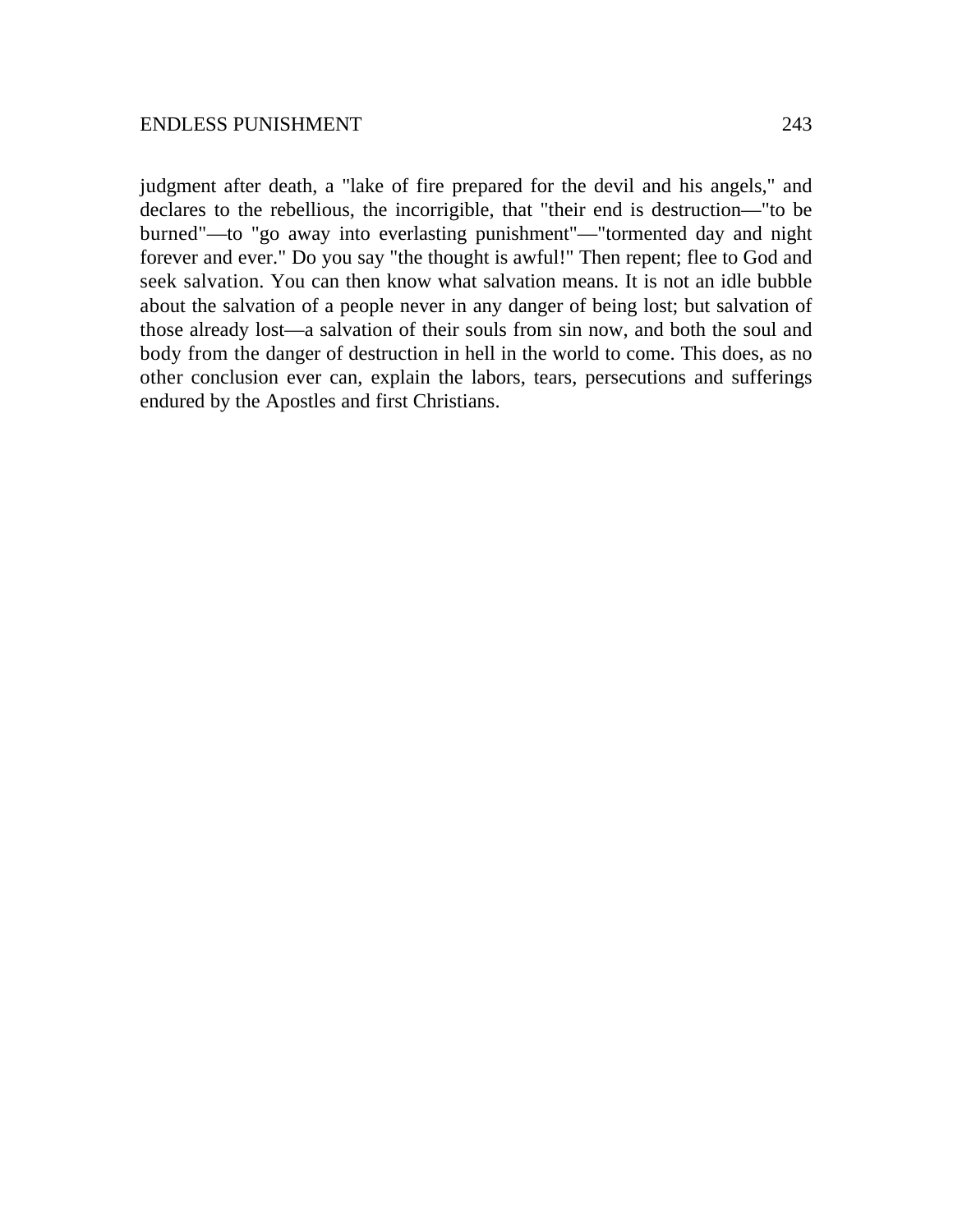## **CHAPTER XXI** *Spiritual Influences\**

Text: For as many as are led by the Spirit of God, they are the sons of God. For ye have not received the spirit of bondage again to fear: but ye have received the Spirit of adoption, whereby we cry, Abba, Father. The Spirit itself beareth witness with our Spirit, that we are the children of God: and if children, then heirs, heirs of God and joint-heirs with Christ, if so be that we suffer with him, that we may be also glorified together. Romans 8. 14, 17.

*Respected Audience:* We have read this portion of the sacred scripture in your hearing, with the intention of addressing you on divine influences, or spiritual operations, in conversion and sanctification. The subject to which we now invite your attention, is one which all ought to understand well, if they would be acquainted with our holy religion; and indeed one which all must understand to some extent, if they would escape the darkness of by-gone times.

Why this subject should be shrouded in so much darkness is somewhat strange, seeing that as little, ambiguity is thrown about it in the scripture as any subject which we could invite your attention to; and the only way we account for it, is from the fact, that the people do not go to the word of the Lord to learn what the mind of the Spirit is; but they are so habituated to hearing uninspired men that they are constantly liable to be deceived on all important subjects. We however, have more confidence in the divine teachings of the Holy Spirit himself as spread before us on the pages of the sacred scripture, to enlighten our minds on spiritual influences and all other religions subjects, than all the uninspired men on earth. And I may justly add, that this is the very reason why many differ with us so widely: they will not "hear what the Spirit saith unto the churches."

It is certainly scarcely necessary to deny again the old worn out and oft refuted misrepresentation, that we deny all spiritual influ-

\*The Western Reformer, Vol. V, No. 5 (March 1847), pp. 263-278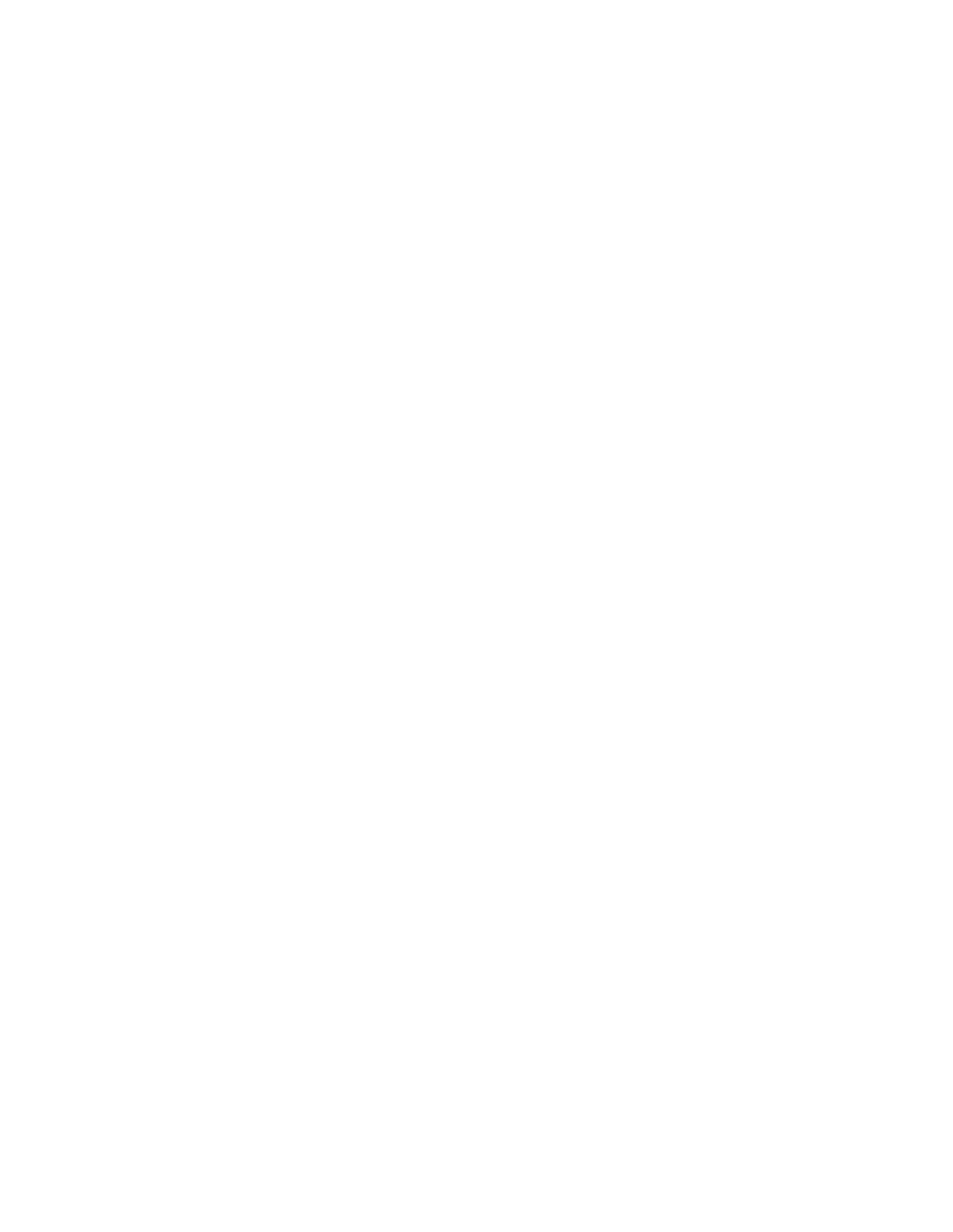ences in conversion and sanctification. The public mind has long since become satisfied on this point excepting those who prefer deception to sober truth and righteousness, and it is now known to be a groundless charge. And we now feel truly thankful that there are thousands of honest persons in the great community, whose eyes are closed to their own interest, but who will read and learn for themselves. To such, we hope, under the divine blessing, to prove somewhat beneficial.

Before we proceed it will be incumbent upon us to make a statement or two, to set the subject in a proper attitude before our hearers. This cannot be done in as single sentence or a single paragraph. We shall therefore take our time to it, and set the subject out fairly.

It is frequently the case, when our opposers refer to our views on this subject, that they tell their hearers, that if men are ever converted. God must convert them, and the impression is left on the mind of the unsuspecting hearer, that we deny this. But we can confidently state on this point, in the fullest and strongest terms, that God has evidently converted all that have ever been converted since Christ was here in the flesh.

Another man in opposing our dangerous doctrine, as he is pleased to call it, informs his audience, that all who are truly converted to God, are converted by the Holy Spirit. This too, is done in such a manner as to leave the impression that we deny it. But on this point also, we can state with the greatest cheerfulness, that we have not one doubt, but that every soul converted to the Lord, is converted by the Holy Spirit, nor can any man call Jesus Lord but by the Holy Spirit.

By another it is asserted, that all who are converted, must be converted by the power of God, which produces a divine change of heart and feeling, and that without this no man is a Christian. This statement, like the others, is made in such a manner as to induce the hearer to believe that we not only deny any such power, but that we make light of it, and deride it as a perfect fantom. But this is all a mistake; and I can, in all good conscience, declare in as full and as strong terms as I can declare any proposition, that no person was ever converted to the Lord Jesus, but by the power of God; and this power produces a divine change of heart and feeling.

Another man appears upon the stage, and informs the people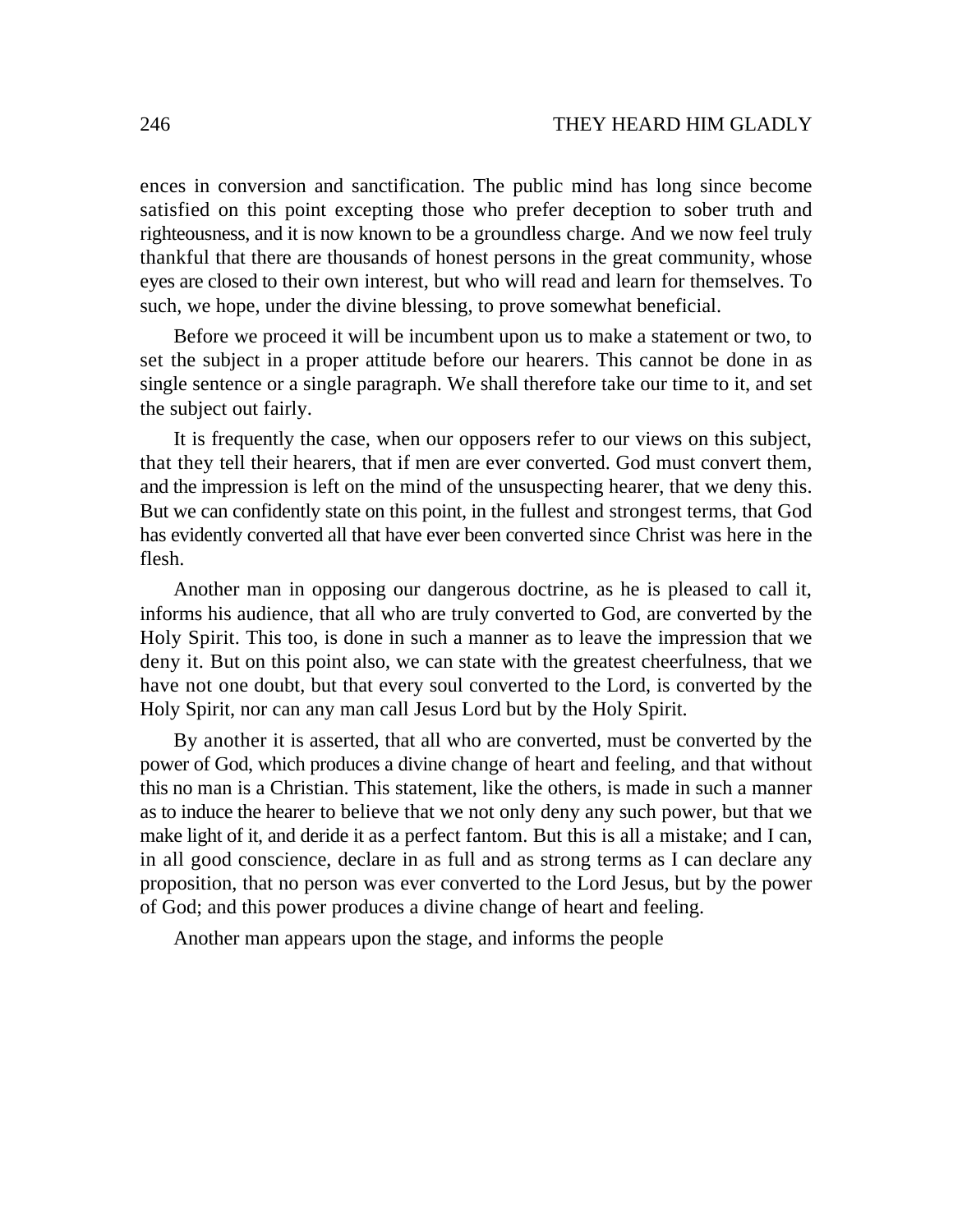that the heart of man is changed by faith, and that faith is the gift of God; and consequently that no man is converted unless God gives him faith, and thus changes his heart and converts him to the Savior. This too, is done in such a way as makes the impression that we deny it; but on this point, we also can say in the clearest terms, that every person converted to the faith of Jesus, is converted by faith, and that this faith which changes the heart, is the gift of God.

Perhaps some one is ready to say, at this point; do you intend to make us believe there is no difference between you and your op-posers touching those points? By no means—there is a difference, and a very great one, and I certainly have no disposition to conceal that difference from public view. But that difference is not that our opposers believe that God converts men and we deny it, but while we agree that God converts men, we disagree as to how he does it. The difference between us and others, is not that they believe that persons are converted by the Holy Spirit and that we deny but while we all agree that persons are converted by the Holy Spirit, we disagree as to how it is done. The difference between us and our friends who oppose us, is not that they believe that persons are converted by the power of God, and we deny it, but while we all agree that faith is the gift of God, and that man is converted by faith, we disagree as to how God gives it, and how it converts men.

In the place of trying to seclude this difference from public view, let me say that this difference is so great, that if our opposers are right, we are essentially wrong, and if we are right, they are equally as far wrong.. The difference between us and our opposers is so great, although we agree to the foregoing propositions abstractly; that if our opposers are right, we are denying and setting aside the power which God actually employs in the conversion and sanctification of sinners; and if we are right, they are actually opposing the very power which God employs to convert sinners to God. That we are right on this point, I shall now proceed to show and while I do this, I ask any man to show how he can take any other view of the subject, without setting aside the plainest statements of the scripture.

To what am I to appeal to as an authority in this case? It will not do for me to appeal to my experience, for any other person's experience will prove just as much the other way. It will not do to refer it to any religious party of our times, for the authority of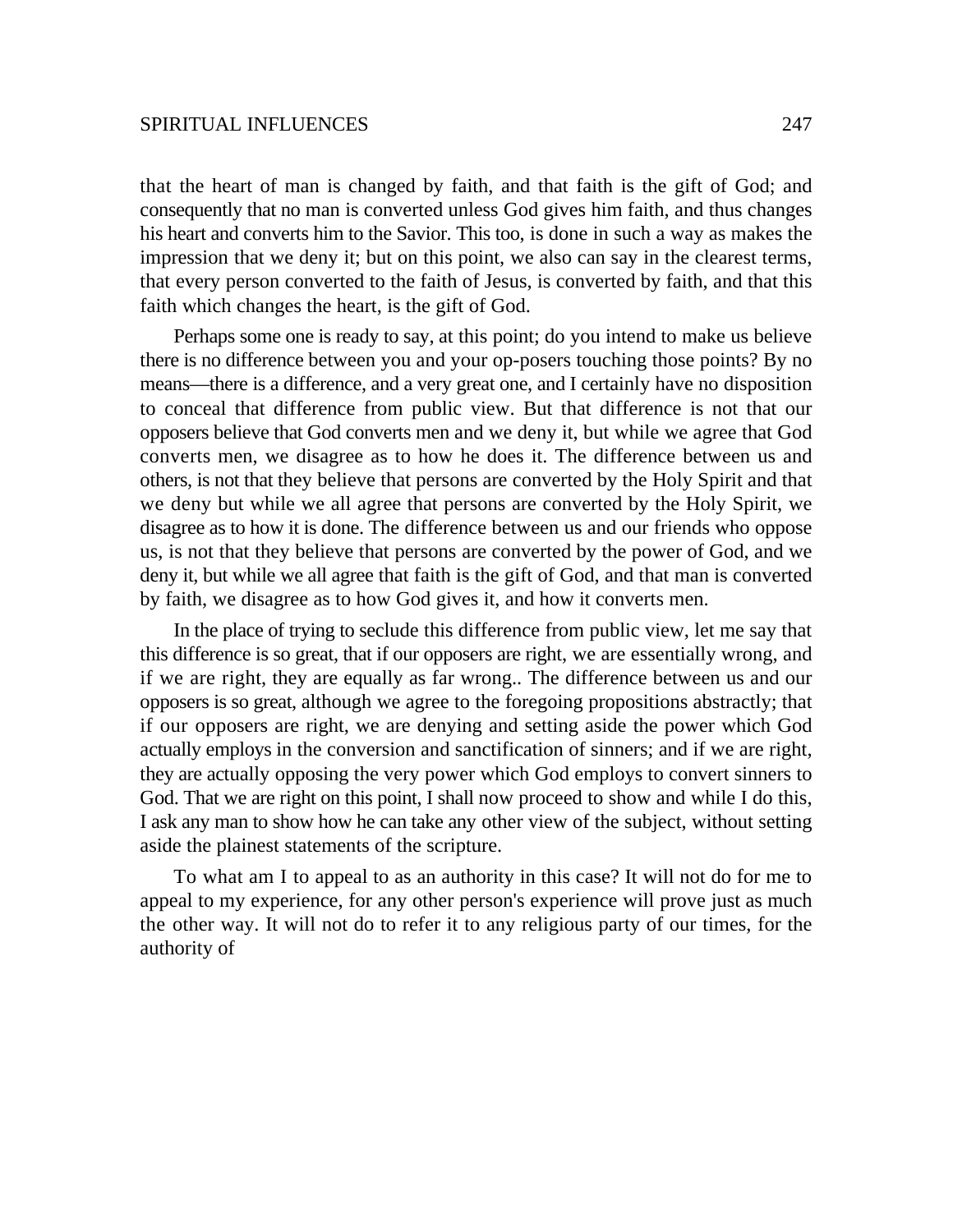any other party would be just as good. By what rule then shall these grave and important matters be decided? Every person, we think, says by the *scriptures of truth.* "To the law and to the testimony; if they speak not according to these it because there is no light in them."

It is a proposition of scripture, that "without faith it is impossible to please God, and the reason given for this proposition is that, "he that cometh to God, *must believe that he is,* and that he is a rewarder of all them that diligently seek him." It is also asserted in the sacred scripture, that the heart is "purified by faith." The same is conceded by the teachers of all parties. No one believes that man can please God without faith, or come to him without believing: that he is, and that he is a rewarder of all them that diligently seek him; or that the heart of man can be purified or changed without faith. In one word, faith is the beginning point, as is admitted by all men of any intelligence.

It is a religious truth that faith is the gift of God; and that God gives it by the Holy Spirit; but the question *how he gives it,* is the one to be decided. This can be determined to the satisfaction of all who care anything for the language of Scripture. What then, say the scriptures? The Lord says, in the most solemn prayer to his Father, just before he suffered; "I pray not for these alone, (the apostles); but for them also who shall believe on me *through their word,* that they all may be one. In this passage, the Lord prayed for a certain class and certainly all good persons would desire to be included in that class. What class was that for which he prayed? Was it that class who received faith directly from heaven, and without the instrumentality of the word? Certainly not. What class then? He answers, *"for them who shall believe on me through their word."* This language is as clear and conclusive as I could wish, and shows beyond all doubt, that God gives faith by hearing the word of the apostles.

There are some persons, however, whose notions of religion are such, that they require several testimonies from even scripture before they can believe. For the benefit of such we will add a few passages; not however, without mentioning, that what is *once* asserted in the word of God is just as true and strongly proved as that which is reasserted over and over again. The next passage to which your attention shall be called, is the language of the apostle John, which reads as follows: "Many other signs truly did Jesus, in the presence of his disciples which are not written in this book, but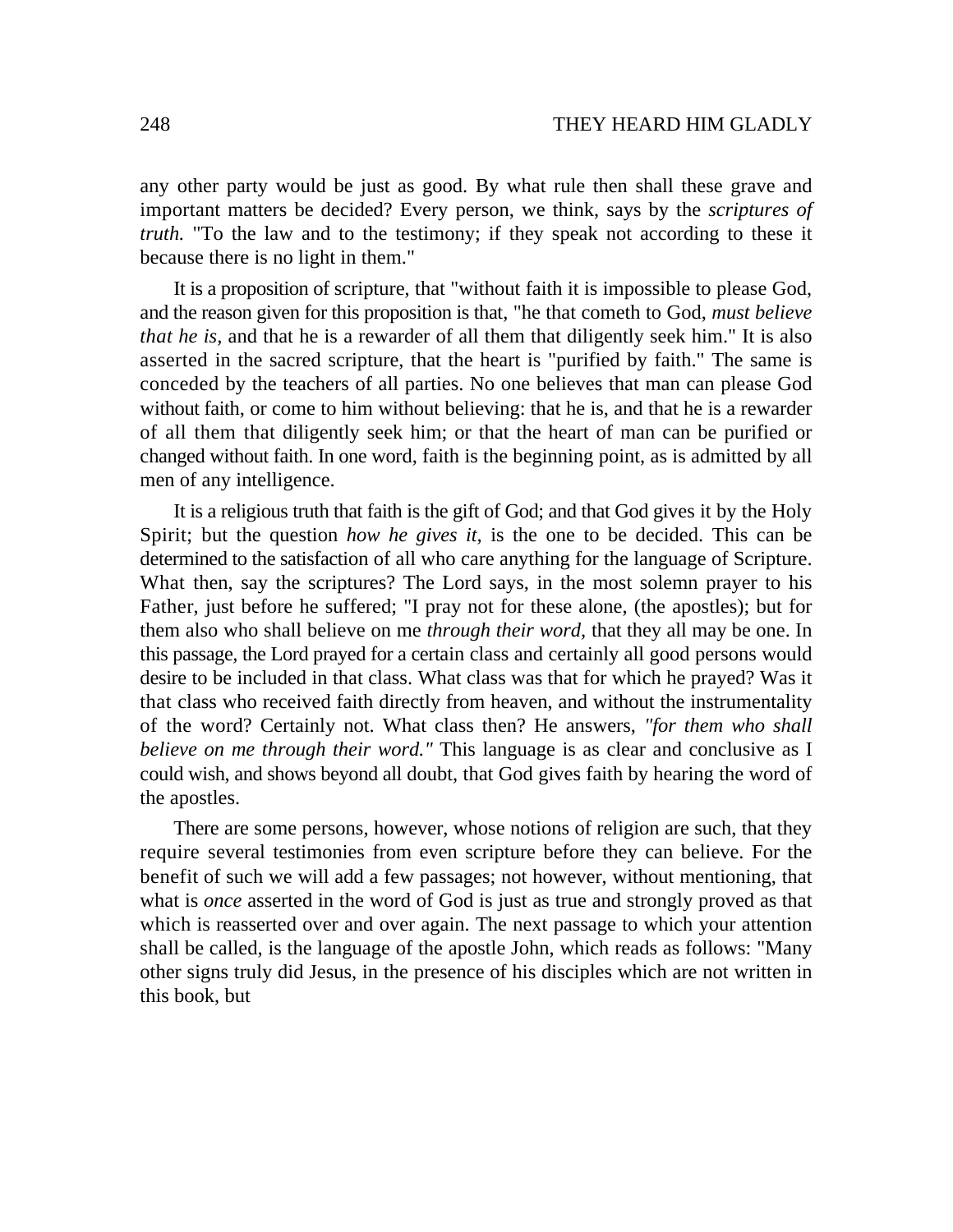## SPIRITUAL INFLUENCES 249

these are written that you might believe that Jesus is the Christ, the Son of God; and that, believing ye might have life through his name." John 20: 30, 31.

What does the apostle say his object was in writing? He answers; *"that you might believe."* Language cannot be more clear and explicit than this. But some man says, "here sir, is your mistake, that it is merely historic faith—I want *saving faith!"* Well let us see what kind of faith the apostle is speaking of. We wish to make no mistake. How does it read? "These are written that you might believe that Jesus is the Christ, the Son of God, and that *believing you might have life through his name."* Faith that will give life through the name of the Son of God is undoubtedly saving faith.—Can there be a better faith than this? Can any man oppose this faith and be a good man?

Let me call your attention to the apostle Peter. He attended the great assembly of disciples which convened at Jerusalem to settle the dispute on circumcision a long time after the conversion of the first Gentiles. After much debating had taken place the apostle arose, and opened his speech in the following words: "Men and brethren, ye know how that a good while ago God made choice among us, that the Gentiles by my mouth should hear the *word of the gospel and believe."* Acts 15: 7. Could language express any sentiment more clearly, than the apostle asserts in this passage, "that God made choice amongst the apostle, and that by the mouth of Peter, the Gentiles should hear the word of the gospel and believe." Whoever then opposes the doctrine that faith comes through hearing the word of the gospel, as delivered from the lips of Peter, opposes the choice of God.

It is asserted by the apostle Paul, that "with the heart man believes unto righteousness and with the mouth confession is made unto salvation." But now the question is to determine how God puts his faith into the heart. This, the apostle settles in the following; "So then faith cometh by hearing and hearing by the word of God." Ro. 10: 17. This passage asserts the same doctrine as those quoted before. We are sometimes told that persons should pray for faith. It seems that some such notion was before the mind of the apostle. He first quoted the language of Joel, who had said, "it shall come to pass that whosoever shall call on the name of the Lord shall be saved," after which he gives us the following reasoning on the subject: "How then shall they call on him in whom they have not believed? And how shall they believe on him of whom they have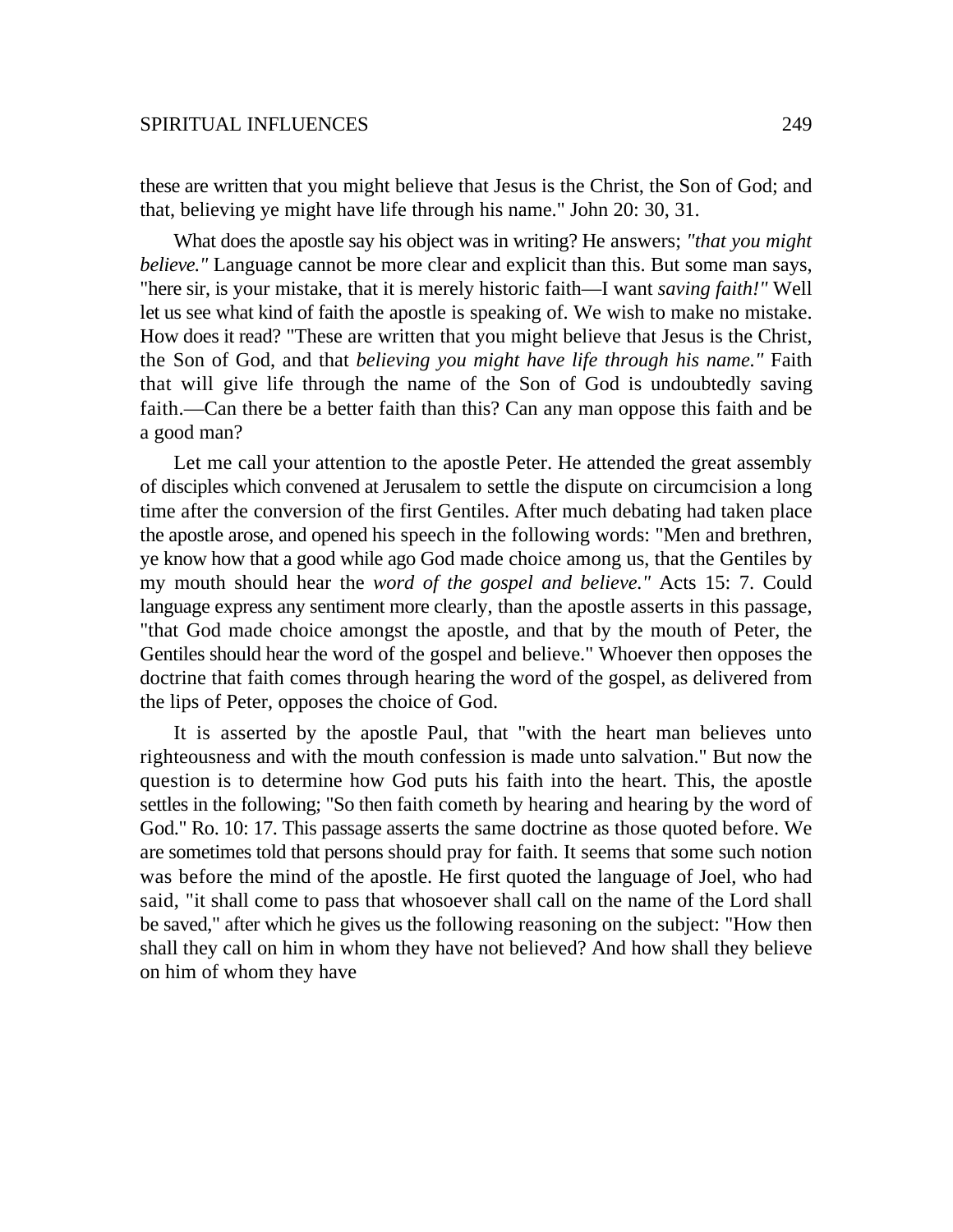not heard? And how shall they hear without a preacher? And how shall they preach except they be sent!"

Now, if a man can pray, or call on the name of the Lord without faith, why did the apostle ask the question: "How can they call on him in whom they have not believed?" The apostle's object undoubtedly was, to expose the absurdity of such a notion.

If then, the apostles had not been sent, they never could have preached the gospel, and if the gospel had not been preached, we never could have heard the word, and if we had not heard we could not have believed, and if we had not believed, we could not have called on the name of the Lord, and if we had not called on the name of the Lord we could not have been saved.

We now have the testimony of the Savior, that faith is given through the words of the apostles; and we have also the testimony of John, the apostle, that he wrote that you might believe that Jesus is the Christ, the Son of God, that you might have life through his name; and we have the testimony of Peter, that God made choice among the apostles, that the Gentiles by his mouth should hear the word of the gospel and believe, and the testimony of Paul, that faith comes by hearing, and hearing by the word of God. If any one will not be convinced by these four testimonies, he is beyond the reach of Bible testimony. It is established, then, beyond all doubt that the faith comes through the word of God and that a person cannot call on the name of the Lord without faith.

I am reminded at this point, that some one will quote the words; "how can he preach except he be sent," and inquire how it is that we deny the call to the ministry, with this passage before us. His answer, however, that we never heard any person deny the call to the ministry alluded to here. The ministry of which the apostle spoke here, was beyond all doubt, specially and miraculously called and sent. Yet it is one thing to believe this and quite another thing to believe that every ignorant pretender who may quote the words: "how can he preach except he be sent," belongs to that ministry. Joe Smith could quote that passage, to prove that he was called; yet no well informed person could see that it proved his divine mission. The Roman priest can quote that passage to prove that he is called of God, as was Aaron, but who believes that it proves any such thing? How shall we prove then that this passage does not prove these men called? The only proper way to do this as we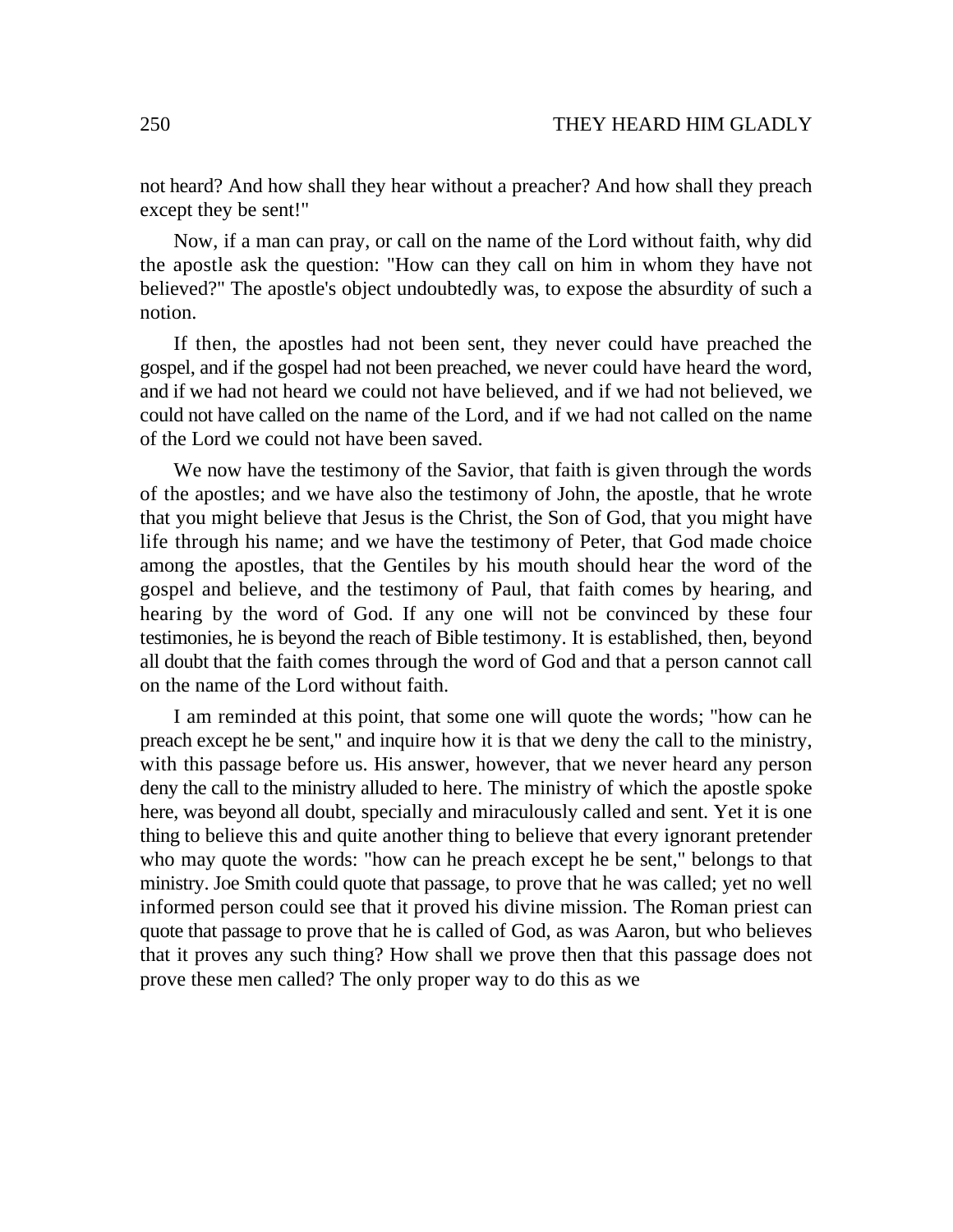think, is to enquire what ministry it was that the apostle alluded to, and then examine the qualifications of the ministry, and see if we have any men now endowed with the same powers.

I think no one will question the truth of what I say, when I assert, that Paul belonged to that ministry. It will be necessary for us to inquire how he was made a minister and what his qualifications were afterwards. On reading the 22nd. chapter of Acts, it will be found that Jesus, Christ appeared to Paul to make him a witness and a minister, and that he might hear the voice of his mouth.

Of his qualifications they were miraculous. He speaks of the abundance of the revelations that were given him, and informs us, that when he was called to preach, he did not go up to Jerusalem to them that were apostles before him, and that he did not consult flesh and blood; but preached by the revelation of Jesus Christ.

The evidence of his apostleship, were his power to do miracles, his having seen Jesus Christ, our Lord, and his carrying in his body the marks of the Lord Jesus—the scars which he received for preaching Christ.

Let the man show himself then, who has seen Jesus Christ, heard the voice of his mouth, did not consult flesh and blood, or go to them that were apostles before him, but preaches by the revelation of Jesus Christ, and carries in his body the marks of the Lord Jesus, having the power to heal the sick, drink deadly poison without harm, and raise the dead; and we will admit, that he belongs to the same ministry that Paul did.

The other apostles were made ministers in the same way. The Lord appeared to them and in his own person called them to the ministry, and with his own voice, commissioned them to go into all the world, and preach the gospel to every creature. Having ascended to heaven, he placed upon them cloven tongues, resembling fire, and filled them with the Holy Spirit, so that they were able to speak in every tongue under heaven of the wonderful works of God. They were enabled to stretch forth the hand and arrest disease, to handle serpents, and drink deadly poison without receiving harm.

Now, all we have got to say is, that no man belongs to that ministry who was not called in the same way, and possessed of the same powers of the first persons who did belong to it. That no man now has been called in the same way, that no one now has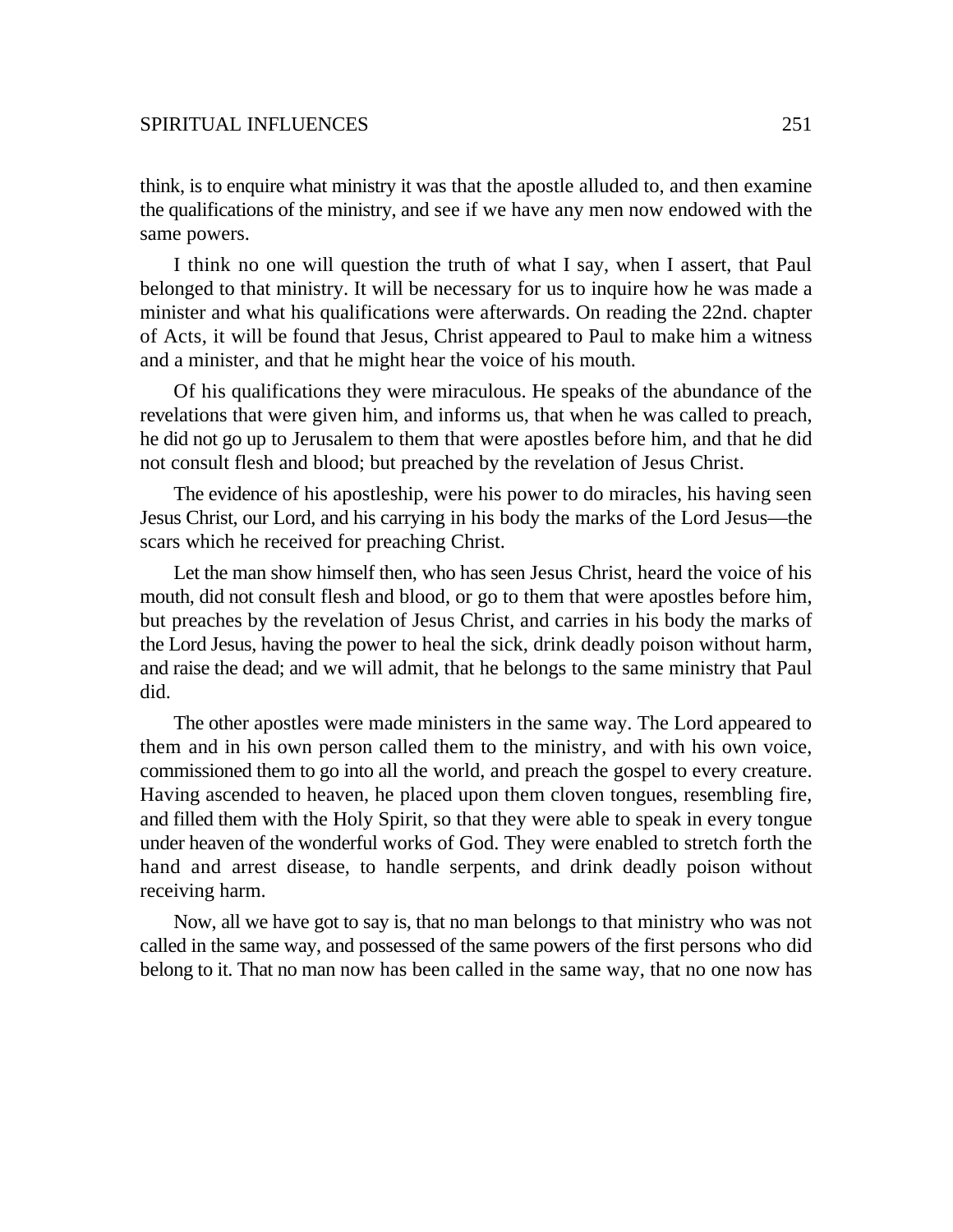been sent in the same way, that no one now is possessed with the same qualifications, and endowed with the same powers, that no one now will venture the deadly poison, and the handling of serpents, and that no one at this day can say, I have seen Jesus Christ our Lord, and carry in my body the marks of the Lord Jesus, I think, will be admitted by every sensible person. I take it them, beyond all doubt, that there is not now a man on earth that belongs to the same ministry.

Well says one, why do you preach, then, if you deny the call to the ministry? I do not deny the call to the ministry, but I simply deny that any man now is called to that ministry. But we find in the New Testament another ministry besides that one. This latter ministry, was composed of uninspired men, such as Timothy, Titus, Appolos, Barnabas, etc. Any gospel ministry in our times had a right to claim to belong to this ministry. But it should be remembered that not one of these claimed to be a master-workmen, but they were all under-workmen, under the apostles.

The difference between this ministry and the apostolic can be very clearly discovered by considering the letters of Paul to Timothy and Titus. We will call your attention to a few items. Says he to Timothy, "I charge thee, therefore, before God and the Lord Jesus Chris, who shall judge the quick, and the dead, at his appearing, preach the word." Paul never gave such a charge as that to Peter, James or John, and why? Because they stood upon a level with himself, being called and sent in the same way, and inspired, needed no such charge from him or any one else. Hear him once more. He says, "continue thou in the thing that thou has learned, and been assured of knowing of whom thou has learned them, and that from a child thou has known the holy scriptures." It would have sounded strange for one apostle thus to have addressed another. But still stranger it would have seemed, for one apostle to have said to another, "the things which thou hast learned of me before many witnesses, commit to faithful men who shall be able to teach others also." The apostles did not have to hear the gospel one from another before they would teach it to others, for they preached by inspiration. But from the foregoing, you will see that Timothy had to hear Paul, and what he learned of him, he was commanded to commit to faithful men who should be able to teach others also. In this way the gospel has been transmitted from faithful men to faithful men until it has reached us, and the command to commit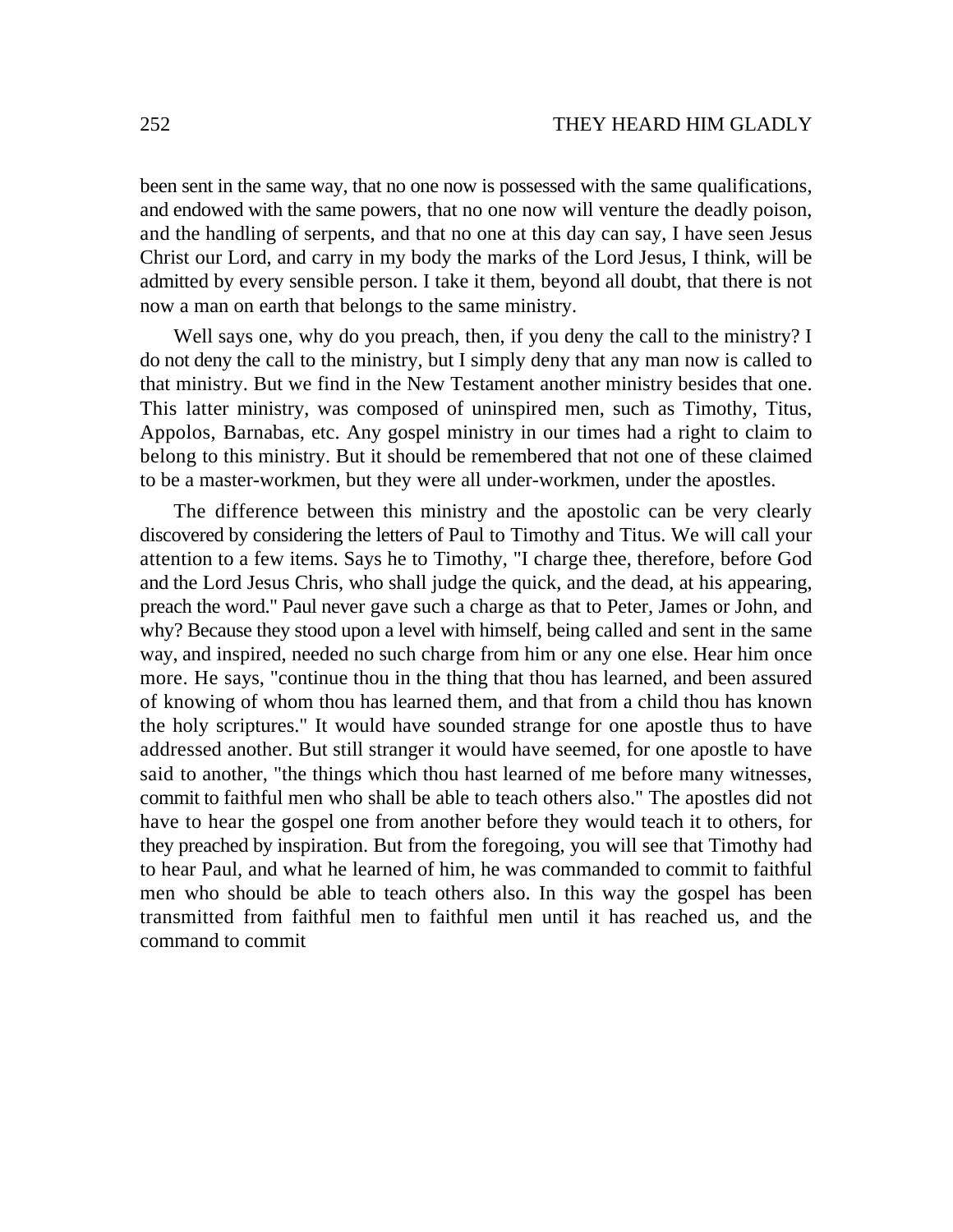it to faithful men stands in full force to every minister of the gospel in our times.

We do not preach because we are inspired, or because we have been called and sent as the apostles were; but we preach because the apostles commanded us to commit the things we have learned of them to faithful men who shall be able to teach others also. The apostles are our called and sent ministers, and we have so much confidence in them that we would rather tell the people what they say, than to tell them we would rather tell the people what they say, than to tell them what we or other men say or have said, It is here we get divine authority to preach, but this authority only extends so far as what the apostles themselves have taught us. We are not authorized to preach any thing else.

Paul commanded Timothy to "study to show himself approved unto God, a workman that needed not to be ashamed rightly dividing the word of truth," but Jesus commanded the apostles not to study beforehand what they should say." This is a very clear difference between the apostolic commission and the commission of Timothy. One is commanded to study, and the other is commanded not to study. Paul commanded Timothy to give himself to reading, to meditation; to give himself wholly to the work, but the apostles were commanded to bear truth to their inspiration, to the revelation of the Lord Jesus.

By reading the Jewish scripture, hearing the apostles, and meditation, Timothy had learned, what to preach, and now Paul commanded him to continue in the things which he had learned, to preach the word, that he might be a good minister of Jesus Christ. And not only Timothy, but with him every other minister, is commanded to do the same things. These preachers of our times, who will not give themselves wholly to the work, give themselves to reading, to meditation, and who will not study themselves approved unto God, workmen that need not be ashamed, disobey an important commandment of the apostle, and consequently greatly curtail their usefulness.

Timothy did not try to convince the people that he was an apostle, or that he was called and sent as an apostle, but he labored to teach what he had learned of the apostles, and it appeared that he gave sufficient authority for what he said, when he assured his hearers that Paul said it was so. In the same way, ministers of our times, do infinitely more towards establishing what they say,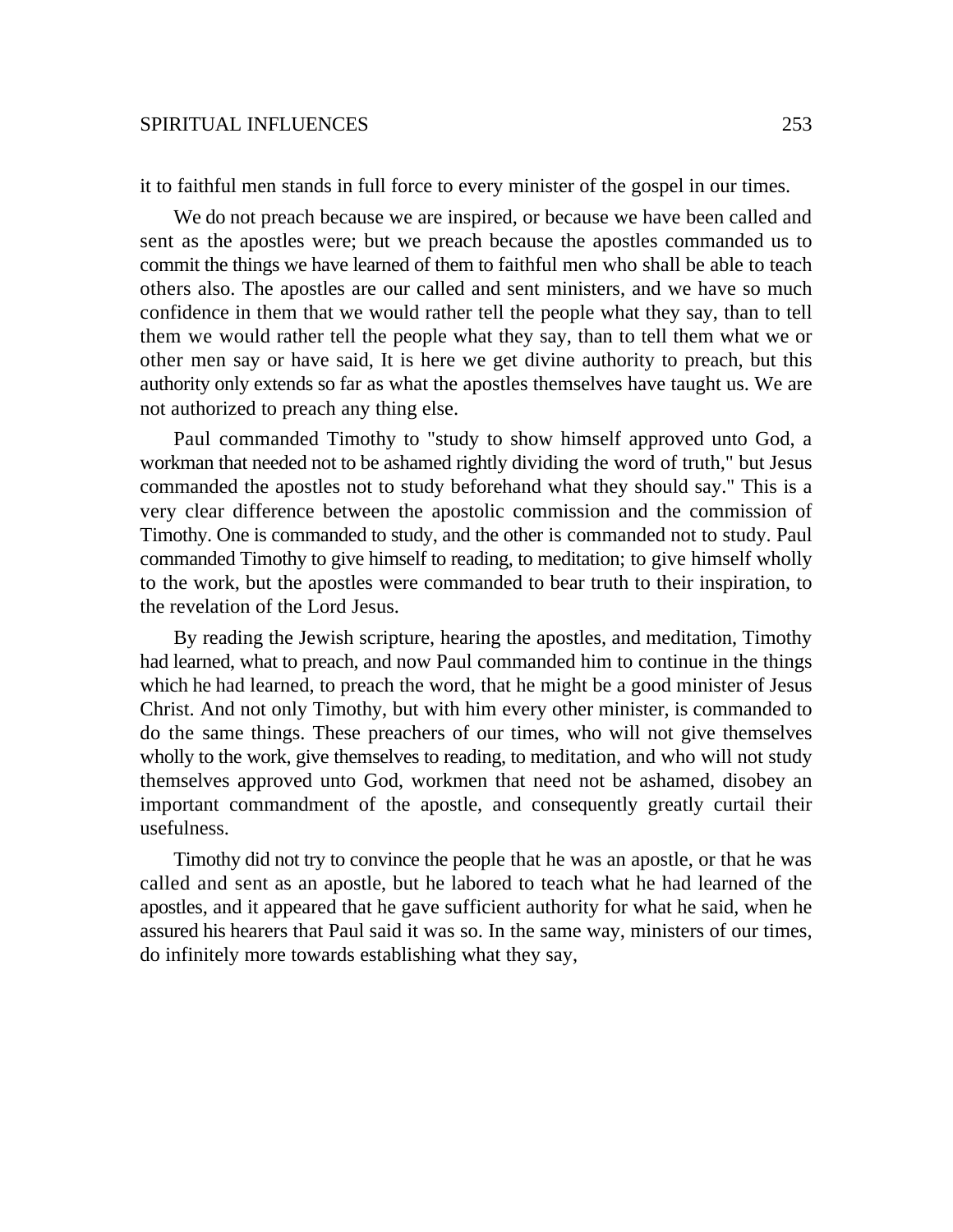when they show that it is taught by an apostle, than when they try to prove to the people that they are apostles, unless it be *false apostles.*

Jesus said to his Father, "the words thou gavest me I have given them, and they have kept thy word," and he then, as we have already seen, prayed for them who should believe on him through their word, that they might be one, and the apostles agree with this in saying that "faith comes by hearing, and hearing by the word of God," or that it was the choice of God that the Gentiles "should hear the word of the gospel and believe. If then, we have not shown that God gives faith through the scriptures, it appears to us that no proposition can be shown.

Some one says, I thought you were to show that God gives Faith by the Holy Spirit. How is this? How did we get this word of the gospel, through which we believe? Peter says, "the gospel was preached with the Holy Ghost sent down from heaven, which things the angels desired to look into." Luke says; the apostles spoke as "the Holy Spirit gave them utterance." Paul says, "we speak not the words which men's wisdom teaches, but the words which the Holy Spirit speaks." Jesus commands Christians to "hear what the Spirit saith unto the churches." Where then do we find this gospel, which was preached with the Holy Ghost sent down from heaven, this language, which was spoken as the Holy Ghost gave utterance, those words which the Holy Ghost speaks, and what the Spirit saith to the churches? We certainly find it in the scriptures and no where else. The language of scripture is the language of the Holy Spirit, or the testimony in the scriptures, is the testimony of the Holy Spirit. This can be denied by no one who believes the scriptures to be divinely inspired. Whoever then, believes through the testimony of the Holy Spirit, as detailed in the divinely inspired writings, is made a believer by the Holy Spirit, From this there can be no escape.

How is it then that any one is made a believer by the power of God? We are informed that "the gospel is the power of God unto salvation, to every one that believeth." The gospel was spoken by the Holy Spirit, and is asserted to be the power of God, and consequently all who are converted by the gospel are converted by the Holy Ghost and the power of God.

God then, converts men by giving them faith, and this faith he gives by the Holy Spirit, through the apostles, and through their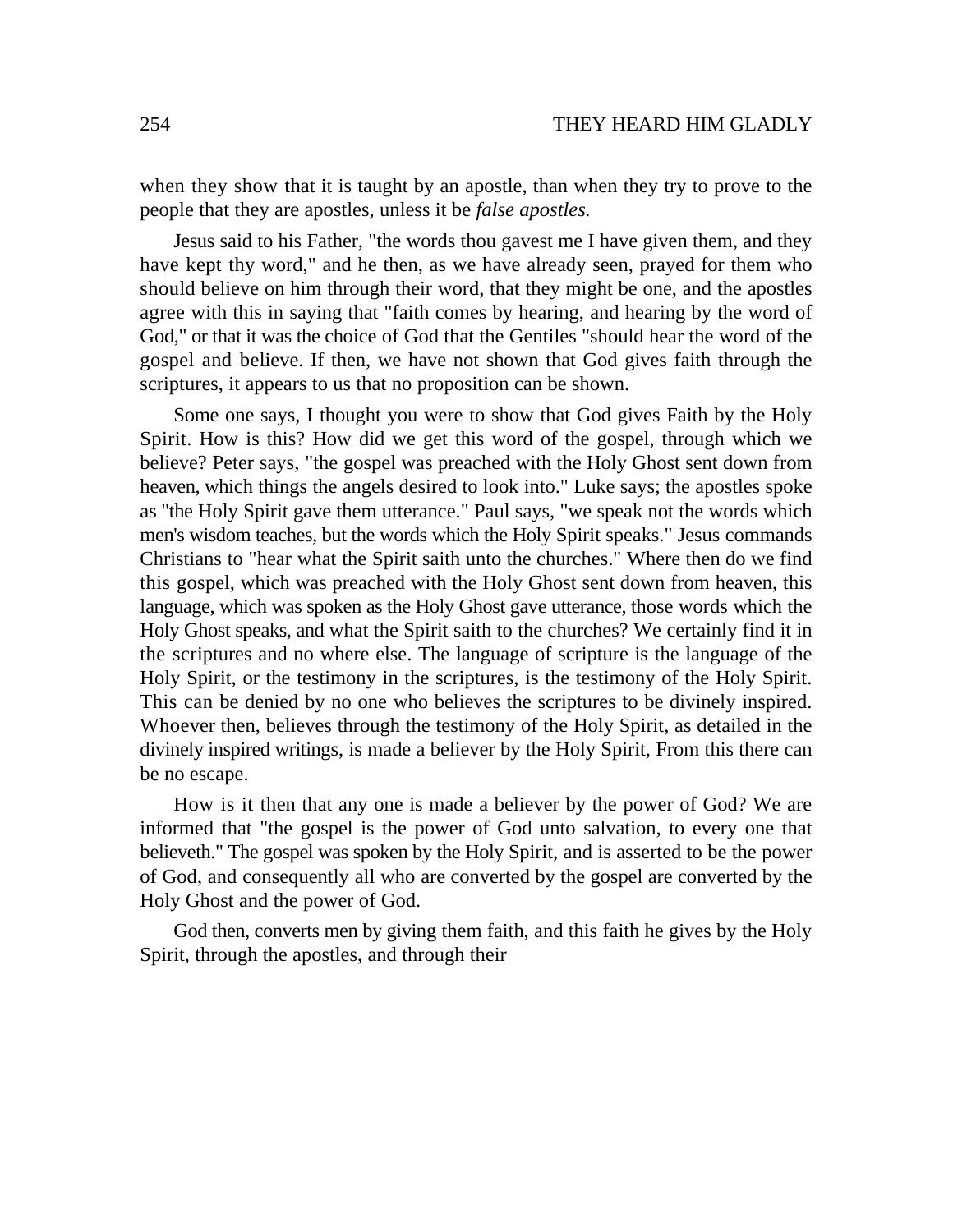word. This word was preached with the Holy Spirit sent down from heaven, and consequently all it contains is divine. Whatever effect or influence it has must be divine.

The Divine Being operates through the divine Spirit, the divine apostles, the divine word, which is diving power, and produces divine faith, purifies or changes the heart. Is not this purification or change, produced by these divine means, a divine purification or change? It must be admitted that it is.

No one can reasonably deny, that divine Being operating through divine instrumentalities upon the human heart, can produce any other influence operation or change but a divine one. Much as our opposers have said and may say of our dangerous views, they are all bound to admit that the conclusion we have now come to is correct.

Now let us take an example, and see if we are correct in this. On Pentecost, the Apostles stood up for the first time after the endowment with power from on high, under the full and complete influence of God's own inspiration, and through them, the Divine Father, by the Divine Spirit, put forth his divine power unto salvation to every one that believeth. "When they heard this they were pricked in their hearts." Here was the first intimation of *heart work* in the case; and this was caused by what *they heard.* We are elsewhere informed that the word of God is the sword of the Spirit. In order then to put the old man to death, the Spirit of God pierces him to the heart, with his sword, which is the word of God, and thus causes him to cry out, as at Pentecost, "What shall we do?"

This view perfectly accords with all we have said. We have already seen that faith comes by hearing, and hearing by the word of God, and that faith changes and purifies the heart. This purification or this change was commencing when they were cut to the heart, and was the cause of their crying out, "men and brethren, what shall we do?" Now, that God produced effect on their hearts, and that he did it by the Holy Spirit, by his word and by his power, is just as evident as any proposition can be; and it is only the work of a skeptical heart to deny any one of these agencies. It was then a divine effect in their hearts that caused them to cry out, "what shall we do?" It was the divine power of God, put for by his Holy Spirit, in his holy word, to produce a holy influence on their heart. This effect it did have on the occasion alluded to.

We are told in our text, that "they that are led by the Spirit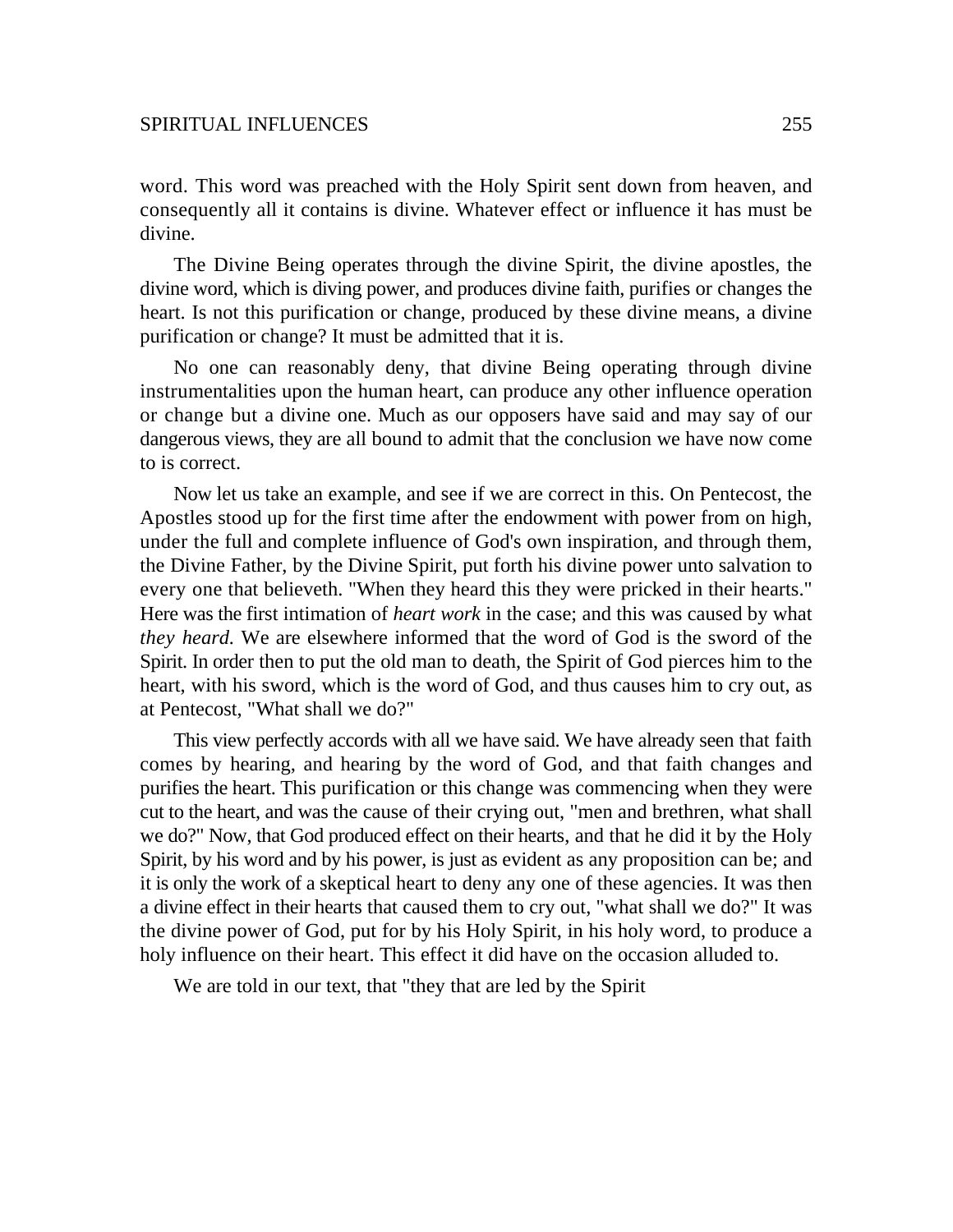of God, are the sons of God." When the Spirit addressed the immense concourse of Jews out of every nation one part of the congregation was led by the Holy Spirit and the other was not. Where then, did the Spirit lead those to, who adhered to its drawings? When they cried out to Peter and the rest of the apostles, "men and brethren what shall we do?" The Spirit spoke through Peter, in answer to that important question, and said, "Repent and be baptized, every one of you, in the name of Jesus Christ, for the remission of sins, and you shall receive the gift of the Holy Spirit."

Forthwith the sacred historian, proceeds to say, that "so many as gladly received the word were baptized, and the same day about three thousand were added unto them." In that day as in this, those who did not gladly receive the word were not fit subjects. Of course there was no infants the baptized for they do not gladly receive the word. Those who were led by the Spirit on that occasion, it appears hen, were led to repent of their sins, and to be baptized, and those that were not led by the Spirit were not baptized. It is so at this day also.

Those led by the Spirit did what the Spirit commanded, and consequently were constituted Sons of God. The apostle then adds, "if sons, then heirs, heirs of God, and joint heirs with Christ, if so be that we suffer with Him, that ye may be also glorified together with Him." We are not all simply then to be constituted sons, but we must suffer with him, if we would be glorified together.

Having thus been constituted sons, the Spirit bears witness with our spirit that we are the children of God. This testimony of the Spirit is found in the language of the Spirit in the scripture, which says, "as many as are led by the Spirit, they are the sons of God." Our spirit can bear witness that we are led by the Spirit, or that we do what the Spirit requires, and thus by the joint testimony of the Spirit of God and our spirit, we are proved to be the sons of God.

We know not what the Spirit teaches only as we read his divine communications in the sacred scripture, and we know not what he requires only as we learn it from the same source. When we have read what the Spirit requires, our own spirit can testify whether we have done it or not. When we have the Spirit of God testifying what it requires to constitute a Christian, and our spirit testifying that we have done it, we have the highest assurance that we can have, that we are the children of God.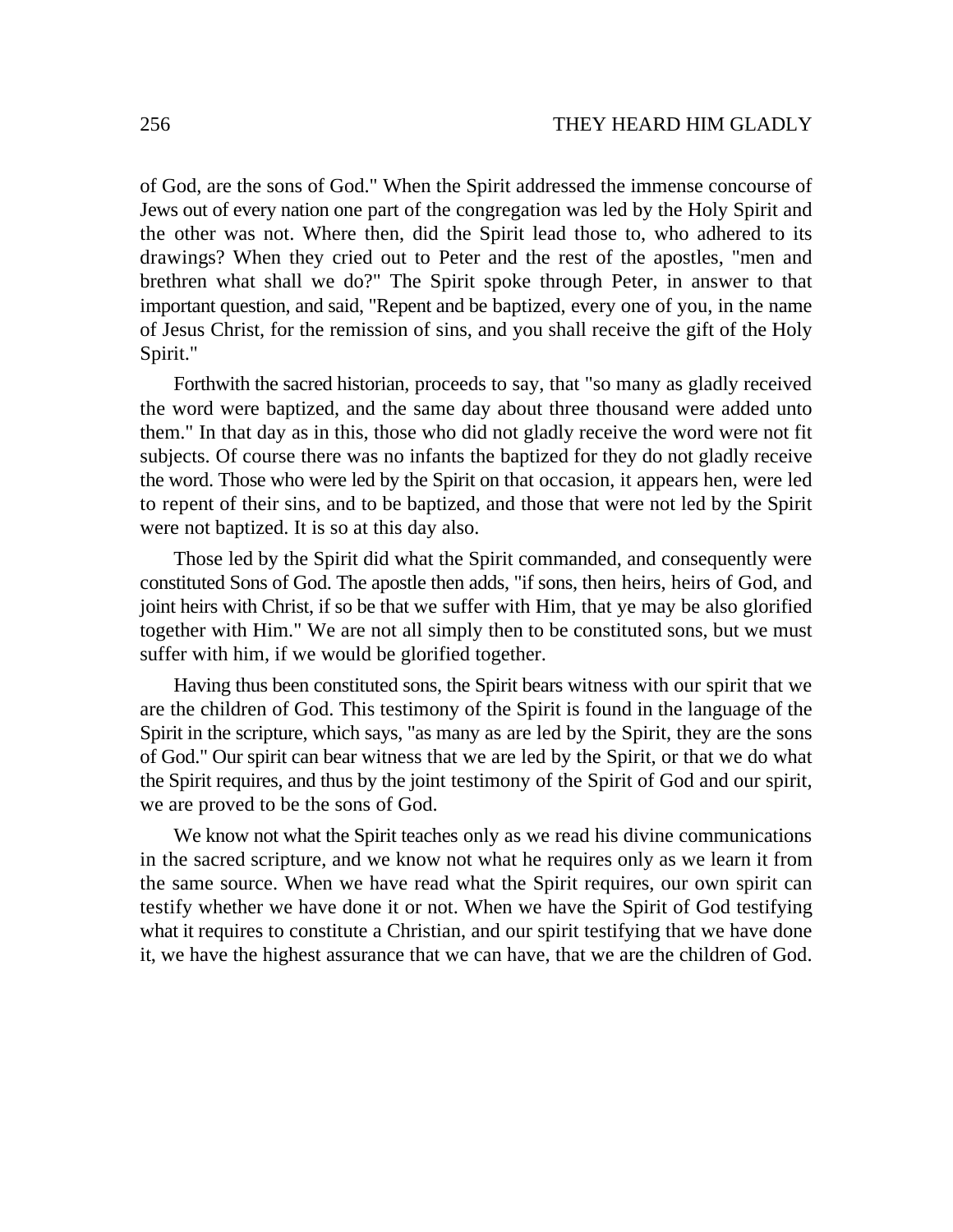We are aware however, that persons frequently ask if we have no evidence of our acceptance with God or the forgiveness of sins but the mere word. We would, however, ask of such how they know that Gods answers their prayers. To this the answer will be, that the scripture says, "ask and you shall receive." How does any man know that God will give his Holy Spirit to any one? Because, the scripture says, that "he gives his Holy spirit to him that asketh." How does any one know that the "Spirit bears witness with our spirit that we are children of God?" Because, the scripture says so. How do our opposers know that the thief on the cross was saved? Because the scripture says, "this day thou shall be with me in paradise." Is this the way and the only way they know all these things? Why, they allow this is quite sufficient. So it is, but the same scripture says, "he that believeth and is baptized shall be saved," and we believe that it is just as true in one place as it is in the other.

But suppose you could stand in the presence of the Savior; as he sits upon his glorious throne, and ask of him the forgiveness of sins. He would answer, as he did to one of old, "go, thy sins are all forgiven thee." I would approach you, and ask you, how do you know you have the pardon of your sins" You would certainly respond, because my Savior said, "thy sins are all forgiven thee." His would be as good evidence as you could give to any one else, if you could convince him that the Savior said so.

As the case now stands, the Spirit of God has proposed pardon to all upon certain conditions, and those who comply with the terms, have his testimony that they have the pardon of sins; and those who do not comply have his testimony that they are in as state of condemnation.

After men are in Christ, they must follow him, as it stands in John's vision in Patmos, they must "hear what the Spirit saith unto the churches" and do his commandments while they shall tabernacle here in the flesh, and then following him, he will lead them to the holy city of God—to the pure river of the water of life, to bask in the uninterrupted bliss and unfading joys of the new heavens and new earth, beyond the power of sickness, sorrow, pain, or even death itself. In Christ we enjoy the highest and most pure society on this earth, and live in the full assurance of the society of all the pure and blessed spirits in the holy place which the Lord built and not man, in the world to come forevermore. The Christian is actuated by the highest and most pure motives of any man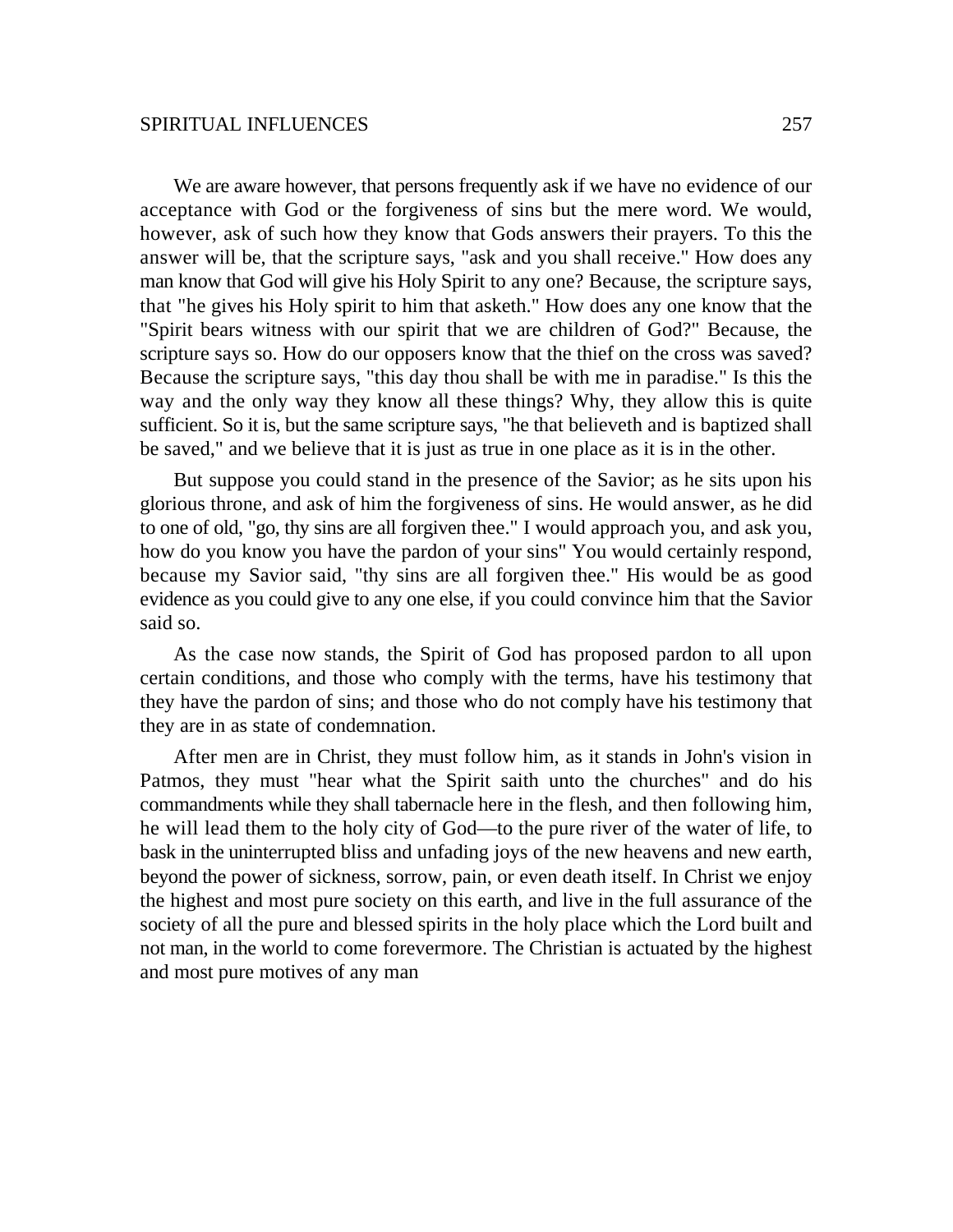in all the world, and consequently is as good and happy in this life as his nature is susceptible of being, and expects the highest and most great felicity of heavenly light.

But what shall I say to that part of my audience which has never acknowledged the Lordship, the dignity, and glory of Jesus Christ? Shall I flatter such that they ever can be happy without reconciliation to God, and a public acknowledgment of his authority? I cannot with my Bible in my hand, for it says, he who shall not confess me before men, shall be denied before my Father and before his angels. Could I call your attention to a greater person than Him who is the express image of the Almighty and effulgence of his glory? And can you feel any hesitation in confessing your faith in him, whom the Father pronounced my Son, the Beloved in whom I delight, upon the stately banks of the Jordan, and again in the mountain of transfiguration? Can you—dare you, hesitate any longer without loving Him, in whose presence the flaming cherubim and seraphim fall prostrate?

Remember, the time is rushing on with immense rapidity, when you would give ten thousand worlds, had you the time at your disposal, for the approbation of the Great King in the immense realm of Jehovah. He now stands with extended hands to receive you. He now offers you an inheritance, in the unfading heavens—in the eternal city. You are now in health, and while all things are ready, and the Spirit and the Bride invite you—while every good spirit in heaven and upon earth invites you, resolve in your heart, with full purpose of spirit, to yield yourself up in subordination to the God that gave you life and being.

Be constituted a child of God, and if a child, an heir, a joint heir with Christ, to suffer with him that you may be glorified together with him.

Now to him who is able to keep you from falling, to the only wise God, through Jesus Christ, be glory and dominion for ever and ever. Amen.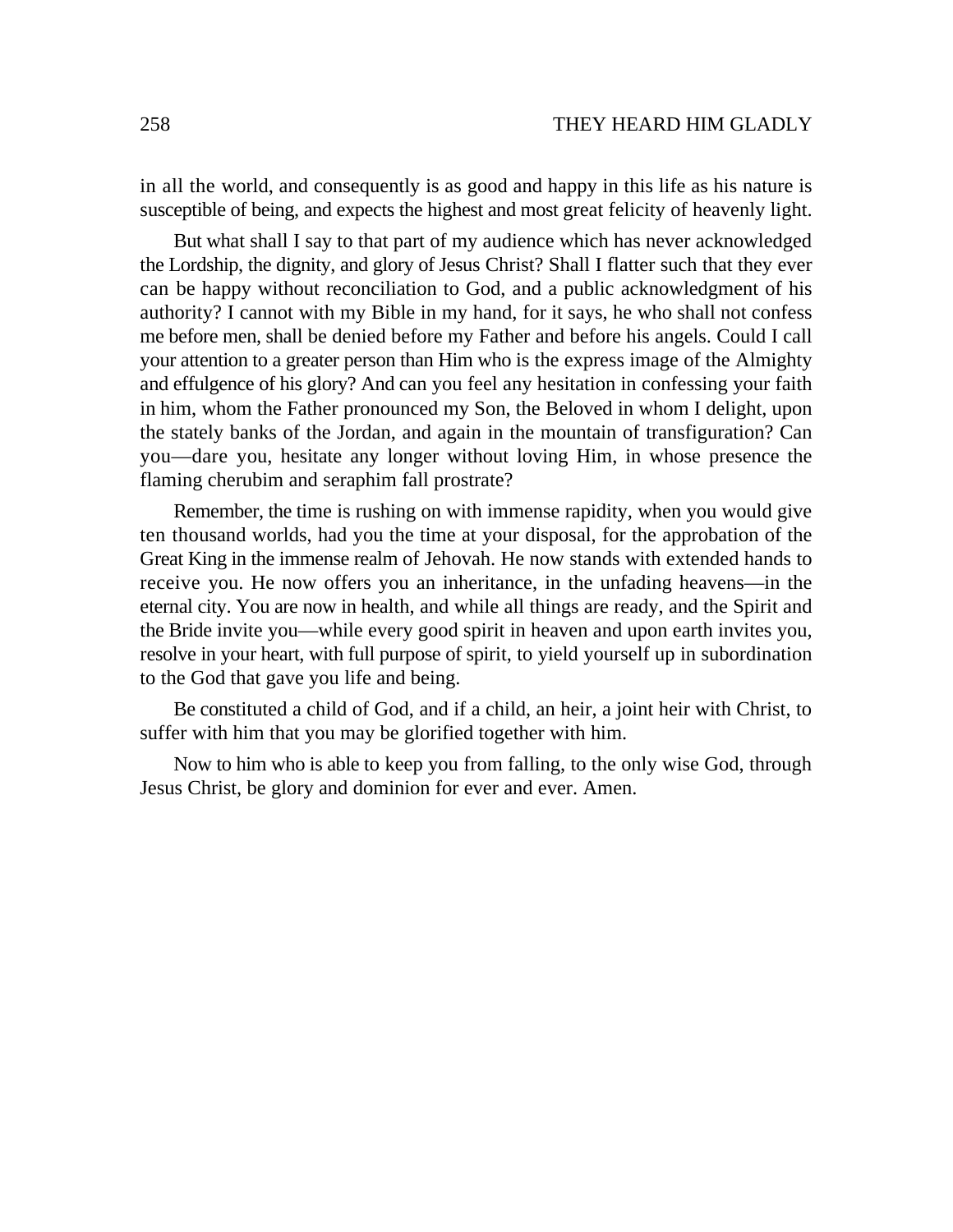# **CHAPTER XXII** *The Beginning of the Reign of Christ\**

THE TEXT—"For unto us was the gospel preached, as well as unto them; but the world preached did not profit them, not being mixed with faith in them that heard it; " Heb. iv. 2.

Many confident expressions were seen in the audience when these words were read. Here the false assumption, that the gospel had never been preached at all till Pentecost, began to loom up, and the speaker started out upon the clear expression of his text, that the gospel "was preached to them, (the Israelites, in the wilderness) as well as unto us." The speaker now forgot, or, at least, did not inform his audience, that it had been distinctly stated in the morning, as stated by Paul, Gal. iii. 8, that the gospel was preached unto Abraham, saying, "In thee and in thy seed all the nations of the earth shall be blessed." He carefully avoided saying, or intimating, that, in the morning discourse, it was most explicitly stated that this promise to Abraham contained the gospel in promise, but not in fact; but the Apostles preached the gospel in fact and not in promise. It is true, then, that the gospel was never fully preached, fully unfolded, or preached in fact, and understood in its details, by any one from the creation of man till Pentecost; but it is not true, nor was the position at all taken in the morning discourse, that the gospel was never preached at all, even in promise, till Pentecost. The position he opposed mainly is false; but the position taken and defended mainly in the discourse in the morning, and that he made the people believe he was opposing, is true.

The reader will now inquire, what is the difference between the gospel in promise and the gospel in fact. The one is the gospel in a secret; the other is the gospel revealed. The one is the gospel in a mystery; the other is the gospel preached. The one is the gospel promised; the other is the gospel preached. The one is the gospel to come; the other is the gospel already come. The one

\*Tracts For The People, No. 4, 1860

[259]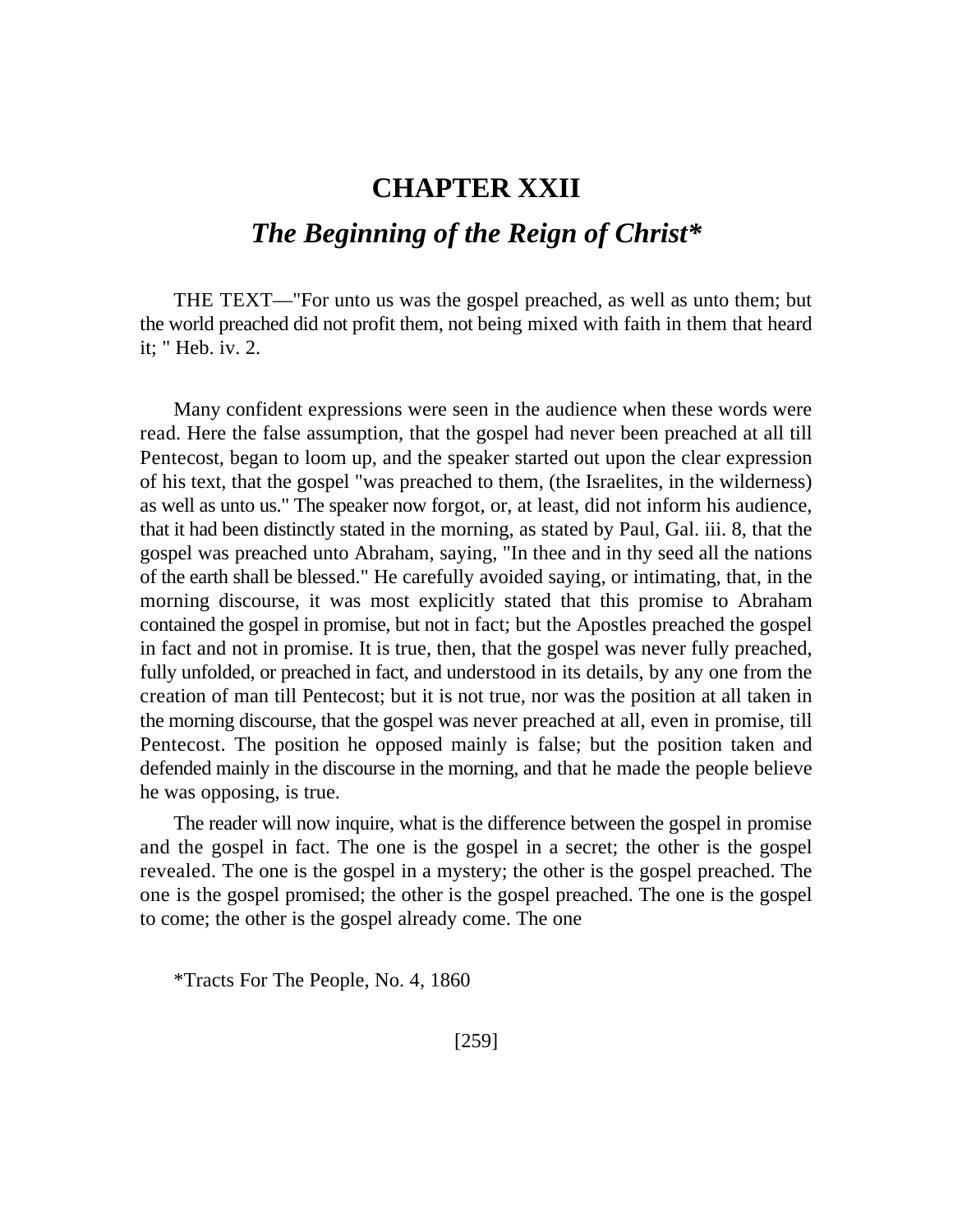is the gospel to be given in the future; the other is the gospel already given. The one is the gospel in prophecy; the other is the gospel in actual death, burial and resurrection of Christ, as preached, fully unfolded and developed to the world by the Apostles after the ascension of Christ to heaven. It is true, that Christ was in the promise to Abraham; that the grace of God was in it; that the Holy Spirit was in it; that the blood of Christ was in it; that the death of Christ was in it; in one word, that the whole gospel, with all its facts, its truths, its faith, commandments, obedience promises, hope; its reward and punishment, ordinances and all: but they were only in it in a mystery, a secret, or hidden; but not unfolded, developed and fully revealed to the world, for the obedience of faith. They were not spread out in detail before the world and submitted to mankind for practice till after the ascension of Christ to heaven. The patriarchs, prophets and holy men of ancient times believed the promise, containing good things to come, but did not know the time when these good things would come, nor what they were. They believed the promise and that it contained a blessing, a great blessing for the world, but they did not know what it was.

It is true that the Spirit of Christ was in the Prophets, who prophesied before of the coming of Christ and the glory that should follow; and the Apostle says it was revealed unto them, "that not unto themselves, but unto us they did minister the things which are reported unto you by them that have preached the gospel unto you with the Holy Spirit sent down from heaven; which things the angels desire to look into." This shows that the Prophets themselves did not understand what the good things were that they ministered for the unborn millions that should come after they were dead and gone.

This disposes of Mr. Luckock's gospel, preached in the garden of Eden, to Abraham, and to the Israelites in the wilderness, and shows that God's plan of saving men, which he so frequently declared had always been the same has not been the same. Else Jesus could not have said, "I thank thee, O Father, Lord of heaven and earth, that thou hast hid these things from the wise and prudent and revealed them to babes." Nor could Paul have closed his letter to the Church in Rome in the following words: "Now to him that is of power to establish you according to my gospel, and the preaching of Jesus Christ, according to the revelation of the mystery, which was kept secret since the world began, but now is made mani-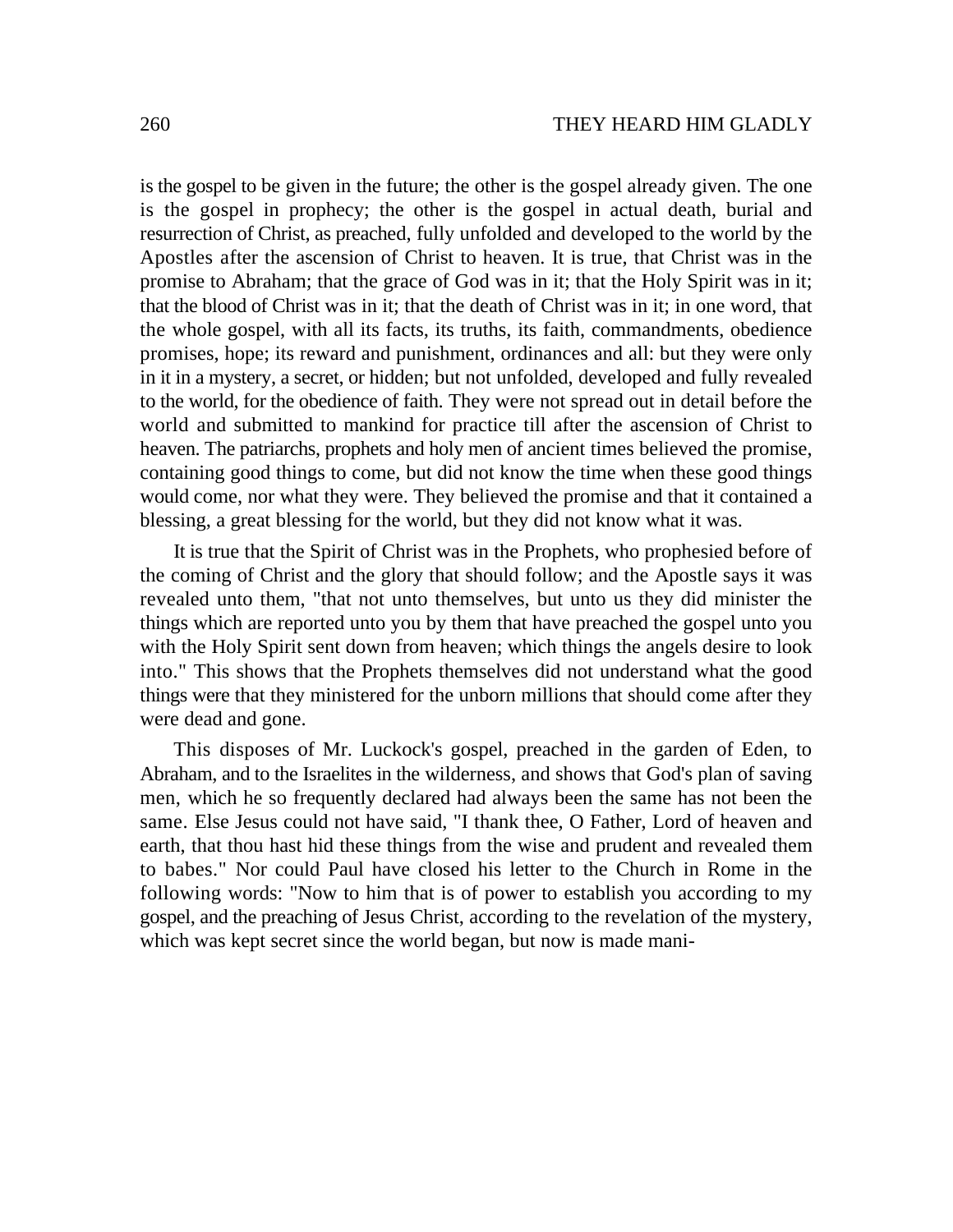fest, and by the scriptures of the prophets, according to the commandment of the everlasting God, made known to all nations for the obedience of faith." The position taken by Mr. Luckock denies that there was any revelation of the mystery or secret by the Apostles; denies also that any mystery was kept secret since the world began. Speaking of the same thing—the mystery, or secret or the gospel—Paul says: "How that by revelation he made known unto me the mystery, as I wrote before in few words; whereby when ye read, ye may understand my knowledge in the mystery of Christ, which in other ages was not made known to the sons of men as it is now revealed to his holy Apostles and Prophets by the Spirit; " Ephes. iii. 2-4. The mystery was the gospel in promise; the mystery revealed was the gospel in fact, or as preached by the Apostles of Christ. It was not, then, anciently made known to the sons of men as it is now revealed. This is an end of controversy on this point.

Mr. Luckock objected to the remarks of the discourse in reference to John the Baptist, and misstated that the position had been taken that he knew nothing about the gospel. He then proceeded to inform us that John did know much about the gospel—that at his baptism it was said in the hearing of John, "This is my beloved Son, in whom I am well pleased; " and that John soon after this said, "Behold the Lamb of God who taketh away the sin of the world." It is true that he heard the oracle of the Father, and uttered the expression here ascribed to him. But this was no full development of the gospel, and even this was not appreciated nor recollected by John, or he would not have sent to the Savior, after his imprisonment, to know whether he was the Messiah, or if they should look for another. Many expressions are found, not only at this period but at a much later period, from which the disciples appeared to understand the Savior; but then again something would occur, showing that they did not at all understand him, nor the nature of his kingdom. At times they had clear conceptions, made clear utterances, and appear to have substance of the matter fully in their minds; but they, during the whole period of the Savior's life, had no stability of mind nor purpose. They had no stability and permanency of understanding. They said on one occasion, "We do verily believe that you are the Christ." This expression grasped the Christian faith; but it was not all comprehended by those who uttered it, and especially was it not retained by them.

At one time Peter said, "Thou art the Christ, the Son of the living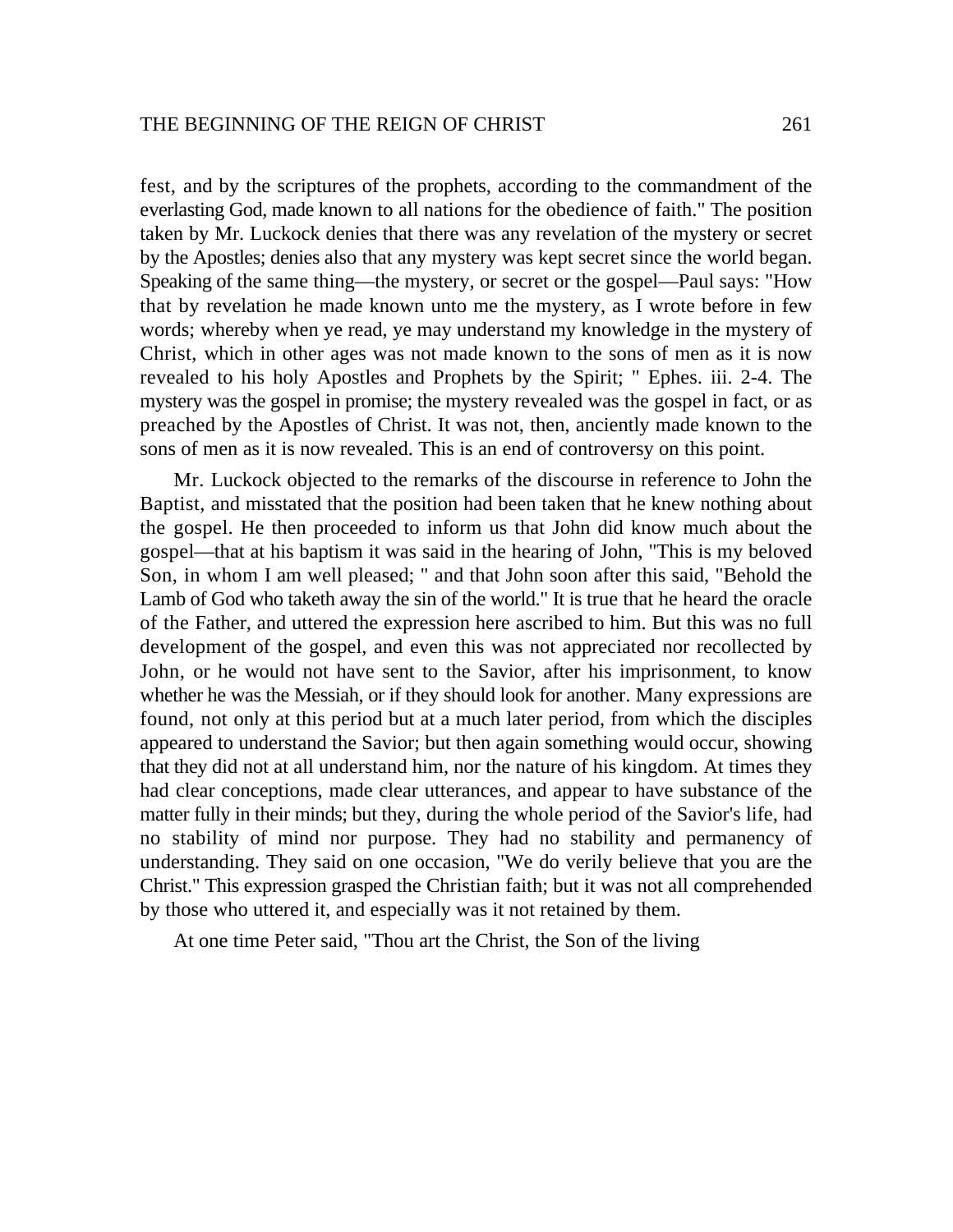God." This the Lord declared to be the foundation, but how long did Peter retain this, or how far did he comprehend it? At another time, when the people were leaving the Savior, he said to the disciples, "Will you also leave me?" They replied, "To whom shall we go? for thou alone hast the words of eternal life." This expression appears as if they understood the Savior; but when we find Peter saying, in reference to the death of Christ, "Master, this shall never be," and when we see him deny his Lord three times over, and hear the Lord say to him, "When thou art converted, strengthen thy brethren," and. when informed that the Lord had risen, we find that the account of his resurrection "seemed to them as idle tales," and that even after that, when he appeared to them, and they say, "Lord, wilt thou at this time restore the kingdom to Israel?" it is evident that they were still vacillating, wavering, had had no settled understanding of the whole matter.

Where do we find any terms of conversion laid down by the Apostles, or any plan of conversion set forth, during the entire period of the Savior's lifetime? You certainly find no plan of pardon set forth by the Apostles during this whole period. The Lord did not think it necessary to give us even a brief of a single sermon ever preached by them during this period. Why not? Evidently because their preaching, during this period, was not to be the example for the Christian preacher. If they had been preaching gospel sermons, fully developing, unfolding and spreading out the gospel, we should have had some briefs or epitomes of these sermons. But the true state of the case is, that this preaching was all preparatory to and went before the commencement of the reign of Christ. This preparatory preaching, that went before the commencement of the reign of Christ, is not the example for us;. but the preaching of the Apostles after the commencement of his reign. With these preliminary observations, we proceed to the following, as we conceive them, incontestable reasons for concluding that the kingdom was not established, or set up, in the Savior's lifetime:

1. Paul says, "If he (Christ) were on earth, he should not be a priest, seeing that there are priests that offer gifts according to the law." (Heb. viii. 4.) This passage shows conclusively that he was no priest while on earth, but a great high priest, not in the holy place on earth, but the true holy place, which the Lord pitched and not man, in heaven itself, where, with his own blood, he appears in the presence of God for us. He did not enter into his priestly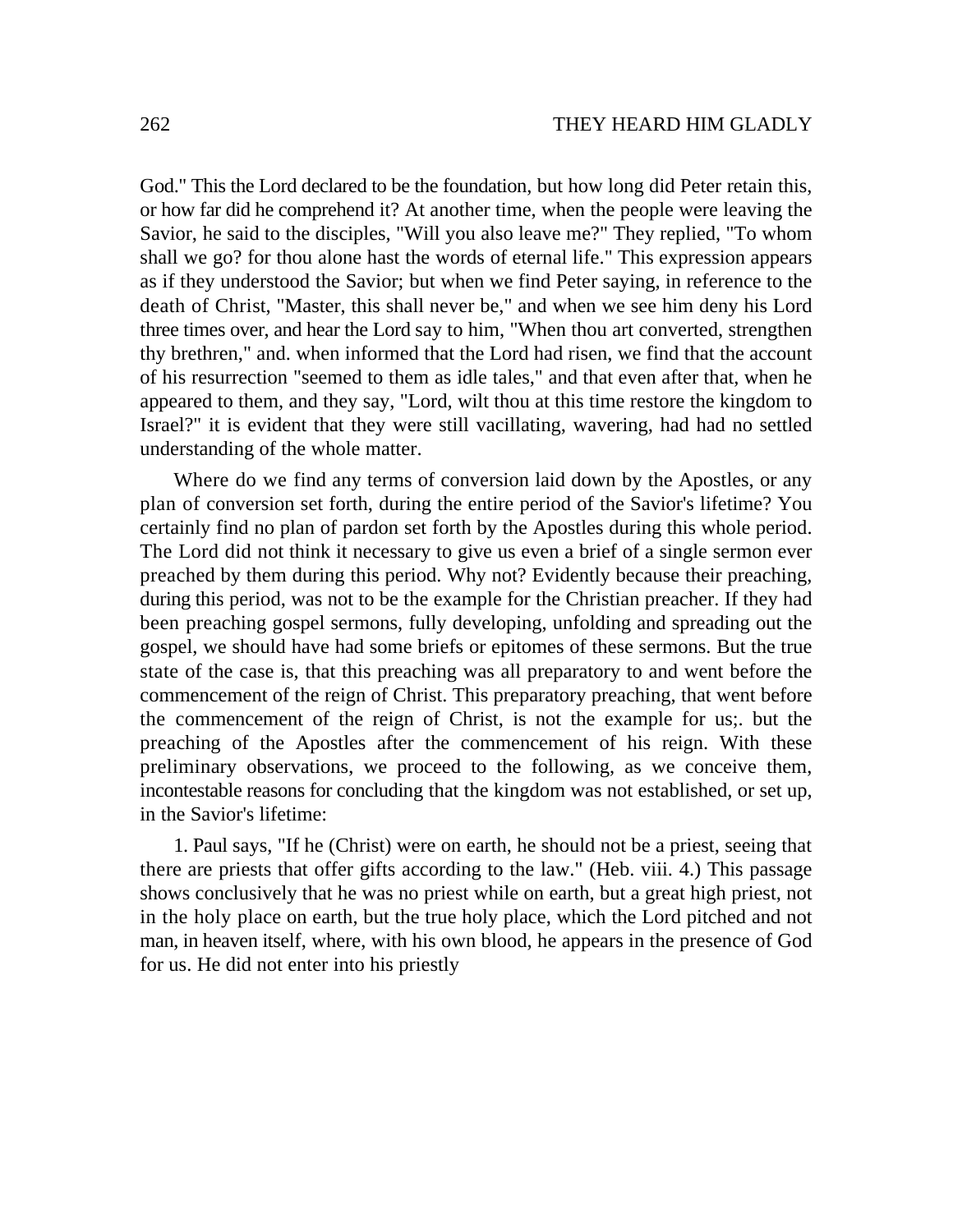office and work till he entered into heaven. His reign certainly did not commence before this.

2. His reign evidently did not commence before his coronation, or his being seated upon the throne in heaven. He had just ascended into heaven and been seated upon the throne, when the celebrated Pentecost came, and that day was evidently the beginning of his reign.

3. His reign, certainly did not commence before he sent the Holy Spirit to guide the Apostles into all truth. This he did not do till the day of Pentecost.

4. His reign, or kingdom, certainly had not come while his Apostles were taught to pray, "Thy kingdom come." He surely did not teach them to pray for the kingdom to come after it had come."

5. The Lord certainly did not send the Apostles to preach that the kingdom "is at hand," after it had come; yet this was the gospel, or good news, that was preached till Christ died.

6. He certainly did not give Peter the keys of the kingdom long after the kingdom had come, been opened, and thousands had entered into it. The ministry of John was finished and a considerable portion of the ministry of the Apostles, under the first commission, or during the lifetime of Christ, before the keys of the kingdom were given to Peter. The kingdom unquestionably was not opened before this.

7. Jesus laid down and enjoined immediately submission to no uniform law of pardon in his lifetime. Indeed, he never required of two persons, who came to him for relief from any malady, or from sin, the same acts of obedience, which is certainly a clear indication that these were special laws for special cases, and that they can never have a general application. For instance, the anointing of the blind man's eyes with clay, and the requirement for him to go, and wash, was as much an appointment of Christ as the celebration of the Lord's death. Why, then, is the latter observed and the former not? Because the latter is a general law, applicable to all the children of God, and the former is not. The former is a special enactment, for a special case, and never intended for any other case; or, in other words, it is a special law to one man, and no law at all to any other man. The reason, then, why the Lord varied his requirements, given directly to persons in his lifetime, and never required the same in any two cases, was simply that the time had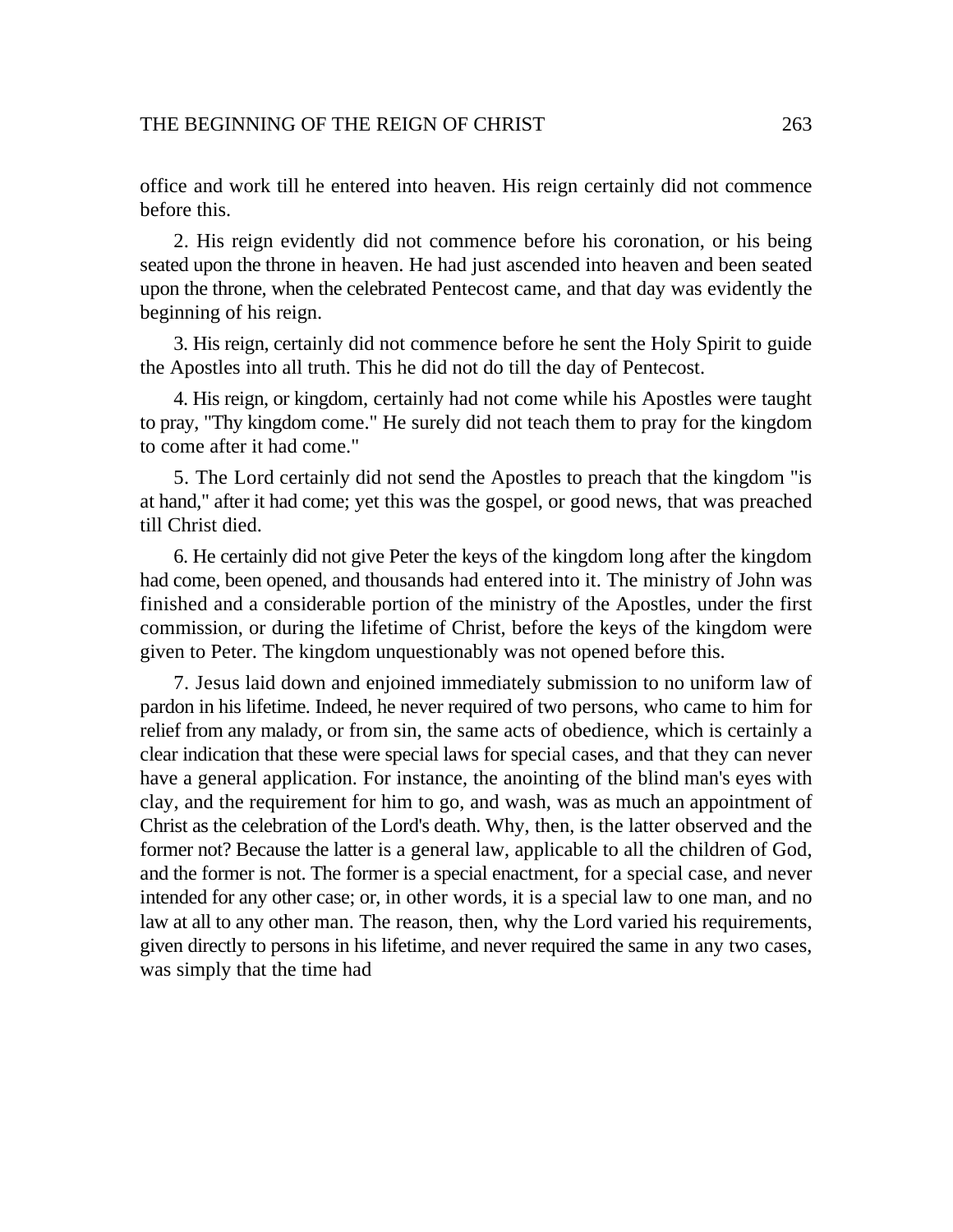not come for the general law that should prevail in his kingdom to *be* spread out for practice, and he, being the Lawgiver—the source of the law—to meet exigencies before his general law came in force, made special enactments for special cases, and never intended to be applied in any other cases. Hence a dying thief implored his mercy when he was hanging upon the cross, and the Lord, without requiring any thing of a dying man, nailed to a Roman cross, where he could render no act of obedience, said, "To-day shalt thou be with me in paradise." No man need go to any of these cases for any example, or to learn what he must do to become a Christian.

8. There could not be two laws in force at the same time, and the law of Moses was in force till Jesus died. He was born under the law, brought up under it, kept it, was the end of it, abolished it and took the handwriting of ordinances out of the way, nailing it to his cross. The first covenant was faulty, and the Lord took it out of the way to make room for a better covenant upon better promises. It is useless to think of the reign of Christ having commenced and the New Testament being in force before the Old Testament is taken out of the way to make room for the New.

9. The very first thing in preaching the gospel in fact, or in full, is to preach that Christ died for our sins according to the Scriptures. This was not preached, and could not consistently have been preached, before Pentecost. It was not a fact that he died for our sins, till he did die. It was not preached immediately after his death, for his disciples were discouraged, thought all was lost, and did not attempt to preach at all till he rose from the dead. When the Lord appeared to them, he told them to "wait for the promise," which was the same as to wait for the day of Pentecost. It is true, then, as stated in the discourse, that some fifty days intervened here without any authorized preacher. This Mr. Luckock ridiculed and attempted to set aside; but for the purpose, he adduced no Scripture authority of any sort, and attempted no argument, save the argument from analogy—that the old president continued in the chair till the new one is inaugurated. This, however, amounts to nothing. The question is not about making a new president; but it is the inaugurating of a new government. It is nothing strange, in a case of this kind, that a few days should elapse, after the death of the old government, in form the nucleus and preparing for the new, before the new reign shall be perfectly and fully inaugurated. In point of fact, it is actually true, at all events, that the handwriting of ordinances was taken out of the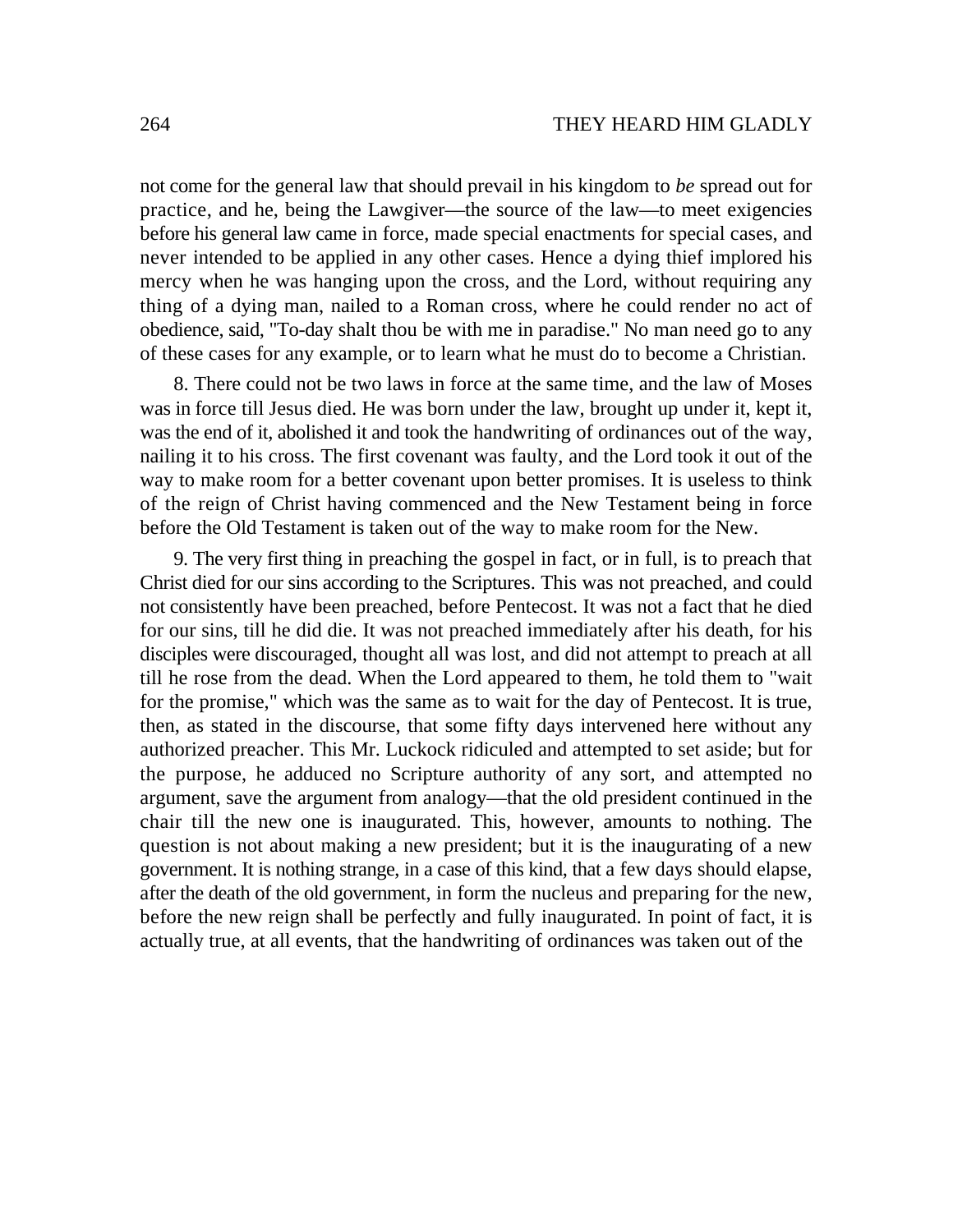way, nailing it to the cross, which was the end of the law, and that the new law did not come fully into force till Pentecost; and let him invalidate it who can.

Mr. Luckock denied that there was any new principle developed on Pentecost. But we find the following there that was new:

1. A newly crowned King.

2. The newly descended Spirit, as promised by the Lord.

3. The newly inspired Apostles, with cloven or divided tongues, sitting upon each of them, baptized in the holy Spirit,

A. A new commission, differing in two respects from the old. 1. It is not to the same people as the old. The old commission was to the lost sheep of the house of Israel, and under it they were for bidden to go in the way of the Gentiles. 2. It contains not the same matters as the old. Under the old, they were to preach saying, "The kingdom of heaven is at hand." Under the new, they are sent to "preach the gospel to every creature"—to "disciple all nations"—to "preach repentance and remission of sins in his name among all nations, beginning at Jerusalem"—to baptize "into the name of the Father, and of the Son, and of the Holy Spirit, teaching them to observe all things whatsoever I have commanded you; and lo, I am with you always, even to the end of the world." Is there nothing new in this?

5. Now they have the death of Christ to preach.

6. They now have his burial.

7. They now have his resurrection from the dead.

8. They now have his blood shed for many for the remission of sins.

9. They now have the office and influences of the Holy Spirit.

10. Now they asked every thing in the name of Christ. Hitherto they asked nothing in his name.

Is there nothing new in all this? The Lord pity the man who professes to preach and still maintains that there is nothing new in all this, and have mercy upon people under the influence of such men. Nothing new in all this! Why, then, were more converts made on this day, than had been made in the three and half years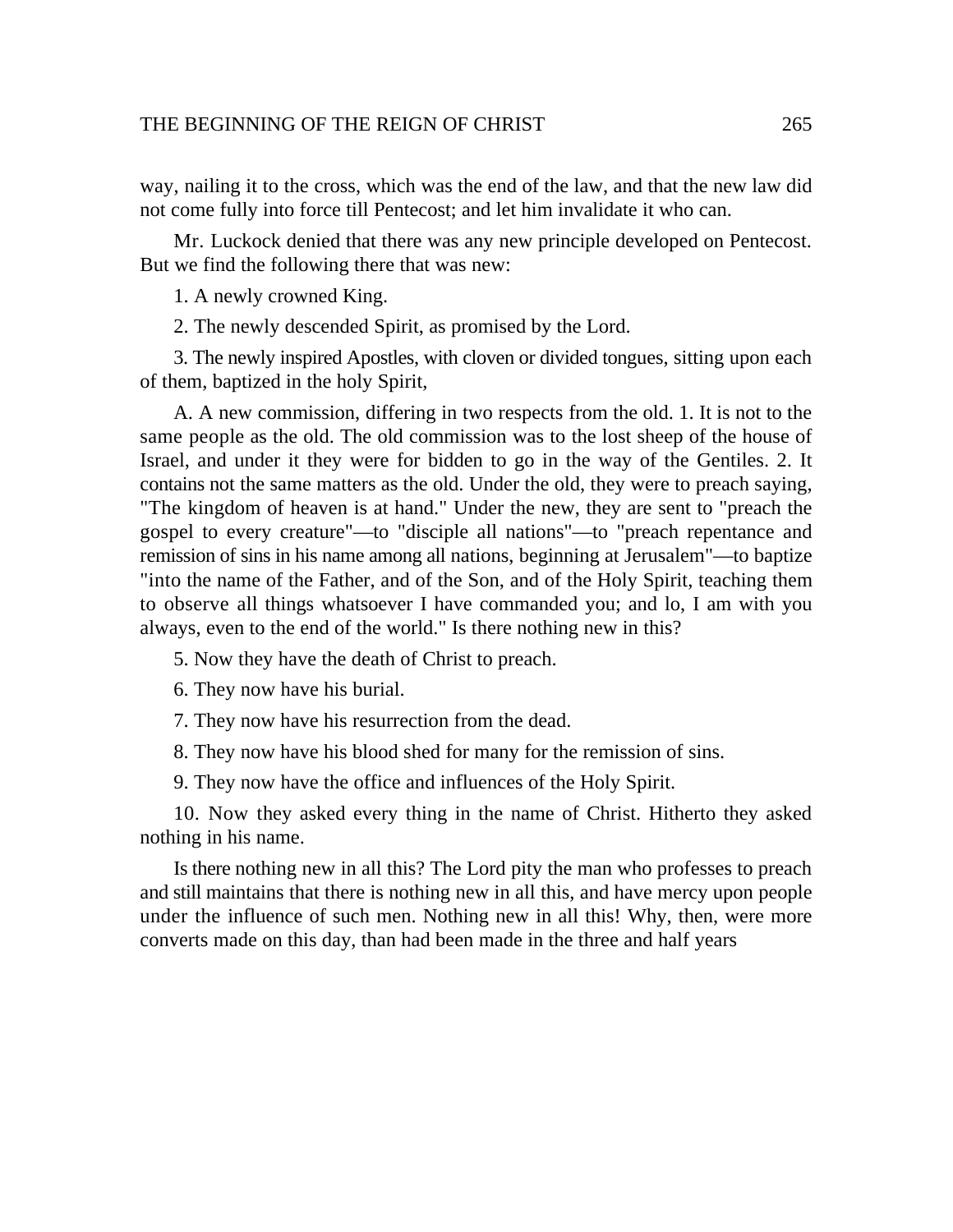before this? Nothing new here! Why, then, three thousand rugged Jews cry out, "Men and brethren, what shall we do?" Why did every one of these, when told what to do, at once yield to the commandment of the Lord, turn to the Lord and become the most stable, true, abiding and determined men that ever lived? Why this wonderful change in the Apostles themselves? Before this they were weak, wavering and timid men. Now they are firm, determined, decided and the most intrepid men the world ever saw. Every man is bold as a lion. Where is doubting Thomas now? Where is that timid and cowardly Peter, who a few days before denied his Lord? Where are all those men to whom the resurrection of the Lord seemed as idle tales? They are all here; but their timidity, cowardice and wavering has all disappeared. See them standing before thousands, responding to the mockers and charging the murder of Jesus upon their enemies; and then ask, if there is nothing new here! When before did ever three thousand, one thousand, or one hundred, come inquiring what to do, receive a direct answer, comply with the terms, and on the same obtain pardon, by any regular appointment? The man who finds nothing new here, is so blind that it is really doubtful whether he can ever be enlightened on any subject of this kind. Before this time, no uniform plan of pardon had ever been laid down; but, on this occasion, such a plan was laid down, and from this time forward practiced wherever the gospel was preached. Was one man required to believe?—then every man was required to believe, whether faith is mentioned in every case or not. Was one man required to repent?—then every man was required to repent, whether repentance is mentioned in every case or not. Was one man required to confess Christ?—then every man was required to confess him, whether the confession is mentioned in every case or not. Was on man required to be baptized?—then every man was required to be baptized, whether baptism is mentioned in every case or not. Was one man promised pardon, upon his compliance with the conditions of the gospel?—then every man was promised pardon upon the same conditions, whether it is stated in every case or not. Was one man promised the Holy Spirit, upon his submission to the gospel?—then every man was promised the Holy Spirit in the same way, whether it is stated in every case or not. The plan now is uniform and the whole process is uniform, and will be till the last trumpet shall sound, though the same is not stated in every case.

The most objectionable thing, in regard to Mr. Luckock's dis-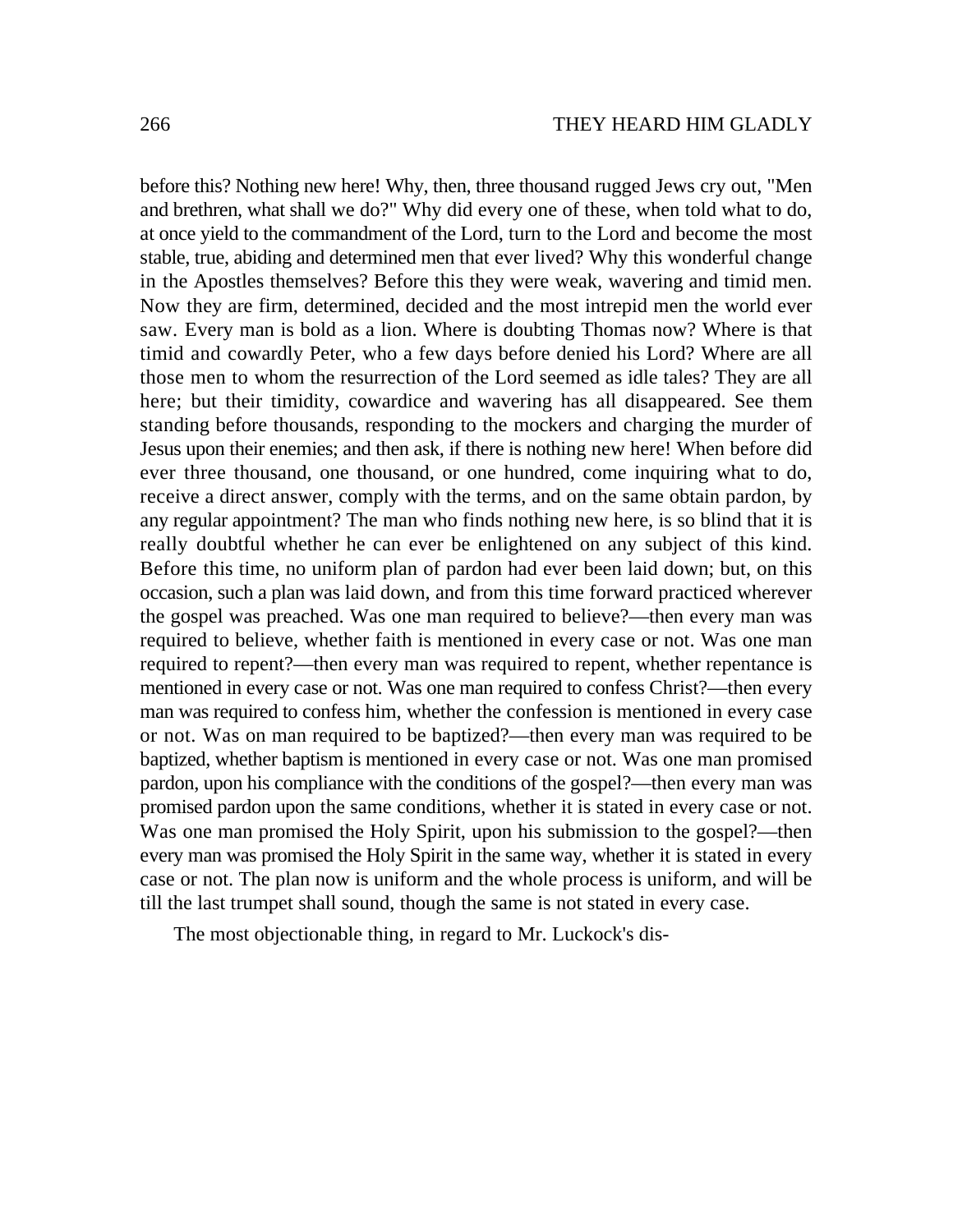course, was that he did not try to develop, establish or defend any thing. He attempted to set forth no system, plan or process of any sort, by which any person could come to the Savior, for the good reason that he has none. The object and tendency of the discourse was to create doubt, distrust and uncertainty in the minds of the people, in reference to the discourse they had heard. The effort was tolerably well calculated to darken counsel, mystify and bewilder; but there was nothing in it calculated to clear up any thing or remove any troubles out of the way. The gospel was preached in the garden of Eden, to Abraham, in the wilderness, by the Prophets, John the Baptist, in the lifetime of the Savior, and God's plan of saving men has always been the same. It consisted in a mingling of dispensations, of law and gospel, Christ and Moses, the letter and spirit, and throwing every thing into confusion and uncertainty not, we admit, very well calculated to induce any to become seekers, but well calculated if they are already seekers, either to keep them seeking, mourning and grieving the balance of their days, drive them into unbelief or despair. His plan of operating frequently produces these different effects. Some, in spite of the darkness of the system, rise above it, lean upon the promise of God, and get out of it.

How dreadful a thing it is that so many precious souls should be kept grieving, mourning and seeking till they die, when one clear answer from the Holy Spirit contains exactly what they desire to know, viz.: What they shall do to be saved. All we have to do, is to follow the infallible Scriptures. Is the man, like the Philippian jailor, an unbeliever? Tell him, as Paul did the jailor—"Believe on the Lord Jesus Christ." Is he a believer? Tell him, as Peter did the three thousand on Pentecost—"Repent and be baptized, every one of you, in the name of Jesus Christ, for the remission of sins, and you shall receive the gift of the Holy Spirit." Is he a penitent believer, as Saul was? Tell him, as Ananias did Saul, "Arise and be baptized and wash away thy sins, calling on the name of the Lord." Is the man a Christian, as all to whom the Apostles wrote epistles were? Then tell him to be faithful until death—that he who endures to the end shall be saved—to "live soberly, righteously and godly in this present world, looking for that blessed hope and the glorious appearing of the great God and our Savior Jesus Christ—to "observe all things whatsoever the Lord has commanded"—to "fight a good fight"—to "war a good warfare" and ultimately "lay hold on eternal life." The great Leader, of the Israel of God—the Commander-in-Chief—stands at the head of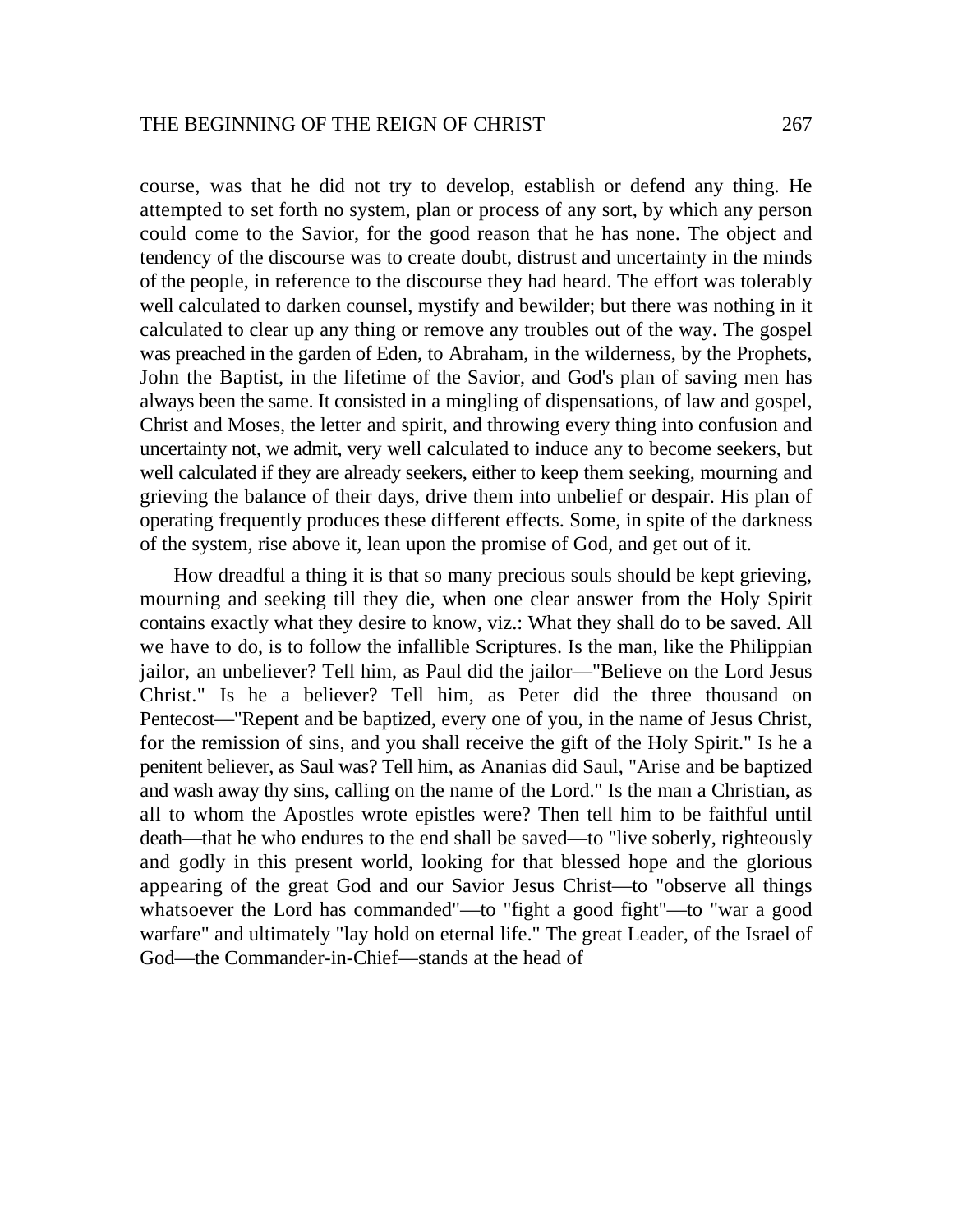the army, saying: "I am the way, the truth and the life; no man cometh to the Father but by me." Again, he says: "I, if I be lifted up from the earth, will draw all men to me." He has gone into heaven, and now by the Spirit, through the Apostles, speaks to perishing man. May the people of our generation hear him, love him and serve him, that they may be happy now and for ever.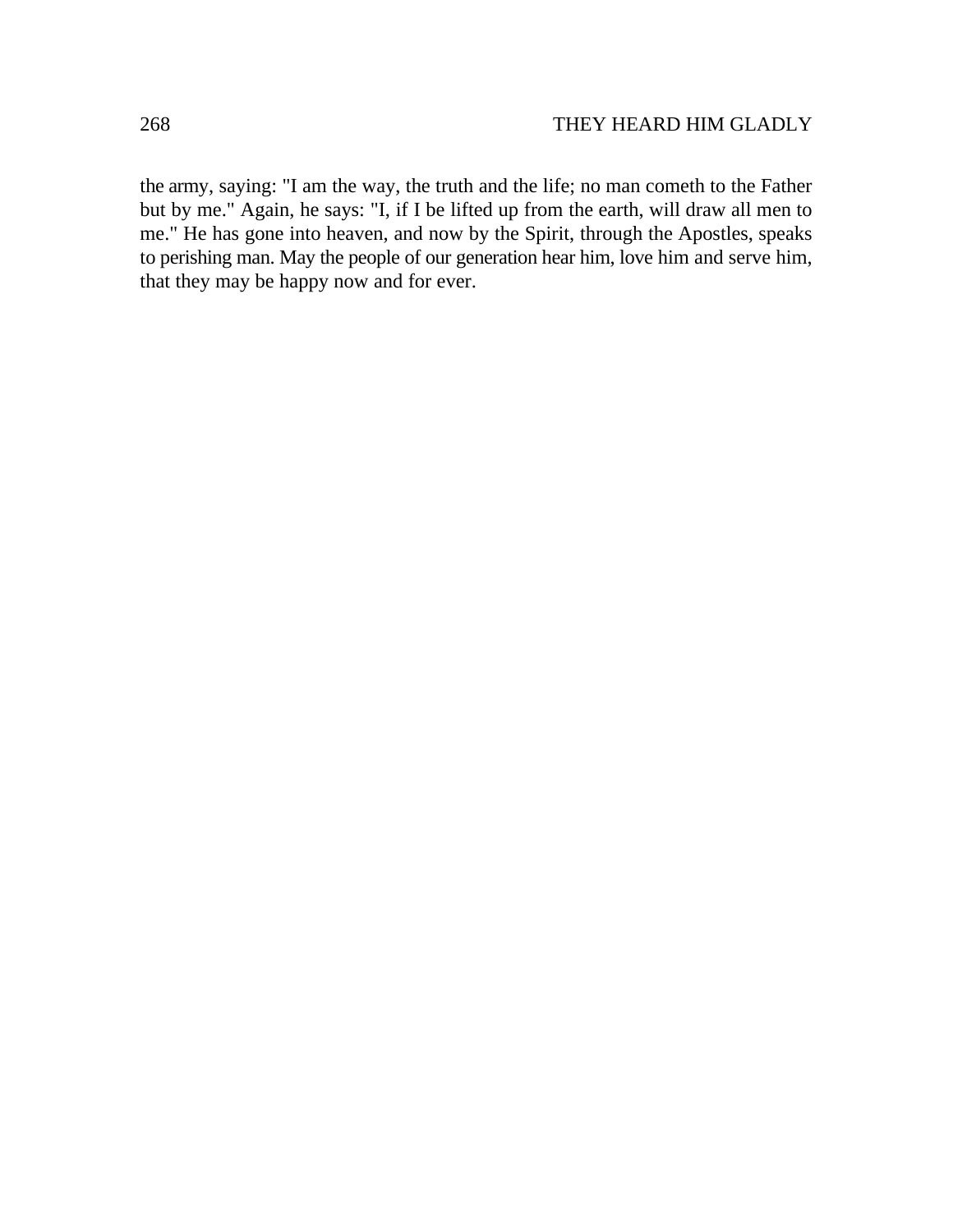# **CHAPTER XXIII** *The Death of Sefton Lane\**

TEXT:—"Lord, what is man that thou art mindful of him, or the son of man that thou visitest him?"—Heb. 2: 6.

MY RESPECTED BRETHREN AND FRIENDS, the circumstance which has called this large congregation together is one of that solemn class that we must frequently witness in passing through this world of sorrow, sickness and death. None are so dear to us, so much beloved, or so useful as to be exempt from death. Hence it is rational for us to be always ready to meet death, either in our own persons, or in the persons of those who are near and dear to us. I am unable to express the emotions caused in my breast, by hearing of the death of our beloved and highly esteemed friend, MR. SEFTON LANE; and in my meditations on my way from the city here this morning, as I passed in review the condition of this community, the church, and many brethren with whom I have spent some of my happiest days, and with whom I have so frequently been at the Lord's Table, while we commemorated our Lord's great sufferings for us. All is changing here, and ephemeral. Transmutation is written upon everything. Oh, Lord, teach us to number our days and incline our hearts to wisdom.

Since it was your desire to have me address the family and friends of our beloved brother, especially on my ways here, I have been reflecting upon some suitable theme, that the living might be benefitted by the occasion. I could think of no more fitting theme than is suggested by the words of David, found in the eighth Psalm, and quoted by Paul in the words just read: "Lord, what is man, that thou art mindful of him, or the son of man, that thou visitest him?" There are many important questions agitated and discussed among men, but none of greater moment, now that the tendency is so inevitably and rapidly to carnalism and sensu-

\*The American Christian Review, Vol. 1, No. 10, 1856.

[269]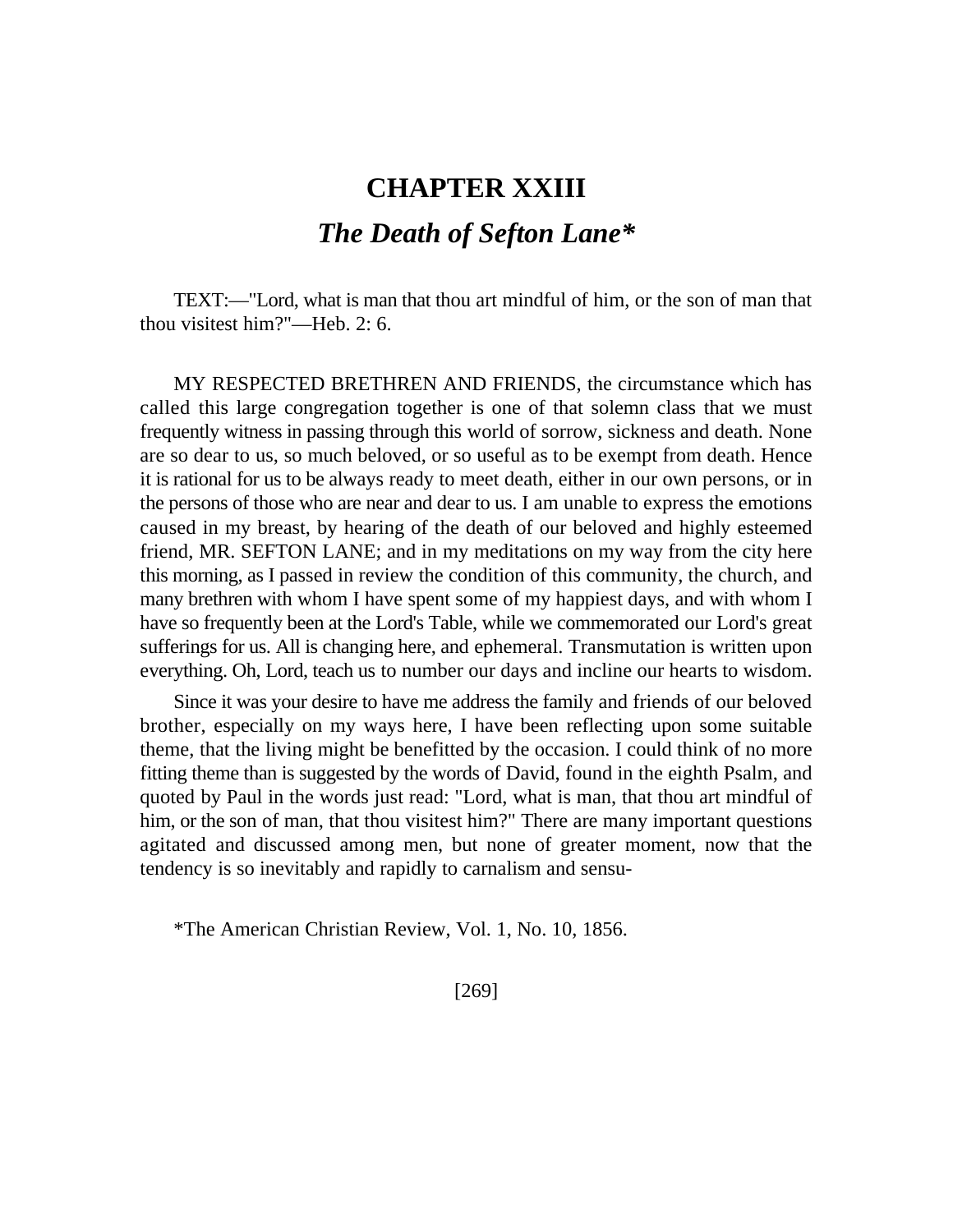ality, than the one now proposed. We therefore propose, as fitting the occasion, to consider the following points:

1. Man in the present state.

2. The boundary line of repentance.

3. The state of man between death and resurrection.

4. The state of man in eternity or after the resurrection.

When a man lies before us in death, and we reflect that we shall hear his voice no more, see his face, and witness his actions no more, what an impression it makes upon our sensibilities! What does all this arise from, but the estimate we put upon a man? Some speak of what a man is worth, meaningly simply his property. But the question we inquire into is what the man himself is worth. The scripture fact, that God loved man, attaches an importance to man, that this world never could have realized without the wonderful manifestations of the love of God to man. The wonderful fact, that Christ died for man, is another means by which we make a feeble effort to appreciate the value of a man. Oh, that the Lord would this day aid us in our feeble effort to grasp the idea of the worth of a human being.

We have already hinted at the fact, that the tendency of the times is to carnality, sensuality, and mere materiality. The theory that man is merely an animated, moving and thinking lump of clay, or matter, though tending to Atheism, is gaining footing and working itself through society in all the length and breadth of the land. The low and degrading notion, that after a man dies, he no more exists than he did a thousand years before his birth, is now boldly advocated and preached as the true gospel of the grace of God, to encourage the living, comfort the dying, and console the bereft. But all such idle theories have their foundation in the cold-hearted unbelief lurking in breasts from which the love of Christ and Spirit of God have departed. The fact that man can not be satisfied with mere animal gratifications, shows that there is in him more than mere animal man. Mere animal man finds all his gratifications in this life; but immaterial nature can not be gratified with material things, or a spiritual nature can not be gratified with sensual things. The reason religion—a spiritual system—effects man, is that it reaches the demand of a spiritual nature. Religion produces no effect upon the mere animal creation, nor would it produce any effect upon man, were it not that he has a spiritual, or an immortal nature.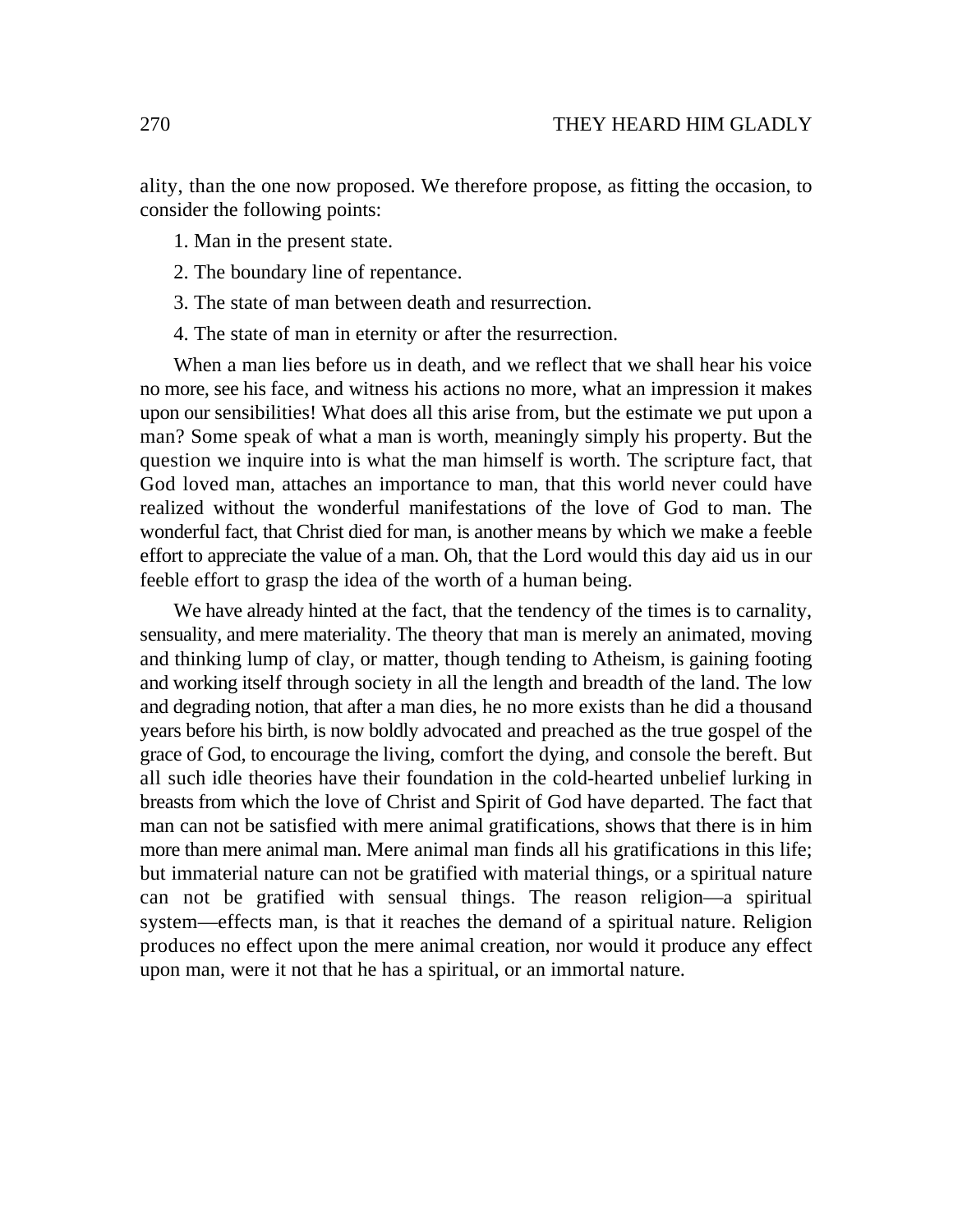This doctrine, of the spirituality, immortality and eternity of the "inner man," or "the hidden man of the heart," is abundantly set forth in the inspired revelation of heaven. This, Paul puts his pen upon as follows: "Though our outward man perish, yet the inward man is renewed day by day." 2 Cor. iv: 16. The outward man is the material man, which suffered by persecutions and perished, or died, but the inner man, or the spiritual, or immortal man, being imperishable, is renewed day by day, even at the same time that the outer, or material man, is perishing. He then, proceeds: "For our light affliction, which is but for a moment, worketh for us a far more exceeding and eternal weight of glory; while we look not at the things which are seen, but at the things that are not seen; for the things which are seen are temporal; but the things which are not seen are eternal." Now, here we have an outer and an inner man, the one perishable and the other imperishable, the one seen and the other unseen, one temporal the other eternal. The imperishable man, who is invisible, looks forward to the time when the external man, the material man, the house of the inner man, shall perish, to a house not made with hands eternal in the heavens. This inward and imperishable man, is called "the soul," in the following: "Fear not then who kill the body, but are not able to kill the soul." Man can kill the material, or the animal man, but the immaterial or spiritual man can not be killed by man. The same indestructible man is referred to in the following: "Whose adorning, let it not be that outward adorning of plaiting the hair, and of wearing of gold, or of putting on of apparel; but let it be the hidden man of the heart, in that which is not corruptible, even the ornament of a meek and quiet spirit which is in the sight of God of great price." Now what is affirmed of the "hidden man of the heart?" Why that "it is not corruptible." The Greek *aphthartos,* here translated, "not corruptible, is also translated immortal, and is used to express the immortality of the Deity. This hidden man of the heart, which is affirmed to be immortal, eternal, and which man can not kill, it is also affirmed, "is in the sight of God of great price." This man, when dead to us, is alive to God.

2. The boundary line of repentance. Life is the boundary line of repentance. What the scriptures call "time," contains the whole period during which man can turn to God. "To-day, if you will hear his voice, harden not your hearts, as in "the bitter provocation, in the day of temptation in the wilderness." If we are ever molded into the image of Christ, made conformable to his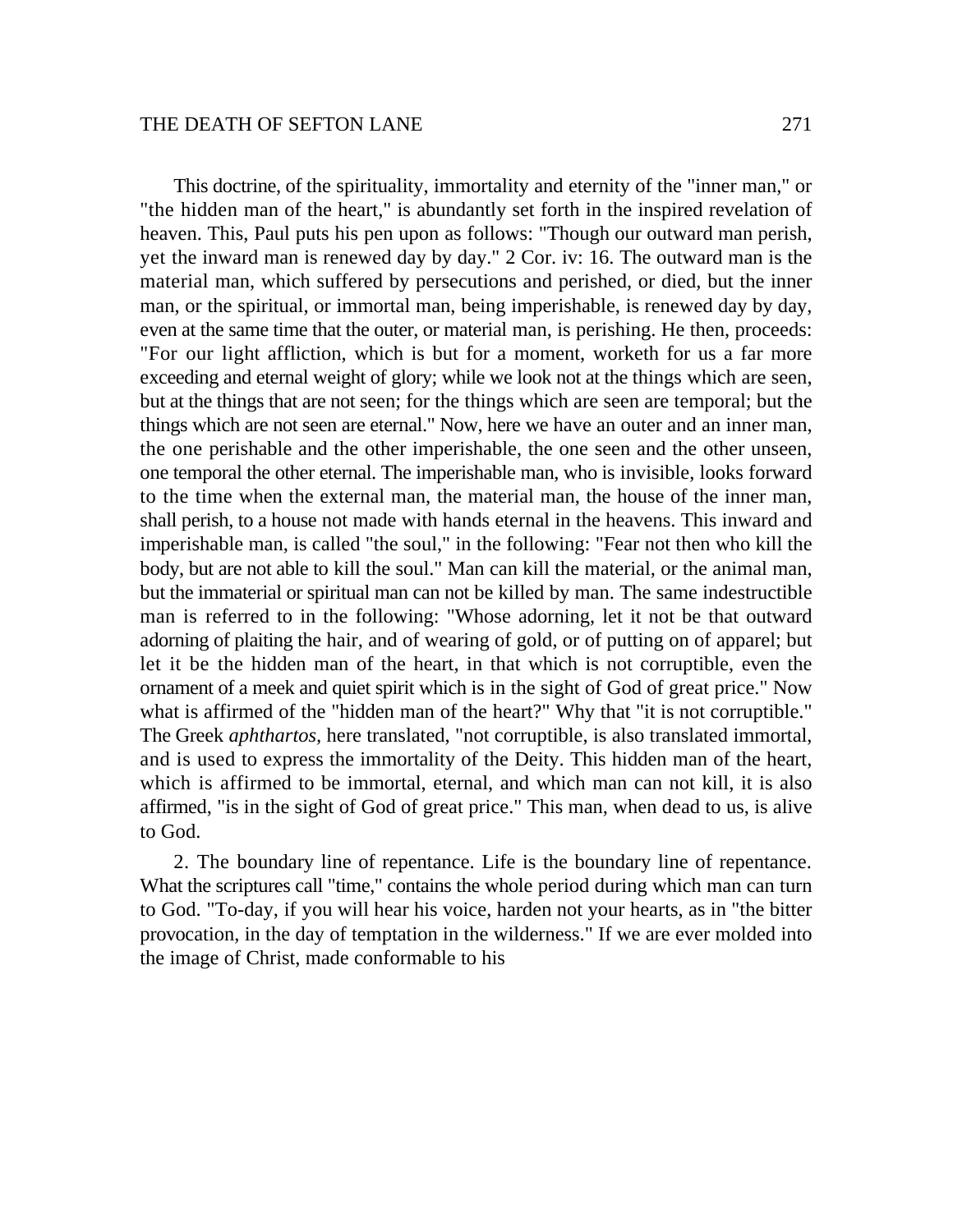death, and prepared for the society of the blessed, it must be while we are in time. To show that we are inside of the clear revelations of God we shall make two or three references to the New Testament. One man, more curious to know the fate of the masses, than his own duty to God and man, in our Lord's life-time, asked him: "Lord are there few that be saved?" To this, the Lord responded: "Strive to enter in at the straight gate; for many, I say unto you, will seek to enter in, and shall not be able." LUKE xiii: 23, 24. He then proceeds to the time when this shall be, as follows: "When once the Master of the house is risen up, and hath shut to the door, and ye begin to stand without, and to knock at the door, saying Lord, Lord open unto us; and He shall answer and say unto you, I know you not whence you are." In reply, they make an appeal to the fact that the Lord had been accustomed to eat and drink in their streets. He replies, "I know you not whence you are; depart from me all ye workers of iniquity." This must be after death, for He refers to the future, "When ye shall see Abraham, and Isaac, and Jacob, and all the prophets in the kingdom of God, and you yourselves thrust out," or thrust away. It is after death, because the Master of the house has never risen up and shut to the door of the kingdom, in this life. As we sing sometimes, "The doors of gospel grace stand open night and day." None, in this life, stand and knock at the door, crying Lord, Lord, open to us, whom the Master refuses to receive. His language now is, "Whoever will, let him come and take of the water of life freely." "He who cometh to me, I will in no wise cast out." "He who seeks shall find; to him who knocks, it shall be opened," and "whoever calls upon the Lord shall be saved." But the time will come, when the Lord shall have arisen and shut the door, and men shall stand without, knocking and crying, Lord, open to us; but He refuses them admittance and thrusts them away, declaring that He never approved them.—Nothing like this can be found in this life. It refers to the time when the fear of the wicked cometh as a whirlwind; when distress and anguish shall overtake them; then shall they call upon the Lord, but He will not answer them. See PROV. i: 26, 27.

Another passage to which we refer, to show that death is the boundary line of repentance, is the case of the rich man and Lazarus, LUKE xvi: 19, 31. This rich man died, "and in hell he lifted up his eyes, being in torments." Here we find a man in torments after death. Lazarus has also died, and been carried by angels to Abraham's bosom. Dives, once the rich man, but now a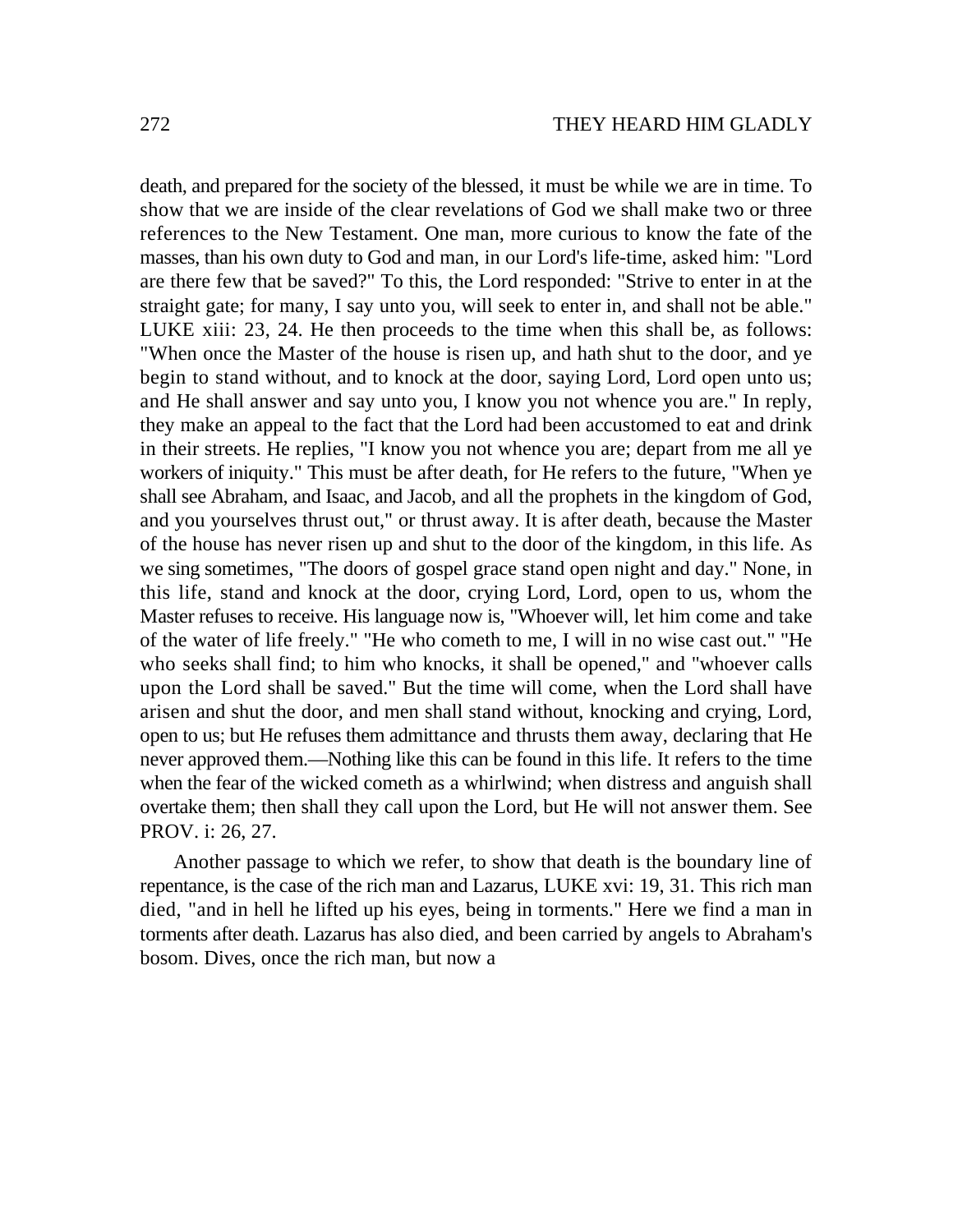beggar, looks up and seeth Abraham afar off, and Lazarus in his bosom, and cries to him. "Father Abraham, have mercy on me, and send Lazarus, that he may dip the tip of his finger in water, and cool my tongue, for I am tormented in this flame." Now the question of repentance, or obtaining relief from punishment after death, is fairly before us. In a parable by our Lord himself, an application is made of the mitigation of torment after death. What is the response of Abraham in the place of the departed spirits? Son, remember that thou in thy lifetime receivedst thy good things, and likewise Lazarus evil things: but now he is comforted, and thou art tormented. And beside all this, between us and you there is a great gulf fixed; so that thy who would pass from hence to you can not; neither can they pass to us that would come from thence." This is an end of all change of condition. In that world there is no turning to God nor falling from grace. The rich man, then despairing of any mitigation of his torments, or change of his condition, makes one more appeal to Abraham. "I pray thee, therefore," said he, "that thou wouldst send him to my father's house; for I have five brethren; that he may testify unto them, lest they also come into this place of torment." Having fallen into torments, on account of his unbelief, and having five brethren also unbelievers, he desired testimony presented to them from the dead, lest they also come to this place of torment. But Abraham answers, "They have Moses and the prophets, let them hear them." The rich man persists; "If one went unto them from the dead, they will repent." This is the only New Testament account of a request for a departed spirit to be sent to our world to lead sinners to repentance: but this request, coming from one already in the torments of a wicked man after death, was refused in the following words: "If they hear not Moses and the prophets, neither will they be persuaded though one rose from the dead." This shows that God will allow no means employed to save sinners only those of His own appointment; and writes the seal of condemnation upon all visitations of the spirits of dead people to save sinners.

The next and only passage more to which we shall refer, to show the boundary line of repentance, is Revelation 22: 11. "He that is unjust, let him be unjust still: and he which is filthy, let him be filthy still: and he that is righteous, let him be righteous still: and he that is holy, let him be holy still. All the means ever employed to save man, have been employed in this life. All the cases of acceptable repentance that we have ever known anything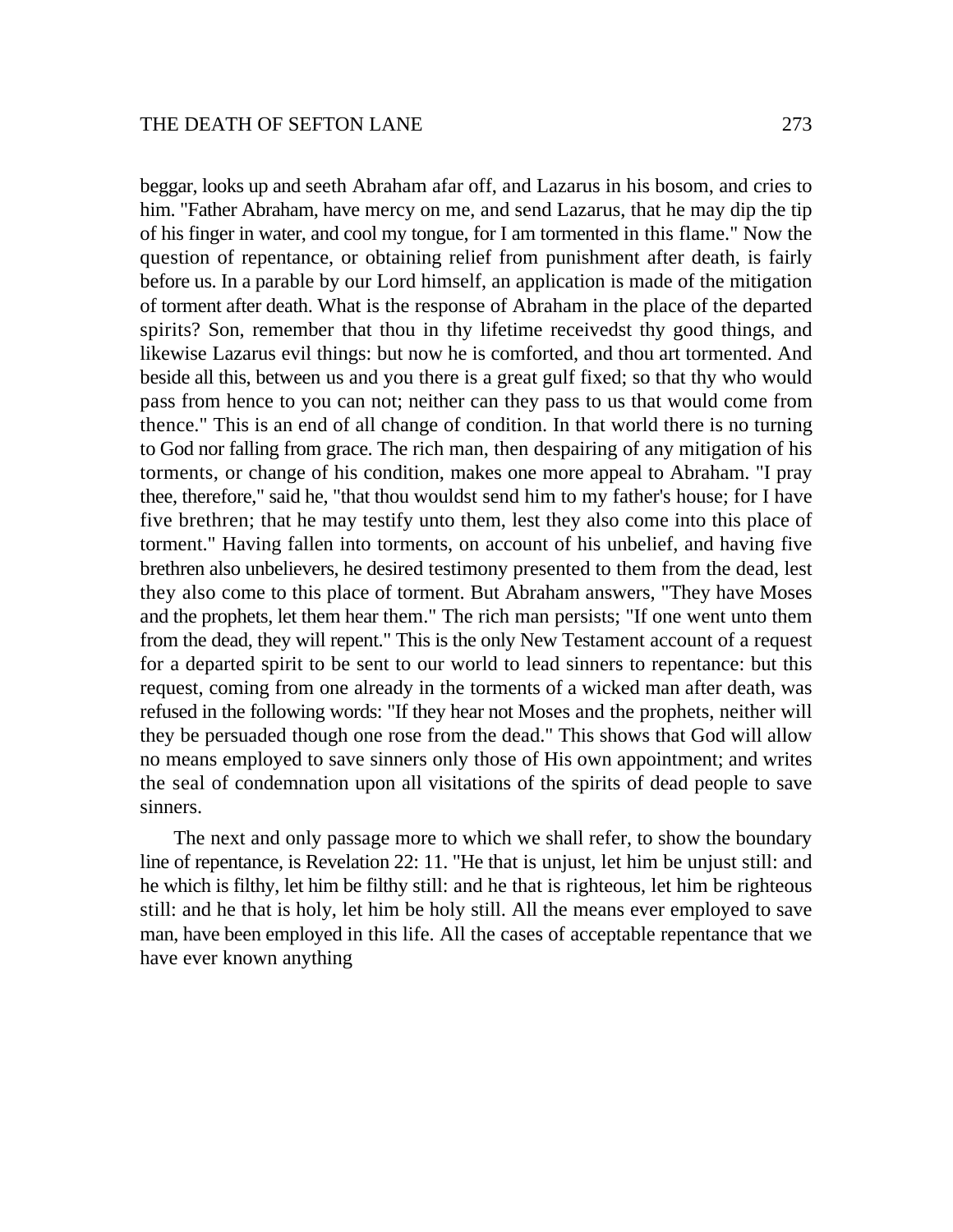about were in this life. If, therefore, men ever turn to God, it must be in time.

3. We proceed in the third place, to consider the state of man between death and resurrection. There were, in the days of our Lord's pilgrimage, a class of materialists, who not only denied the resurrection of the dead, but that there was an angel or spirit. Many were the debates which they had with the Pharisees who differed with them upon these three points. Knowing that our Lord had sanctioned the doctrine of the Pharisees, that there were angels and spirits, and would be a resurrection of the dead, the Sadducees approached the Lord with the puzzle, touching the resurrection of the woman and seven husbands. As if they had said, "Now, Master, you agree with the Pharisees, and teach that there will be a resurrection of the dead; but this doctrine involves a difficulty; for a certain woman, in the course of her life, had seven husbands, and we should be pleased to know which one shall have her in the resurrection?" Our Lord soon explains this matter. He says, "In the resurrection they neither marry nor are given in marriage, but are as the angels of God." He proceeds, "Now that the dead are raised, even Moses showed at the bush, when he calleth the Lord the of God Abraham and the God of Isaac, and the God of Jacob. For He is not a God of the dead, but of the living, for all live unto Him." While those departed from his life, are dead to us, they are alive to God—"for all live unto Him." "The inner man," as Paul calls him, or "the hidden man of the heart," as Peter styles him, which is eternal, "not corruptible," but immortal, which Jesus says, man is not able to kill, though separated from us, or dead to us, is alive to God, "for all live unto Him." See LUKE xx: 27-38

The Transfiguration of Christ presents us the three states, the fleshly, the intermediate, and the resurrection, or eternal state, all at once. The Lord is changed into the glorified state, is seated upon the throne, as we would see Him to-day, if we were before Him in Heaven. Hence Peter says, "We were eye-witnesses of His majesty, for he received from God the Father, honor and glory, when there came such a voice from the excellent glory, This is my Son, in whom I am well pleased." On this August occasion, Peter James, and John represented the fleshly state. They were present in the flesh. Moses was here, not in the flesh, for he had died some fifteen centuries before this. He was not in the resurrection state, for Christ was the first-born from the dead of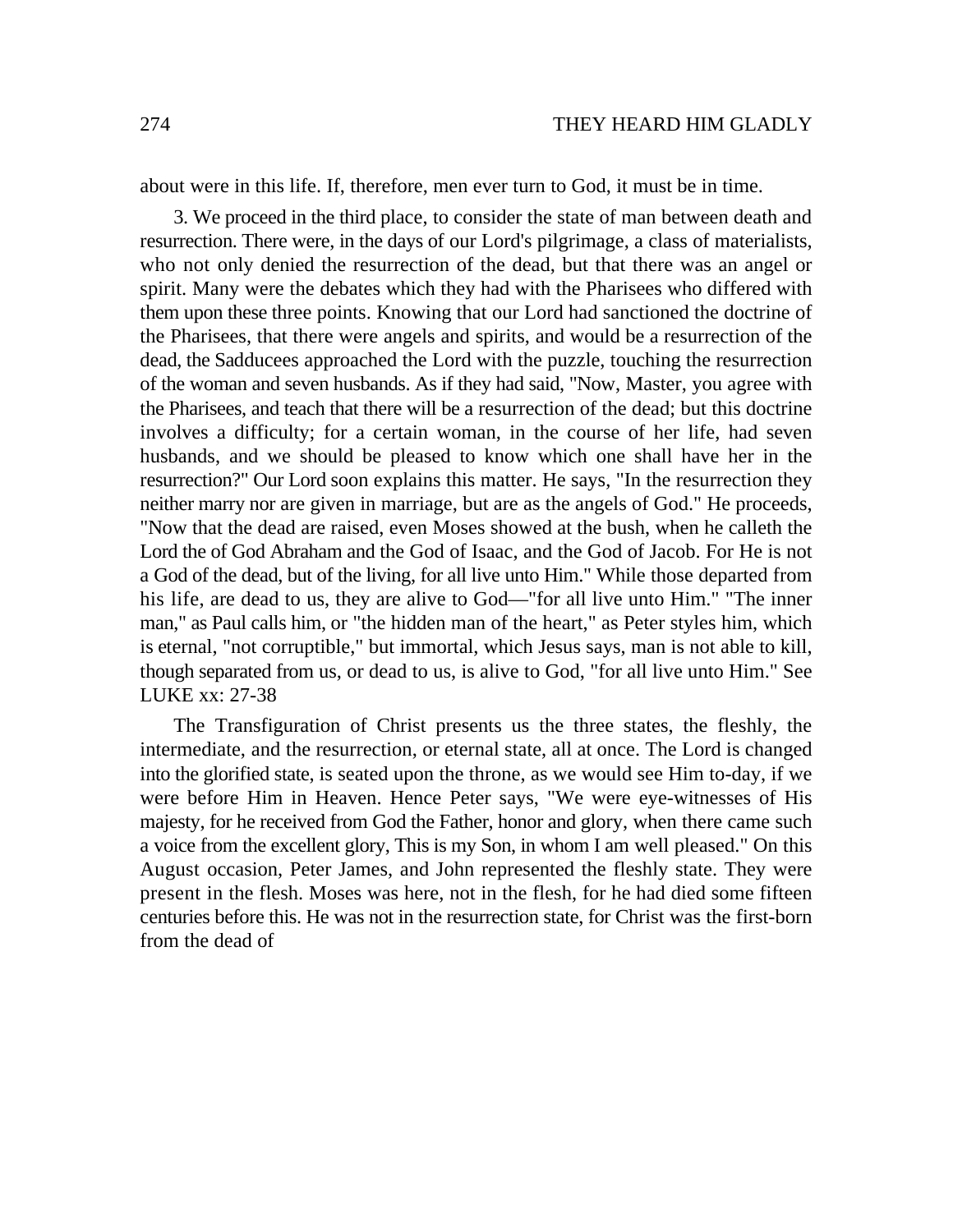every creature, that in all things He might have the pre-eminence. But he was in the intermediate state, or the man Moses was there separate from the body; alive, conscious, and held a conversation with the Lord, in regard to his great sufferings to be accomplished at Jerusalem. Though Moses had been dead to the world fifteen hundred years, and his body mingled and lost in the dust, he was alive to God all this time, and so are all the dead. He had not lost his identity, nor his name, but is known and mentioned as the man Moss, in a conscious state, seeing, hearing and talking. Our friend, so much loved, lamented, but now dead to us, is alive to God, and as conscious, and maintaining his identity, as much, as when here in the body. Another dignitary present at the transfiguration was Elijah, who was taken to Heaven without seeing death. He was in the glorified state, in the body, glorified, spiritual, as all the bodies of the blessed are. Probably the Lord took him to Heaven without seeing death, in view of this very occasion. What a grand scene is now before us. The Lord of the universe is before us upon the throne; the old prophet Elijah, stands before him who was the great prophet of all the prophets, recognizing his authority, before the witnesses of Christ. Here stands Moses, the Law-giver of ancient Israel, and recognizes the Lord Jesus Christ, and surrenders up all authority to him. Just at this wonderful and interesting moment, the Almighty from the upper world, called out, "This is my Son, the beloved in whom I am well pleased: hear him."

Let us hear Paul once, on this subject. "Therefore we are always confident, knowing that, whilst we are at home in the body, we are absent from the Lord." In a few words, he says, "Wherefore we labor, that, whether present or absent, we may be "accepted of Him." 2 Cor. v: 9. How could we be "present with the Lord," and "accepted of Him," when absent from the body, if there be not an inner spiritual man, who will exist separate, or absent from the body? No man living can ever reconcile this passage with the preposterous theory, that when a man dies, he has no conscious existence. To this we add only one more scripture. When John, in the Island of Patmos, was in awful and sublime vision, and saw the whole panorama of the future ages passing in review, he says, "I saw under the altar, the souls of them who were beheaded for the word of God and for the testimony of Jesus Christ, and they cried and said, how long, O Lord God Almighty, holy just and true, dost thou not avenge us of our blood on them who dwell on the earth." Here were souls, alive, looking back to what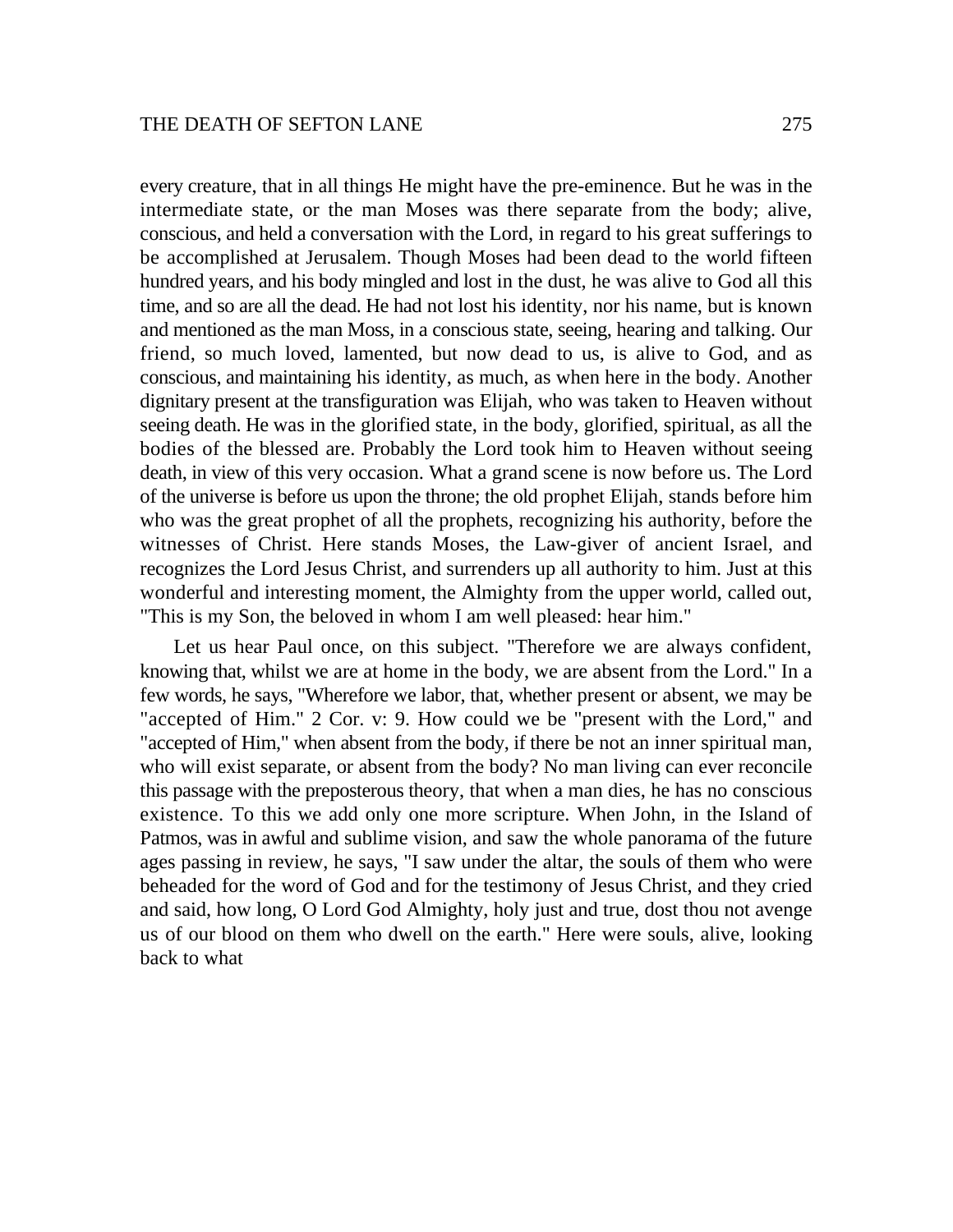had been done on earth, and looking forward to what would be done in future. They had not lost their identity nor memory, forgotten the past nor distrusted the future, but were alive. The intermediate state is, therefore, a conscious state, the righteous are comforted and at rest, with the Lord, in Abraham's bosom, or Paradise; the wicked are in Tartarus, in prison, tormented; reserved unto the judgment of the great day, with the angels that sinned.

4. In the fourth, and last place, let us take one look forward to the eternal, or resurrection state. Looking to the close of the intermediate state, John says, "I saw a great white throne, and him that sat on it, from whose face the earth and the heaven fled away, and there was found no more place for them. And I saw the dead, small and great, stand before God; and the books were opened; and another book was opened which is the book of life; and the dead were judged out of those things which were written in the books, according to their works. And the sea gave up the dead which were in it; and the death and hell delivered up the dead which were in them: and they were judged every man according to their works." The Greek *hades,* here translated hell, simply means the invisible, or unseen state. In this invisible state, the book of God reveals two distinct, or separate apartments. One is Paradise the other is Tartarus. In this same book of Revelation, John, speaking in the person of Christ, says, "I am he who was dead and am alive forevermore; I have the keys of hell and of death; I can open and no man can shut, and shut and no man can open." The amount of this is, that I have the keys, or power, to open the grave, and raise the bodies both from land and sea, and I have power to open the invisible state, both Paradise and Tartarus, and bring forth the spirits of the dead, both righteous and wicked, re-uniting soul and body, to stand in judgment. When the last righteous sentence is passed upon man, in the last judgment, the final separation follows. Whoever was not found written in the book of life was cast into the lake of fire. This is the second death. Here is the last account of the wicked, the incorrigible, and we must leave them where God leaves them, without any attempt to dwell upon their deplorable and irremediable condition.

Let us now turn our attention to the righteous—the good and virtuous of all ages—those who feared God and worked righteous in every nation. John says, I saw them coming from every nation,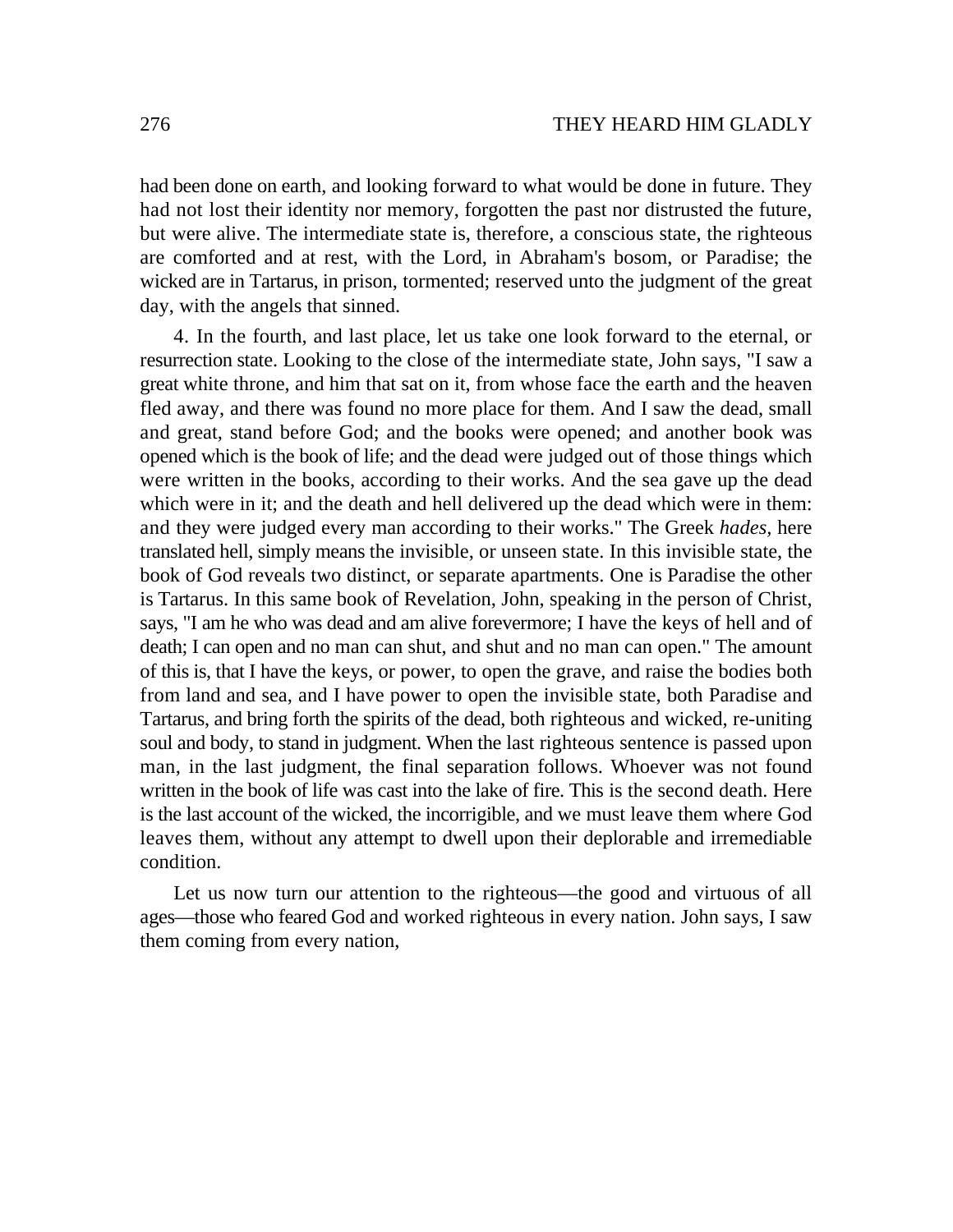kindred, tongue, tribe and people, who had washed their robes and made them white in the blood of the Lamb, and they shouted, blessing and glory, and honor, and might, and dominion unto him who sits upon the throne, and to the Lamb, for ever and ever!" Again they shouted, Hallelujah to the Lamb! The Lord God Omnipotent reigns! John looks again, and says, from their eyes; and there shall be no more death, neither sorrow, nor crying, for the former things are passed away." Shall we who are bathed in tears, here to-day, reach the holy city, where we shall be called to pass through the deep waters of affliction no more; where we shall hear the groans of the sick and dying no more; where there will be no visiting of the sick, nor funeral occasions; where we shall no more be called to give up fathers and mothers in death, husbands or wives, or precious children; but where the wounded heart shall be made whole, the weary spirit shall be at rest, and the mourner comforted. How ineffable the bliss! How unutterable the joys! of a state where we shall not only be free from all the afflictions that encompass us here, but see the Lord and dwell with Him forevermore! How invaluable the rich boon proposed to man, through the Lord Jesus Christ! What everlasting obligations we are under to love God and serve Him! Let us put our everlasting trust in the Lord, our strength and our Redeemer.

Before I take my seat, I must try to utter some word of comfort to our dear sister, in view of her bereavement of her nearest and dearest earthly friend. I am perfectly aware that no words that I can utter can heal her bleeding heart. Indeed, here is where the Lord teaches us all, what poor, feeble and helpless creatures we are. We may sympathize with her, and try to enter with her into this heavy affliction and bereavement, but, though this may afford her some satisfaction, still it can give no permanent relief. We must go with her to our Father and our God, and implore Him for the comforts and consolations which she needs, and He alone can give. He says to her, and to us all, when in affliction and distress, "I will never leave you nor forsake you; but will give you grace and glory, and no good thing will I withhold from you." If "The everlasting arms are underneath," we shall be holden up. When Job was in the midst of bereavement and losses of property, in resignation, he exclaimed, "The Lord giveth, and the Lord taketh away; blessed be the name of the Lord." When our Lord, with the sins of the world upon Him, entered the garden of Gethsemane, he fell upon his face and prayed, "O, my Father, if it be possible let this cup pass, nevertheless, not my will but thine be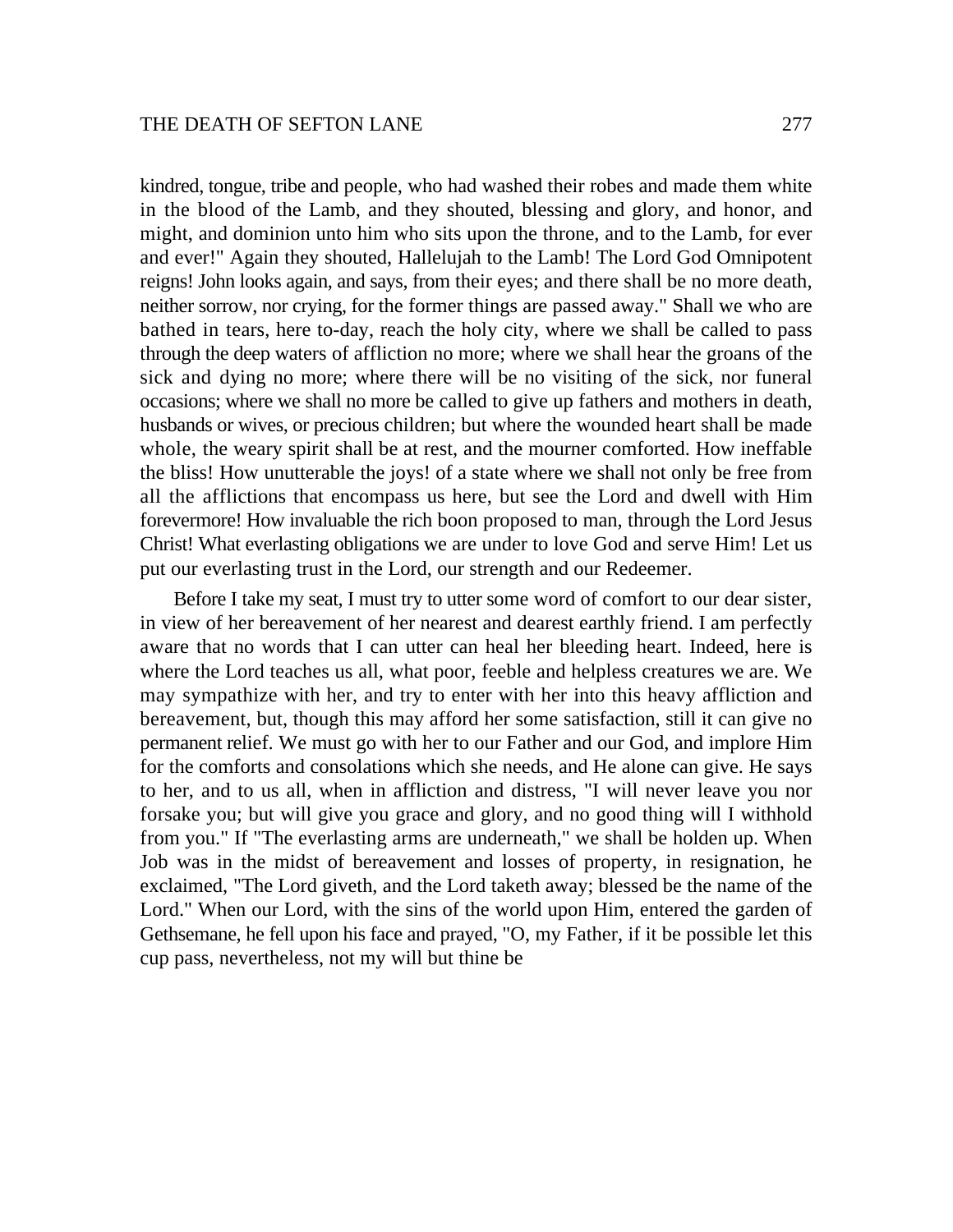done. In the same spirit of resignation, let us all bow to this mysterious dispensation of God's providence. Not our will but thine be done!

Respecting our departed friend, MR. SEFTON LANE, I presume, I speak but the mind of all who hear me, when I say that he was highly esteemed, a man of honor, integrity and morality. When I speak for myself, I must say, that I had much attachment to him, that I felt deep solicitude for him, and, some years ago, made several efforts and gave invitations with him upon my heart, to induce him to come to the Lord 'Jesus. I can but think that he was almost persuaded on more than one occasion. I am informed that during his last illness, he conversed upon his state, had the Bible read and friends to pray with him, and that he was willing to bow to the will of the Divine Being. But he has gone from among us; we shall see his face, hear his voice, and enjoy his society no more in this world. Our effort to speak to this dense audience on this occasion is not for him, but for the living. Shall all these warnings, in the midst of this people, fail to bring them to recognize the hand of the Lord? The aged are falling in our midst. Fathers and Mothers are dying. Husbands and wives are sinking into the grave. Children are bidding adieu to parents. Many of them warn their friends in their last hours, to prepare to meet God. Shall all these solemn warnings go unheeded, and shall all the prayers and tears of all the good, fail to bring this people to Christ? Shall the love of God fail? Shall the sufferings of Christ fail? Shall all the tender mercies of our God fail? Shall the goodness and benevolence of God fail to bring this people to the kingdom of God?

May God bless and have mercy upon us all, and may He especially grant to our dear sister, grace and strength to support her in this severe trial!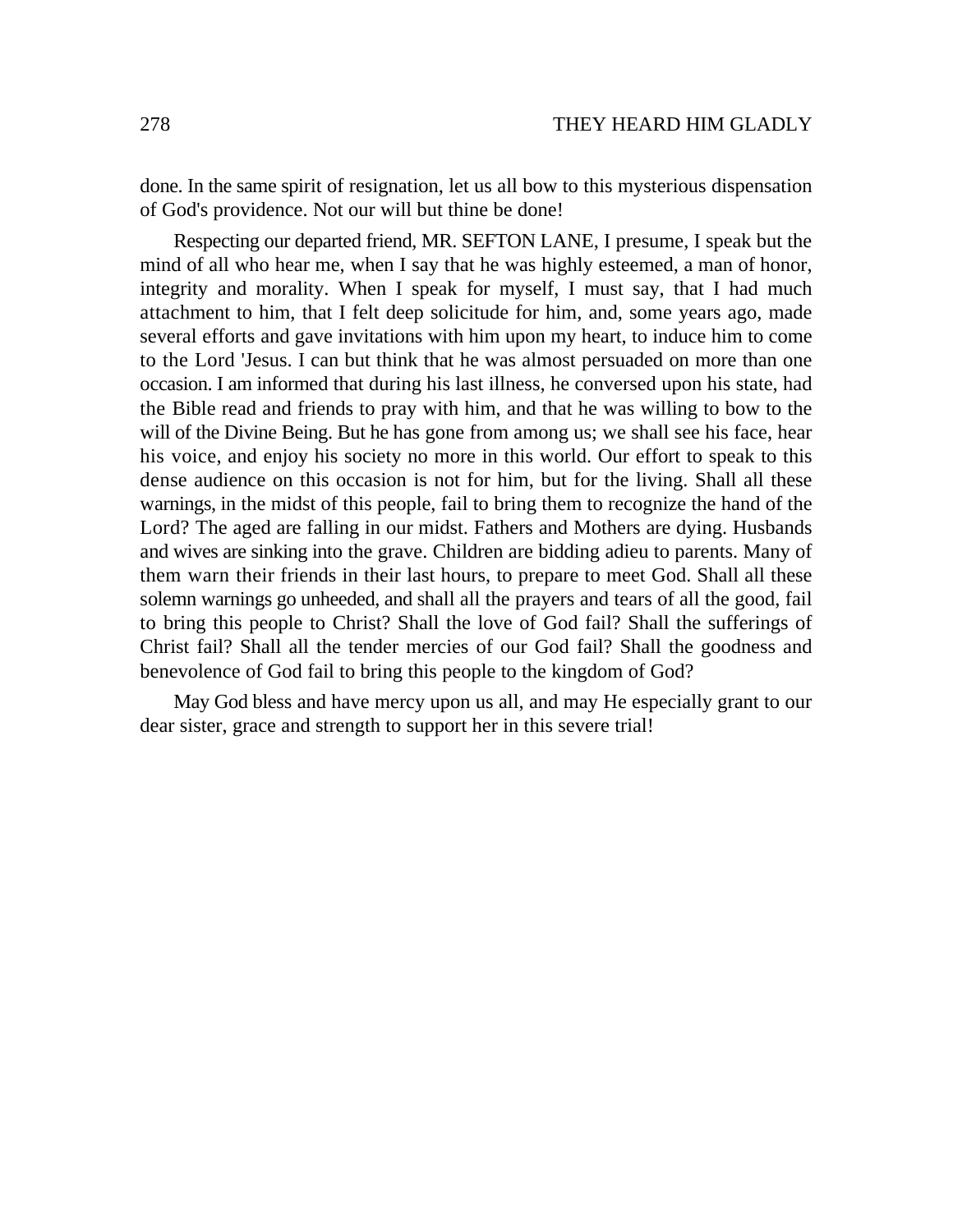# **CHAPTER XXIV** *Address on Bible Revision\**

The following extract is from an Address written for the Revision Association, in Louisville, on the first and second days of May, but not delivered. When we saw the shape of things we delivered an extemporaneous speech.

MR. PRESIDENT:—No man can work profitably in any department in the vineyard of the Lord without the constant realization that it is indeed he Lord's work; nor will any man, where such is not the case, apply to the Lord for his gracious aid, with full assurance of faith. To engage in any great religious work rightly, prosecute it properly and insure success, there should be a deep and settled conviction that it is the work of the Lord. This point should be fixed in the mind, established in the soul, and decided so as to be beyond all question. When this is the case, we can come to God, in full confidence, believing that when we ask the Divine aid, we ask according to the will of God, and that God will hear us. That the principal men in the Bible Union have, from the beginning, acted under the settled conviction that they are engaged emphatically in the work of God, is as manifest to the observer as any other feature in the whole procedure. If they are right in this—if it is assuredly the work of God—it cannot be overthrown. This principle was admitted, stated and urged by a reasonable man, though not himself identified with the work of the Lord, to pacify the open and fierce opposers of the apostles, when first revealing Christianity to mankind and converting thousands. He urged, if the work is not of God, it will come to nothing; if it is of God, you can not overthrow it. The enemies then were not willing to leave the matter to such a mild course; but determined to interpose the most violent opposition. Though this opposition was from a malignant and wicked spirit, designed to break down and destroy the work of God, divine Providence so overruled it for good, that their

\*The American Christian Review, Vol. 2, No. 6, June 1857.

[279]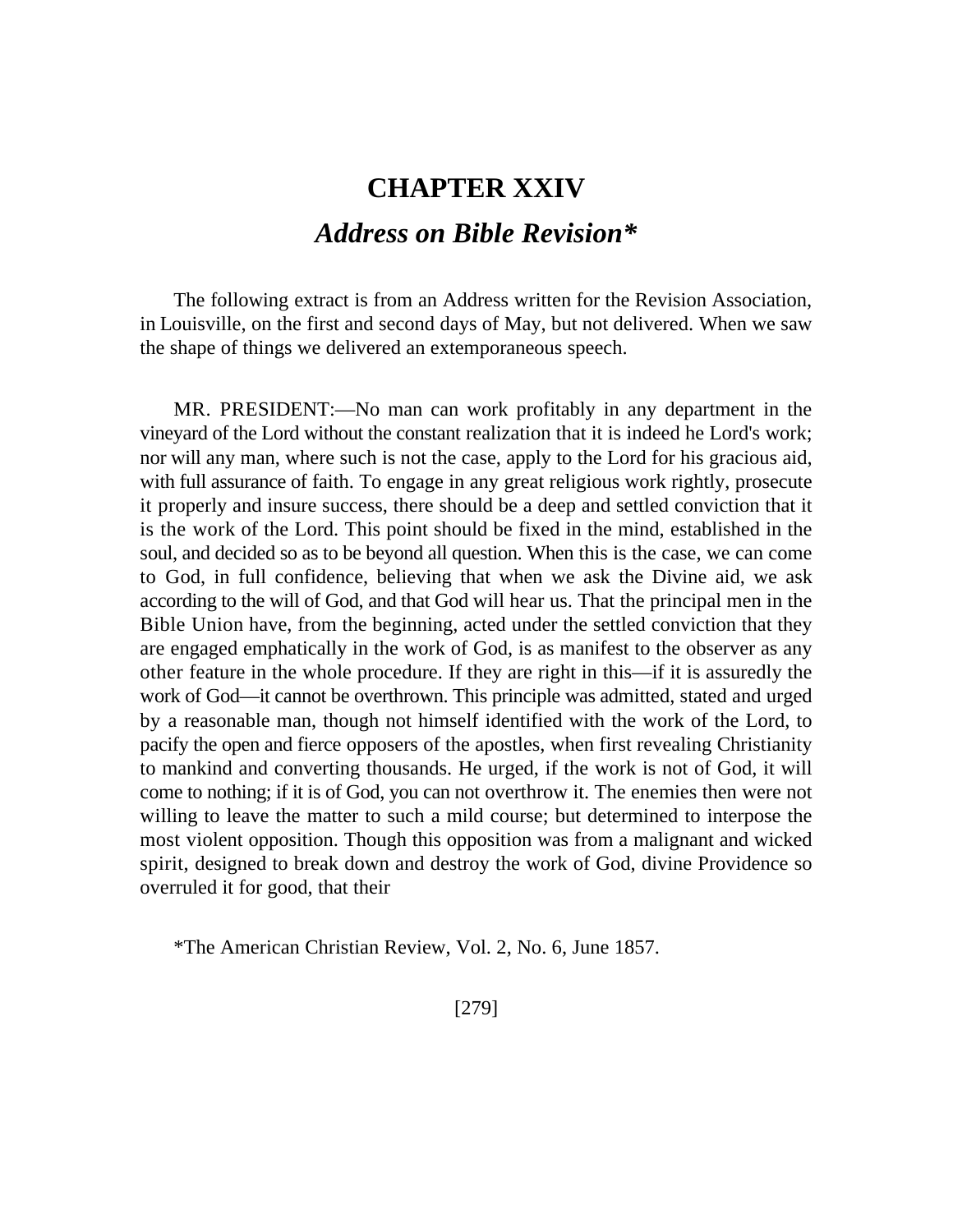opposition greatly strengthened the divine testimony demonstrative that the work was of God.

In the same way, in placing a guard over the dead body of Jesus, when he lay in the tomb, though done by enemies and in opposition, served a great and good purpose, in completing the chain of divine testimony. With this vigilant opposition, their careful precaution, and perfect arrangements, they had the means of detecting any possible imposition. The circumstance that the great fact laying at the basis of Christianity, and we may now say, of the Bible, that the Lord rose from the dead, which forever establishes his divinity, occurred at the precise time and place when and where the enemies were making a sufficient effort to have detected any possible imposture, is now of immense value to us, in assuring mankind that the work was of God. The effort they made, at the precise time and place, and for the special purpose of detecting or preventing imposture, would have done it, if there had been any imposition. In this way the Lord makes the wrath of man praise him.

The apostacy of the infidel Julian, and his opposition to Christianity, though wicked in itself and aimed to destroy it, and he justly punishable for his opposition, is now an additional evidence of the divinity of the Bible. He was once in the church, knew the doctrine, and was well acquainted with the whole premises. He lived sufficiently early to have a full history from the beginning; and, consequently, the best means in the world for opposing. He, like most men who become apostate, became a bitter enemy. He was a man of great power and immense energy, and spent his full force in opposition. But never he shook the Bible, nor the foundation of the faith. He had abundant means to have detected imposture, if there had been any. He was able to have overthrown the faith, if it had been of man. He could have shown it to be human, if it had not been divine. But how much did he impede the progress of religion? How far did he succeed in extinguishing the Bible? His effort to impede it was simply sufficient to show that man could not stay the Almighty hand that moved the vast work onward. His effort to put down the Bible, serves, in our time, to show how puny the arm of man is, when lifted against the Book of God. The Bible still lives; its influence spreads, and its work progresses in great power, among the nations of the earth, while he is measurably forgotten.

These early struggles of the Bible against its bitter and virulent opposers, with its mighty triumphs and glorious achievements, dem-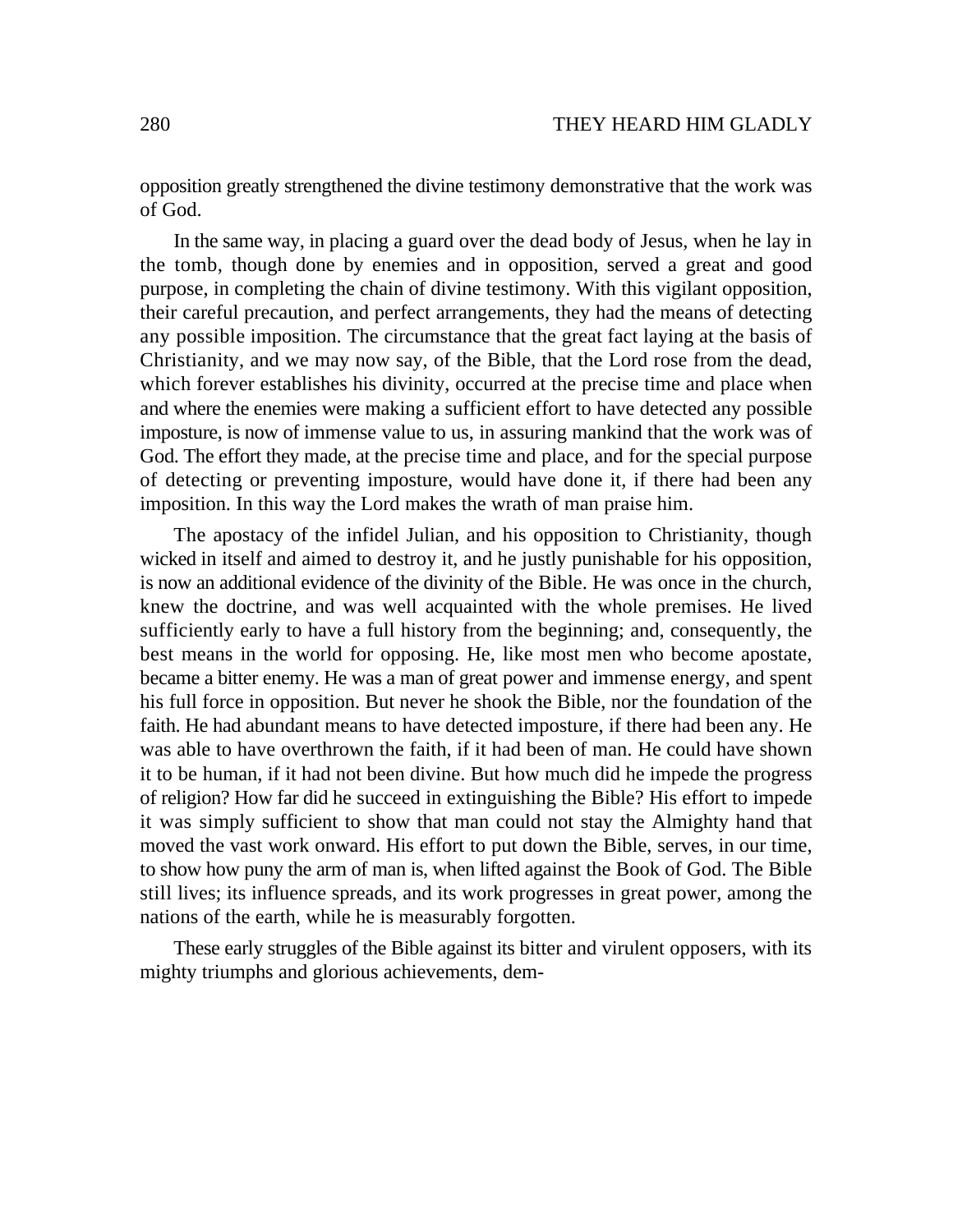onstrates with great clearness and power, that God was with it. But another train of enemies, less honorable, more insidious and greater in power, whose history is more clearly and fully written in the prophetic Scriptures than any other, come upon the stage, and, in a systematic, persevering and protracted effort, extending over a span of more than a thousand years, to wrest the Bible from the hands of those for whom God gave it, furnish to the thinking man a fuller, clearer and more perfect demonstration, that "the hand that gave it is divine," than all that had gone before. How wonderful it is, that "the Man of Sin," whose character, stealthy course, and entire work are so graphically depicted upon the pages of the Bible, and his certain perdition there so legibly inscribed, should continue his protracted struggle through the long cycles of so many generations, among so many nations, to wrest the Bible from the people, without recognizing his description in that Book! How wonderful and overwhelming too, that the combined, systematic and giant power of this the greatest human organization ever on earth, for so many ages to put down the Bible and wrest it from the people, should have failed. Such efforts would have annihilated any other book in the world. But the Bible lived in defiance of all these efforts, and appears only to have been accumulating strength to burst forth in greater power upon the immense population of our times upon the earth.

Think of the numerous manuscripts of the living oracles, silently in their restingplace, where, by Divine Providence, they had been laid for safe-keeping, till the midnight of the dark ages should pass away, and which the finger of God, in modern times, has directed his servants to bring forth. Look at the immense variety of works, preserved by our Heavenly Father, all throwing light upon antiquity. Lay this along side of modern art, learning and science, with the innumerable facilities now in the hands of good men, aiding in purging away all impurities and corruptions from the Word of God, and restoring it to the nations in their own mother tongue; and then say whether Divine Providence is not in it! What other book since the beginning of time has been thus guarded and kept?

If this book is an imposture, "a cunningly devised fable," why have not its opposers established that fact long since, and passed it by as a Pagan legend? Why did not Julian, with other ancient infidels, or the giant and learned infidels of France and England, in modern times, put the question to rest, and demonstrate to the world that it was fabulous?—or, rather, why were they excited by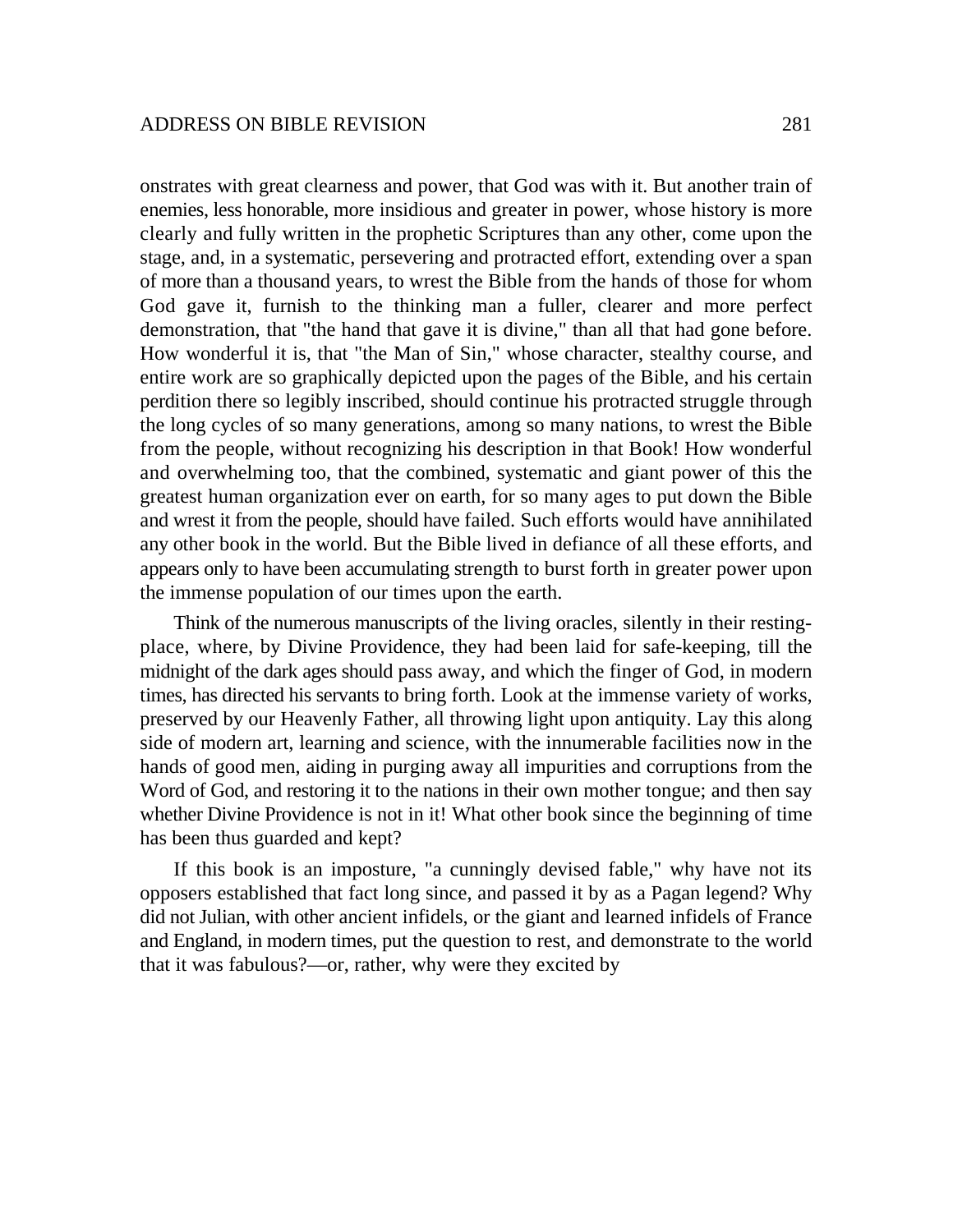it? Why did they not let it pass with indifference? Why could they not rest? Why cannot sceptics now rest? Why the listless, belligerent and opposing malignity of all apostates? Why not pass it off as an old fable, a witch story, or of fortune-telling? Because the spirit of the Book itself, the divine nature in it, takes such a hold upon our spirits, that we cannot let it rest. God is in it, warring against sin, evincing his glorious power and divine nature in all its parts. The struggle over the Old Testament, beginning more than three thousand years ago, and that over the New, commencing, almost two thousand years ago and lasting to the present time, with an overwhelming majority in the opposition, all the time, and its having a stronger hold on the world now than ever before, not only evinces that man cannot put it down, but that God has been with it from is earliest incipiency. Could it have stood, with the weak defence of one family alone, against the combined powers and opposition of all the nations of the earth, from the calling of Abraham to Christ, if God had not been with it? Could Abraham and his descendants alone have kept the sacred oracles, first during a space of near five hundred years, in the form of unwritten tradition, or from the calling of Abraham to Moses, or the giving of the law, at Sinai, and in manuscript from then to Christ, with all the new acquisitions from the prophets, in opposition to the combined and numerous hosts of all the Pagan nations of the earth, if God had not been with them? The idea then, that a new order of men, without learning, any superior talent, worldly means, influence and beginning, with but a small number, should take the sacred deposit in hand, combine the Jewish Scriptures and add to them the Christian Scriptures, keep the whole, and transmit them from generation to generation, till they reach our time, in defiance of the opposition of all Judaism, Paganism and infidelity, without the special care, of Divine Providence, is preposterous in the highest degree! A greater absurdity could not well be imagined!

When we turn our attention to the times of Wickliffe, and see how few and feeble the friends of the Bible were. Infidelity abounded in all directions. A bigoted, blinded and unregenerate priesthood, sustained by a band of civil rulers, as ungodly as themselves, boasting of the imperfect Scriptures which they had, sometimes declaring them better than the inspired originals, opposed Wickliffe wit every power, and never ceased their hostility till he was persecuted unto death. This great and good man, however, infused once more a desire for the pure Word of the Lord. This could not be obtained without pure versions. The subject of trans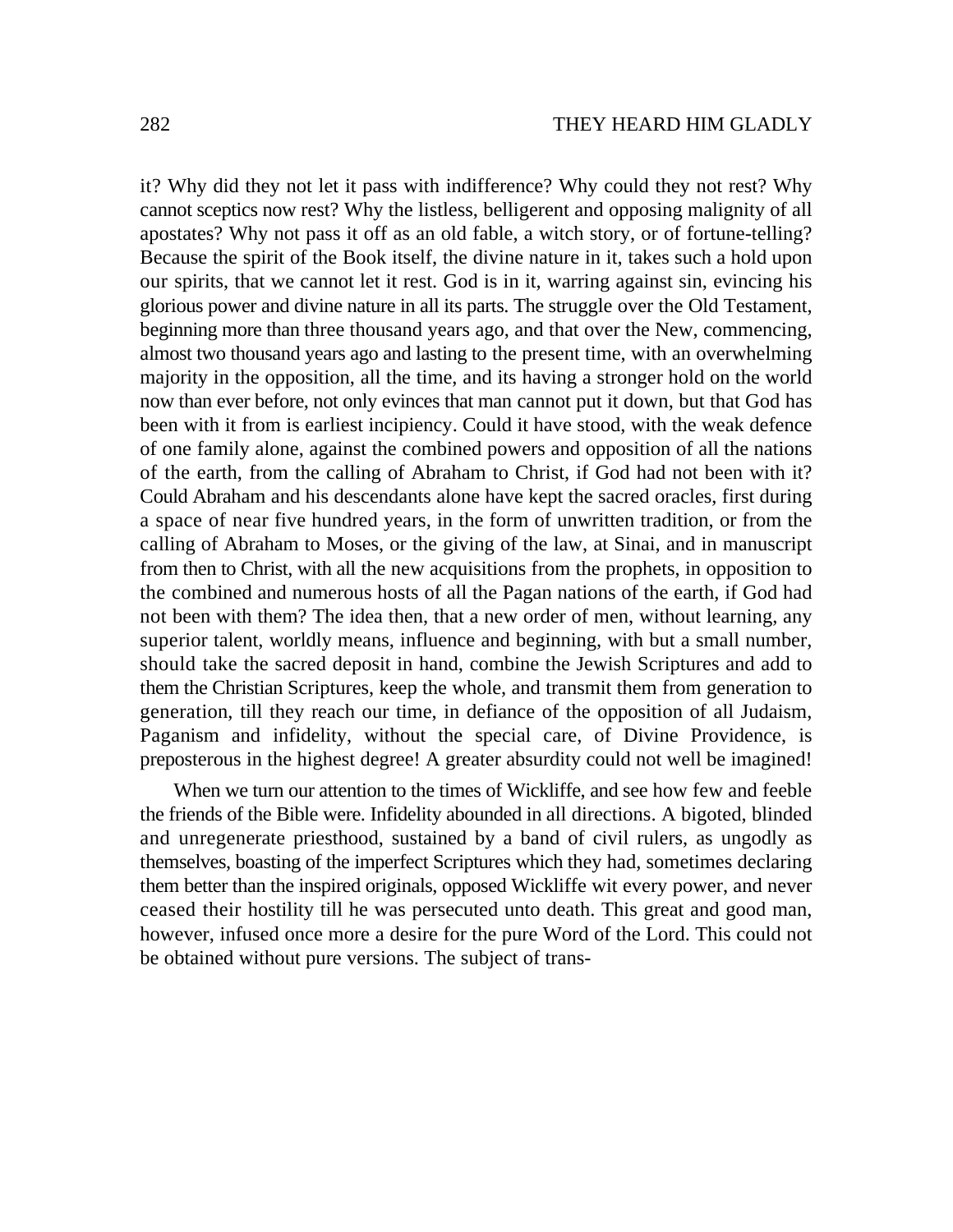lating became an all-absorbing question. Wickliffe, Tindale, and young Frith were the great soul of this important and most essential movement gave it the energies of their lives, and sealed their testimony with their martyrdom. This work grew regularly, advanced and produced translation after translation. All the English version read, enjoyed, and for which so many thanksgivings and praises have devoutly ascended to heaven, have come from these great struggles. Can any man imagine that these feeble instrumentalities ever could have withstood the immense torrent of opposition, succeeded and established in the heart of the English people the desire for the pure Word of God, which lead to so many translations, if the Lord had not been with them? Surely not. They were clearly in the right. They were for enlightening the world; and God who commanded the light to shine out of darkness; who anciently said, "Let there be light, and there was light; " who shined in the hearts of the Apostles, giving the light of the glory of God in the face of Jesus Christ, was with those holy men, or was with his own gracious work, of translating his pure Word into the language of the people—to "MAKE IT VERY PLAIN." Can any man have the shadow of a doubt that God was with this work? Did not God hear the prayers of these holy men? In answer to their holy prayers, that the Word of God might be translated—made very plain—the Lord has given us the Holy Scriptures in our mother tongue-No opposition can withstand God. The work that is of God cannot be overthrown. Giving the Bible to the world was of God. Making it very plain—interpreting it to those who speak another tongue from that in which it was originally written, is the work of God—the work of the Christian ministry. Their

effort is, and should be, to interpret every word which the Lord has spoken—make it plain to all the people. Can there be any doubt but they are right in this effort? Is not the desire to have every word in the Bible correctly translated into our mother tongue, right? Is the effort to translate every word which God has spoken correctly into the English language, right? Are not the prayers that every word in the Bible may be correctly translated into the English language, and every language on earth, right? Will not the Lord be with those who thus pray? The Bible is divine, which is the same as to say, that it is infallibly right. The Bible is that which God gave us—his entire revelation to man. This is in dead languages, and must be translated into the languages of the earth, before the people can read it. The command to "preach the gospel to every creature"—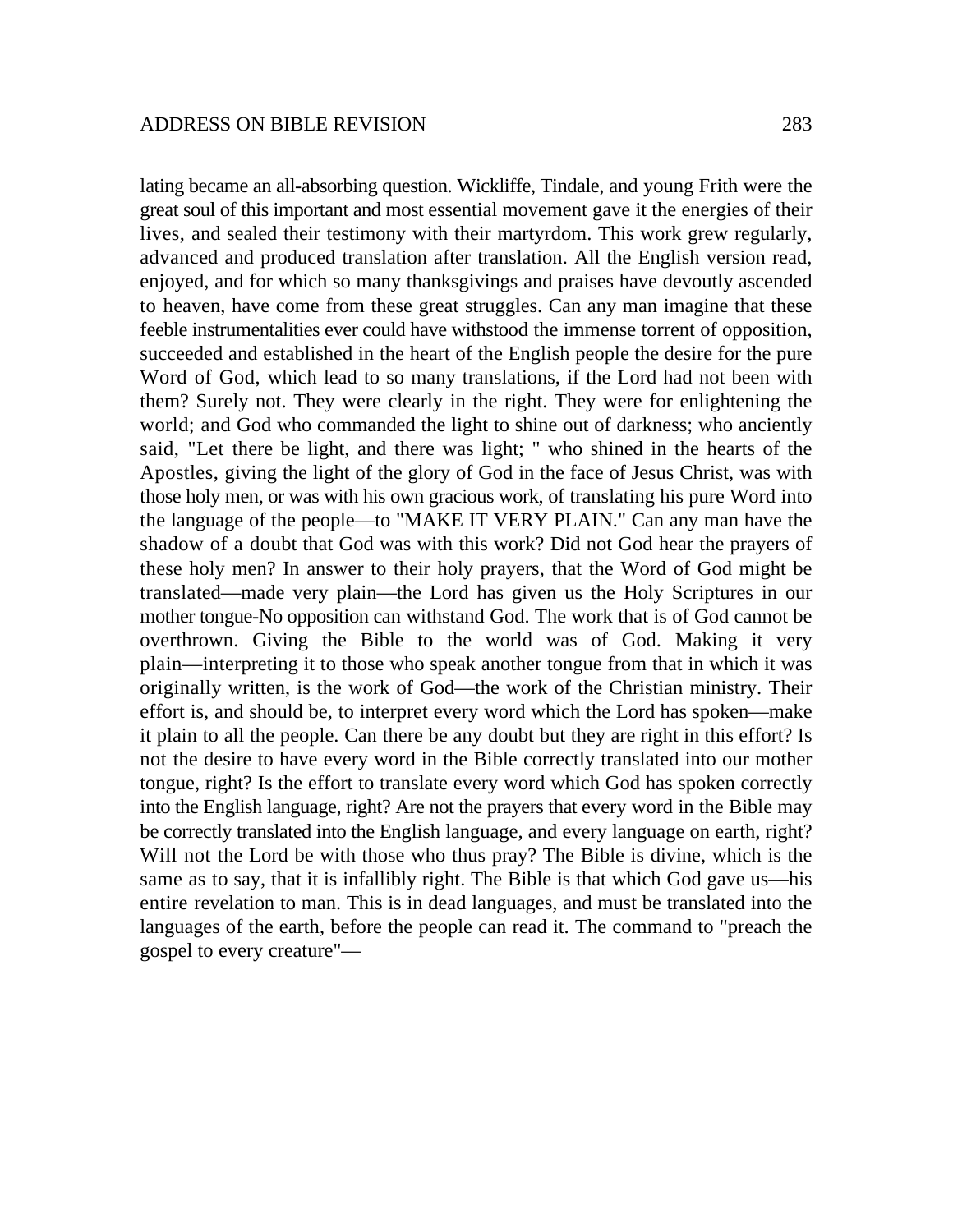"in all the world"—"to all nations," cannot be obeyed without translating. It is infallibly right to translate it correctly into every language in the world. Those honestly trying to do this, are infallibly right in their effort. Their prayers, that the Word of God may be correctly translated in all tongues spoken by man, are infallibly right. They may err in the course they pursue, but there cannot be any error in their object—that which they are praying for.

The friends of this great and good work, then, should work with the full assurance that the work is the work of God; and consequently that God is, and will be, with them. They may pray, with full assurance of faith, that the Lord will hear them, answer their prayers and aid them in their work. The Lord is in the Bible Union. His providential hand has been clearly visible in it from the beginning.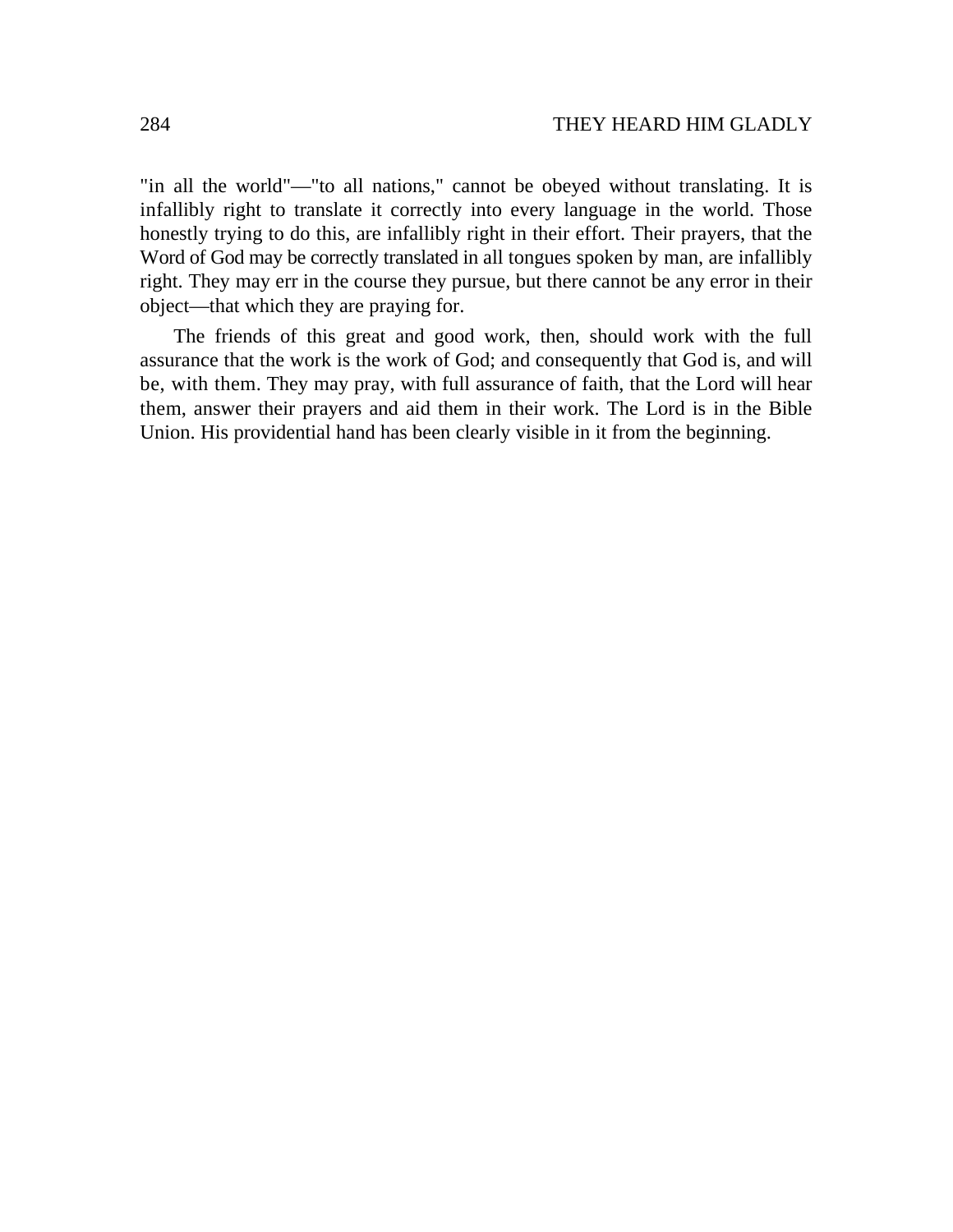## **BIBLIOGRAPHY**

#### **BOOKS**

- Ainslie, Peter. *The Message of the Disciples for the Union of the Church.* New York: Fleming H. Revell Company, 1913.
- Baxter, William. *The Life of Walter Scott.* Nashville: The Gospel Advocate Company. 1955.
- Brauer, Jearld C. *Protestantism in America.* Philadelphia: Westminister Press, 1954.
- Brown, Charles Reynolds. *The Art of Preaching.* New York: The MacMillan Company, 1922.
- Butts, R. Freeman and Cremin, Lawrence. *A History of Education in American Culture.* New York: Henry Holy and Company, 1954.
- Cartwright, Peter. *Autobiography of Peter Cartwright, the Backwoods Preacher.* New York: Carlton S. Porter, 1856.
- Cauble, Commodore Wesley. *The Disciples of Christ in Indiana.* Indianapolis: Meigs Publishing Company, 1930.
- Cottman, George S. *Centennial History and Handbook of Indiana.* Indianapolis: Max R. Hyman, 1915.
- D'Aubigne, J. H. Merle. *The Hi-story of the Great Reformation of the Sixteenth Century.* Hartford: S. Andrus & Son, 1850.
- DeGroot, Alfred T. and Garrison, W. E. *The Disciples of Christ, A History.* St. Louis: Christian Board of Publication, 1948.
- Downes, Ralph Chandler. *Frontier Ohio.* Columbus': The State Archaeological and Historical Society, 1935.
- Dunbar, Seymour. A *History of Travel in America.* Indianapolis: The Bobbs-Merrill Company, 1915.
- Eggleston, Edward. *The Hoosier Schoolmaster.* New York: Orange Judd Company, 1915.
- Garrison, William Ernest and DeGroot, Alfred T. *The Disciples of Christ, A History.* St. Louis: Christian Board of Publication, 1948.
- Goodpasture, B. C. and Moore, W. T. *Biographies and Sermons of Pioneer Preachers.* Nashville: The Gospel Advocate Company, 1954.
- Hailey, Homer. *Attitudes and Their Consequences in the Restoration Movement.* Los Angeles: Citizen Print Shop, Inc., 1945.
- Hayden, A. S. *The Disciples on the Western Reserve.* Cincinnati: Chase and Hall, 1875.
- Hubbart, Henry Clyde. *The Older Middle West, 1840-1880.* New York: D. Appleton-Century Company, 1936.
- *Indiana, A Guide to the Hoosier State.* New York: Oxford University Press, 1941.
- Jennings, Walter Wilson. *A Short History of the Disciples of Christ.* Cincinnati: Standard Publishing Company, 1919.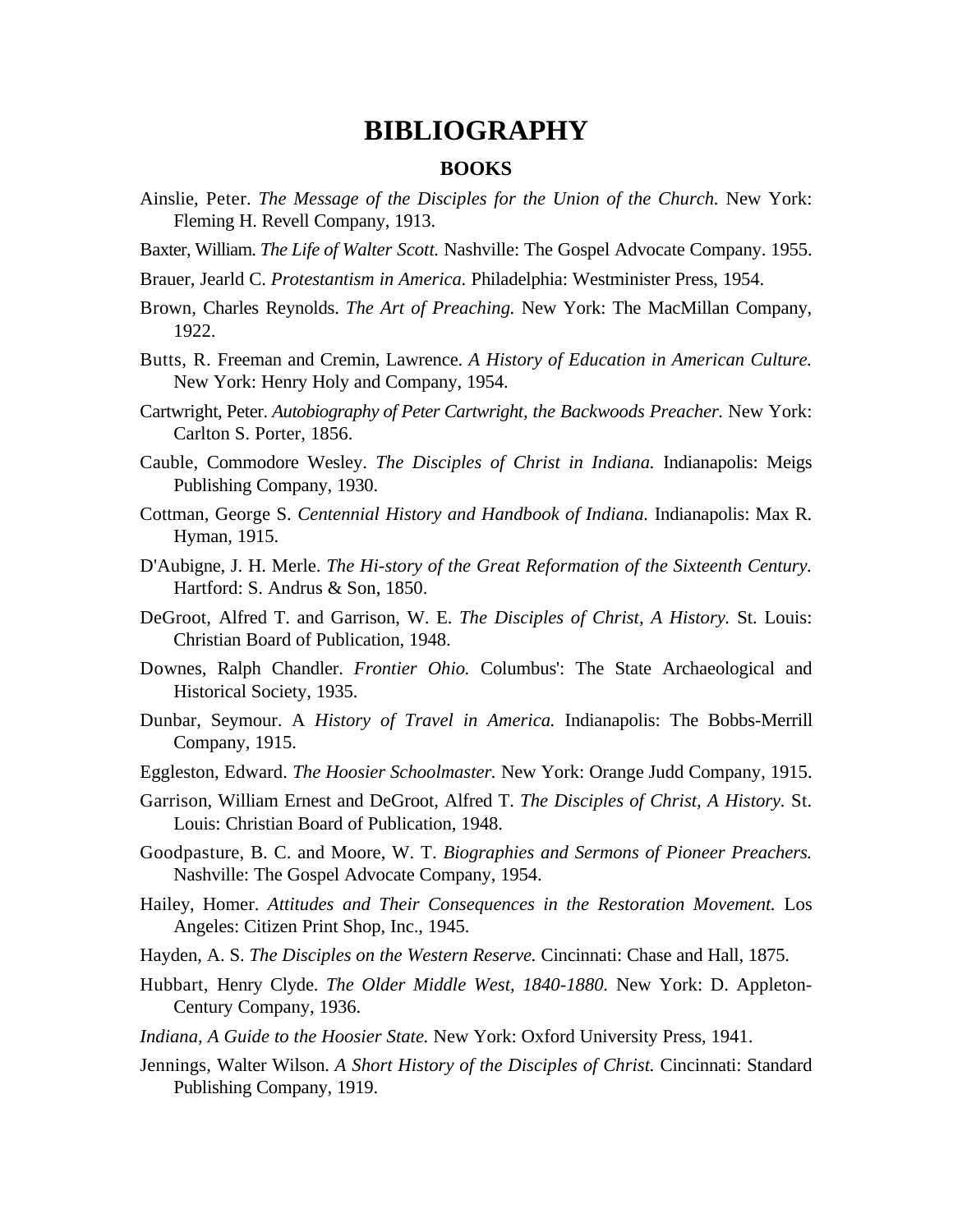[285]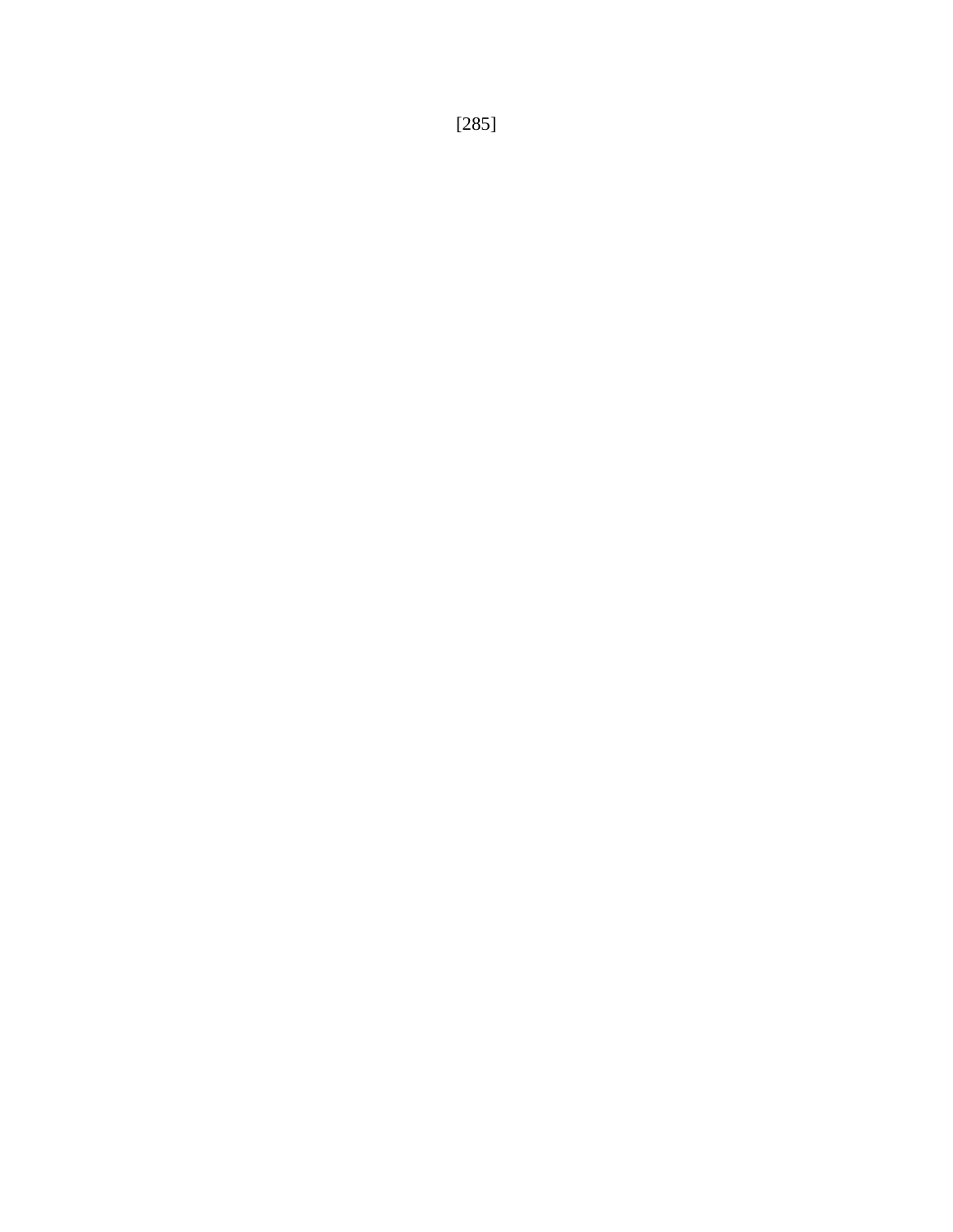- Jevons, W. Stanley. *The Principles of Science.* New York: The MacMillan Company, 1924.
- Kershner, Frederick D. *The Restoration Handbook.* Cincinnati: The Standard Publishing Company, 1918.
- Kirkham, Samuel. *English Grammar in Familiar Lectures.* Rochester: William Ailing, 1845.
- Longan, George W. *Origin of the Disciples of Christ.* Cincinnati: Christian Publishing Company, 1889.
- McBurney, James H. and Wrage, Ernest J. *The Art of Good Speech.* New York: Prentice-Hall, Incorporated, 1953.
- Moore, William T. *History of the Disciples of Christ.* New York: Fleming H. Revell Company, 1909.
- Morison, Samuel Eliot and Commager, Henry Steele. *The Growth of the American Republic.* Fourth edition, 2 vols. New York: Oxford University Press.
- Niebuhr, Helmut Richard. *The Social Sources of Denominationalism in America.* New York: Henry Holy & Co., 1929.
- O'Kelley, James. *Original Truth.* Raleigh: Joseph Cales, 1800.
- Oliver, Robert T. *Persuasive Speaking.* New York: Longmans, Green and Company, 1950.
- Oliver, Robert T., et al *Essentials of Communicative Speech.* New York: The Dryden Press, 1950.
- Richardson, Robert. *Memoirs of Alexander Campbell,* vols. I, II. Cincinnati: The Standard Publishing Co., 1897.
- *Religious Bodies of the United States in 1936.* Vol. 2. Washington: U. S. Government Printing Office, 1941.
- Rogers, John I. *Autobiography of Elder Samuel Rogers.* Cincinnati: Standard Publishing Company, 1881.
- Rowe, John F. and Rice, G. W. *Biographical Sketches and Writing of Elder Benjamin Franklin.* Cincinnati: G. W. Rice, 1892.
- Rowe, John F. *A History of Reformatory Movements.* Cincinnati: F. L. Rowe, Publisher, 1938.
- Seldes, Gilbert. *The Stammering Century.* New York: The John Day Company, 1928.
- Sweeney, Z. T. *New Testament Christianity,* vols. I, I, III. Columbus, Indiana: New Testament Christianity Book Fund, Inc., 1930.
- Sweet, William Warren. *Religion on the American Frontier.* New York: Henry Holy and Company, 1931.
- Sweet, William Warren. *The Story of Religions in America.* New York: Harper and Brothers, 1939.

Turner, Frederic Jackson. *The Frontier in American History.* Annual Report of the American Historical Association for year 1893.

Washington: Government Printing office, 1894.

- Tyler, Alice Felt. *Freedom's Ferment.* Minneapolis: The University of Minnesota Press, 1944.
- Tyler, Benjamin Bushrod. A *History of the Disciples of Christ.* New York: Christian Literature Company, 1905.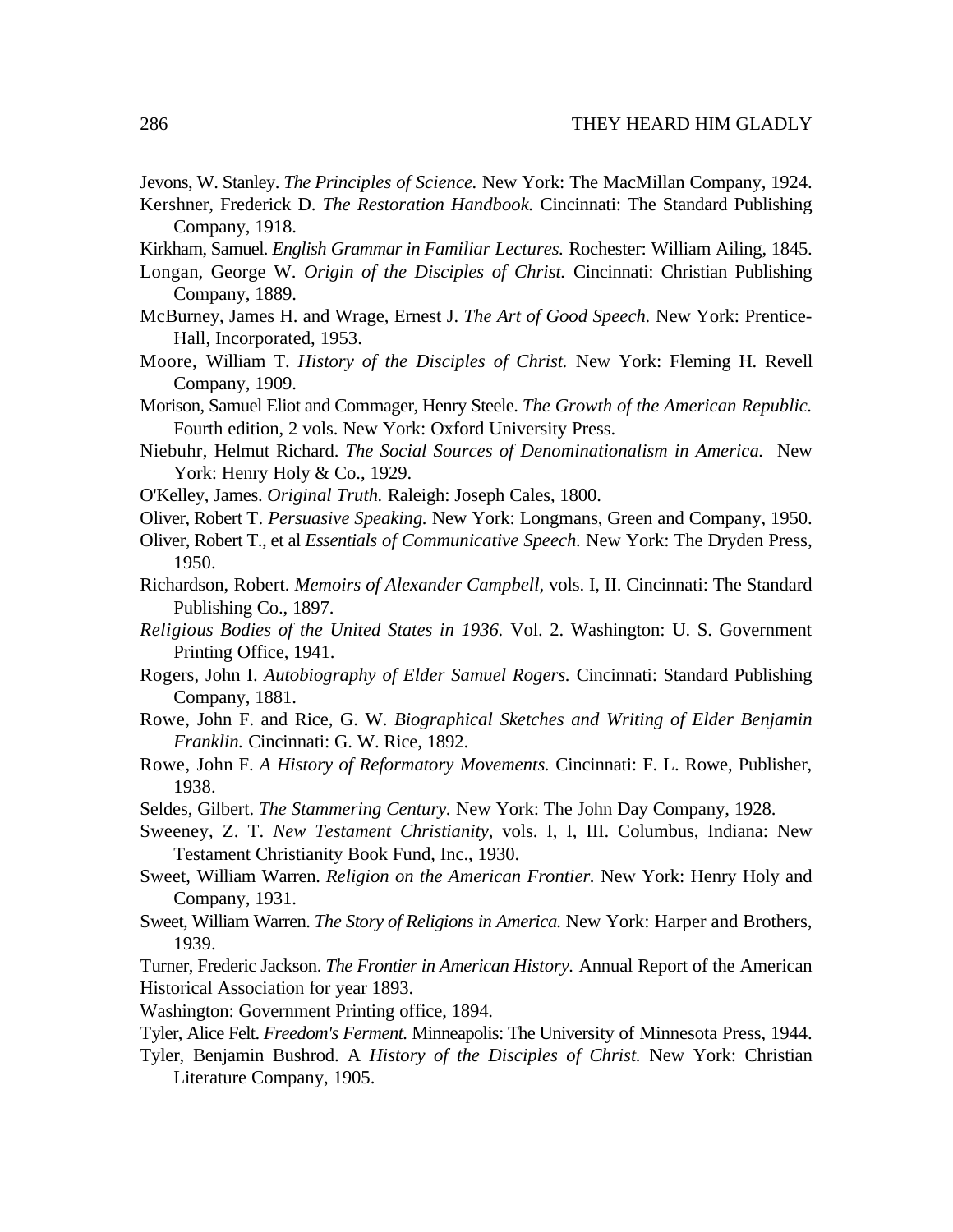- Walker, Dean E. *Adventuring for Christian Unity.* Birmingham, England: Berean Press, 1935.
- Ware, C. C. *Barton W. Stone.* St. Louis: The Bethany Press, 1932.
- West, Earl Irvine. *The Search for the Ancient Order,* Vol. I. Nashville: The Gospel Advocate Company, 1949.
- West, Earl Irvine. *The Search for the Ancient Order,* Vol. II. Indianapolis: Religious Book Service, 1950.
- Wilcox, Alanson. A *History of the Disciples of Christ in Ohio.* Cincinnati: The Standard Publishing Company, 1918.
- Williams, John Augustus. *Life of Eider John Smith.* St. Louis: Christian Board of Publication, 1870.

### **PERSONAL SOURCE MATERIALS**

- Interview with Mrs. A. W. Harvey, granddaughter of Benjamin Franklin, July 14, 1955, in Bloomington, Indiana.
- Interview with Claude Spencer, Curator of Disciples of Christ Library, Nashville, Tennessee, December, 1954.
- Interview with Earl West, conservative church historian, Indianapolis, Inly 14, 1956.
- Interview with Mrs. Otis Grim, long-time friend of Joseph Franklin, son and biographer of Benjamin Franklin, July 16, 1955, in Anderson, Indiana.
- Interview with Dr. Robert T. Handy, Associate Professor of Church History, Union Theological Seminary, New York, New York, November, 1955.
- Letters to the author from A. W. Harvey, grandson-in-law of Benjamin Franklin, July 29, 1955, September 3, 1955 and November 7, 1955.
- Personal scrapbook, gathered and treasured by Benjamin Franklin's daughter-in-law, wife of Elexander Campbell Franklin. Loaned to author by her daughter, Mrs. A. W. Harvey, September 3, 1955.

#### **PUBLIC DOCUMENTS:**

- De Bow, J. D. B. *Statistical View of the United States,* Washington: A. O. P. Nicholson, Public Printer, 1854.
- *Statistics of the United States in 1860* (8th census). Washington: Government Printing Office, 1866.

*Book of Original Entry of Land in Henry County* (Indiana).

#### **NEWSPAPERS:**

*The Chicago Times,* October 23, 1878.

### **RELIGIOUS PERIODICALS:**

*The American Christian Review,* Vol. I, No. 1 (January, 1856).

- ------, Vol. I, No. 10 (October, 1856).
- ------, Vol. II, No. 12 (December, 1857)
- ------, Vol. II, No. 50 (December, 1859).
- ------, Vol. Ill, No. 16 (April 17, 1860).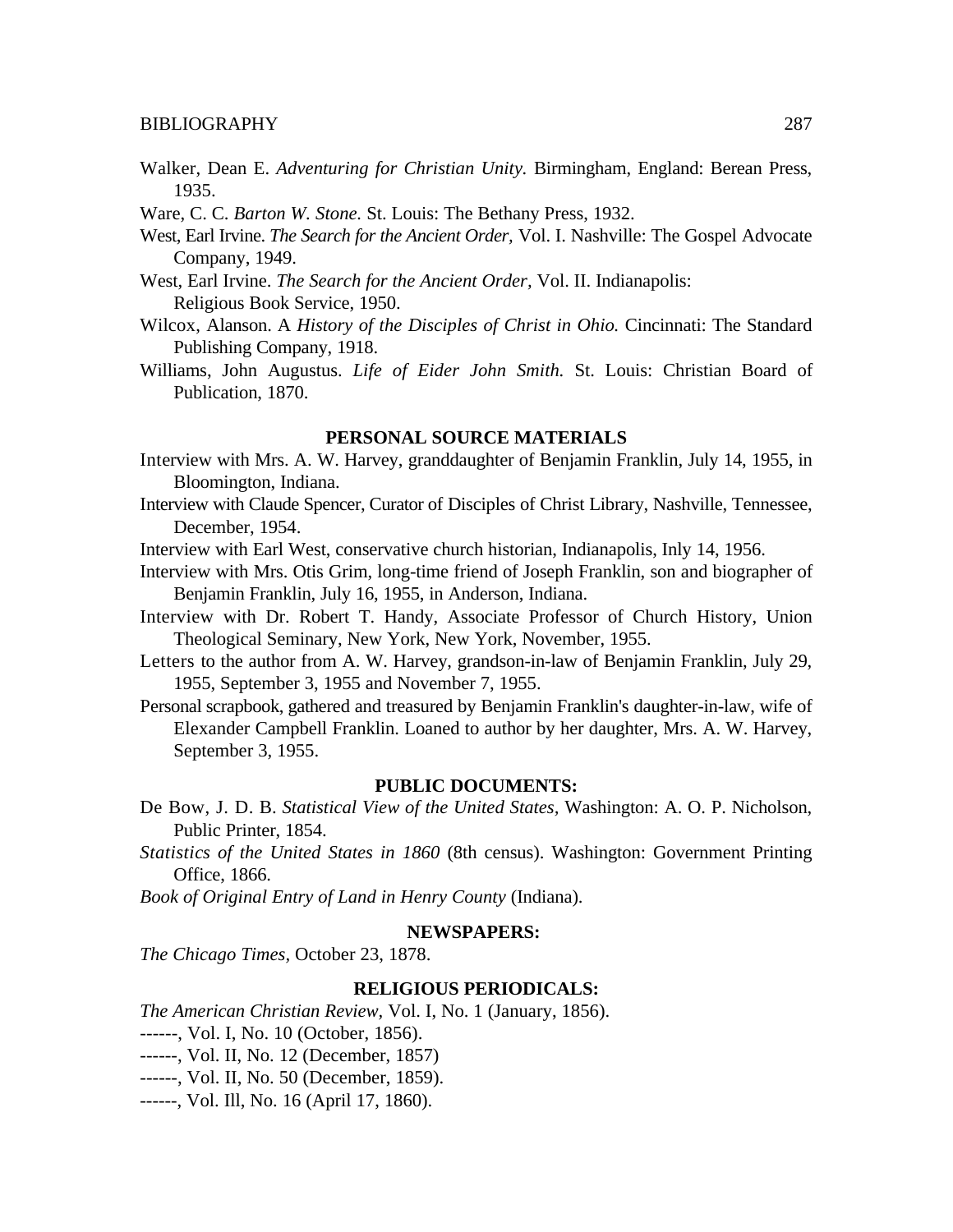------, Vol. Ill, No. 16 (June 24, 1860).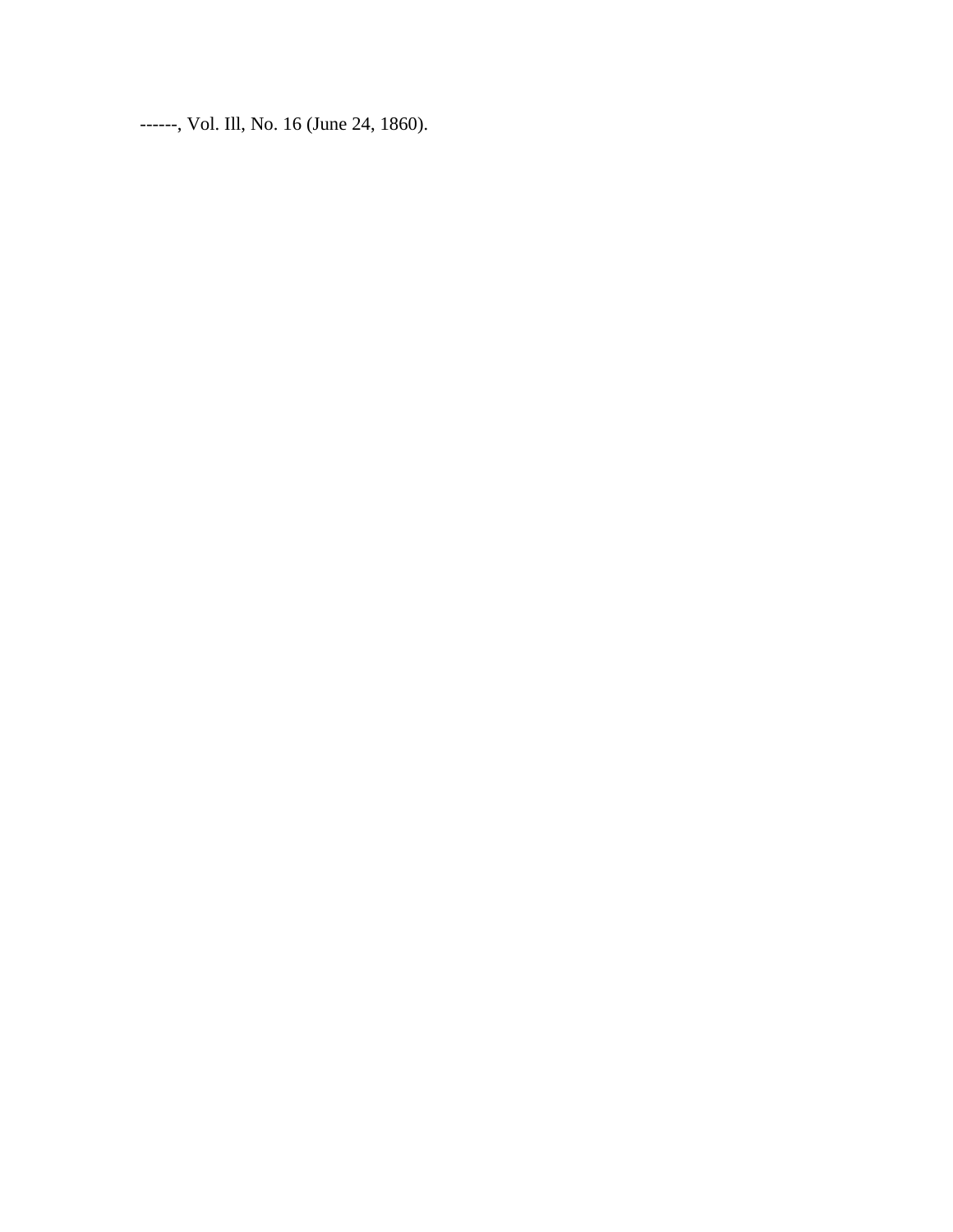- ------, Vol. Ill, No. 26 (June 26, 1860).
- ------, Vol. V, (November 2. 5, 1862).
- ------, Vol. XI, No. 26 (June 30, 1863).
- ------, Vol. XVIII, No. 24 (June 24, 1875).
- ------, Vol. XXII, No. 10 (March 8, 1879).
- *The Christian* (October 31, 1878).
- *The Christian Baptist,* Vol. I.
- *The Christian Leader,* Vol. IV, No. 16 (April 22, 1890).
- *The Christian Record,* Vol. VI.
- *The Gospel Advocate,* Vol. X, No. 43 (October 31, 1878).
- ------, Vol. XX, No. 44 (November 7, 1878).
- ------, Vol. 45 (December 5, 1878).
- *The Millennial Harbinger,* 1837. ------, Vol. 5, 1854.
- *The Proclamation and Reformer,* Vol. II, No. 12 (December, 1851).
- *The Western Reformer,* Vol. V, No. L (November, 1846).
- ------, Vol. V, No. 3 (January, 1847).
- ------, Vol. V, No. 5 (March, 1847).
- ------, Vol. V, No. 11 (September, 1847).
- ------, Vol. VI, No. 12 (November, 1848).
- ------, (Backless bound copies from approximately May 25, 1847 to November 9, 1849).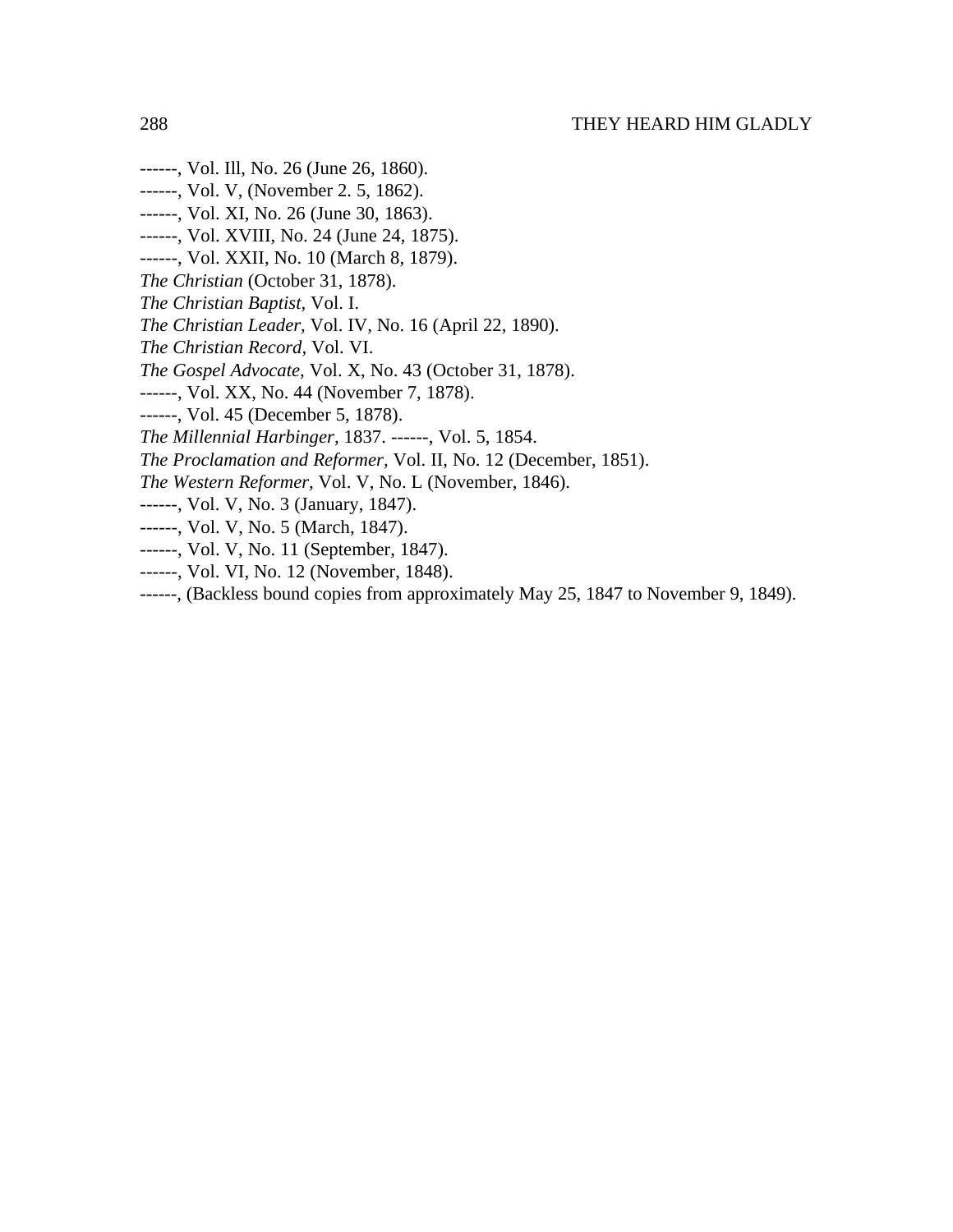### **ABOUT THIS BOOK**

Benjamin Franklin, the gospel preacher (not the statesman of the same name), was perhaps the most influential figure in the Restoration Movement in the period following the death of Alexander Campbell in 1866. He was a noted evangelist, debater, and editor, espousing the conservative position in the controversies which arose over missionary societies and instrumental music. But his living influence is felt in this generation primarily through his great sermons. His first two volumes of sermons have gone through no less than 53 editions, and as Rue Porter has noted, are probably the most influential books of sermons of the Restoration, providing more fundamental sermons for able preachers than any other comparable source. These heretofore uncollected sermons are not inferior to the ones already available in either power or cogency—they are solid, meaty, original, and logical, and always deal with subjects of the highest importance. In addition to the eleven new sermons, there are nine full outlines of his most popular sermons, as well as a splendid short biography and the marvelously hard headed and inspirational comments of this noble spirit on the qualities necessary in the preacher and in his sermons if he is to be of the highest service in the kingdom.